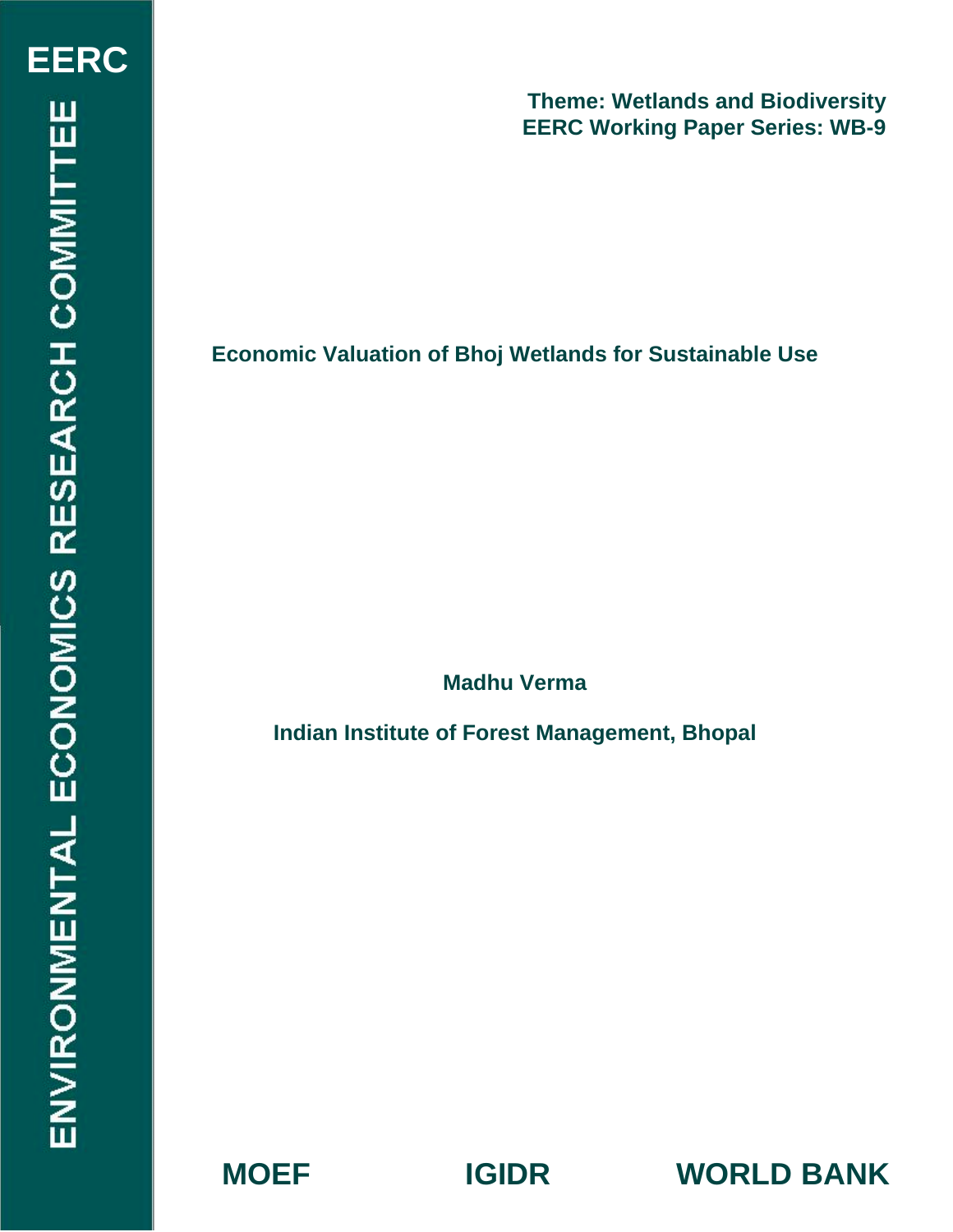# **ECONOMIC VALUATION OF BHOJ WETLAND FOR SUSTAINABLE USE**

# **MADHU VERMA**

*With the research support of* 

 **NISHITA BAKSHI RAMESH P.K. NAIR** 

**Under World Bank Aided India: Environmental Management Capacity Building Technical Assistance Project** 

**Co-ordinated by EERC Implementation Cell at Indira Gandhi Institute for Development Research, Mumbai** 



**INDIAN INSTITUTE OF FOREST MANAGEMENT BHOPAL March, 2001**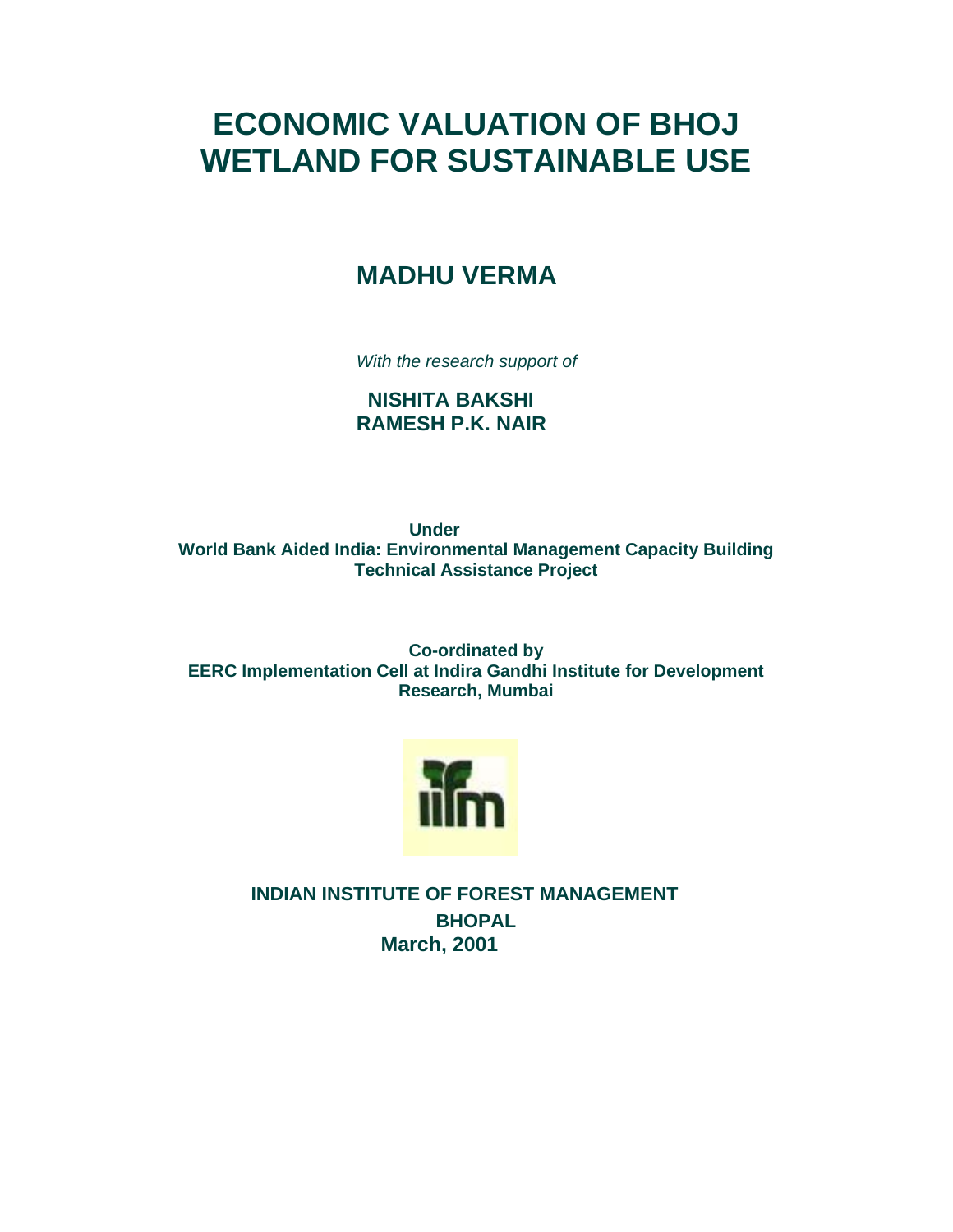# **Project Team**

Dr. Madhu Verma, the Principal Investigator, is an Associate Professor in the faculty area of Forest Resource Economics & Management, Indian Institute of Forest Management, (IIFM), Bhopal. She may be contacted at:

Indian Institute of Forest Management Post Box: 357, Nehru Nagar Bhopal- 462 003, India Tel: 91 755 775716 Fax: 91 755 772878 Email: mverma@iifm.org

Ms. Nishita Bakshi worked as Senior Research Fellow (Environmental Economics) in the project. She is currently doing her Ph.D. in Agriculture and Applied Economics at the Virginia Polytechnic Institute and State University. She may be contacted at:

Dept. of Agricultural & Applied Economics 321 Hutcheson Hall Virginia Tech Blacksburg, VA 24061-0401 Email: nbakshi@vt.edu

Mr. Ramesh Nair worked as Senior Research Fellow (Limnology) in the project. He is currently doing his Ph.D. at the Department of Limnology, Barkatullah University, Bhopal. He may be contacted at: Dept. Of Limnology Barkatullah University Bhopal- 462 026 Email: rameshpknair@rediffmail.com

Cover Page- Bhoj Wetland in a cloudy Day with Takia Island in backdrop. Back Page – Upper Lake at sunset *Courtesy Central Colour Lab, Bhopal.*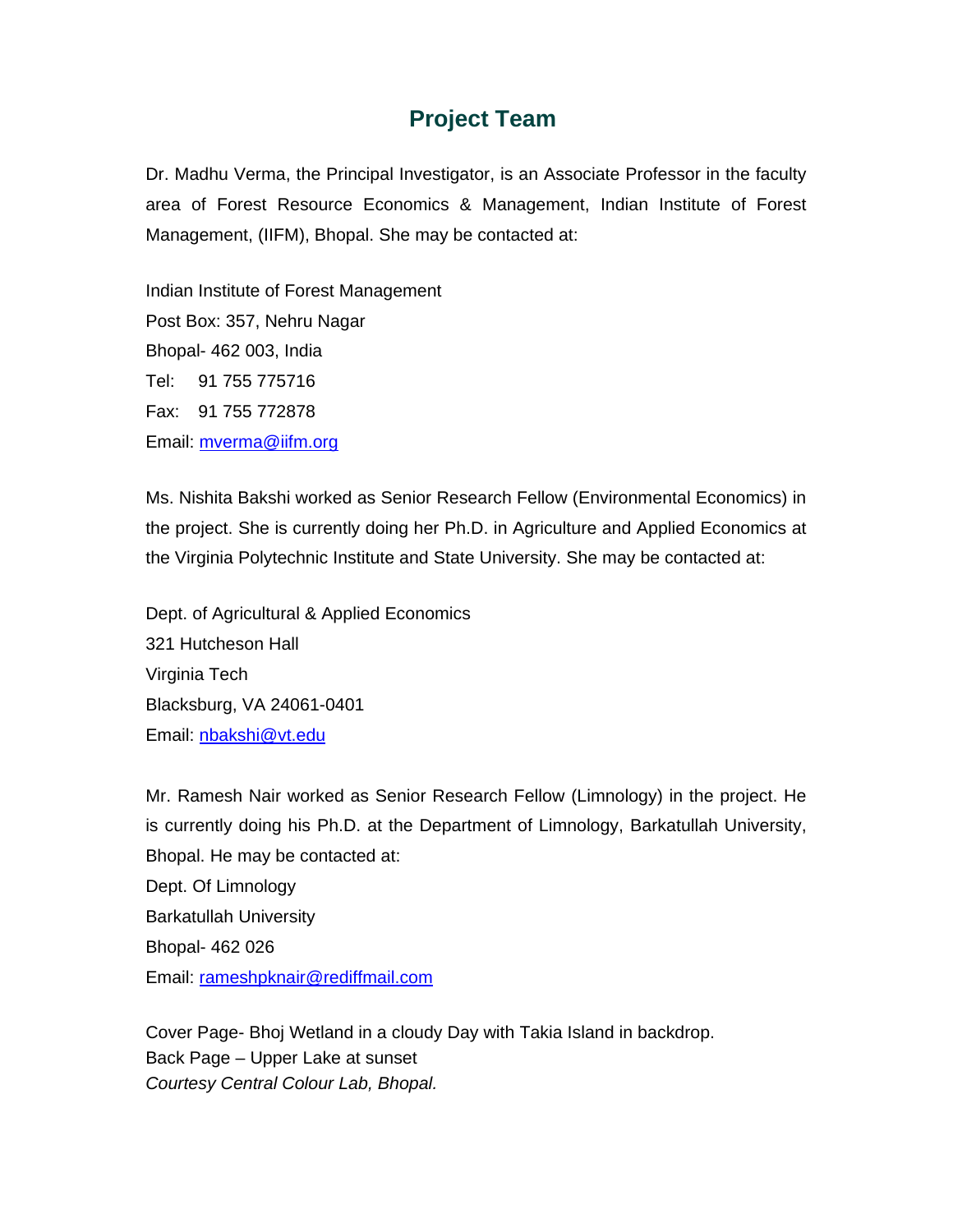Black & White Photo- The magnificent Upper Lake with the then amazing Yacht Club –

 Captured in Camera in 1961 *Courtesy Mr. Prem Verma, Bhopal*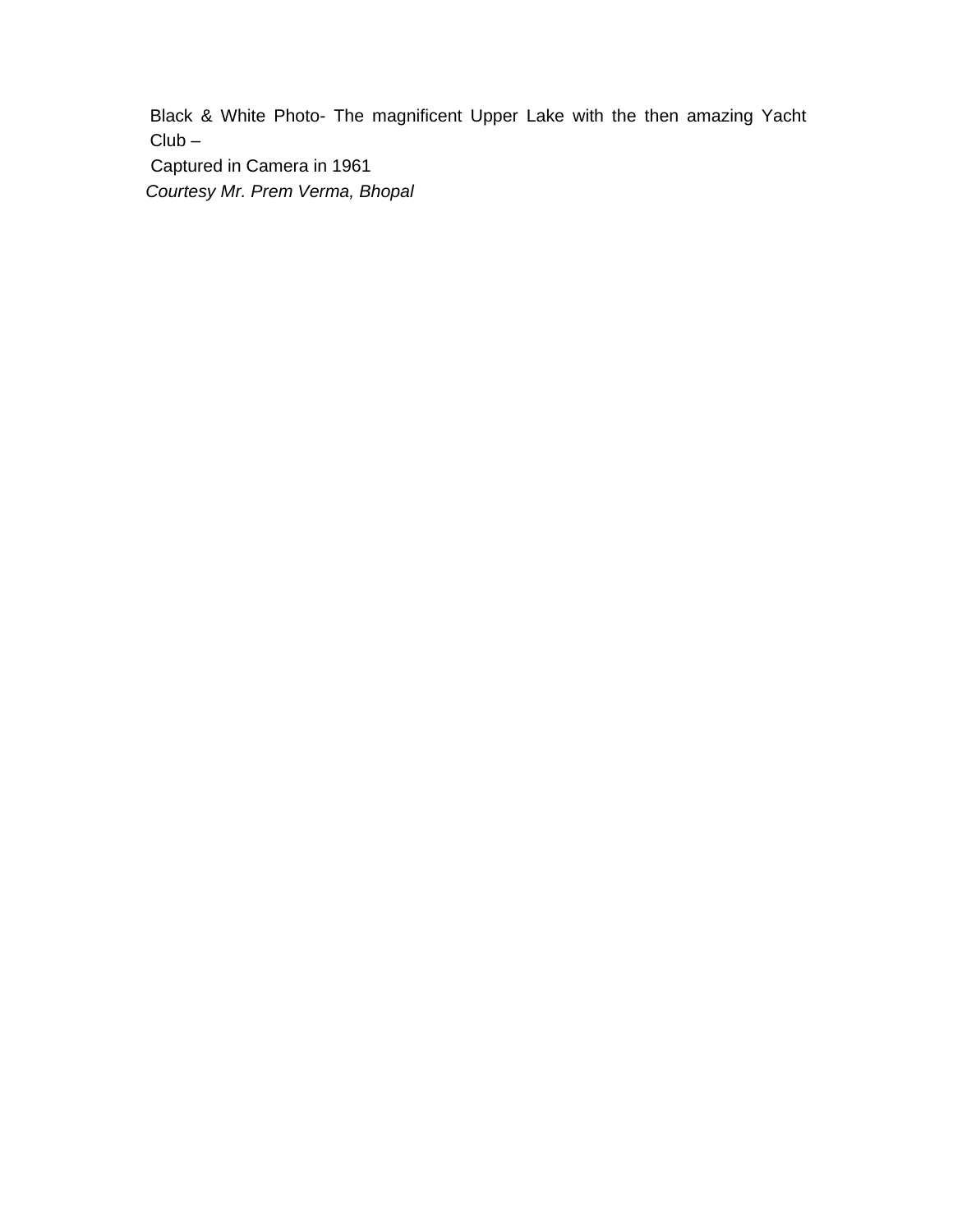#### **PREFACE**

Wetlands are the resources that interface between land & water systems. They are amongst the most productive & biologically rich ecosystems and are also amongst the most endangered. Wetlands include lakes, ponds, mangroves, swamps, marshes and coral reefs. Wetlands are complex ecosystems that are responsible for providing a wide array of unmeasured goods and services that benefit people. The livelihoods of millions of people in India are also dependent on these ecosystems. Despite all these benefits from the wetlands they have been mismanaged and are often neglected. Many decision-makers and even so called stakeholders think of wetlands as 'wastelands'. These so-called wastelands are continued to be drained, depleted at an alarming rate through conversion to what some would term as 'better' alternate use like agriculture, industrial activity and residential housing development. At many a places they have been converted into a cesspool as they are considered as 'most accessible sink' for throwing various wastes.

Wetlands, like many other common property resources are openly accessible to all. Every one claims a stake in their use, but few are willing to pay for the extractive use. In India many wetlands are in urban areas such as in Bhopal, Hyderabad, Srinagar, Udaipur, Nainital, Ooty, Thane. These urban wetlands are constantly degrading on account of various anthropogenic activities like urban development, encroachment, flow of domestic sewage, pesticides, fertilizers and industrial effluents, over fishing, boating, infestation with aquatic weeds and eutrophication, disturbances from excessive recreational activities and tourism, diversion of water from irrigation, domestic use or industrial uses.

In many cities like Bhopal wetlands originated as manmade lakes primarily to supply drinking water to the city's population and over the years they attained features of wetland and started providing multiple functions like commercial fishing, recreation etc. It has so happened that multiple benefits are extracted but little attention has been paid on the maintenance of these wetlands. *In this context it becomes imperative to generate quantitative information on the economic benefits from wetlands, which could serve as a powerful tool to influence decision-making*.

i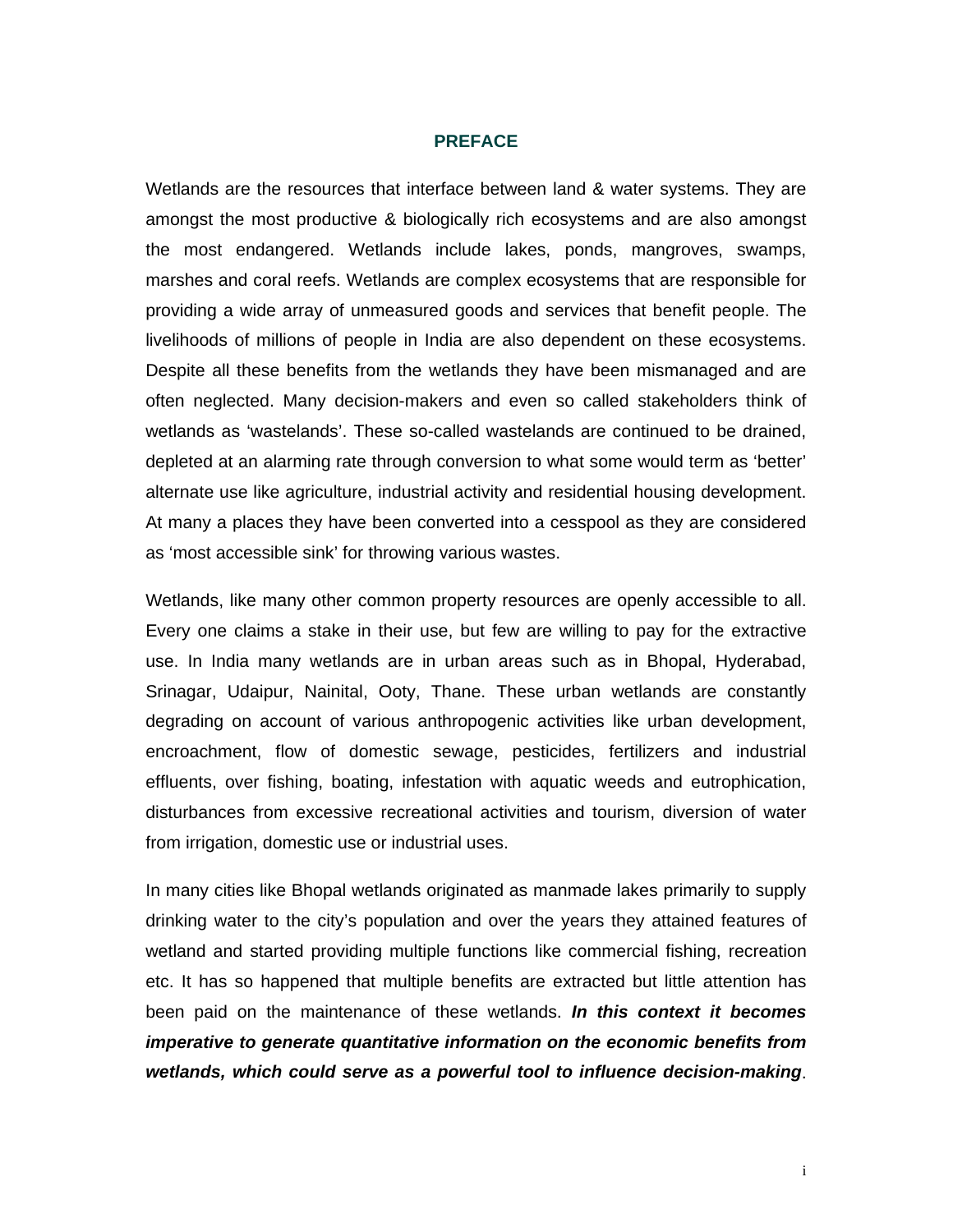There is need to develop a comprehensive framework to implement a long-term programme for wetland valuation and policy responses.

The Bhoj Wetland located in the heart of the city of Bhopal is one of the 16 wetlands of National Importance in the country. It is unique in its own way since it is an ancient man-made reservoir and provides drinking water to nearly 45 per cent of the city's population of 15,00,000. It also provides a number of other direct and indirect benefits to the population living in the city. The growing population pressures and human interference have led to degradation of this Wetland. There are numerous threats, which face this fragile urban ecosystem and threaten its very existence in fact.

The current research project '"Economic Valuation of Bhoj Wetland for Sustainable Use" attempts to analyse the factors causing Bhoj Wetland degradation; nature and extent of injury to the wetland; How does this degradation impact on the uses that citizens of Bhopal extract out of it ? What cost is borne by the users on account of degradation in terms of productivity losses and health impacts? How feedback can be taken from these impacts to revise or develop management policies and to seek participation of stakeholders to check wetland degradation or losses? What is the willingness of the people to pay to conserve this wetland?

It was realised that economic valuation need to be attempted to make people aware of the worth of various benefits as well as losses from the wetland and valuation results so obtain could be used to counter wetland degradation. It is high time that necessary steps should be taken both in terms of physical interventions (prevention and restoration activities) and economic instruments such that stream of benefits from Bhoj wetland continue to be available in future as well.

Though the urban wetlands are mandated under the Indian Constitution to be maintain by the Municipality but there is an urgent need to involve various stakeholders and resort to 'collaborative or integrated management' and 'sustainable and equitable use'.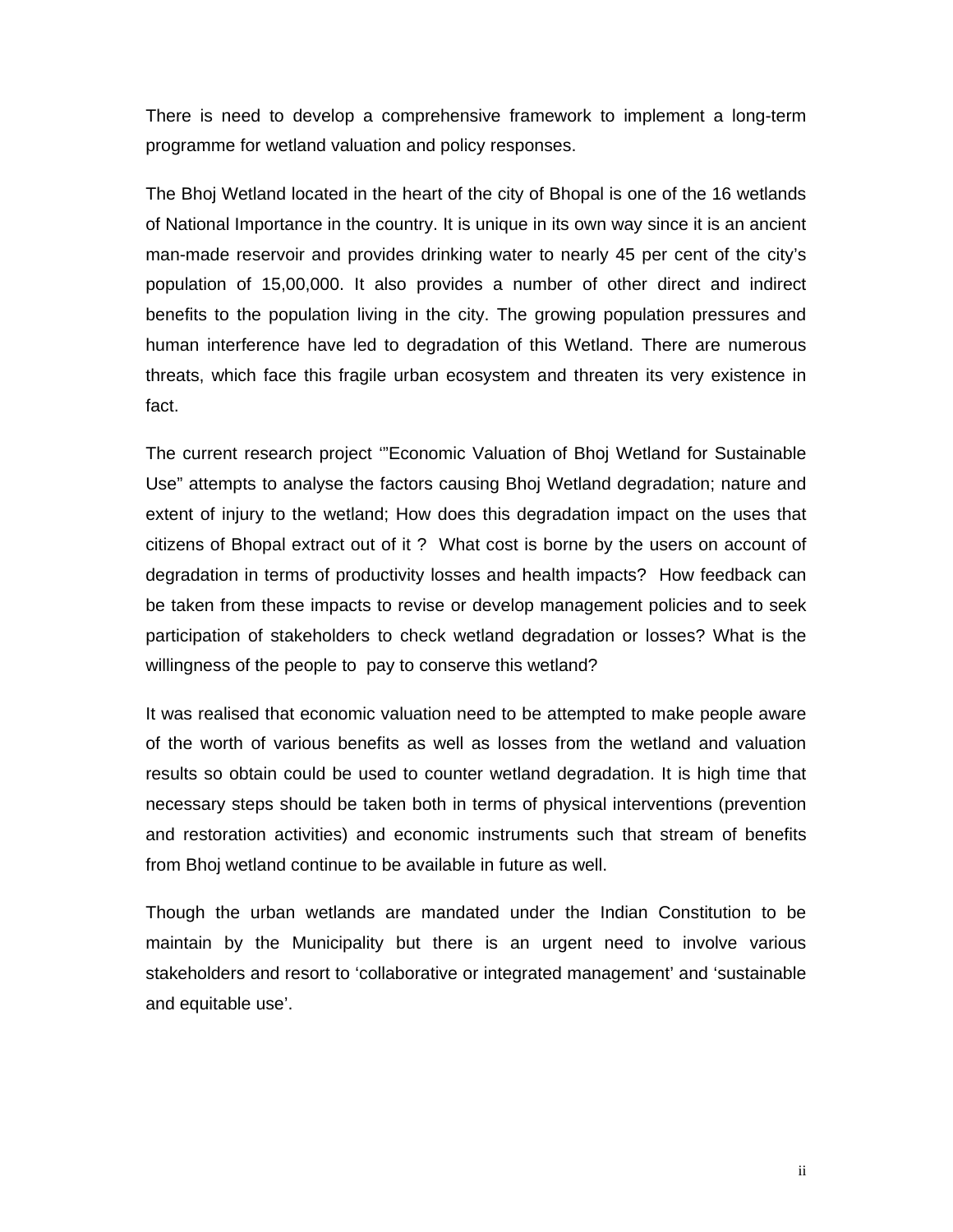#### **Plan of Study**

The report is divided into two parts. The first two chapters of Part I provide an account of the functions & values of wetlands (Chapter I); techniques of valuing natural resources and wetlands in particular (Chapter II). Part II begins with highlighting the importance of water resources and introduces the study area i.e. the Bhoj Wetalnd, its features, user & threats and elaborates the objectives (Chapter III); the report then discusses the project methodology and particularly valuation techniques applicable to wetland valuation (Chapter IV); ecosystem modelling of Bhoj Wetland using water quality parameters to project future scenarios and matching policy interventions (Chapter V); use values generated through direct and indirect valuation approaches (Chapter VI); and recommends strategies for sustainable management. The annexures at the end of the report contains ward wise population of Bhopal city (Annexure I); questionnaire used for conduction of CVM & Hedonic Pricing surveys (Annexure II); details of stakeholders workshop seeking their perceptions on management issues of Bhoj Wetland (Annexure III).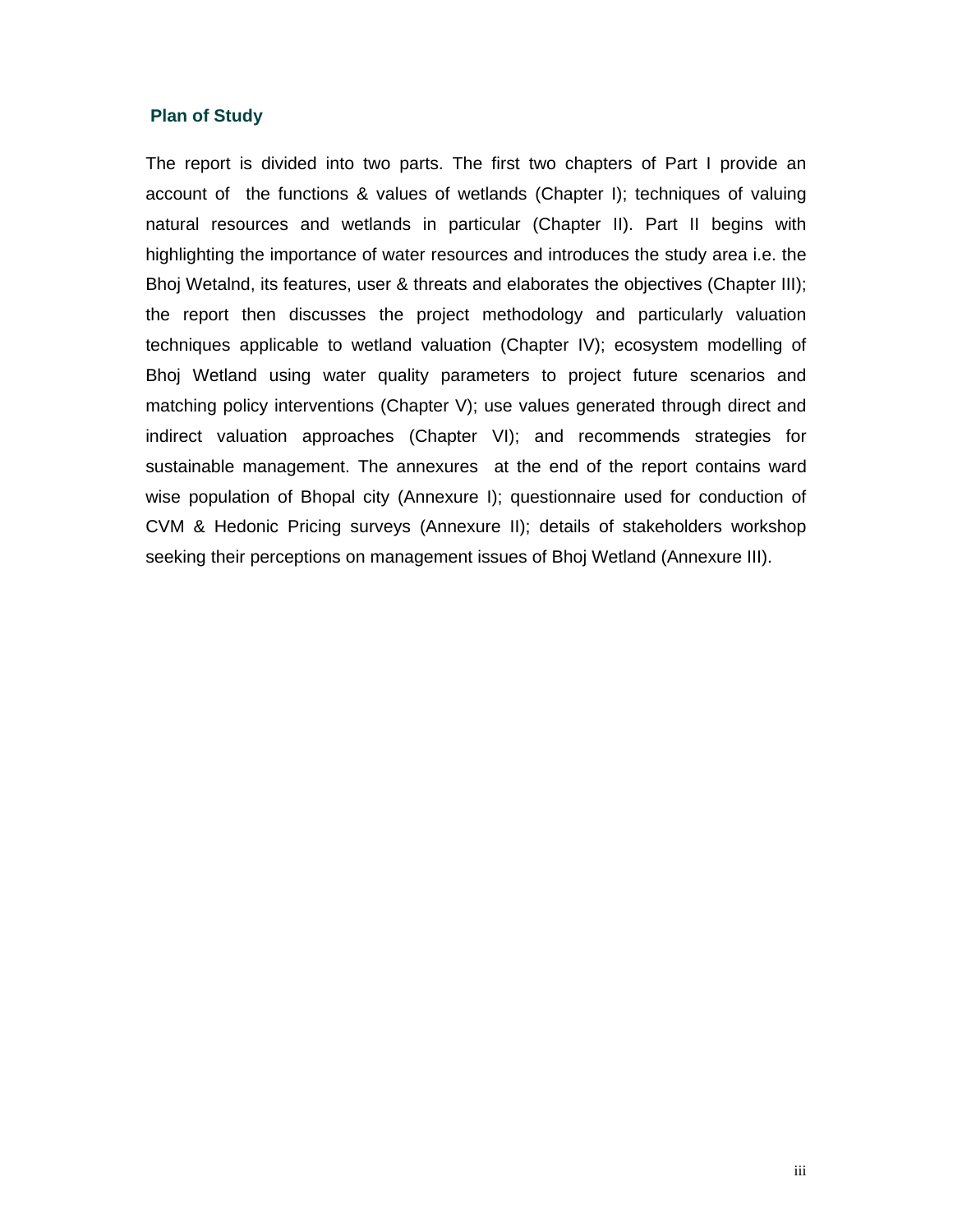# **Acknowledgements**

This study was made possible by the financial assistance from the Environmental Economics Research Assistance Cell (EERC) of the World Bank Aided India: Environmental Management Capacity Building Technical Assistance Project implemented by the Ministry of Environment of Forest, Govt. of India through the Indira Gandhi Institute for Development and Research, Mumbai.

I wish to also thank EERC for continuously providing us with the comments of various experts and timely availability of financial assistance to smoothly carryout our research work. My deep appreciation to all those authors whose writings are quoted in the report which made my team understand wetlands problems and valuation techniques.

I have been specially influenced by the work of Dr. Gopal K. Kadekodi & Dr. S. C Gulati on "Root Causes of Biodiversity Losses in Chilika Lake: Reflections on Socio Economic Magnitudes" which greatly helped us in analysing wetland management issues and developing our System's Dynamics model for the Bhoj wetland. I am specially indebted to Dr. Gopal K. Kadekodi (Research professor, CMDR, Dharwad) who was retained as a consultant in the project & who immensely helped us in the developing the ecological model using STELLA software. I am also thankful to him for allowing my team to make use of DEFINITE software at CMDR, Dharwad for Multri Criteria Analysis for property valuation. I am also thankful to Ms. Aparna Nayampalli (Research Associate, CMDR, Dharwad) for helping us throughout in model calibration and validation. I wish to extend my heart felt thanks to Dr. A.J.James, (Environmental Consultant,New Delhi) for extending great help to us in learning and administering CVM in our survey and his valuable input in stakeholders workshop and supplying great deal of literature. I am grateful to Dr. David Simpson (Natural Resource Economist, Resources for Future, Washington, USA) for giving his valuable time to come down to Bhopal and for his input for helping us to make use of Hedonic Pricing technique of valuation. I also express my gratitude to Dr. Kanchan Chopra (Prof. IEG, Delhi) for her guidance and comments throughout the project. Dr. T. R. Manoharan (Research Associate, RIS. New Delhi) deserves thanks for extending literature support and comments. I am thankful to Dr. C.L.Trisal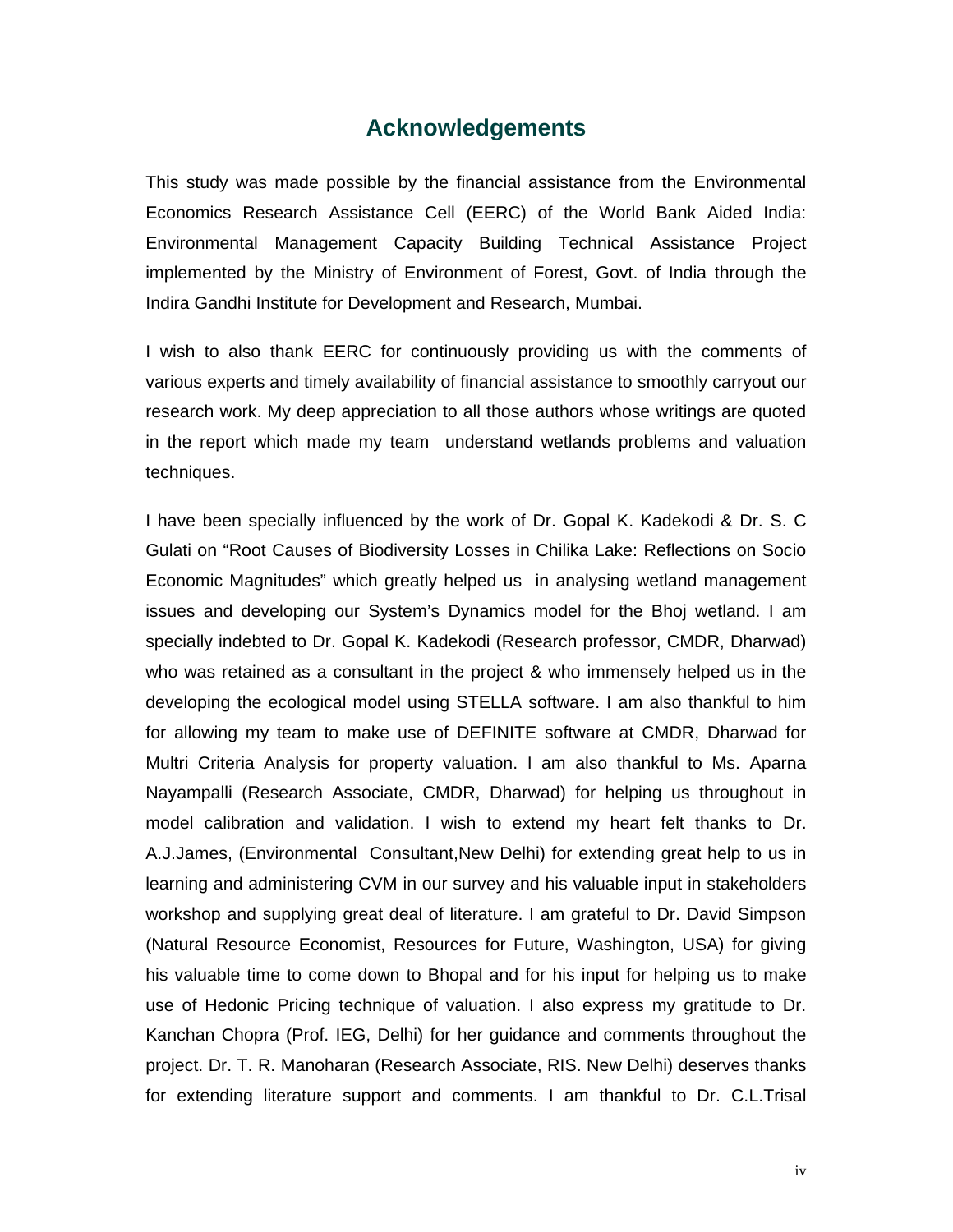(Regional Coordinator, Wetlands International, New Delhi) for literature support and his comments on designing methodology. Experts at Wetlands Division, WWF Nature India, New Delhi helped us with literature and views. Dr. C.K.Vashney (Prof. JNU, Delhi) deserves thanks for giving his valuable comments. I am thankful to all of them for sparing valuable time for this study.

 Understanding about the Bhoj Wetland's complex issues could be possible only with the help of Bhoj Wetland Project Office at Bhopal. I wish to thank successive Project Directors of BWL Project Mr. A.K.Mukherjee and Mr. Raj Kamal who have been immensely supportive. Dr. Sanjeev Sachdeva, Dr.P.K. Nandi and Dr.S.M.Mishra (Senior Rersearch Officers, BWL Project Office and EPCO Laboratory) for their time to time discussions and providing us with details of BWL restoration works and information on various parameters. I also express my gratitude to Mr. Anthony Disa (Commissioner, M.P.Housing Board), Mr. Santosh Mishra (Land Settlement Officer) and Mr. Inderdeep Guliyani (Property Dealer) for their input and comments regarding property pricing structure in Bhopal city.

Two workshops were conducted during the project with the stakeholders, Corporators and concerned line department officials to seek their perception on the management issues of the Bhoj Wetland. I wish to acknowledge the support of Smt. Vibha Patel (Mayor-in-Council, Bhopal City), Dr. Satyanand Mishra (Principal Secretary, Housing and Environment, Govt. of M.P.), Dr. D.P.Tiwari (Commissioner, BMC), Dr. G.K.Vyas (Health Officer), Shri Majid Khan( City Engineer, PHED), Corporators of various wards of Bhopal Municipal Corporation, representatives from washermen, fishermen communities, experts from Limnology Department, Barkatullah University, Shri Abdul Jabbar (Gas Peedit Mahila Morcha, Bhopal), Shri Satisnath Sarangi (Sadbhawna Trust, Bhopal) and other representatives from various NGOs for actively participating in the workshop and helping us to extract major threats and the management issues. I am thankful to media persons for giving coverage to the workshop deliberations as well as about our overall project in news papers, television and radio.

A 'Group Focal Meeting' was organised in Delhi to invite comments of experts on valuation techniques proposed to be used in the project for which I am thankful to Dr. Kanchan Chopra (Professor IEG, Delhi), Dr. M.N.Murthy (Professor,IEG, Delhi),

v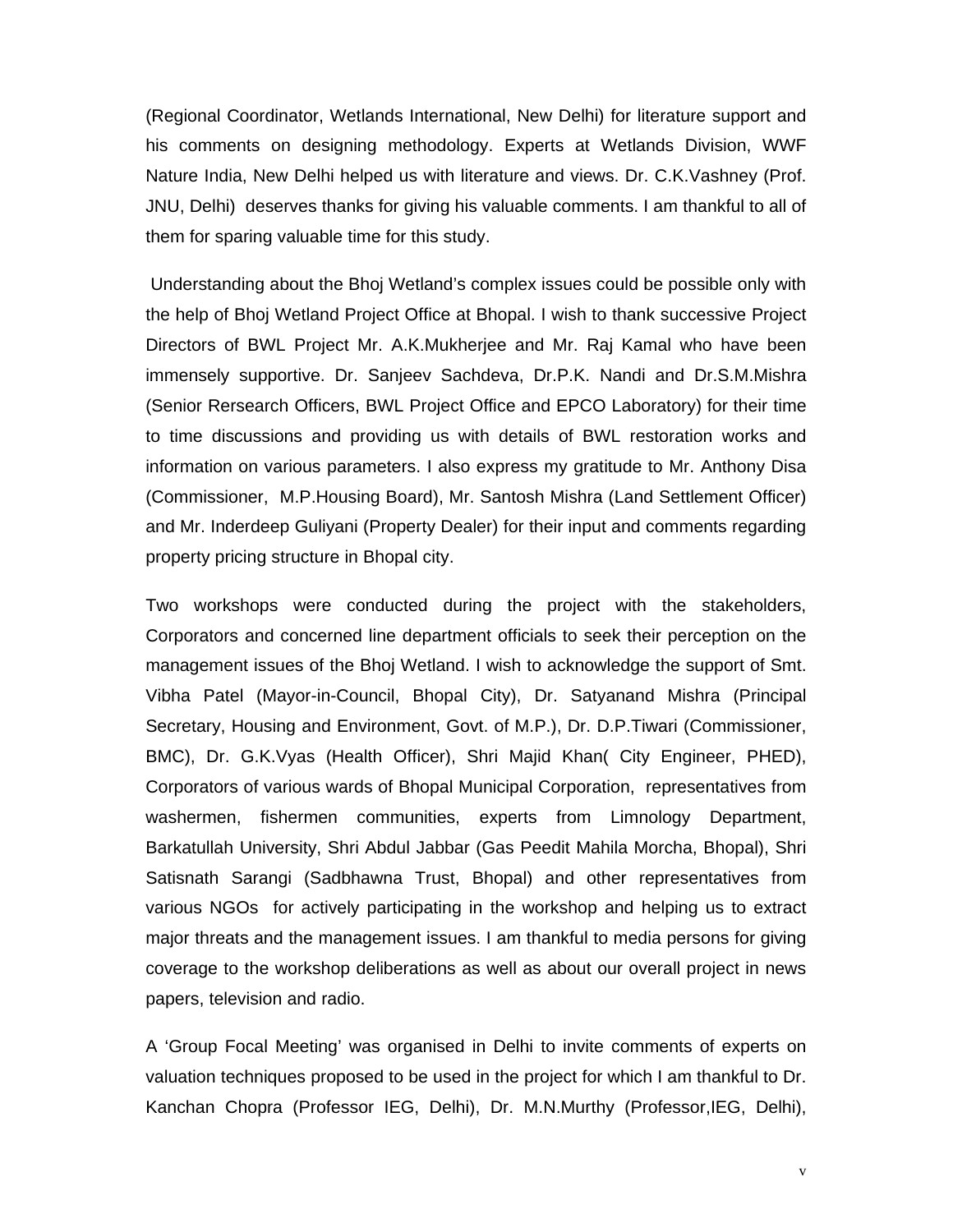Dr.M.Golder (Professor, IEG, Delhi), Dr. A.J.James ( Environmental Consultant, New Delhi), Dr. Smita Mishra (Consultant, World Bank) and Dr. Pushpam Kumar (Reader, IEG, Delhi) for their participation, critical evaluation of valuation techniques & suggestions thereof.

During the length of the project the team at IIFM had the opportunity to interact a large number of experts during the midterm review workshop of the first phase EERC projects in Bangalore (December,1999). This workshop provided very useful inputs to shape up our study in more focused manner. While carrying out the project work, I got an opportunity to attend the "International Symposium on Transdiciplinary Approaches" to Ecosystem Health organised by International Society for Ecosystem Health at Brisbane, Australia (July, 2000) and to make a presentation regarding our project work. I received comments of many international experts which greatly helped in making effective use of the information collected during the project. I am deeply indebted to Mr.Delmar Blasco (the Secretary General) & Mr. Dewight Peck, (Executive Assistant for Communication) of the Ramsar Bureau, Glad, Switzerland for sponsoring my within Australia trip to attend this conference and also putting a news item pertaining to the presentation on the Ramsar website (August 2000 News Bulletin). While completing this project I also had on opportunity to attend the "Beijer Research Seminar on Environmental Economics" at Dhulikhel, Nepal sponsored & organised by the Beijer Institute, Stockholm, Sweden and to present our paper on "Total Economic Valuation of Bhoj Wetland for Sustainable Use". I wish to acknowledge the valuable comments of Dr. Karl-Goran Mailer (Beijer Institute, Stockholm, Sweden), Dr. Partha Das Gupta (Cambridge University, Cambridge, U.K.), Dr. Jeffery Vincent (Harvard Institute of International Development, Boston, USA), Dr. Sara Aniyer (Beijer Institute, Stockholm, Sweden), Dr. Priya Shyam Sunder( World Bank, Washington, USA) and members from academic institutions of India, Pakistan, Bangladesh, Nepal & Srilanka who attended the seminar. We benefited immensely from the above mentioned workshops and the notions of value, analysis and interpretation that entered into this work stand testimony to this interaction.

Work of this proportion & diversity is not possible without constant support of committed researchers. I wish to put on record the untiring work and committed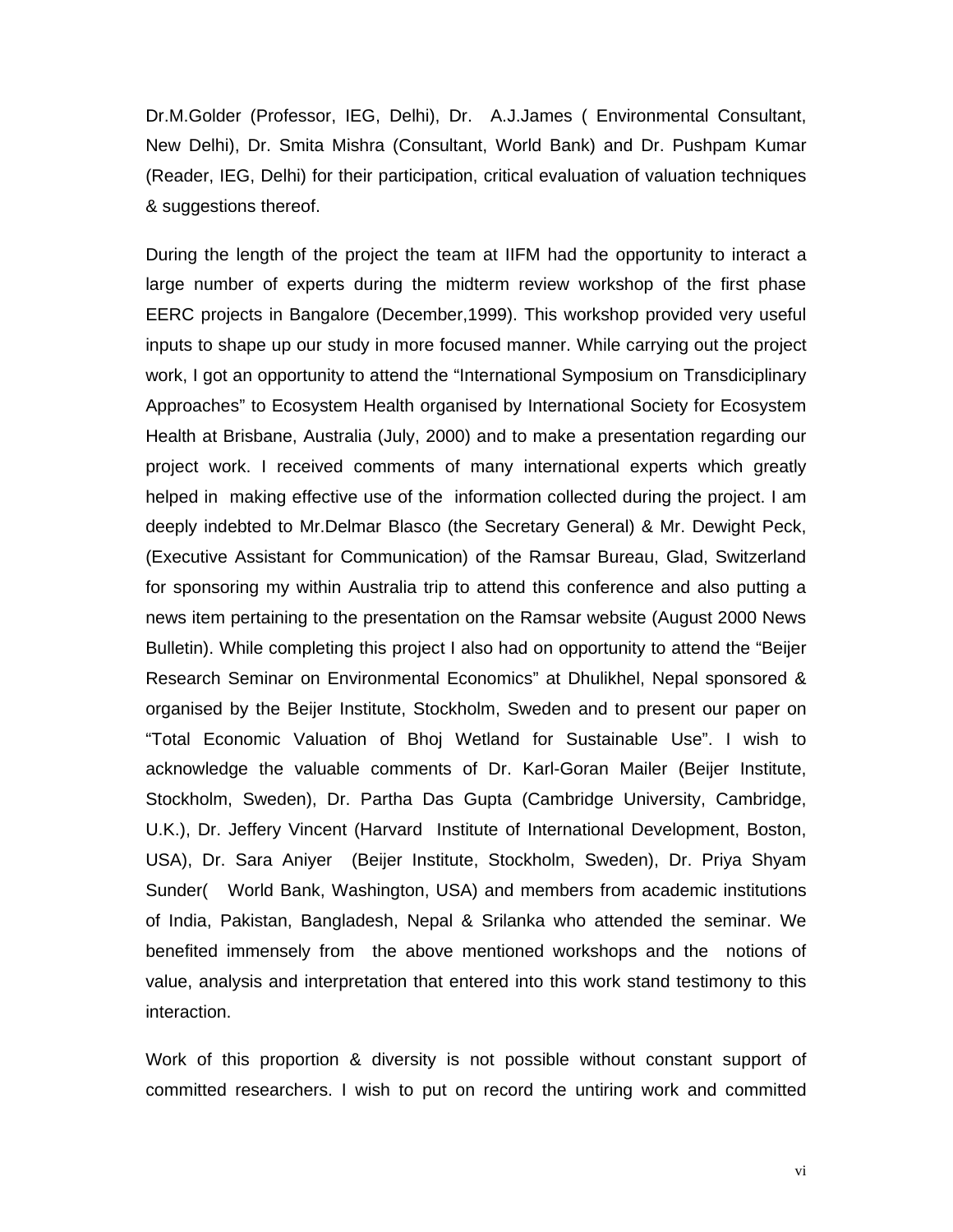efforts of Ms. Nishita Bakshi (Senior Research Fellow, Environmental Economics) and Mr. Ramesh P.K. Nair (Senior Research Fellow, Limnology) during the entire length of the project. They have been very enthusiastic in carrying out the whole project and giving enormous ideas through exhaustive discussions. In particular, I marvel on their efforts made in the field to collect primary information, sometimes in the face of heavy odds. They proved to be an asset to me.

The primary survey of the project team was augmented by young researchers hired specially for the CVM and Hedonic pricing survey. I am grateful to Ms. Sonali Mistery, Mr. Manish Zadgaonkar, Ms. A. Preeti, Ms. Shikha Madnani, Mr. Pankaj Singh, Mr. Dinesh Dongre, Ms. Urvashi Singh, Ms. Anubhuti Sharma, Mr. Girish Arora and Mr. Loveson Samuel for their efforts in carrying out the survey and compiling the collected data. The team at IIFM also interacted with many International Experts through email and sought their views on methodology. In this regard I would like to express my deep gratitude to Dr. John Loomis, Colorado State University, Dr. Richard C. Bishop, Wisconsin, Madison, Dr. Alan Randall, Ohio State University, Dr. Jason F. Shogren, Wyoming University and Dr. Richard Carson, University of California, San Diego for taking out their valuable time to read our project details and questionnaire for survey & giving comments.

I am especially grateful to Dr. Charles Perrings, Professor, University of York, U.K. for helping us constantly through his comments and constructive suggestions to come out with more practical approach for wetland valuation. I want to thank my colleagues and professional acquaintances who knowingly and unknowingly, have inspired me and provided their valuable inputs in conducting this study. I would also like to acknowledge Central Colour Lab, Bhopal in providing as with some very good professionally taken pictures of the Bhoj Wetland for their use in the report. My successive stenographers Shri. Sheikh Aslam and Shri T.K.Patro deserve thank for their willingness to help.

I also take this opportunity to express my sincere thanks to the project committee members present during the Final Review Workshop on January 05, 2001 at IGIDR, Mumbai. Dr. Jyoti Parikh, Dr. Kirit Parikh, Dr. Kanchan Chopra, Dr. Robin Mukerji, Dr. M.S.Murthy, Dr. Sudarshan Iyengar for their valuable comments & follow up comments of the peer reviewer which have been duly incorporated in the final report.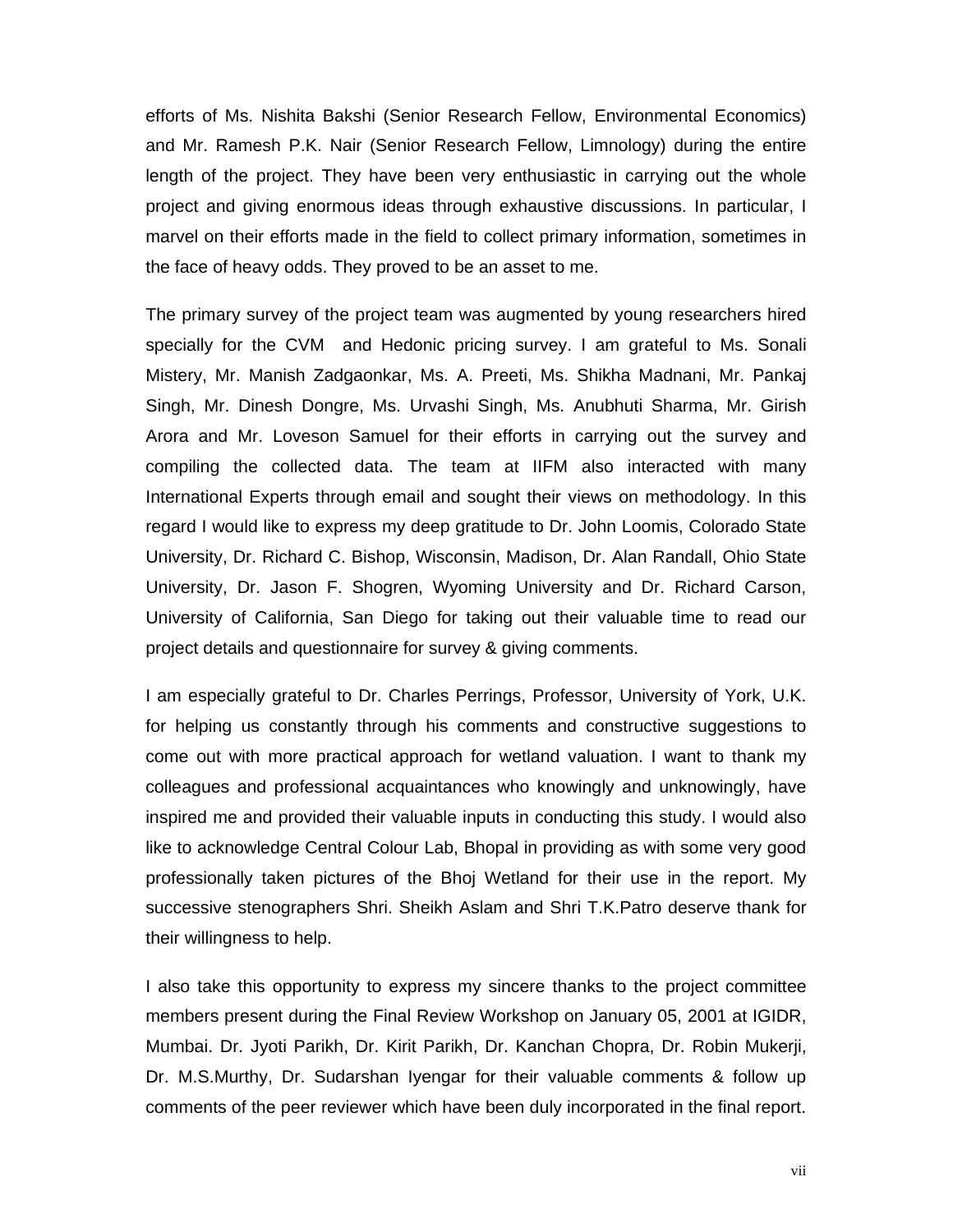I was greatly benefited from discussion and interaction with other Principal Investigators present during the workshop.

The project could not have been possible without the active interest of Dr. Ram Prasad, Director, IIFM. He has been immensely supportive both academically and administratively. I appreciate his unstinting co-operation during the course of this study. Finally I extend my deep gratitude to Dr. Jyoti Parikh, Chairperson, EERC and Senior Professor, Indira Gandhi Institute of Development Research for extending all possible help for smoothly carrying out this work.

**March 21, 2001** Madhu Verma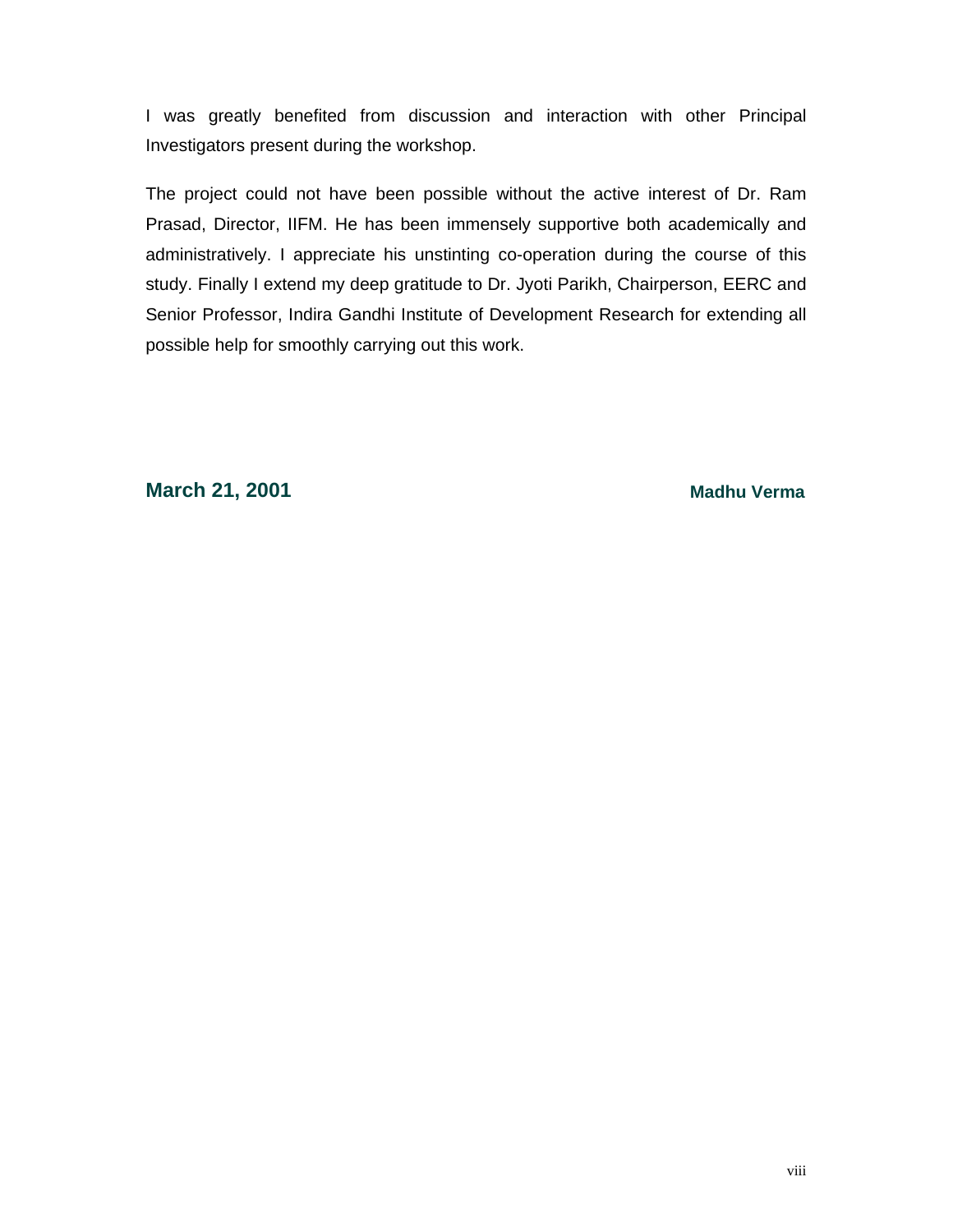# **CONTENTS**

*Page*

| <b>Preface</b>                                      |                                                                                                                         |            |
|-----------------------------------------------------|-------------------------------------------------------------------------------------------------------------------------|------------|
| <b>VALUATION</b>                                    | PART: I STATUS PAPER ON WETLANDS: FUNCTIONS, VALUES AND                                                                 |            |
| <b>Chapter I</b>                                    | <b>Wetlands: Functions and Values</b>                                                                                   | 1          |
| <b>Chapter II</b>                                   | Economic Valuation of Natural Resources and Wetlands<br>in Particular                                                   | 33         |
|                                                     | PART II: ECONOMIC VALUATION OF BHOJ WETLAND                                                                             |            |
| <b>Chapter III</b>                                  | Introduction and Objectives of the Study                                                                                | 96         |
| <b>Chapter IV</b>                                   | Methodology for Economic Valuation of Benefits from<br>the Bhoj Wetland                                                 | 112        |
| <b>Chapter V</b>                                    | Ecosystem Modelling of Bhoj Wetland Using Water<br><b>Quality Parameters</b>                                            | 122        |
| <b>Chapter VI</b>                                   | Use Value of Bhoj Wetland: Production Function,<br><b>CVM and Hedonic Pricing Approach</b>                              | 132        |
| <b>Chapter VII</b>                                  | <b>Conclusions and Recommendations for Sustainable</b><br><b>Management Strategies</b>                                  | 169        |
| <b>Glossary</b><br>Bibliography<br><b>Annexures</b> |                                                                                                                         | 180<br>183 |
| Annexure I<br>Annexure II                           | Ward wise Population Details of Bhopal City<br>Questionnaire for Conduction of CVM and<br><b>Hedonic Pricing Survey</b> |            |
| Annexure III                                        | Details of One Day Workshop for Seeking<br>Stakeholder's Perception on Management Issues<br>of the Bhoj Wetland         |            |
| Annexure IV<br>Annexure V(a)(b)                     | Maintenance of Works (Annual Cost)<br>Structure & functions of Bhoj Wetland Management<br>Society                       |            |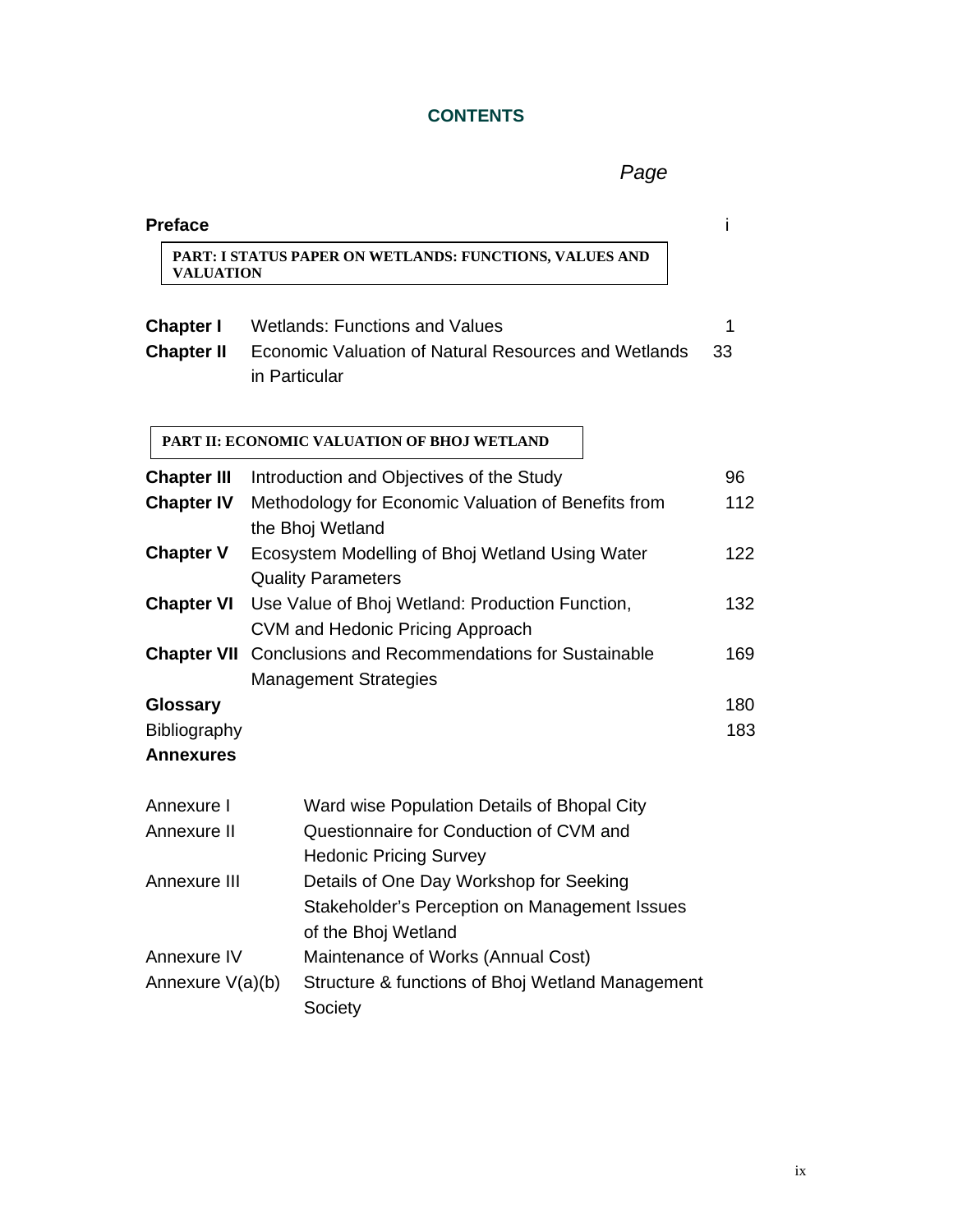# **LIST OF TABLES**

- Table 1.1 Potential Wetland Benefits: Existence Indicators
- Table1.2 Selected Impacts of Development in River basins in Asia and the **Pacific**
- Table 1.3 Area of Wetlands in India
- Table 1.4 Lakes under NLCP for intensive conservation and management
- Table 2.1 Classification of Total Economic Value for Wetlands
- Table 2.2 Typology of Potential Response Effect Biases in CV Studies
- Table 2.3 Review of Valuation Studies
- Table.3.1 Changes in population of Bhopal
- Table 3.2 Salient Features of Upper and Lower Lakes of Bhopal
- Table 3.3 Area of Wetland under Weeds
- Table 5.1 Primary Water Quality Criteria
- Table 5.2 Compound Growth Rates of Selected Parameters in 1992 using1985 as base year (for the Upper Lake)
- Table 5.3- Compound Growth Rates of Selected Parameters in 1999 using1993 as base year (for the Upper Lake)
- Table 5.4 -Compound Growth Rates of Selected Parameters in 1999 using1993 as base year (for the Lower Lake)
- Table 5.5- Seasonal data of limnological parameters at various sampling stations of Bhoj wetland in 1999
- Table 5.6- Elasticity Matrices of Ecological Parameters of Pre-Restoration stage (Upper Lake)
- Table 5.7-Elasticity Matrix of limnological parameters of ongoing restoration stage (Upper Lake)
- Table 5.8- Elasticity Matrix of limnological parameters of ongoing restoration stage (Lower Lake)
- Table 5.9 Simulation run results of pre restoration condition of Upper Lake
- Table 5.10- Simulation run results of ongoing restoration condition of Upper Lake
- Table 5.11-Simulation run results of ongoing restoration condition of Lower Lake
- Table 6.1- Tourist inflow to the Upper Lake and revenue figures for the MPTDC for the year April 1999 to May 2000
- Table 6.2- Reported Cases of Water Borne Diseases in the Bhopal City
- Table 6.3- Costs incurred in household water purification techniques
- Table 6.4- Bidding Format of the CVM questionnaire
- Table 6.5 Value of variables in the Equations
- Table 6.6 Mean Willingness to pay voluntarily and in the form of tax
- Table 6.7 WTP as per income
- Table 6.8 WTP as per the length of residence
- Table 6.9- WTP as per the frequency of visits

Table 6.10 - WTP as per concern of the people about pollution as a problem

- Table 6.11- WTP as per the education level of the people
- Table 6.12 -WTP as per the occupation of the people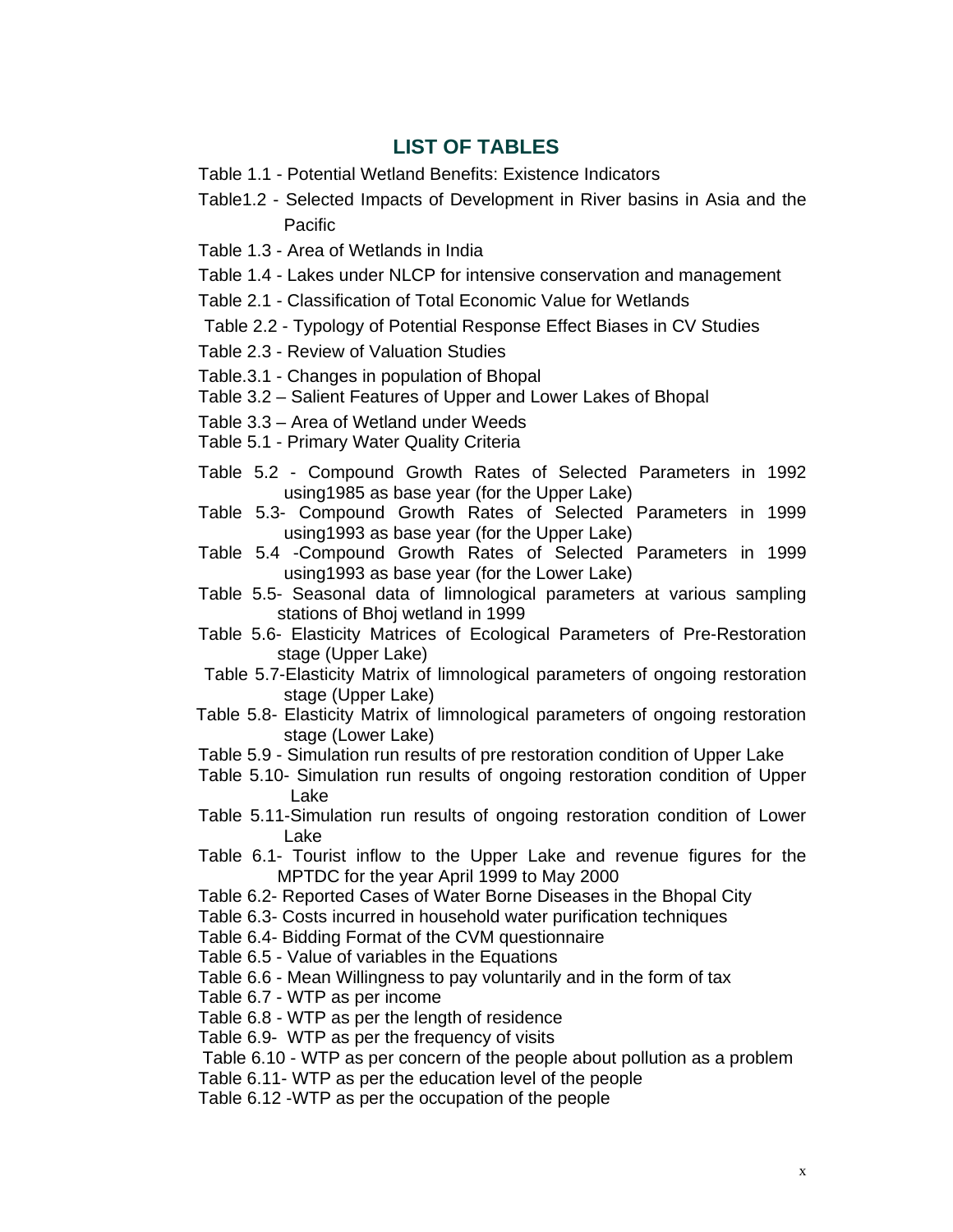- Table. 6.13- WTP according to distance from the lakes
- Table 6.14 Estimated WTP for entire city
- Table 6.15 Ranking of problems facing the country
- Table 6.16- Ranking of various environmental problems
- Table 6.17- Ranking of various services obtained from the Bhoj Wetland
- Table 6.18- Ranking of various threats to the Bhoj Wetland
- Table 6.19- Ranking of various factors considered while buying property
- Table 6.20- Estimation results of hedonic pricing
- Table 6.21- Estimation of Economic Values of Bhoj Wetland (Annual for 1999-2000)

# **LIST OF FIGURES**

- Fig 2.1- Categories of Economic Values Attributed to Environmental Assets (With Examples from a Tropical Forest)
- Fig 2.2 Valuation Methods
- Fig: 2.3 Physical linkage methods.
- Fig .2.4 Framework for Assignment of Value to Objects
- Fig..3.1- Map showing the location of Bhoj Wetland
- Fig.3.2- Maps of the Bhopal City since the formation of the Upper Lake one thousand years back
	- Fig 5.1 Conceptual Model of the Causes, Impact & Feedback Control Strategy –Bhoj Wetland
	- Fig.5.2- Ecosystem Model For Bhoj Wetland Using Water Quality Parameters
	- Fig.5.3 Map of Bhoj Wetland showing sampling stations
	- Fig. 6.1- General Principles for Cost of Water

# **LIST OF PLATES:**

- Plate.1.1- Panoramic view of Upper Lake of Bhoj Wetland
- Plate.3.1- Pumping Station at Kamala Park (Upper Lake)
- Plate3.2.- Fishing activities in Upper Lake
- Plate.3.3.-Yacht club at Upper Lake
- Plate3.4. -A siltation point at Upper Lake
- Plate 3.5 -*Trapa* Cultivation at Upper Lake
- Plate3.6.- Encroachment in the lake area, Upper Lake
- Plate3.7. -Weed infestation in Upper lake
- Plate.5.1 -Deepening and widening of spill channel
- Plate5.2. -Plantation site under Afforestation Program
- Plate 5.3.-Gabien structure near Lower Lake
- Plate5.4 Solid waste collection bins at Gandhi Medical College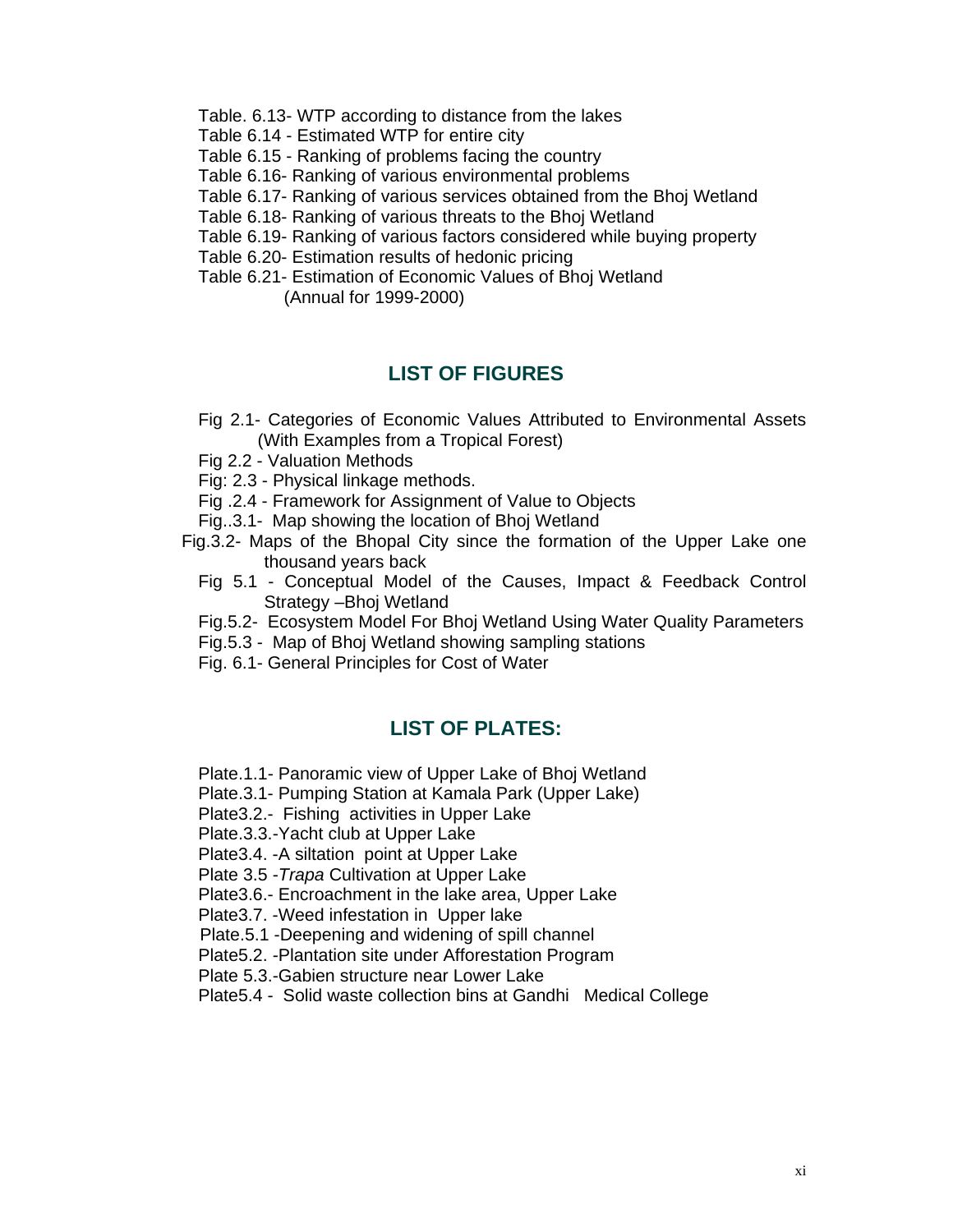# **LIST OF GRAPHS**

- Graph.5.1- Graph showing changes of various Limnological parameters of pre restoration condition of Bhoj Wetland.
- Graph 5.2- Graph showing changes of various Limnological parameters of pre restoration condition of Bhoj wetland.
- Graph 5.3- Graph showing changes of various Limnological parameters of Pre-restoration condition of Upper Lake.
- Graph5.4- Graph showing changes of various Limnological parameters of ongoing restoration condition of Upper Lake
- Graph5.5- Graph showing changes of various Limnological parameters of ongoing restoration condition of Upper Lake
- Graph5.6- Graph showing changes of various Limnological parameters in comparison with population changes of ongoing restoration condition of Upper Lake
- Graph.5.7- Graph showing changes of various Limnological parameters of ongoing restoration condition of Lower Lake
- Graph.5.8- Graph showing changes of various Limnological parameters ofongoing restoration condition of Lower Lake
- Graph 6.1- Graph showing Willingness to Pay As Per Income
- Graph 6.2- Graph showing Willingness to Pay As per the Length of Residence
- Graph 6.3 -Graph showing WTP as per Frequency of Visit
- Graph 6.4- Graph showing WTP as per the Education Level
- Graph 6.5- Graph showing WTP as per Occupation
- Graph 6.6- Graph showing WTP according to Distance
- Graph 6.7- Graph showing Drinking Water Sources in Bhopal City
- Graph 6.8- Graph showing Water purification Techniques followed in Bhopal city
- Graph 6.9- Graph showing Frequency of Visits to the Upper and Lower Lakes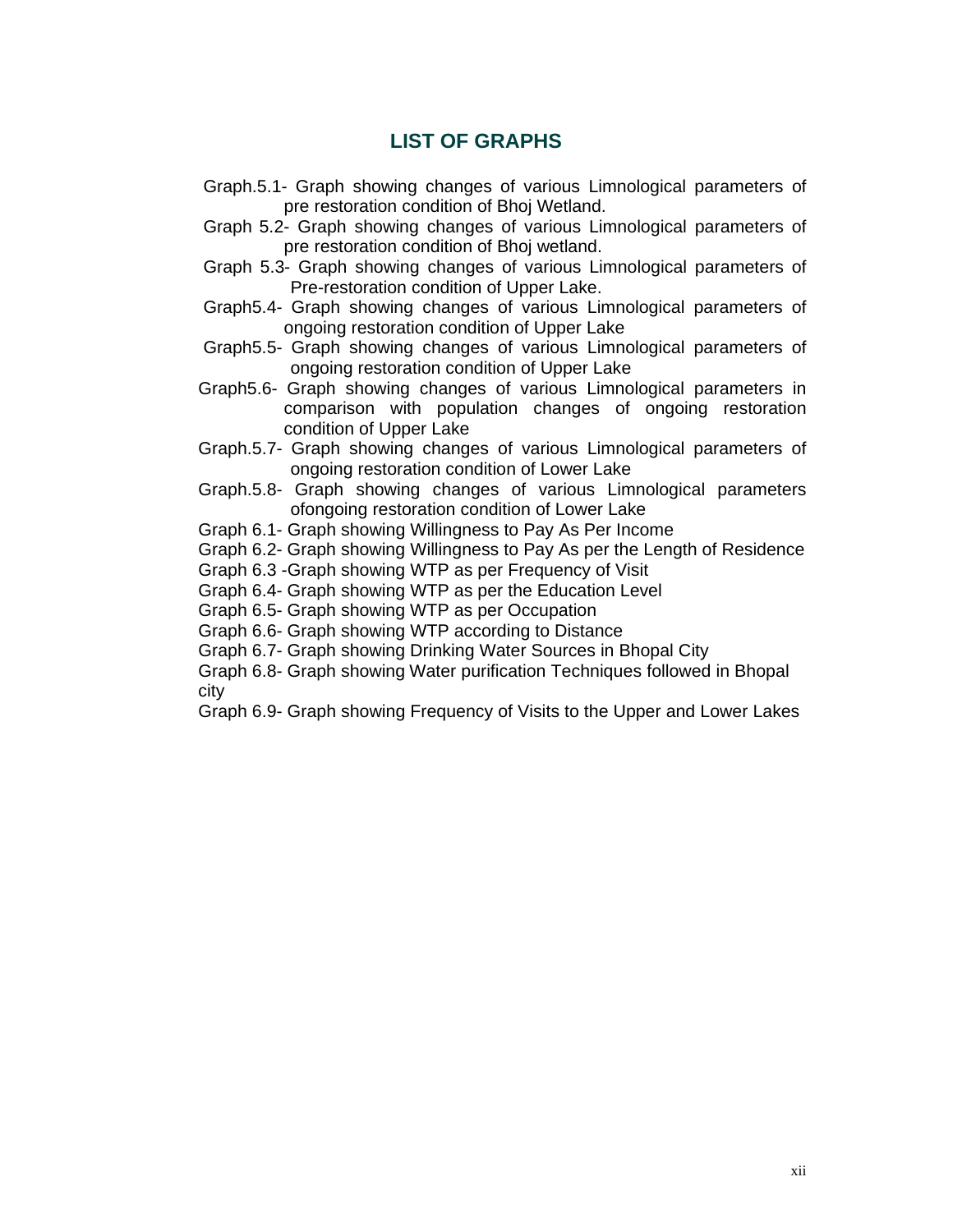

**The Magnificent Upper Lake with the then Amazing Yacht Club – Captured in Camera in 1961**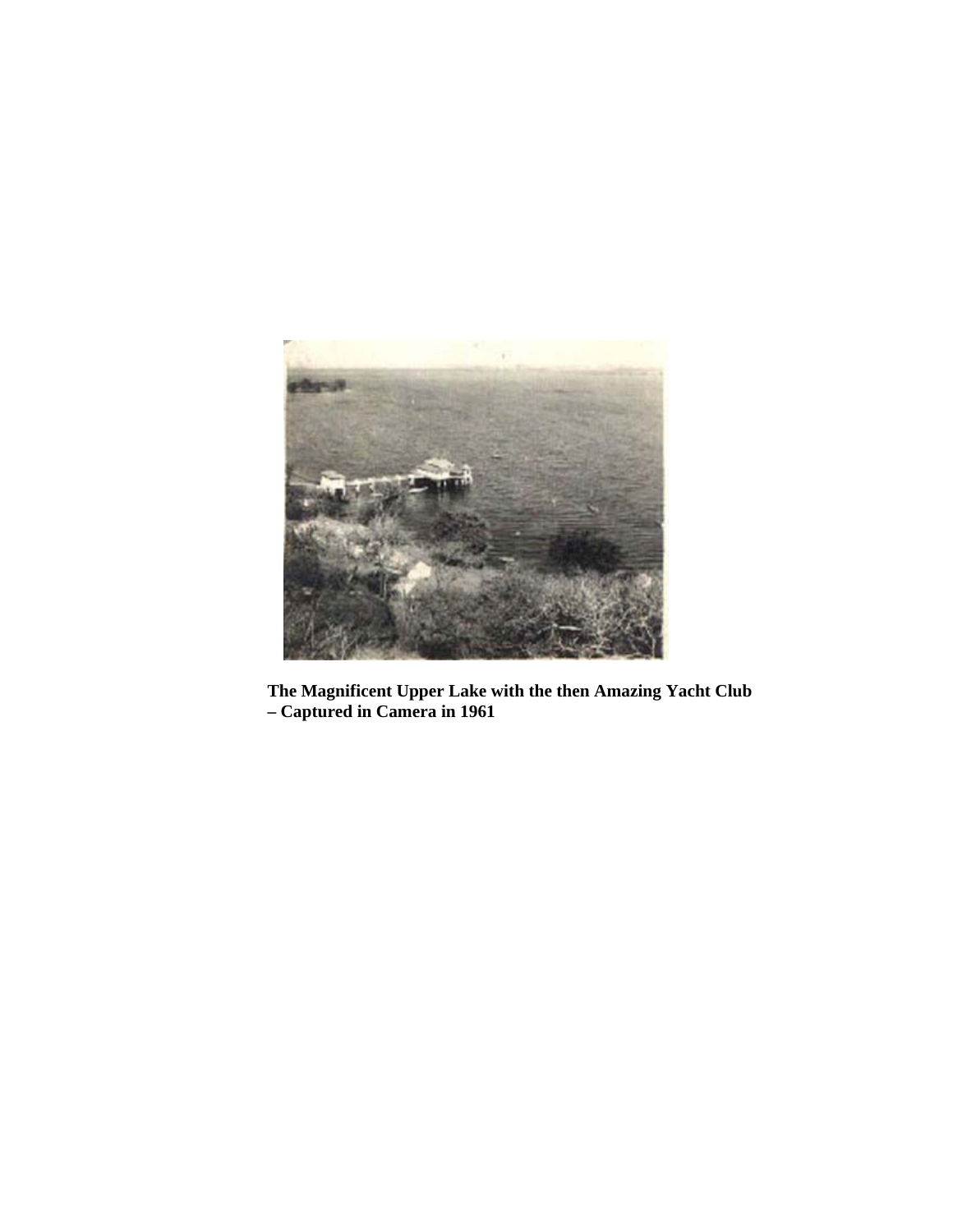Nature never gives anything to anyone; everything is sold. It is only in the abstraction of ideals that choice comes without consequence.

*-- Ralph Waldo Emerson*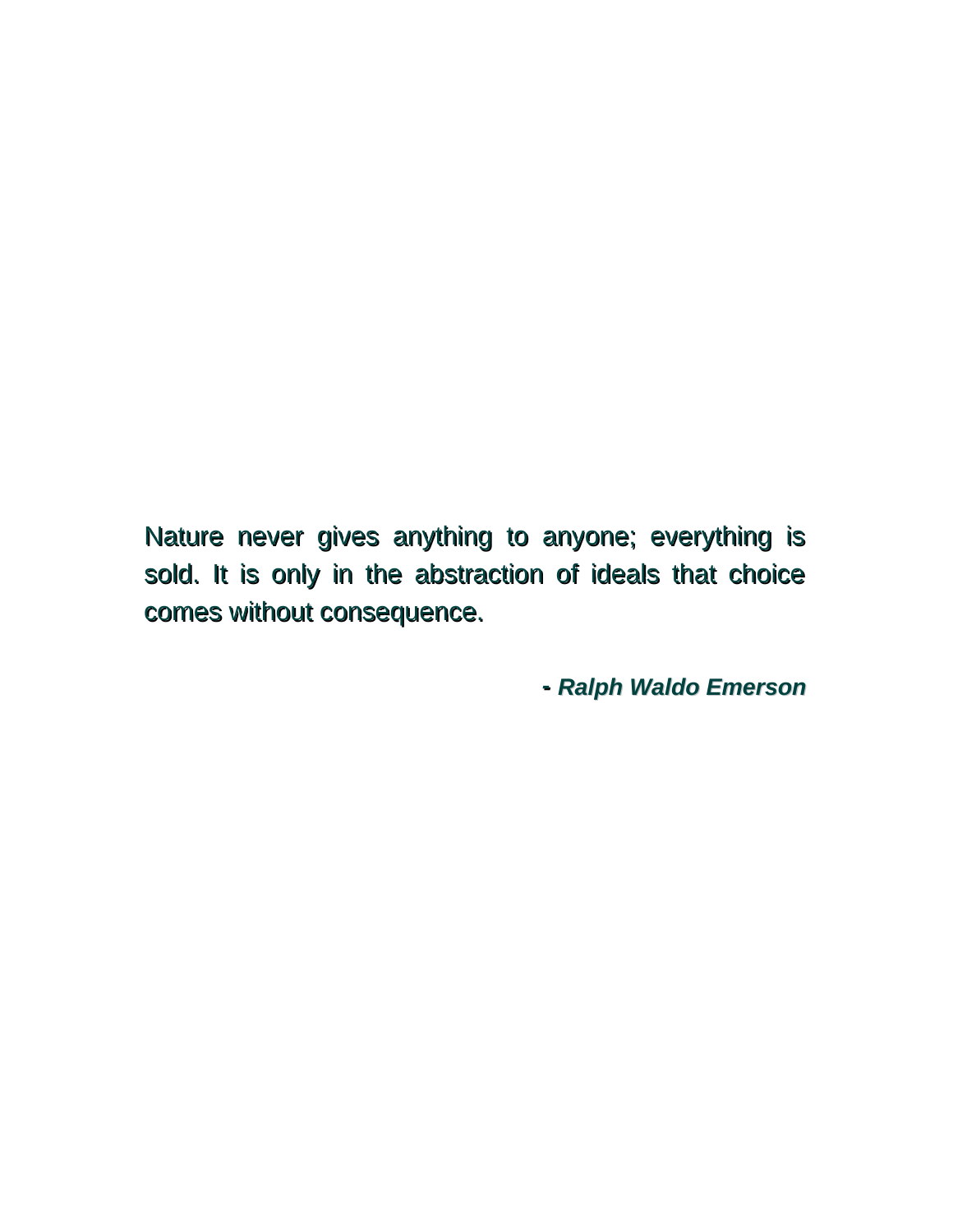#### **CHAPTER I : WETLANDS: FUNCTIONS AND VALUES**

#### **1.1 Definition**

Wetlands are ubiquitous and can be found in all regions and climates. The term 'Wetland' came into use in 1970s and was soon generally accepted. Wetlands may be defined as habitats were the water table is situated at or near the ground surface, bearing vegetation adapted to more or less continuous water logging. Wetlands form a buffer between waterways and commercial, residential and agricultural lands. They are complex natural processes and contribute to overall order and stability of the ecosystem.

The Ramsar Convention defines wetlands as: *"Areas of marsh, fen, peatland, or water whether natural or artificial, permanent or temporary, with water that is static or flowing, fresh, brackish or salt, including areas of marine water, depth of which at low tide does not exceed six meters"* and may include *"riparian and coastal zones adjacent to the wetlands or islands or bodies of marine water deeper than six meters at low tide lying within".* (IUCN1971)

Wetlands occupy an estimated 6 per cent of the world's land surface (Mitch and Gosselink,1993). Tropical wetlands, in particular are on the whole poorly understood and yet collectively they represent some of the most important areas of the World's wetlands. Coupling of sound management policy to the scientific understanding of how wetlands work and what goods they provide and services they perform is essential if rapidly diminishing ecosystems are to be maintained for the future.

Wetlands are very important ecosystems, providing human societies with essential and highly valuable life supporting functions (Odum, 1989). Monetary valuation of wetlands have usually concentrated on specific environmental services such as water supply, flood prevention, pollution reduction, fish and wild life production, the provision of recreation and aesthetics [Hammack & Brown 1974; Lynn et al.,1981; Faber,1987] Less frequently, attempts have been made to estimate the life support value of entire wetland ecosystems which are generally required to sustain each environmental service.[Odum1984; Costanza et al.,1989]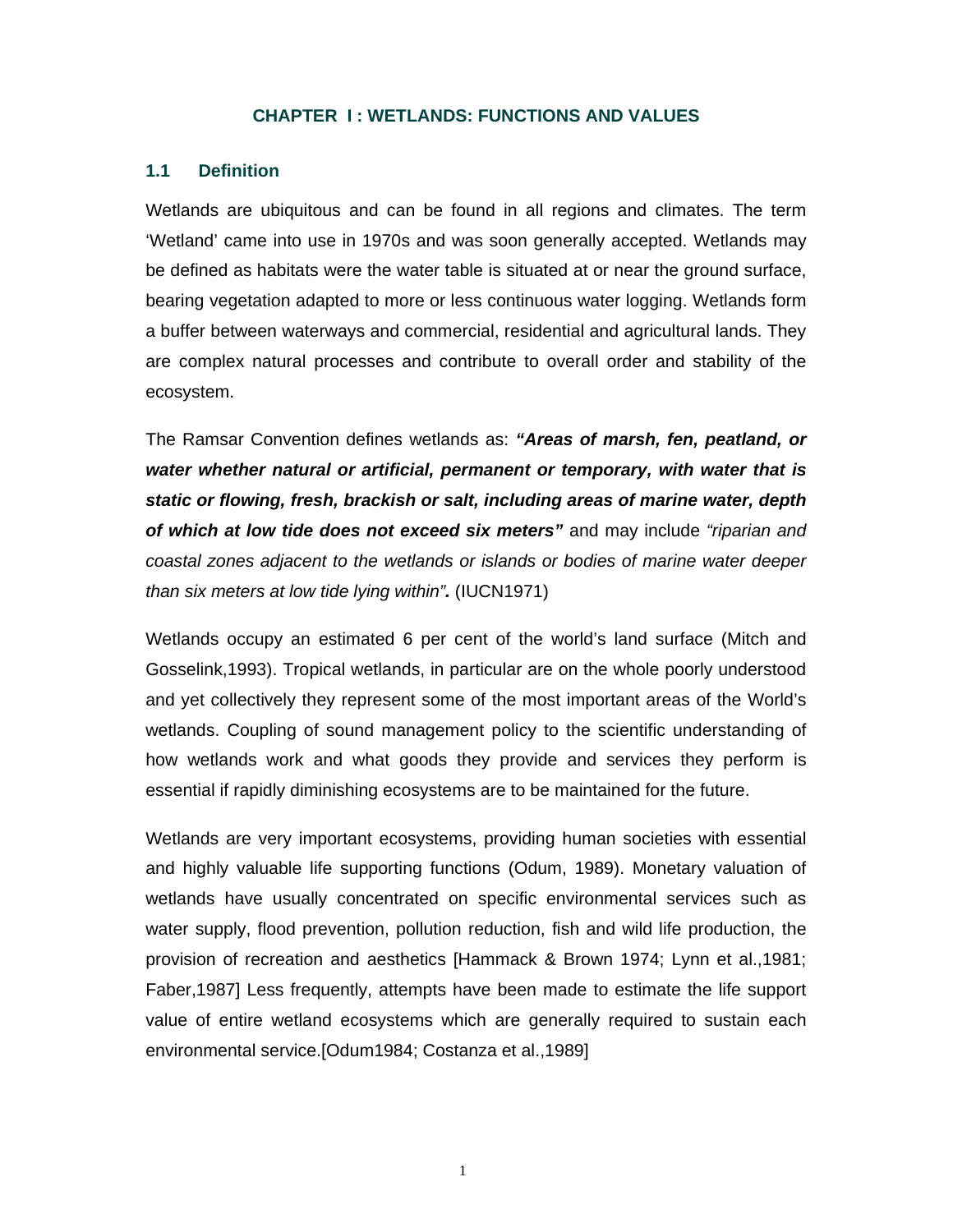#### **1.2 Wetland Classification**

Wetlands vary according to their origin, geographical location, water regime, chemistry, dominant plants and soil or sediment characteristics. Tidal salt-marshes are typical of temperate shorelines. Freshwater marshes, dominated by grasses and sedges, account for over 90 per cent of the wetland area in the United States.

The most commonly accepted classification of wetlands is the one proposed by IUCN, in 1990. This classification is as follows:

#### **1.0 Salt water**

1.1 Marine

#### *I. Subtidal*

- (i) permanent unvegetated shallow waters less than 6m depth at low tide. Includes sea bays, straits
- (ii) subtidal aquatic vegetation, including kelp beds, sea grasses, tropical marine meadows
- (iii) coral reefs

#### *II. Intertidal*

- (i) rocky marine shores, including cliffs and rocky shores
- (ii) shores of mobile stones and shingle
- (iii) intertidal mobile unvegetated mud, sand or saltflat
- (iv) intertidal vegetated sediments, including salt marshes and mangroves on sheltered

coasts

- 1.2 Estuarine
- *I. Subtidal* 
	- (i) estuarine waters: permanent waters of estuaries and estuarine systems of deltas.
- *II. Intertidal*
	- (i) intertidal mud, sand or salt flat, with limited vegetation
- (ii) intertidal marshes, including salt marshes, salt meadows, saltings, raised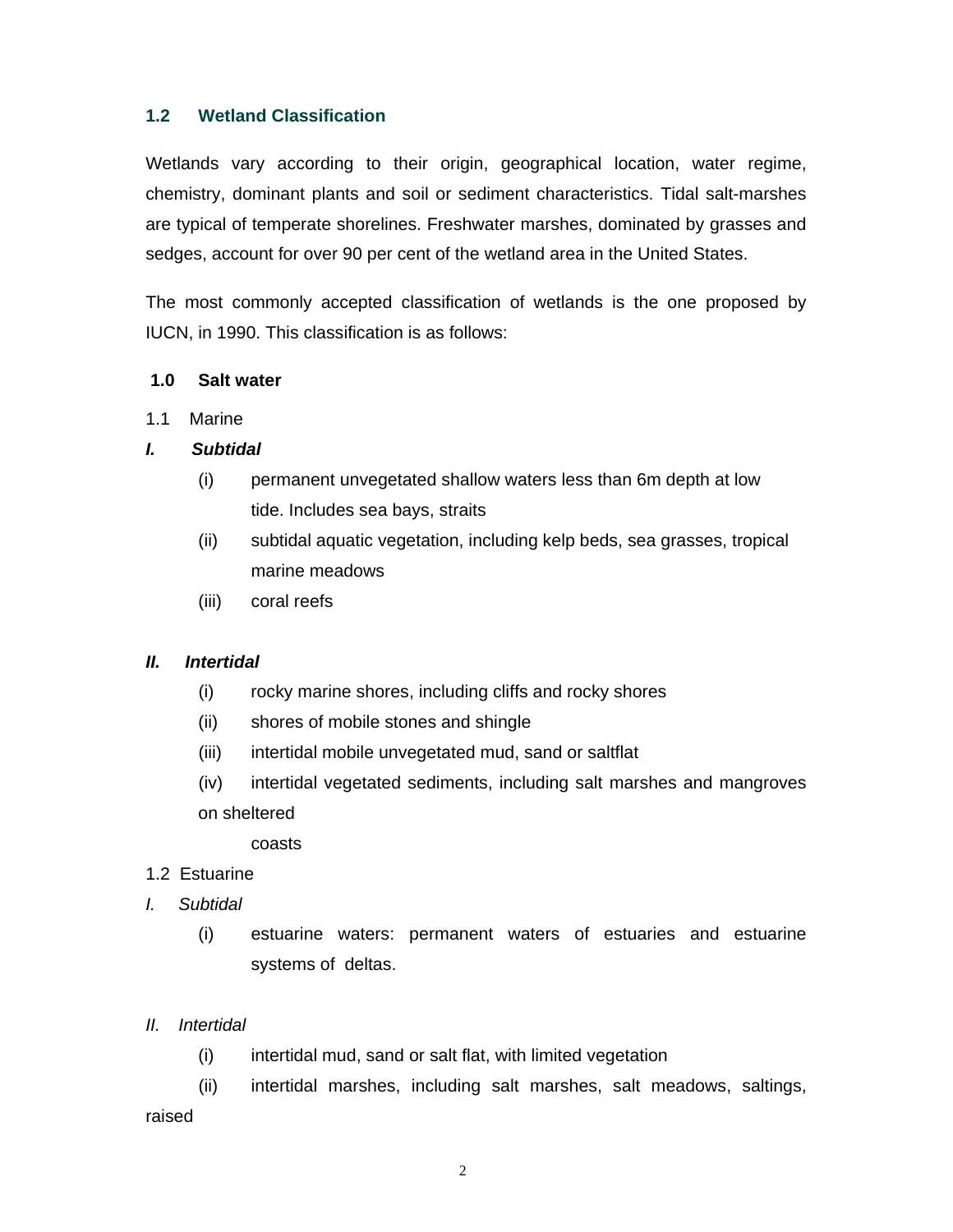salt marshes, tidal brackish and freshwater marshes

(iii) intertidal forested wetlands, including mangrove swamp, nipa swamp, tidal fresh water swamp forest

#### 1.3 Lagoonar

(i) brackish to saline lagoons with one or more relatively narrow connections with the sea

#### 1.4 Salt lake

(i) permanent and seasonal, brackish, saline or alkaline lakes, flats and marshes.

#### **2.0 Fresh water**

2.1 Riverine

#### *I. Perennial*

- (i) permanent rivers and streams, including water falls
- (ii) inland deltas

#### *II. Temporary*

- (i) seasonal and irregular rivers and streams
- (ii) riverine floodplains, including river flats, flooded river basins seasonally flooded grasslands
- 2.2 Lacustrine

#### *I. Permanent*

- (i) permanent fresh water lakes (>8 ha), including shores subject to seasonal or irregular inundation
- (ii) permanent fresh water ponds(>8 ha)
- *II. Seasonal* 
	- (i) seasonal fresh water lakes (>8 ha), including flood plain lakes
- 2.3 Palustrine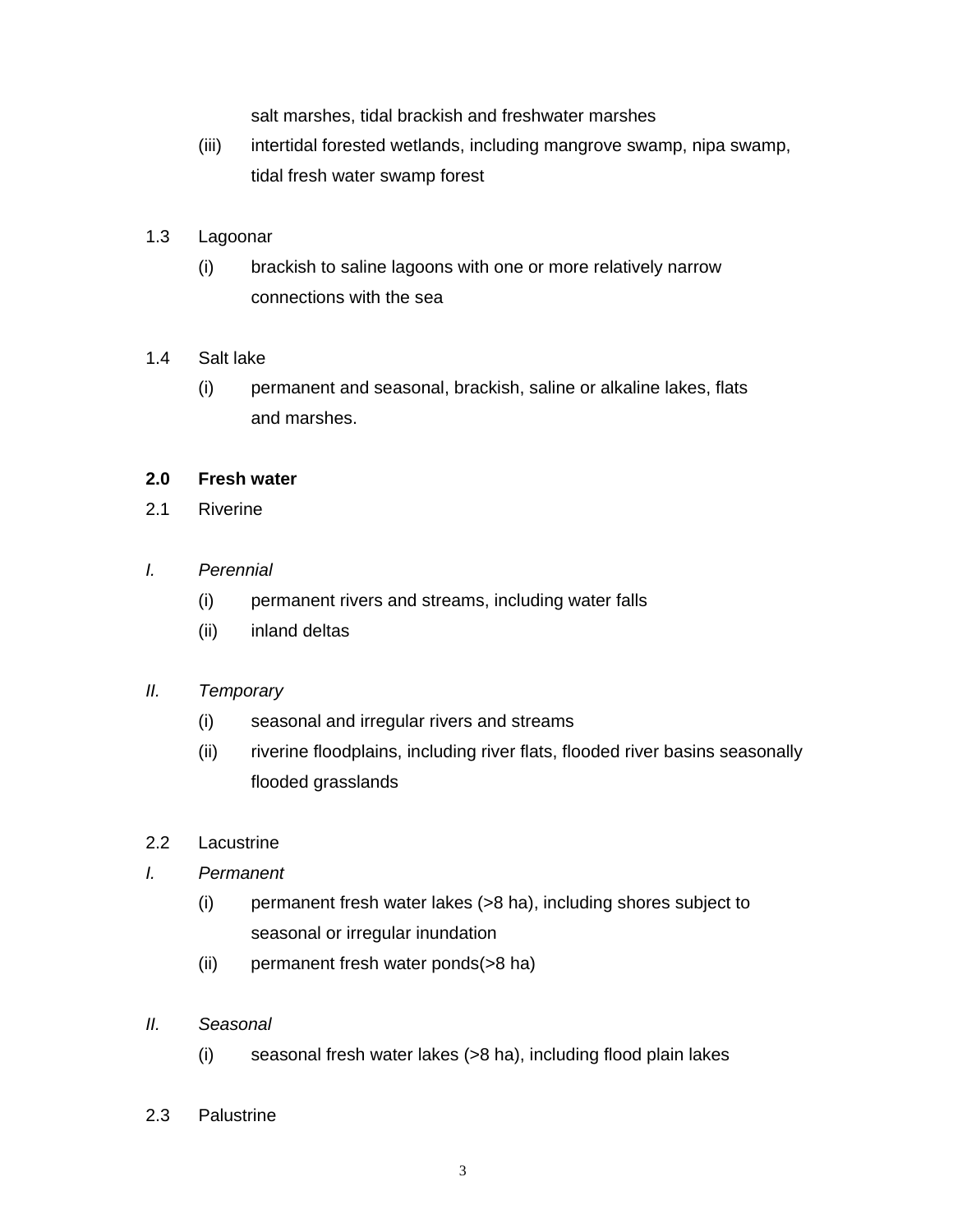### *I. Emergent*

- (i) permanent freshwater marshes and swamps on inorganic soils, with emergent vegetation whose bases lie below the water table for atleast most of the growing season
- (ii) permanent peat-forming fresh water swamps, including tropical upland valley swamps dominated by *Papyrus* or *Typha*
- (iii) seasonal freshwater marshes on inorganic soil, including sloughs potholes, seasonally flooded meadows, sedge marshes and dambos
- (iv) peatlands, including acidophilous, ombrogenous, or soligenous mires covered by moss, herbs or dwarf shrub vegetation and fens of all types
- (v) alpine and polar wetlands, including seasonally flooded meadows moistened by temporary waters from snowmelt
- (vi) freshwater springs and oases with surrounding vegetation
- (vii) volcanic fumaroles continually moistened by emerging and condensing water vapour.

### *II. Forested*

- (i) shrub swamps, including shrub dominated fresh water marsh
- (ii) fresh water swamp forest, including seasonally flooded forest, wooded swamps on inorganic soils
- (iii) forested peatlands, including peat swamp forest

### **3.0 Man-made wetlands**

- 3.1 Aquaculture/mariculture
	- (i) aquatic ponds, including fish ponds and shrimp ponds
- 3.2 Agriculture
	- (i) ponds including farm ponds, stock ponds, small tanks
	- (ii) irrigated land and irrigation channels, including rice fields, canals and ditches
	- (iii) seasonally flooded arable land
- 3.3 Salt Exploitation
	- (i) salt pans and salines
- 3.4 Urban/ industrial
	- (i) excavations, including gravel pits, barrow pits and mining pools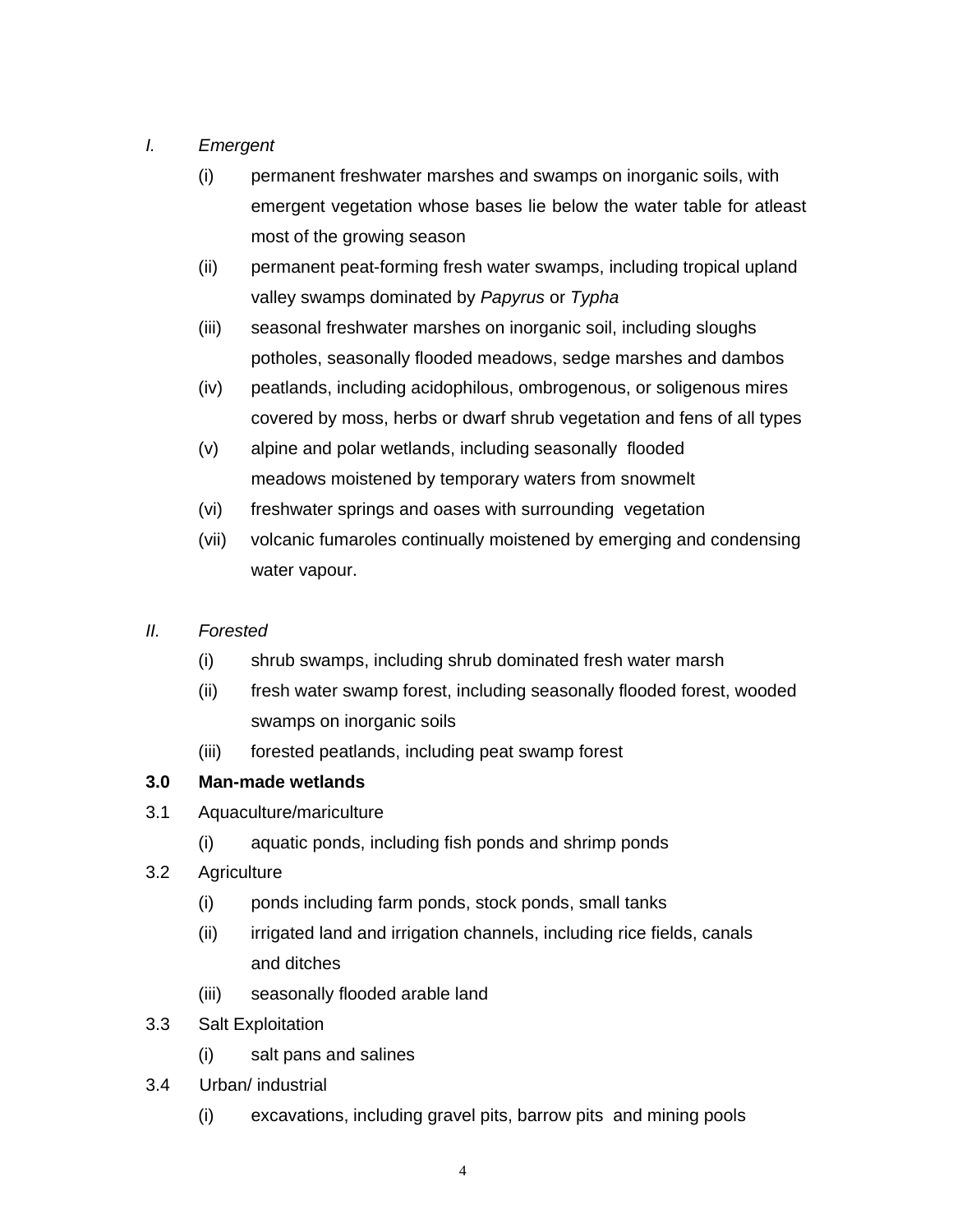(ii) waste water treatment areas, including sewage farms, settling ponds and

oxidation basins

- 3.5 Water Storage Areas
	- (i) reservoirs holding water for irrigation and /or human consumption with a pattern of gradual, seasonal, draw down of water level
	- (ii) hydro dams with regular fluctuation in water levels on a weekly or monthly basis

Source: Dugan (1990 a). (c) IUCN

#### **1.3 Wetland Benefits**

Wetlands are generally highly productive ecosystems, providing many

important benefits. These benefits some times described as 'goods and services', may be wetland functions (e.g. ground water recharge, flood control), uses of wetland or its products (e.g. site for wood collection or research site) or attributes of the wetland (aesthetic component of the landscape, religious significance). In order to utilise the benefits provided



**Plate 1.1: Panoramic View of Upper Lake of Bhoj Wet Land**

by wetlands successfully it is important to identify and assess the benefits that a particular wetland provides.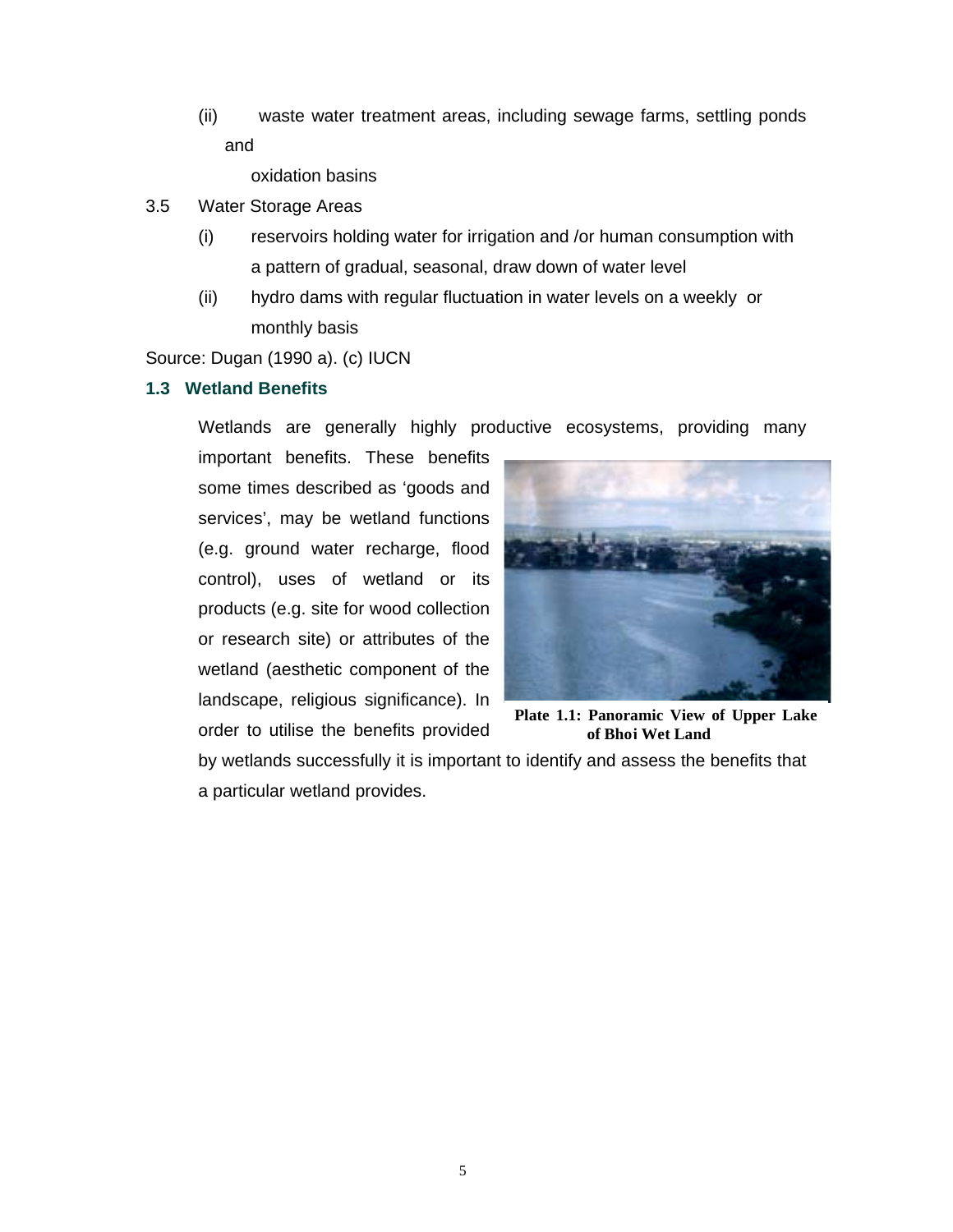# **Table 1.1 Potential Wetland Benefits- Existence Indicators:**

| <b>Benefit</b>                                 | <b>Existence indicators</b>                                                                                                                                                                                                                                                            |
|------------------------------------------------|----------------------------------------------------------------------------------------------------------------------------------------------------------------------------------------------------------------------------------------------------------------------------------------|
| <b>I. RESOURCES</b>                            |                                                                                                                                                                                                                                                                                        |
| agriculture,<br>Forestry,<br>forage production | Wetland<br>has suitable plant species<br>$\bullet$<br>has high rate of plant primary productivity<br>$\bullet$<br>shows evidence of use                                                                                                                                                |
| Wild<br>life<br>fish<br>or<br>production       | Wetland<br>contains habitat suitable for wild life and fish<br>$\bullet$<br>species<br>has a variety of water conditions and vegetation<br>structures<br>has a large population of fish, bird and mammals<br>٠                                                                         |
| Aquaculture                                    | Wetland<br>has a relatively stable water table<br>has a relatively stable water quality<br>$\bullet$<br>has high plant productivity<br>$\bullet$<br>has nutrient rich waters<br>shows evidence of this use                                                                             |
| Natural products                               | Wetland<br>has suitable, accessible mineral deposits<br>$\bullet$<br>has extractable plant material that can be used by<br>$\bullet$<br>human beings (food, fertilizer etc.)                                                                                                           |
| Water supply                                   | Wetland<br>is permanent or at least seasonally flooded<br>has water of an acceptable quality for human or<br>$\bullet$<br>agriculture or industrial use<br>is the only supply of readily obtainable water of<br>$\bullet$<br>quality and quantity acceptable to the potential<br>users |
| Energy production                              | Wetland<br>has resources such as peat or fuel wood or<br>suitable plants<br>has a large through flow and a constricted outlet                                                                                                                                                          |
| Transport                                      | Wetland<br>flooded or<br>permanently<br>has<br>is.<br>permanent<br>channels<br>is flooded or has flooded channels when local<br>$\bullet$<br>products needed to be transported                                                                                                         |
| Recreation/ tourism                            | Wetland<br>has a high landscape or species diversity<br>$\bullet$<br>provides habitats to rare species                                                                                                                                                                                 |
| Research or education<br>site                  | Wetland<br>has high species diversity<br>$\bullet$<br>has a range of vegetation structure<br>$\bullet$                                                                                                                                                                                 |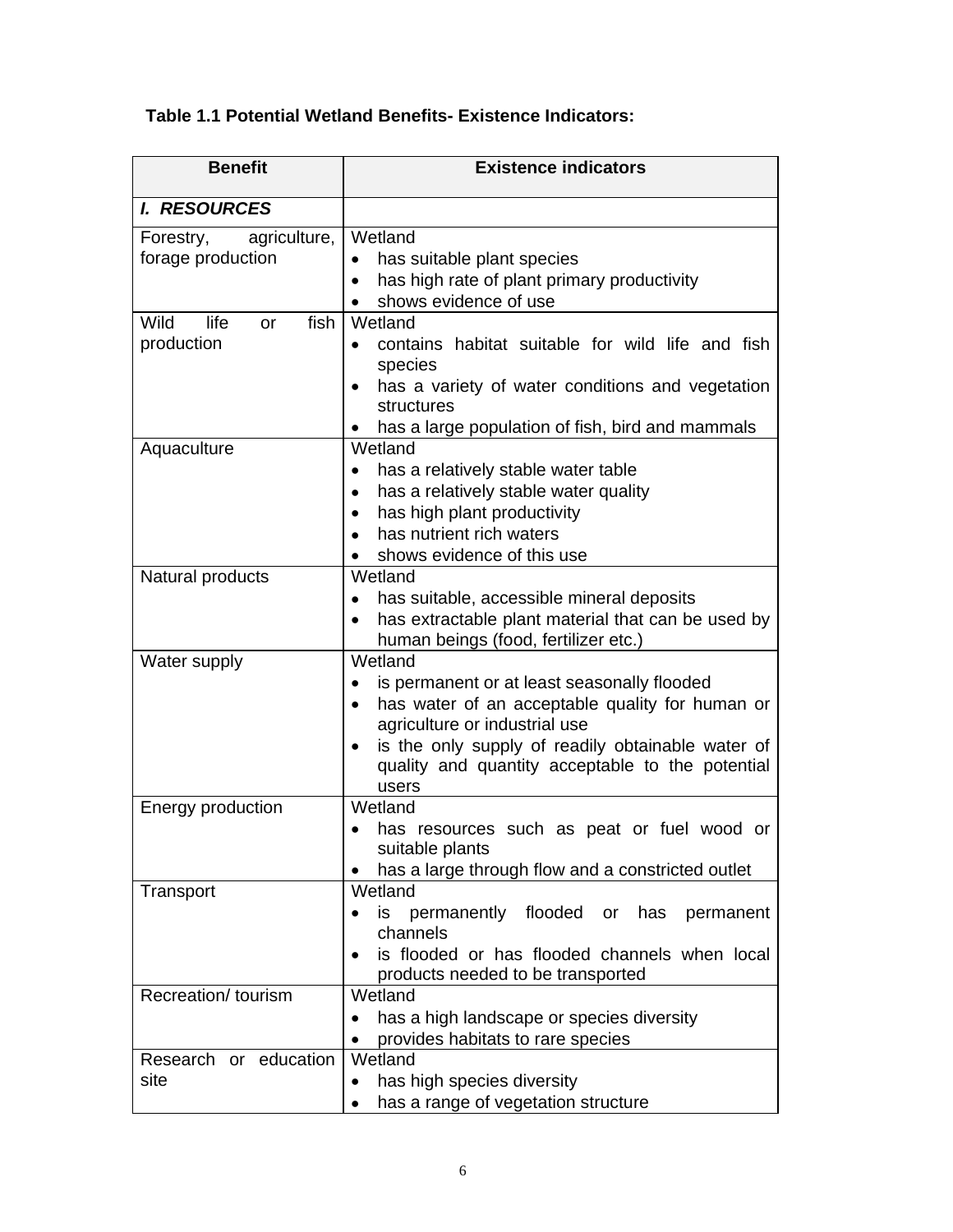| <b>Benefit</b>              | <b>Existence indicators</b>                                                                                                                                                                                                                                                                                                                                                                                                                                                                                                                                                                                         |
|-----------------------------|---------------------------------------------------------------------------------------------------------------------------------------------------------------------------------------------------------------------------------------------------------------------------------------------------------------------------------------------------------------------------------------------------------------------------------------------------------------------------------------------------------------------------------------------------------------------------------------------------------------------|
| <b>II. ATTRIBUTES</b>       |                                                                                                                                                                                                                                                                                                                                                                                                                                                                                                                                                                                                                     |
| <b>Biological diversity</b> | Wetland<br>has a high species diversity<br>$\bullet$<br>has a diversity of water conditions and vegetation<br>structures<br>is relatively undamaged/ undisturbed<br>$\bullet$<br>is not facing uncontrollable external threats<br>$\bullet$<br>contain rare, threatened or endangered species<br>is sufficiently large to support genetically viable<br>populations of significant species<br>significant topographic, edaphic<br>has<br>a<br>and<br>hydrological variation                                                                                                                                         |
| Cultural or historic value  | Wetland<br>is included in local oral or written cultural materials<br>$\bullet$<br>has been occupied and used over a long period<br>$\bullet$<br>has significant cultural or historical features                                                                                                                                                                                                                                                                                                                                                                                                                    |
| Aesthetic value             | Wetland<br>has significant natural features<br>$\bullet$<br>has a range of landscape types<br>has a range of habitats<br>$\bullet$<br>has a large number of visible or attractive species                                                                                                                                                                                                                                                                                                                                                                                                                           |
| Wilderness value            | Wetland<br>is in a remote area<br>is relatively uninfluenced by human activities<br>$\bullet$<br>is not subject to significant levels of visitation<br>$\bullet$                                                                                                                                                                                                                                                                                                                                                                                                                                                    |
| <b>III. FUNCTIONS</b>       |                                                                                                                                                                                                                                                                                                                                                                                                                                                                                                                                                                                                                     |
| <b>Nutrient retention</b>   | Wetland<br>has a high capacity for sediment retention<br>has a constricted flow<br>has an out flow less than its inflow<br>has erect, persistent vegetation<br>has winding channels<br>has low flow velocity<br>has relatively long duration and large extent of<br>seasonal flooding<br>has a high ratio of seasonally flooded area to<br>permanently flooded area<br>has the effect of slowing the velocity of through<br>٠<br>flowing water<br>intercepts over land run - off<br>٠<br>is regularly flooded by a river<br>is shallow and vegetative<br>is permanently flooded or saturated, or tidally<br>flooded |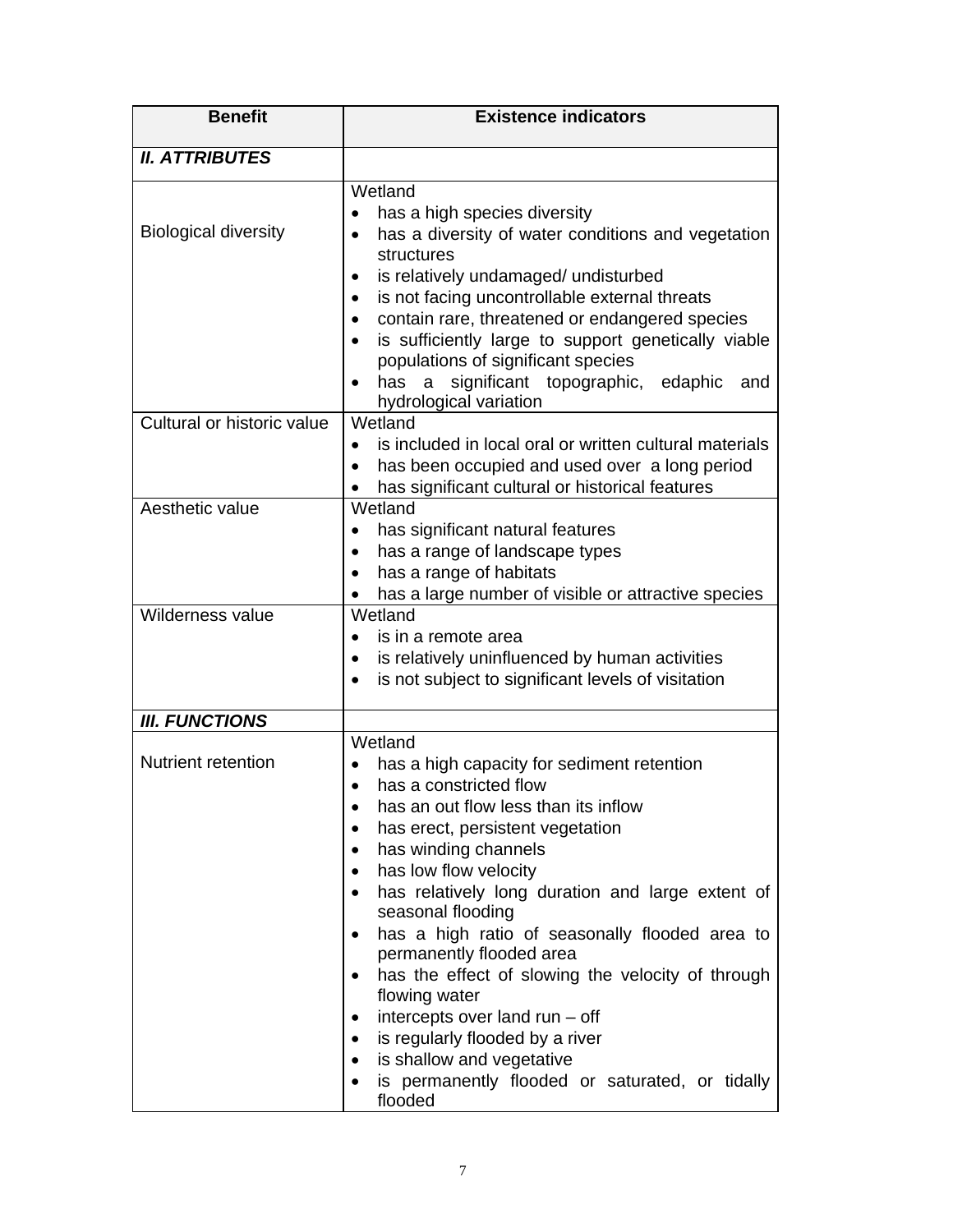| <b>Benefit</b>                                         | <b>Existence indicators</b>                                                                                                                                                                                                                                                                                                                                                                                                                             |
|--------------------------------------------------------|---------------------------------------------------------------------------------------------------------------------------------------------------------------------------------------------------------------------------------------------------------------------------------------------------------------------------------------------------------------------------------------------------------------------------------------------------------|
|                                                        | has a high sediment organic content<br>has high plant species diversity with no dead<br>forested area                                                                                                                                                                                                                                                                                                                                                   |
| <b>Nutrient Export</b><br><b>Ground Water Recharge</b> | Wetland<br>has a high rate of primary productivity<br>has a permanent outlet<br>$\bullet$<br>is potentially eutrophic<br>$\bullet$<br>has significant area of erect or submerged<br>vegetation that dies seasonally<br>Wetland                                                                                                                                                                                                                          |
|                                                        | has a constricted outflow<br>$\bullet$<br>has an outflow less than its inflow<br>has a water table which slopes away from it<br>$\bullet$<br>has a permanent inlet but no permanent outlet<br>$\bullet$<br>has a permeable substrate<br>is located at or below the crest of a major<br>$\bullet$<br>mountain or range<br>has a water balance in which infiltration rate plus<br>$\bullet$<br>inflow exceeds evapo-transpiration rate<br>plus<br>outflow |
| <b>Ground Water Discharge</b>                          | Wetland<br>has a constricted inflow<br>$\bullet$<br>has an outflow less than its inflow<br>has neither an outlet nor an inlet<br>$\bullet$<br>does not have permanent standing water<br>$\bullet$<br>has a permeable substrate<br>has a slope less than that of nearby water courses                                                                                                                                                                    |
| <b>Erosion Control</b>                                 | Wetland<br>has a high capacity of flood mitigation<br>is densely vegetated<br>has a high capacity for sediment retention                                                                                                                                                                                                                                                                                                                                |
| <b>Salinity Control</b>                                | Wetland<br>is seasonally flooded<br>has plant communities that are able to remove<br>salts                                                                                                                                                                                                                                                                                                                                                              |
| Treatment<br>Water<br>(Toxicant Removal)               | Wetland<br>has a high capacity for sediment retention<br>has a constricted outflow<br>has erect persistent vegetation<br>has winding channels<br>has no flow or low flow velocity<br>has relatively long duration and large extent of<br>seasonal flooding                                                                                                                                                                                              |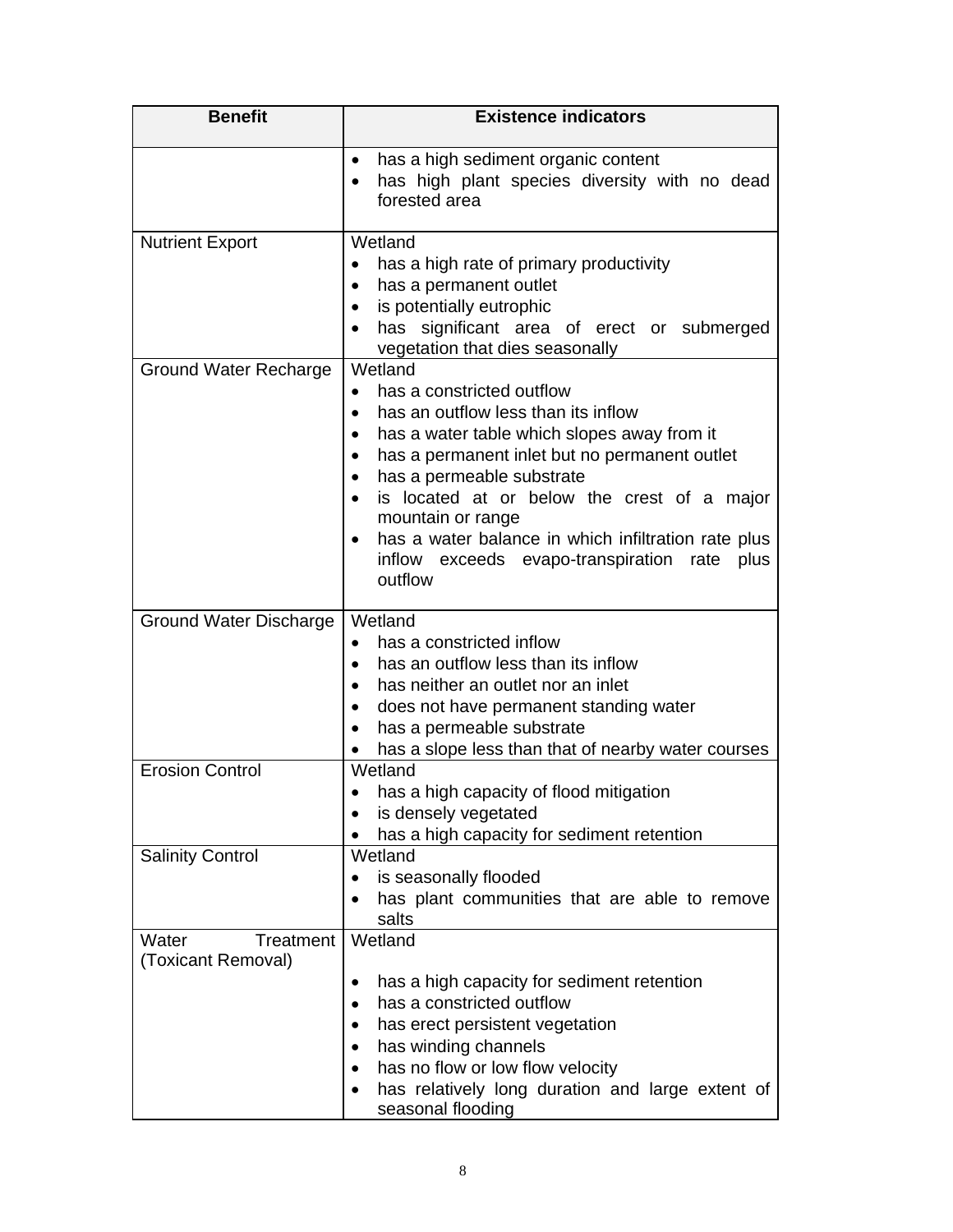| <b>Benefit</b>                                                            | <b>Existence indicators</b>                                                                                                                                                                                                                                                                                                                                                                                          |
|---------------------------------------------------------------------------|----------------------------------------------------------------------------------------------------------------------------------------------------------------------------------------------------------------------------------------------------------------------------------------------------------------------------------------------------------------------------------------------------------------------|
|                                                                           | has a high ratio of seasonally flooded area to<br>$\bullet$<br>permanently flooded area<br>intercepts over land run-off<br>$\bullet$<br>is shallow and vegetated                                                                                                                                                                                                                                                     |
| <b>Climate Stabilisation</b>                                              | Wetland<br>has a high evapo-transpiration potential<br>$\bullet$<br>has large vegetated area that provide shadow and<br>$\bullet$<br>reduce velocity of air movements<br>condense accumulated peat<br>$\bullet$                                                                                                                                                                                                      |
| Role in the Life Cycle of<br><b>Species</b>                               | Wetland<br>has a high plant species diversity<br>$\bullet$<br>has a range of different vegetation structures<br>$\bullet$<br>has a diversity of water conditions<br>$\bullet$<br>is relatively rich in habitats, water and feed when<br>$\bullet$<br>conditions are unfavourable to fish, bird and<br>mammal species elsewhere<br>is relatively undisturbed<br>$\bullet$                                             |
| of<br>Maintenance<br>the<br><b>Stability</b><br>of<br>the<br>Ecosystem    | Wetland<br>has a high capacity for nutrient retention<br>$\bullet$<br>has a high rate of primary productivity<br>$\bullet$<br>has a relatively undisturbed trophic change<br>$\bullet$<br>is rather stable in terms of plants and wildlife<br>$\bullet$<br>populations                                                                                                                                               |
| the<br>Maintenance<br><b>of</b><br>Other<br>Integrity<br>of<br>Ecosystems | Wetland<br>regulates flows and mitigates floods<br>$\bullet$<br>regulates water salinity<br>$\bullet$<br>removes toxicants<br>$\bullet$<br>regulates sediments exports<br>$\bullet$<br>exports nutrients<br>$\bullet$<br>provides<br>seasonally/temporary<br>habitats<br>to<br>$\bullet$<br>migratory species<br>shows<br>evidence<br>continuing<br>ecologically,<br>οf<br>geomorphological and geological processes |

Source: **Roggeri (Undated)** 

# **1.4 Wetland Management**

Despite the importance and potential of wetlands, the history of water management has been characterised by activities that have often negatively impacted wetlands and their ability to provide important benefits. Over the last few decades, as the scale of human interventions within river basins has increased so have the magnitudes of their effects upon wetlands. Many wetlands have been lost completely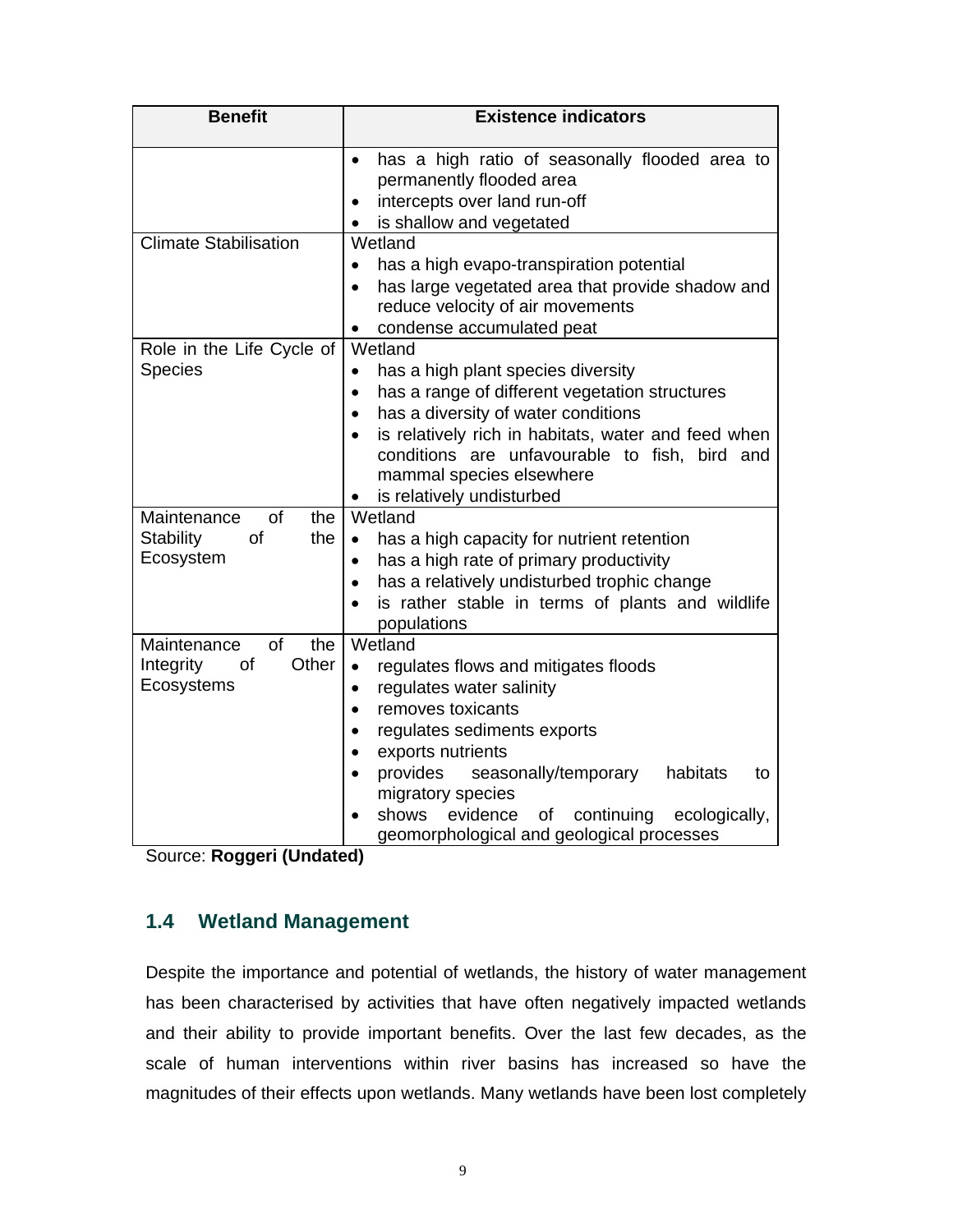whilst the ability of many of those that remain to provide valuable benefits has been reduced significantly. For example, Thailand has lost 51% of its mangrove whilst 20- 30 million ha peat swamp forest in Indonesia has been lost through logging. (Trishal, 1997)

Fifty four percent of the wetland area of the coterminous United States present in colonial times had been lost by mid 1970s. Regional losses detailed in the benchmark survey, carried out as part of the US Fish and Wildlife's National Wetland Inventory vary from 32 per cent in Wisconsin to 99 per cent in Iowa's natural marshes. The pattern is repeated throughout the developed world, although there has been no comprehensive survey of the details, Forty per cent of the coastal wetlands of Brittany, France, have disappeared in the last 20 years and two-thirds of the remainder are seriously affected by drainage and other activities (Mermet cited by Baldock, 1984). In Ireland 80,000 ha of bog have been drained since 1946. A 1983 European parliament report warned that the unique ecosystems of the Irish bogs will vanish completely in the next five years unless effective preventative measures are taken very soon (Baldock, 1984). But already before the present century much of Europe's lowland wetlands had been drained in the course of agricultural development and disease eradication.

Large scale wetland losses have been a more recent phenomenon in the tropics and third world countries. Many reasons can be cited why, historically, wetland destruction and alteration has dominated over an alternative view of maintaining them and developing management strategies for their enhanced utilization. They include:

- (a) Prevalence of the 'wasteland' concept the view that drainage and conversion to other uses is a 'public-spirited endeavor' (Baldock 1984), resulting in increased productivity, value or access to land. Agricultural conversion has accounted for 87 per cent of wetland losses in the United States.
- (b) Association of wetlands with disease particularly malaria and schistomiasis and physical danger in traversing such areas. This was one of the motives for draining the 6000 ha Hula Papyrus swamp in northern Israel in 1950s.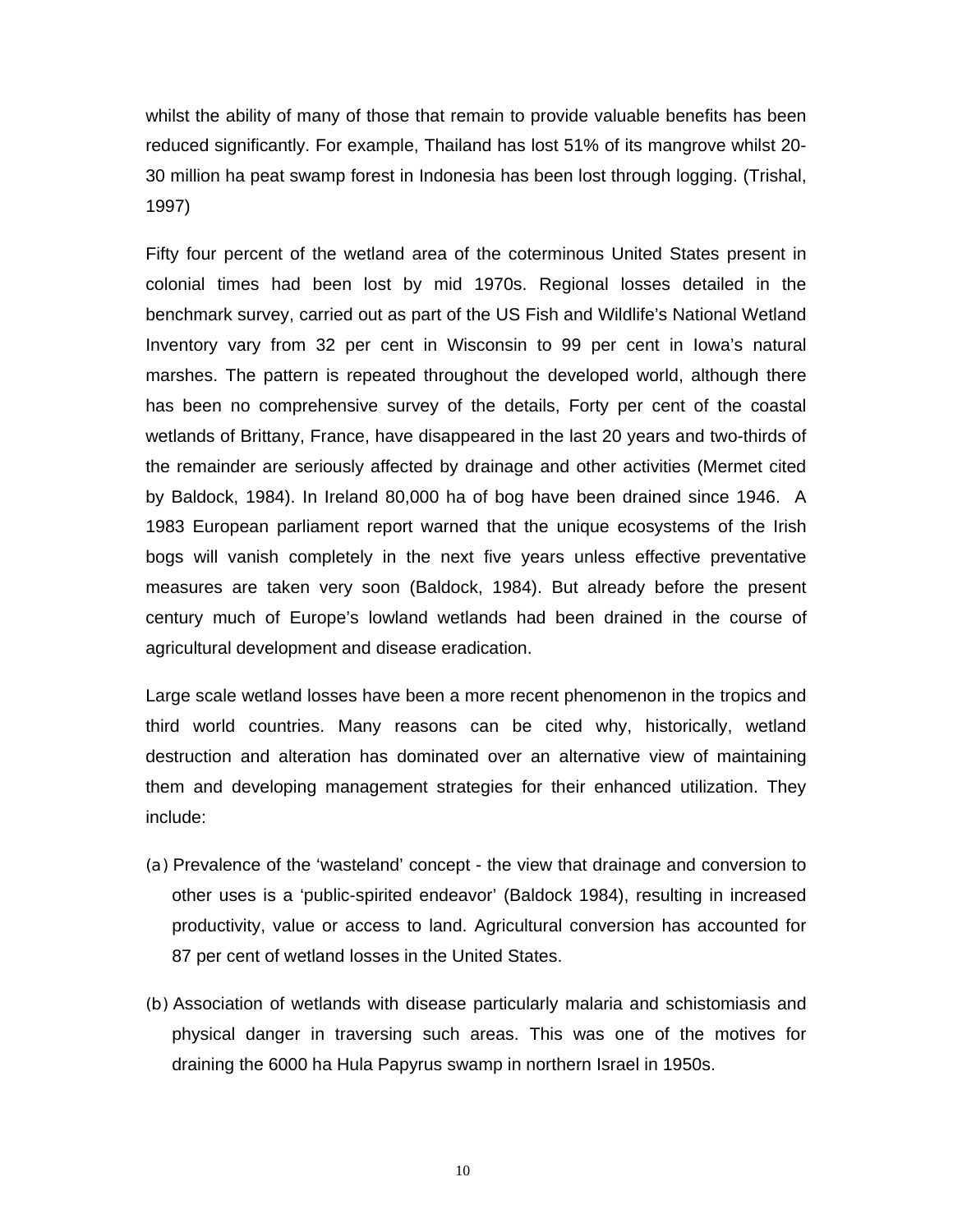- (c) The obvious flooding hazard associated with occupation or use of such land periodic extreme events exerts pressures for protection thereby reducing the natural flooding regions. Progressive drainage of the English Fens was encouraged by public and political response to successive major flood events.
- (d) Lack of government interest. Politicians are rarely taken up by the subject of wetlands and they rarely admit to responsibility beyond their own administrative or national boundaries which wetland issues demand. Control over wetlands also exposes in democratic communities tantalizing questions of rural land use, ownership restrictions, state control and inevitable conflicts of interest on the part of government.
- (e) Lack of financial support for wetland protection and management. This is particularly acute in Third World Countries.
- (f) Lack of any individual scientific identity or a cohesive form of academic study centered on wetland per se. This has delayed the dissemination of fundamental and management information pertaining to wetland.

Sustainable use of wetlands is being threatened around the globe, both in the North and in the South. Humanity depends on all sizes and kind of wetlands - natural or artificial, ephemeral or permanent - for drinking water, food supply, power production, navigation, ecological services, and economic development. Moreover, wetlands are integrators of the many complex chemical, physical and biological processes occurring throughout entire watersheds. They serve as indicators of adverse environmental change.

It is clear that an economic analysis of beneficial uses associated with wetlands should be comprehensive, dynamic and include all potential uses and users since they affect each other. A special feature is the dynamic aspect of wetland ecosystem degradation. The capacity of different types of wetlands to sustain levels of pollution varies and is limited. In many cases, the damage to wetland ecosystems, especially the biological communities, is irreversible. This means that benefits to local populations that depend on wetlands are foregone. The poor may lose their source of nutrition, and others may lose their source of employment and may migrate. Furthermore, investments may be wasted. Many wetlands in the world are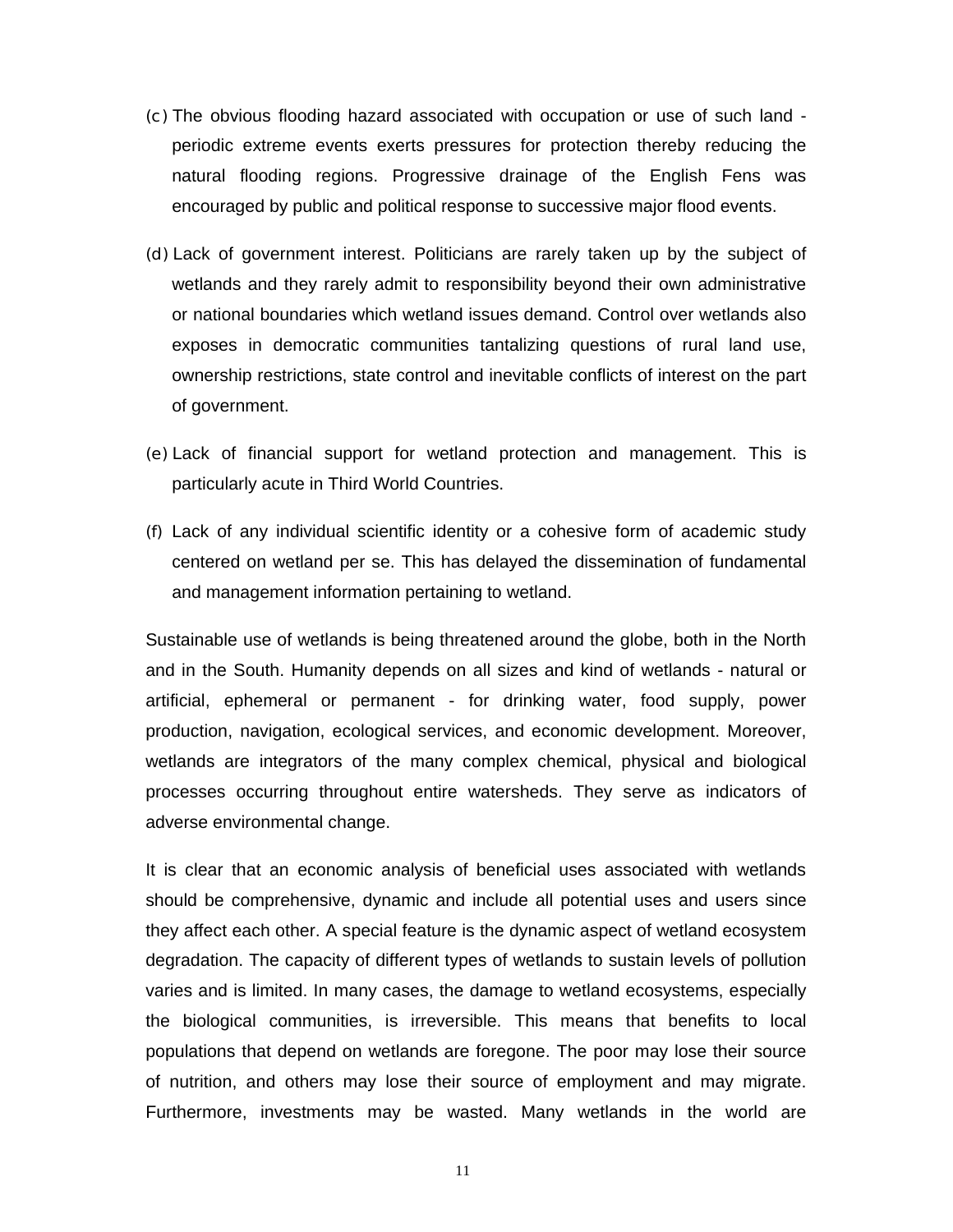approaching limits or thresholds where their sustainability and beneficial uses will be severely diminished or lost. Corrective actions or costly remedies may be necessary if mismanagement and misuse of wetlands and watersheds continue unchecked. (Ariel et.al, 1995)

#### **1.5 Quantification of Wetland Benefits**

It is necessary to quantify the benefits provided by wetlands as far as possible if effective choices are to be made between development and management options. Planners, decision makers and politicians are greatly influenced by economic issues. Demonstrating the economic value of the benefits provided by wetlands there for provides one of the most important mechanism for showing that they should be formally incorporated into wetland management. It is important that the emphasis of such economic analysis is not placed solely on those values that are more easily quantified on economic grounds. In order to represent the true value of a wetland attempts must be made to evaluate all benefits that they provide

#### **1.6 Threats to Wetlands**

Over the last 50 years, the world population has almost tripled. Most of this increase has occurred in developing countries. The use of water during the same period has more than tripled. The exploitation of lands, bodies of water, and forests resulting from development has increased dramatically. This has led to a number of pronounced problems in wetlands. Changes in the natural landscape from resource extraction, introduction of new and more intensive types of agricultural practices, urbanisation, altered water balances, and hydrological regimes have all influenced the state of wetlands around the world.

Wetlands have a more complex and fragile ecosystem than rivers. They do not have a "self cleaning" ability, and therefore they readily accumulate pollution. Because of their importance their beauty, their religious and cultural significance, and their relative vulnerability to degradation, wetlands require more concerted attention than is applied generally to river and stream basins. Although pollution of other waterways is also a pressing issue, the unique features and situation of wetlands makes it important to deal with them first.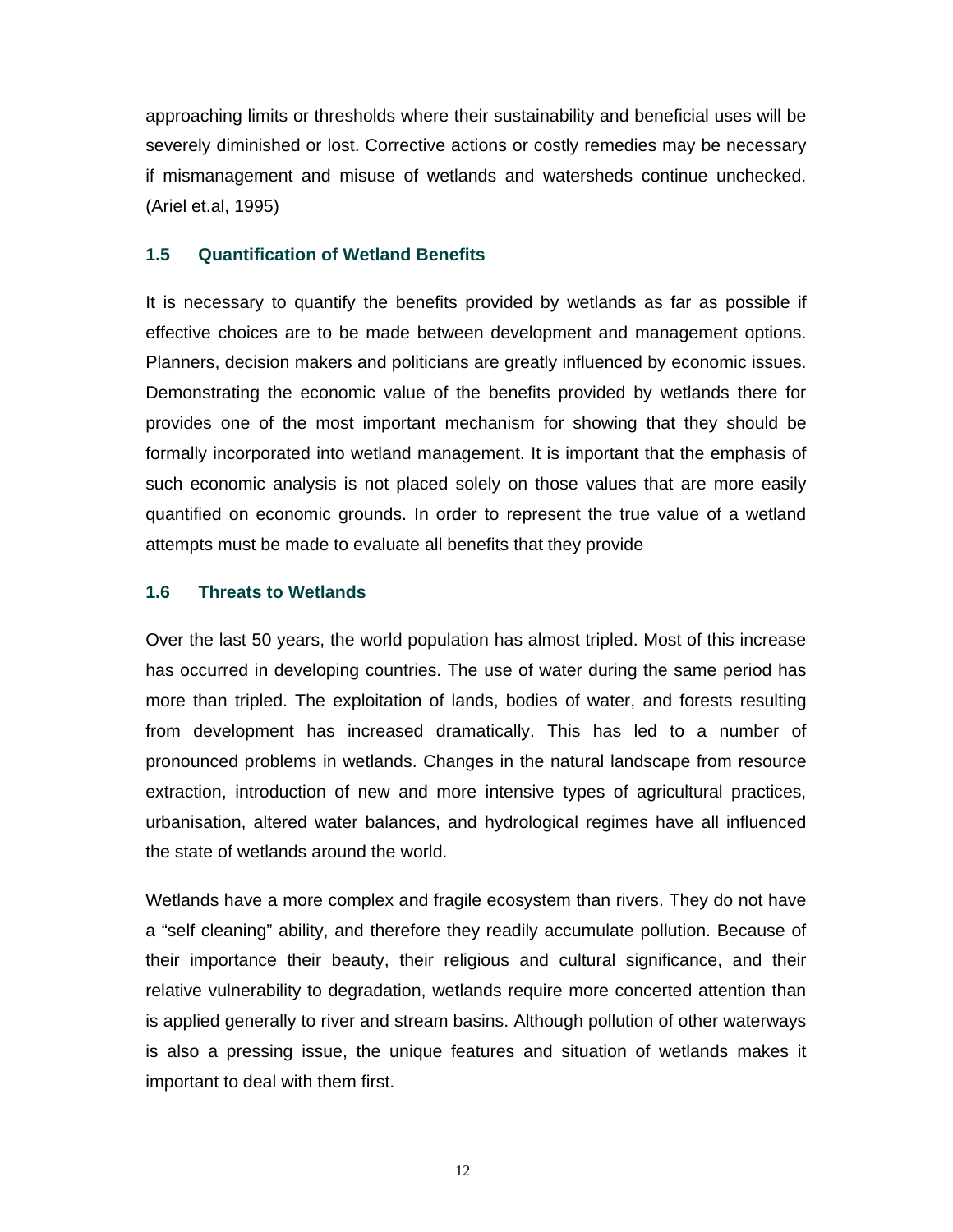Various ecological problems occur in wetlands such as eutrophication, toxic contamination accelerated sedimentation, acidification from atmospheric deposition excessive water diversion, fish depletion, introduction of exotic species, and habitat alteration. A brief description of some of these ecological problems is provided below to demonstrate their variety, complexity and geographical breadth.

#### **a) Eutrophication**

One of the most visible and common problems of wetland ecosystems is accelerated enrichment or eutrophication. Eutrophication of a water body is a natural process. The original state of a wetland and the rate at which at which eutrophication takes place depends on the location of the water body, its hydraulic character, and the attributes of its watershed including soils, slopes of terrain, and extent of vegetative cover. Wetlands can be rather unproductive (oligotrophic), or highly enriched (hypereutrophic), or various degrees in between. Most wetlands are eutrophic.

The effects of accelerated eutrophication can include intensified algal blooms, which can create unsightly water conditions, unpleasant tastes and odours, and water discoloration. Some of the algae (the blue-greens) can produce toxins that are lethal to domestic animals and in temperate regions, and may be linked to certain summer illness in humans (USEPA 1988). Eutrophic conditions also contribute to the potential presence of toxic and harmful materials such as chlorinated organic hydrocarbons (e.g. trihalomethanes) in drinking water, which may persist even after water treatment. When algae die and decompose, dissolved oxygen concentrations in the bottom water can be depleted to the point of causing severe stress on fish. If the situation continues or intensifies, the result could be changes in species composition, growth reductions, and under certain conditions, extensive fish death.

Macrophyte (rooted and floating aquatic plants) abundance, while partly related to sediment type or composition, and to nutrient factors, is most often determined by light availability. It is a common misconception that nutrient enrichment causes nuisance macrophyte growth. In fact, high nutrient concentrations in the water column trigger algal blooms decreasing light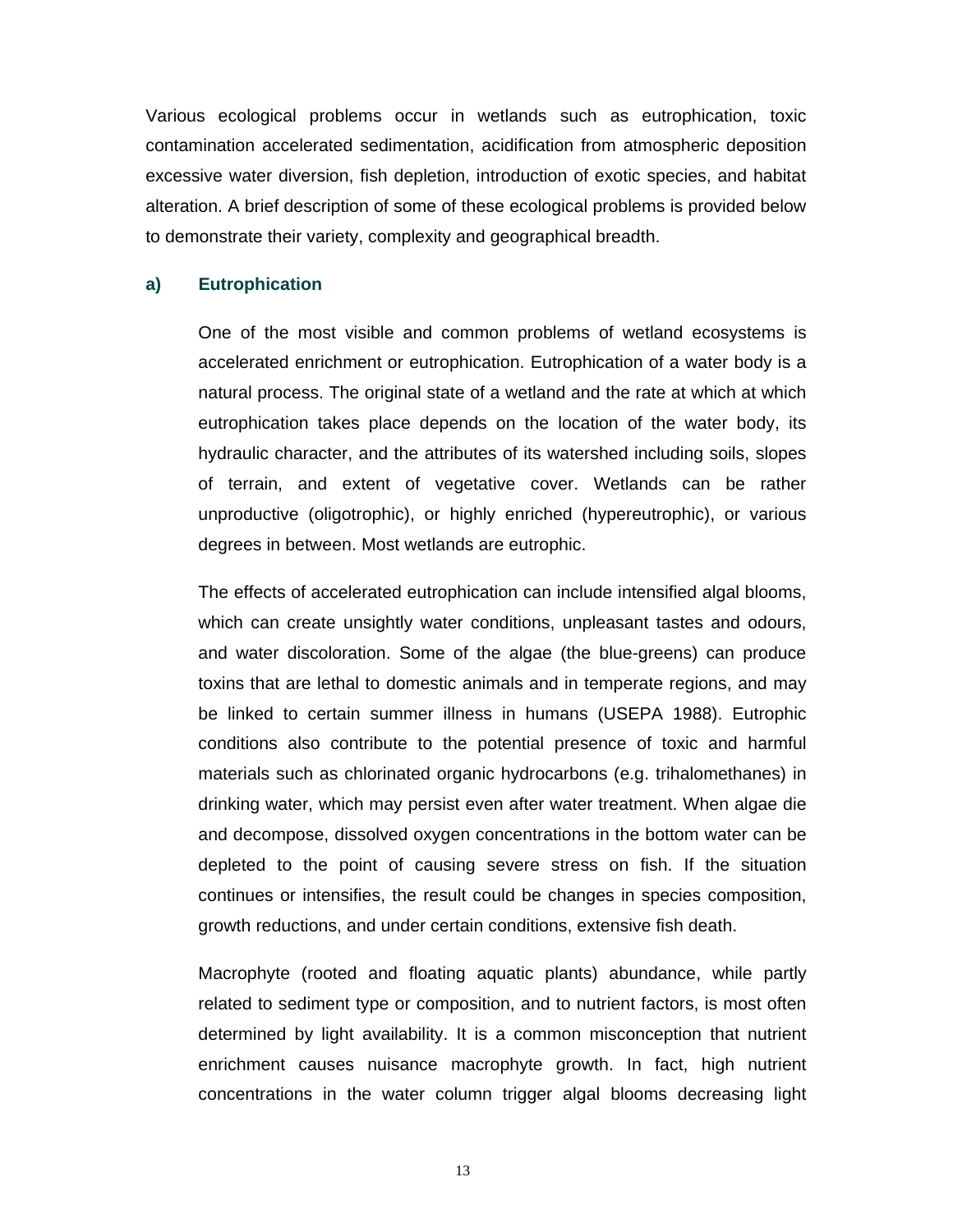penetration, and limiting macrophyte growth (Cooke et. al. 1993). Clear wetlands with nutrient- rich littoral areas can display excessive macrophyte growth, which is very noticeable in Lake Chad and is apparent in Lake Victoria with abundant growth of water hyacinths. Macrophyte beds are important features of lakes. They are essential as spawning areas for fish and shellfish, and provide refuge against predator species for some fish. They can provide important societal benefits as well, as in the case of Lake Titicaca, where certain species of macrophytes are used for nutrition and provide materials for construction.

Macrophyte beds become a problem when they cover large areas of a wetland surface. Excessive growth can impede boat traffic, create dangerous areas to fisherman and swimmers, and can increase the cost of water treatment if plants break off and are transported to treatment facilities (where they can clog water intakes). The danger of introduced plants species (mostly unintentionally) is also a threat to wetland sustainability. The invasion of North American waterweeds (*Elodea* spp.) into other parts of the world is a wellknown example. The distribution of *E. canadensis* is now almost world-wide and *E. nuttallii* seems to follow a similar track, invading Europe and Japan. Some lake ecosystems, for example those on oceanic islands, consist of a limited variety of flora and fauna and are less resistant to invader species.

#### **b) Toxic substances**

In 1982, over 275 million tons of hazardous waste were produced by industry in 13 of the 23 Organisation for Economic Co-operation and Development (OECD) countries that reported on waste disposal (Rogers et. al. 1988). It is also estimated that 1.3 million metric tons of pesticides were used in the world in 1985. Although the amount of these substances that reach lakes and reservoirs is unclear, the sheer size of the number indicates the potential for lake and reservoir pollution is very large. There is strong indication that a growth in hazardous waste production can be expected with increased industrialisation and with production and use of synthetic organic compounds. Much of this expansion is to be expected in developing countries and more lakes and reservoirs will become contaminated. This potential growth in the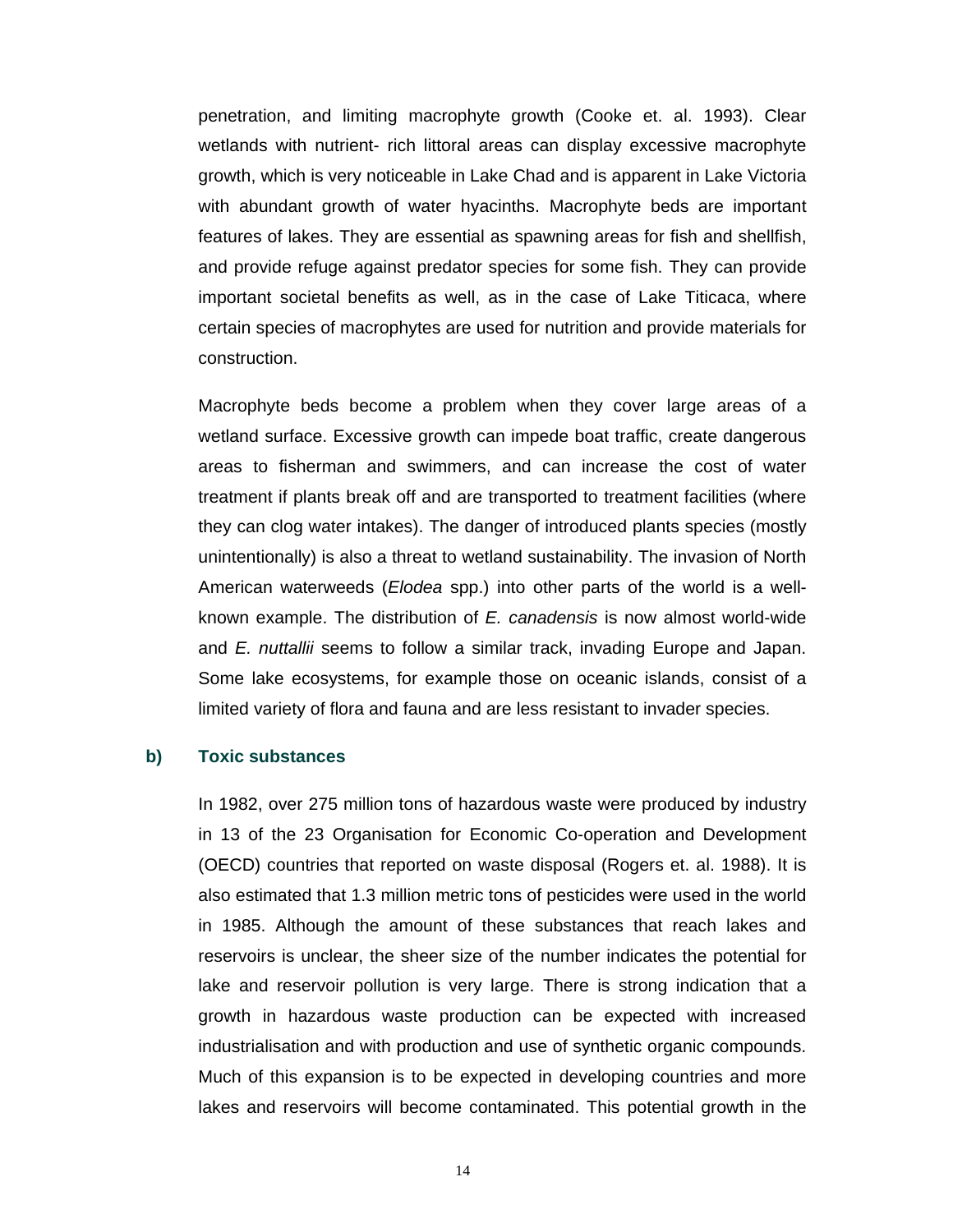production of hazardous waste was confirmed by the World Bank in 1969. Thailand had only 500 factories producing hazardous waste, by 1992 that number grew to more than 26,000 factories, and it could triple in one more decade (World Bank 1992).

Toxic substances can enter water bodies directly as land runoff from urban streets, mining areas or as agricultural runoff including forestry drainage frequently including a range of toxic pesticides and herbicides, or by the discharge of insufficiently treated sewage and industrial effluents, and as deposition of airborne pollutants. Airborne transport is particularly troublesome since sources can be at great distances as indicated for the Great Lakes. In the case of Lake Michigan the atmosphere is the main source of lead, zinc, copper, and cadmium. Toxins can also be created in drinking water to form cancer-causing compounds such as trihalomethanes (THMs).

#### **c) Sedimentation**

Sedimentation of wetlands is a normal occurrence. In general, it takes place very slowly. However, activities in a wetland's watershed that disturb the soil can greatly accelerate this process. Most of these activities are human and include farming on fragile soil and on steep slopes, surface mining, forestry, construction activities, and urban drainage from streets and pavements.

Suspended sediment and sedimentation have many degrading effects on wetland and shoreline ecosystems. Marginal wetlands can be completely covered by silt, eliminating their value as nutrient sinks, wave absorber, nursery areas, and habitat. As silt settles in a lake, spawning areas are covered and lake volume is reduced. A complete change in fishery production can occur. As a result of lost storage capacity, both the volume and extent of flooding can increase. In the case of hydro-electric facilities, loss of generating capacity is possible. The increase in shallow areas as a result of sedimentation can encourage increased macrophyte growth, and can interfere with recreational activities such as boating and fishing. Soil loss and suspended silt also contributes to eutrophication and lake contamination since the silt generally includes attached nutrients, herbicides, pesticides and other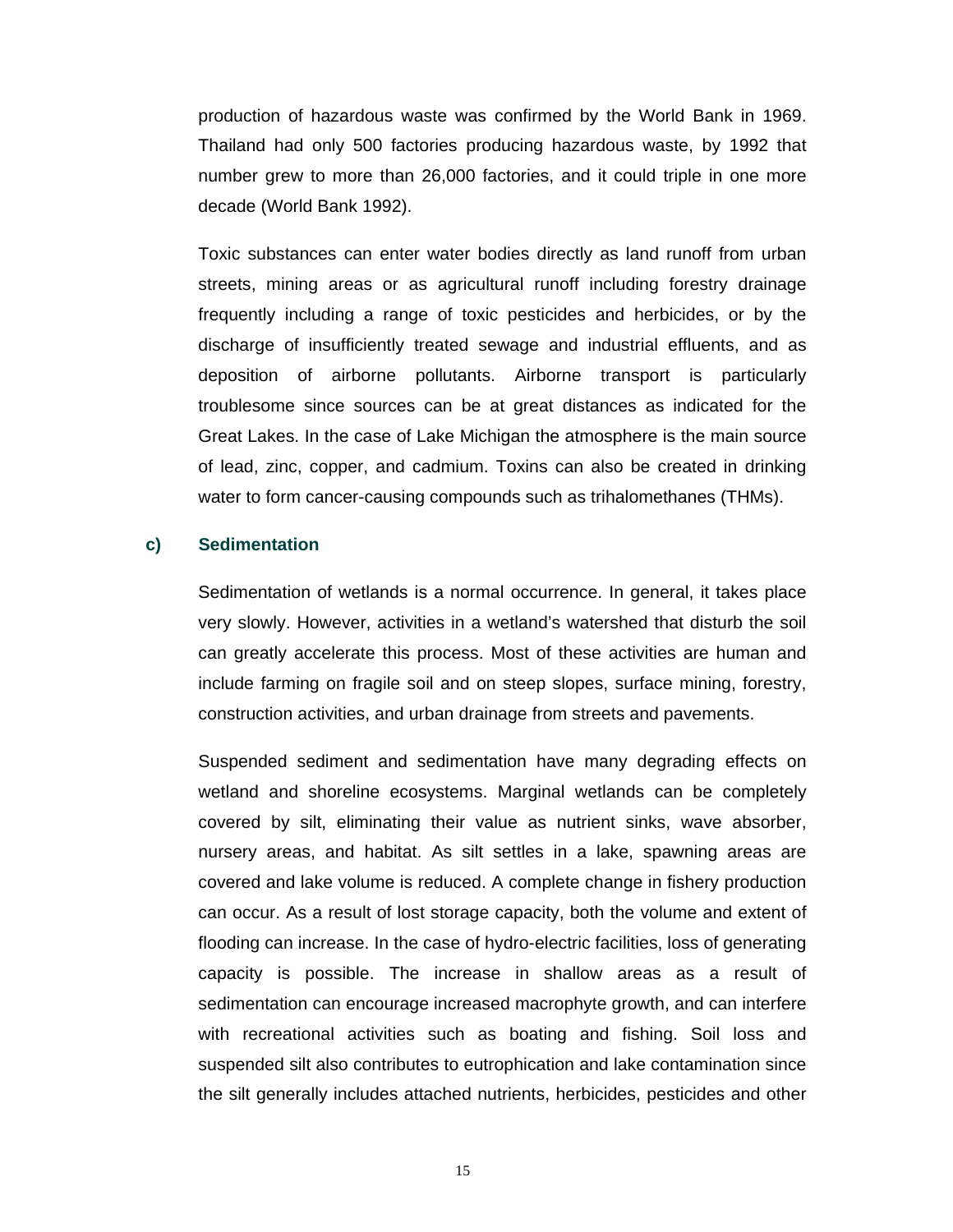chemicals. This increases water treatment and maintenance problems in water treatment plants.

Sediment removal might be the only practical way to improve a lake or reservoir that has been badly silted. Dredging is one of the most frequently prescribed techniques to correct this problem. It has been successfully used in Lake Trummen, a small lake in southern Sweden, and in Lake Vancouver in the United States. Dredging, however, is costly (for example, Hitzhusen et al., (1995) estimated the dredging cost in Lake Madison in Ohio to be \$1.65 per ton of sediments dredged) and works best if the sources of sediment delivery are first controlled, eliminating the need for re-dredging. Because dredging requires the disturbance of the lake bottom, any entrapped toxic materials in the bottom sediment can be re-suspended and made available to the biological community in the lake.

#### **d) Fish depletion**

Fish provide a large percent of animal protein consumed by the world population. In tropical developing countries, 60 percent of the people depend on fish for 40 percent or more of their protein (WRI, 1994). The majority of the world's landed fish catch (87 percent) comes from marine areas. Of this, the annual freshwater catch grew 85 per cent between the late 1970s and the late 1980s, while the annual marine catch may have reached a limit near 100 million metric tons and more pressure on freshwater fisheries may result. This could mean that lakes and reservoirs, as sources of fish protein will become more important.

In eutrophic conditions, either natural or induced by heavy inflows of sewerage or agricultural run-off, a high biomass is likely to be found. A positive correlation between fish yields and total production of algae has been reported in some cases, and in other cases there is a positive correlation between fish production and bottom dwelling invertebrates (Hecky et al., 1981). The same increase in nutrients may promote intense algal blooms, however, leading to increased biological oxygen demand, oxygen depletion in bottom water and a change in the fishery.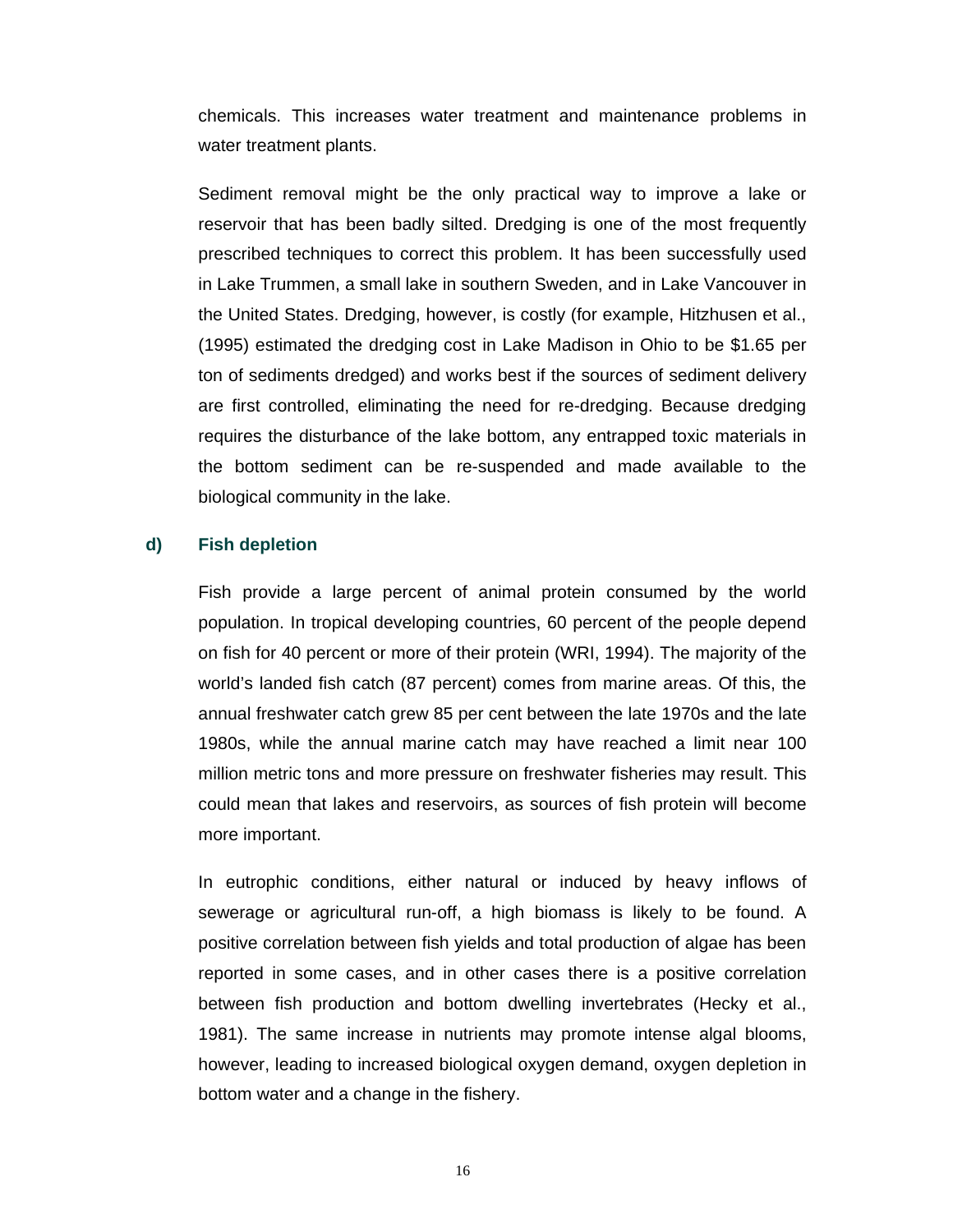When non-native exotic fish have been increased, intentionally or by accident, changes in biomass, species composition, and production may occur. Although total fish production might remain the same or even increase, the change in species composition might disrupt the livelihood of local human populations, and can affect the biodiversity in the wetland. An example of effects of this kind is the introduction of the species perjury into Lake Titicaca, where this very hardy pollution-tolerant fish appears to be thriving as the lake waters are becoming more eutrophic and polluted with human wastes and pathogens. Indigenous people, with little choice, are exposed to great health risks from eating the contaminated fish.

#### **e) Excessive Water Diversion**

Water diversion or its disruption probably has the greatest effect on the overall quality and ecological health of a lake or reservoir ecosystem. Diversion of water out of a lake system, frequently tied to non-sustainable economic development schemes, are used for supplying irrigation water, drinking water, or industrial process water to other regions that lack water. Dramatic examples of the adverse effect of diversion include the Aral Sea. Mono Lake, and in the Lake Chad basin. In the case of the Aral Sea, more than 60 percent of the incoming flow to the lake was diverted for irrigating cotton and other agricultural crops (Precoda, 1991). Consequently, the surface area of the lake was reduced by 5 percent to 37,000 square kilometres (Km<sup>2</sup>), its volume was reduced from 1090 Km<sup>3</sup> to 340 Km<sup>3</sup>, and its salinity has almost tripled.(World Bank,1992and Micklin,1992)

Diversion has other consequences. Raising and lowering of lake levels destroys marginal habitat and wetland areas, that are necessary for nursery grounds for terrestrial and aquatic species, buffer zones to erosive wave action, water recharge, and nutrient sinks. Lake lowering increases difficulty in water access, disrupts water intakes, erodes embankments and disturbs recreational use.

Across the world, transboundary water pollution and inappropriate water management practices interfere with society's use of wetland water. While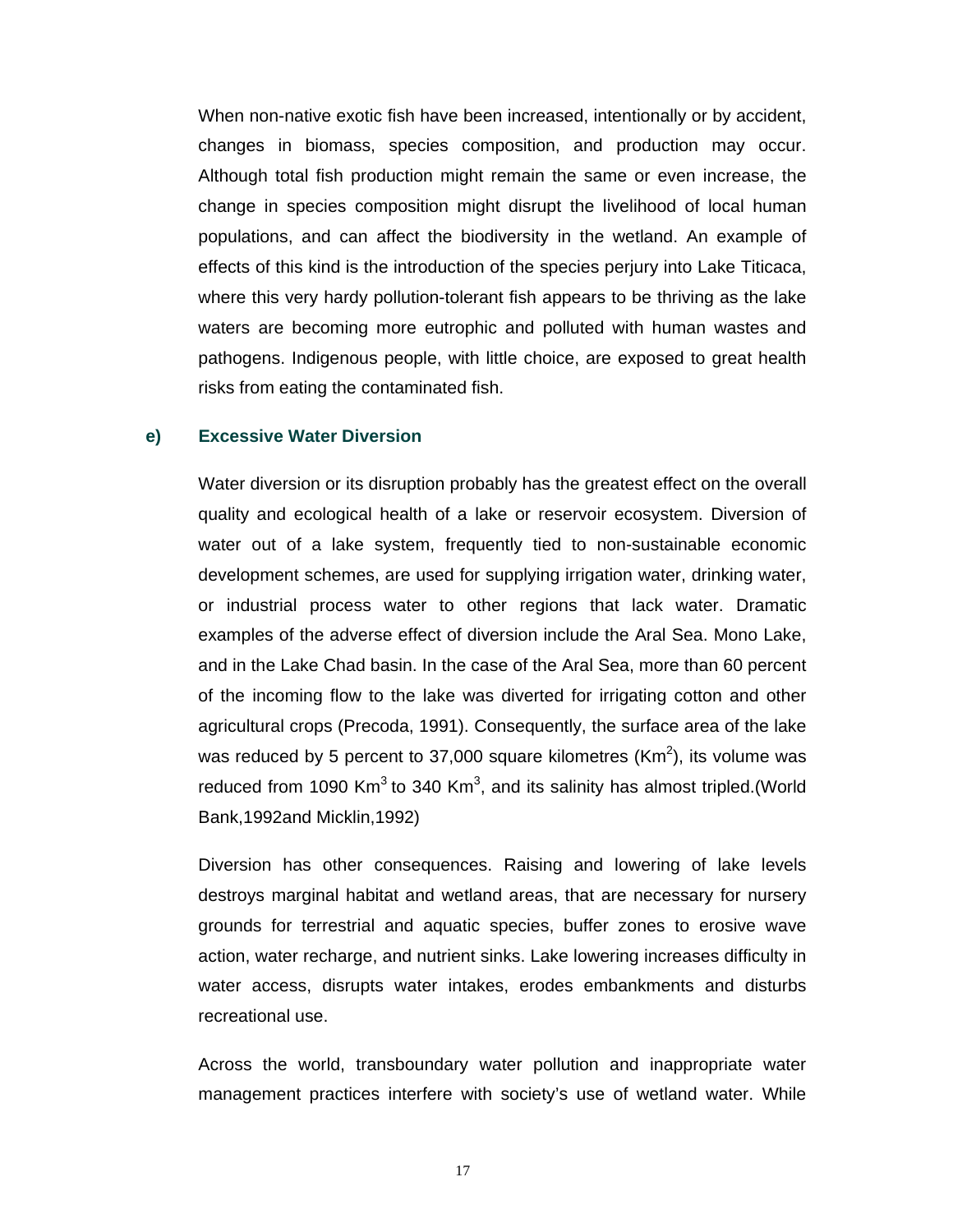almost 300 treaties exist for transboundary water management, most of them deal with the quality aspect of water use by sectors and do not concern them selves with pollution or ecosystem issues. The large African lakes, the Great Lakes of North America, small lakes in the deltas of international river basins of Africa, and lakes like Titicaca, Baikal, Constance, and Geneva all have drainage basins covering more than one nation.

In some cases, countries have taken action to reduce pollutant loading. Lake Vanern, Constance, Geneva, and the five North American Great Lakes are good examples of this. Pollution from man made toxic chemicals is particularly difficult to address not only because the source of pollution must be reduced, but accumulation of persistent toxins in the environment must be investigated and expensive remedial actions undertaken. Many areas of the great lakes have highly contaminated bottom sediments. This is true particularly in harbours and bays containing industrial sites, and in river deltas where upstream industry has discharged wastes containing toxins. The great lakes experience offers an example of international co-operation by two nations involving all stakeholders in the process of identifying the extent of the problem, understanding the health threats to the ecological system and the people of the basin, defining appropriate mitigation, including the institutional and technological requirements. Sediments from deforestation in Malawi, Tanzania and Mozambique inhibit fish production in Lake Malawi. In Lake Titicaca, eutrophication stimulates algae, which shade out aquatic plants that are essential to the ecosystem and to indigenous peoples. In Lake Victoria, the combined effects of overfishing, introduction of nonindigenous fish and aquatic weeds, and sewage pollution causes very complex degradation of the lake and problems for residents of the three riparian countries. In the case of lakes connected to oceans, accidental introduction of nonindigenous species in ballast water from ships causes extreme damage. The lake Erie aquatic ecosystem, which provides \$200,000,000 in fishing benefits each year may soon collapse because of the Zebra mussels introduced via ballast water of ships from Europe. Billions of dollars need to be spent to prevent fouling of intake and discharge pipes clogged by the mussels.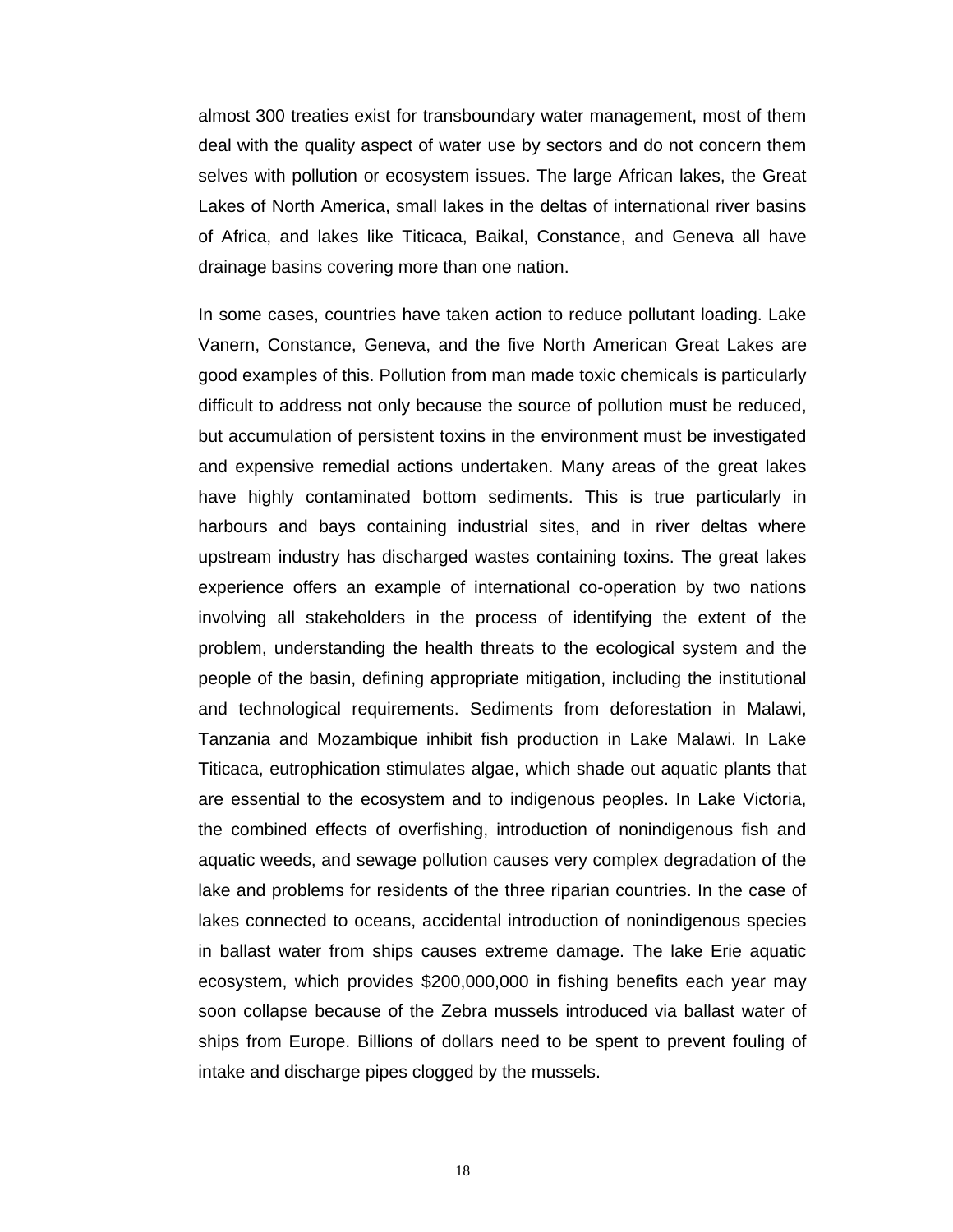Poor water management in terms of upstream diversion or changes in flow regimes downstream of reservoirs also degrades wetland ecosystems, causing economic damage, and human suffering. In case of delta wetlands in international river systems that are essential for fish propagation, upstream withdrawals of water cause salinity to increase and ruin the functioning of the wetlands. Impoundments for hydropower also prevent annual floods that are essential for floodplain wetlands, flood recession agriculture, and recharge of ground water supplies. This destroys the fishery of African rivers, displace floodplain peoples, and dries up their ground water supplies. Proper water management practices are needed to ensure that there is sufficient water left in international rivers to recharge delta wetlands and that reservoir releases include the provision of an annual downstream flood to enable flood plain lake ecosystem and flood plain agricultural communities to survive. Disruption of sediment flow to coastal zones by dam construction can cause coastal erosion, and in West Africa entire coastal towns have been washed away.

Two international issues also raise problems of wetlands. One involves a dynamic link between wetlands and ground water supplies and the other involves atmospheric deposition of wetlands. Lake Chad represents a good case of links between wetlands and underlying groundwater drinking supplies. As more water has been diverted for irrigation from the lake basin (and as climate became drier) the lake has shrunk, wetlands that sustained the lake fishery have dried up, and groundwater levels have declined. The international groundwater around this wetland is connected to the lake and depends on lake inflow to sustain its level. Too much diversion for agriculture also means that groundwater sources in this dry climate may not be sustained. (World Bank Technical Paper No. 289)

The South Asian region has a wealth of wetland habitats of immense importance in terms of ecology and economics. They exhibit enormous diversity based on their origin, geography, hydrological regime and substrate. The wetlands of South Asia have always provided human beings with basic necessities, from water for drinking to fertile soils for growing crops and other products for their sustenance. The people

19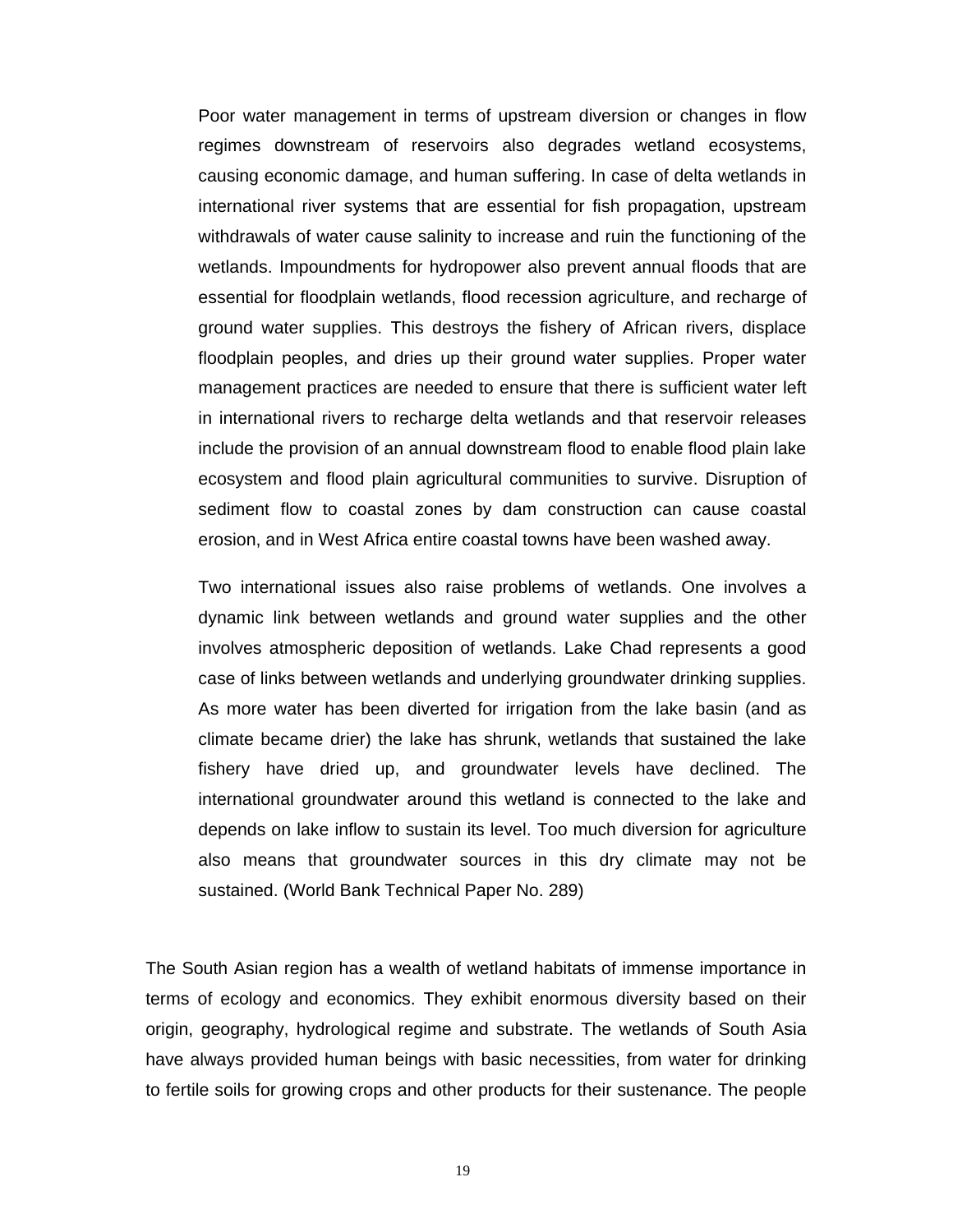have developed unique techniques for harnessing these resources without altering the ecological balance of the wetlands. However, with the advent of science and technology, which have led to the rapid utilisation of natural resources and favoured land based development, wetlands have been drained, filled and reclaimed for higher economic gains, particularly to grow more food for the increasing population. This has led to a considerable alteration of wetland habitats and reduction in their potential to provide ecological and economic security for the people dependent on their resources.

 In South Asia wetlands have traditionally been utilized sustainably by a large population dependent on these resources for their sustenance. However with the increased pressures of human population and unplanned development in the region, wetlands are being destroyed at a rapid rate, resulting in a shrinkage in area and decline in productivity, and thus in their ability to meet the needs of the local people. This is particularly pronounced in the coastal areas, where indiscriminate use of resources and conversion for aquaculture and other development activities have resulted in the degradation of mangroves, seagrass beds and coral reefs. Similarly, the combined effect of degradation of inland wetlands have led to problems of siltation, loss of biodiversity and the prolific growth of exotic aquatic weeds such as water hyacinth (Trisal, 1997).

The weedy and marshy wetlands of low lying cities in South and Southeast Asia have variety of uses - as dumping ground of industrial effluents and urban refuge through default option, as highly attractive money making proposition to convert them into busy industrial complexes and /or civilised- looking housing conglomerates, or as financially less lucrative *albeit* environmentally sustainable option of converting them into smiling "nature parks". (Datta & Sinha,1996)

The low lying cities of Calcutta, Dhaka, Mumbai, Jakarta, Bangkok, etc. are well known for the traditional practice of dumping industrial effluent and urban refuge on their weedy and marshy wetlands for converting such wetlands into busy industrial and housing complexes under pressure of population growth and development.

20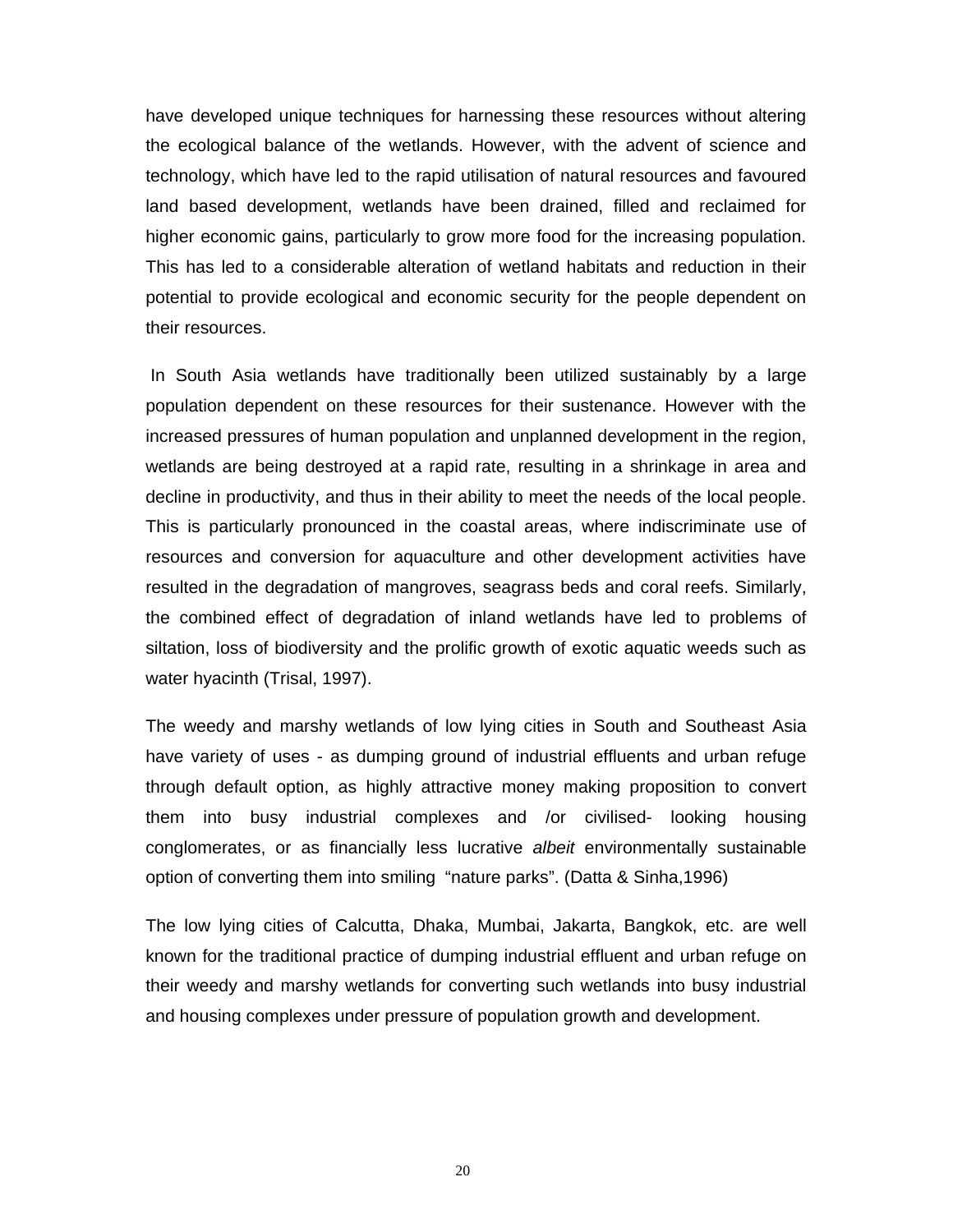# **Table 1.2: Selected Impacts of Development in River basins in Asia and the Pacific**

| <b>Activity</b>                        | <b>Wetland Impacted</b>                                                     | <b>Example Impacts</b>                                                                                                                                                                                                                                                                      |  |  |
|----------------------------------------|-----------------------------------------------------------------------------|---------------------------------------------------------------------------------------------------------------------------------------------------------------------------------------------------------------------------------------------------------------------------------------------|--|--|
| Forestry<br>management                 | Food plains of the<br>Komering<br>River.<br>Indonesia                       | Increased erosion leading to increased sediment loading,<br>silting up of wetland channels. Modification to extent,<br>duration of food<br>depth<br>and<br>plain<br>inundation.<br>Abandonment of rice fields.                                                                              |  |  |
| Agriculture                            | Aral sea, Central Asia                                                      | Diversion of inflowing rivers for large-scale irrigation.<br>Falling water level and declining sea extent. Rising<br>salinity. Contamination of inflowing rivers with agricultural<br>chemicals. Loss of deltaic wetlands. Disappearance of<br>many fish species. Numerous health problems. |  |  |
| Urbanisation                           | Riverine wetlands of<br>Klang<br>Basin,<br>Malaysia.<br>Bhoj wetland, India | Channelisation of natural river channels. Pollution of<br>rivers and streams. Increased soil erosion and higher<br>sediment loads.<br>City sewage, encroachment, eutrophication                                                                                                             |  |  |
| Water<br>resources<br>development      | Ganges flood plain<br>wetlands,<br>Bangladesh                               | Construction of Farakka Barrage across the Ganges in<br>India. Diversion of water supplies and declining<br>inundation of wetlands. Enhanced saline<br>intrusion.<br>Negative impacts to floodplain agriculture and fisheries                                                               |  |  |
| Hydro-electric<br>power<br>development | Mekong river                                                                | Several dams already constructed; many more planned.<br>Modification to the natural flow regime of the river.<br>Declining inundation of wetlands. Reduced freshwater<br>inflow to coastal wetlands and disruption of salinity<br>patterns and water levels within the delta                |  |  |
| Land<br>use<br>planning                | Floodplain<br>wetlands<br>of Bangladesh                                     | Sectorally focussed planning for flood control and<br>irrigation leading to extensive flood control, drainage and<br>irrigation infrastructure. Major modification to floodplain<br>functioning. Pollution of wetlands with agrochemicals.                                                  |  |  |

### **Development activity within Wetlands**

| Wetland<br>drainage                                   | Peat<br>swamp<br>of the<br>forests<br>Lower<br>BaritoBasin,<br>Indonesia                                                                                                                       | Drainage of extensive areas for large-scale<br>rice cultivation. acidification of soils leading to<br>crop failures.                                                                                                                                                        |
|-------------------------------------------------------|------------------------------------------------------------------------------------------------------------------------------------------------------------------------------------------------|-----------------------------------------------------------------------------------------------------------------------------------------------------------------------------------------------------------------------------------------------------------------------------|
| Aquaculture                                           | Mangrove<br>wetlands<br>SE I<br>throughout<br>Asia                                                                                                                                             | Removal of tree cover and conversion to<br>extensive single use ponds. Acidification of<br>acid sulphate soils leading to higher salinity.<br>Pollution of surrounding uncovered mangroves<br>with highly saline water and other pollutants<br>associated with aquaculture. |
| Wetland<br>forestry                                   | Peat<br>swamp<br>forests,<br>Sarawak, East<br>Malaysia                                                                                                                                         | Extensive logging. Oxidation and erosion of<br>peat. Cutting of canals through wetlands<br>leading to reduced ground water levels and dry<br>season base flows                                                                                                              |
| Control<br>structures:<br>Dikes<br>and<br>embankments | Deltaic wetlands<br>Ganges,  <br>of the control of the control of the control of the control of the control of the control of the control of th<br>and<br>Meghna<br>Brahmaputra,<br>Bangladesh | Removal of floodwater supply to wetlands.<br>Increased downstream erosion. Water logging<br>behind embankments. Disruption to<br>fish<br>migrations                                                                                                                         |

**Source:** UNEP- Wetland International-Asia Pacific, "Wetlands and Integrated River Basin Management."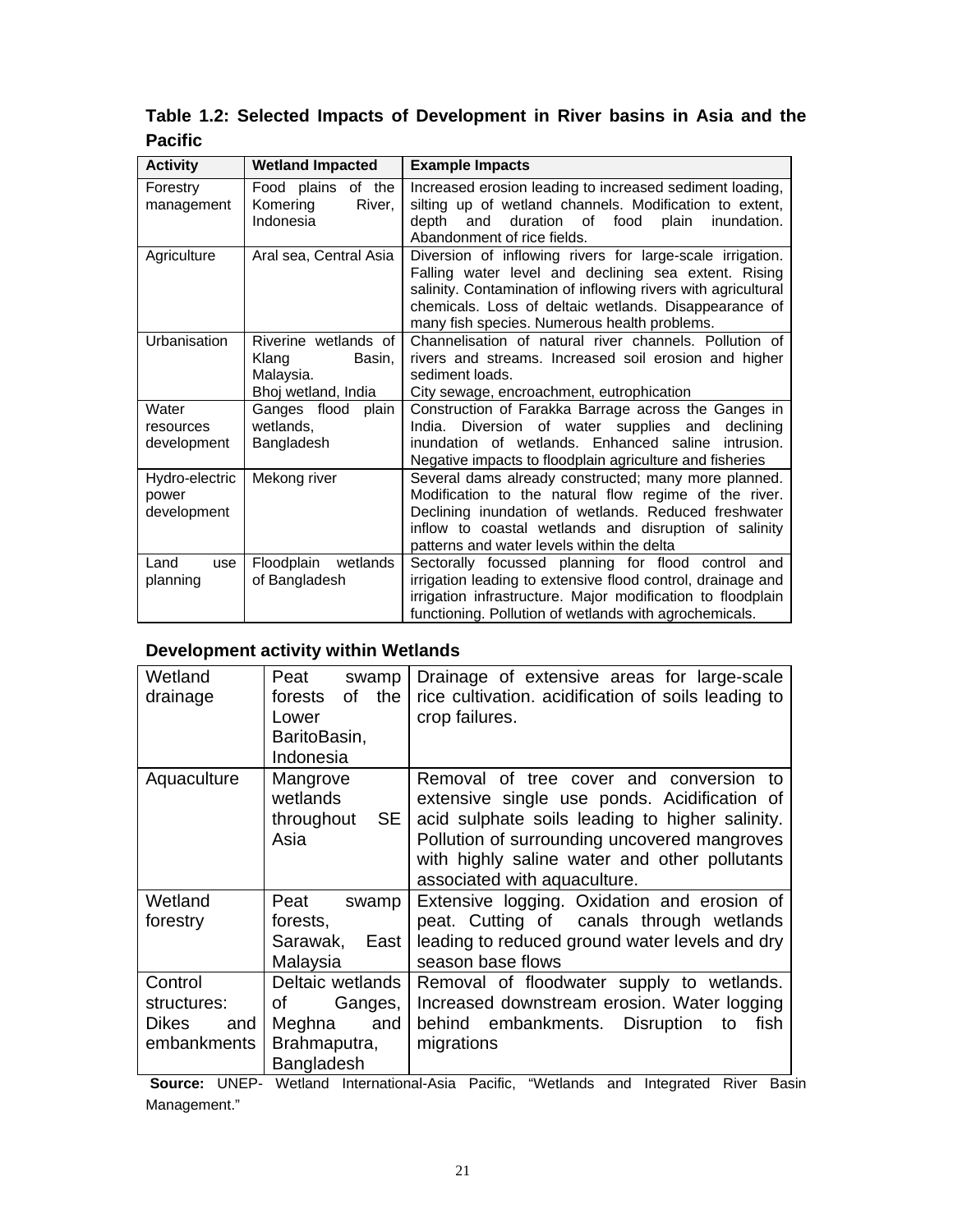## **1.7 Biodiversity**

 Wetlands and deep fresh water habitats are extremely rich in their bio-diversity, particularly as they occupy a very small area of the earth's surface. Wetland functions and values are now well known but their bio-diversity has neither been properly inventoried nor its role duly recognised. Wetlands in South Asia exhibit great diversity in flora and fauna due to their climatic and topographical variation. The Himalayas in the north have acted as a two- way high way linking West Africa to Southeast Asia. At the eastern end through the "Assam gate" come the Chinese and Malayan elements and from the west come the palaearctic and European elements. In the Peninsula there may also have been a cross-over point between the South Western Ghats and the Eastern hills in the Indian subcontinent. In conjunction with other parts of Asia, the region is the global center of diversity for a number of ecosystems or species groups. The wetland flora is represented by all taxonomic groups from unicellular algae, bryophytes, mosses and ferns to woody angiosperms. Gopal (1995) reported the occurrence of 450 species of macrophytes in the Indian subcontinent, many of which are endangered and some of which have become extinct. Many of these species are endemic. There are several reports of declines in vegetation but little attention seems to have been focused on conservation of retreating population of macrophytes.

The mangrove vegetation shows considerable variation in different pats of the region. Only 8 mangrove species have been recorded in the Indus delta of Pakistan compared to about 60 species in the Sunderbans of the Ganges delta. High species diversity (65) has been reported in the Bhitarkanika area of Orissa

The faunal wealth in South Asian wetlands is equally diverse. The Sunderbans are the home of the threatened Bengal tiger *Panthera tigris*, the jungle cat *Felis chaus*, the leopard cat *Felis bengalensis*, and the fishing cat *Felis prinaclurus vevetina*. The wetlands of eastern Himalayas, extending to Bangladesh, are internationally important for a number of threatened bird species, notably Imperial Heron *Ardea imperialis*, Greater Adjutant *Leptoptilos dubius*, Jerdon's Bush-chat *Saxicola jerdoni*, Painted bush-quail *Perdicula manipurensis*, etc. The one horned Rhinoceros *Rhinoceros unicornis* has become confined to the remaining swamps of Assam. Loktak lake in Manipur state is the last refuge for Brow- antlered deer *Cervus eldi*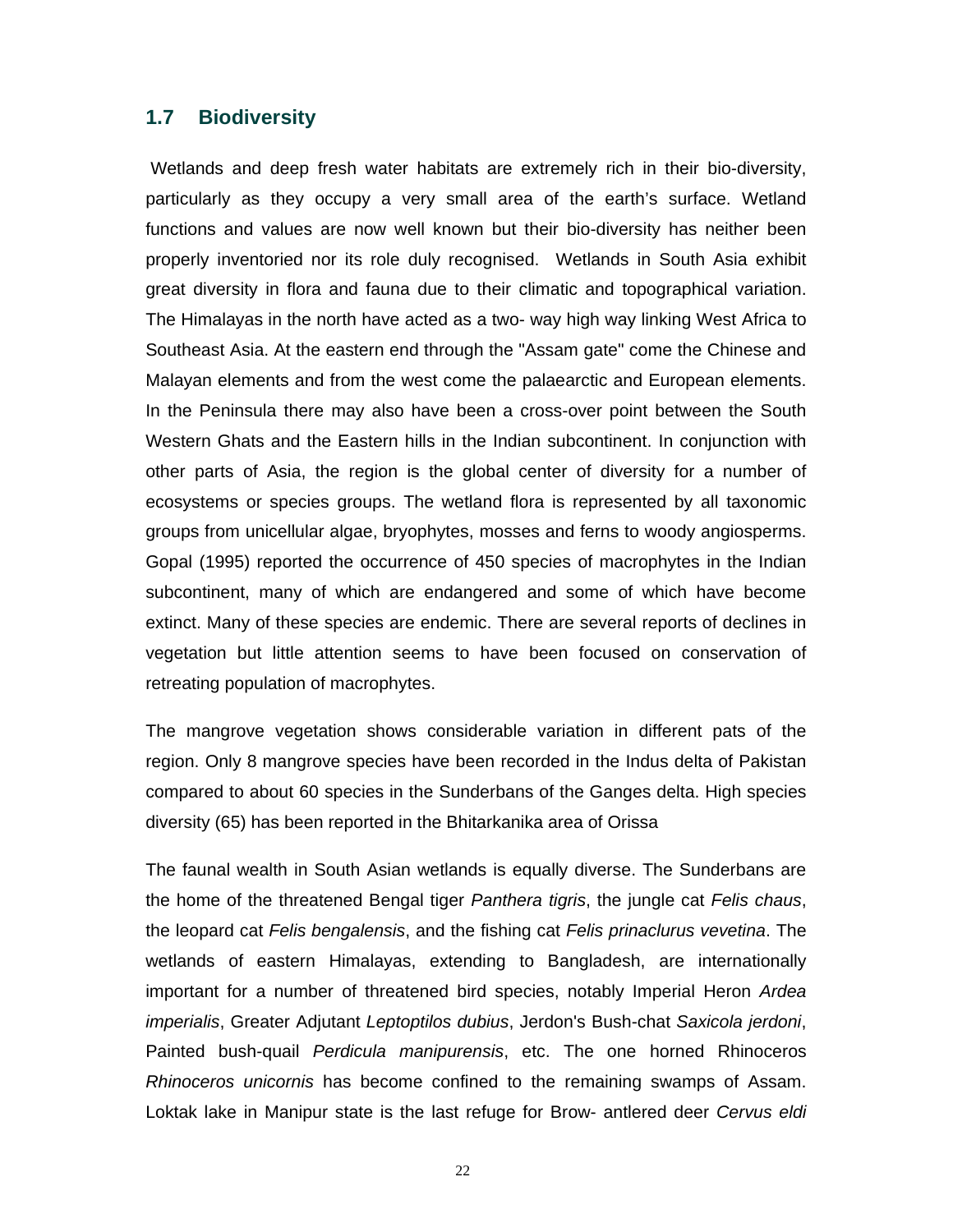*eldi*. The wetlands of Bhutan harbour about 30-40%of the world population of black necked Crane *Grus nigricolis*. The famous Keoladeo National Park wetland in India harbours about 370 species of birds including the highly endangered Siberian Crane *Grus leugeranus* in a wetland of just 76 km. Adjacent to this wetland, the riverine habitats of Chambal provide vital refuges for several species of wild life including Gharial *Gavialis gangeticus*.

Mountain streams in Himalayan range support many rare and interesting species such as the Relict Himalayan Dragonfly *Epiphlebia laidlevi*, a rare and poorly known species with very restricted range. In the Ladakh region of India, breeding colonies of Bar-headed Goose *Anser indicus* are found. Gahirmata in the eastern coast of India forms the largest turtle rookery in the world, where millions of Olive Ridley turtles visits for a brief period during January.(Trisal 1997)

# **1.8 Wise Use**

Wise use of wetlands essentially involves conservation of the ecosystem while ensuring the sustainability of the benefits derived by mankind. The essential elements for achieving wise use are:

- 1. developing national wetland policy supported by legislative measures for regulation;
- 2. inventory,
- 3. improving institutional, organisational arrangements and overall capacity building;
- 4. increasing knowledge and awareness of wetlands and their values;
- 5. conservation of wetland sites

The planing, formulation and implementation of wise use of wetlands should involve local communities as they are the repository of knowledge on wetlands and have played a significant role in their conservation over thousands of years. It would be worth while to share their experiences in this regard. NGOs, too, are crucial for creating awareness and ensuring public participation(Trisal1997). Mudiali Fishermen's society located on the wetlands of south west Calcutta which has evolved a non-traditional system of wetland management. Using urban refuge and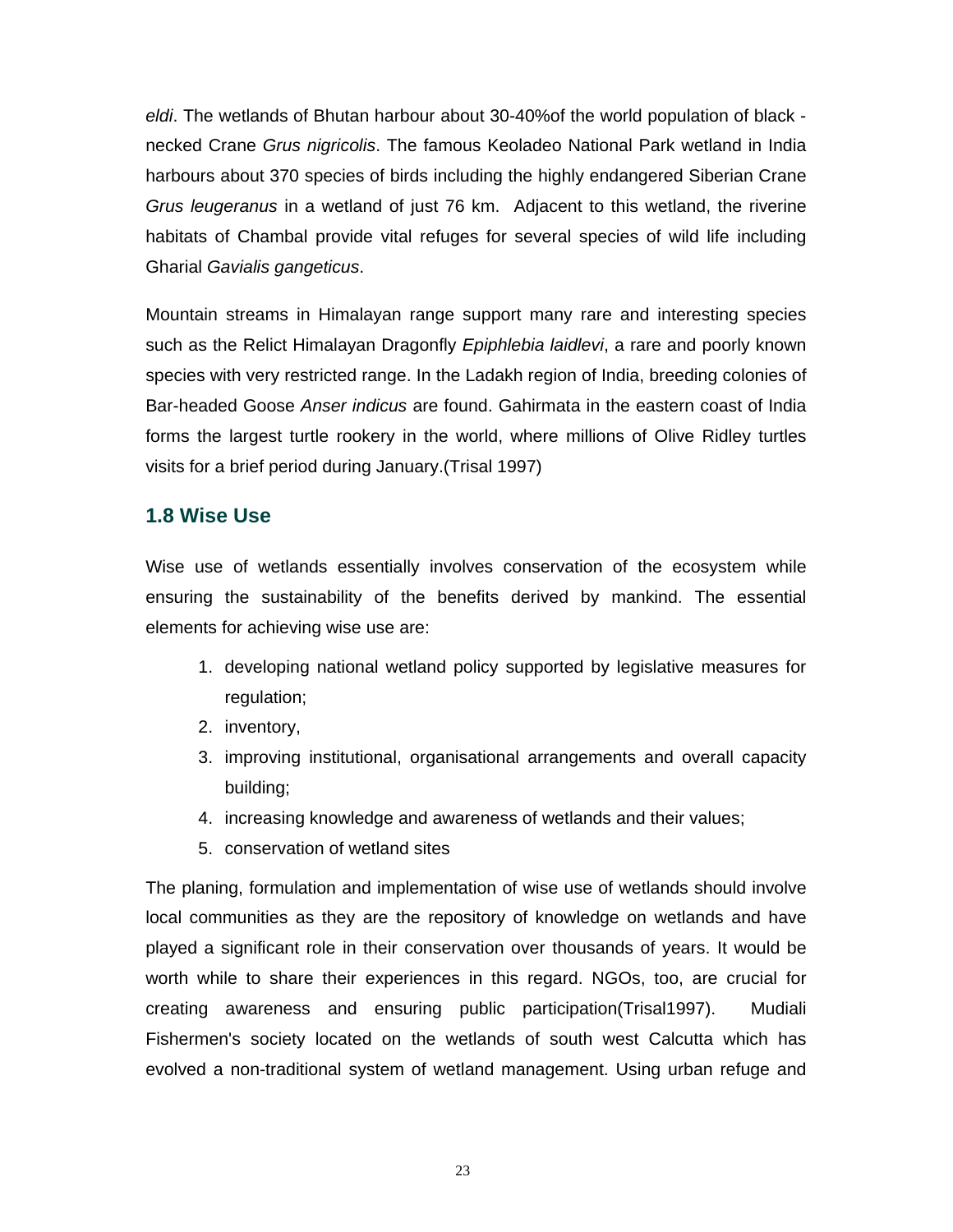polluted water of the city, the society has developed a completely indigenous bioengineering system to perform three important functions:

- 1) improving the waste water quality before releasing it into the river Ganges,
- 2) using the waste water as input to grow fish, and
- 3) developing an ecologically balanced system to convert the entire area into a "Nature Park".

The above- mentioned functions have opened up further opportunities for an everincreasing variety of business activities of the society, besides producing low-cost sanitation, employment, environmental safety and aesthetic values to the city dwellers. The evolution of Mudiali society over time can be looked upon as a tutorial system to provide lessons not only on economics and environment but also on how the fate of economics and environment can be dictated by exogenously given social and political factors. (Datta & Sinha,1996)

### **1.9 Wetlands of India**

Most wetlands of India are directly or indirectly associated with the river systems. There are 14 major river systems, beside a large number of smaller rivers, which flow in all directions before discharging into the Arabian Sea or Bay of Bengal (Rao, 1975, Gopal and Krishnamurthy, 1993). The rivers Indus, Ganga and Brahmaputra and their major tributaries originate from the glaciers in the Himalaya and are perennial, owing their flow to both precipitation and snow melt. They form extensive floodplain and deltas. A few rivers originate from the Vindhyan Ranges in central India and flow northwards to meet the river Yamuna, the largest tributary of river Ganga (Gopal & Shah, 1993). The rivers originating in the peninsular region, mostly in the Western Ghats, depend entirely on the rainfall but are still perennial because of the very short dry period during the year. These rivers do not form large floodplains except that the rivers Krishna, Cavery, Godavari, and Mahanadi flowing eastwards form significant deltas along the eastern seaboard of India. River Narmada and River Tapti, originate in central India and flow westward along Satpura ranges. A number of small rivers, also originate in southern part of Western Ghats and flow westward in to the Arabian Sea. Natural lakes are relatively few and generally confined to the Himalayan belt (Fernando 1984, Gopal and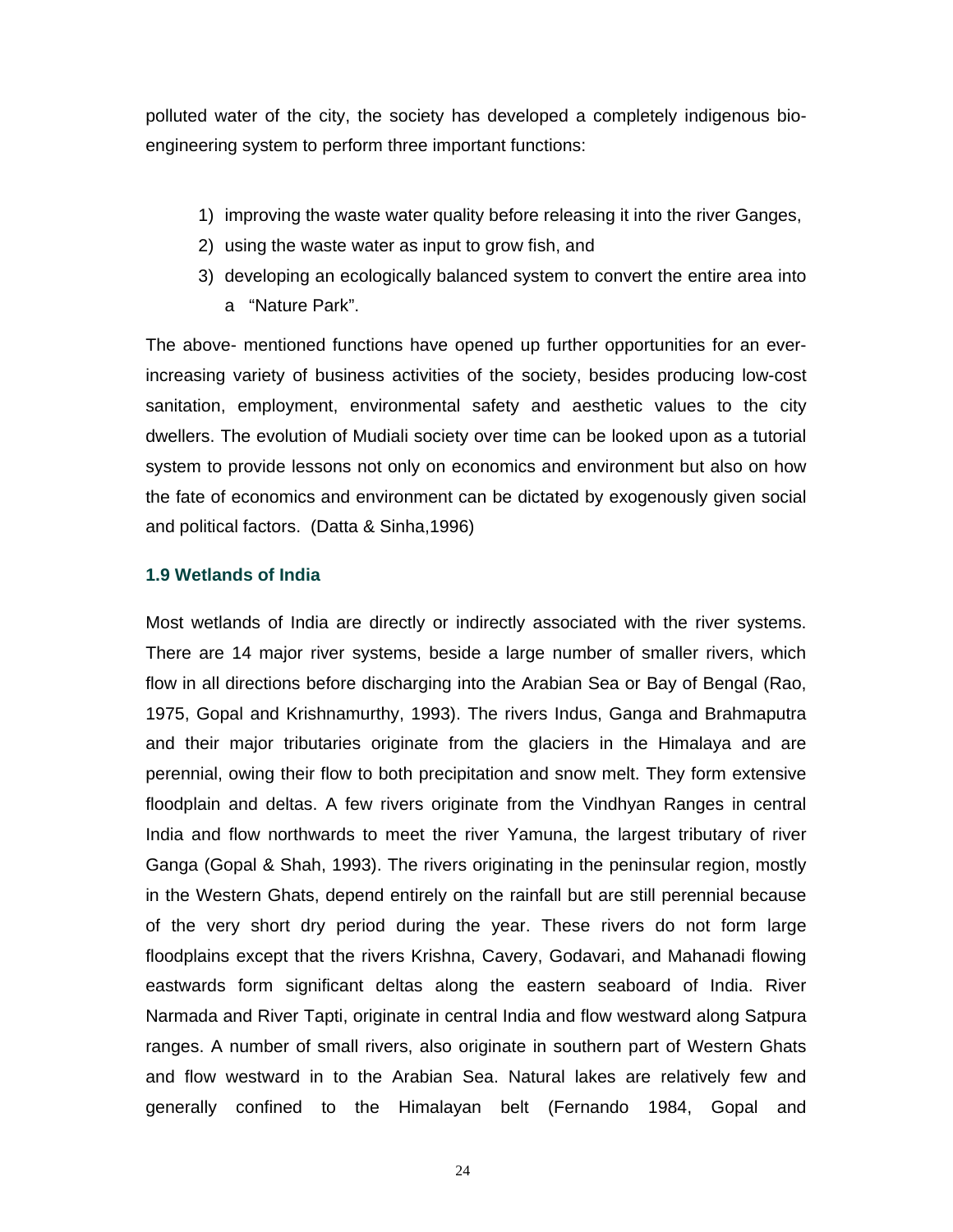Krishnamurthy1993). All other natural fresh water bodies, often referred to as lakes, are floodplain lakes which are generally shallow (<3m deep) and exhibit large water level fluctuations depending upon the annual precipitation. (ILEC Report 1996)

 Wetlands in India occupy some four million hectares of land. A survey by the Ministry of Environment and Forest in 1990 estimated that about 1.5 million hectares are under natural wetlands and man-made wetlands like tanks and reservoirs occupy 2.6 million ha. Mangroves according to the forest survey of India now cover an additional 453,300 ha. Some 80 % of the total mangrove area is found in the Andaman and Nicobar Islands. However according to the Directory of Asian Wetlands, wetlands in India occupy some 58.2 millions ha. and some 93 wetlands meet the criteria under Ramsar Convention.

 **Table - 1.3: Area of Wetlands in India** (in million hectors)

| Area under wet paddy cultivation | 40.9       |
|----------------------------------|------------|
| Area suitable for fish culture   | 3.6        |
| Area under capture fisheries     | 2.9        |
| Mangroves                        | 0.4        |
| <b>Estuaries</b>                 | 3.9        |
| <b>Backwaters</b>                | 3.5        |
| Impoundments                     | 3.0        |
| Total                            | <b>582</b> |

**Source:** Sustainable Wetlands, Environmental Governance-2, IGIDR, 1999

## **1.9.1** *Distribution*

The natural lakes or wetlands of India may be considered separately for the three major geomorphic regions, the Himalayan region, the Ganga - Brahmaputra floodplain, and peninsular India.

### (i) Himalayan wetlands

Most of the natural wetlands in India lie in the Himalayan belt. They occur from the valleys up to an altitude of about 5000m although lakes in Tibet plateau occur at still higher elevation (Loffler, 1969). The Himalayan lakes have usually been grouped, according to the altitude, into three categories: Valley lakes, Forest lakes and High altitude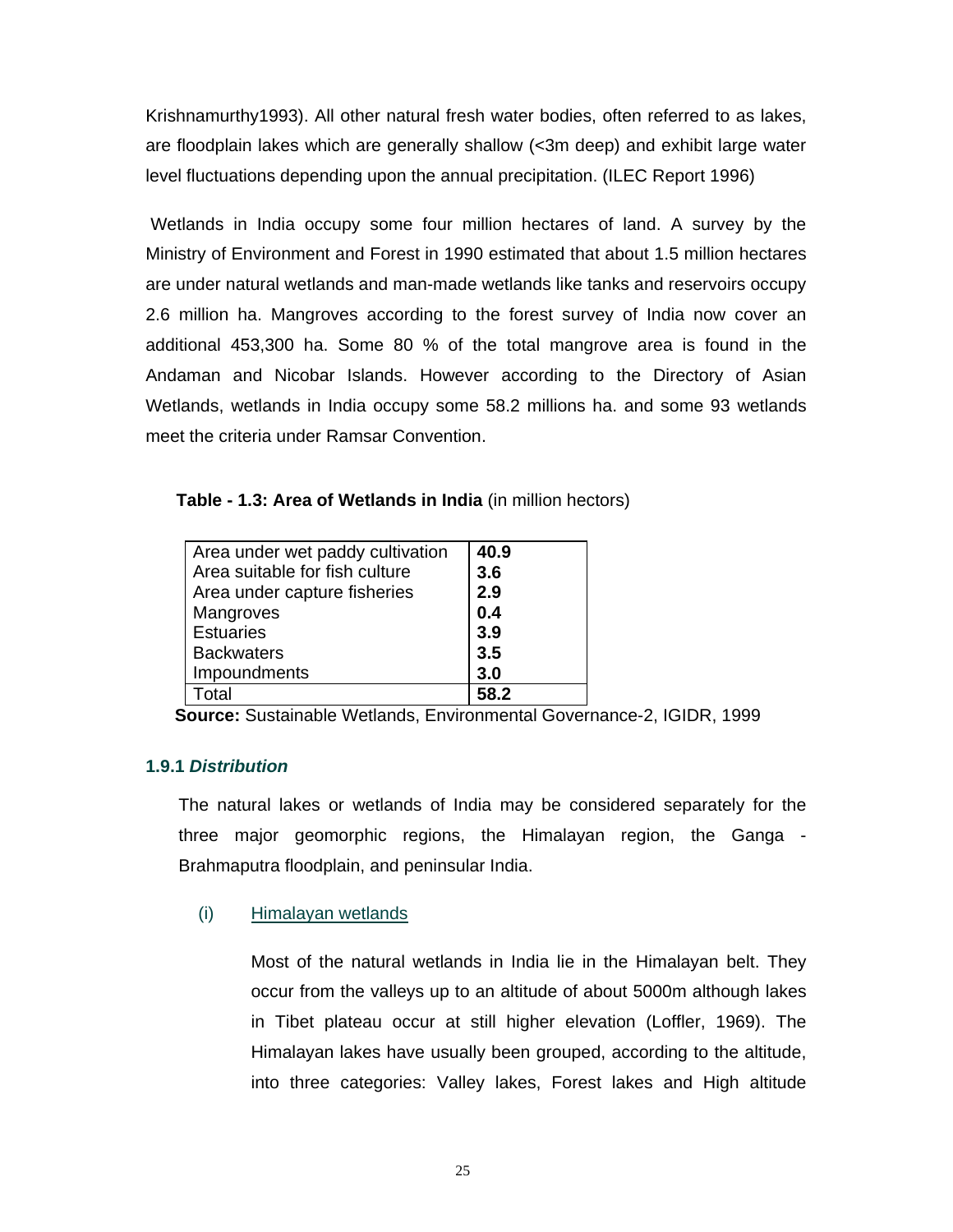Wetlands. (Kaul 1977, Zutshi &Khan 1978). Zutshi et al. (1980) recognised the Sivalik lakes separately.

High altitude lakes are those lying above the timberline (3000m altitude), mostly along the Pir Panjal ranges and in Ladakh. They have generally been formed by glacial or tectonic activity. Forest wetlands are those lying amidst the pine forests in the Upper Karewas (outer fringes of Pir Panjal ranges in western Himalaya) at an altitude of 2000 to 2500m, e.g. Lake Nilnag.

The wetlands in the Kashmir valley at 1580-1600 m altitude, distributed in the floodplain of River Jhelum have been designated as Valley lakes. They are either Oxbow lakes or are still connected with the river. All of them are shallow with a mean depth of less than one meter to about three metres. Lake Manasbal is the deepest with maximum depth of only 12m.

The wetlands occurring at low altitude (600 m) in the Jammu region in the lower Sivalik Himalayan ranges, have been referred to as Sivalik lakes. These wetlands were probably formed by damming of the river some 10-15 thousand years ago. Among them better known are Lake Mansar and lake Surinsar.

Further eastward in the Himalaya, there are many small wetlands in Himanchal Pradesh between 600 and 4250m altitude. Of these, Renuka (620m), Rewalsar (1660m), Sukhsar, Dashalsar and Prashalsar (2300m) are better known. In the eastern Himalaya, there are only few small shallow lakes in Sikkim (for example, Yamdok Cho and Chamtodong) and in the north eastern hill regions ( Lake Mikir in Darjeeling). These have not been fully documented.

#### (ii) Wetlands of Ganga- Brahmaputra Floodplain

These are numerous shallow water bodies in the floodplains of Ganga and Brahmaputra rivers. These are locally known as Tals, Jheel or Pokhar in Hindi speaking areas. And Bheel (or beel) in Bengal and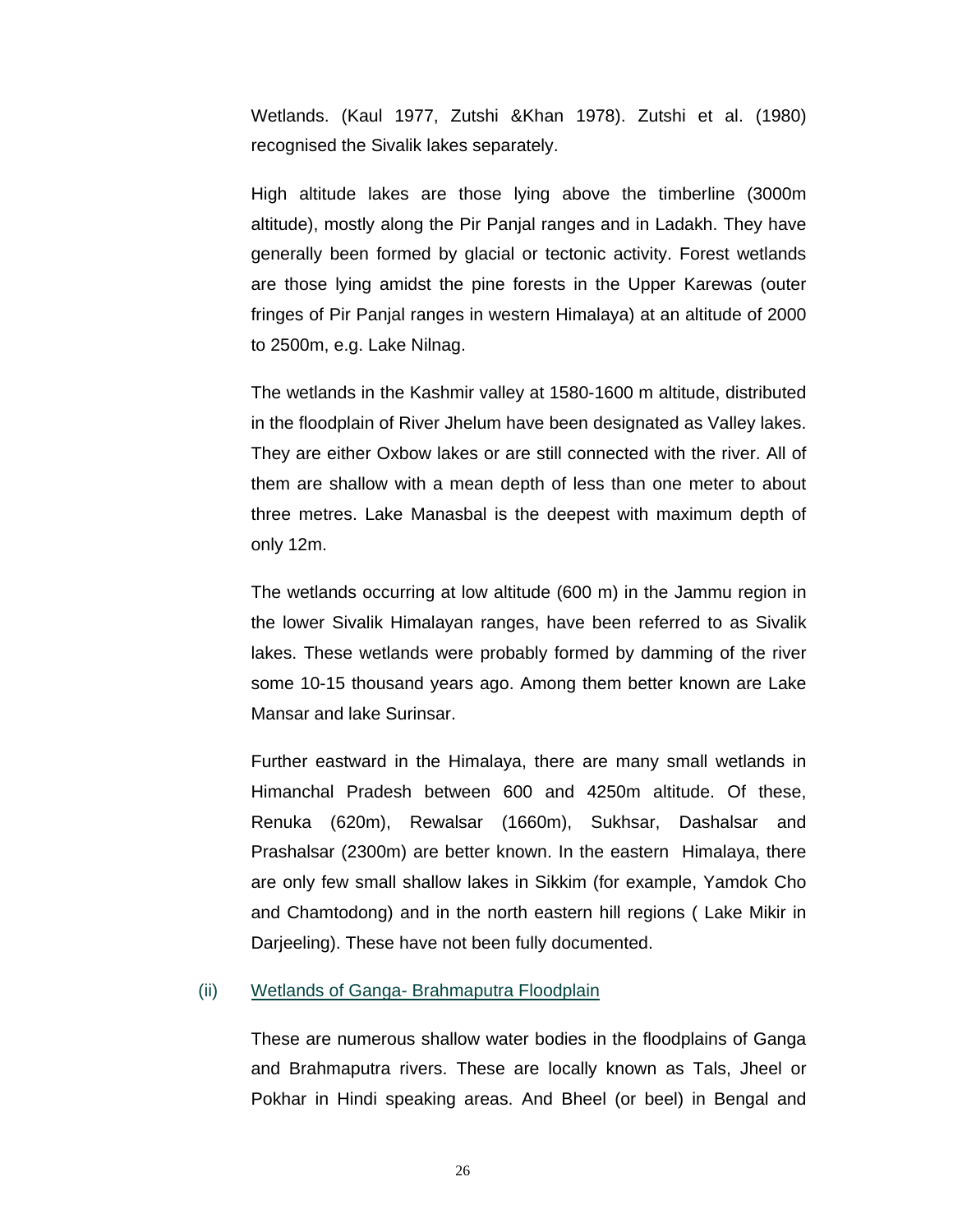Assam, Pat (or Phat) in Manipur. These are generally Oxbow lakes nearly always associated with the rivers - often connected with them during the high flood periods. Among them the most significant are Kabar Tal or Lake Kabar in Bihar, Suraha Tal in eastern U.P., Deepor and Sareshwar beels in Assam, and Logtak lake, Waithou lake, Ikop phat, Khoidum phat, Phumlen phat and other phats in Manipur.

### (iii) Wetlands of Peninsular India

In peninsular India, Lake Kolleru (Andhra Pradesh) is the largest freshwater lake along the eastern coast lying between the floodplains of River Godavari and River Krishna. Lake Kondakarla is another shallow freshwater lake in Andhra Pradesh. Elsewhere there are only few small shallow ponds.

### (iv) Salt Lakes

In the arid and semi-arid region of Rajasthan there are a number of saline lakes of which Lakes Sambhar, Deedwana and Pachpadra and better known. Most of them are temporary, and dry up completely during the dry summer period. Their origin is not yet clear. It is likely that Lake Sambhar was once a freshwater lake. Presently they are closed basins receiving runoff from their sandy catchment, which is almost wholly denuded.

#### (v) Coastal Lagoons

Among the lagoons, the most important are Lake Chilika in Orissa (Ram et. al. 1994) and lake Pulicat in Tamil Nadu (Jhingram, 1992) on the east coast of India. Similarly there are several lagoons and backwaters in Kerala on the west coast (Jhingram, 1992). These lagoons, whose connection with the sea has usually been regulated with a weir, are generally referred to as lakes. The larger of these are Veli lake, lake Vemband and lake Sasthamkotta).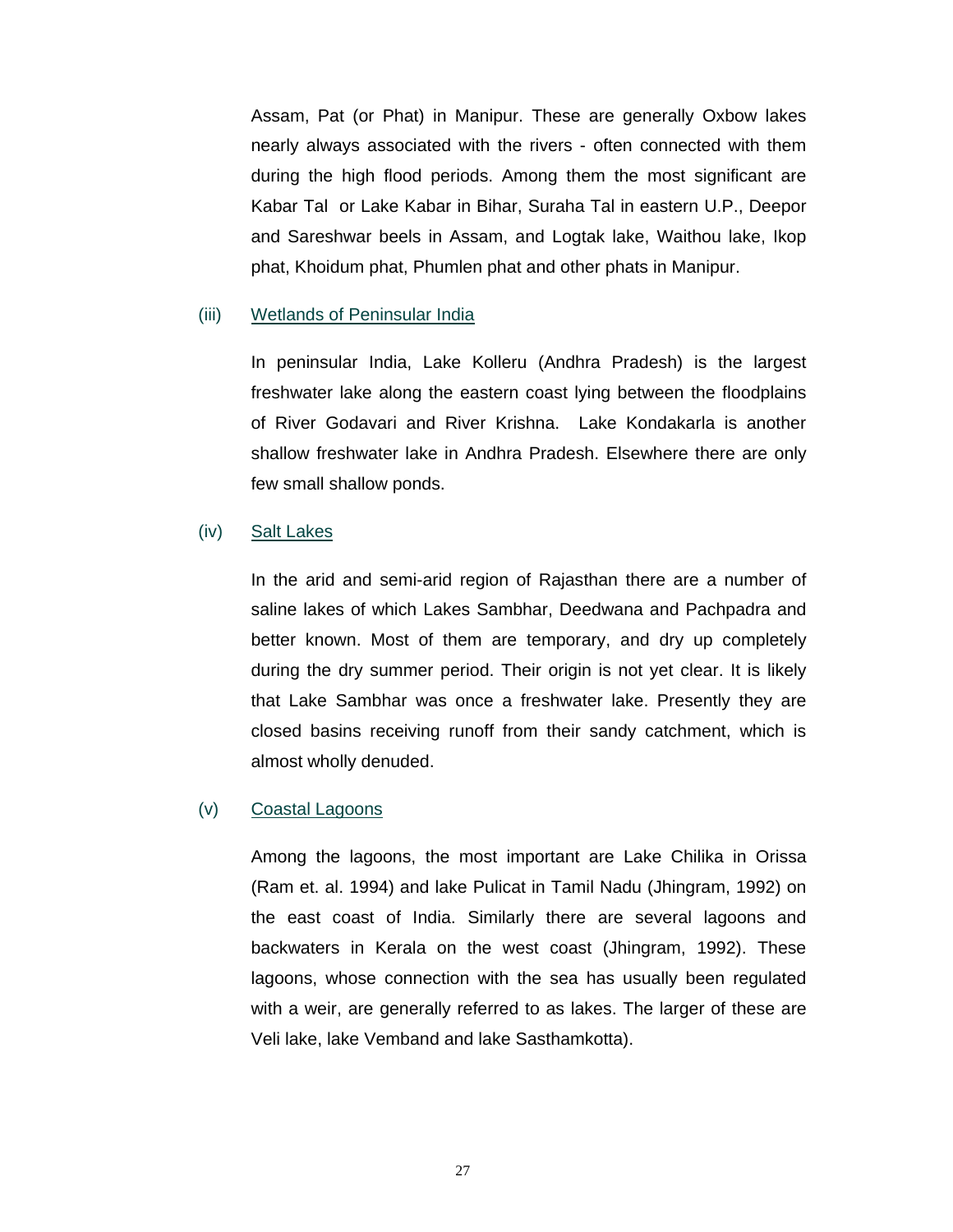### (vi) Urban wetlands

Perhaps the oldest among the large urban wetlands is the Upper Lake of Bhopal which was constructed in the early  $11<sup>th</sup>$  century. Its large spread made it so famous that all other lake were considered to be simply 'ponds' in its comparison. The lower lake of Bhopal was created much later as the city started sprawling on that side. Other old and well known urban wetlands are those in Udaipur (Fatehsagar, Pichhola, Udaisagar and five other smaller lakes). Hyderabad (Hussain Sagar, Osmansagar), Ajmer (Anna Sagar and Foy Sagar), Jaipur (Mansagar and Jamwa Ramgarh), Jodhpur (Sardar Samand), and Alwar (Lake Silisher). Similar lakes are common near many urban centers in Madhya Pradesh (e.g. Sagar, Rewa), Karnataka and Gujarat. The recent man-made urban wetland, Sukhana Lake near Chandigarh and has attracted considerable attention due to the awful shrinkage rate and pollution. Some of the natural wetlands such as Dal Lake and Nainital lake are also truly urban lakes. (Gopal, 1996.ILEC Report)

### **1.9.2.** *Major problems regarding wetland management in India*

The major problems confronting wetlands in India are:

#### (i) Siltation

About 3 million tonnes of silt is annually deposited in Chilka lake. The inflow of silt through rivers in ox-bow lakes has resulted in heavy sedimentation resulting in formation of large littorals colonised by dense macrophytic growth and shrinkage of lake area like Dal lake, Wular lake, Kabar lake etc. The problem of sedimentation is more pronounced in reservoirs resulting in the reduction of their water holding capacity and decrease in lake area.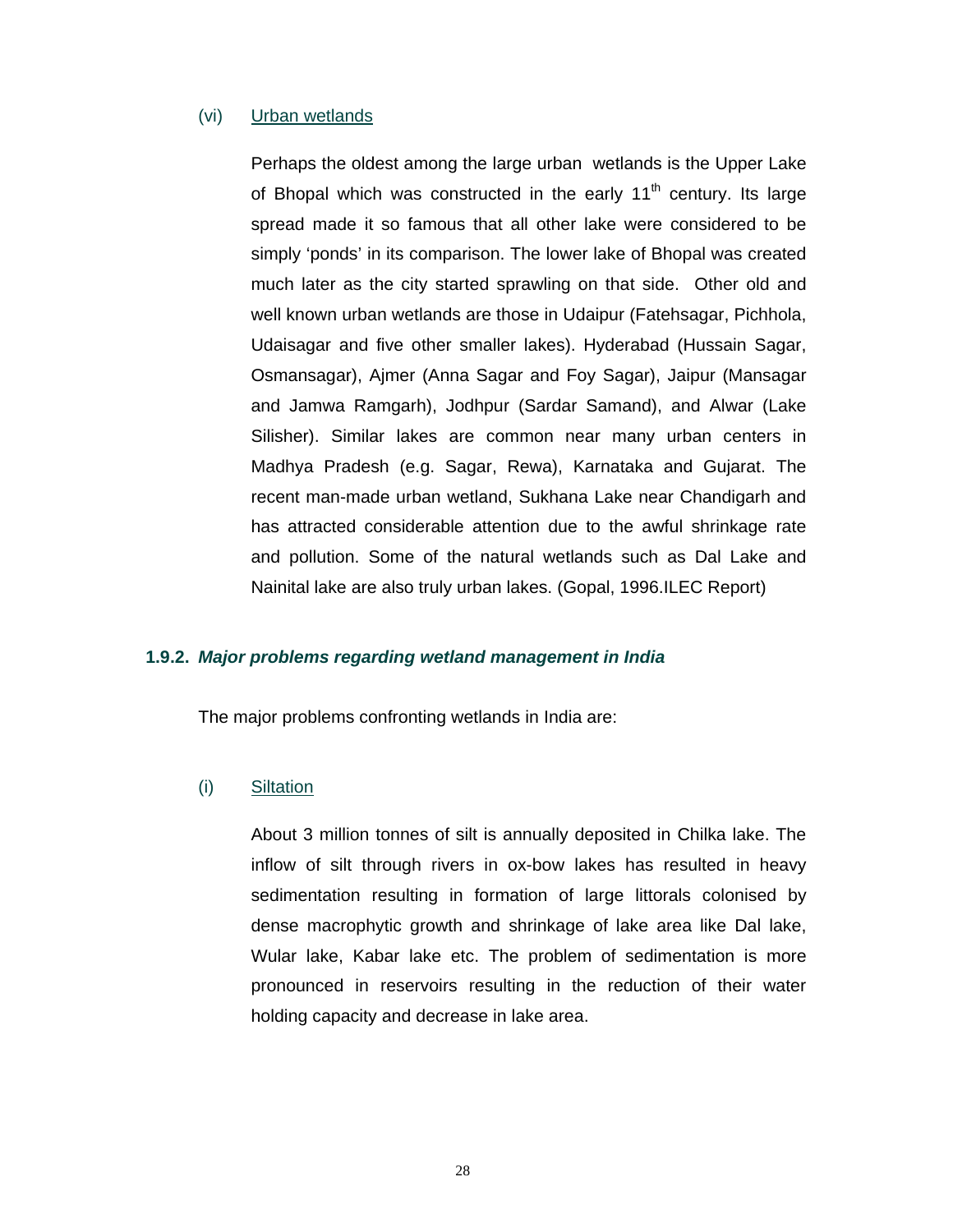### (ii) Eutrophication

The process of water quality degradation caused by excessive nutrients is a serious problem confronting all wetlands in India excepting high altitude trans-Himalayan glacial lakes.

#### (iii) Pollution

These problems are particularly pronounced in urban wetlands like Hussain Sagar (Hyserabad, Andra Pradesh), Lower Lake (Bhopal, Madhya Pradesh), Dal Lake(Srinagar, Kashmir), etc. The impacts of pollution are quite evident by the toxic contamination of water like DDT, PCB, mercury, many other heavy metals and pesticides.

#### (iv) Prolific Growth of Aquatic Plants

The increase in levels of nutrients and heavy sedimentation have led to the prolific growth of aquatic plants. Some of the species which have reached nuisance proportions are: *Potamogeton pectnatus, Hydrilla verticillata, Myriophyllum* sp. The infestation of aquatic plants have resulted in reduction of open water area and their potential for water supply, navigation, fishing and recreational values.

### (v) Invasion of Exotic Species

Severe problems encountered in Wetlands due to the invasion of exotic species like *Eichornea crassipes*, *Salvinia molesta, S. natans,* and *Azolla* sp. These species have profusely grown in the lakes posing threat to endemic species. The prolific growth of the weeds has led to the problems of anoxic (with out oxygen) conditions and changes in the flora and fauna. Similarly, introduction of exotic fish species has affected the genetic variability of endemic fish species.

#### (vi) Aquaculture

Large areas of wetlands particularly in coastal region have been converted for aquaculture leading to problems of salinisation,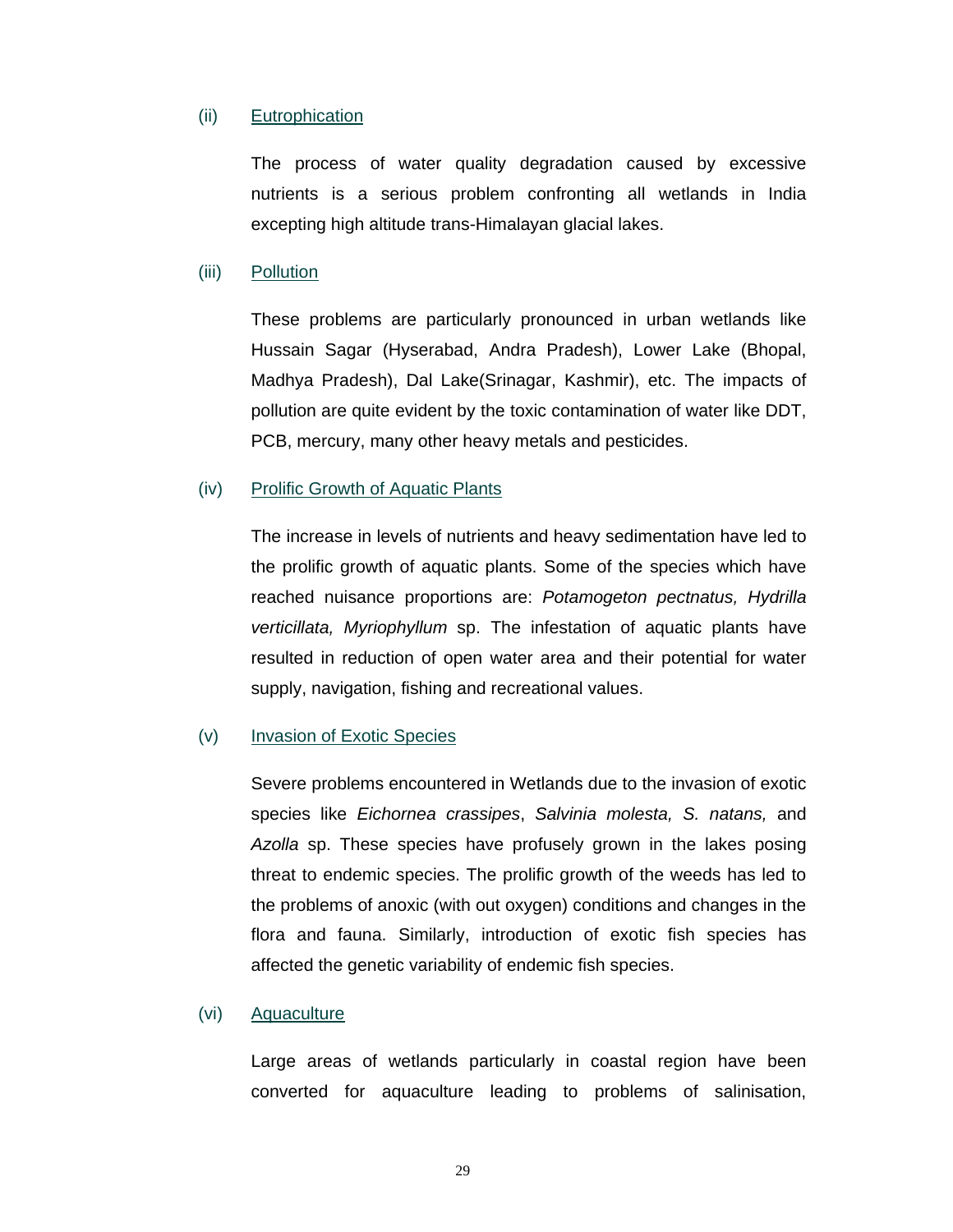eutrophication, and decrease in biodiversity. In some lakes like Kolleru, fish ponds have been constructed to maximise the fish production. The addition of fish feed, manures, antibiotics etc. have resulted in formation of algal blooms and drastic reduction in oxygen concentration. All these changes have seriously affected water quality in these wetlands.

### (vii) Encroachment

Since wetlands are multiple value systems, areas have been converted for agriculture and other development activities. These intrusions have led to the shrinkage of the wetland area leading to adverse impacts on the ecosystems. The problem of encroachment is particularly pronounced in urban wetlands where conversion for settlements, industrial activities, and tourism has been going on without any check. The impact of human activities in the catchment area, particularly by diversion of river waters, can be seen in the way of changes in the hydrological regimes consequently affecting the water levels and causing fluctuations.(Kaul & Trisal 1996,ILEC Report)

A combination of all the above threats has resulted in shrinkage of the wetland area and decline in biodiversity and resource base and their potential to meet needs of the people dependent on these resources . Further these polluted aquatic systems are breeding ground for mosquitoes, snails, leeches and other vectors of many fatal diseases of mankind and livestock. These factors are not only more pronounced in tropical regions, but have also greater socio-economic important for the developing countries. Thus there is an urgent need for a systematic survey and inventorisation of all natural and man made fresh water aquatic ecosystems of India from ecological point of view to understand its structure and function in detail. (Naik, 1998)

### **1.9.3** *Conservation and Management of Wetlands*

Considering the importance and the pressures of human activities on the wetlands, the Government of India launched a programme for conservation and management of wetlands in 1986. A number of wetlands viz. Wular lake (J&K), Harike lake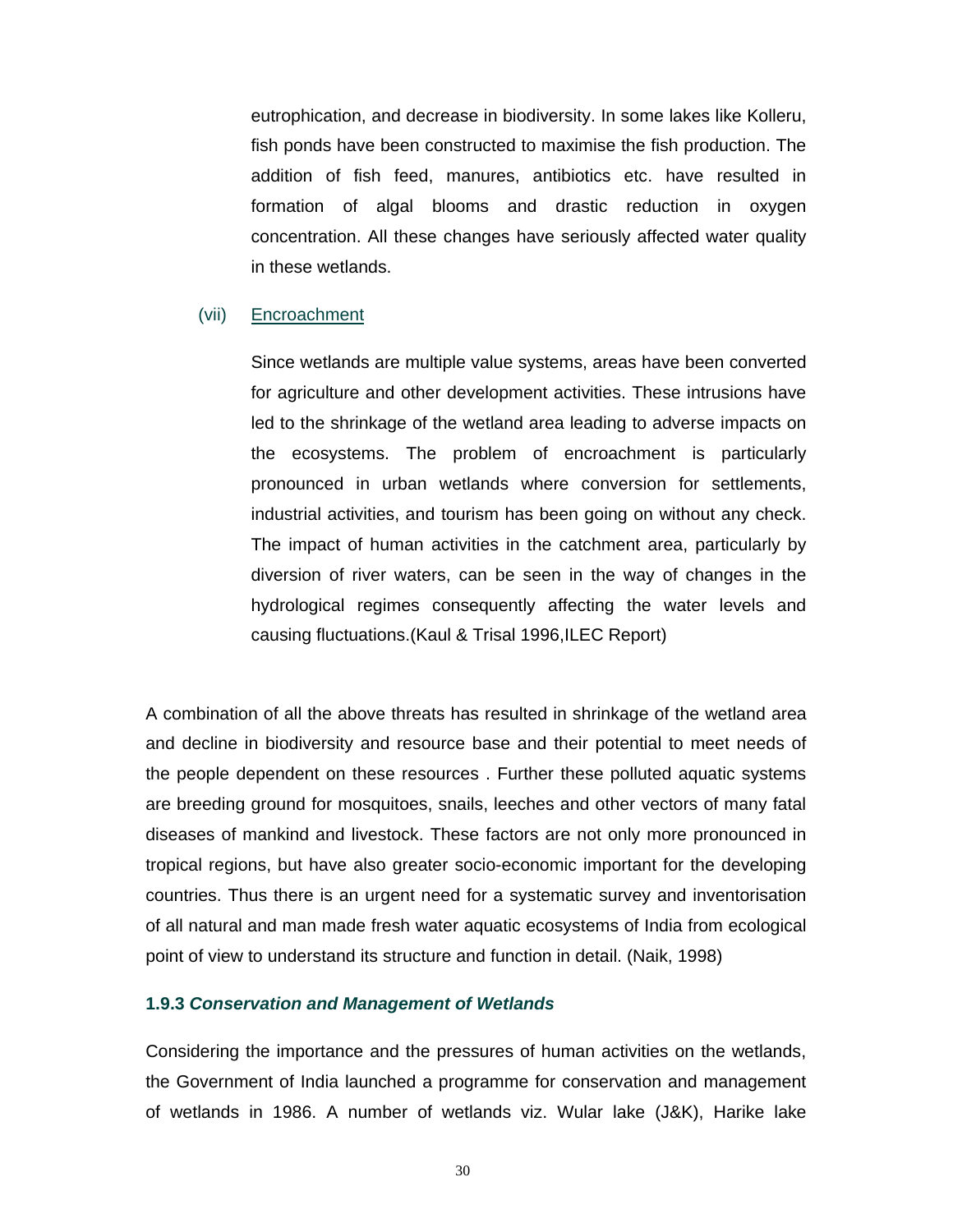(Punjab), Sukuna (Chandigarh), Renuka (Himachal Pradesh), Sambar lake and Pichola-Fathesagar (Rajasthan), Lower and Upper lakes of Bhopal (Madhya Pradesh), Loktak lake (Manipur), Ujni (Maharastra), Chilika (Orissa), Kolleru (Andhra Pradesh), Salt Lake (West Bengal), and Ashtamudi and Sasthamkota (Kerala), were selected for intensive conservation and management purposes. Management action plans were prepared by the concerned State Governments and financial support was provided by the Central Government for implementation of these plans based on the specific problems encountered in these wetlands.

| Name of lake                | <b>State</b>         |  |  |
|-----------------------------|----------------------|--|--|
| Dal                         | Jammu and Kashmir    |  |  |
| <b>Bhoj</b>                 | Madhya Pradesh       |  |  |
| Sagar                       | Madhya Pradesh       |  |  |
| Hussain Sagar               | Andhra Pradesh       |  |  |
| <b>Nainital</b>             | <b>Uttar Pradesh</b> |  |  |
| Kodaikanal                  | <b>Tamil Nadu</b>    |  |  |
| Ooty                        | <b>Tamil Nadu</b>    |  |  |
| Powai                       | Maharastra           |  |  |
| <b>Udaipur Lakes system</b> | Rajasthan            |  |  |
| Sukhana                     | Chandigarh           |  |  |
| Rabindra Sagar              | West Bengal          |  |  |

**Table 1.4: Lakes under NLCP for intensive conservation and management** 

**Source: ILEC** Report 1996

The Ministry of Environment and Forests, Government of India had launched the Ganga Action Plan in 1985, to check pollution in this river system and increase its assimilative and self-purifying capacity. The experience has been extremely useful to initiate activities for improving the water quality in other 13 major rivers in the country. Since lakes located in urban areas are subject to heavy loads of pollution and other anthropogenic pressures, the National Lake Conservation Plan (NLCP) aims to check pollution and improvement of water quality in the selected lake ecosystems.The main objectives of the National Lakes Conservation Plan include the following: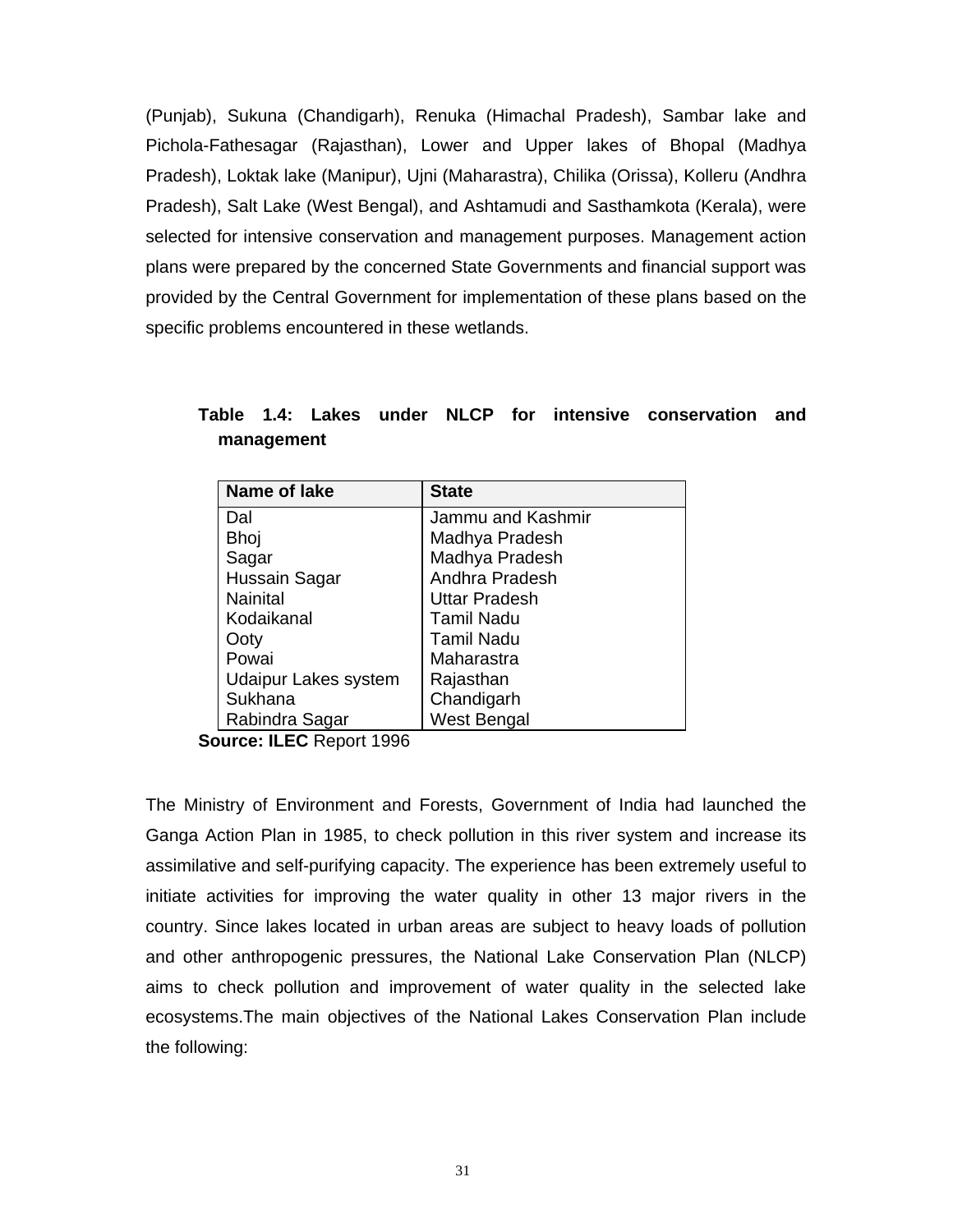- (a). Prevention of pollution from point and non-point sources through interception, diversion and treatment of sewage, construction of low cost sanitation facilities, provision of bathing and washing ghats, etc.
- (b) Catchment area conservation through afforestation and construction of micro-water sheds.
- (c) Desilting and weed control through conventional methods of dredging and manual labour.
- (d) R&D studies on floral and faunal activities and related ecological aspects.
- **(e)** Other activities depending on the lake specific conditions such as integrated development approach including interface with human population.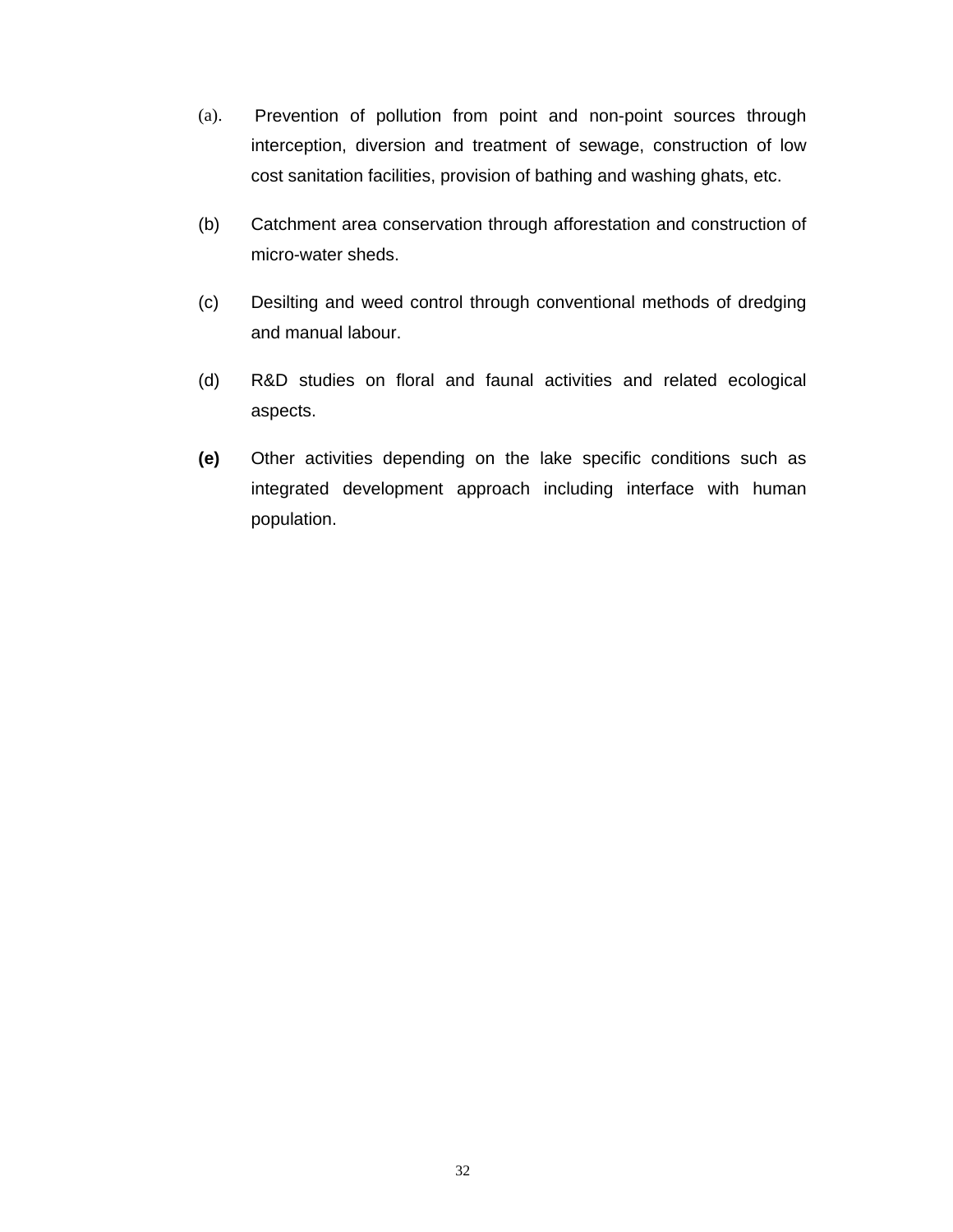### **CHAPTER II : ECONOMIC VALUATION OF NATURAL RESOURCES**

### **AND WETLANDS IN PARTICULAR**

Nature has given a lot to mankind. Human beings survive on this planet by fulfilling all their needs through natural resources. Be it food, water or air, natural resources are essential for the survival of man. Unfortunately, the use of natural resources has not always been optimal. It rotates between gross overuse to misuse mainly because these resources have no price or a very nominal one attached to them. Efficient use of natural and environmental resources requires knowledge of the value of these resources in various uses (Prato, 1998). Market prices do not always reflect the full social cost of resource use. Many uses cannot be thus valued in the market place because of incomplete or non-existent markets.

### **2.1 Economic Value**

Economic value can be defined as an attempt to assign quantitative values to the goods and services that are provided by environmental resources, whether or not market prices are available for them. The economic value of any good or service is generally measured in terms of what we are willing to pay for the commodity less what it costs to supply it (Barbier, Acreman and Knowler, 1997). The question that arises at this point is why value environmental resources at all. The answer to this question has been answered by many environmental scientists in the following way: The ever increasing population load is creating a number of problems for the natural resources stocks that we have. Pollution and unsustainable use have led to degradation and depletion of a number of these resources. We many a time are aware that a particular resource is important but in spite of that, we are unable to decide upon a wise use plan for the same. Many environmental resources are complex and multifunctional and we may not yet be aware of all the goods and services provided by these resources. The decision of using a resource and to what extent, or to conserve it for future use are very tricky and in fact cannot be planned properly without knowledge of *all the values* that are gained and lost under each of the resource use option possible, and careful consideration of the same. Preservation, sustainable use or total development, are the

34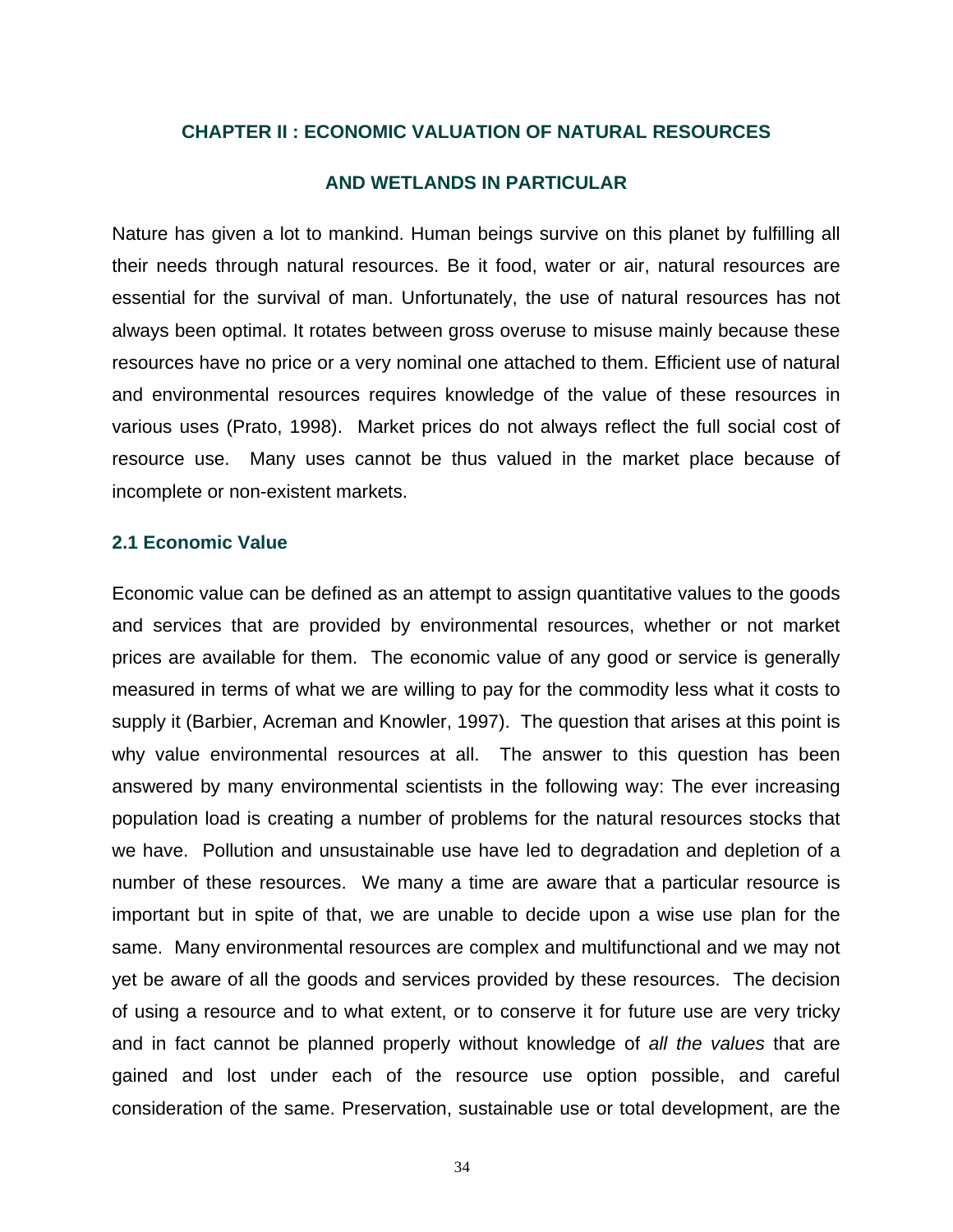usual options according to which a resource may be utilised or conserved. Thus valuation may serve to improve the management of environmental resources in a way that is suitable not only for the current generation but also for future generations. The economic efficiency of the various competing uses of the resource is thus the main criteria for deciding its pattern of consumption in the future. Economic valuation is actually concerned with the proper allocation of environmental resources in order to improve human welfare. It thus serves as a very important tool in the hands of the decision / policy maker.

### **2.2 Total Economic Value**

The marketable and non-marketable benefits together constitute the total economic value of any resource. These can be of many types; mainly:

*Use values*: Use values involve some human interaction with the resource as is evident from the name itself. These may be of two types again - direct use values and indirect use values. The former is as the name suggests tangible in nature while the latter may be indirect in the form of an intangible benefit. The value obtained from the microclimatic stabilisation effects of a forest ecosystem, for example, for which the people do not pay anything, is an indirect use value. Since the indirect use values are actually unmarketed they become difficult to quantify and till now have been generally ignored in spite of being so important.

**Option values**: An environmental resource has option value if the future benefits it might yield are uncertain and depletion of the resource is effectively irreversible (Prato, 1998) - which is the case with most natural resources. In this case one may be willing to preserve the option, in the chance that it might prove valuable in the future. In this context quasi option value is defined as the expected value of the information derived from delaying exploitation and conversion of the resource today.

*Existence values*: Sometimes a resource may be having an intrinsic value known as existence value. It is a form of non-use value where the individual's moral concerns about environmental degradation, empathy for other species and the satisfaction that he

35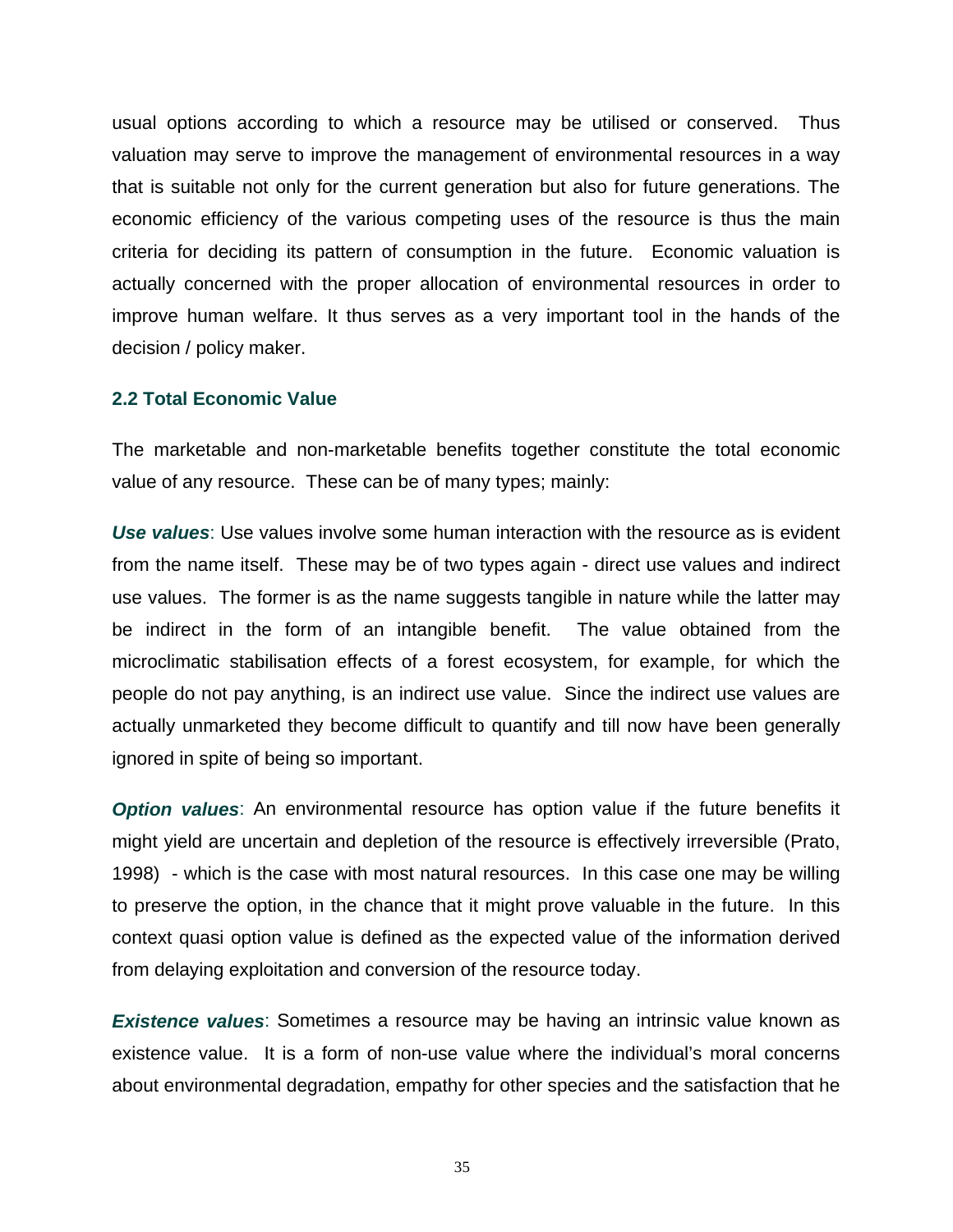/ she derives from the mere existence of a certain resource which the person is not in direct contact with. Bequest value is a type of existence value where one would desire to leave an unspoiled planet for one's descendants.

Thus the total economic value of an environmental resource has also been expressed as:

 $TEV = DUV + IUV + OV + EV$ 

Where, TEV = Total Economic Value

DUV = Direct Use Value

IUV = Indirect Use Value

OV = Option Value

and EV = Existence Value

An example of the concept of TEV is being shown through the Fig 2.1 which takes into account all values emerging from an environmental resource, say a forest.

But again the pure additive form of the total economic value has not been accepted by all natural resource economists. Some writers regard intrinsic value as part of existence value rather than as its equivalent (Randall and Stoll,1983). On the other hand, others regard intrinsic value as being inclusive of option value (Fisher and Raucher, 1983). These variations in definitions most probably arise from what exactly is meant by 'use'. The concept of existence value and bequest value need further investigation since in some cases double accounting may easily take place in case the equation mentioned above is taken as it is. Therefore the uses have to be carefully defined in order to avoid problems that may arise in trying to separate various values.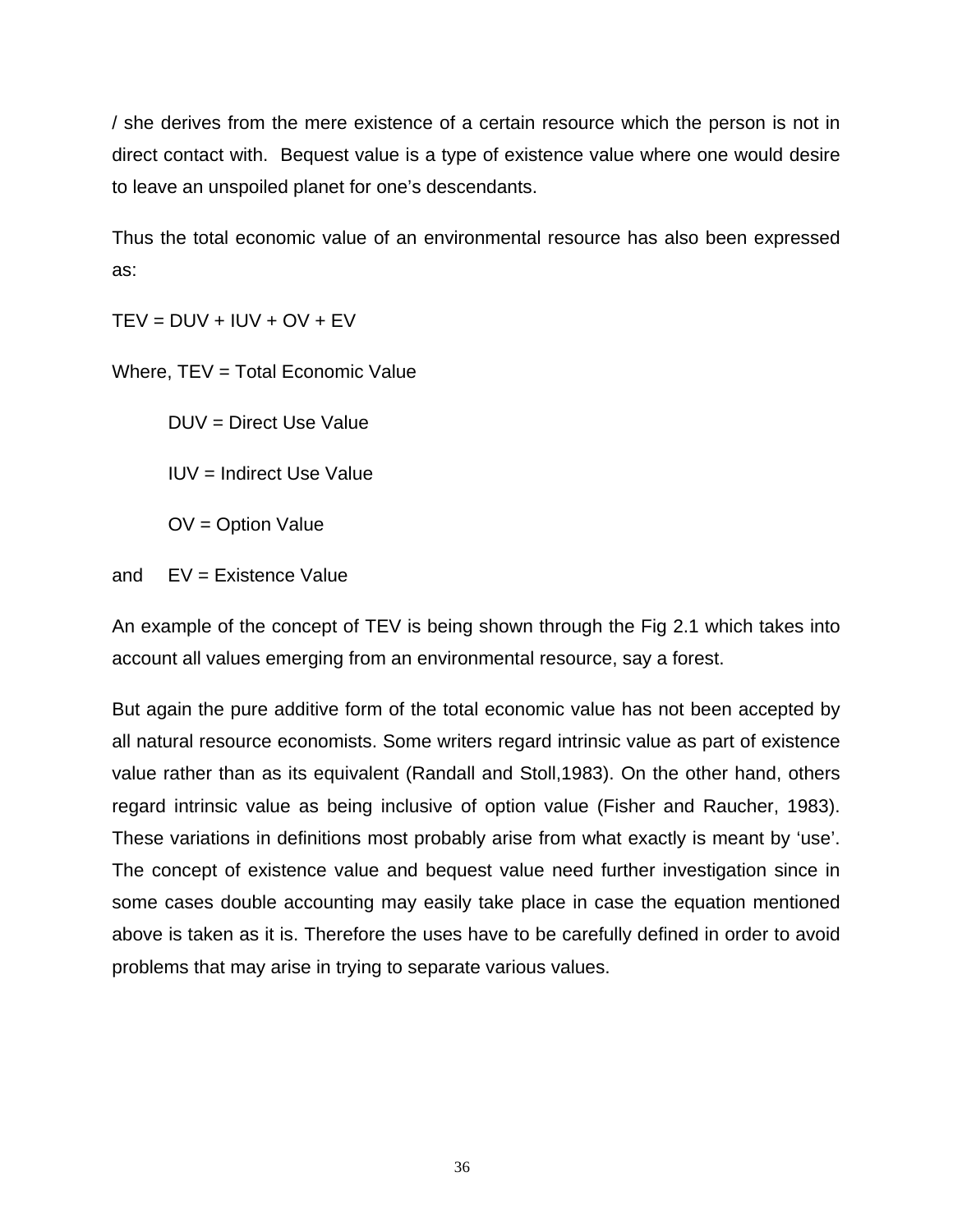**Fig 2.1: Categories of Economic Values Attributed to Environmental Assets (With Examples from a Tropical Forest)** 



### **2.3 Valuation Methods**

A variety of economic techniques and models have been developed for assigning monetary values to gains or losses associated with changes in the availability (quantity) or character (quality) of environmental amenities. The aim of these techniques is to obtain an estimate of the value of an environmental amenity that would be revealed if there were a competitive market for the amenity or stated in a survey. The values could be obtained either through direct valuation or through indirect valuation and thus could be expressed in monetary terms. But in some cases it is difficult to ascertain their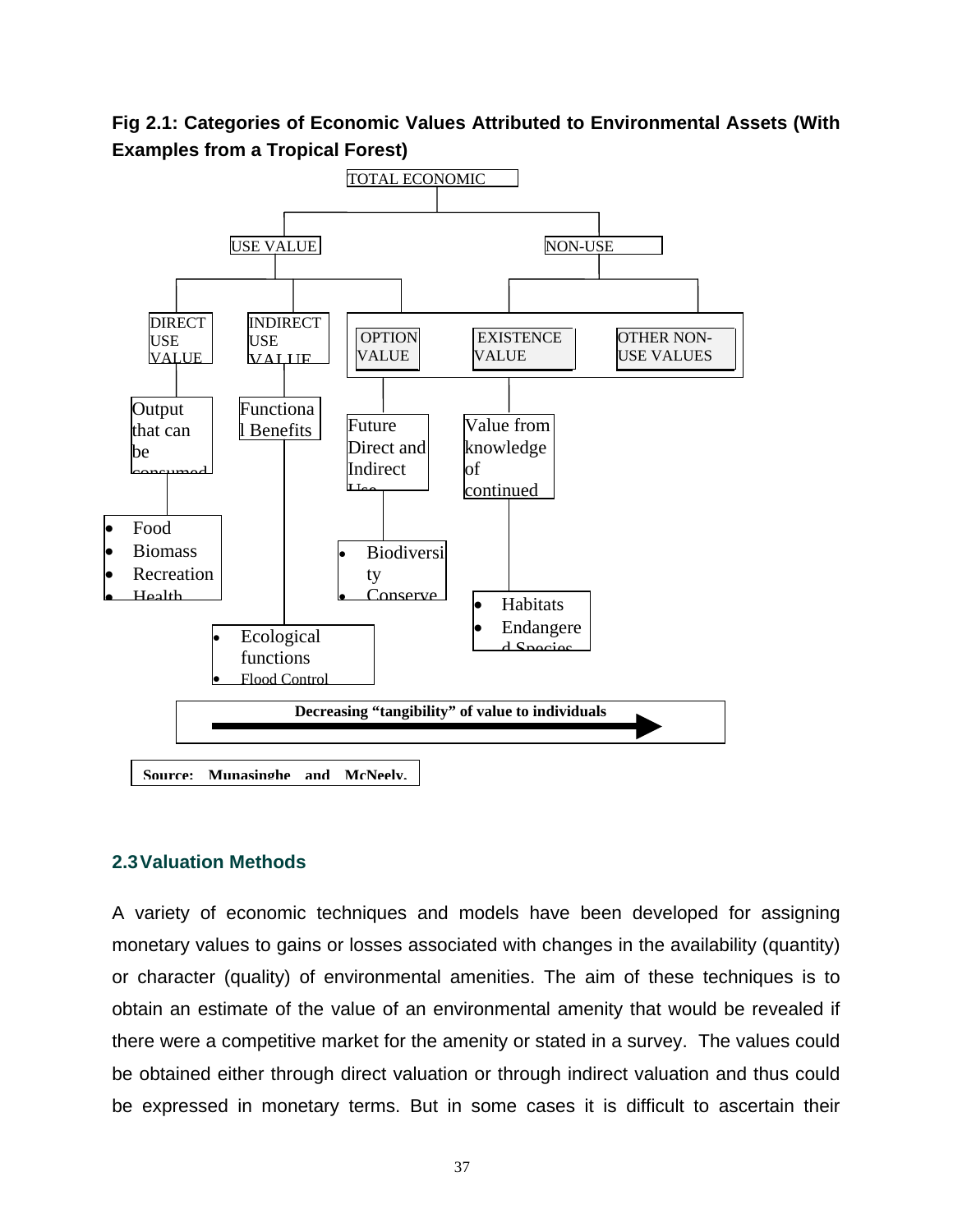monetary values as only qualitative information like preferences, ordering, priorities or their presence or absence are available. In such cases non-monetary valuation techniques are used to capture the value of the resource. Valuation methods have been classified mainly into two categories (Fig: 2.2)

## **A. Monetary Techniques**

Monetary valuation is a method of valuing goods and services at their market prices which are available directly or indirectly. In other words when the change in the environmental quality affects actual market-related production, it is captured through market prices. Such market may be conventional or existing or surrogate or implicit or constructed or simulated market based on actual or potential behaviour of the consumer.



## **Fig 2.2: Valuation Method**

**Source: ESCAP, 1997( A and B are added to the original structure to express the broad categories of valuation methods)**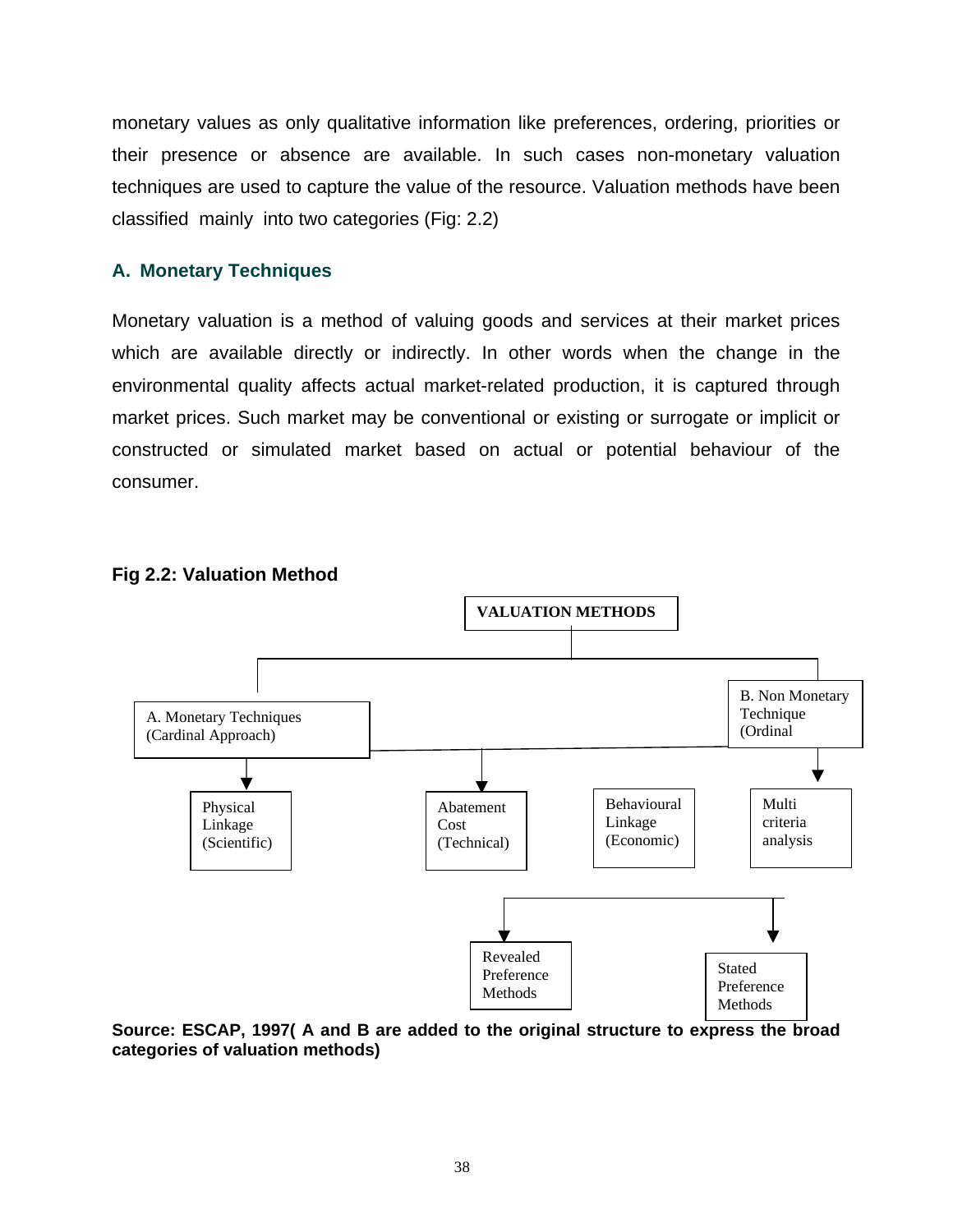### **2.3.1 Physical Linkage Methods**

Dixon and others (1994) termed these methods as objective but they are now known as scientific, because they depend on a cause and effect relationship between environmental change and other objects such as products, processes or persons. In the physical linkage approach, environmental values are estimated by establishing relationships between the physical effects of some environmental change on some other factors such as human health, productivity or earnings. Assessing the impact of pollution on ecosystems, on productivity of a fishery, or depreciation of a physical asset may also be necessary. The next step is to quantify these impacts and then value them to arrive at the value of the environmental changes. The physical linkage approach is also known as the damage cost or dose – response approach. Changes in net benefits as revealed in physical terms or market prices caused by environmental damage are actually to be measured. Alternatively, benefits can be measured as the increased productivity due to improved environmental quality. The physical linkage method can also be used to establish the loss in visibility and its impact on traffic accidents and delayed flights as expressed in figure 2.3.

The cost of illness (COI) measures the cost of environmental damage in terms of direct outlays for the treatment of illness (hospital care, cost of medicines, cost of the services of physicians and other medical personnel) plus indirect losses in output due to illness measured by social cost of lost earnings (Rezeler, 1993). The COI approach however, does not take into account the expenditure incurred by the individual to avoid illness, e.g. vaccines, the value of personal pain, suffering and inconvenience associated with the illness. This kind of expenditure or cost to avoid the illness or diseases is captured through the preventive cost approach in the revealed preference technique discussed separately in the defensive cost approach. The problems with COI technique are that a great number of people affected by diseases do not approach hospitals due to lack of awareness, accessibility and affordability. Moreover, the entire health care system is

39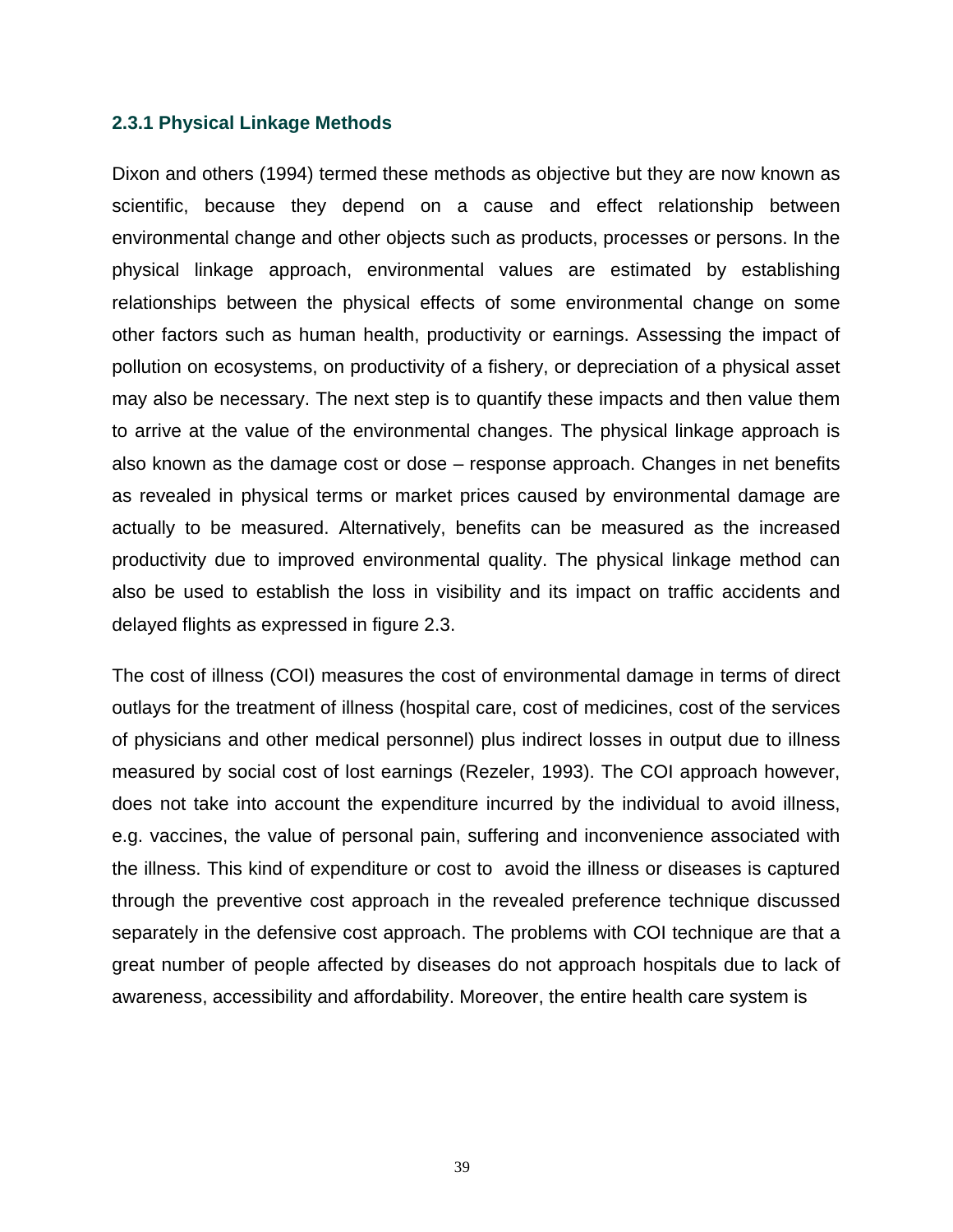heavily subsidised and hence an estimate based on actual expenditure will be far lower than the true expenditure and associated opportunity cost.



**Figure: 2.3 Physical linkage methods.** 

## *2.3.1.2. Human Capital Approach*

The Human Capital (HK) approach for valuing morbidity assumes that the value of an individual is the potential of *production* the person possesses. Once the damage function is obtained, the essential factor is the unit economical value of the physical damage (mortality / morbidity). A product of the numerical values of both the number of people affected or dead and the unit cost of treatment or death will provide the monetary value of health damages (OECD, 1989). The HK method also fails to account for intangibles like pain and suffering. Yet, the adjusted HK method is considered to be the most appropriate method for evaluating environmental policies that involve risk to human life.

Source: ESCAP, 1997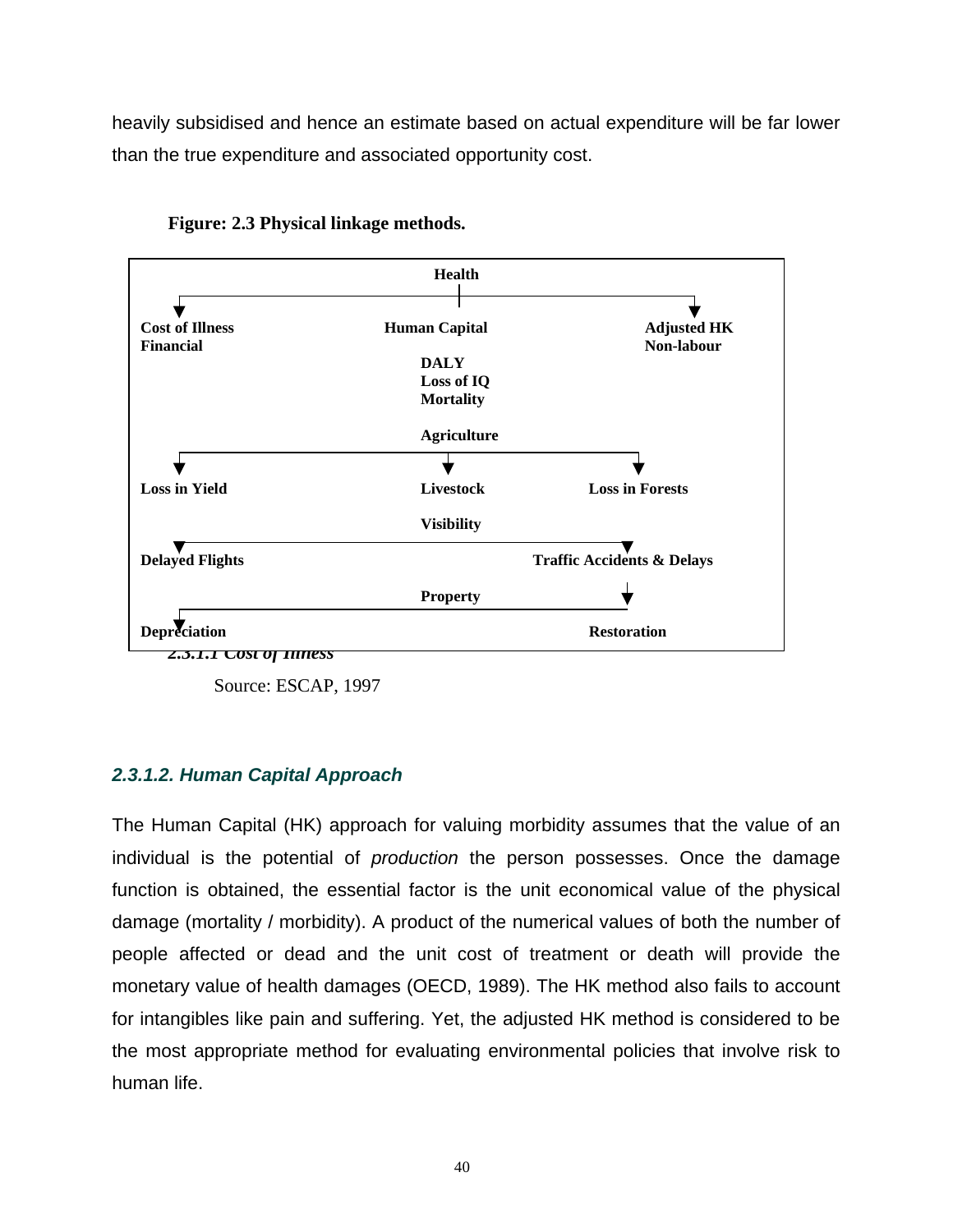### *2.3.1.3. Statistical Value of Life*

An alternative approach to the delicate question of valuing human life is to analyse the behaviour of people in paying for reduction in risk to their life or accepting compensation for undertaking risky jobs. There are a number of assumptions that have to be taken up for this method to be applicable, which are not always true for the Indian conditions. Thus there are also objections raised against use of this method.

## *2.3.1.4 Production Function Approach*

Besides using market prices, productivity approach/production function approach can also be used to measure changes in the quality of resource. This approach tries to estimate the present value of loss in production / output now and in future. In case of measuring changes in productivity of soil, the approach could be to estimate the value of changes in soil quality based on loss in productivity and the possibility of restoring soil quality through ameliorative measures (Parikh K., 1990). While measuring quality by yield input relationship, yield is taken to be a product of a function (f) of inputs & another function (g) of soil quality parameter. The function f is called the input response function and function g the soil quality multiplier function.

Yield =  $f$  (inputs) g (soil quality parameters)

The first objective is to obtain an estimate of soil quality multiplier in terms of easily observable and measurable parameters. The amount of potential yield or profits forgone due to a lower value of soil quality multiplier is a measure of the cost of depreciation of soil (ESCAP, 1997). The soil quality multiplier is determined by a set of inherent physical and chemical properties of soil. In such a case the percentage change in present value of annual property from land (V) shall be same as the percentage change in the value of soil quality function of  $(Q)$ . This could be expressed as :

$$
\frac{V^* (Q0) = V^* (Q1)}{V^* (Q0)} = \frac{g (Q0) - g(Q1)}{g (Q0)}
$$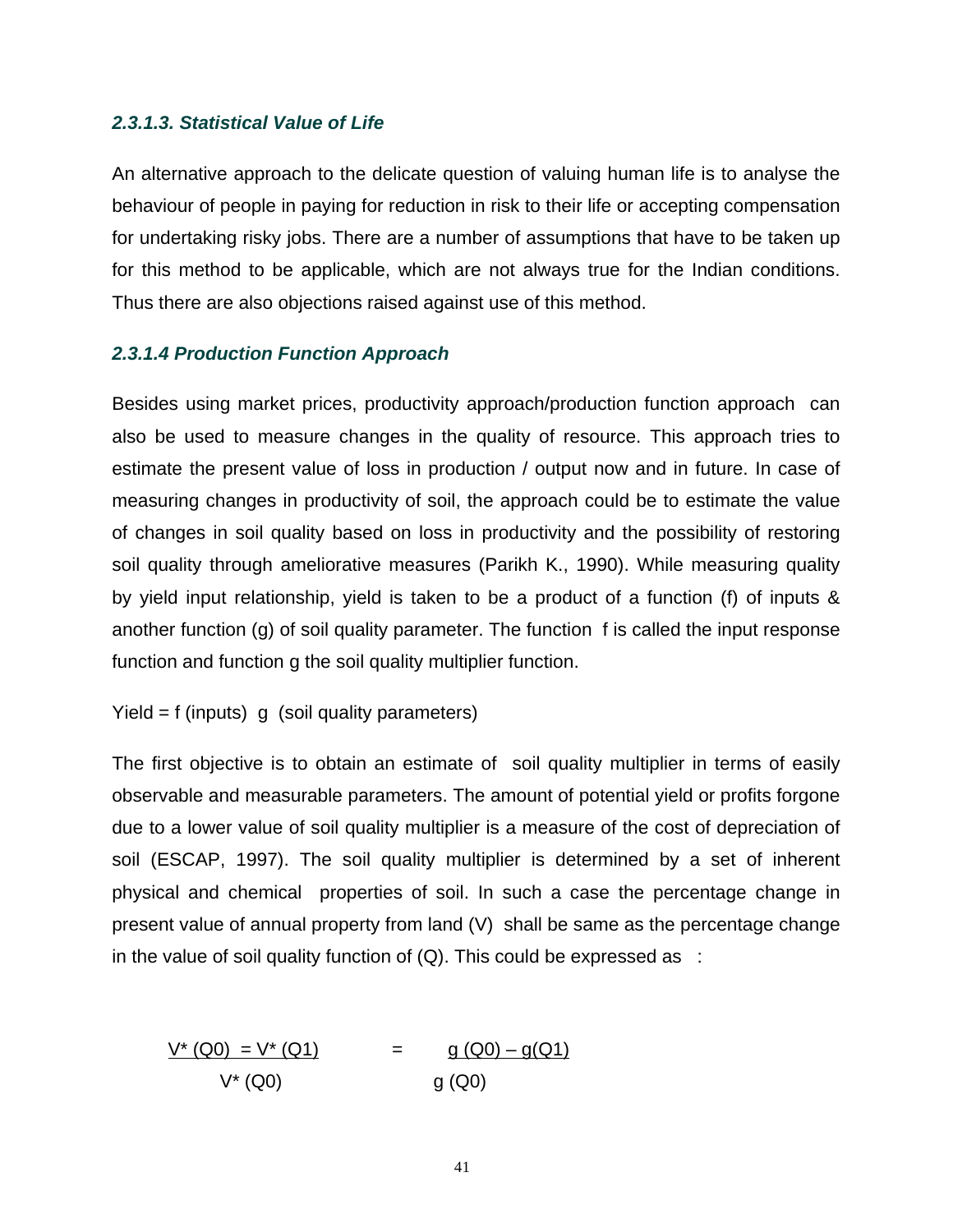| Percentage change in         |  |                        | Percentage change in value of                               |  |
|------------------------------|--|------------------------|-------------------------------------------------------------|--|
| Value of land                |  | soil quality function. |                                                             |  |
| Thus in a competitive set up |  |                        |                                                             |  |
|                              |  |                        |                                                             |  |
| Cost of land                 |  |                        | $=$ Min $($ Avoidence cost $)$ , $($ Restoration Cost $)$ , |  |
| Degradation                  |  |                        | (Loss in productive asset value)]                           |  |

In the same manner the cost of degradation of wetlend could be measured where we could use water quality parameters. Changes in water quality parameters like total colliform organisms, pH value, Dissolved Oxygen Demand and Biochemical Oxygen Demand could be assessed to find out how the quality of water has changed from A class that is drinking water without conventional treatment to other classes may be B (outdoor bathing) or C (drinking water source after conventional treatment and disinfect ion), or D (propagation of wildlife and fisheries) or E( irrigation and industrial cooling, controlled waste disposal).

Further if the wetland is also used as a productive asset in case of fisheries, the changes / deterioration in water quality shall also affect the fish production. Thus loss in earning due to fall in fish production could also be as an indicator of falling wetland productivity.

### **2.3.2. The Abatement Cost Methods**

The abatement costs methods looks at valuation from the supply angle as opposed to the other two methods, which approach it from the point of view of demand for environmental amenity. These are known as *technical* methods or the *maintenance cost* method as this cost would maintain the environmental quality at a constant level. For example, installation of electrostatic suspended precipitators tso remove suspended particulate matter (SPM) from a boiler or furnace, etc. The value of damage due to a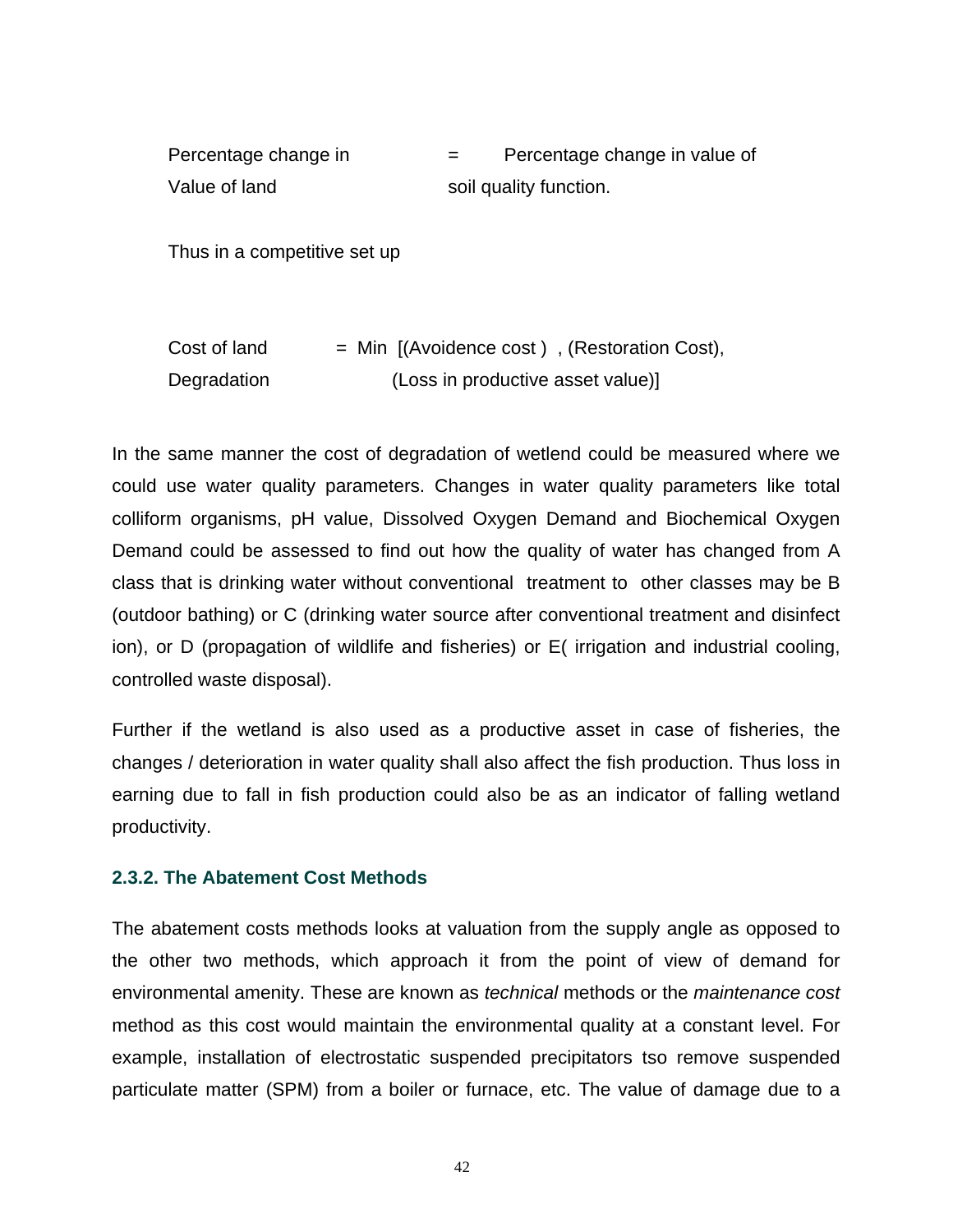tonne of SPM can thus be calculated as the cost of removing one tonne of SPM. This is the capital cost of the abatement equipment annualised over the life- time of the equipment with the annual variable cost added to it.

In developed countries, the marginal abatement cost is likely to be nearly equal to the marginal social cost. Therefore abatement costs can be used as proxy social cost. But in developing countries, this does not always happen. The marginal social cost may exceed the abatement costs but yet, nothing may be done. Thus, the abatement cost approach should be followed only if the abatement costs have actually been incurred. Otherwise the damages experienced by society – in the absence of abatement measures – should be worked out.

## **2.3.3. Behaviour Linkage Methods**

Valuation techniques assume that the value of an environmental resource is equal to the people's willingness to pay (WTP) to secure better environmental quality or to escape environmental deterioration. Classification of these techniques that seek to estimate behavioural parameters are based on whether the results are revealed in the market place or stated in a survey. These are also of two types:

## *2.3.3.1 Revealed Preference Methods*

In the revealed preference methods the value of an environmental amenity is estimated indirectly from the purchase price of a commodity whose market value at least partly depends upon the quality of the environmental amenity in question. The value of an unpriced amenity like environmental quality or scenic beauty is inferred by using statistical analysis to examine how a change in amenity affects the observed purchase price offer related private good. These methods are based on actual information revealed in the marketplace.

# **Cost of avoidance or Preventive Cost**

Cost of avoidance (COA) or Preventive Cost approach takes into account the expenditure incurred by individual to avoid illness. For example to avoid the incidence of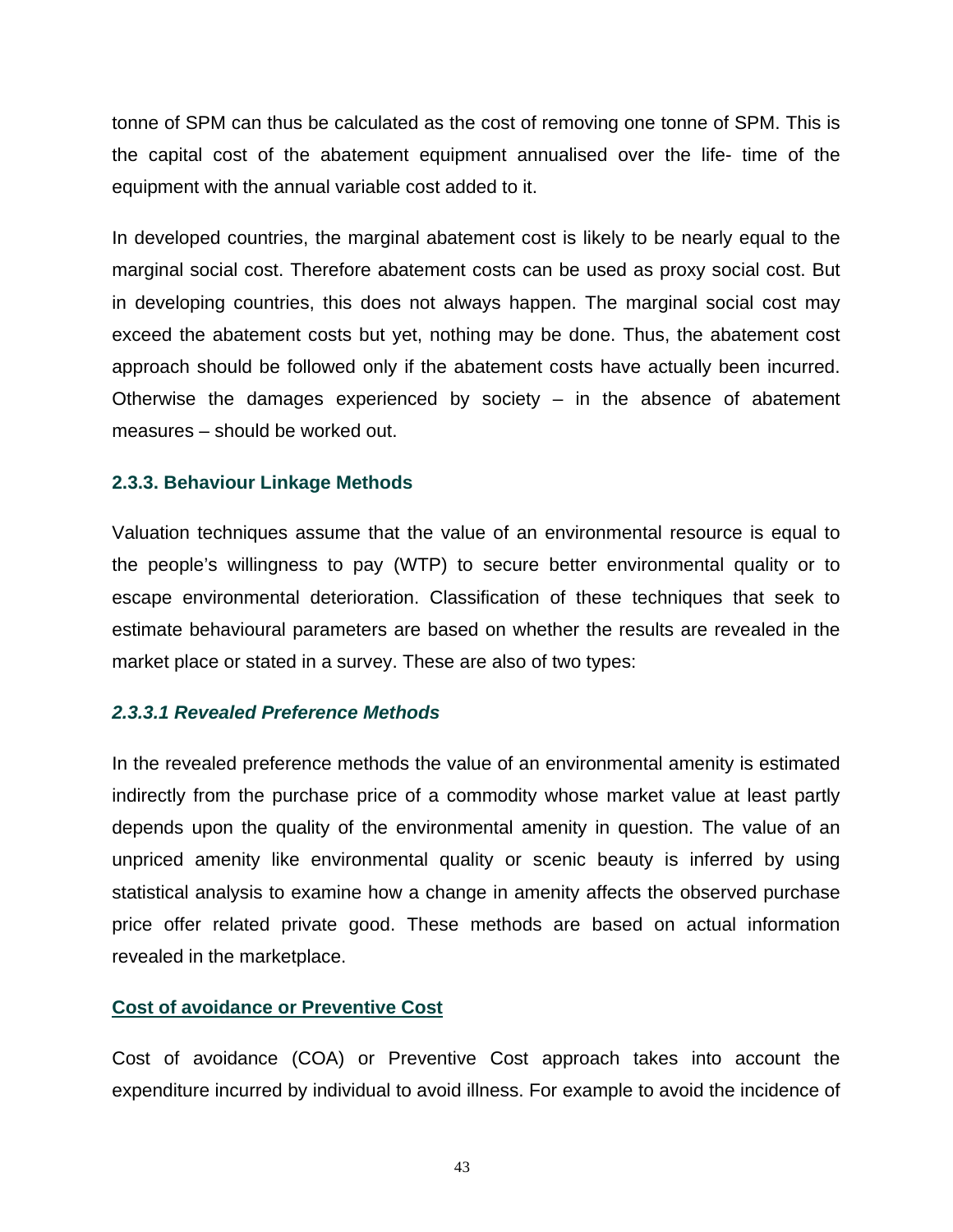water borne diseases people resort to water treatment devises like filters, aquaguard, zero B or boil water or go for vaccination of Hepatitis B or A to prevent themselves from water borne diseases. Similarly people use mosquito coils, nets or spray's at home to avoid malaria or wear helmets to avoid fatal head injuries in case of accidents. Many a times it is observed that the cost of averting illness is much less than the expenses incurred on curing illness and thus this expenditure is preferred by consumers over the cost of curing the illness.

### **Travel Cost Method**

Travel cost method is a market - based approach for estimating nonmarket values. It is mainly used to measure the benefits associated with recreational resources, such as parks, rivers, or beaches (Goodstein, 1995). The idea behind this method is to measure the amount of money that people spend in order to utilise a particular resource. Demand is estimated by relating the number of visits to the cost per visit. This method recognises that the visitors who reside farther away from the site incur a higher travel cost than visitors who reside near the site. Thus, this method actually uses the variation in the cost of traveling to a particular site (travel cost) as a proxy for variation in the cost per visit.

The basic travel cost method was first discussed by Hotelling. The theoretical basis for this method lies in the household production function theory developed by Becker, Lancaster, Hori and Bockstael and Mc Connell.

The travel cost method has certain limitations and ambiguities, some of which have been remedied over the years. These usually include exclusion of non use values such as option, existence and bequest values, selection of the variable for measuring use rates (number of visits or visitor days), downward bias in estimates of consumer surplus from omitting time cost and the price of substitute sites from the demand function, valuing the opportunity cost of travel time and on-site time, accounting for multiple characteristics of a site and multiple reasons for visiting a site, and choice of the mathematical form of the travel cost demand function ( Prato, 1998).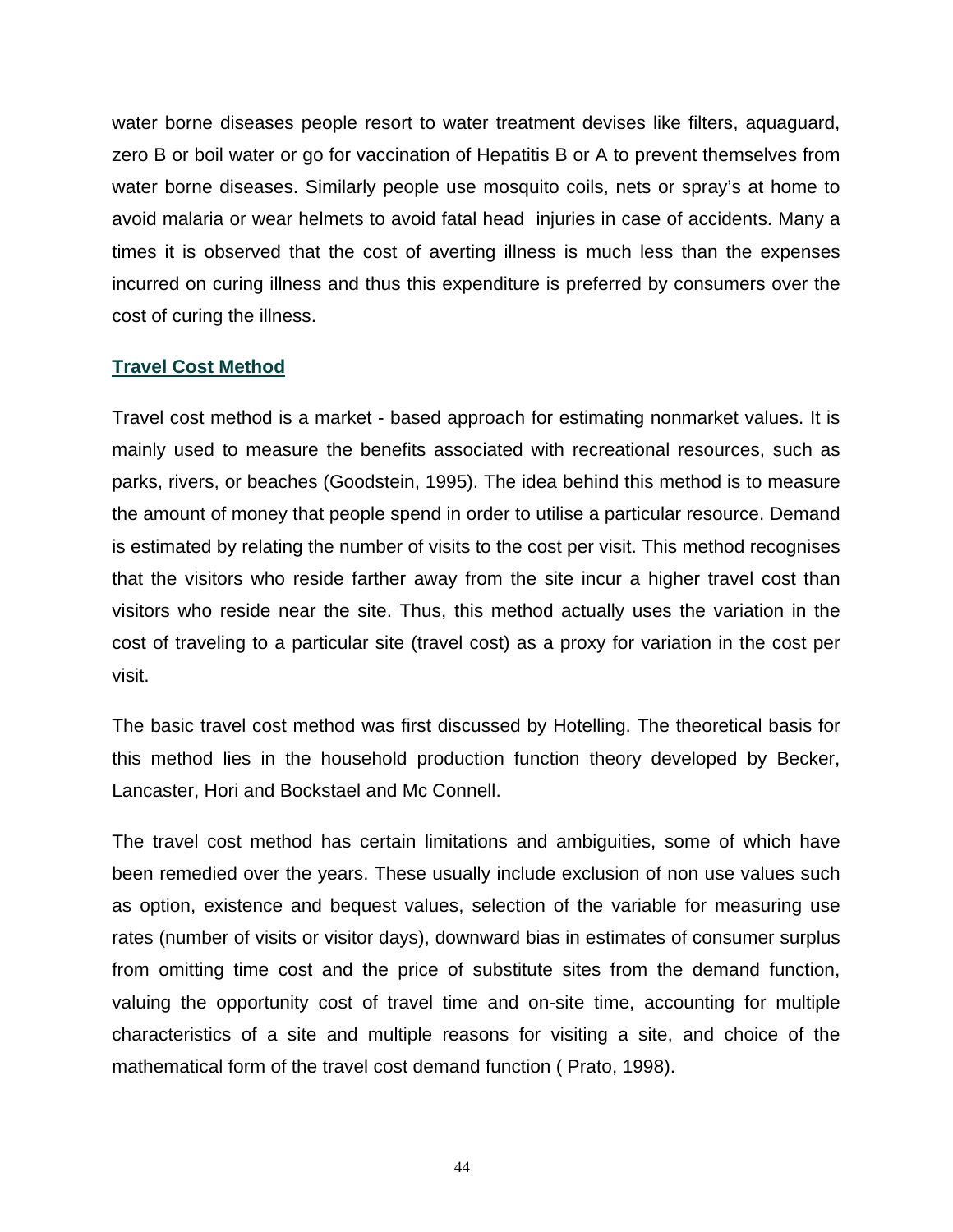#### **Hedonic Pricing**

The word *hedonic* means pertaining to pleasure; the hedonic pricing method estimates the pleasure or utility associated to with an improved environment. The value of a piece of land is related to the streams of benefits to be derived from the land. Agricultural output and shelter are the most obvious of such benefits, but access to the workplace, to commercial amenities and to environmental facilities such as parks, and the environmental quality of the neighbourhood in which the land is located are also important benefits which accrue to the person who has the right to use a particular piece of land (Pearce and Turner, 1990).

The hedonic pricing method is based on the premise that the observed market price of a marketed good is a function of the prices of the numerous attributes of that good. For example, the incremental value of owning a house with a scenic view is the price of a house with a scenic view minus the price of a house without a scenic view, provided all other attributes of the two houses are similar. It is well known that differences in residential property values can arise from any sources, such as the amount and quality of accommodation available, the accessibility of the central business district, the level and quality of taxes that have to be paid on the property, and the environmental characteristics of the neighbourhood, as measured by the levels of air pollution, traffic and aircraft noise, and access to parks and water facilities. In order to pick up the effects of any of these variables on the value of a property, they all have to be included in the analysis. Hence such studies usually involve a number of *property* variables, a number of *neighbourhood* variables, a number of *accessibility* variable and finally the *environmental* variables of interest. If any variable that is relevant is *excluded* from the analysis then the estimated effects on property value of the included variables could be biased. Whether the bias is upward or downward, depends on how the included and the excluded variables relate to each other and to the value of the property. On the other hand, if a variable that is irrelevant is included in the analysis then no such systematic bias results, although the estimates of the effects of the included variables are somewhat less reliable. Typically, many of the variables of interest are themselves very closely correlated. So, for example, accessibility to the town centre is often closely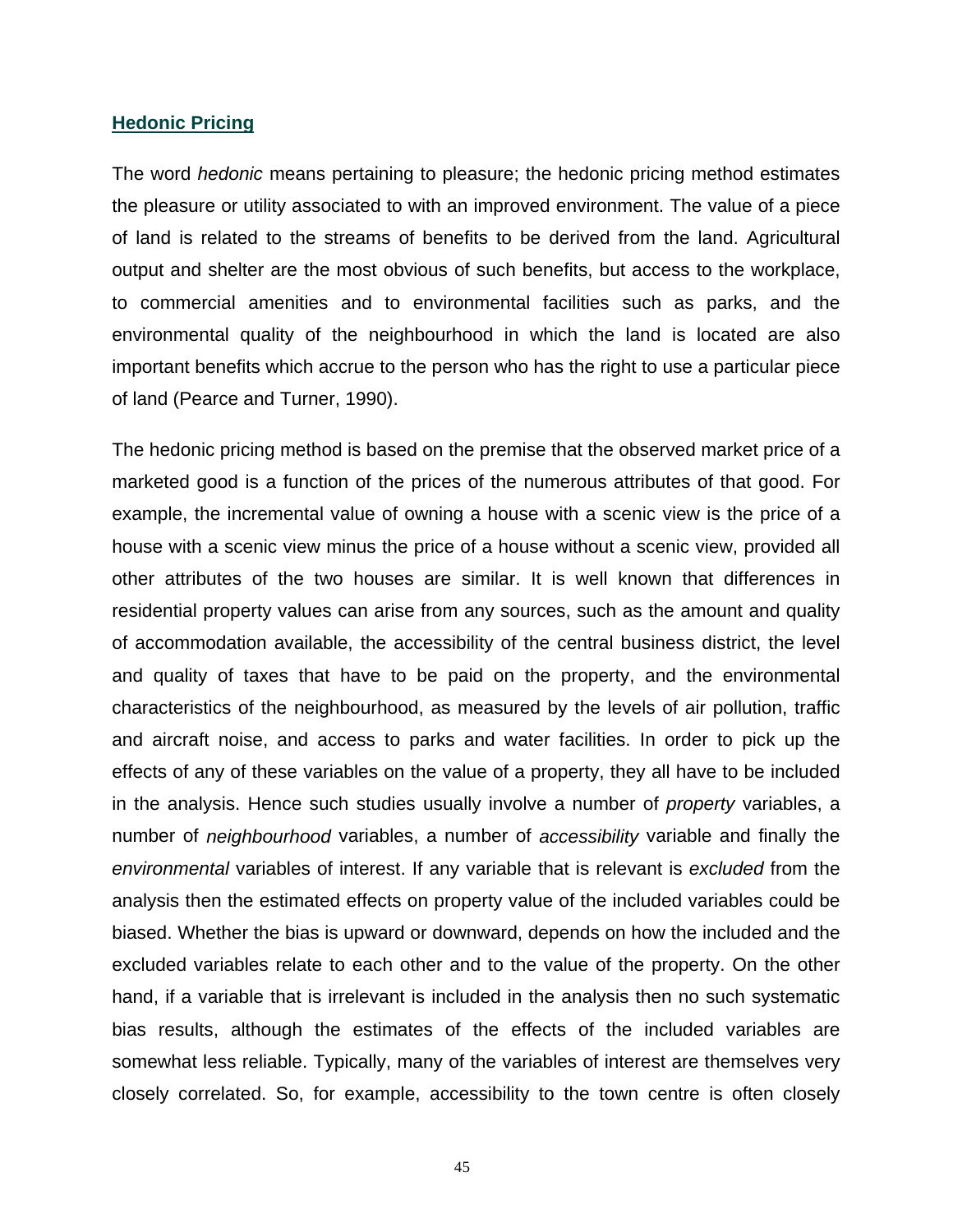related to some measures of air pollution, and one measure of air pollution such as total suspended particulate matter, is very closely correlated to other measures such as sulphur dioxide. To overcome this, many studies use only one 'representative' measure of pollution (Pearce & Turner, 1990)

The first stage in the hedonic price approach, then, is to estimate an equation of the form:

Property price = f(property variables, neighbourhood variables, accessibility variables, environmental variables)

Or, symbolically,

PP = f(PROP, NHOOD, ACCESS, ENV)

Where, f(…) simply means 'is a function of'(depends upon). This equation can be further expressed as:

lnPP = *a*lnPROP + *b*lnNHOOD + *c*lnACCESS + *d*lnENV

where, 'In' simply refers to logarithm. By feeding in the observed values for property prices, the property variables, the neighbourhood, accessibility and environmental variables, a simple computer program will generate the values of a, b, c and d. In this case, the value of d will tell us how much property prices vary if we alter the value of the environmental variable (Pearce & Turner, 1990). Alternatively property prices can be examined to detect any premium paid for location with the desired amenity (Streeting, 1990). The premium can be taken to reflect the value of the amenity.

The hedonic price function is typically estimated using regression analysis. Several drawbacks of the method exist. Marginal prices are not accurate unless all the attributes are included in the hedonic price function. Data for estimating the hedonic price function are often difficult to acquire, especially for goods that have slow turnover rates. Further households may not be aware of differences in the attributes being valued.

46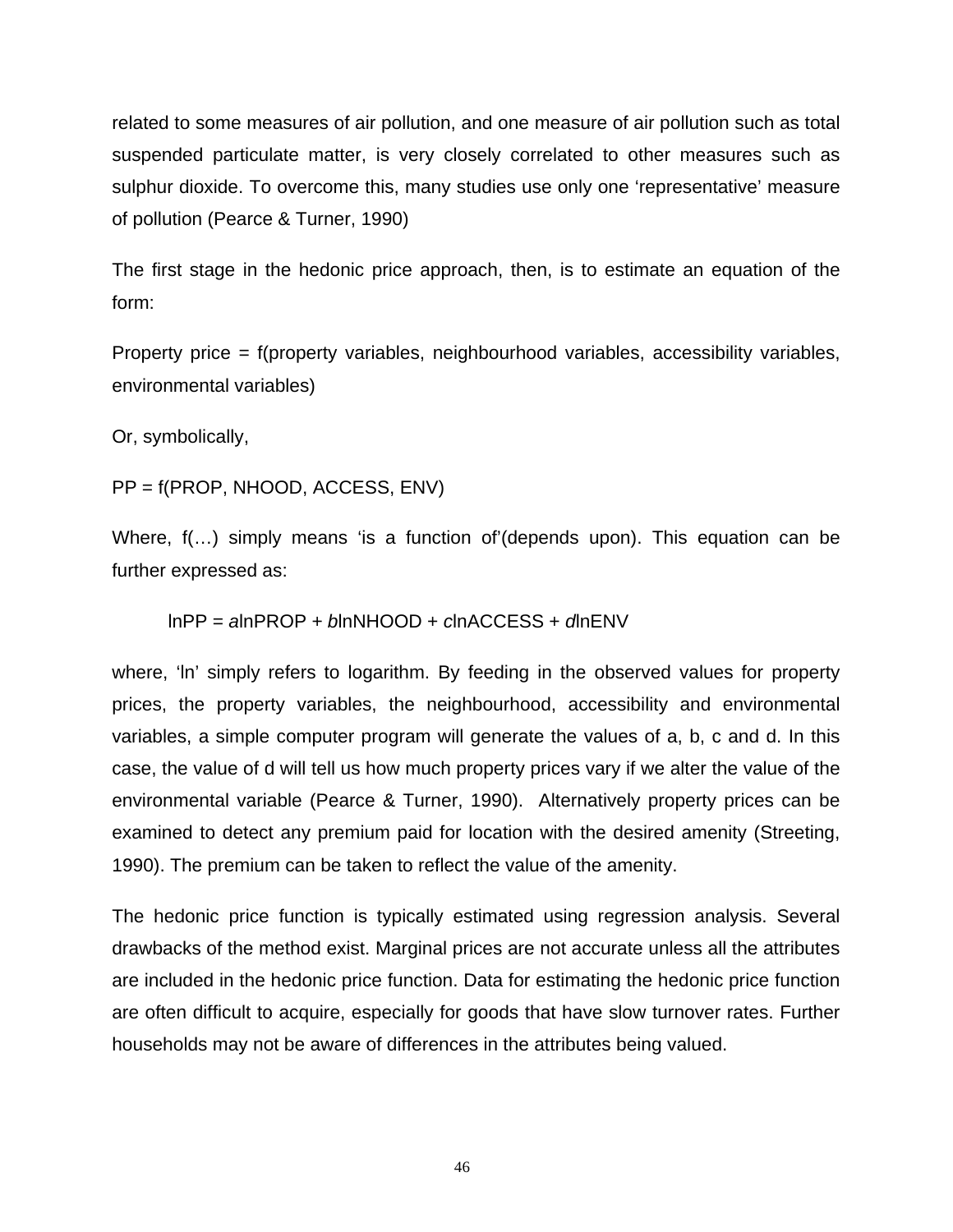### *2.3.3.2 Stated Preference Methods*

This methods differ from the methods presented above as they are employed when little or no actual market information exists as a proxy value. These methods assume that people respond to hypothetical market situations as if they were actual markets. The methods rely upon what people *say* they would buy, if the market existed. In this event, a representative sample survey of human population is conducted to collect specialized data on their willingness to pay (WTP) to secure a benefit or their willingness to accept (WTA) a compensation to bear a loss or damage. Based on these responses the value of good or a service for each person questioned can be determined and then extrapolated to estimate the aggregate effect on the target population. Some of these important methods are discussed below.

### **Contingent Valuation Method**

The contingent valuation method first came into use in the early 1960s when economist Robert K.Davis used questionnaires to estimate the benefits of outdoor recreation in a Maine backwoods area. According to Davis, 1963, this method would put the interviewer in the position of a seller who elicits the highest possible bid from the user for the services being offered. The ultimate aim of a contingent valuation survey is to typically obtain an accurate estimate of the benefits (and sometimes the costs) of a change in level of provision of some public good, which can thus be used in a benefitcost analysis.

The CVM uses survey questions to elicit people's preferences for public goods by finding out what they would be willing to pay for specified improvements in them. The method is thus aimed at eliciting their willingness - to - pay (WTP) in monetary terms (Mitchell and Carson, 1989). The idea is to compensate for the absence of markets for the goods and services being valued by presenting the consumers with hypothetical markets in which they can buy the good in question. Because the elicited WTP values are contingent upon the particular hypothetical market described to the respondent, this approach came to be called the contingent valuation method (Brookshire and Eubanks, 1978; Brookshire and Randall, 1978; Schulze and d'Arge, 1978).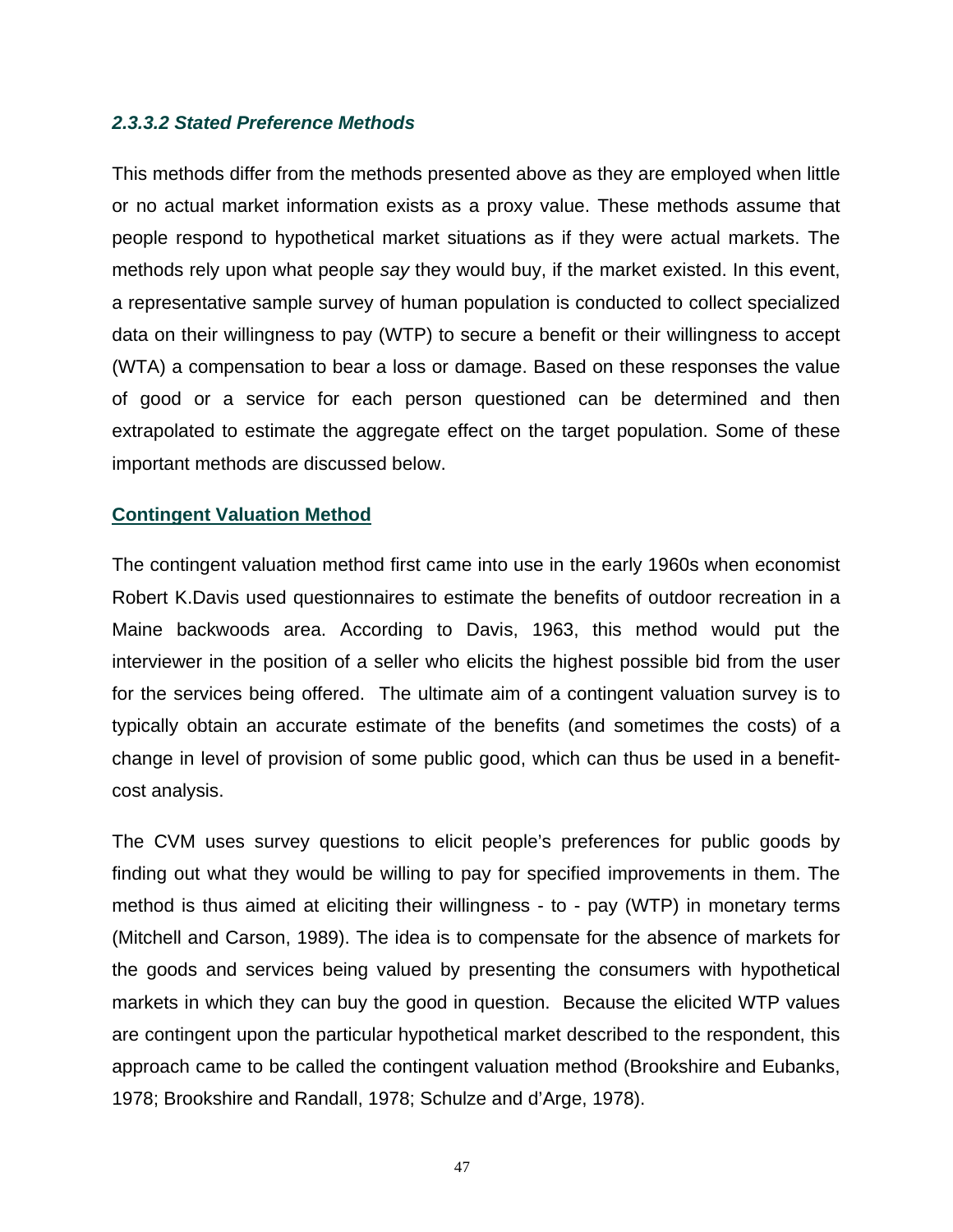The CVM is thus actually a public survey in which the respondents are presented with material, in the form of a personal interview usually, which consists of three parts (Mitchell and Carson, 1989):

- 1. A detailed description of the good(s) being valued and the hypothetical circumstance under which it is made available to the respondent.
- 2. Questions which elicit the respondent's willingness to pay for the good(s) being valued.
- 3. Questions about respondent's characteristics (for example, age, income), their preferences relevant to the good(s) being valued, and their use of the good(s).

In case of a well designed and carefully pretested study, the respondents' answers to the valuation questions should represent valid WTP responses. From these a benefit estimate is developed. The results are then generalised with a known margin of error to the population from which the respondents were sampled. It has been found by many people that the respondent's value statements are highly dependent on the information contained in a CVM questionnaire (Fischoff and Furby, 1988).

The CVM is based on two major principles of neo-classical economics (Hoevenagel, 1994). These are:

- i) Value of any good depends on its utility to individuals, and
- ii) Individuals behave rationally, that is they will maximise their utility.

## **Private Goods Market Model**

In a private goods market model, a scenario is usually described to the respondent where the opportunity to obtain the benefits of amenities is offered at a range of prices. This model is best suited to quasi-private goods such as access to beaches, fishing rights or any other amenity, where a permit to access (to the exclusion of others) is feasible. Application of this model to public environmental amenities, such as clean air,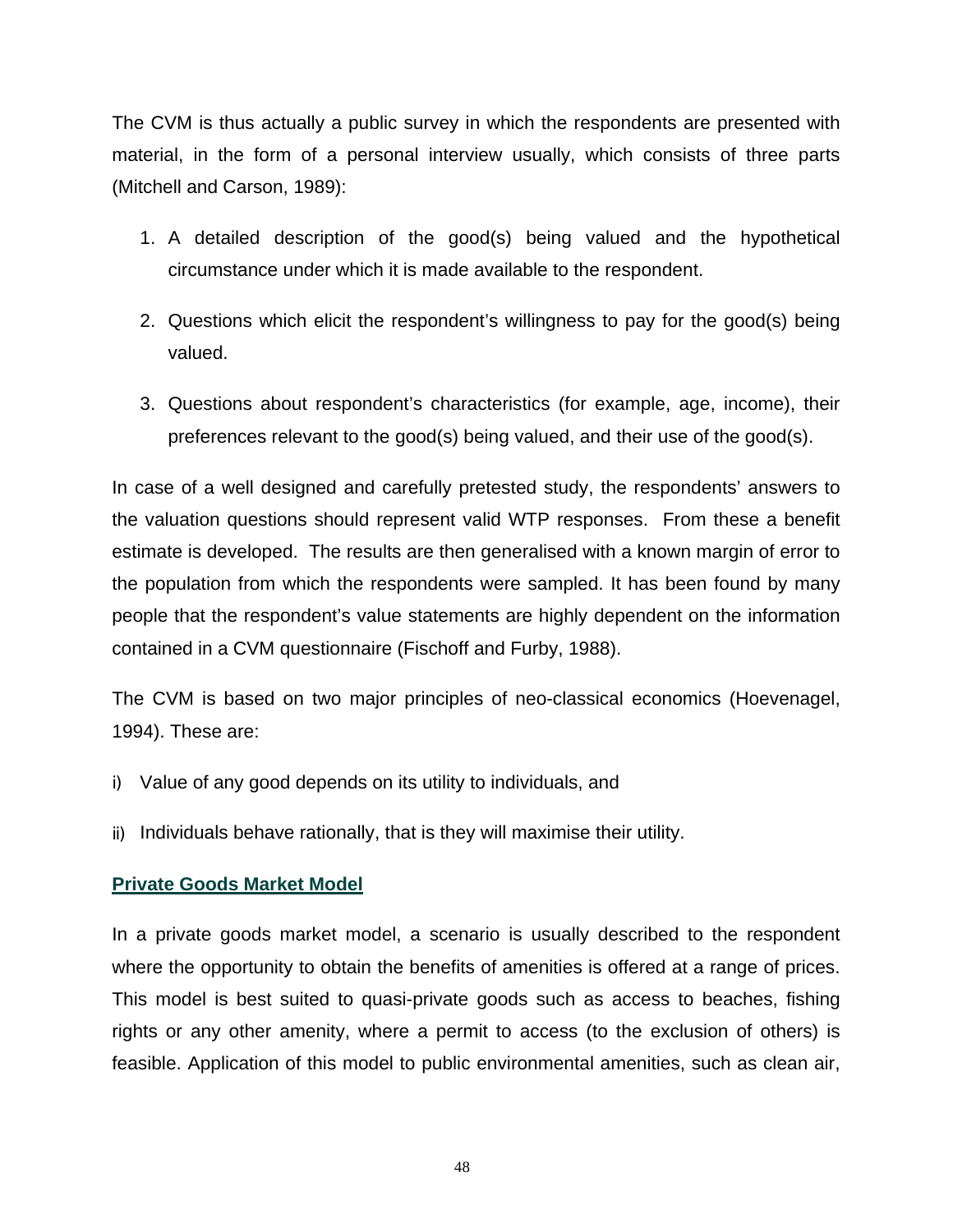tend to be less successful as the procedure usually requires the respondents to imagine that they can own and use the amenity to the exclusion of other persons.

The elicitation method often used in the private goods model is a bidding game technique designed to resemble an auction. The interviewer raises or lowers the bid until the respondent decided to make a purchase, thereby revealing his maximum willingness to pay. In an open-ended question, the opening bid or the final valuation can be stated by the respondent without any prompting. In a close-ended format, respondents are asked to answer 'yes' or 'no' to a proposed payment.

### **The Referendum Method**

In the referendum method, respondents are asked whether they would be willing to pay or sacrifice a specific amount of money in order to preserve the environmental amenity in question. A referendum can also be held about a specific action, where there is a discrete choice, and the answer can only be yes or no. A range of amounts are put to a number of subsamples. The referendum model can be used to elicit respondents' votes on a tax level or the tax rate for the provision of a public amenity. It has been extensively used in the developing countries. For example, in Austria, a nuclear power plant already built at Zwentendorf was mothballed following a referendum. The value of foregone benefits and additional expenses for alternative electricity could be considered as the cost of avoiding risks of nuclear power.

## **B. Non – Monetary Techniques**

Non-Monetary or ordinal valuation techniques value good and services to reflect utility and preferences of the consumers in the absence of markets. It is based on qualitative information like preferences, ordering or priorities for goods and services as expressed by wide spectrum of the society. It is based on the premise that the higher the preference or dependence on a resource, higher will be the value assigned to it by the people. The relative value of a resource can be measured by a score and rank obtained from ordering assigned to uses. A technique known as 'Multi Criteria Analysis' (MCA)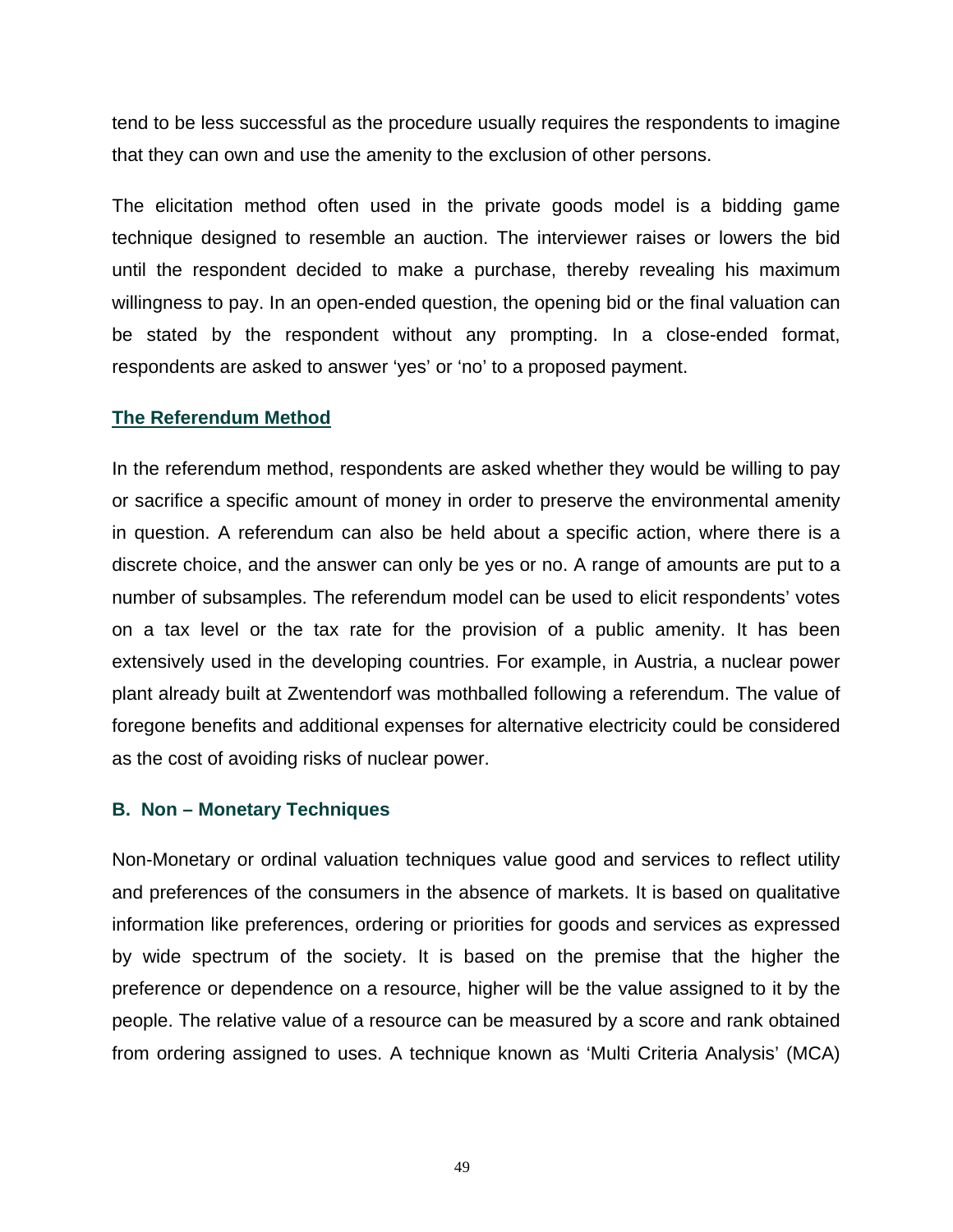can be used to convert such ordinal or relative information into quantitative weights for different resource uses to elicit its use and non use values.

## **2.4 Factors Affecting Values**

Factors that affect a person's assignment of value to an object (e.g. a good, situation or possible outcome) can be grouped into those factors that the person brings to the valuation situation and those that characterise the valuation situation itself. Factors that the person brings to the valuation include:

- 1. a collection of held values (Brown, 1984; Rokeach, 1973), beliefs, and dispositions
- 2. a physical and emotional state; and
- 3. an endowment of current and expected assets (figure 2.4)

Various factors characterising the context of the valuation include response mode, relative magnitudes, order effects, stimulus mixture, informational cues, constituency, iterations of valuation, and social setting.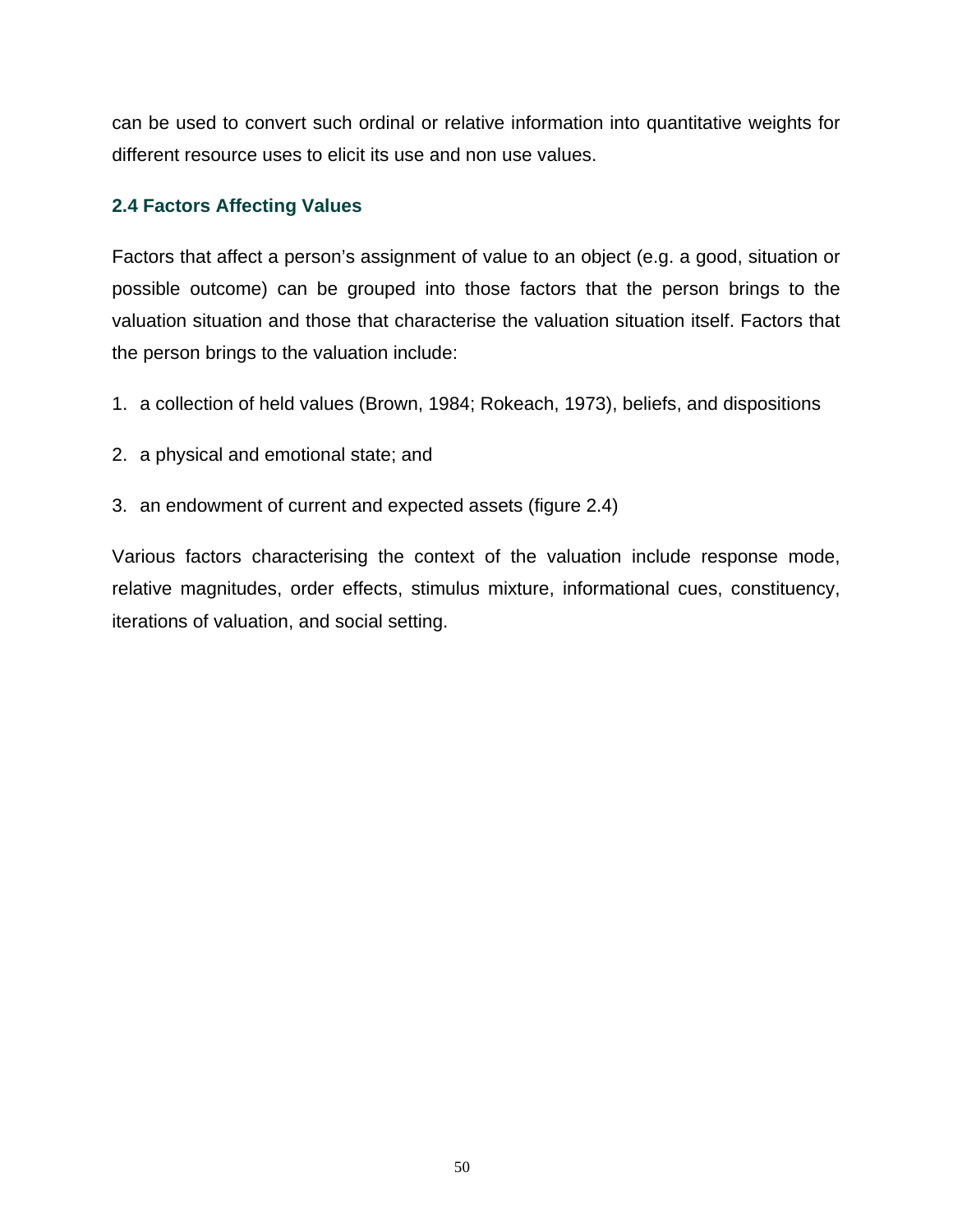# **Fig. 2.4 : Framework for Assignment of Value to Objects**



## **Source: Brown and Slovic, 1988**

## **2.5 Valuation of Wetlands**

Wetland resources today are fast depleting and a major reason for this and the conversion of wetlands to other forms of land systems is that most of the benefits from the wetlands are non-marketable and hence not valued at all. This holds true mainly for the environmental and recreational benefits obtained from wetlands. Development of wetlands often leads to loss of environmental benefits but these losses are naturally understated since they have never been valued due to the lack of a suitable market for them. Valuation is thus an important step towards improving the management of these wetlands.

But a major difficulty that faces economic valuation of wetlands is the lack of information regarding the complex environmental system and the ecological and hydrological processes that result in the values. Because of this the valuation attempted may turn out to be grossly understated at times.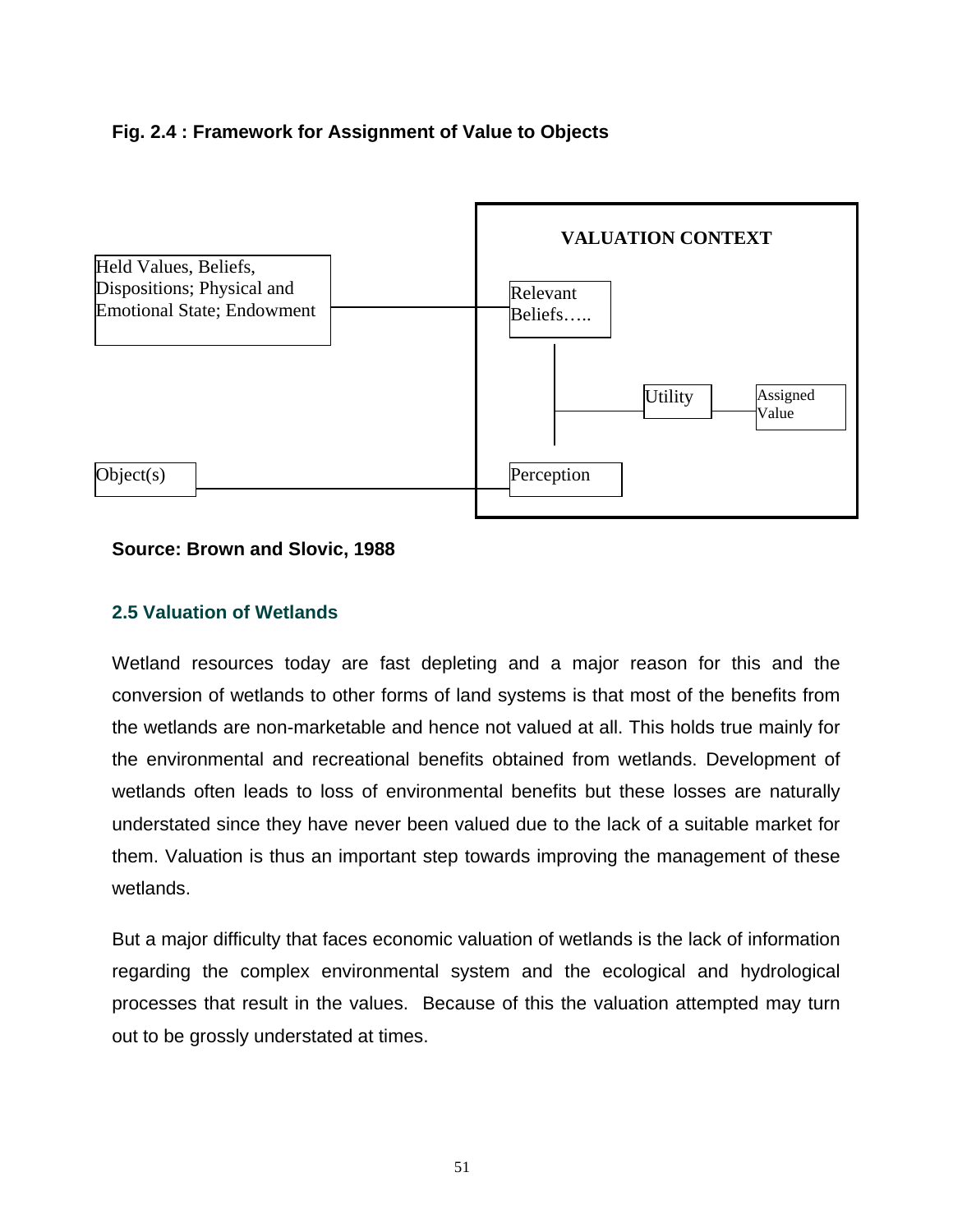Total Economic Value for wetlands has been shown for wetlands to exist as the following mainly:

|                         | <b>USE VALUES</b> | <b>NON-USE</b>                            |                     |                                                 |
|-------------------------|-------------------|-------------------------------------------|---------------------|-------------------------------------------------|
| <b>Direct Use Value</b> |                   | <b>Indirect Use Value</b>                 | Option and Quasi-   | <b>Existence Value</b>                          |
|                         |                   |                                           | <b>Option Value</b> |                                                 |
|                         | Fish              | <b>Nutrient</b><br>$\blacksquare$         | Potential future    | <b>Biodiversity</b><br>$\overline{\phantom{0}}$ |
|                         | Agriculture       | retention                                 | (as<br>uses<br>per  | Culture,<br>$\overline{\phantom{0}}$            |
|                         | Fuelwood          | Flood control<br>$\overline{\phantom{a}}$ | direct<br>and       | heritage                                        |
|                         | Recrecation       | <b>Storm</b><br>$\blacksquare$            | indirect use)       | Bequest values                                  |
|                         | Transport         | protection<br>$\overline{\phantom{a}}$    | Future value of     |                                                 |
|                         | Wildlife          | Ground<br>water<br>$\blacksquare$         | information         |                                                 |
|                         | harvesting        | recharge                                  |                     |                                                 |
| -                       | Peat/energy       | External<br>$\blacksquare$                |                     |                                                 |
|                         |                   | ecosystem                                 |                     |                                                 |
|                         |                   | support                                   |                     |                                                 |
|                         |                   | Micro<br>climatic<br>$\blacksquare$       |                     |                                                 |
|                         |                   | stabilization                             |                     |                                                 |
|                         |                   | Shoreline<br>$\blacksquare$               |                     |                                                 |
|                         |                   | stabilization,                            |                     |                                                 |
|                         |                   | etc.                                      |                     |                                                 |

**Table 2.1: Classification of Total Economic Value for Wetlands** 

# **Source: Barbier, Acreman & Knowler, 1997**

Most of the ecological services, biological resources and amenity values provided by wetlands are in the form of what are known as *public goods.* Since these kinds of goods are not marketed and are obtained for free, these benefits and values are considered to have the same virtue, that is they are believed to be free goods. As per the principles of the Ramsar Convention, wetlands are believed to have great value. Conservation of these fast depleting wetlands would be possible if these wetlands can be shown to have immense value and in cases, more value than the alternative uses of the wetland site or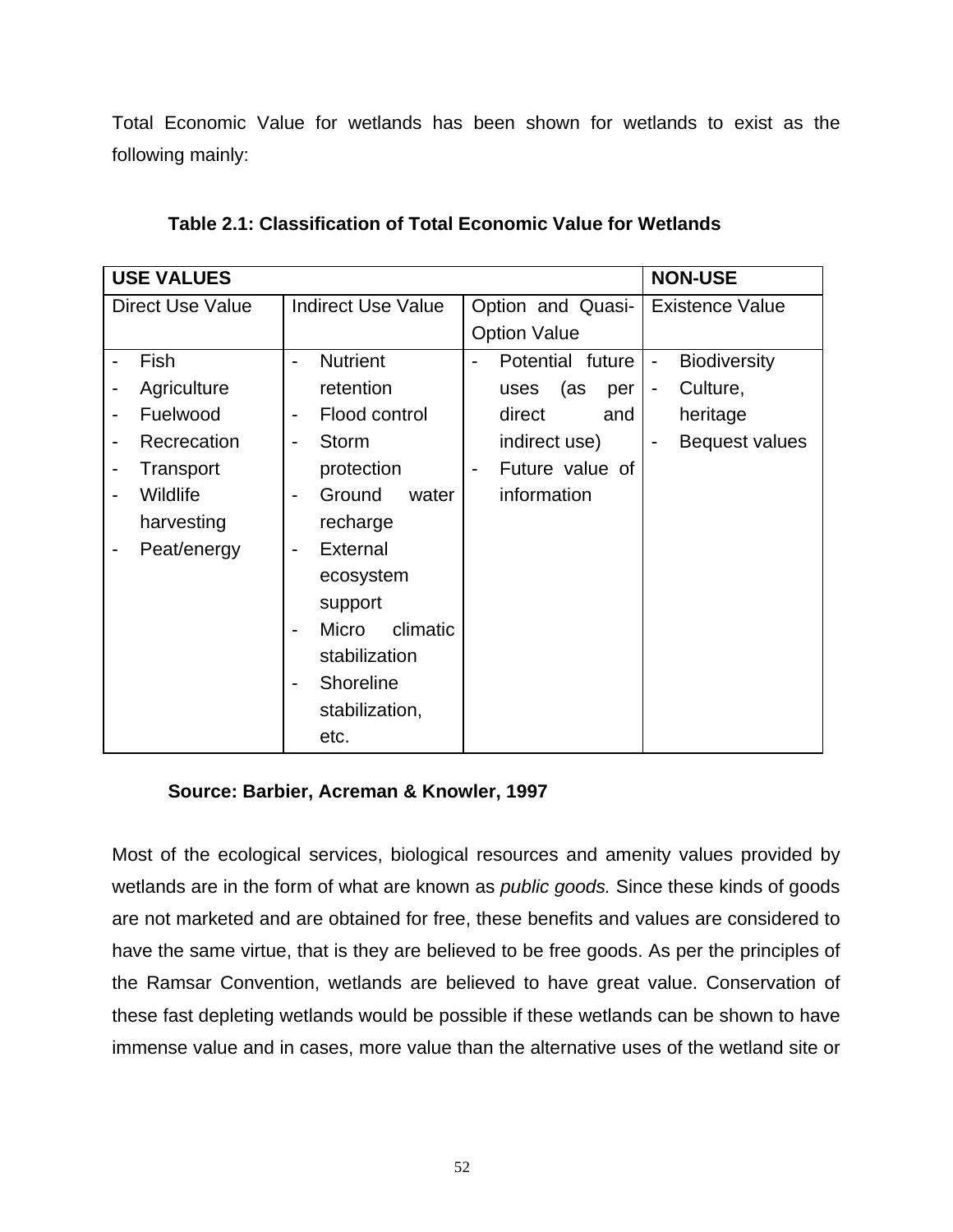the water feeding it. Hence, valuation can result in the saving of the wetland from death, in the form of conversion to other uses.

### **2.6 Contingent Valuation Method in Detail**

Contingent Valuation Method being the method to be used in the study, some important concepts and issues are being described here in details along with a section on literature review.

## *2.6.1. Validity of CV Studies*

Validity refers to the extent to which an instrument measures the theoretical construct under investigation, (Mitchell and Carson, 1989). In other words, it can be expressed as the amount of money that the respondent would actually pay up, if a market for the good really existed (Hoevenagel, 1994). The validity of CV is very difficult to determine because the true values of any commodity, even those bought and sold in the market, is unknown (Smith, 1991). The main way of inferring validity for CV studies has been to compare values derived from a contingent valuation survey with values for the same good derived from other valuation methods but again the validity of these methods too is under question. There have been a number of such comparative studies, which prove that similarities between values thus obtained do exist. Thus it can be said that CV can provide reasonable estimates of the value of environmental goods. Statistical methods like regression can be used to test the internal validity of this survey technique.

## *2.6.2. Reliability of CV Studies*

Reliability refers to the extent to which the variance in the elicited WTP values results from random sources (Hoevenagel, 1994). Thus efforts have to be made to increase the reliability of the results of a CV survey, because the more random the respondent's WTP amounts, the greater the chance that a study's mean WTP amount could be very different from the true amount for the good. Some variance is inevitable in contingent valuation estimates, of course. But CV studies using relatively small samples or having scenarios that respondents find unclear or unrealistic could obtain estimates, which differ from a true mean by large amounts. As a basis for making benefit-cost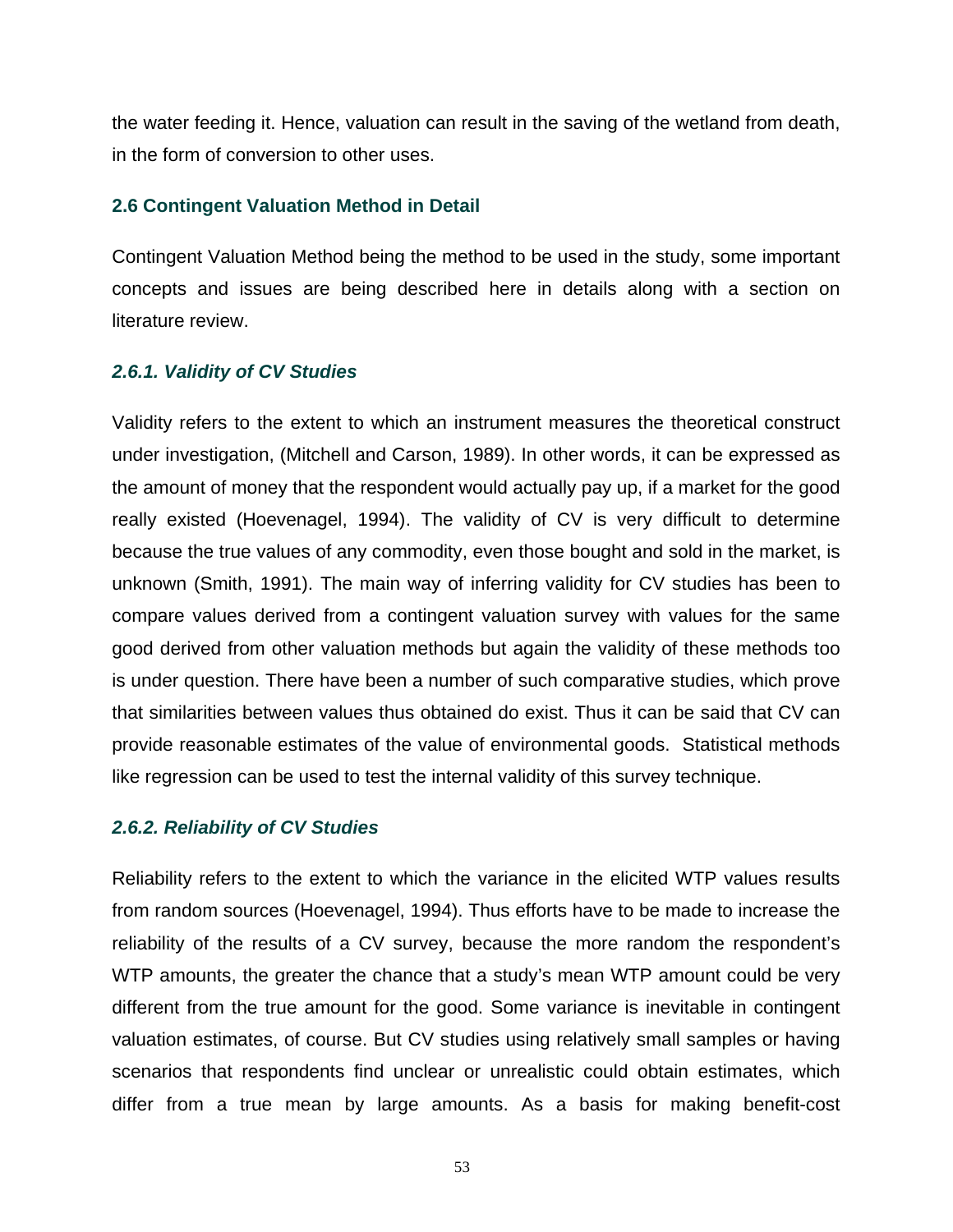determinations, their findings can easily be meaningless (Mitchell and Carson, 1989). The variance in the WTP amounts may be due to two sources: i) the variance introduced by the sample and ii) the variance introduced by the instrument. Techniques are available to measure the variance due to both. Unfortunately, these procedures are expensive to carry out properly, and for that reason they are not performed routinely in sample surveys.

For the former type of variance, a large sample size should be used. While for the instrument reliability, a first requirement is to create a realistic, plausible and meaningful CV scenario. This is because a more realistic scenario will generate similarly realistic values rather than mere guesses. But care has to be taken in order to avoid biases that may creep in during the effort to create a more real situation. A general way of examining the reliability of such surveys is through assessing the consistency of the stated WTP values over time (Hoevenagel, 1994).

### *2.6.3. Biases in CVM*

The CVM arises out of the basic assumption that intentions reflected actual behaviour, that is stated WTP reflects actual WTP (Bateman). Attitudes are supposed to affect behaviour but cannot be taken to be exactly identical to the same. Moreover behavioural feed-backs can affect future attitudes. A biased survey is that in which the respondent may consciously or unconsciously modify stated WTP to differ from actual WTP. There exist many kinds of biases. A description of these biases is provided in the table below in order to obtain a proper view of the same.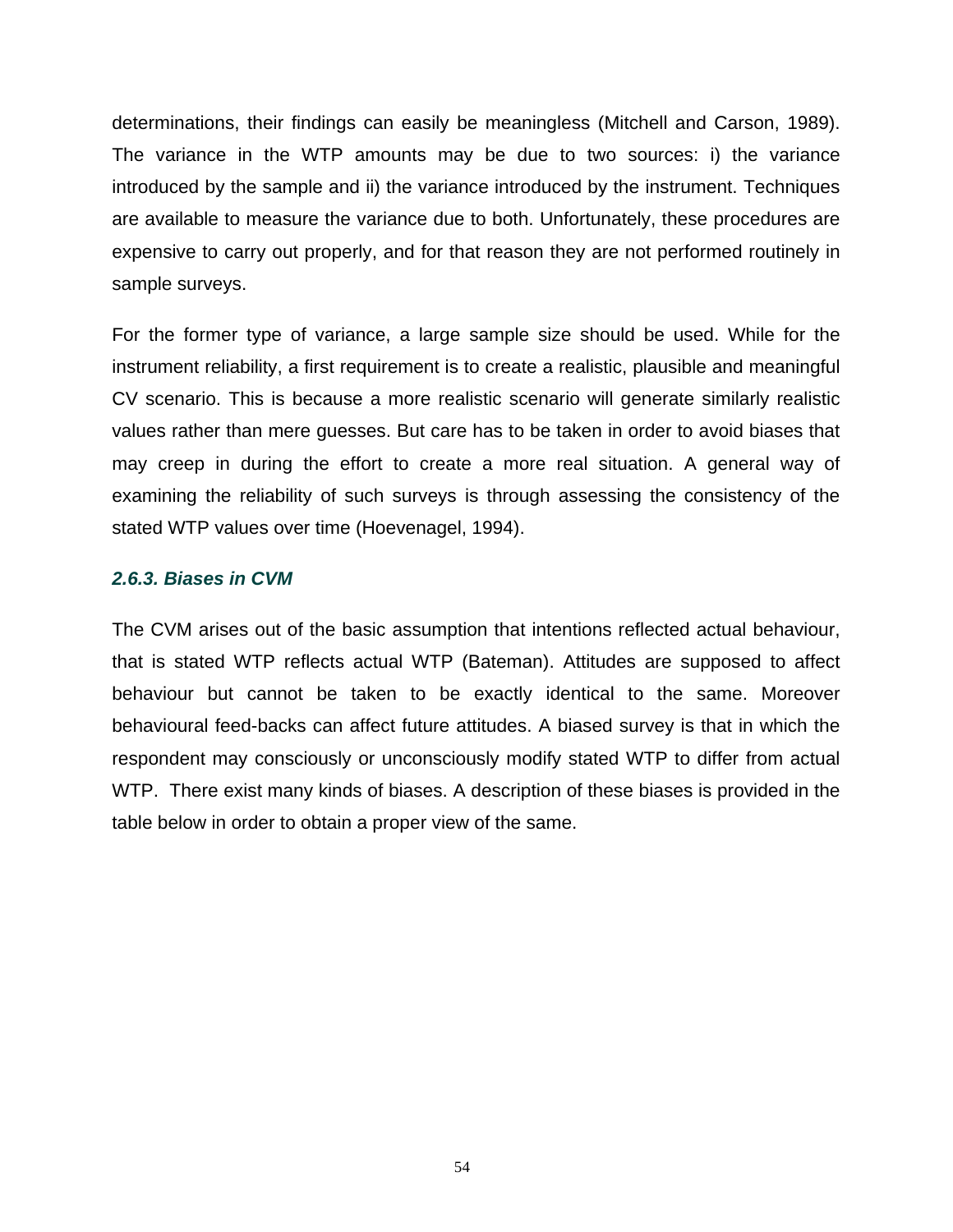# **Table 2.2 Typology of Potential Response Effect Biases in CV Studies**

## **1. Incentives to Misrepresent Responses**

Biases in this class occur when a respondent misrepresents his or her true WTP

# *A. Strategic Biases:*

Where a respondent gives a WTP amount that differs from his or her true WTP amount (conditional on the perceived information) in an attempt to influence provision of the good and / or the respondent's level of payment for the good.

# *B. Compliance Bias:*

- 1. *Sponsor Bias:* Where a respondent gives a WTP amount in an attempt to comply with the presumed expectations of the sponsor (or assumed sponsor).
- 2. *Interviewer Bias:* Where a respondent gives a WTP amount that differs from his or her true WTP amount in an attempt to either please or gain status in the eyes of a particular interviewer.

# **2. Implied Value Cues**

These biases occur when elements of the contingent market are treated by respondents as providing information about the "correct" value for the good.

# *A. Starting Point Bias:*

Where the elicitation method or payment vehicle directly or indirectly introduces a potential WTP amount given by a respondent. This bias may be accentuated by a tendency to yea-saying.

## *B. Range Bias:*

Where the elicitation method presents a range of potential WTP amounts that influences a respondent's WTP amount.

# *C. Relational Bias:*

Where the description of the good presents information about its relationship to other public or private commodities that influence a respondent's WTP amount.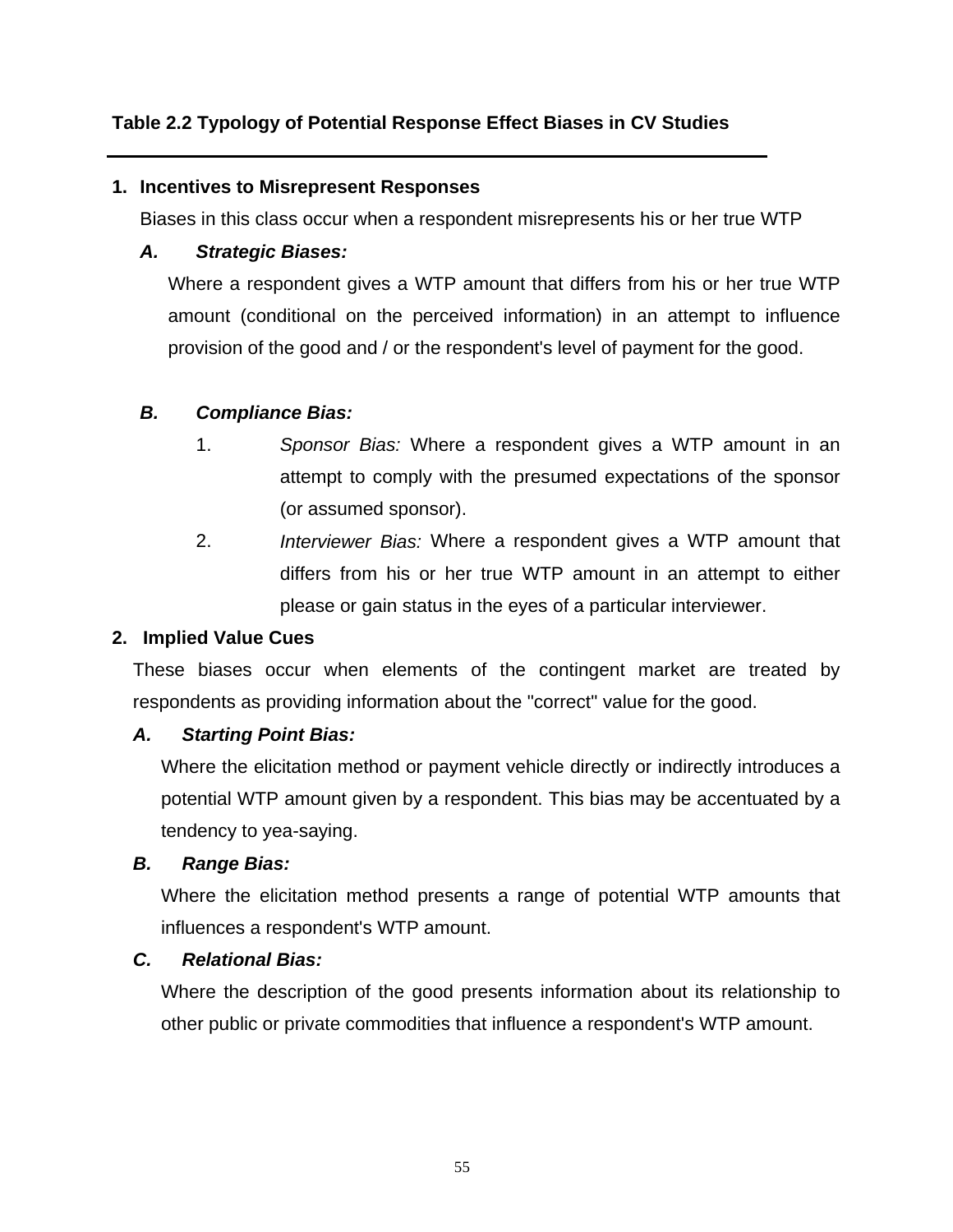## *D. Importance Bias:*

Where the act of being interviewed or some feature of the instrument suggests to the respondent that one or more levels of the amenity has value.

## *E. Position Bias:*

Where the position or order in which valuation questions for different levels of a good (or different goods) suggest to respondents how those levels should be valued.

## **Scenario Misspecification**

Biases in this category occur when a respondent does not respond to the correct contingent scenario. Except in A, in the outline that follows it is presumed that the intended scenario is correct and that the errors occur because the respondent does not understand the scenario as the researcher intends it to be understood.

## **A. Theoretical Misspecification Bias:**

Where the scenario specified by the researcher is incorrect in terms of economic theory or the major policy elements.

## **B. Amenity Misspecification Bias:**

- *1. Symbolic:* Where a respondent values a symbolic entity than the researcher's intended good.
- *2. Part - Whole:* Where a respondent values a larger or smaller entity than the researcher's intended good.
	- *a. Geographical Part-Whole:* Where a respondent values a good whose spatial attributes are larger or smaller than the spatial attributes of the researcher's intended good.
	- *b. Benefit Part Whole:* Where a respondent includes a broader or a narrower range of benefits in valuing a good than intended by the researcher.
	- *c. Policy-package Part Whole:* Where a respondent values a broader or a narrower policy package than the one intended by the by the researcher.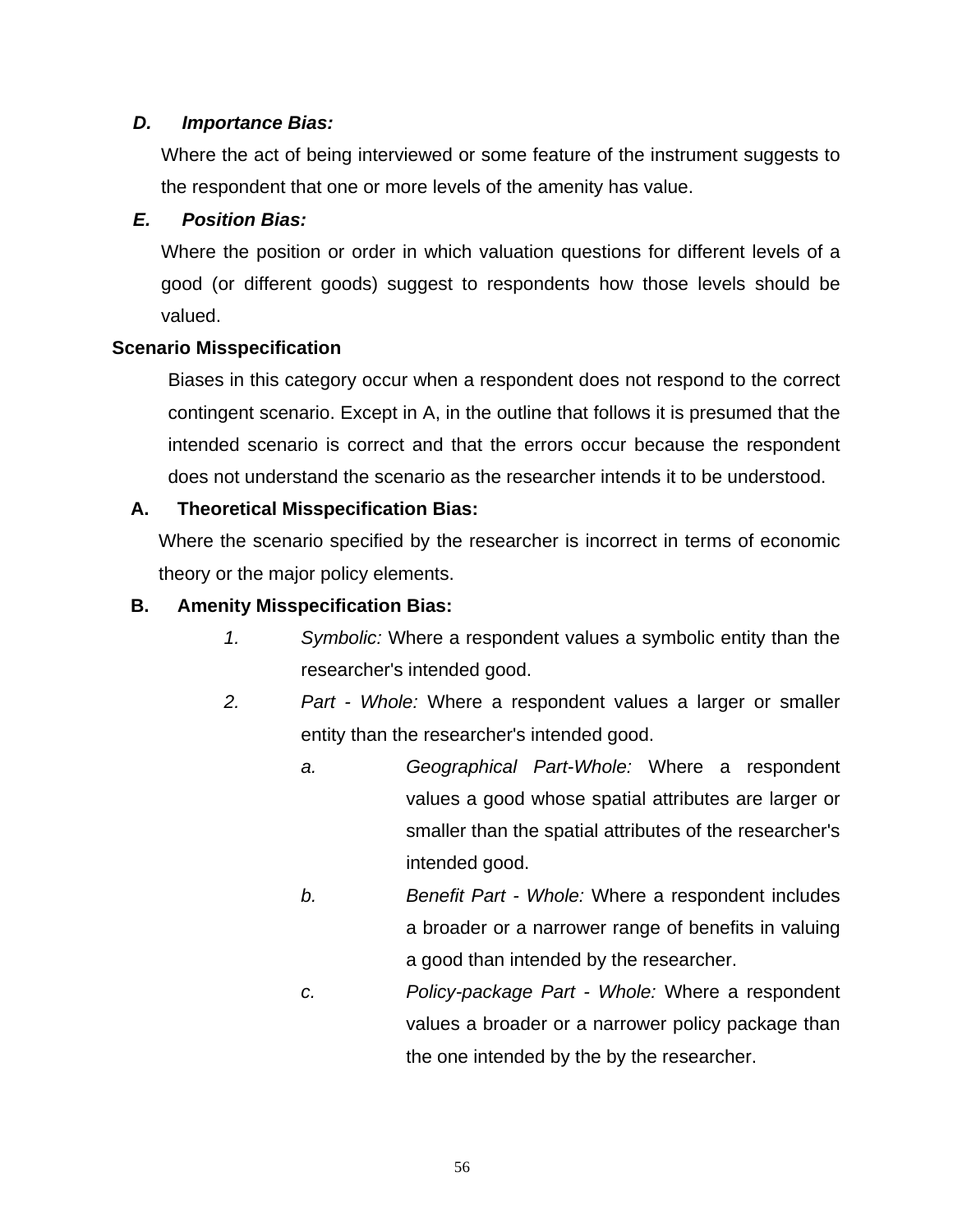- *1. Metric:* Where a respondent values the amenity on a different (and usually less precise) metric or scale than the one intended by the researcher.
- *2. Probability of Provision:* Where a respondent values a good whose probability of provision differs from that intended by the researcher.

## **A. Context Misspecification Bias:**

- *1. Payment Vehicle:* Where the payment vehicle is either misperceived or is itself valued in a way not intended by the researcher.
- *2. Property Right:* Where the property right perceived for the good differs from that intended by the researcher.
- *3. Method of Provision:* Where the intended method of provision is either misperceived or is itself valued in a way not intended by the researcher.
- *4. Budget Constraint:* Where the perceived budget constraints differs from the budget constraint the researcher intended to invoke.
- *5. Elicitation Question:* Where the perceived elicitation question fails to convey a request for a firm commitment to pay the highest amount the respondent will realistically pay before preferring to do without the amenity. (In the discrete - choice framework, the commitment is to pay the specified amount).
- *6. Instrument Choice:* Where the intended context or reference frame conveyed by the preliminary nonscenario material differs from that perceived by the respondent.
- *7. Question Order:* Where a sequence of questions, which should not have an effect, does have an effect on a respondent's WTP amount.

Source: Mitchell and Carson, 1989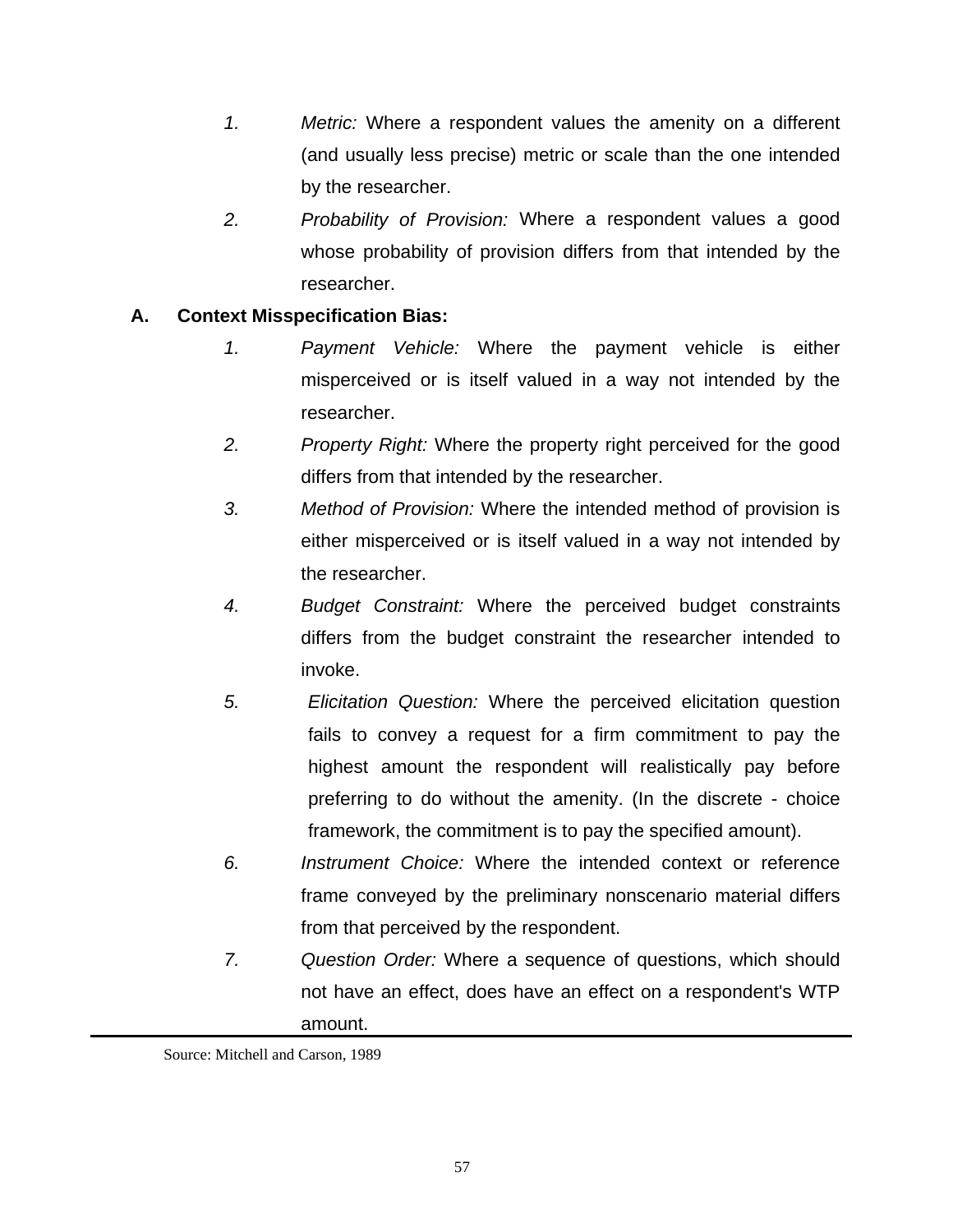The summarisation of problems regarding methodological issues in CVM identified by the National Oceanic and Atmospheric Administration Panel (Arrow et al., 1993) can be described as follows:

- 1. The difficulty of external validation of contingent valuation results.
- 2. Results that are inconsistent with the tenets of rational choice.
- 3. Results that seem implausible large in view of the many environmental goods which may need to be paid for.
- 4. The few contingent valuation applications that remind respondent's of budget constraints and substitute goods.
- 5. Difficulties in communicating complex scenarios to respondents so that they understand and answer the question intended by the researcher.
- 6. Issues of what population value estimates should be aggregated over.
- 7. The 'warm glow' effect where respondents are expressing WTP for the good feeling from giving rather than payment for the good in question.

Guidelines for the same have also been formulated by the same panel for carrying out contingent valuation.

- 1. *Sample type and size:* Probability sampling is essential. The choice of sample specific design and size is a difficult, technical question that requires the guidance of a professional sampling statistician.
- 2. *Minimise non-responses:* High non-response rates would make CV survey results unreliable.
- 3. *Personal Interview:* It is unlikely that the reliable estimates of values can be elicited with mail surveys. Face-to-face interviews are usually preferable, although telephone interviews have some advantages in terms of cost and centralised supervision.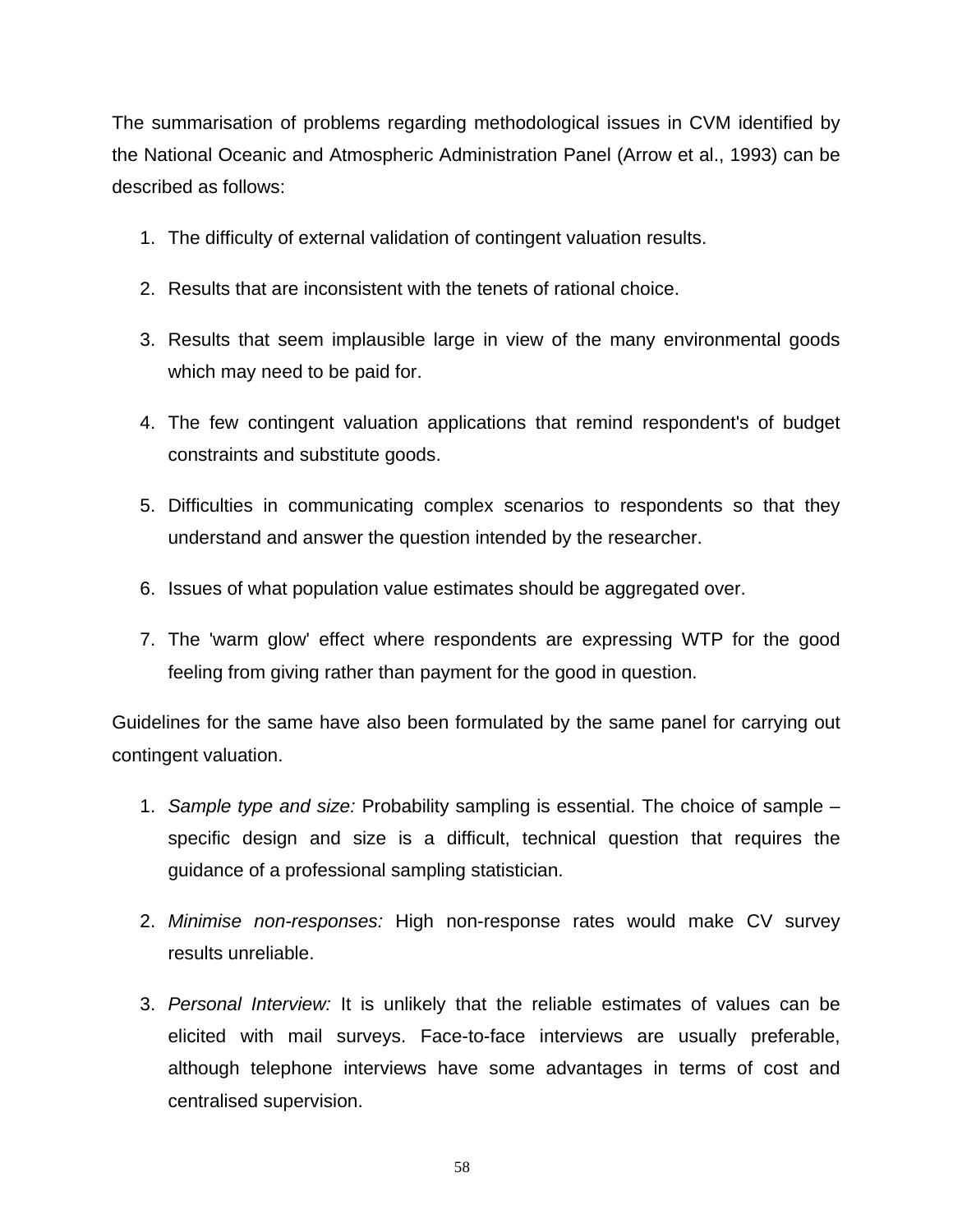- 4. *Pretesting for interviewer effects:* An important respect in which CV surveys differ from actual referenda is the presence of an interviewer (except in the case of mail surveys). It is possible that interviewers contribute to 'social desirability' bias, since preserving the environment is widely viewed as something positive. In order to test this possibility, major CV studies should incorporate experiments that assess interviewer effects.
- 5. *Reporting:* Every report of a CV study should make clear the definition of the population sampled, the sampling frame used, the sample size, the overall sample non-response rate and its components (such as refusals), and item nonresponse on all important questions. The report should also reproduce the exact wording and sequence of the questionnaire and of other communications to respondents (such as advance letters). All data from the study should be archived and made available to interested parties.
- 6. *Careful pretesting of a CV questionnaire:* Respondents in a CV survey are ordinarily presented with a good deal of new and often technical information, well beyond what is typical in most surveys. This requires very careful pilot work and pretesting, plus evidence from the final survey that respondents understood and accepted the description of a good or service offered and the questioning reasonably well.
- 7. *Conservative design:* When aspects of a survey design and the analysis of the responses are ambiguous, the option that tends to underestimate willingness to pay is generally preferred. A conservative design increases the reliability of the estimate by eliminating extreme responses that can enlarge estimated values wildly and implausibly.
- 8. *Elicitation format:* The willingness to pay format should be used instead of compensation required because the former is the conservative choice.
- 9. *Referendum format:* The valuation question generally should be posed as a vote on a referendum.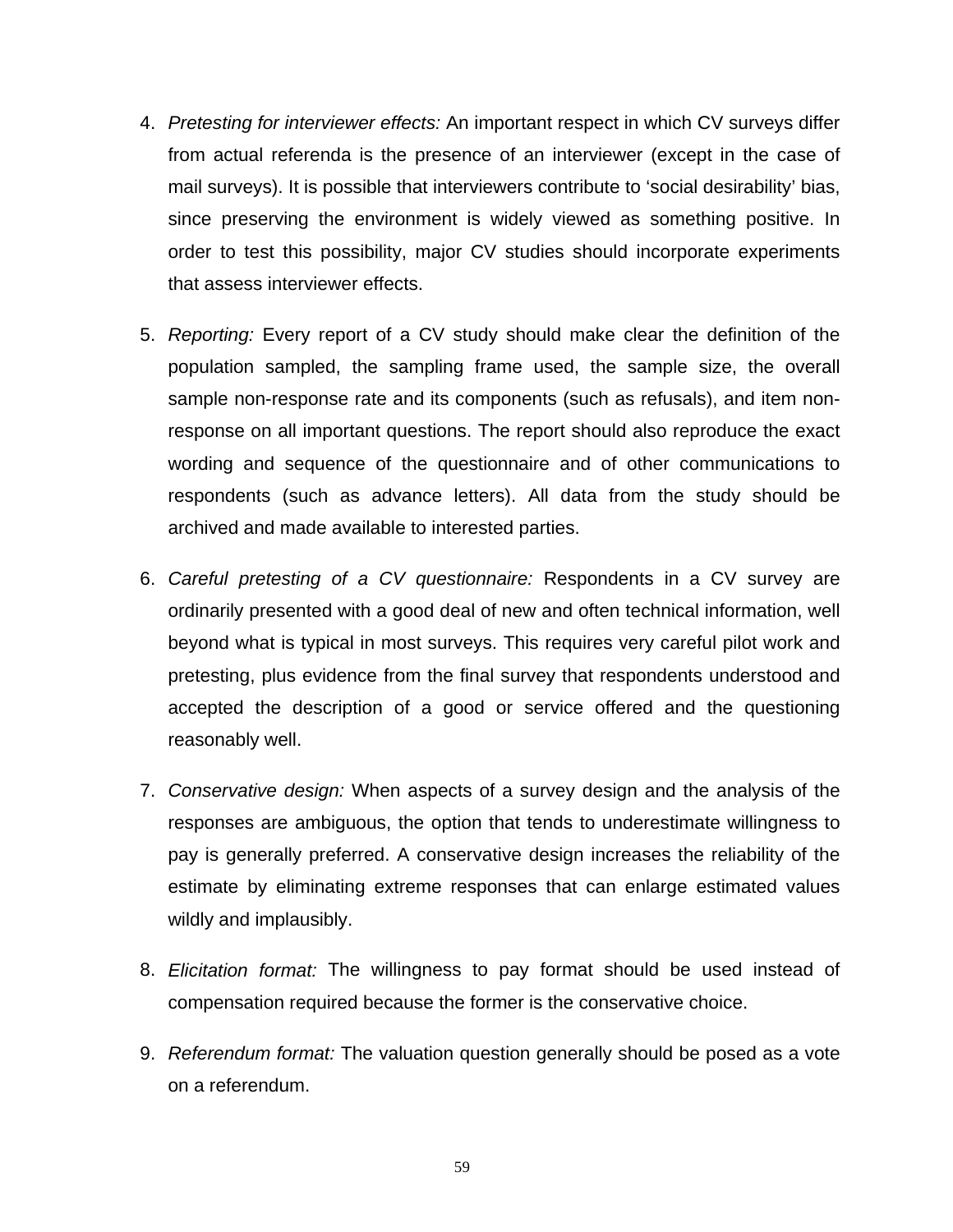- 10. *Accurate description of the programme or policy:* Adequate information must be provided to respondents about the environmental programme that is offered.
- 11. *Presting of photographs:* The effects of photographs on subjects must be carefully explored.
- 12. *Reminder of substitute commodities:* Respondents must be reminded of substitute commodities. This reminder should be introduced forcefully and directly prior to the main valuation to ensure that the respondents have the alternatives clearly in mind.
- 13. *Temporal overaging:* Time dependent measurement noise should be reduced by averaging across independently drawn samples taken at different points in time. A clear and substantial time trend in the responses would cast doubt on the 'reliability' of the value information obtained for a CV survey.
- 14. *'No-answer' option:* A 'no answer' option should be explicitly allowed in addition to the 'yes' and 'no' vote options on the main valuation (referendum) question. Respondents who choose the 'no-answer' option should be asked to explain their choice.
- 15. *Yes/No follow ups:* 'Yes' and 'no' responses should be followed up by the openended question : 'Why did you vote yes/no?"
- 16. *Cross-tabulations:* The survey should include a variety of other questions that help interpret the responses to the primary valuation question. The final report should include summaries of willingness to pay broken down by these categories (such as income, education, and attitudes toward the environment).
- 17. *Checks on understanding and acceptance:* The survey instrument should not be so complex that it poses tasks that are beyond the ability or interest level of many participants.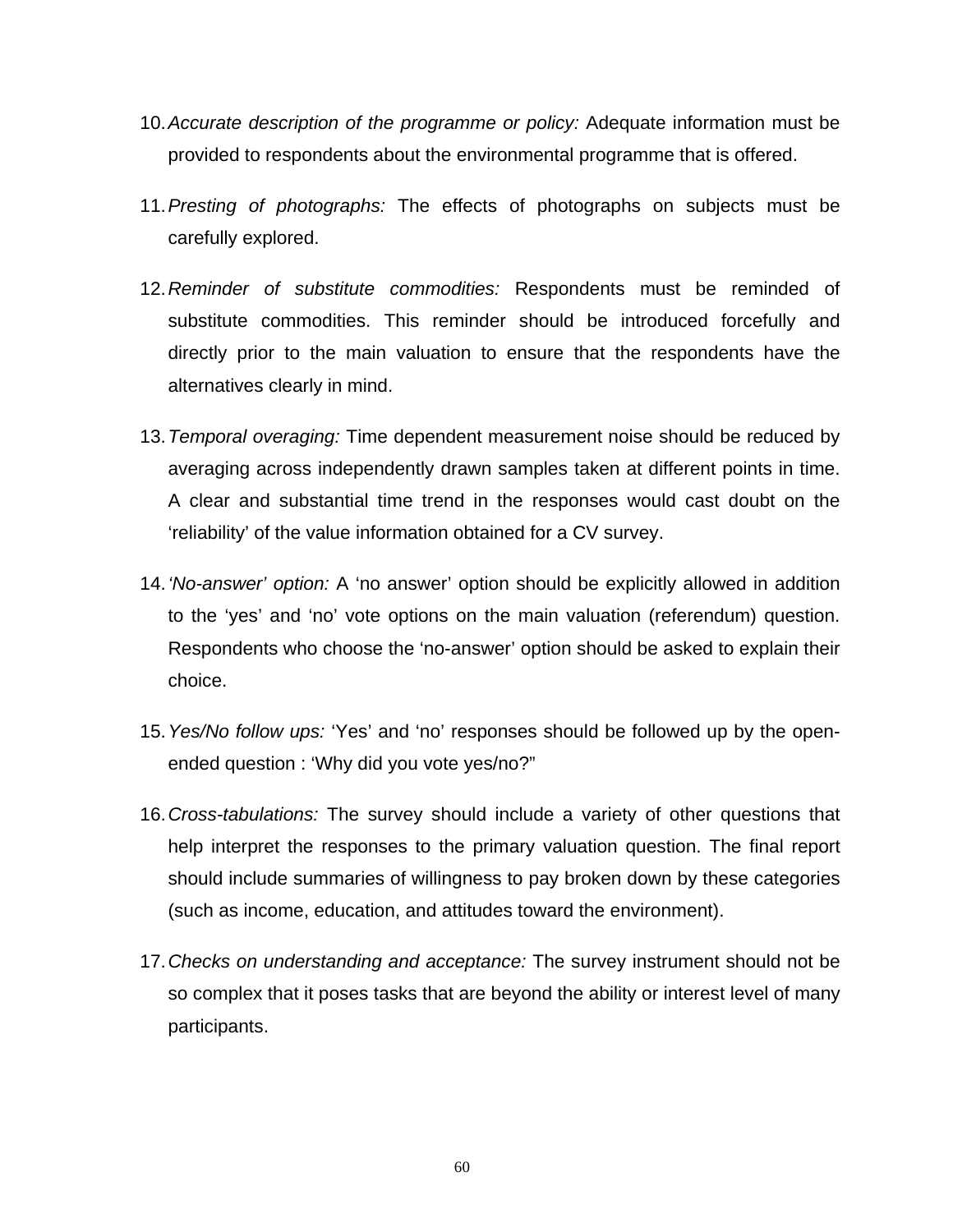#### *2.6.4. CVM Review*

Till date, a number of valuation studies have been undertaken but mainly in the United States of America. There have been a number of studies that have also been carried out in developing countries and which have proved the validity of contingent valuation studies as a scientific method.

Desvousges and Smith, 1987, in their study of option price estimates for water quality of the Monogahela River, confirm that contingent valuation surveys seem capable of providing order - of - magnitude estimates of the benefits realised from enhancing one or more aspects of environmental quality. Furthermore these benefit estimates need not be confined to user-related values. Individuals can understand and incorporate values derived from uncertain future use into their bids for environmental improvement. Besides, question format may be important to the estimates of option price.

Nandini Hadker, Sudhir Sharma, Ashish David, T.R. Muraleedharan, 1997, in their study of the Borivli National Park conducted a survey of the residents of Bombay city to elicit their willingness-to-pay for the maintenance and preservation of Borivli National Park (BNP) using the CVM. They have paid special attention to several types of biases including hypothetical bias, starting point bias, embedding effects and part-whole biases. In order to mitigate the effect of these they have used special survey and statistical techniques. For a developing country like India their results show that in spite of medium to low income levels, people are willing to pay exclusively for the BNP on an average Rs 7.5 per month, for the next five years. Extrapolating this to the city of Bombay, this amounts to Rs 20 million each month for the next five years, or a present discounted value, in excess of Rs 1 billion.

Sandra Goodman, Shabbar Jaffry and Bill Seabrook, present the results of a study focussing on non-use values for the British coast. Considering that the British public uses the coast extensively and for a number of varied reasons, this study attempts to capture the total economic value of the coastal resources. A study of the relationship between conservation and non-use values has also been attempted in an exploratory manner. They also state that at times the public and the scientist's viewpoint regarding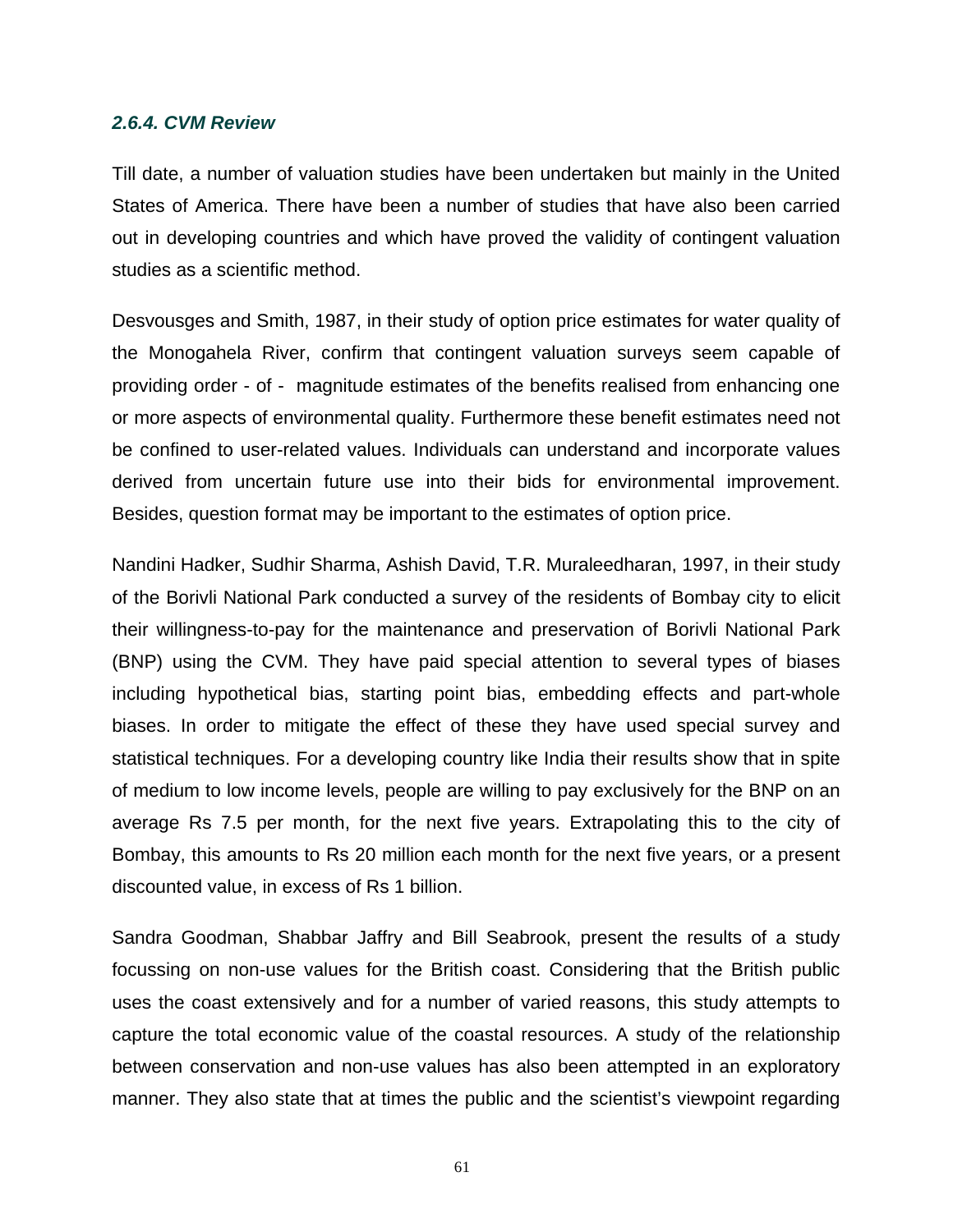acceptable and ecologically preferable management strategies may considerably differ though there may be a reasonable degree of congruence between scientific and public perceptions of conservation value. It is stressed in this paper that rational policy decisions affecting environmental resources should always include elements of scientific analysis and public values.

Steven Schultz, Jorge Pinazzo and Miguel Cifuentes, 1998, in their study determining National Park Entrance Fees in Costa Rica, try to determine foreign and resident willingness to pay (WTP) for return visits to two different Cost Rica National Parks, in 1995. Results of this study indicate that the mean WTP for entrance fees differed among the National Parks and were considerably higher than the current fees. This study proves that even in a developing country scenario a contingent valuation study can be used to obtain the entrance fee structure of national parks. The authors recommend further research in the field of cultural-strategic biases in developing countries regarding this mode of surveys.

Richard T. Carson, 1998, in his paper on valuation of Tropical Rainforests focuses on theoretical aspects that explore the possibility of using a large scale multi-country contingent valuation study for making decisions concerning global resources in the specific context of valuing a large set of tropical rainforests. The paper addresses both philosophical and practical issues related to the use of CV including the role of passive use motives such as altruism and the role of information. Mainly the practical difficulties likely to be encountered in actually implementing a large contingent valuation study in multiple countries with a common set of tropical rainforests are presented.

Kristin Magnussen and Olvar Bergland, 1997, have tried to value the environmentally hazardous substances in water. : This paper is part of a project that aimed to gather information regarding the people's valuation of reduced problems due to environmentally hazardous substances in water (EHSW). The survey was conducted in an area in the southern part of Norway - the Grenlandsfjords area. The change in pollution level caused by EHSW was explained and illustrated as changes in areas of the fjord with restrictions on consumption and sale of fish and shellfish.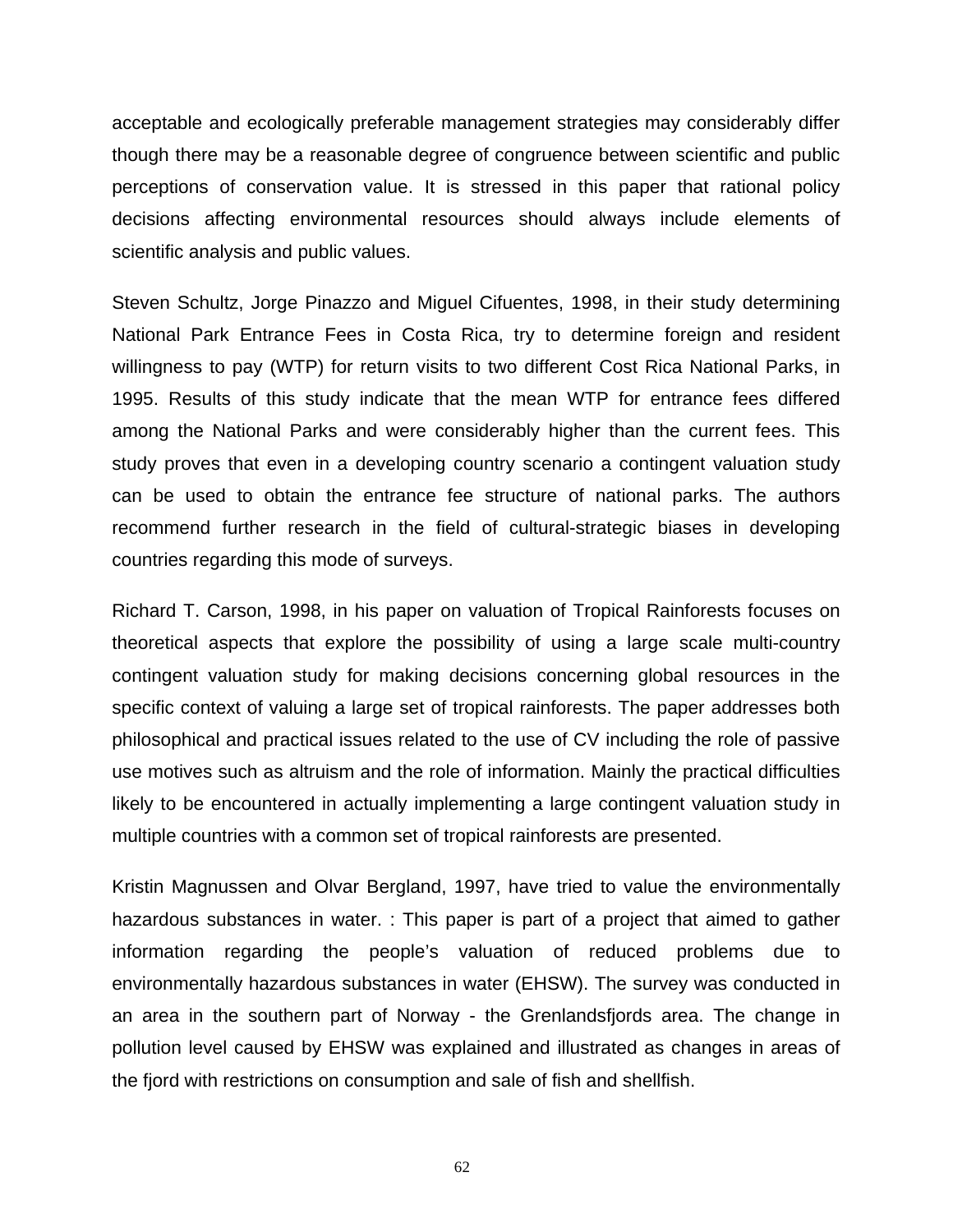John Loomis and Armando Gonzales – Caban, 1994, in their paper on estimating value of reducing fire hazards to old growth forests deal with the results of a mail survey that was carried out in Oregon regarding the WTP of various households for a fire prevention and control programme on northern spotted owl critical habitat units in Oregon. The voter referendum format was used in this study and according to the authors, the CVM may provide a promising avenue for incorporating society's broadening concern about bio-diversity and natural values into public land management agencies fire management decisions.

John Loomis and Armando Gonzales – Caban, 1998, in another paper which is a study on the same lines as the previous one try to calculate the WTP function for protecting acres of spotted owl habitat from fire. Here a CV survey was used to estimate the economic value to California and New England residents of implementing a fire management plan to reduce acres of old growth forests that burn in California and Oregon. According to the authors the acreage of habitat protected can be used as a function by managers to evaluate the incremental benefits of different fire management plans that reduce additional acres burned. These benefits can serve as justification for funding of prescribed fire and fuel reduction programmes to protect critical habitat of the Northern and California Spotted Owl.

Earl R. Ekstrand and John Loomis, 1998, in their paper on estimating WTP for protecting the critical habitat for threatened and endangered fish try to incorporate respondent uncertainty. A comparison of the standard dichotomous choice CV model to alternative modifications that explicitly incorporate respondent uncertainty is performed to estimate economic benefits of protecting critical habitat for nine threatened and endangered fish species living in Colorado, Green and Rio Grande River Basins.

Dominic Moran, 1994, in his study of the Kenyan Protected Areas has attempted to quantify the benefits associated with the non-consumptive use of Kenyan parks and reserves. The figures generated by this study show the magnitude of benefits provision by Kenyan conservation and the proportion of revenue foregone at current pricing rates.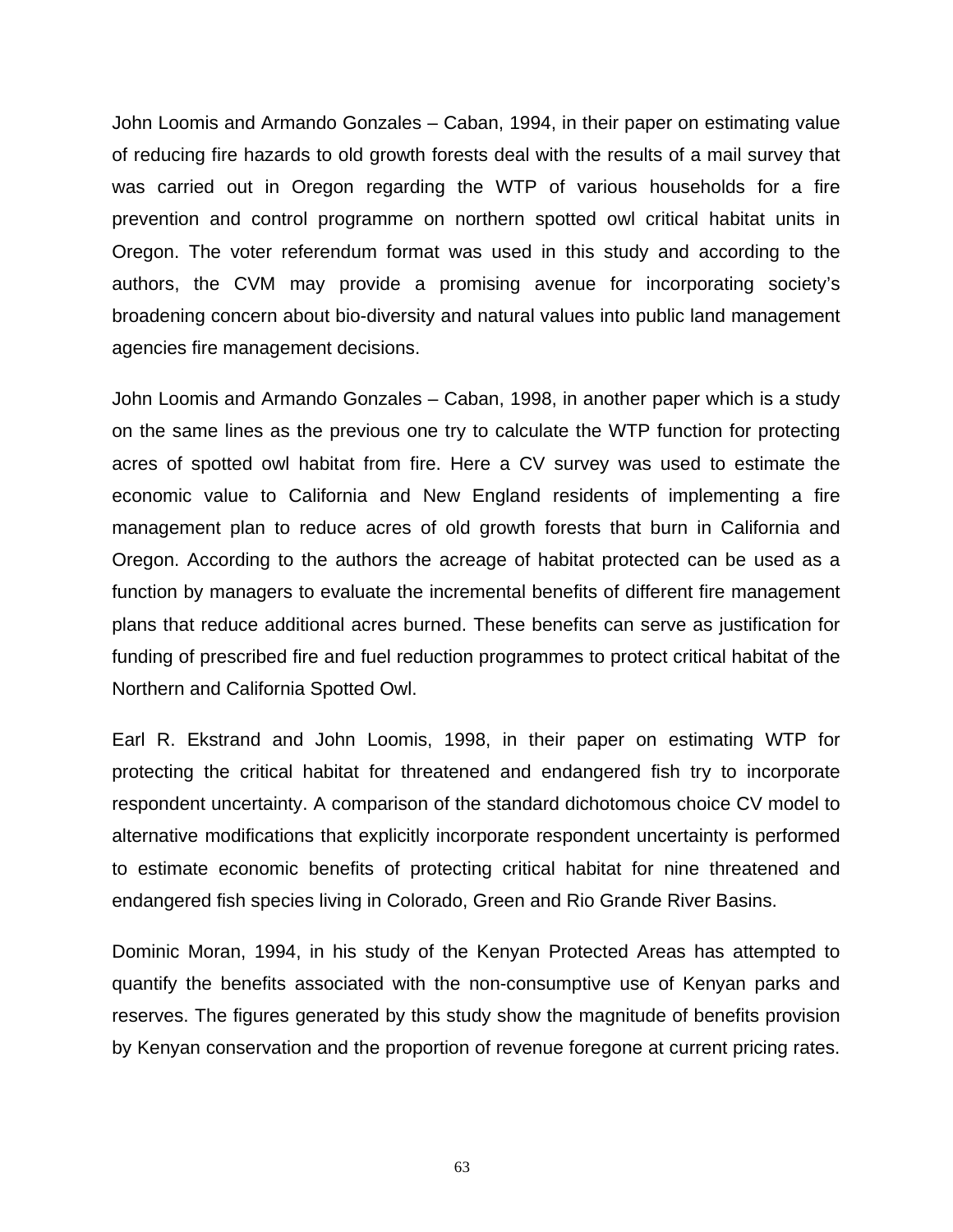The author insists upon instilling a perception of wildlife as a public resource capable of generating returns to all that who live with it, and not just for private gains.

Charles C. Griffins, et al., 1995, in their paper on connections to new water systems in Kerala, seek to measure the WTP of families in Kerala for household connections to a piped water supply system. Two surveys in 1988 and 1991 were carried out to explore the validity of findings of the first study. In this study major emphasis has been laid on the existing policies and their relevance to the behaviour modelling system.

G.D. Garrods and K.G. Willis, 1997, have tried to capture the recreational value of tropical forests in Malaysia. According to them Forest Recreation Areas (FRAs) in Malaysia are a step towards ensuring sustainable use of the remaining areas of tropical forest. These are provided free of charge to the public. Here the recreational value of these forests has been estimated using CVM. From the results it emerges that the economic benefits of any new FRAs will depend upon value per visit and number of visitors; which will in turn depend upon the substitute sites. However FRAs are seen as having a limited role to play in the conservation of forests since they cover only a small area and their existence is highly dependent upon other economic motives.

Eija Moisseinen, 1989, in the paper on the Siamaa Seal states that attitude causes behaviour, which is actually responsible for the revealed WTP which is the main objective of all CV surveys. But these are usually ignored for they are believed to be outside the scope of economic analysis. This paper studies the effects of the attitudinal responses on a mail survey to assess the WTP of the local population to help conserve the Saimaa Seal which is one of the most endangered seals in the world.

Rosamund Naylor and Mark Drew, 1998, in their paper analyse the use and value of mangroves in Kosrae, Micronesia, where the population is largely dependent on the swamps for fuelwood and other ecosystem services, such as erosion control, storm protection, and nutrient flows to shoreline fisheries. The results indicate that the population places some premium on the existence and indirect ecosystem services of mangroves, over and above the direct use values. The respondents were found to favour a tax system designed to manage and preserve the mangrove's direct and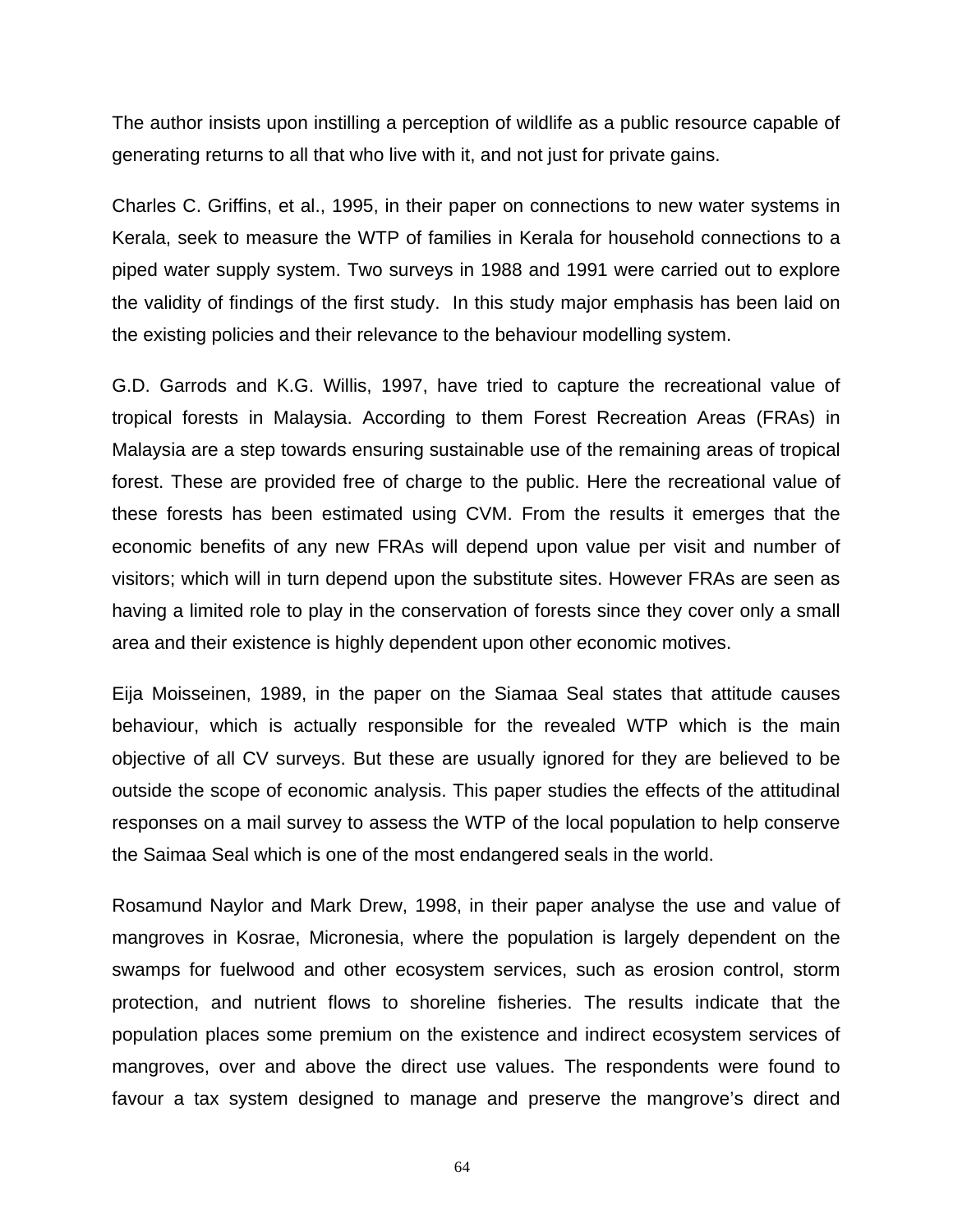indirect services over a permit system focussed only the allocation of direct use over time.

Robert Costanza, Stephen C. Farber and Judith Maxwell, 1989, have valued wetland ecosystems and their study involved WTP as well as energy analysis based methodologies. Fundamental theoretical and practical problems underlying natural resource valuation summarise the methods and findings for the study and elaboration on some major problems that arise in applied natural resource valuation. Stress has been laid on the discount rate, which is considered to make the most difference in the final result than any other factor.

Jennifer Pate and John Loomis, 1997, in their paper on wetlands and salmon in California state that most studies do not include variables like distance and the overall area over which the WTP should be aggregated. This study seeks to determine if distance affects `WTP for public goods with large non- use values. The results show without conclusive evidence that there is an indication that WTP does decline as distance increases. For certain goods distance does play a role while not for others. The issue of difficulty of using knowledge in the same model as distance as the level of correlation between the two should be extremely high has also been highlighted. The effect of substitutes on respondents' WTP was also uncovered. The study ultimately came out with the result that restricting benefits to just the political jurisdiction in which the site is located largely underestimates the benefits.

#### *2.6.5 CVM in a Developing Country*

Ten years ago only a handful of very rudimentary contingent valuation studies had been conducted in developing countries: at the time the conventional wisdom was that it simply could not be done. The problems associated with posing hypothetical questions to low - income, perhaps illiterate respondents were assumed to be so overwhelming that one should not even try. Today we have come full circle: it is now assumed by many environmental and resource economists and policy analysts working in developing countries that CV surveys are straightforward and easy to do (Whittington, 1998).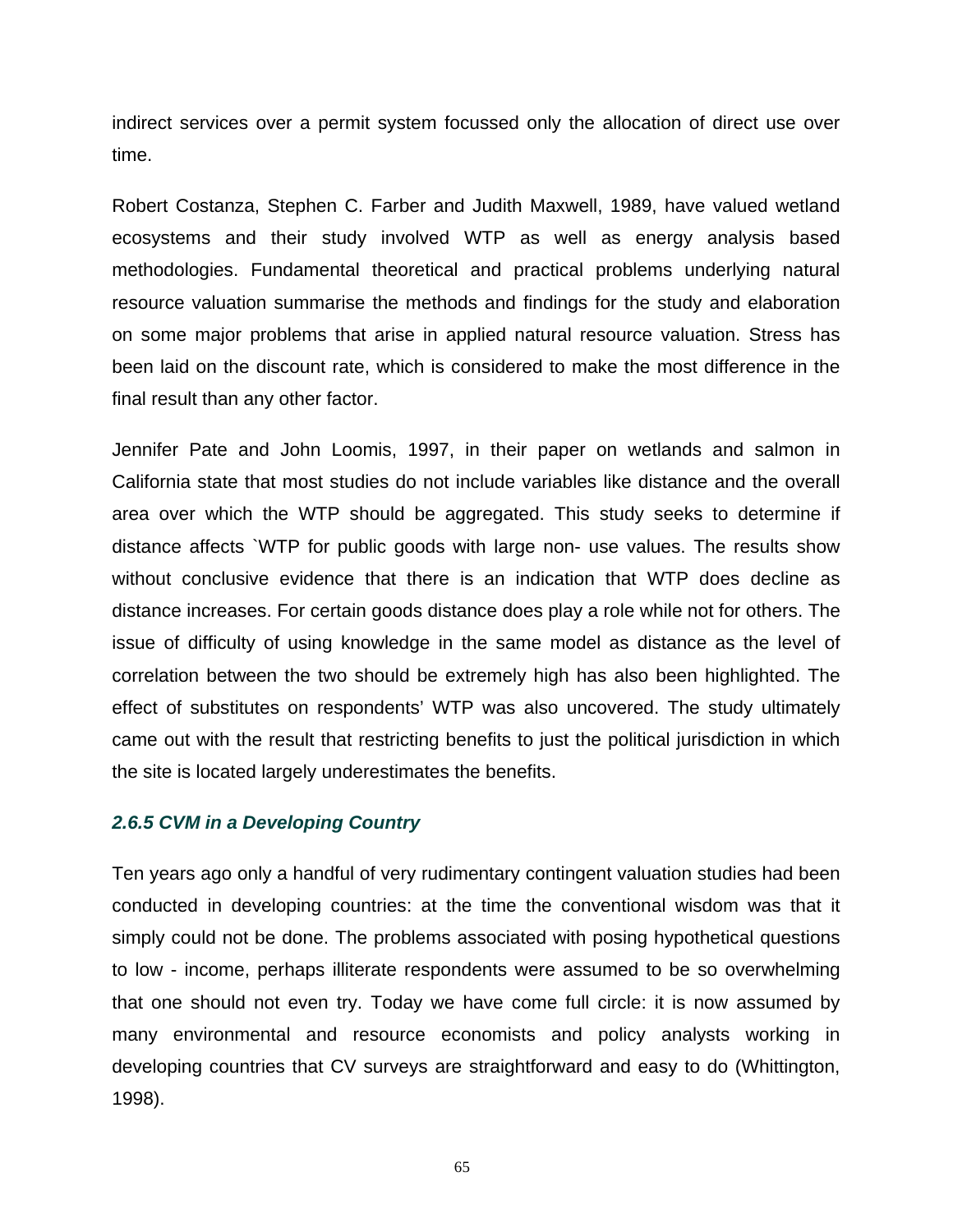## **Table 2.3 ECONOMIC VALUATION STUDIES – A BIRD'S EYEVIEW**

|                | Resource Type<br>the<br>(by<br>classification) | Resource<br>Kind          | Case                                               | Site                                                   | Function valued                                                         | Value                                | Unit                                                       | Method                                        |
|----------------|------------------------------------------------|---------------------------|----------------------------------------------------|--------------------------------------------------------|-------------------------------------------------------------------------|--------------------------------------|------------------------------------------------------------|-----------------------------------------------|
| 1              | River                                          | River                     | W.H.Desvousges<br>V.K.Smith and<br>Ann Fisher 1987 | Monongahe<br>la river                                  | Option<br>price(recreation)                                             |                                      |                                                            | Continge<br>nt<br>valuation                   |
| $\overline{c}$ | <b>National Park</b>                           | PA                        | N. Hadker et al<br>1997                            | Borivli<br>National<br>park                            | Recreation<br>Forest, indirect<br>benefits                              | <b>Rs</b><br>20<br>million/m<br>onth |                                                            | WTP,CV<br>м                                   |
| 3              | Coastal area                                   | Estuary                   | S.Goodman et al                                    | <b>British</b><br>coast                                | Conservation<br>and<br>Non use                                          |                                      |                                                            | <b>CVM</b>                                    |
| 4              | <b>National Park</b>                           | Park                      | S.Shultz<br>et<br>al<br>1998                       | Poas<br>&<br>Manual<br>Antonio<br>parks,<br>Costa Rica | Biodicersity<br>&National<br>heritage<br>protection                     |                                      |                                                            | <b>WTP</b><br>Entrance<br>fees.<br><b>CVM</b> |
| 5              | <b>Tropical Forest</b>                         |                           | R.T.Carson                                         |                                                        |                                                                         |                                      |                                                            | <b>CVM</b>                                    |
| 6              | <b>Drinking Water</b>                          | Surface<br>Water          | K.Magnussen<br>&<br>O.Bergland                     | Grenlandsfj<br>ords<br>area<br>Norway                  | Hazardous<br>substances<br>in<br>drinking water                         |                                      |                                                            | <b>CVM</b>                                    |
| 7              | Forest                                         | Forest                    | J.Loomis<br>&<br>A.G.Caban 1994                    | Pacific<br>North west<br>Forests                       | Fire prevention &<br>protection<br>of<br>critical habitats              | \$77                                 |                                                            | <b>CVM</b>                                    |
| 8              | Forest                                         | Forest                    | J.Loomis<br>&<br>A.G.Caban 1998                    | California<br>&New<br>England                          | Fire prevention &<br>protection<br>οf<br>critical habitats              | $\overline{$}$ 56                    |                                                            | <b>WTP</b>                                    |
| 9              | <b>River Basin</b>                             | River                     | E.R.Ekstrand<br>&<br>J.Loomis 1998                 | Colorado,<br>Green And<br>Rio Grande<br>river basins   | Protecting critical<br>habitats<br>for<br>endangered<br>fish<br>species | \$268                                |                                                            | <b>WTP</b>                                    |
| 10             | Forest                                         | P.A                       | K.Chopra 1998                                      | Keoladeo<br>National<br>Park<br>India                  | Biodiversity<br>protection                                              | 427.04<br>432                        | Rs/visit<br>by<br>Indian<br>Rs./visi<br>t<br>foreign<br>er | <b>TCM</b>                                    |
| 11             | Forest                                         | $\overline{P}$ .A         | D.Moran 1994                                       | Kenya                                                  | Recreation&biodi<br>versity                                             | 16-157                               | USD/H<br>a                                                 | <b>CVM</b>                                    |
| 12             | Water systems                                  | Piped<br>water<br>systems | C.C.Griffin<br>etal.<br>1998                       | Kerala,<br>India                                       | drinking<br>water<br>supply                                             | 700                                  | Rs/con<br>nection                                          | <b>CVM</b>                                    |
| 13             | Forest                                         | Tropical<br>Forest        | G.D.Carrod<br>&<br>K.G. Willis 1997                | Malasia                                                | Recreation                                                              | 1.46                                 | RM/Ad<br>ult                                               | CVM&TC<br>М                                   |
| 14             | Lake                                           | Lake                      | Moisseinen<br>Eija<br>1993                         | Saimaa<br>Lake<br>Finland                              | Endangered<br>species<br>protection                                     | $200 -$<br>250millio<br>n            | <b>FIM</b>                                                 | <b>CVM</b>                                    |
| 15             | Forest                                         | Forest                    | P. M. Fearnside<br>1996                            | Rural<br>Amazonia<br>Forest                            | Biodiversity, wate<br>r,<br>carbon                                      | 22<br>1508<br>21                     | USD/fa<br>mily/ye<br>ar                                    |                                               |
| 16             | Wetland                                        | Wetland                   | F.W.Bell 1996                                      | South<br>eastern US                                    | Recreational<br>fisheries &asset<br>value                               | 6,471<br>981                         | USD.E<br>florida<br>USD.<br>W Fld.                         | <b>WTP</b>                                    |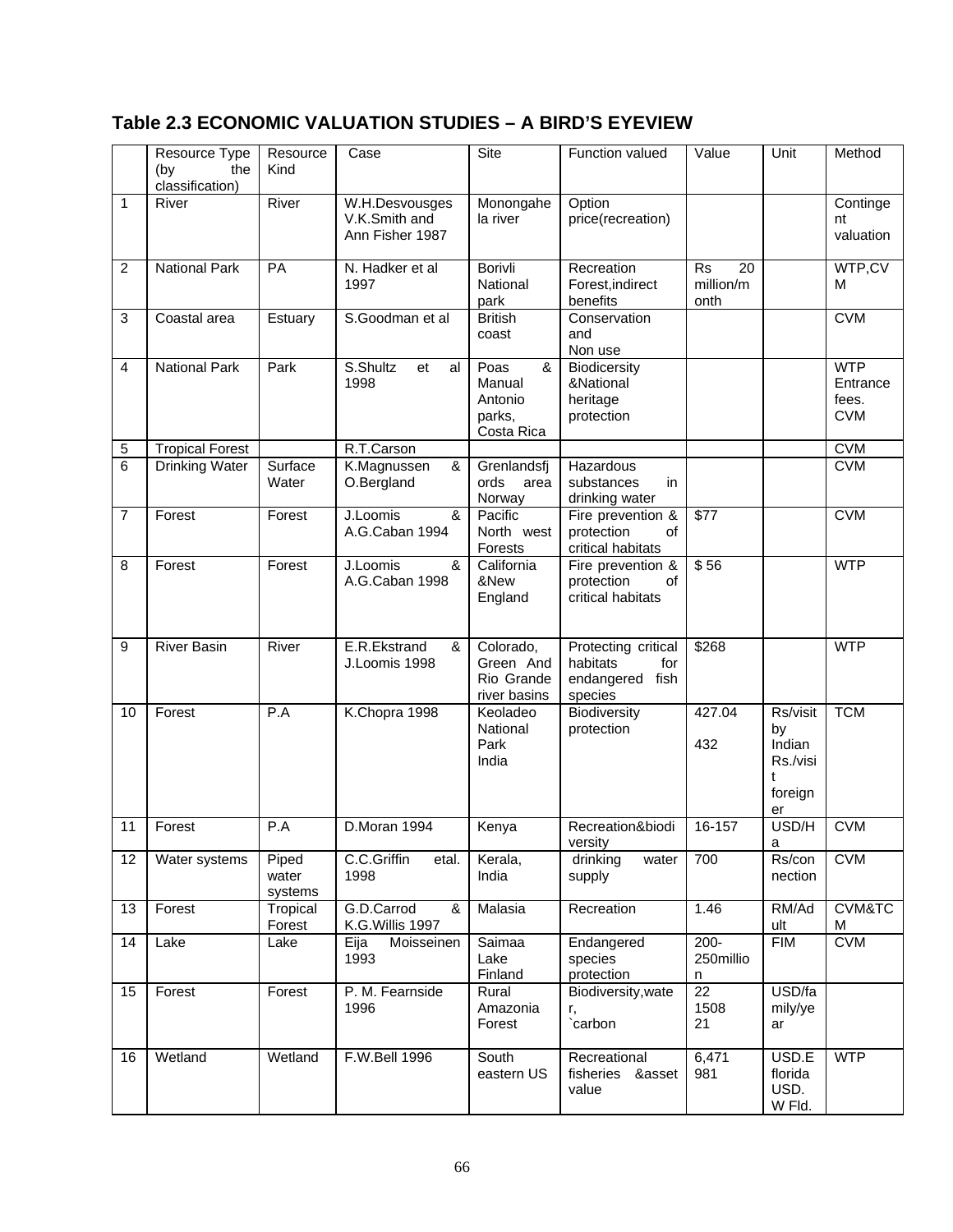|    | Resource Type<br>the<br>(by<br>classification) | Resource<br>Kind   | Case                                      | Site                                        | <b>Function valued</b>                     | Value                                    | Unit                               | Method                                      |
|----|------------------------------------------------|--------------------|-------------------------------------------|---------------------------------------------|--------------------------------------------|------------------------------------------|------------------------------------|---------------------------------------------|
| 17 | Forest                                         | Forest             | M.Lockwood<br>J.Loomis<br>T.D.Lacy 1993   | South<br>eastern<br>Australia               | Logging of native<br>forest                | 11                                       | /house<br>hold/ye<br>ar            | <b>CVM</b>                                  |
| 18 | Forest                                         | Forest             | J.Echeverria<br>M.Hanrahan<br>R.Solorzano | Monteverde<br>Cloud<br>forest<br>Costa Rica | Biological<br>resources                    | 2380262                                  | USD/Y<br>ear                       | <b>CVM</b>                                  |
| 19 | <b>National Park</b>                           | National<br>park   | S.Navrud<br>&E.D.Mungatana<br>1994        | Lake<br>Nakuru<br>National<br>Park Kenya    | Recreation                                 | $7.5 - 15$<br>million                    | USD/Y<br>ear                       | <b>CVM</b>                                  |
| 20 | Wetland                                        | River<br>wetland   | Thibodeu & Ostro<br>1981.                 | Charles<br>River<br>wetlands                | Recreation                                 | 187.74<br>PV-3,130                       | USD/Y<br>ear                       | <b>WTP</b>                                  |
| 21 | Wetland                                        | Swamp              | Santra<br>Ghosh &<br>1995                 | Wetlands of<br>West<br>Bengal<br>,India     | CommercialAqua<br>tic Herbs                | 600-<br>1,200                            | USD/Y<br>ear                       | Market<br>value                             |
| 22 | Wetland                                        | Mangrov<br>e swamp | &<br>Naylor<br><b>Drew</b><br>1998        | Kosrae.<br>Micronesia                       | Mangrove<br>protection<br>and<br>use       | $a. 0.66-1$<br>$b.1 - 1.26$<br>(million) | USD/Y<br>ear                       | a.Market<br>Value<br>b. WTP                 |
| 23 | Wetland                                        | Coastal<br>wetland | Costanza<br>et al.<br>1989                | Coastal<br>Lousiana                         | Recreation<br>,fishing,<br>fur<br>trapping | 2429<br>$\blacksquare$<br>6400           | USD/A<br>cre<br>Disc.ra<br>$te-8%$ | WTP,<br>Energy<br>Analysis                  |
| 24 | WetaInd                                        | Coastal<br>wetland | Bergstrom et al.<br>1990                  | Coastal<br>Lousiana,<br>US                  | Recreational                               | 118<br>27                                | USD/y<br>ear                       | Aggri.Ex<br>penditure<br>Consu.<br>surpluse |

## **What Makes a Good CVM Study**

- 1. Only apply CVM to goods with which respondents have at least some familiarity (direct or indirect).
- 2. Estimates of use value are likely to be more accurate than those for non-use value.
- 3. The scenario should be understandable and not have a high degree of uncertainty.
- 4. WTA scenarios should be avoided.
- 5. The payment vehicle should be realistic and appropriate.
- 6. The survey should question intentions to behave rather than attitude towards behavior.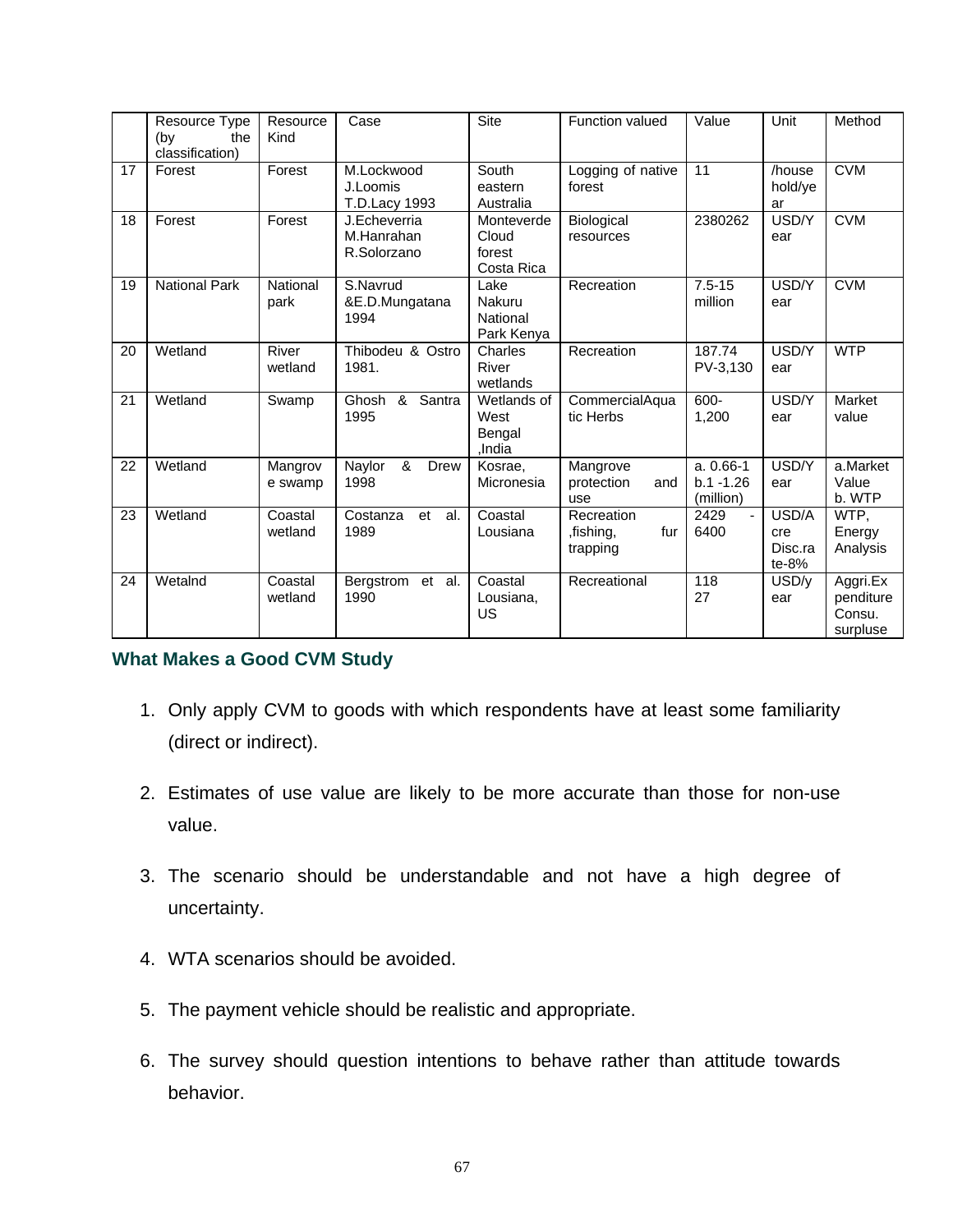- 7. The scenario should make provision of the good dependent upon behaviour rather than automatic.
- 8. Adequate, rather than excessive, unbiased information should be provided with the impact of that information assessed via a control group who receive no information.
- 9. Specific questions should be included to minimise part-whole (mental account) problems.
- 10. Use both open ended and dichotomous choice formats to provide lower and upper valuation boundary estimates.
- 11. Sample size must be statistically significant.
- 12. Avoid starting points, bidding games and payment cards.
- 13. Avoid any direct or implied value cues either via information, questionnaire or interviewer.
- 14. Choose carefully between face to face to remote (mail, etc.) approaches and ensure you are sampling the correct population.
- 15. CVM will work best where respondents have some experience of valuing the good in question.
- 16. In dichotomous choice formats the upper bid level should be such that almost 100% rejection is achieved while the lower bid level should achieve almost 100% acceptance.
- 17. Analysts should consider carefully the removal of outliers and use of trimmed means.
- 18. Telling respondents that payments by others will be compulsory may reduce nonresponse but may increase free-riding and strategic bidding.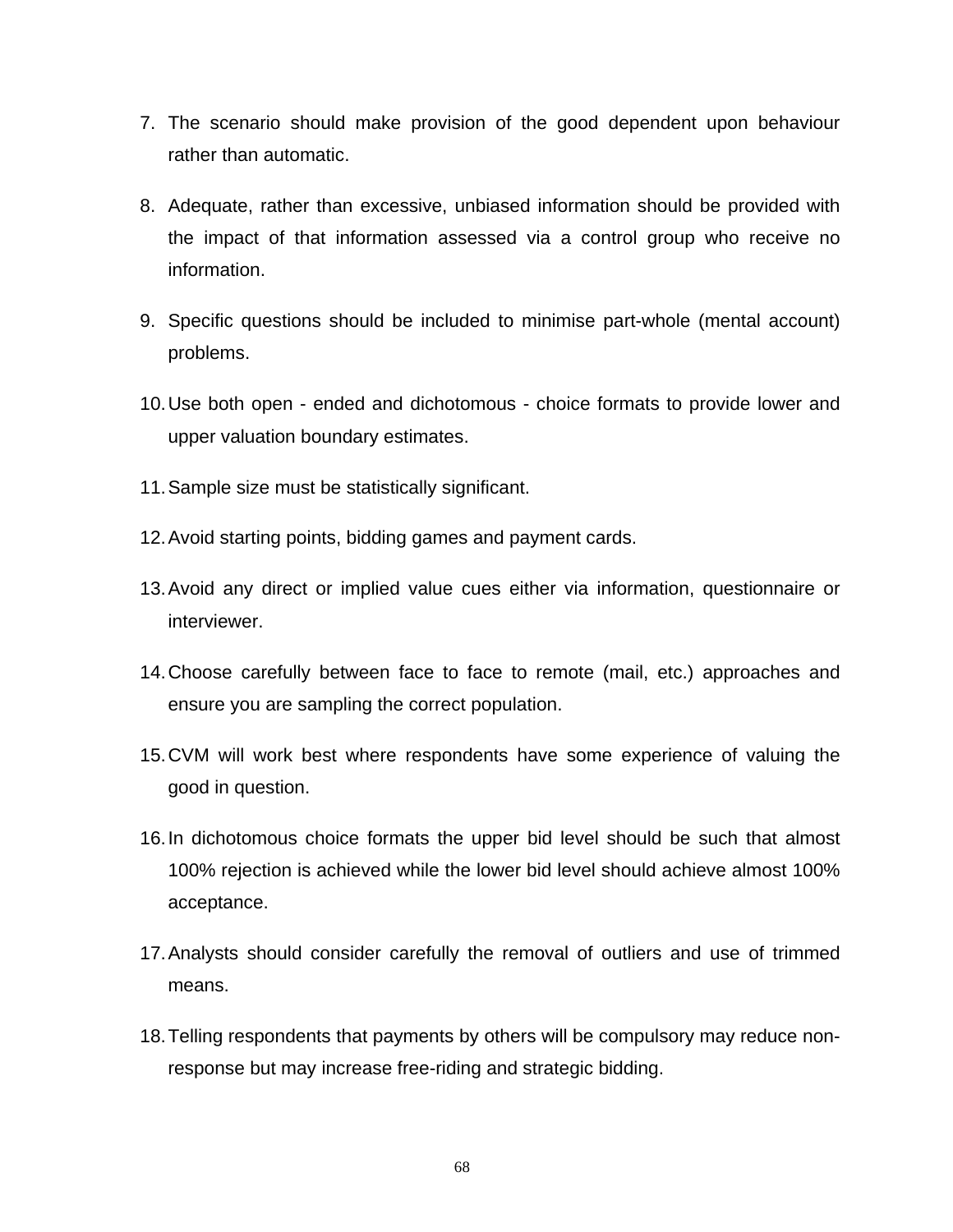- 19. Great care is required in aggregation process.
- 20. Theoretical validity tests (bid function estimation) should be carried out.
- 21. Where possible assess reliability via retesting at a later date.
- 22. Fully report all results including all sample statistics, details of information given and the full questionnaire reprinted.

There are some contingent valuation researchers that believe that it is easier to administer high-quality contingent valuation surveys in many developing countries than it is in industrialised countries. Response rates are typically very high in developing countries, and respondents are often quite receptive to listening and considering the questions posed. Moreover, interviewers are inexpensive relative to prices in industrialised countries. For a given sample size, the survey costs of an in-person CV survey in developing countries are thus typically an order of magnitude lower than in industrialised countries. This allows CV researchers to use larger sample sizes and conduct more elaborate experimental designs.

# **2.7 Conclusion**

The importance of the valuation context has two obvious implications for CVM. First, the hypothetical nature of CVM may be more of a problem than is generally recognized. As mentioned earlier, where people's values and attitudes are not at a high level of resolution, their responses tend to be more heavily influenced by contextual cues. CVM is used because such goods are not privately purchased. Although the appropriate context is the market, the goods involved are not traded. Because people are not familiar with paying for goods they cannot privately own, they are likely to be particularly susceptible to unintended contextual cues, such as the social acceptability of paying a lot (to create a favourable impression), labels, order effects, and implied constituencies. Moreover, since real life experiences of paying for public rarely exist (not even taxes are paid for specific environmental goods, and taxes are involuntary in any case), people do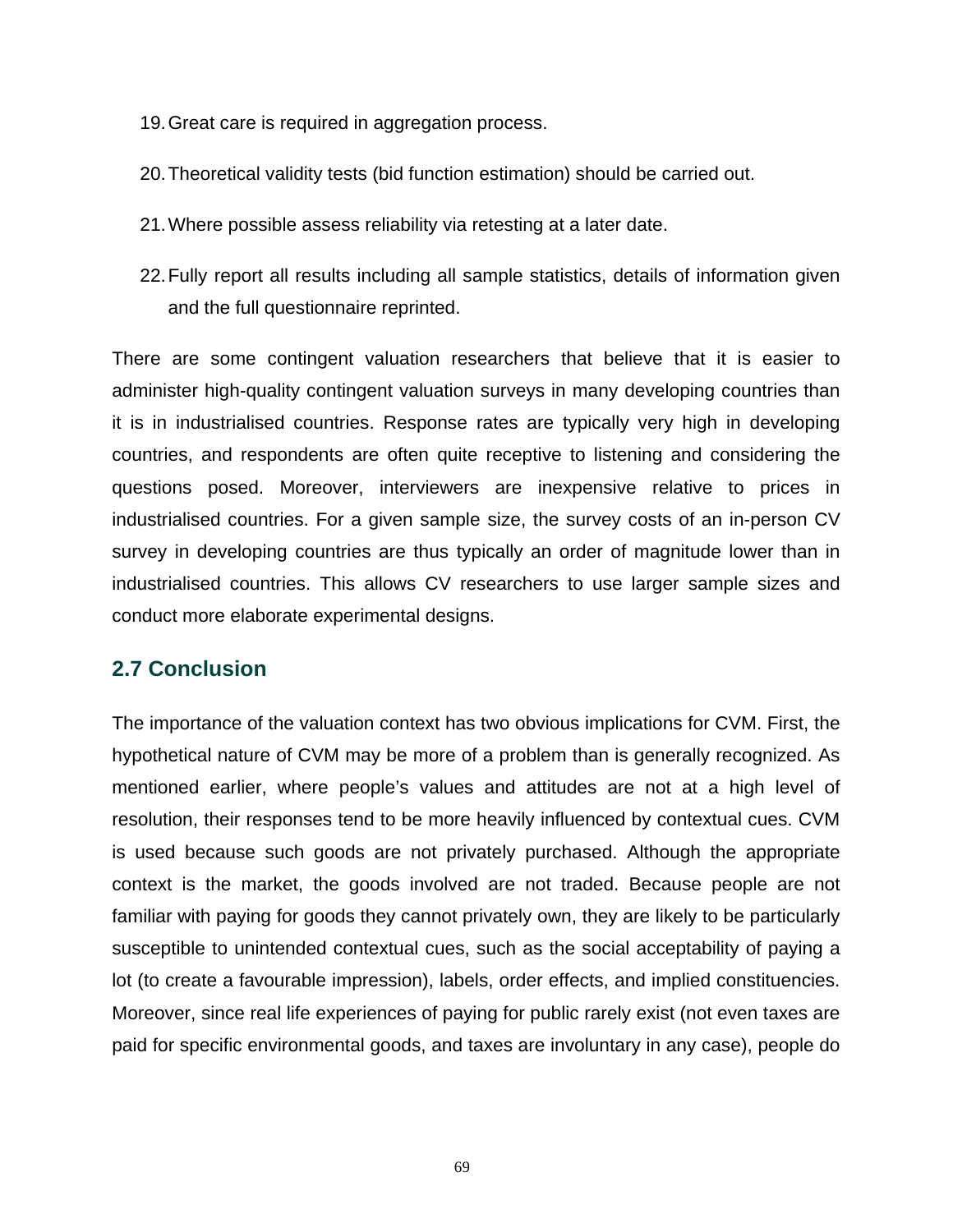not have a well-established context to which to relate, and may therefore be heavily influenced by the artificial context of the evaluation process,

A related problem for CVM flows from the difficulty of accurately specifying the good, Because the type of goods typically evaluated using CVM are not specially valued in monetary terms in real life situations, it is apparently difficult for people to consider these goods in a payment context. As a result, the specific good at times is mistaken for a whole class of goods. An example of this is mentioned by Kahneman (1986) in people's willingness to pay to maintain fishing by cleaning up lakes in Canada. Willingness to pay to clean up the lakes in one region was nearly as large as willingness to pay to clean up the lakes in a whole province containing numerous such regions. It was thus clear that the respondents were apparently providing evidence of their general attitudes about cleaning up lakes for fish,

The other implication for CVM deals with the context of payment. Specifying a payment vehicle may significantly affect bids. For example, people may object to paying outright for something that they value highly, but they consider to be rightfully theirs. They may think that the government should pay for it which suggests that their willingness to pay in taxes would be higher than their willingness to pay outright. (However, they may have biases against taxes). They may also think that industry (for example, in the case of industrial air pollution) should pay, rather than themselves. Furthermore, for nonrival goods in particular, the perceived fairness of the payment vehicle may affect people's willingness to pay. Thus the "payment vehicle " also becomes very important in devising a proper contingent valuation study (Brown and Slovic, 1988).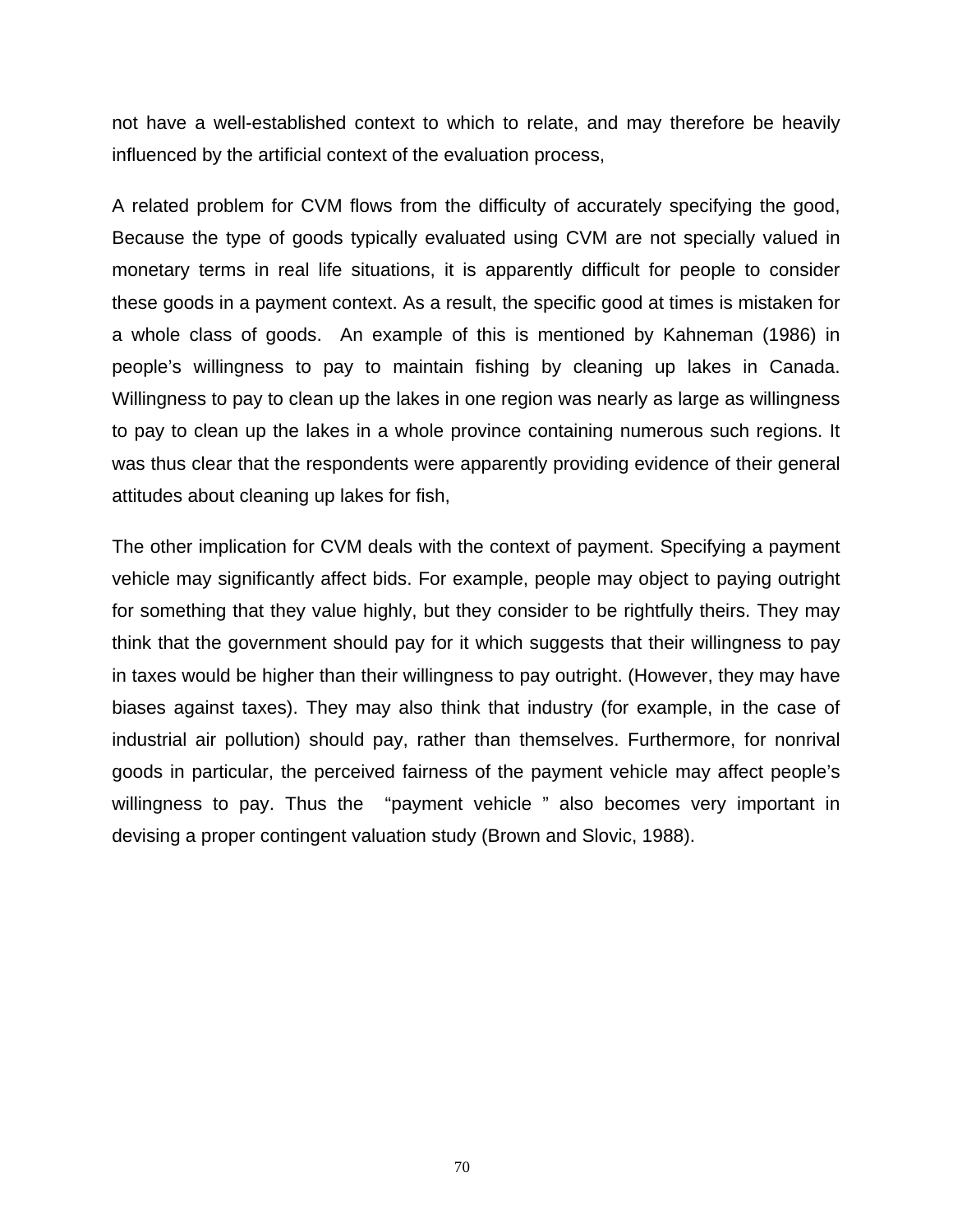#### **BIBLIOGRAPHY**

- A Case study of Wetlands from Pearce, D.W. and R. Kerry Turner, "Economics of Natural Resources and the Environment", pp. 320 - 341.
- Agarker,M.S., Goswami, H.K., Koushik, S., Mishra, .M., Bajpai, A.K.& Sharma, U. S. (1994) Biology, conservation and management of Bhoj wetland. Upper lake ecosystem in Bhopal. Bionature 14(2): 1- 119
- Alden D., "Recreational User Management of Parks: an Ecological Economic Framework", Ecological Economics, 23 (1997), pp. 225 – 236.
- Aldred, J., "Existence Value, moral commitments and in-kind valuation" from Smith, V. Kerry and Edward Elgar, (1996), Estimating Economic Values for Nature - Methods for non-market valuation. pp. 155 –169.
- Alfred, J.R.B., A.K. Ghosh and N.V. Subba Rao, "Bio-diversity : Fauna in Floodplain Wetlands".
- Ambasht, R.S. and N.K. Srivastava, "Restoration Strategies for the Degrading Rihand River Ecosystems in India", from Mitsh, W.J., (editor), Global Wetlands: Old World and New, Elseiver Science B.V., 1994.

An explanation of Contingent Valuation Methodology. - 'Internet'

- Ariel,D.,Peter,S.,Harvey,O.,Vanja,J.,Alfred,D.,Robert,J.,(1995) Restoring and Protecting the world's Lakes and Reservoirs. World Bank Technical Paper No. 289.
- Arrow, K., Solow, R., Portney, P., Leimer, E., Radner,R. and Schuman,H., 1993, Report to the national Oceanic and Admisnistration Panel on Contingent Valuation, Washington, D.C., NOAA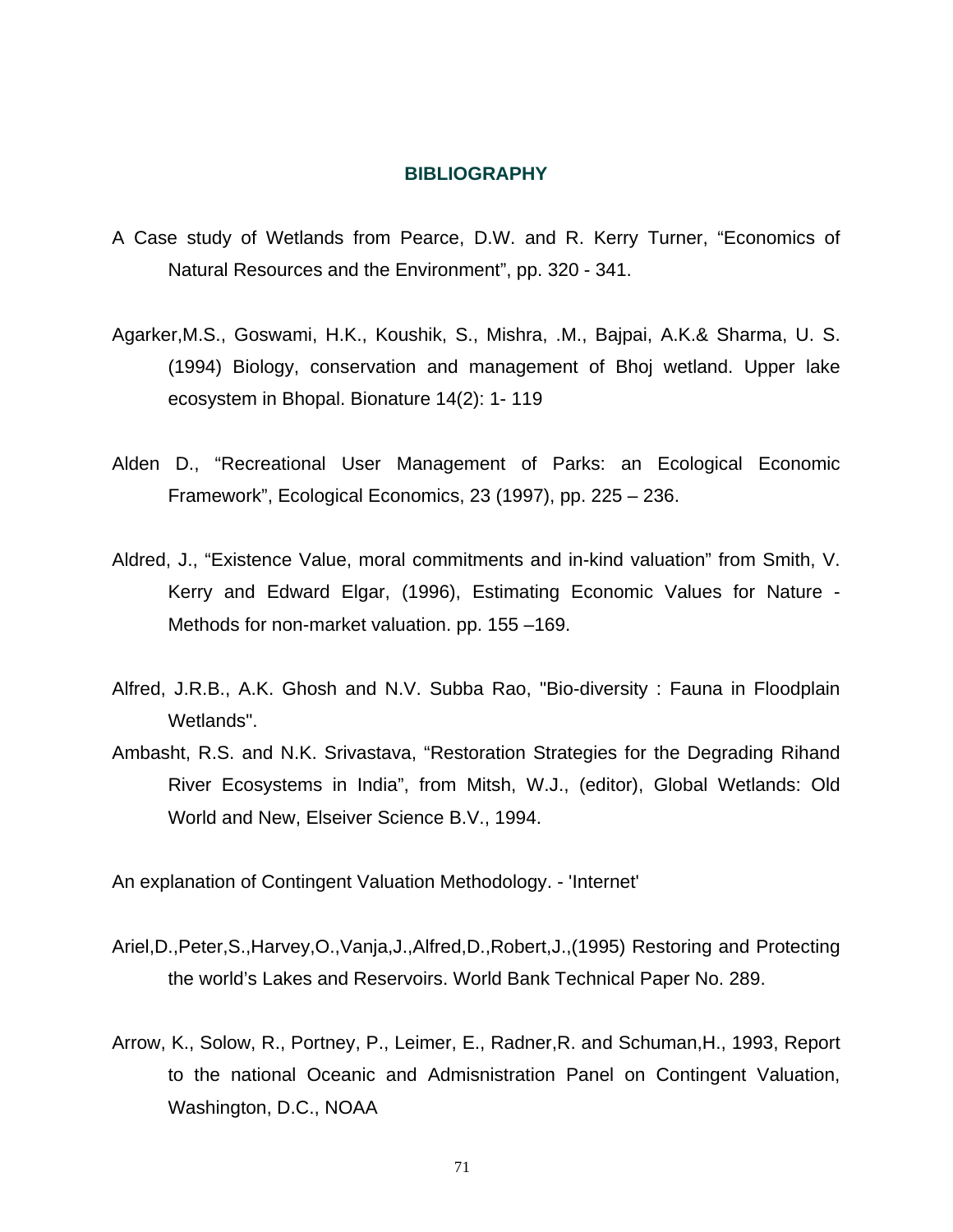Baldock, D. (1984) Wetland drainage in Europe. IIED/IEEP, London

Banerjee, L.K., "Wetland Plant Resources in India", Botanical Survey of India.

- Barbier, E.B. and Michael Rauscher,(1994). "Trade, tropical deforestation and policy interventions," Environmental and Resource Economics 4, pp.75 - 90.
- Barbier, Edward B., Mike Acreman and Duncan Knowler. 1997. *Economic Valuation of Wetlands - A Guide for Policy Makers and Planners*, Ramsar Convention Bureau, Gland Switzerland.
- Barret, S. (1994). "The Biodiversity supergame", Environmental and Resource Economics 4, pp. 111-122.
- Bateman, Ian. "Contingent Valuation Methods and their role in Natural Resource Management", Manuscript, University of East Anglia.
- Bell, F.W., "The economic valuation of saltwater marsh supporting marine recreational fishing in the South Eastern United States", Ecological Economics 21 (1997), pp.  $243 - 254$ .
- Belsare, D.K., "Inventory and Status of Vanishing Wetland Wildlife of South Asia and a Operational Management Plan for their Conservation", from Mitsh, W.J., (editor), Global Wetlands: Old World and New, Elseiver Science B.V., 1994.
- Bergstrom, John C., John r. Stoll, John P. Titre and Vernon L. Wright,(1990). "Economic Value of wetlands-based recreation", Ecological Economics,2, pp. 129 – 147.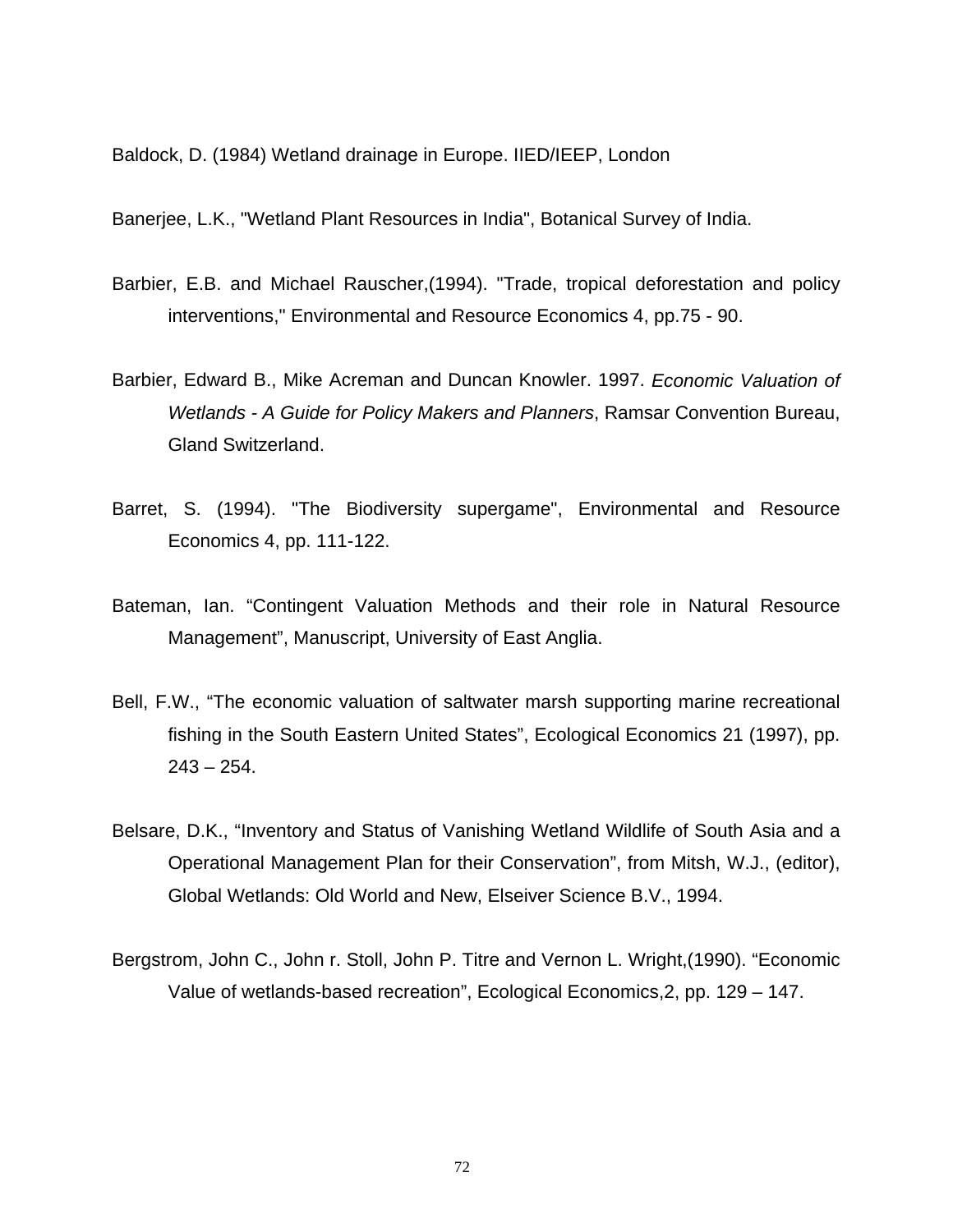- Bhatnagar, G.P., M.J. Nandan and S.D. Nawange, "Studies on Bhoj Wetland with special reference to macrophytes and water supply of Bhopal", from Kotwal, P.C. and S. Banerjee, "Biodiversity Conservation", pp 143-150
- Bhattacahrya, S. "East Calcutta Wetlands: A relict riparian system thriving waste recycling practices".
- Bodini, Antonio and Giovanni Giavelli, "Multi criteria Analysis as a tool to investigate Compatibility between Conservation and Development on Salina Island, Aeolian Archipelago, Italy, Environmental Management, Vol. 16. No. 5, pp. 633 - 652.
- Booth, Douglas E., "Ethics and the limits of environmental economics", "Ecological Economics 9, (1994), pp. 241 – 252.
- Brookshire, David S., and Alan Randall. 1978. "Public Policy Alternatives, public Goods, and Contingent Valuation Mechanisms", Paper presented at the Western Economic Association Meeting, Honolulu, Hawaii.
- Brookshire, David S., and Larry S. Eubanks. 1978. "Contingent Valuation and Revealing Actual Demand for Public Environmental Commodities", Manuscript, University of Wyoming.
- Brookshire, David S., Larry S. Eubanks and Alan Randall, " Estimating Option Prices and Existence Values for Wildlife Resources", Land economics, Vol. 59, No. 1, February 1983.
- Brown, Katrina, (1994), "Approaches to valuing plant medicines: the economics of culture or the culture of economics", Biodiversity and Conservation 3, pp. 734 – 750.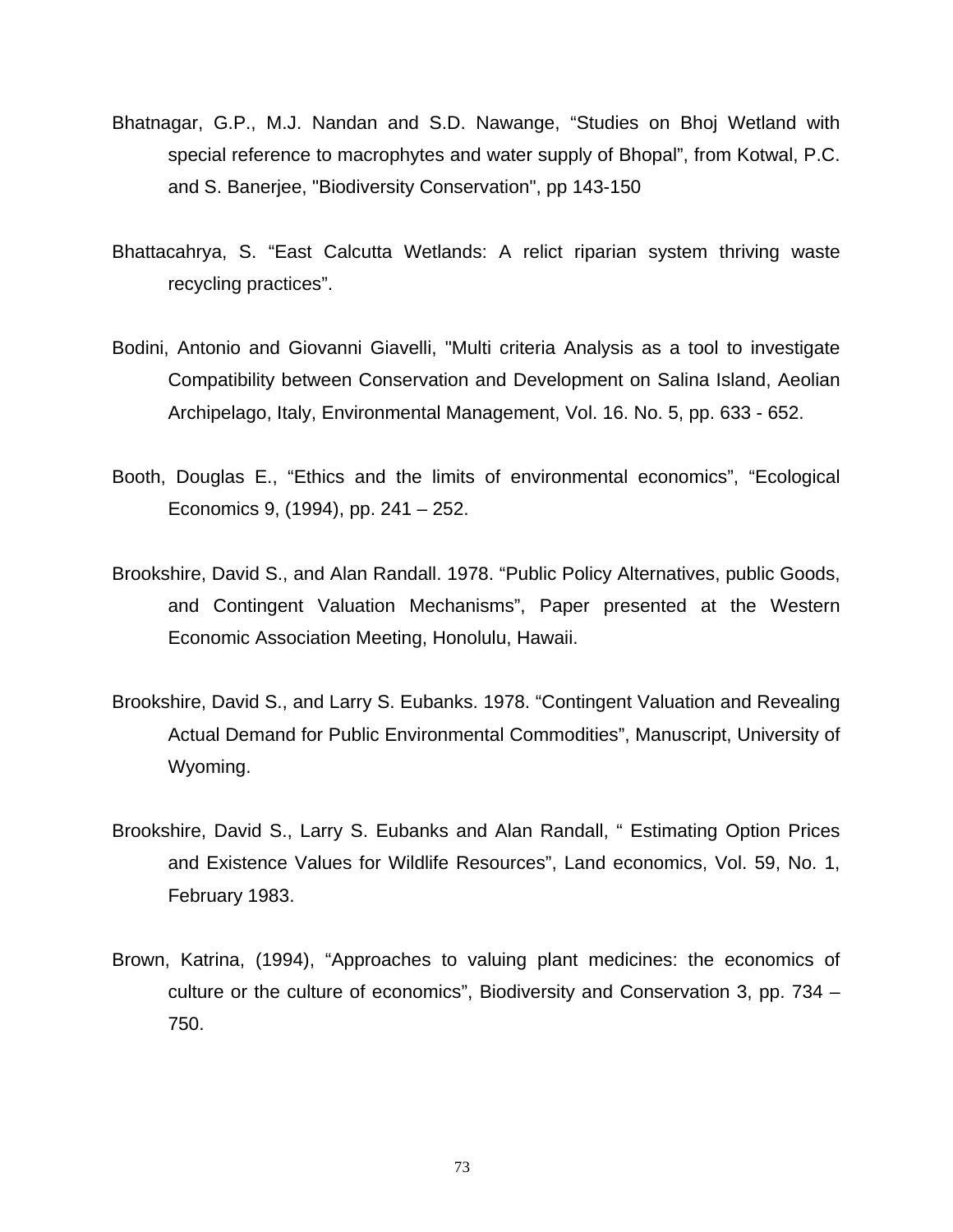- Brown, Thomas C, 1984, The Concept of Value in Resource Allocation, *Land Economics*, 60, pp. 231 – 246.
- Brown, Thomas C and Paul Slovic, "Effects of Context on Economic Measures of Value", from G. Peterson, B. Driver and R. Gregory (Eds.), Amenity Resource Valuation: Integrating economics with other disciplines, 1988.
- Brown, Thomas C. and Robin Gregory, "Why the WTA WTP Disparity Matters", Ecological Economics 28, (1999), pp. 323 – 335.
- Burger, J., and Michael Gochfield(1988). "Effects of ecotourists on bird behaviour at Loxahatchee Natural Wildlife Refuge, Florida", Environmental Conservation 25 (1), pp. 13-21.

Cangleosi, A. "Economic Valuation of Environmental Benefits." - 'Internet'.

- Carson, Richard T. 1998. "Valuation of Rainforests: Philosophical and Practical Issues In The Use of Contingent Valuation", *Ecological Economics*, 24, pp. 15 - 29.
- Chatfield, C. and A.J. Collins, "Introduction to Multivariate Analysis", Chapman and Hall, London.
- Common, M.S. and T.W. Norton. "Bio-diversity, Natural Resource Accounting and Ecological Monitoring", Environmental and Resource Economics 4, pp. 29 – 53.

Conservation and Management of Lakes/Reservoirs of India. ILEC Report, March,1996

Conservation Value: Estimation and methodological Inference from Jacobson, Kristin M., Dragun, Andrew K., (1996)"Contingent Valuation and Endangered Species: Methodological Issues and applications." Series New Horizons in Environmental Economics. Pp. 201 – 220.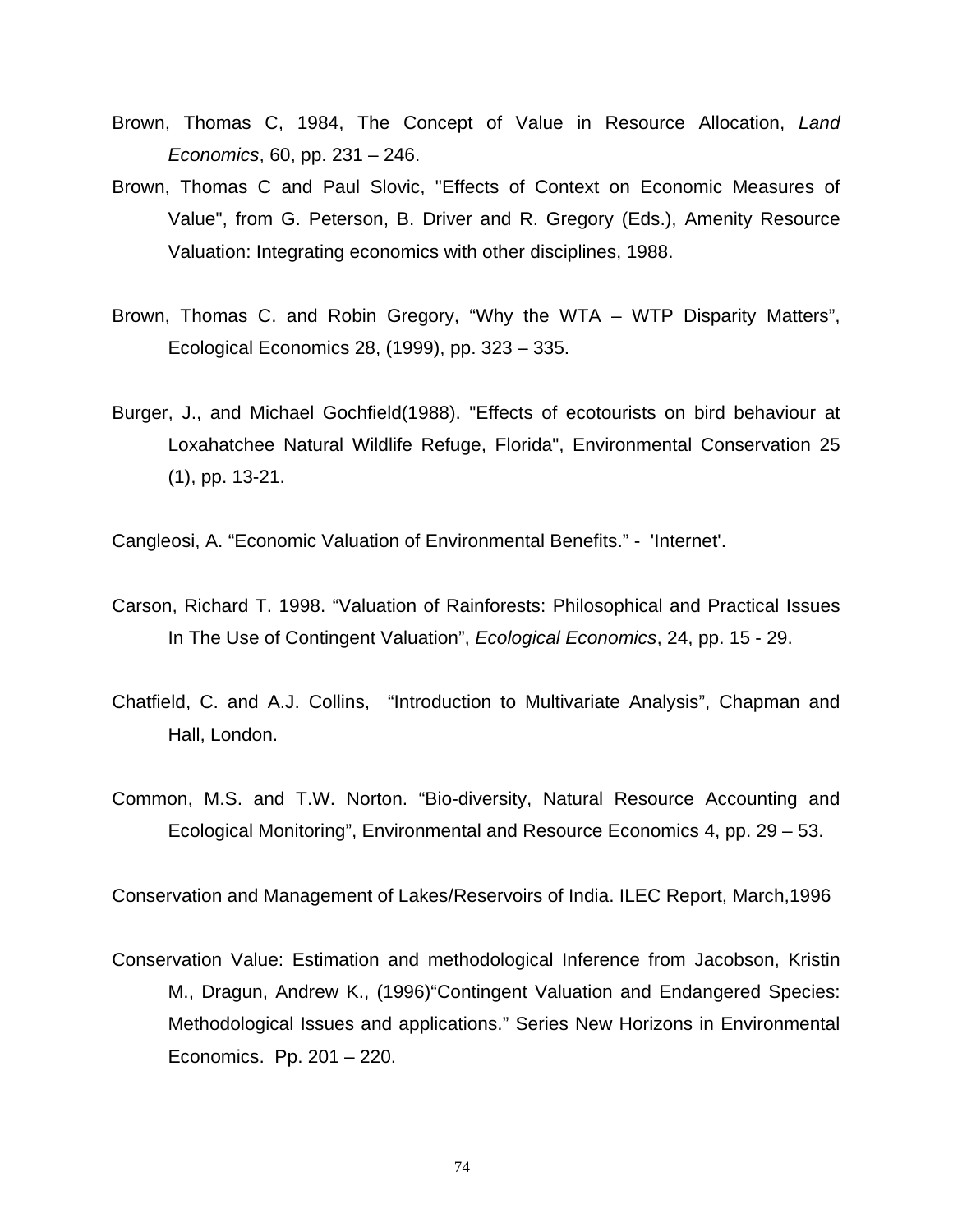- *Conservation & Management of Bhoj Wetland*, Advertorial published in the Bhopal Plus, Supplementary provided with the Times of India, in Bhopal, Week of 31<sup>st</sup> May, 1999.
- Cooke, Dennis G., Eugene B. Welch, Spencer A., Peterson, and Peter R Newroth. (1993) Restoration and management of Lakes and Reservoirs( $2^{nd}$  Ed). Boca Raton, Florida, Lewis Publishers
- "Cost Benefit rules, national income accounts and sustainable development", Valuation and the Environment, pp. 91 – 112.
- Costanza, Robert, Stephen C. Farber and Judith Maxwell. 1989. "Valuation and Management of Wetland Ecosystems", *Ecological Economics*, 1, pp. 335 - 361.
- Crowards, Tom M., "Analysis Safe Minimum Standards: Costs and Opportunities", Ecological Economics 25 (1998), 303 - 314.
- D.James, "Flood Control in the Kahawainui Watershed, Island of Oahu, Hawaii", The Application of Economic Techniques in Environmental Impact Assessment, pp. 247-274.
- D. James (1994) "Economic Valuation Techniques", , The Application of Economic Techniques in Environmental Impact Assessment, pp. 63 - 95.
- Datta, Samar K. And Kingsuk Sinha, 1996, "Sustainable Wetland Management through Co-operative Route - Lessons from the Mudiali Tutorial System".
- Daugherty, W., "The Economic Value of Wetlands and Open Spaces: Is it ignorance or greed that allows the destruction of these valuable assets?" - 'Internet'
- Davies, J., and C.F. Claridge, (Eds.) (1993)."Wetland benefits, the potential for wetlands to support and Maintain Development. Asian Wetland Bureau Publication No: 87, IWRB Special Publication No:27, Wetlands for the Americas publication No:11, pp. 7 -10 and 35 - 45.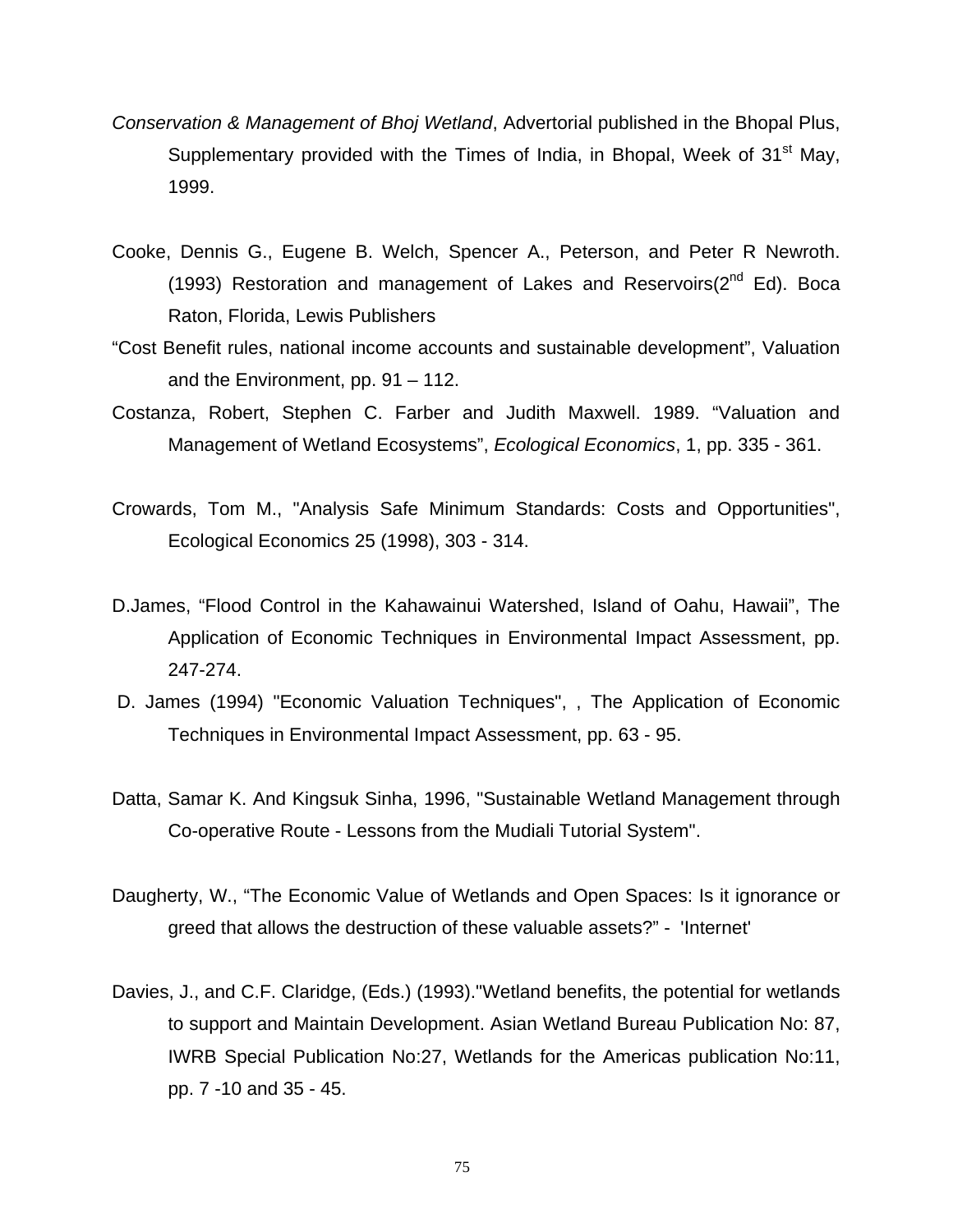Davis, Robert K. 1963. "Recreation Planning As An Economic Problem", *Natural Resources Journal*, Vol 3, No. 2, pp. 239 - 249.

Desarda, H.M., "Water Resources Development – A Note on Alternative Perspective".

- Deshmukh, Sanjay, "Information Services for Mangrove Ecosystems and their Use in Organising Data Bases for Sustainable Utilisation of Marine Natural Resources with Specific Reference to Exclusive Economic Zone of India".
- Desvouges, William H. et al., "Evaluating CV Performance: Separating the Light from the Heat" from Bjornstad, David J. and James K. Kahn (eds.), The Contingent Valuation of Environmental Resources: Methodological Issues and Research Needs, Edward Elgar, Chettenham UK and Brookfield, US, 19996, pp. 117 – 144.
- Desvousges. W.H., V. Kerry Smith and Ann Fisher, "Option price estimates for Water Quality Improvement: A Contingent Valuation study for the Mononghaela River, from Smith, V. Kerry (1996). "Estimating economic values for nature: Methods for non-market valuation", pp. 248 – 267.
- Diosi,A. "Optimum Use of Lakes" from Salanki, J. And S.Herodek, (eds). Conservation and Management of Lakes – Proceedings of the Third International Conference on the Conservation and Management of Lakes, "Balaton 88", held in Keszthely, Hungary, 11-17<sup>th</sup> September, 1988.
- Dixon, J., Paul B. Sherman, Louis Fallon, Richard A. Carpenter, 1994*, Economic Analysis of Environmental Impacts* (London, Earthscan)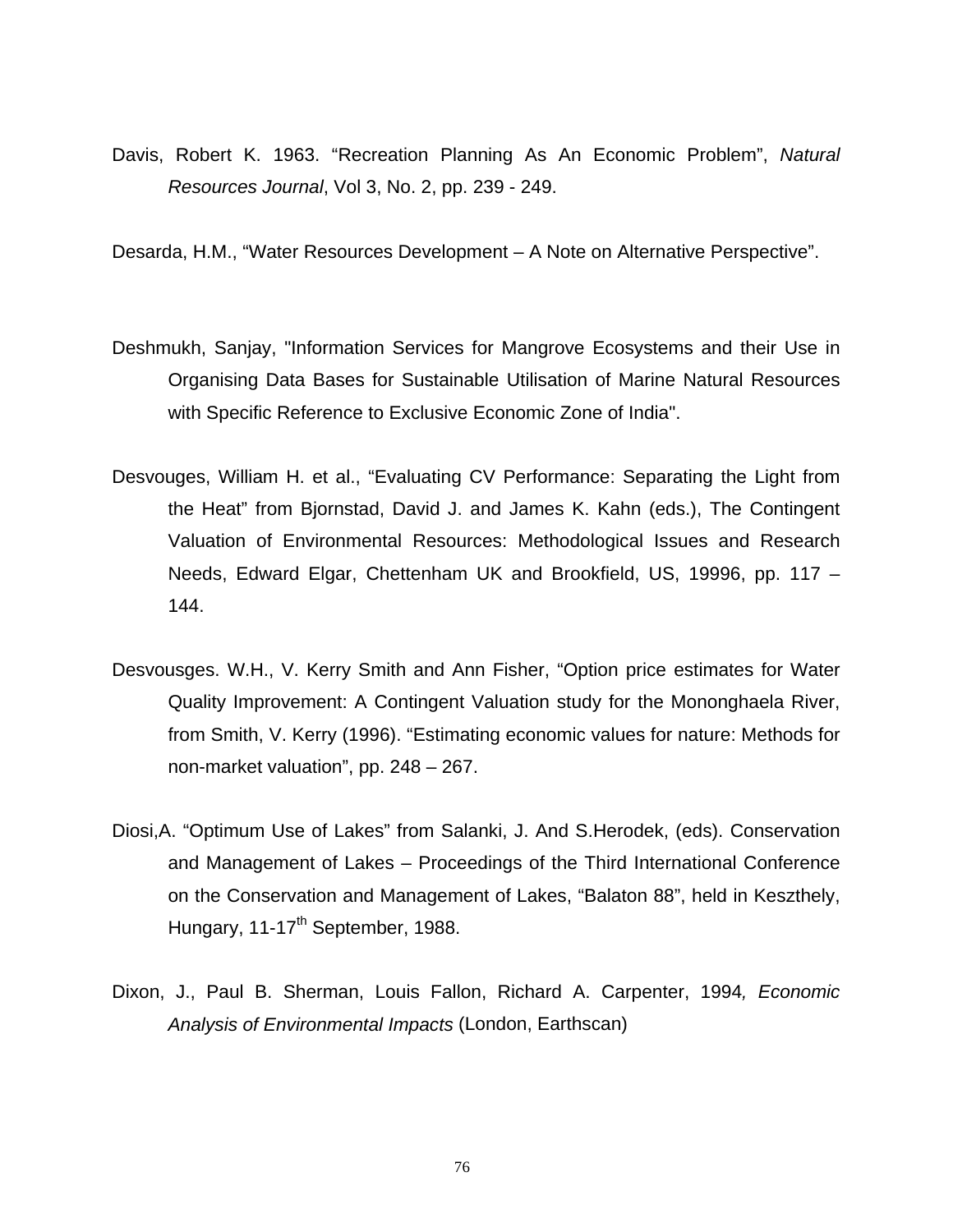- Dugan, P.J., "Wetlands in the 21<sup>st</sup> Century: the challenge to conservation science", Keynote address to the IVth International Wetlands Conference, Columbus, OH, USA, 14 – 17 September, 1992, from Mitsh, W.J., (editor), Global Wetlands: Old World and New, Elseiver Science B.V., 1994.
- Dugan, Patrick, J., Wetland Conservation: A Review of Current Issues and Required Action", IUCN, pp. 14-29.
- Dupont, Diane P., "The Importance of Question Sequence in Recreation Valuation". Internet.
- Echeverria, Jaimie, Michael Hanrahan and Raul Solorzano,(1995). "Valuation of nonpriced amenities provided by the biological resources within the Monteverde Cloud Forest Preserve, Costa Rica, Ecological Economics, 13, pp. 43-52.
- Economic Benefits of Wetlands EPA from: Hickman, C.A., (1977), "Forested Wetland Trends in the U.S.: An Economic Perspective", Forest Ecology and Management 33 (34), June I. - 'Internet'
- Economic Incentives for watershed protection : A report on an ongoing study of Arenal, Costa Rica, CREED Working Paper Series No: 3.
- Economic valuation of Mangrove ecosystem: Potential and Limitations, CREED Working Paper Series No: 14
- Ekstrand, Earl R. and John Loomis. 1998. "Incorporating Respondent Uncertainty When Estimating Willingness to pay for Protecting Critical Habitat for Threatened and Endangered Fish", *Water Resources Research*, Vol 34, No. 11, pp. 3149-3155, November.
- Ellis, Gregory M. and Anthony C. Fisher, "Valuing the Environment as Input", Journal of Environmental Management, (1987), 25, 149 - 156.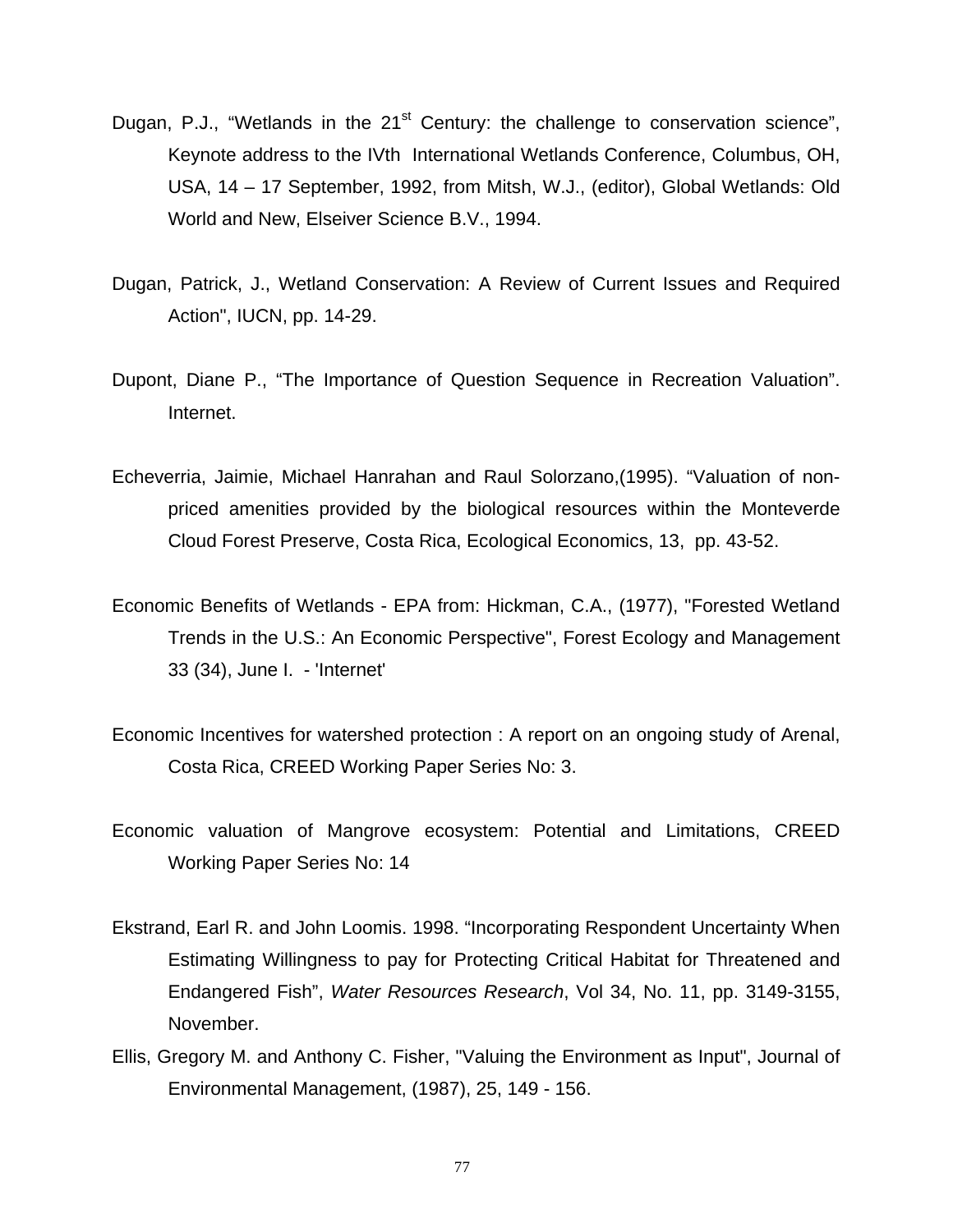- Environmental Accounting and Valuation Vol I, a Primer for Developing Countries, Economic and Social Commission for Asia and the Pacific, United Nations, New York, 1997
- Farber, S.(1987) Value of coastal wetlands for protection of property against hurricane wind damage, Journal of Environmental Economics and Management.14: 143- 151
- Fearnside, P.M., "Environmental Services as a strategy for sustainable development in rural Amazonia", Ecological Economics 20 (1997), pp. 53 – 70.
- Fernando, C.H., (1984). Reservoirs and lakes of Southeast Asia(Oriental region). In : Taub, F.(Ed.)Ecosystems of the world. 23. Lakes and reservoirs. Elsvier, Amsterdam.
- Ferrara, Ida and Paul C. Missios, "Non-use values and the management of transboundary renewable resources", Ecological Economics 25, (1998), pp. 281 - 289.
- Filion, F.L., "The Economic Valuation of Wetland Benefits" Internet
- Fischhoff, B. and L. Furby. 1988. "Measuring Values: A Conceptual Framework For Interpreting Transactions with Special Reference to Contingent Valuation of Visibility", *Journal of Risk and Uncertainty*, Vol. 1, pp. 147 - 184.
- Fisher A. and R. Raucher, 1983, "Intrinsic Benefits of Improved Water Quality: Conceptual and Empirical Perspectives", US Environmental Protection Agency.
- Fisher, Anthony C., "The Conceptual Underpinnings of the Contingent valuation Method", from Bjornstad, David J. and James K. Kahn (eds.), The Contingent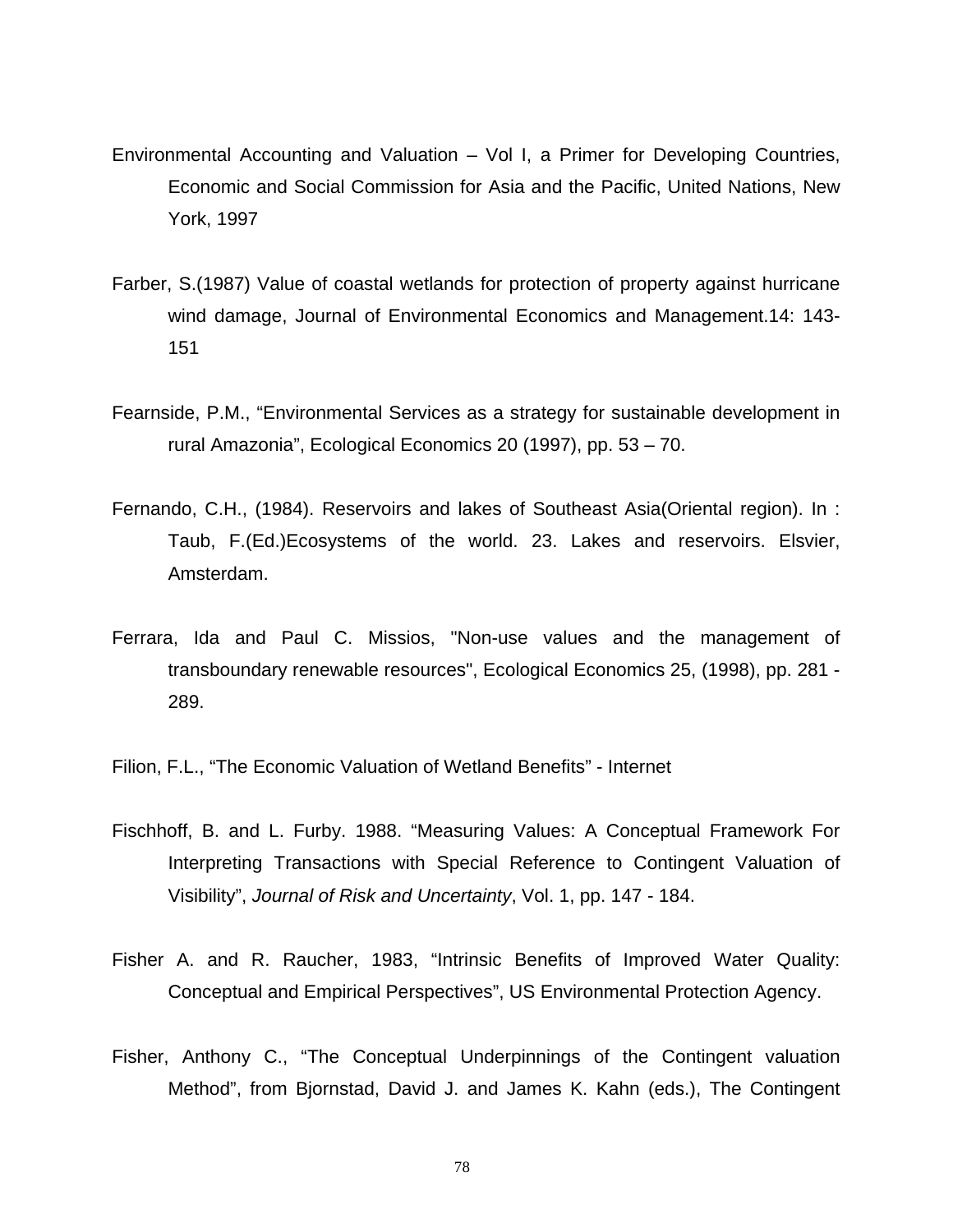Valuation of Environmental Resources: Methodological Issues and Research Needs, Edward Elgar, Chettenham UK and Brookfield, US, 19996, pp. 19 – 60,

Frolova Alla, "Ecologoical Reasoning", Ecological Economics, 24 (1998), pp. 169 - 182.

- Garrod, G.D. and K.G. Willis, "Valuing biodiversity and nature conservation at a local level", Biodiversity and conservation 3, pp. 555 -565, (1994).
- Garrod, G.D. and K.G. Willis. 1997. "The Recreational Value of Tropical Forests in Malaysia", *Journal of World Forest Resources Management*, Vol. 8, pp. 183 - 201.
- Ghosh, A.K., Floodplain Wetlands- Overview.
- Ghosh, S.K. and S.C. Santra, Ecological Benefits of wetland vegetation for rural population in West Bengal, India.
- Glooschenko, W.A., C. Tarnocai, S. Zoltai and V. Glooschenko, " Wetlands of Canada and Greenland from Whigham, D.F., et al. (eds.), Wetlands of the World I, Kluwer Academic Publishers, Netherlands, 1993, pp. 415 – 514.
- Goodman Sandra, Shabbar Jaffry and Bill Seabrooke, "Assessing Public Preferences For The Conservation Quality of The British Coast", Valuation and the Environment.

Goodstein, E.S., 1995, Economics and The Environment, Prentice Hall, Inc., New Jersey

Gopal, B. and Krishnamurthy, K.,(1993) Wetlands of South Asia. In: Whingam, D.F., Hejny, S., and Dykyjova, D.(Eds) Wetlands of the world. Vol.1. Kluwer Acad.Publ., Dordrecht.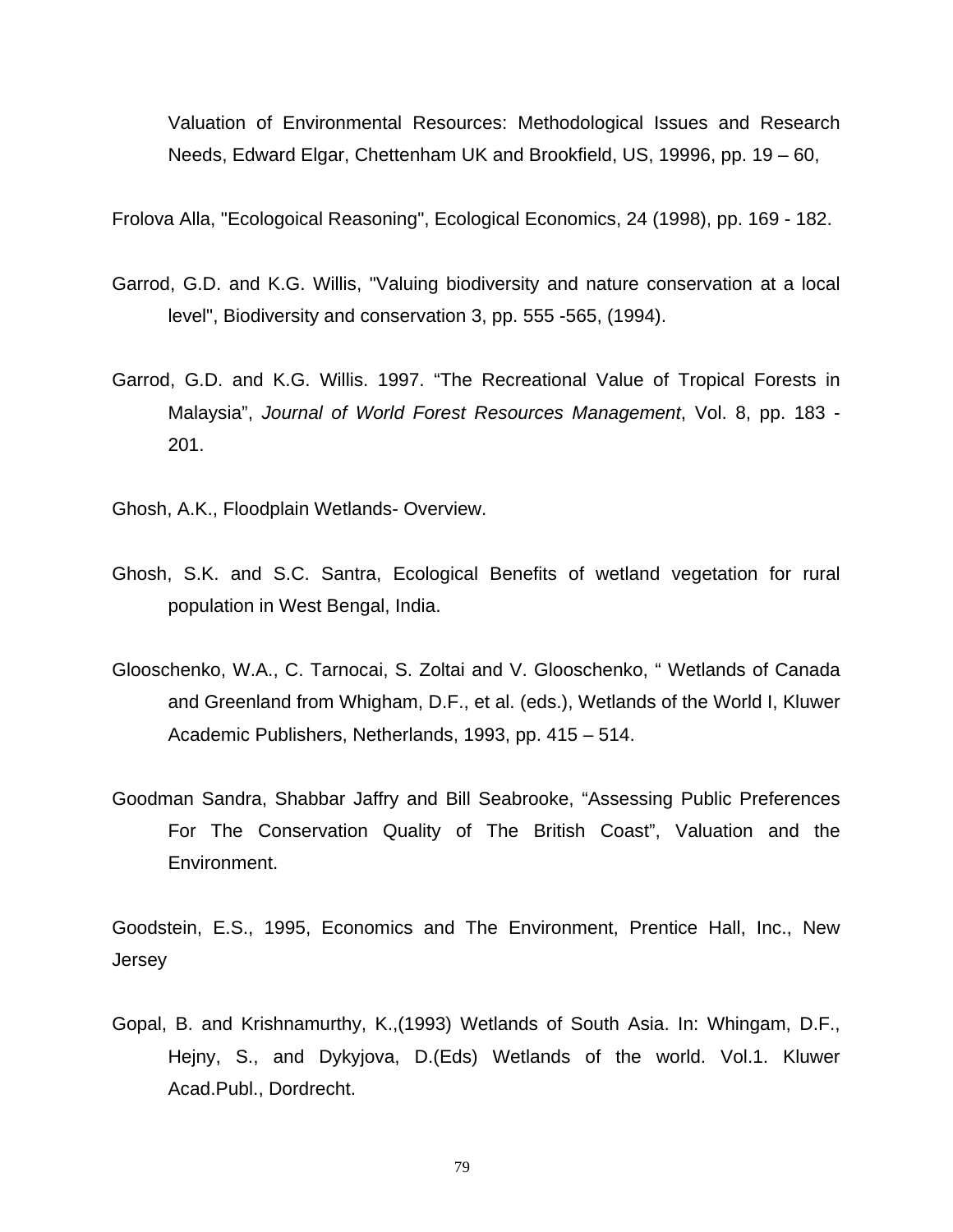- Gopal, B. and Shah, M.(1993) Conservation and management of Rivers in India: A case study of River Yamuna. Environmental Conservation.
- Gopal, B.,(1996) "Overview of lakes and wetlands of India". Conservation and Management of Lakes/reservoirs in India, International Lake Environment Committee Foundation report submitted to the Environment Agency, Government of Japan
- Gopal, B., "Wetlands and bio-diversity: How to kill two birds with one stone? From Geisen W. (Ed.)(1997), "Wetlands, Biodiversity and Development", Proceedings of Workshop 2 of the International Conference on Wetlands and Development held in Kuala Lumpur, Malaysia, 9 - 13<sup>th</sup> October, (1995), Wetlands International, Kuala Lumpur, pp. 18 - 27.
- Gorman, Raymond F., "Valuation and Reporting" from Sustainability Perspective for Resources and Business.
- Gren, Ing Marie, et al. "Primary and secondary values of wetland ecosystems", Environmental and Resource Economics 4, (1994), pp. 55 – 74.
- Griffin, Charles C., John Briscoe, Bhanwar Singh, Radhika Ramasubban and Ramesh Bhatia. 1995. "Contingent Valuation and Actual Behaviour: Predicting Connections to New Water Systems in the State of Kerala, India", *The World Bank Economic Review*, Vol 9, No. 3, pp. 373 - 395.
- Gupta, T.R., and John H. Foster (1975). "Economic criteria for fresh water wetland policy in Massachusetts", American Journal of Agricultural Economics, Vol 57, No 1, Feb 1975.
- Hadker, Nandini, Suhir Sharma, Ashish David and T. R. Muraleedharan. 1997. "Willingness-to-Pay for Borivli National Park: Evidence From a Contingent Valuation", *Ecological Economics* 21, pp. 105 - 122.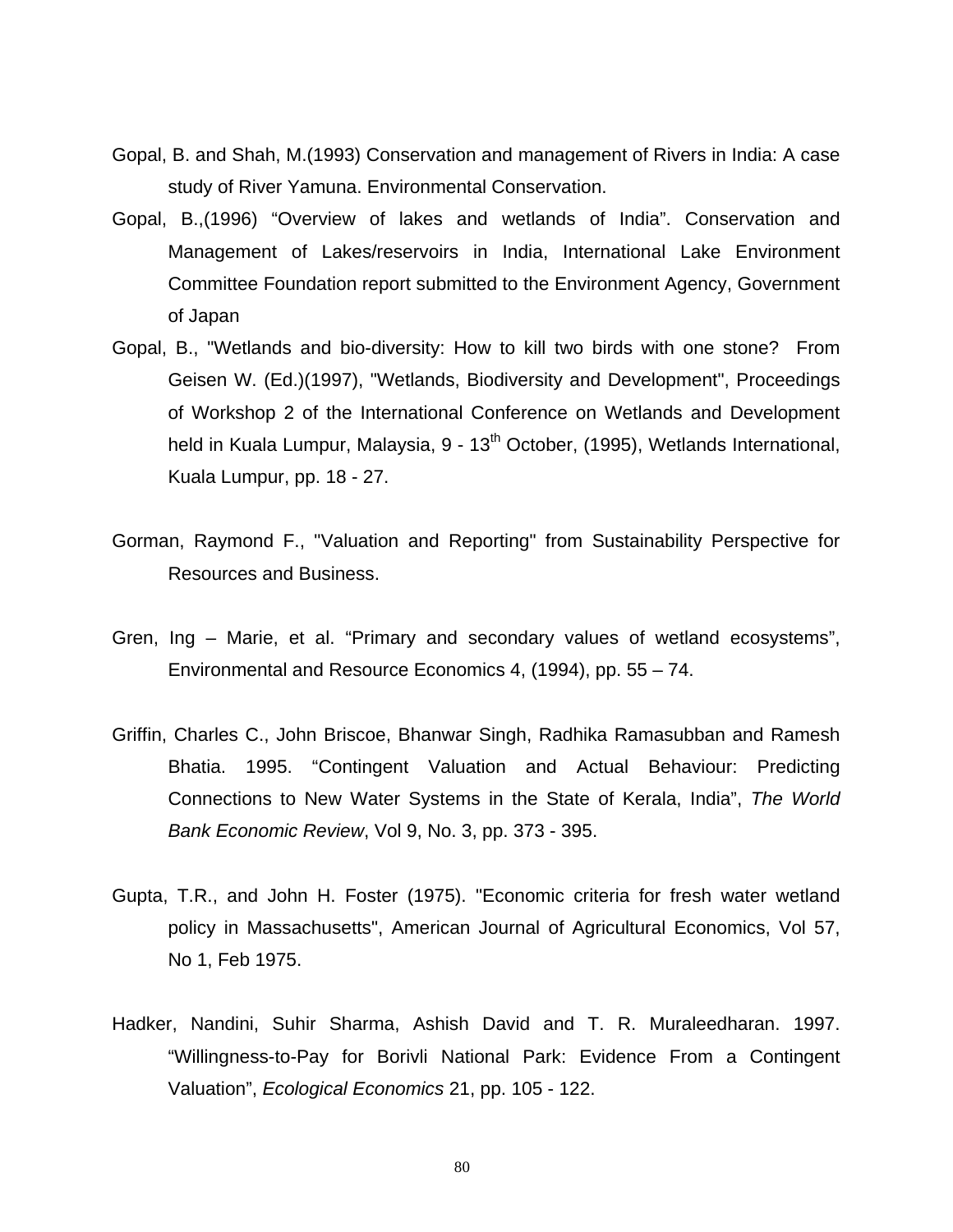- Hair J.F., R.Anderson., R.L.Tatham., "Multivariable Data Analysis "Macmillan Intl.Editions,NY. Pp.235-236
- Hammack,J.,and G.M.Brown.(1974) Water fowl and wetlands: Toward Bio economic Analysis, Johns Hopkins University press, Baltimore.
- Hecky, R.E.,E.J.Free, H.J.Kling, and J.W.M.Rudd. (1981)Relationship between primary production and fish depletion in lake Tanganyaka. Trasaction of the American Fisheries Society. 110, 64-71
- Herfindahl, Orris C. and Allen V. Kneese, " Measuring Social and Economic Change: Benefits and Costs of Environmental Pollution", from Allen V. Kneese, Natural Resource Economics: Selected Papers of Allen V. Kneese, Edward Elgar, Aldershot, U.K. and Brookefield, US, 1995.
- Hitzhusen Fred, Somskaow Bejranonda, Timothy Lehman, and Robert Macgregor (1995) Economic and political Analysis of dredging Ohio's State Park Lakes In: Ariel Dinar and edna Loehman, (Eds) Water quantity/ quality management and conflict resolution. West port, Conn. Praeger.
- Hoevenagel, Rudolf. 1994. *The Contingent Valuation Method: Scope and Validity*, Vrije Universiteit, Amsterdam.

Hollis, G.E., "The Functions of Floodplain Wetlands within Integrated River Management:

International Perspectives", Workshop on the Conservation and sustainable use of Floodplain Wetlands,  $4<sup>th</sup>$  -  $6<sup>th</sup>$  Dec.'93, The Oberoi Grand, Calcutta.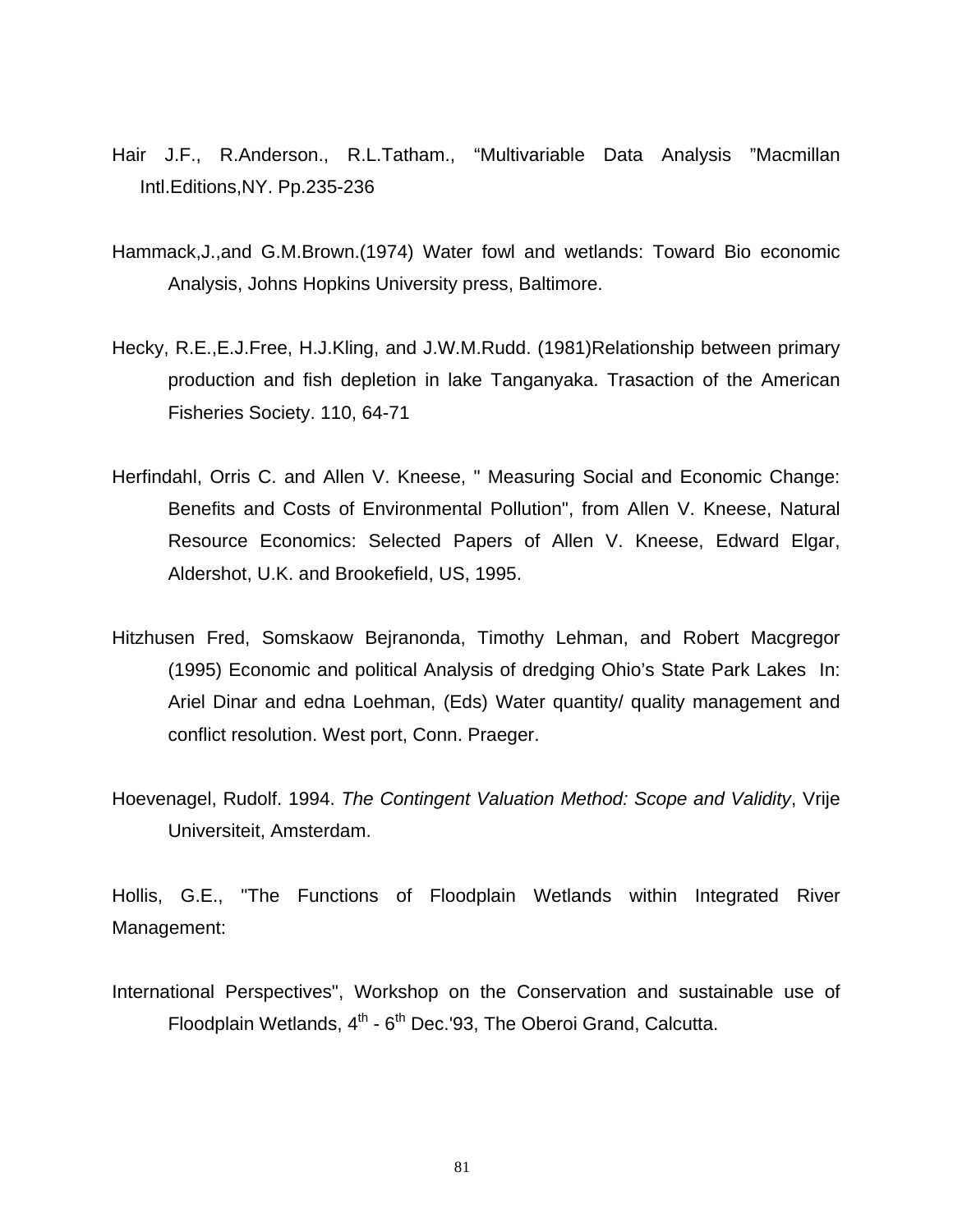- Indira Gandhi Institute of Development Research, 1999, Environmental Governance Series No.2, Sustainable Wetlands
- IIED, Gatekeeper Series Edward B. Barbier.
- IPT Asian Wetland Bureau (1993) Tasek Bera The wetland Benefits of the Lake system and recommendations for Management, Asian Wetland Bureau Publication 90 pp. 9 - 19.
- Jacobson, Kristin M., Dragun, Andrew K., (1996) "The Contingent Valuation Method" from Contingent Valuation and Endangered Species: Methodological Issues and applications." Series New Horizons in Environmental Economics, pp. 77 - 96.

Jha, B.C., "Floodplain Fishery of Gandak Basin, Bihar".

- Jhingran, V.(1992)Fish and Fisheries of India. 3<sup>rd</sup> Edition., Hindustan Publ. Corp., N.Delhi
- Joubert, A.R., et al., "Fynbos (Fine Bush) vegetation and the supply of water: a cost benefit analysis", Ecological Economics 22 (1997), pp. 123 – 140.
- Kahneman, D., 1986, Comments by Professor Daniel Kahneman in R.G. Curnnings, D.S. Brookshire and W.D. Schultze (eds.) Valuing Environmental Goods: An assessment of the Contingent Valuation Method, pp.185 – 194, Totowa, N.J., Rowman and Allanheld.
- Kaul,S., and C.L.Trisal., (1996), "Management of Lakes in India" Conservation and Management of Lakes/reservoirs in India, International Lake Environment Committee Foundation report submitted to the Environment Agency, Government of Japan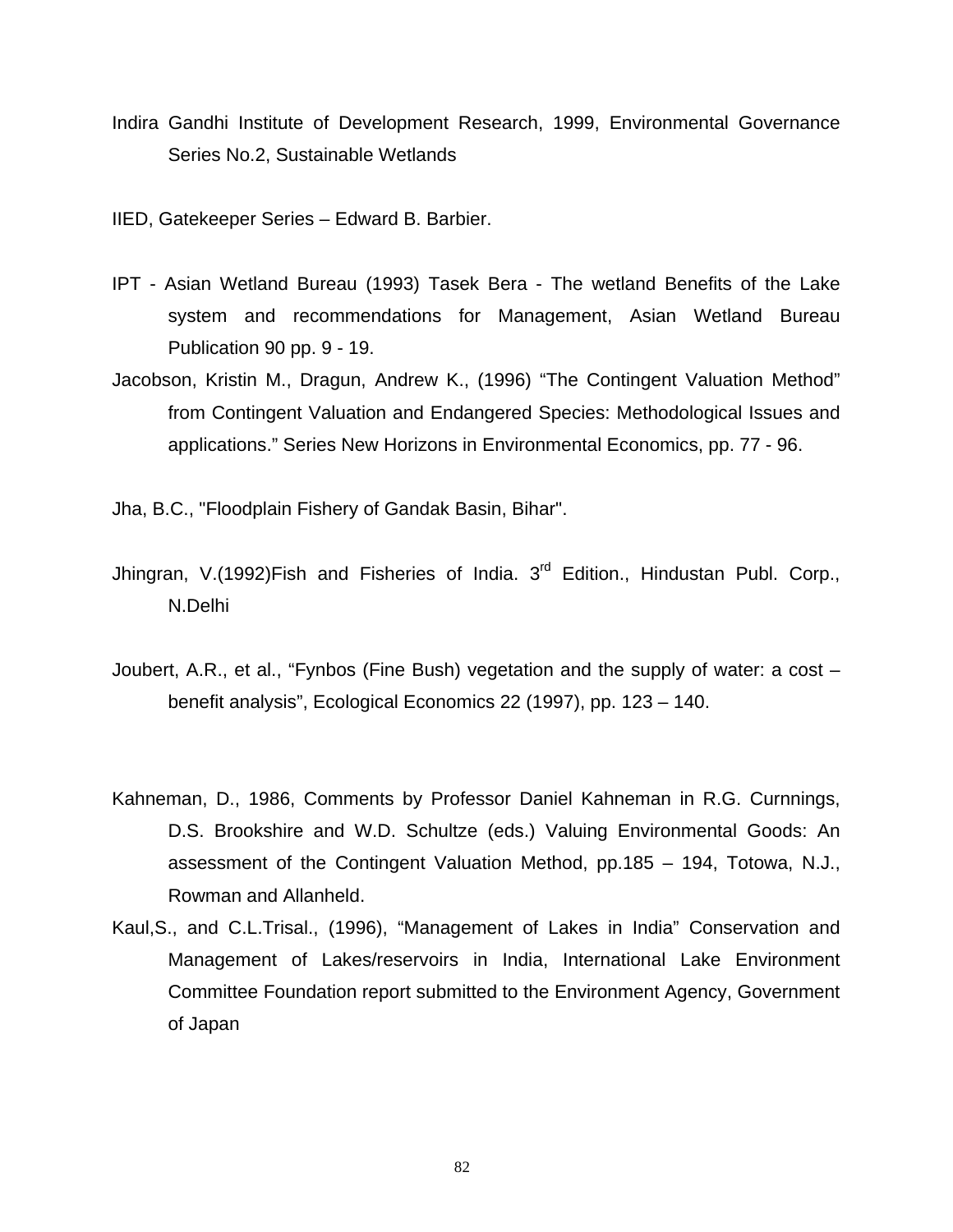- Kaul, V.(1977) Limnological Survey of Kashmir Lakes with reference to trophic status and conservation. International Journal of Ecology and Environmental Science. 3:29-44
- Kelly, M.G., (1988), "Use of community based indices to monitor eutrophication in European rivers", Environmental Conservation 25 (1), pp. 22 -29.
- Kent,D.J., Kenneth D. Jenkins and James F. Hobson, "Wetlands Functions and Values", from Kant, Donald M.,(Ed), Applied wetlands Science and Technology,
- Khan, A.A., Anita Bhatnagar and Rashmi Saxena, "An Introduction to Bhopal Lakes", from Kulshreshta, S.K., Upkar N. Adholia, O.P. Jain, Amita Bhatnagar, (Eds) "Past, Present and Future of Bhopal Lakes – Proceedings of the national symposium, July, 6-8, 1987, Motilal Vigyan Adarsh Mahavidalaya, Bhopal, pp 7- 10.
- King K., "Incremental costs of Conserving Wetland Bio Diversity" from Geisen W. (Ed.)(1997), "Wetlands, Biodiversity and Development", Proceedings of Workshop 2 of the International Conference on Wetlands and Development held in Kuala Lumpur, Malaysia,  $9 - 13<sup>th</sup>$  October, (1995), Wetlands International, Kuala Lumpur, pp. 44 - 55.
- Kline, Jeffrey and Dennis Wichelns, "Measuring Heterogeneous preferences for preserving farmland and open space", Ecological Economics 26(1998), 211 - 224.
- Kneese, Allen V., "Environmental Policy", from Allen V. Kneese, Natural Resource Economics: Selected Papers of Allen V. Kneese, Edward Elgar, Aldershot, U.K. and Brookefield, US, 1995.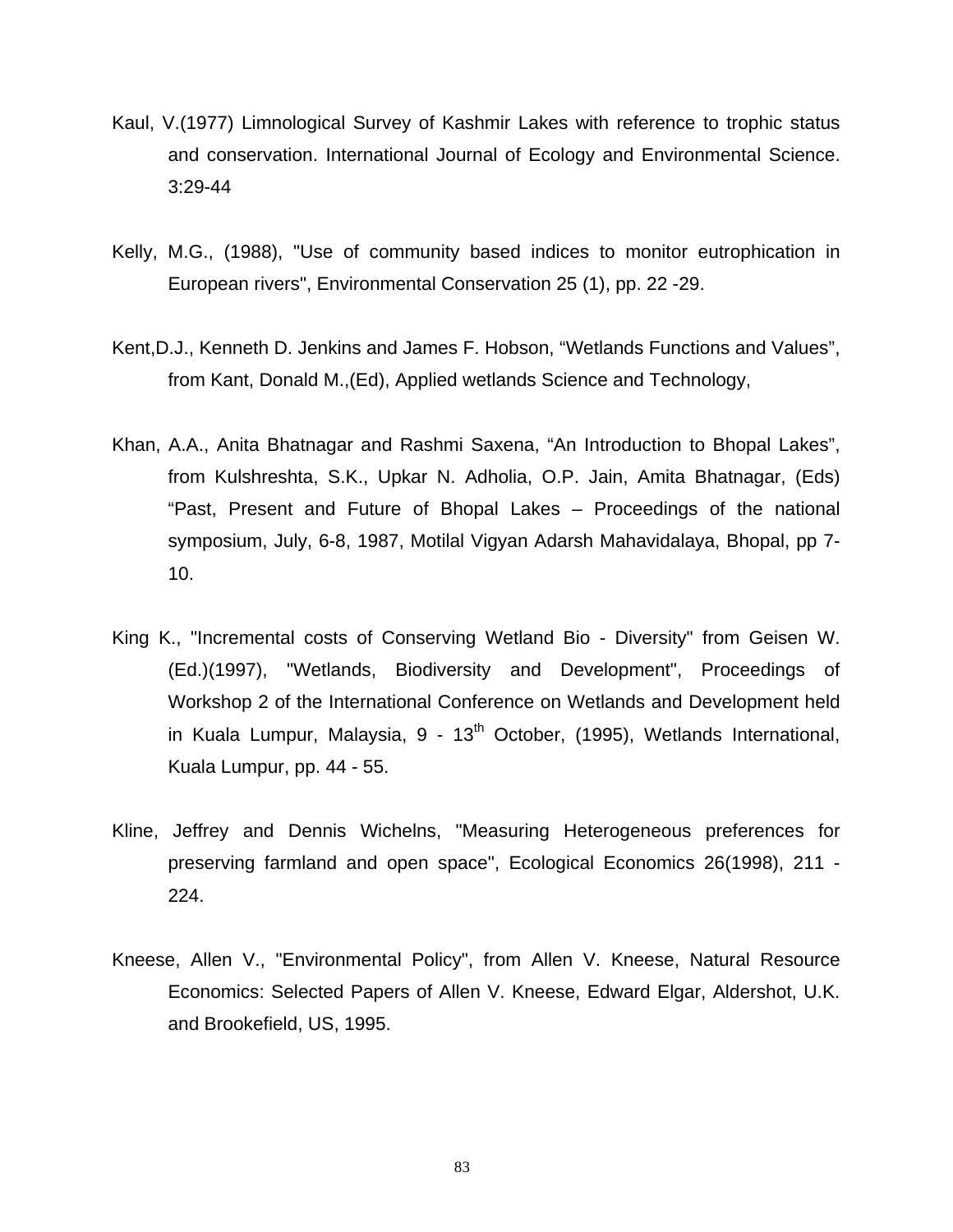- Kulshrestha Praveen, "New dimensions of Tourism and Lake Management in Upper Lake, Bhopal", from Kulshreshta, S.K., Upkar N. Adholia, O.P. Jain, Amita Bhatnagar, (Eds) " Past, Present and Future of Bhopal Lakes – Proceedings of the national symposium, July, 6-8, 1987, Motilal Vigyan Adarsh Mahavidalaya, Bhopal, pp 41-44.
- Kulshrestha, S.K., "Preliminary Studies on the Impact of Certain Religious Activities on Water Quality of Upper Lake, Bhopal", from Kulshreshta, S.K., Upkar N. Adholia, O.P. Jain, Amita Bhatnagar, (Eds) " Past, Present and Future of Bhopal Lakes – Proceedings of the national symposium, July, 6-8, 1987, Motilal Vigyan Adarsh Mahavidalaya, Bhopal, pp 253-257.
- Kulshrestha, S.K., "Review of Studies on Bhopal Lakes", from Kulshreshta, S.K., Upkar N. Adholia, O.P. Jain, Amita Bhatnagar, (Eds) "Past, Present and Future of Bhopal Lakes – Proceedings of the national symposium, July, 6-8, 1987, Motilal Vigyan Adarsh Mahavidalaya, Bhopal, pp 11 – 22.
- Lockwood M., "Integrated Value Theory for natural areas", Ecological Economics 20 (1997), pp. 83 – 93.
- Lockwood, Michael, John Loomis, Terry de Lacy,(1994). "The relative unimportance of a nonmarket willingness to pay for timber harvesting", Ecological economics, pp.  $145 - 152$ .
- Loffler, H.(1969) High altitude lakes in Mt. Everest region. Verh.int.Verein.Limnol.17:373-385
- Loomis John and Armando Gonzales Caban. 1994. Estimating the Value of Reducing Fire Hazards to Old Growth Forests in the Pacific Northwest: A Contingent Valuation Approach, International Journal of Wildland Fire, Vol. 4, No. 4, pp. 209 - 216.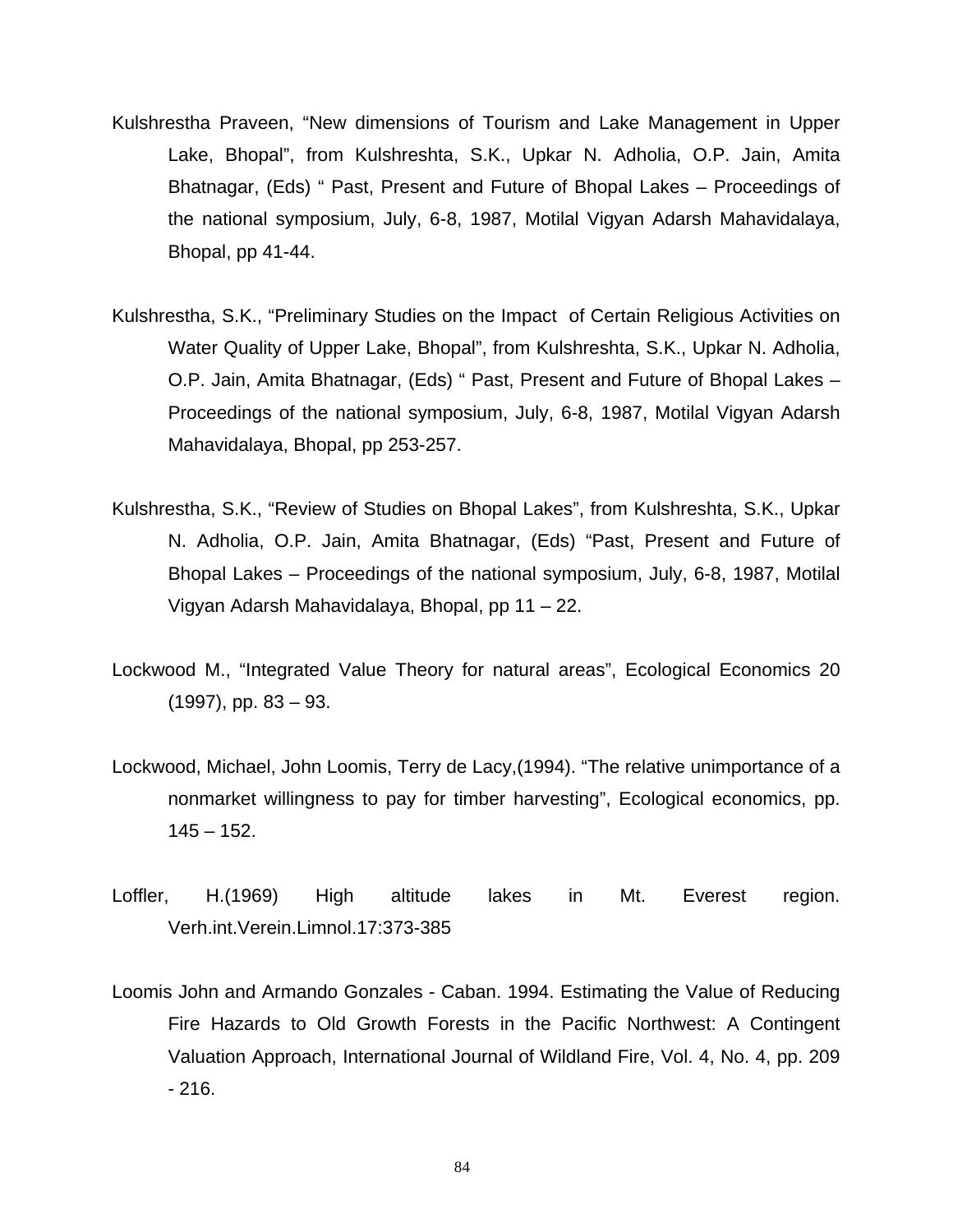Loomis John and Armando Gonzales - Caban. 1998. "A Willingness-to-pay Function for Protecting Areas of Spotted Owl Habitat from Fire", *Ecological Economics*, 25, pp. 315 - 322.

Luks, Fred, "METHODS The rhetorics of Ecological Economics", Ecological Economics 26, (1998), pp. 139-149.

- Lynn,G.D.,P.O.Conroy.,and F.J. Prochaska.,(1981) Economic valuation of marsh areas for marine production process (Florida) Journal of Environmental Economics and Management.8: 175-186.
- Magnussen Kristin and Olvar Bergland. 1997. "Valuation of Environmentally Hazardous Substances in Water", Paper prepared for the EAERE Conference in Tilburg, The Netherlands, June.
- Mahajan, K.K. "Wetlands of India a survey report and suggestions for their optimum utilisation.
- Maitre, David le, et al., (1997) "Communicating the value of fynbos: results of a survey of stakeholders", Ecological Economics 22, pp. 105 – 121.

Mandal, R.B., "The Value of Wetlands in North - East India" from Wetlands, pp. 30-46.

- Mantymaa, E., "Willingness to pay and willingness to accept: A Contingent Valuation Method field study of Environmental Commodities", Valuation and the Environment, pp. 147 – 163.
- Mendelssohn, G., "The relevance of economic valuation for Species Conservation Policy:The Case of the African Elephant",. pp. 123 – 145.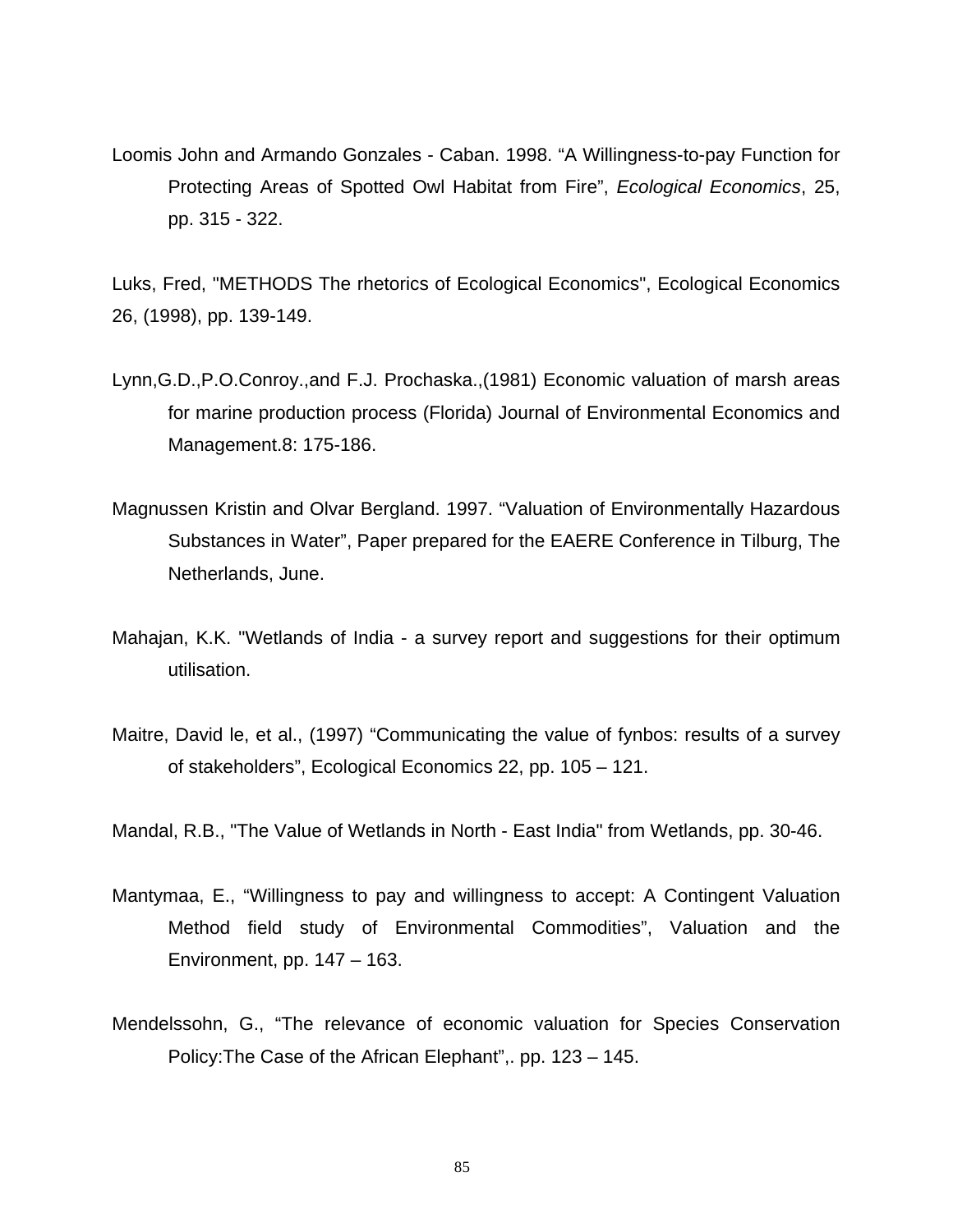Micklin, Philip P., 1992 "The Aral Sea Crisis: Indroduction to the Special Issue." Post Soviet Geography 33(5): 269-70.

Mitch, W.J., and J.G. Gosselink,. Wetlands. 2<sup>nd</sup> edition. Van Nostrand, New York. 539p

- Mitsch, J. and James G. Gosselink (1986) "Values and Valuation of Wetlands", from, Wetlands, , pp. 393 - 414.
- Mitchell, Robert Cameron and Richard T. Carson. 1989. *Using Surveys to Value Public goods: The Contingent Valuation Method*, Resources for the Future.
- Munashinghe, M. and Jeffrey McNeely, 1994, *Protected Area Economics and Policy: Linking Conservation and Sustainable Development*, World Bank, Washington D.C.
- Moisseinen, Eija, "On Behavioural Intentions in the Case of the Siamaa Seal. Comparing the Contingent Valuation Approach and Attitude - Behaviour Research".
- Moran Dominic. 1994. "Contingent Valuation and Bio-diversity: Measuring the User Surplus of Kenyan Protected Areas", *Biodiversity and Conservation*, 3, pp. 663 - 684.
- Msangi, J.P. and G.A. Ellenbroek,"Should there be man-made lakes in Africa?" from Whingman, D.F. et al. (eds.), Wetland Ecology and Management: Case Studies, 1990, pp. 103-108.
- Naik, B.N., "Ecology and Management of Indian Fresh Water Ecosystems at Industrial Areas", from Kulshreshta, S.K., Upkar N. Adholia, O.P. Jain, Amita Bhatnagar, (Eds) " Past, Present and Future of Bhopal Lakes – Proceedings of the national symposium, July, 6-8, 1987, Motilal Vigyan Adarsh Mahavidalaya, Bhopal, pp 77 - 81.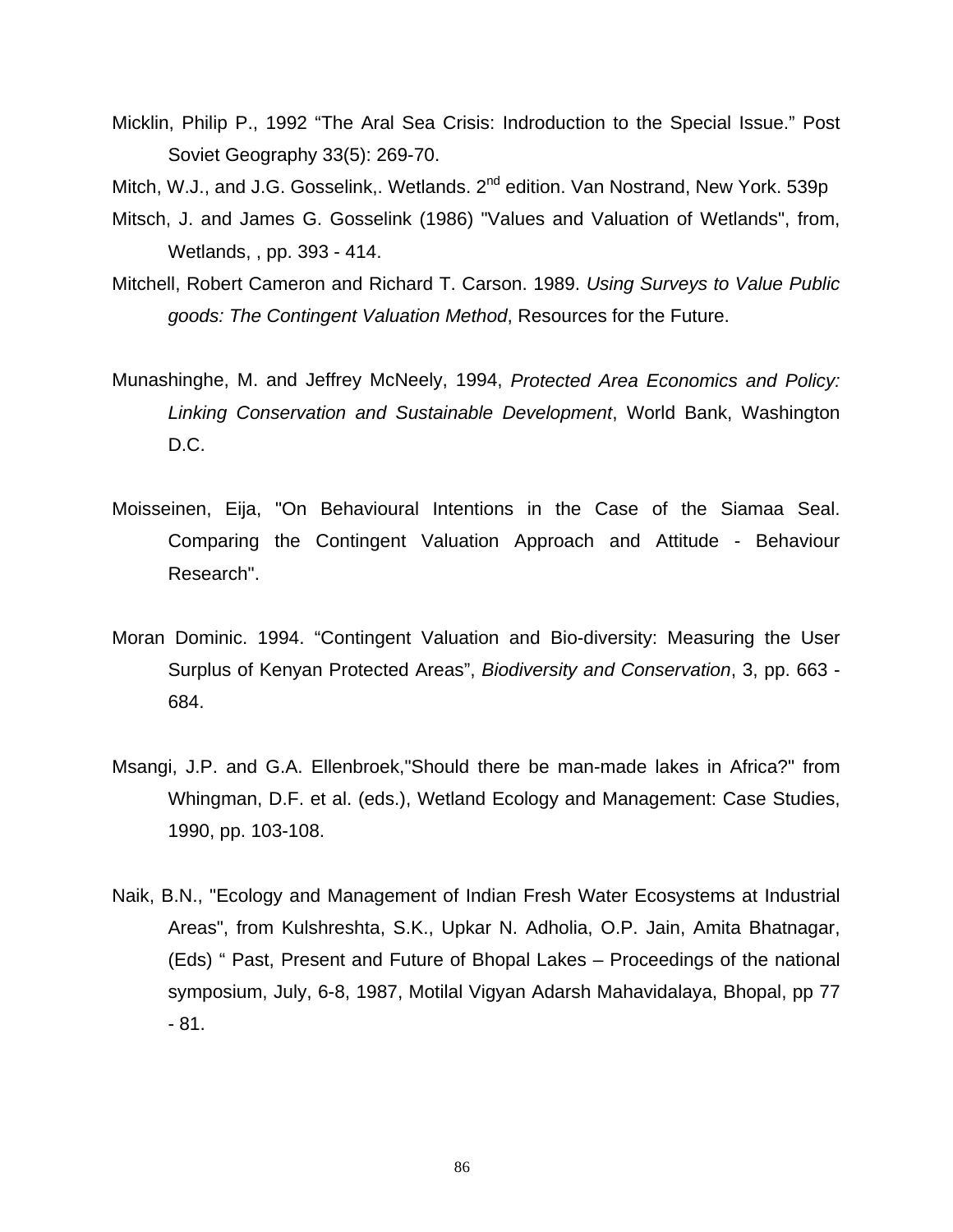- Navrud, Stale and E.D. Mungatana, (1994). "Environmental valuation in developing countries: The recreational value of wildlife viewing", Ecological Economics 11, pp. 135 – 151.
- Naylor, Rosamund and Mark Drew. 1998. Valuing Mangrove Resources in Kosrae, Micronesia *Environmental and Developmental Economics*, Vol 3., pp. 471 - 490.
- Odum,E.P.,(1989) Ecology and our Endangered Life-support Systems, Sinauer, Stamford, C.T.
- Odum.H.T.,(1984) Summary: Cypress swamps and their regional role ,in *Cypress Swamps,* University press Florida. Gaines ville pp.416- 443
- OECD, 1989, Organisation for Economic Co-operation and Development, Environmental Policy Benefits, Monetary Valuation, Paris, OECD "On behaviouaral intentions in the case of the Saimaa Seal. Comparing the Contingent Valuation approach and Attitude – Behaviour Research, pp. 183 – 204.
- Othman, J. "The economics of wetland Conservation: Conceptual basis of valuation techniques", pp. 112 – 118.
- Pate, Jennifer and John Loomis. 1997.The Effect of Distance on Willingness to Pay Values: A Case Study of Wetlands and Salmon in California, *Ecological Economics*, Vol 20, pp. 199 - 207.
- Pearce, David, "Economic Values and the Natural Environment", Discussion Paper No. 87-08.
- Pearce, D.W. and R.K. Turner, 1990, Economics of Natural resource and Environment, Harvester Wheatsheaf, Hartfordshire.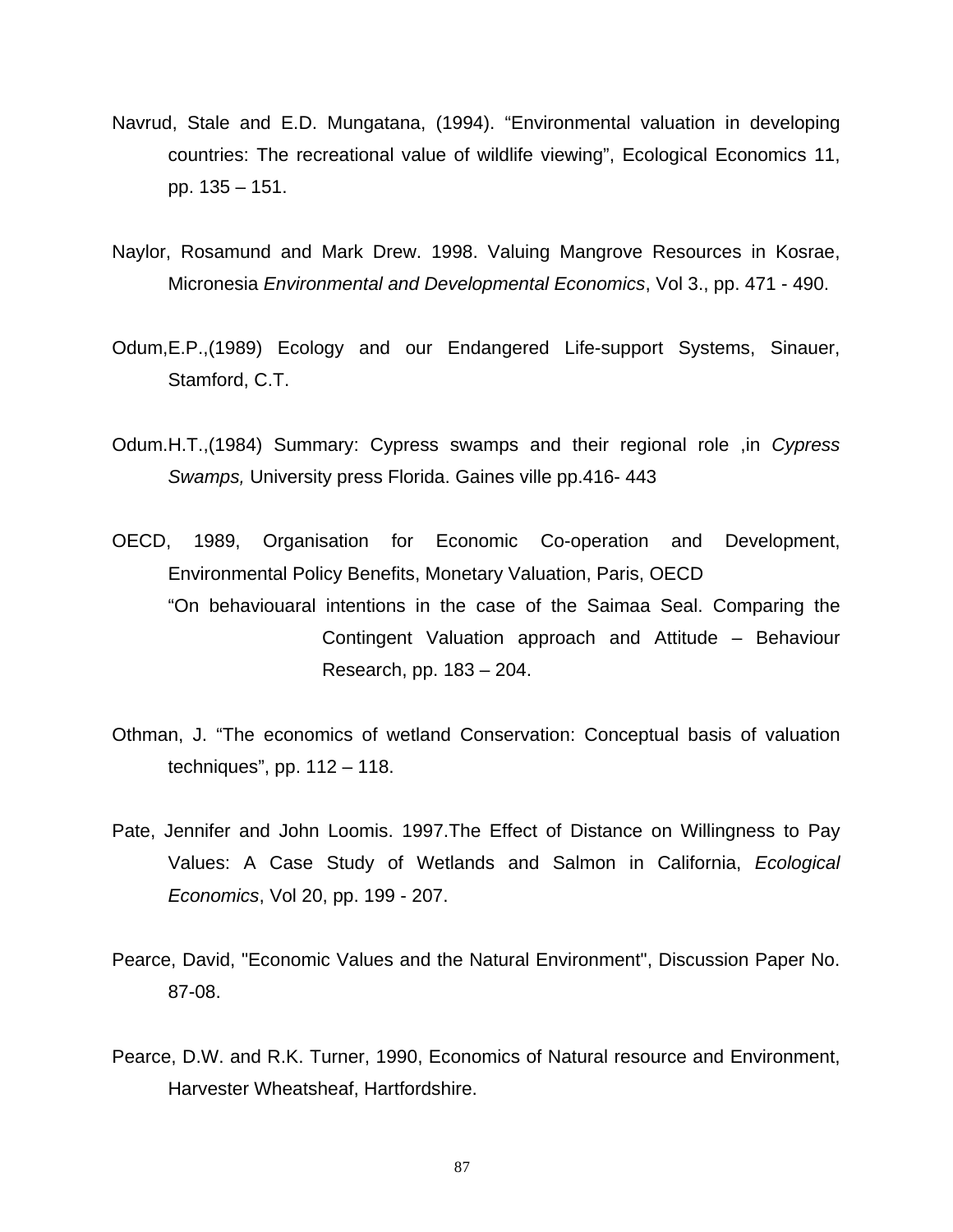- Peng, Wanglu, "Synthetic Analysis for Extracting Information on Soil Salinity using Remote Sensing and GIS: A case study of Yanggao Basin in China", Environmental Management, Vol.22, No. 1, pp. 153-159.
- Perrings, C., and David Pearce,(1994). "Threshold effects and incentives for the conservation of bio-diversity," Environmental and Resource Economics 4, pp. 13- 28.

Pezzey John, "Sustainability: An Interdisciplinary Guide"

Phukan, S.N., " Flood plains of the Assam Valley – its utilization.

Prato, Tony, 1998, *Natural Resource and Environmental Economics*, Iowa State University Press.

Precoda, Norman. (1991) Requiem for the Aral Sea. Ambio 20 (3-4): 109-14

Ram, R.N., Rama Rao. K.v. and Ghosh, A. (1994) Chilka lake. WWF-India, N.Delhi.

- Randall, A and J.R. Stoll, "Existence Value in a Total Valuation Framework", in R. Rowe and L. Shestnut (eds) 1983, Managing Air Quality and Scenic Resources at National Parks and Wilderness areas, Westview Press, Boulder, Colorado
- Rao, K.L.(1975) India's water wealth: Its assessment, uses and projections. Orient Longman, N.Delhi. 225pp
- Rathore, P.S., "Upper Lake and Bhopal Water Supply", from Kulshreshta, S.K., Upkar N. Adholia, O.P. Jain, Amita Bhatnagar, (Eds) " Past, Present and Future of Bhopal Lakes – Proceedings of the national symposium, July, 6-8, 1987, Motilal Vigyan Adarsh Mahavidalaya, Bhopal, pp 1-6.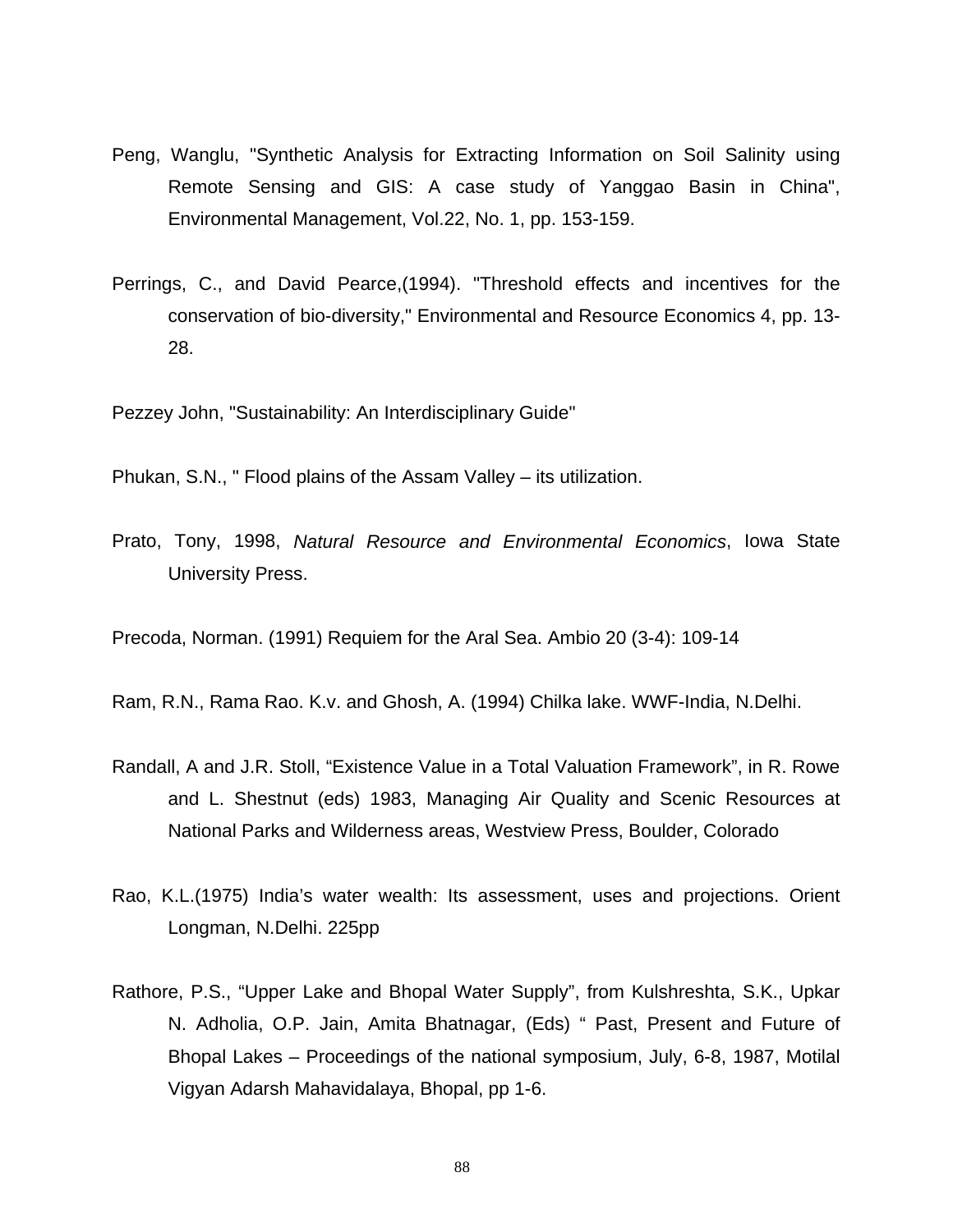- Report of the Expert Committee on Bio Diversity, Mitsch, William, J. And James G. Gosselink, "Values and Valuation of Wetlands"pp. 393-414.
- Rezeler, J., 1993, *Economic Costs of Environmental Degradation in Bombay Metropolitan Region*, presented at the Workshop on Economic Valuation of Environmental Degradation, Mumbai. Organised by IGIDR, Mumbai
- Robin Attfield. "Existence value and intrinsic value", Ecological Economics ,24(1998)163-168.
- Rogers, P.W., D.R.Klomars and P.L.Freedman.(1988). In N.W.Schmidtke,(ed.) Toxic contamination of large lakes, Vol. III. Chelsea, Michigan: Lewis Publ.
- Roggeri H., "Functions and Values of Wetlands", Tropical Fresh Water Wetlands A Guide to Current Knowledge and Sustainable Management, pp. 27-50.
- Roggeri H., Tropical Fresh Water Wetlands A Guide to Current Knowledge and Sustainable Management - Appendix D.1. - Example of Wetlands Classification pp. – 227 - 228.
- Roggeri H., Tropical Fresh Water Wetlands A Guide to Current Knowledge and Sustainable Management - Appendix D.5 - Potential Wetland Benefits: Existence Indicators.
- Roggeri H., Tropical Fresh Water Wetlands A Guide to Current Knowledge and Sustainable Management - Appendix D.6 - Assessment of Benefits: Examples.

Rokeach, M., 1973, *The Nature of Human Values*, New York, Free Trust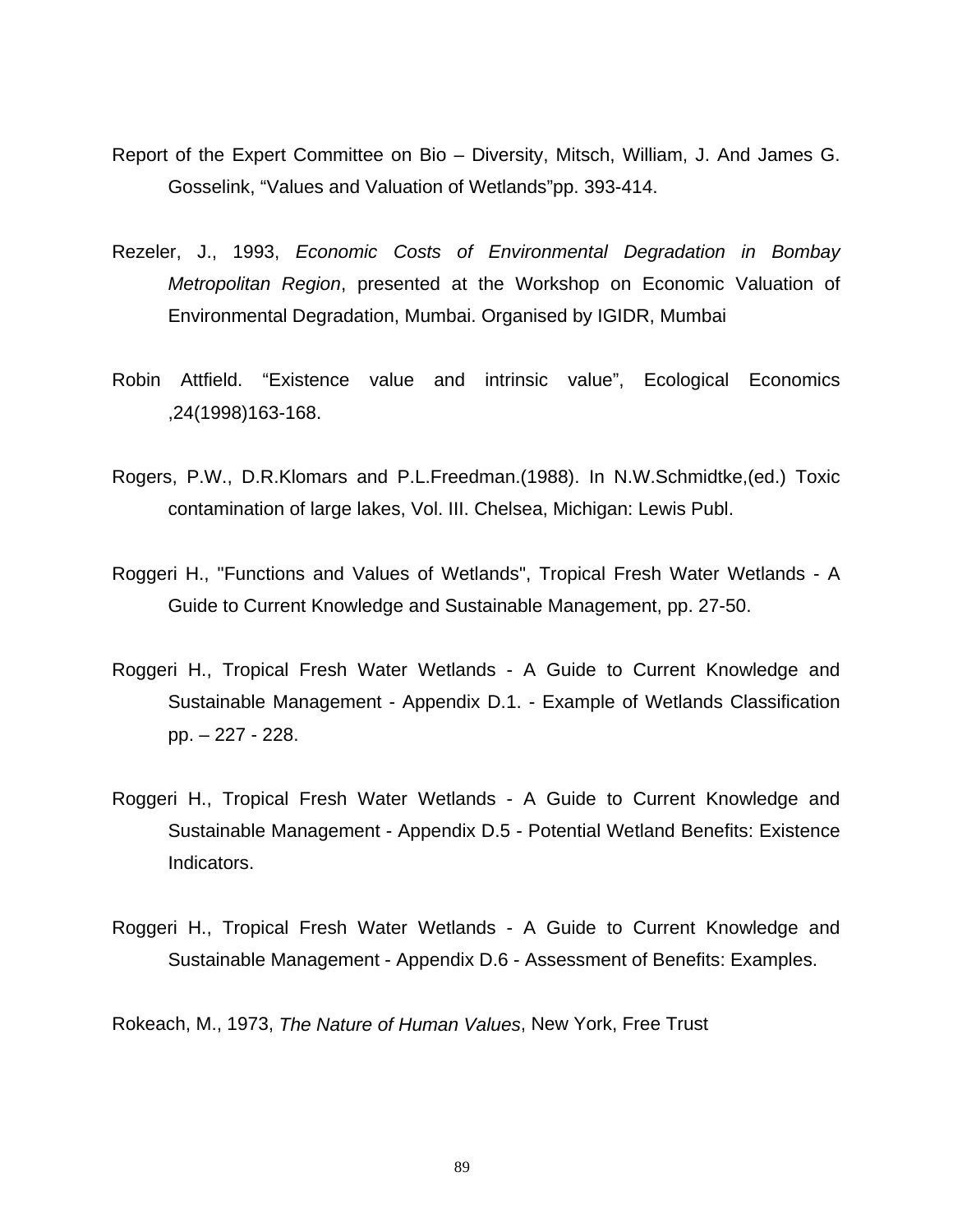- Ruijgrok, E., P.Vellinga and H.Goosen, "Analysis, Dealing with Nature", Ecological Economics, 28 (1999), pp. 347 - 362.
- Said, I.M., Mohd. Shahwahid, O and Nather Khan (1992)." The Socio economic Value of Wetland Plant Species and recommendations to important Wetland Conservation in peninsular Malaysia. Asian Wetland Bureau Publication No: 80. pp. 17 - 38.
- Sankaramurthy, S, "Capacity Building and Empowerment of Stakleholders for Sustainable Management of Mangrove Wetlands in India".
- Schluze, William et al., "Sources of Bias in Contingent Valuation", from Bjornstad, David J. and James K. Kahn (eds.), The Contingent Valuation of Environmental Resources: Methodological Issues and Research Needs, Edward Elgar, Chettenham UK and Brookfield, US, 19996, pp. – 97 – 116.
- Schulze, William D., and Ralph C. d'Arge. 1978.On the Valuation of Recreational Damages, Paper presented to the Association of Environmental and Resource Economists, New York, December.
- Schuman, Howard, "The Sensitivity of CV Outcomes to CV Survey Methods", from Bjornstad, David J. and James K. Kahn (eds.), The Contingent Valuation of Environmental Resources: Methodological Issues and Research Needs, Edward Elgar, Chettenham UK and Brookfield, US, 19996, pp. 75 – 96.

Sharma, A.M., "Kabar Bird Sanctuary (at a glance)"

Shultz, Steven, Jorge Pinnazo and Miguel Cifuentes. 1998. "Opportunities and Limitations of Contingent Valuation Surveys to Determine National Park Entrance Fees: Evidence from Costa Rica", *Environment and Development Economics* 3, pp. 131- 149.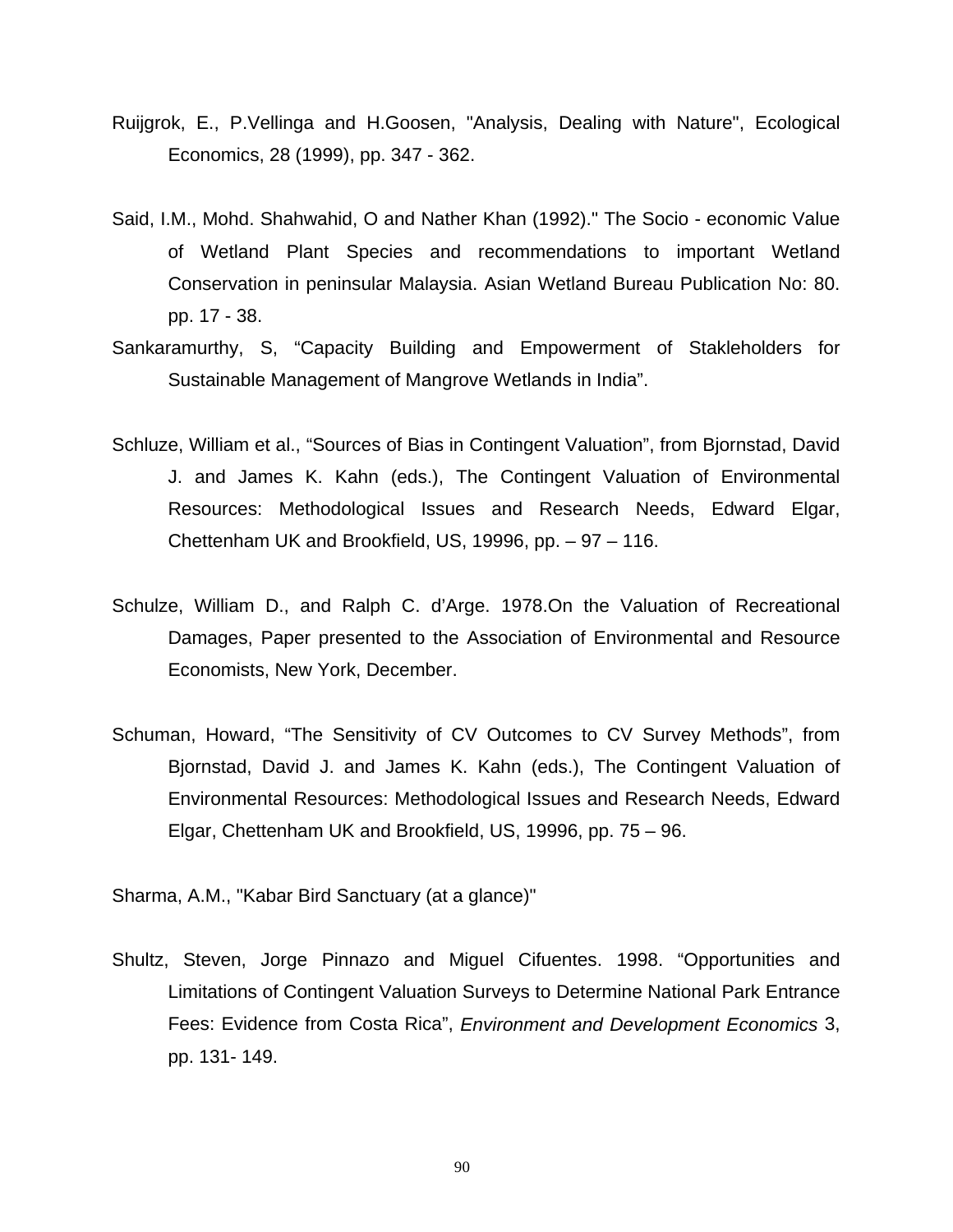Singh, M., "Sustainable Eco-tourism in Gir".

Sinha, B., "Problems and Perspectives of wetlands in Northern Bihar.

- Skonhoft, Anders Resource Utilisation, property rights and welfare- Wildlife and the local people, Ecological Economics 26 (1998), pp. 67 - 80.
- Smith, V. Kerry, William H. Desvousges and Ann Fisher, "A Comparison of Direct and Indirect Methods for estimating Environmental Benefits", American Journal of Agricultural Economics, Vol. 68, No. 2, May 1986.
- Smith, V.Kerry, "Averting Behaviour: Does it exist?" Economic Letters 20 (1986), pp.  $291 - 296.$
- Smith, V.Kerry, Jin Long Liu and Raymond B. Palmquist "Marine pollution and sport fishing quality - Using Poisson models as household production functions", Economic Letters 42 (1993), pp. 11 - 116.
- Smith, V.Kerry," House hold production functions and environmental benefit estimation" . (eds.) J.B.Braden & C.D. Kolstad, "Measuring the Demand for environmental quality " Elsevier Science Publishers,1991. Pp 388-425
- Smith, V.Kerry, (1996). "Indirect Revelation of the demand for public goods: An overview and critique", from "Estimating economic values for nature: Methods for non-market valuation", pp. 381 – 425.
- Somdutt, Shailendra and Vandana Khare, " Fishes in Management of Bhopal Lakes", from Kulshreshta, S.K., Upkar N. Adholia, O.P. Jain, Amita Bhatnagar, (Eds) " Past, Present and Future of Bhopal Lakes – Proceedings of the national symposium, July, 6-8, 1987, Motilal Vigyan Adarsh Mahavidalaya, Bhopal, pp 33- 35.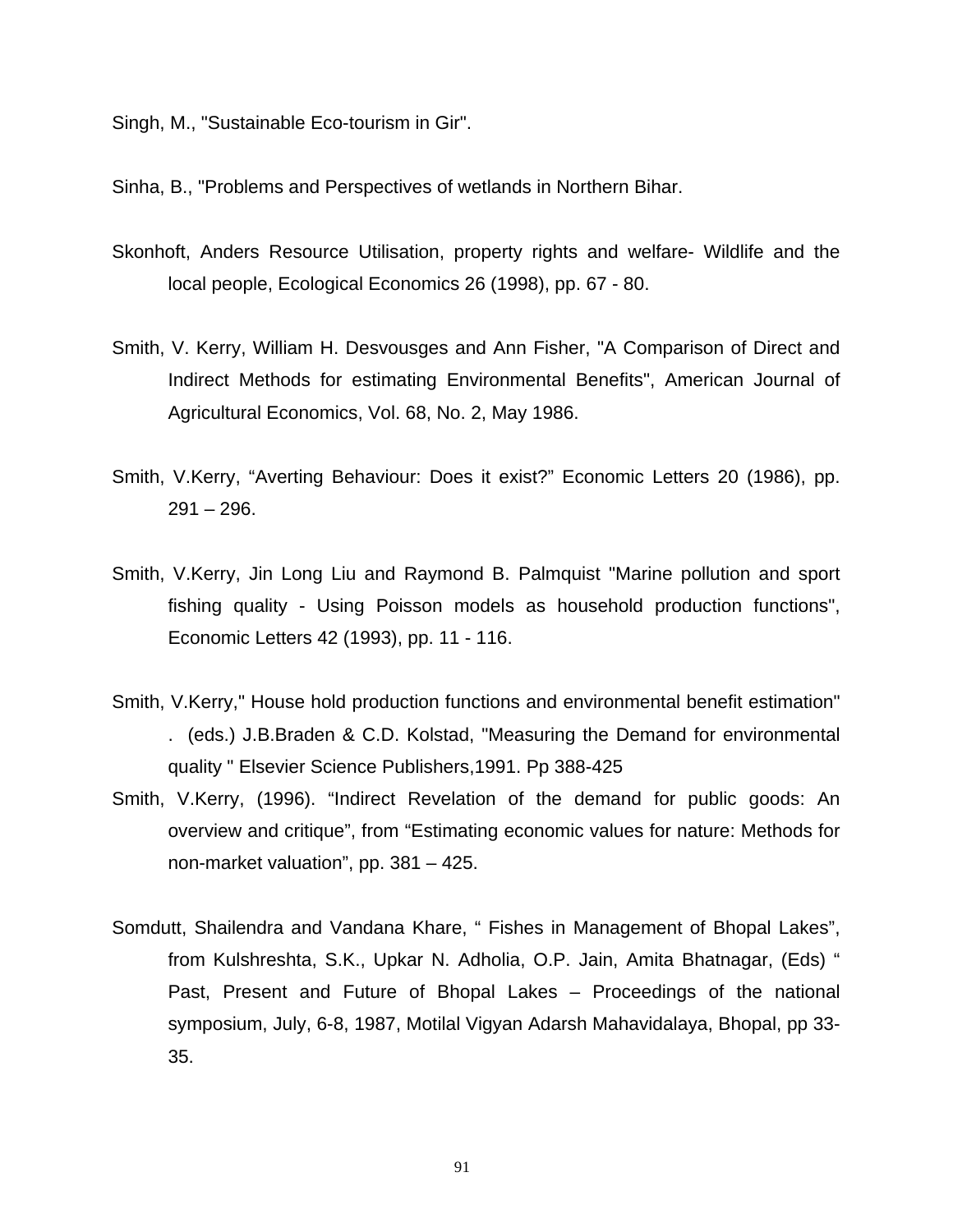- Spash Clive, " Environmental Management without environmental valuation", from Smith, V. Kerry and Edward Elgar, (1996), Estimating Economic Values for Nature - Methods for non-market valuation pp. 170 –185.
- Srivastav, A., and R.L. Meena, "Stakeholders in Gir", Workshop on Ecodevelopment, Sasan Gir, 5<sup>th</sup> November, '96.
- Stern, David, I., (1995), "The contribution of the mining sector to sustainability in developing countries", Ecological Economics 13, pp. 53 – 63.
- Stirling, Andrew, Multi–criteria Mapping –Mitigating the problems of environmental valuation?, from Smith, V. Kerry and Edward Elgar, (1996), Estimating Economic Values for Nature - Methods for non-market valuation Pp. 186 – 210.
- Streeting, M.C., "A Survey of Hedonic Price Technique", Research Paper No. 1 (Australia, Resource Assessment Commission). 1990.
- "Structuring a research agenda to estimate environmental values." From Bjornstad, David J. and James R. Kahn.(Eds), "Contingent Valuation of Environmental Resources: Methodological issues and research needs."
- Tacconi Luca, "Scientific Method for Ecological Economics", Ecological Economics 27, (1998), pp. 91 - 105.
- The economic importance of wild resources in the Hadejia Nguru Wetlands, Nigeria, CREED Working Paper Series No: 13.
- The use of environmental functions to evaluate management strategies for the Pagbilao Mangrove forest, CREED Working Paper Series No: 15.
- Trishal, C.L.,(1997), "Overview of the Wise Use of Wetlands in South Asia", Proceedings of the seminar on wise use of wetlands, 21<sup>st</sup> -22<sup>nd</sup> April, 1997.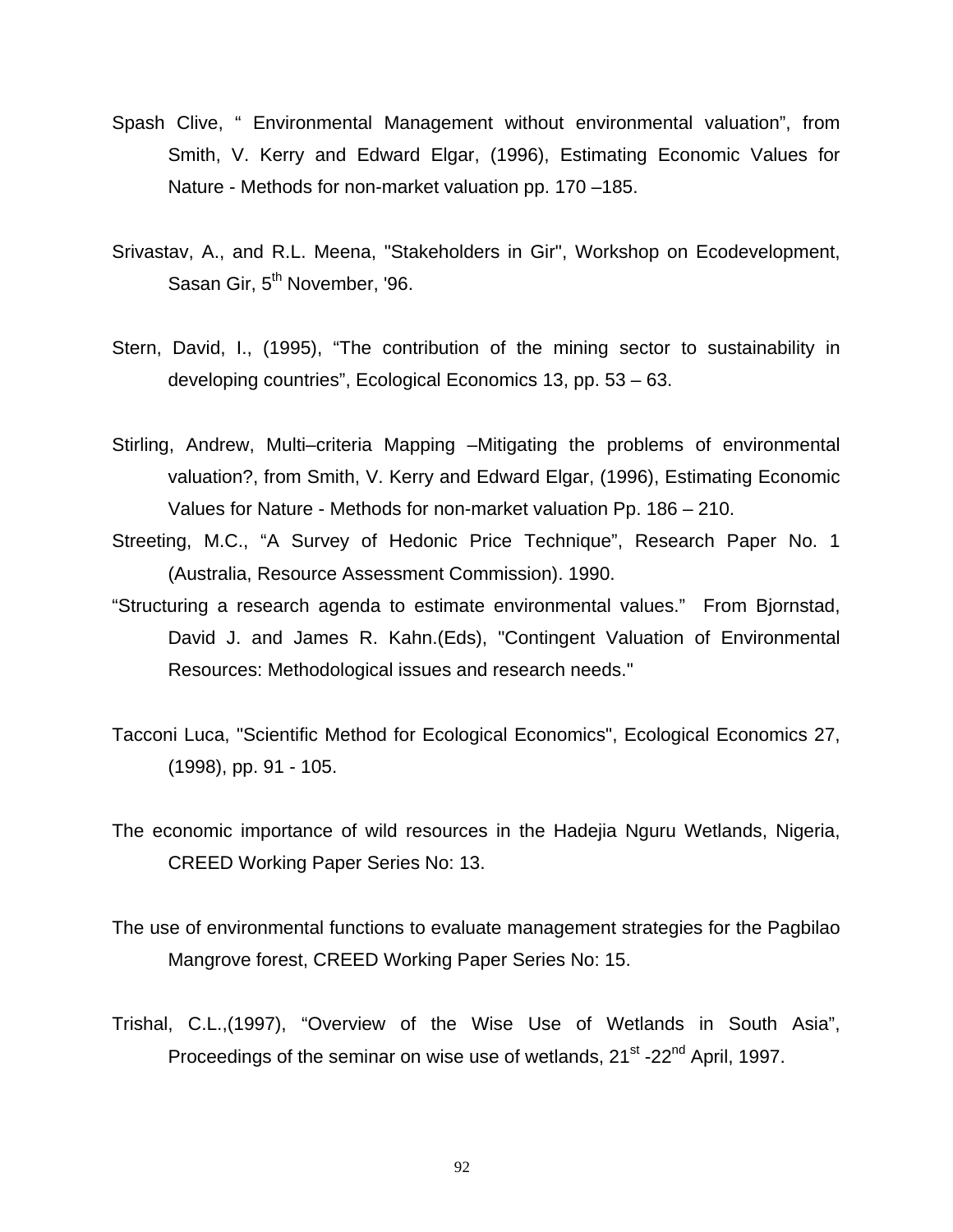- Turner, R.Kerry , J.B.Opschoor and D. W. Pearce (eds), "Valuation of wetland ecosystems", Persistant Pollutants", pp. 55 – 63.
- Turner, Kerry, "Ecological Economic Analysis of Wetlands: Science and Social Science Integration". - 'Internet'
- UNEP- Wetland International-Asia Pacific, "Wetlands and Integrated River Basin Management."
- USEPA(United States Environmental Protection Agency)(1988) The Lake and Reservoir Restoration Guidance Manual., EPA440/ 5-88-002, Washington, DC. Government Printing Office.
- Valuation and Evaluation of Management Alternatives for the Pagbilao Mangrove Forests, CREED Working Paper Series No: 9

Valuing Public goods : Practical Methodologies from Smith, V. Kerry (1996). "Estimating economic values for nature: Methods for non-market valuation", pp. 46 – 65. "Value of Environmentally sensitive land." - 'Internet'

Valuing Wetlands - 'Internet'

- Varshneya, C.K., "Wetlands of India: Economic and scientific importance", Wetland and waterfowl conservation in Asia, Asian Wetland Bureau, IWRB, Kuala Lumpur, 1989.
- W. Van Vuuren and P.Roy, " Private and Social returns from wetland preservation versus those from wetland conversion to agriculture", Ecological Economics 8 (1993), pp. 298 - 305.
- Walkey, M., "Socio economic reflections on the field visits and workshop on wetlands bio-diversity" Indo - British Workshop on Bio-diversity, from Frame B., Joe Victor and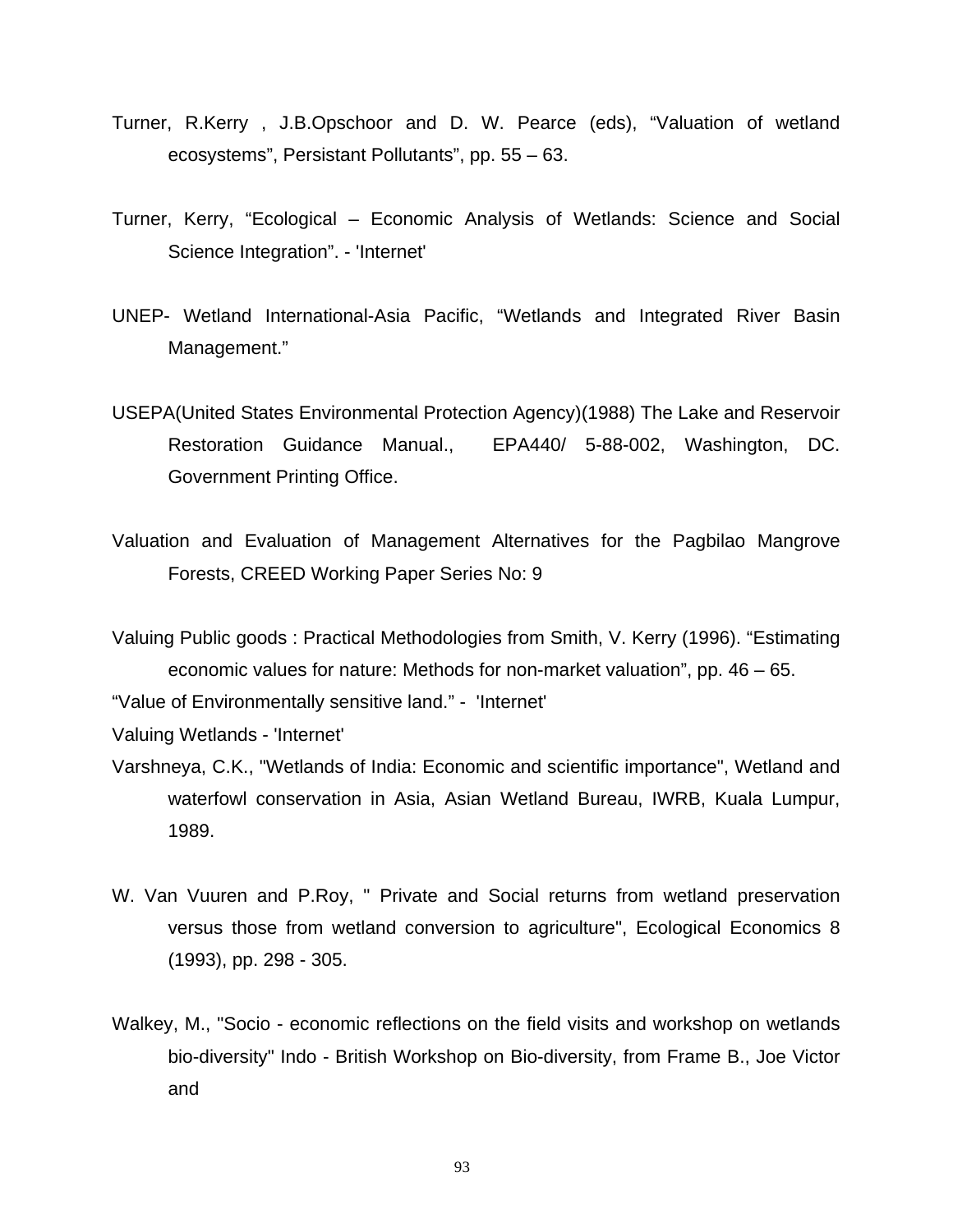Yatavendra Joshi, "Bio-diversity Conservation- Forests, Wetlands and Deserts - TERI and British High Commission", Feb. 1993.

Wetlands and Integrated River Basin management - Experiences in Asia and the Pacific.

Wetlands provide Tremendous Economic Benefits for People. - 'Internet'

Whittington, Dale. 1998. "Administering Contingent Valuation Surveys in Developing Countries", *World Development*, Vol. 26, No. 1, pp. 21-30.

Williams, Clive Howard and Keith Thompson, "The Conservation and Management of African Wetlands", from Denny Patrick(ed.), The Ecology and Management of African Wetland Vegetation, 1985, pp. 203 - 230.

World Bank (1993)World Development Report 1992. Washington, D.C

World Bank.1994., "Aral Sea Program-Phase 1" Briefing paper for the proposed donors meeting on June 23-24, Paris ,1994 .Aral Sea Program Unit , World Bank, Washington, D.C

WRI (World Resources Institute) (1994) World Resources 1992-93. Washington, D.C

- Xu Zhi et al. "measuring Forest ecosystem Sustainability: A Resource Accounting Approach.", Environmental Management, Vol 19, No. 5, pp. 685 - 692.
- Yadava, Y.S., "Central and Sustainable use of Floodplain Wetlands A Case Study of *Dheer Beel*, Assam, India.
- Zutshi, D.P & Khan, M.A. (1978)On lake typology of Kashmir. Enviro. Physiol. Ecol. Plants: 465- 472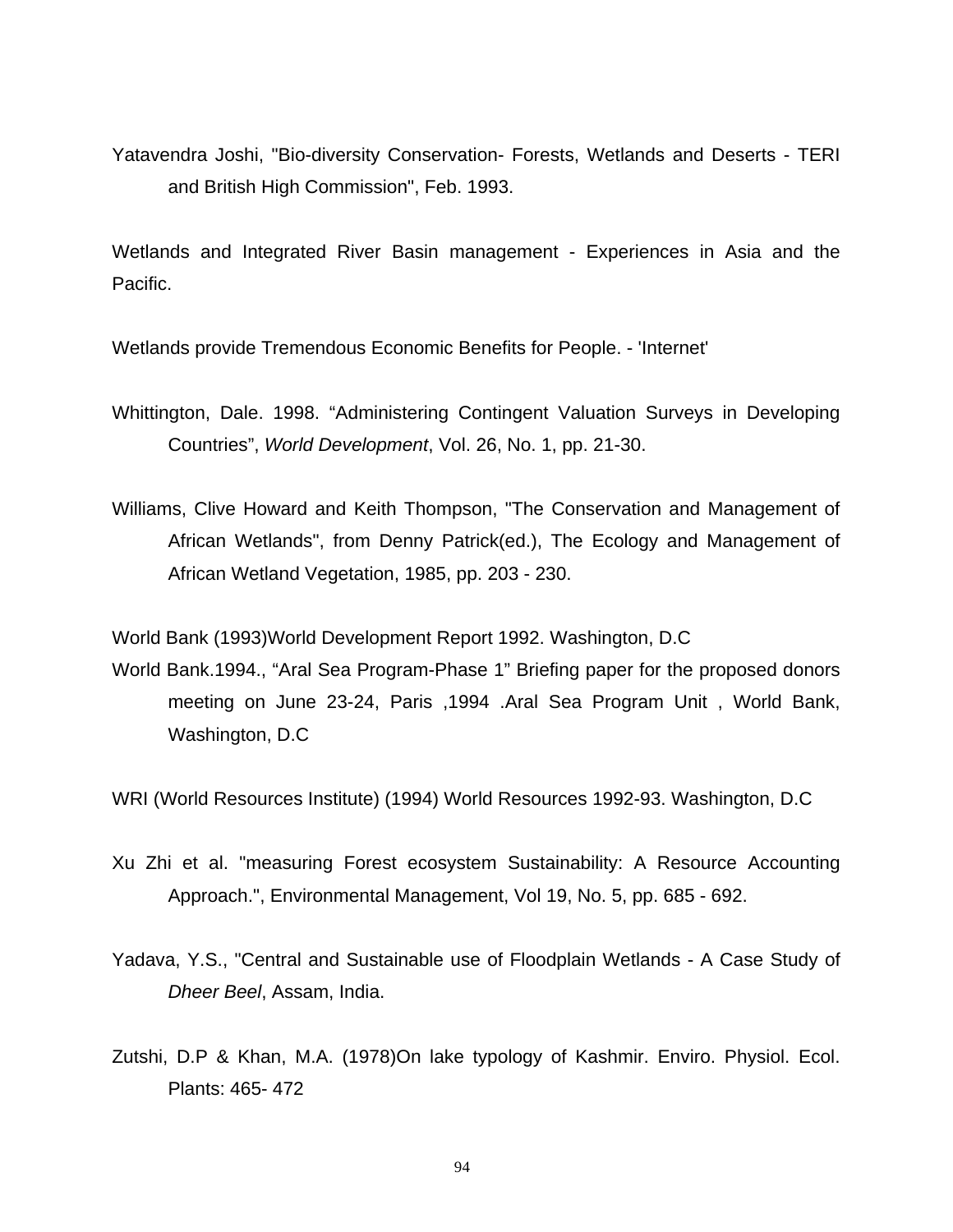- Zutshi, D.P.(1985) The Himalayan lake ecosystems. In: Singh,J.S.(Ed) Environmental regeneration in Himalaya: Concepts and Strategies: 325-338. The Central Himalayan Environment Association, and Gyanodaya Prakasan, Nainital
- Zutshi, D.P., Subla. B.A., Khan M.A. and Wanganeo, A.(1980) Comparative Limnology of nine lakes of Jammu and Kashmir Himalayas, Hydrobiologia 80: 101-112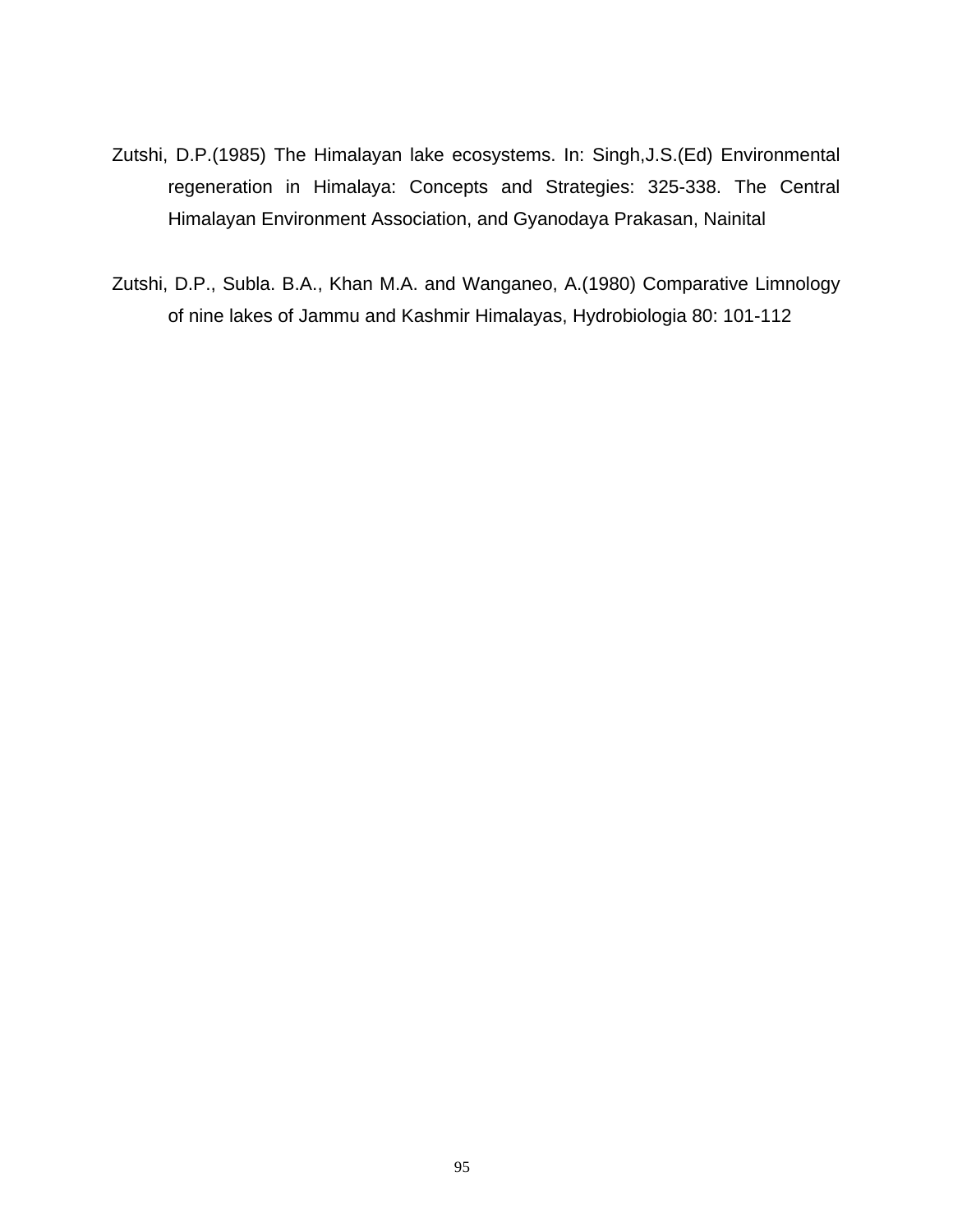#### **CHAPTER III : INTRODUCTION AND OBJECTIVES OF THE STUDY**

#### **3.1 Introduction**

Water is likely to be the major bone of contention between various nations in the 21<sup>st</sup> Century. Its alarming depletion and increasing consumption at the global, national and regional levels are soon going to make it one of the most pressing resource issues. Water pollution too adds to the existent problems of local and regional water scarcity by making large amounts of water unfit for consumption. With increasing agricultural, industrial and domestic needs, there is also a growing competition for clean water supplies.

In India, about 200 million people do not have access to safe drinking water. Most of our water sources are polluted with untreated / partially treated wastes from industry, domestic sewage and fertiliser / pesticide run-off from agricultural fields. According to the Ministry of Rural Development, about 1.5 million children die each year due to water related diseases, and the country also loses over 200 million person days of work a year because of these diseases. According to the Ministry of Water Resources, water shortages in India will become even more pervasive by 2025 and stress human and economic development. Appropriate management of water resources is thus crucial for future economic development and protection of human health and life itself (IGIDR, 1999).

The Bhoj Wetland is an important drinking water resource for the citizens of the city of Bhopal. Over the years, because of indiscriminate and unsustainable use, the quality of water in this Wetland has been degraded largely. Moreover with the increasing population of the city and its high growth rate, demand for water for domestic need has also increased manifold. Soon Bhopal City would be in the grip of a major drinking water crisis. Keeping this in view, the objectives of this project gain importance:

1. To value fully the wetland benefits / resources for appropriate allocation of wetland use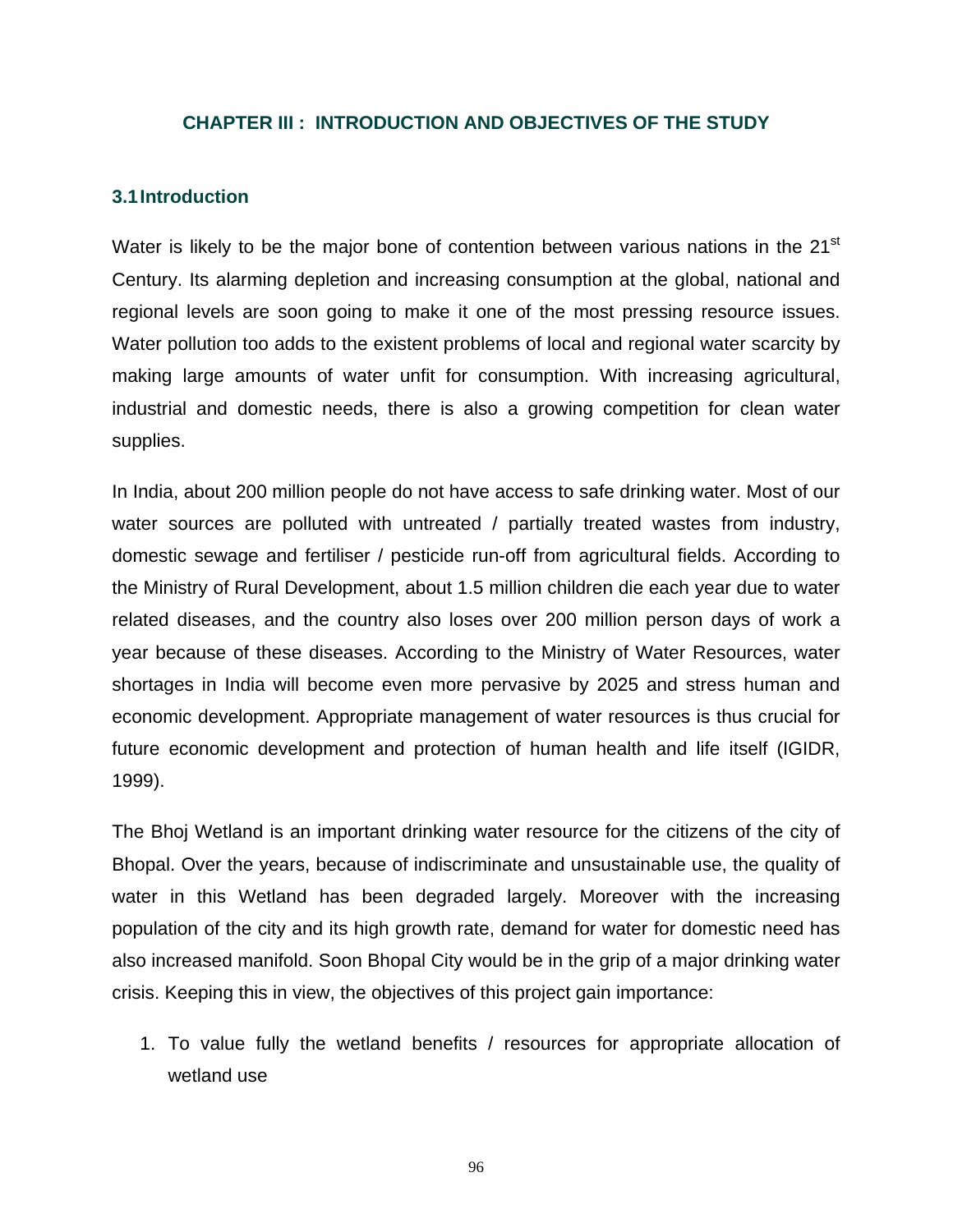2. Help the planners and policy makers, to develop a socially acceptable, environmentally sound and economically feasible strategy for wetland management.

# **3.2 Study Area**

## *3.2.1 Location*

The Study Area though dealing with the Bhoj Wetland, which consists of the Upper and the Lower Lakes of the City, also concentrates on all the municipal wards falling within the confines of the City of Bhopal. Bhopal is the State Capital of the largest Indian State of Madhya Pradesh lying in the central region of the country. It was declared as the Capital in 1956 and since then it has shown enormous growth not just in area and size but also in the population. The City occupies an area of some 286 sq. km and is divided into 66 administrative wards.



# **Fig.3.1 Map showing the location of Bhoj Wetland**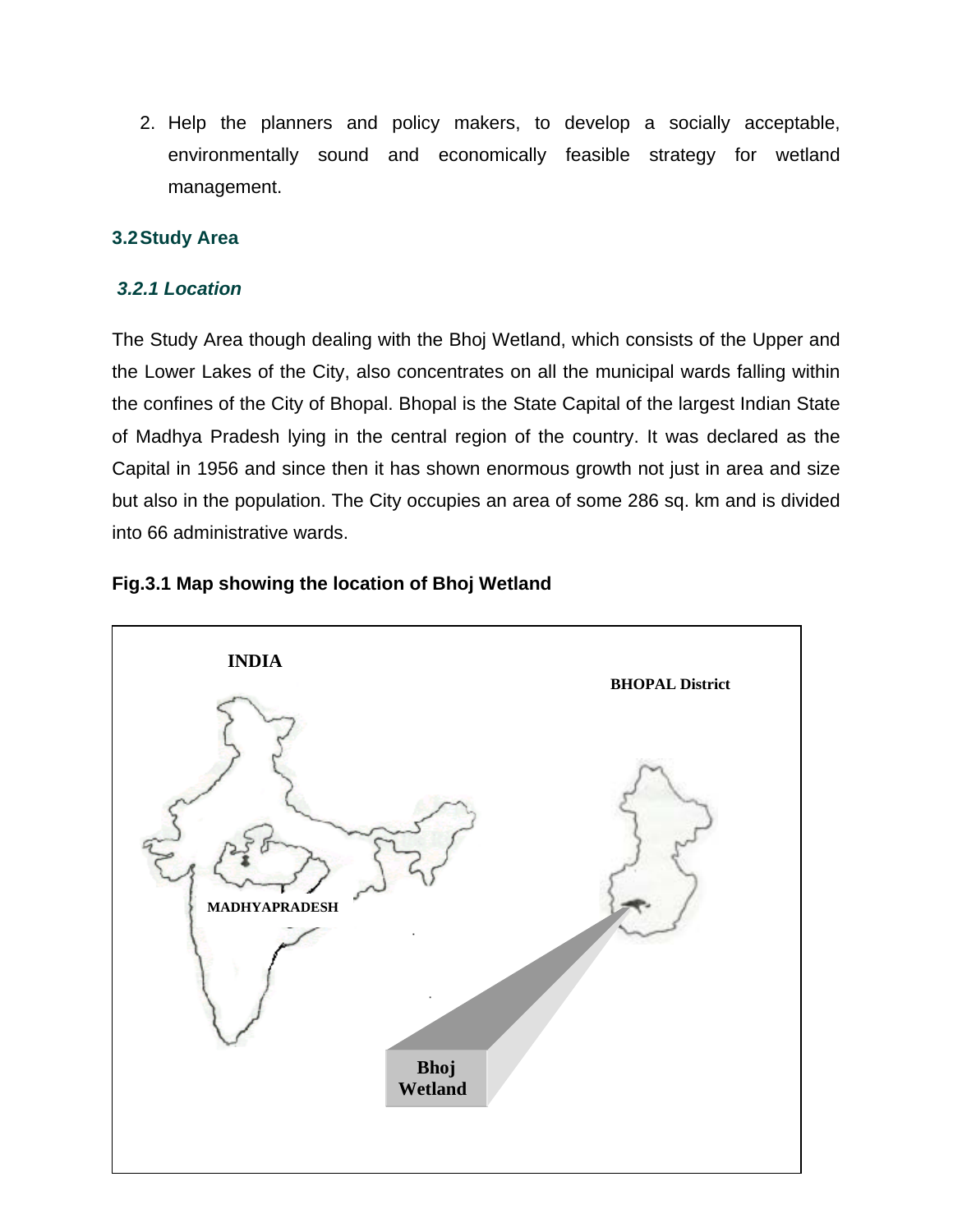## *3.2.2 Physiography*

The City lies in a hilly terrain that shows a slope towards north and southeast. Hillocks of different altitudes are situated along the south – west and north – west portion of the city. These hillocks form a continuous belt from Singarcholi to the Vindhyachal range. The maximum height in this region is that of the Singarcholi peak which is 625 m above sea level. The general elevation of the ground level is nearly 460 m along the southeastern and north-eastern portion of the city

Geology wise, the sub-surface in the City area is not rich in minerals. Bhopal stands on red sand stone strata of the Malwa Plateau. The top portions of the various hillocks in the city mainly have hard red soil mixed with boulders. Black cotton soil is however also to be found ranging in depths of 1 to 2.5 m on the north-eastern and south-eastern side of the city.

## *3.2.3 Drainage*

The natural drainage of the city is provided by three main streams, which are joined by a number of small nallahs and rivulets. On the north-eastern side drainage is provided by the river Halali and on the southeastern side by the Kaliasote river. Both these rivers drain into the River Betwa. On the southeastern side the drainage is provided by various small nallahs that drain into the River Kolar, which ultimately joins the River Narmada.

#### *3.2.4 Vegetation*

Vegetation around the City is of the mixed forest type. Since the soil is shallow with a sheet of hard red stone bedrock in most places, the growth is stunted. The common trees to be found are *Tamarindus indica*, *Ficus sp*., *Cassia fistula*, *Moringa olifera*, *Cassia seamia*, *Eucalyptus sp*., *Peltoforum sp*., *Mangifera indica*, *Jambolina indica*, *Grevillea robusta*, *Cassurina equatifolia*, *Madhuca indica*, *Pongamia sp*., *Acacia sp*., *Prosopis juliflora*, *Schlericha oleosa* and many others.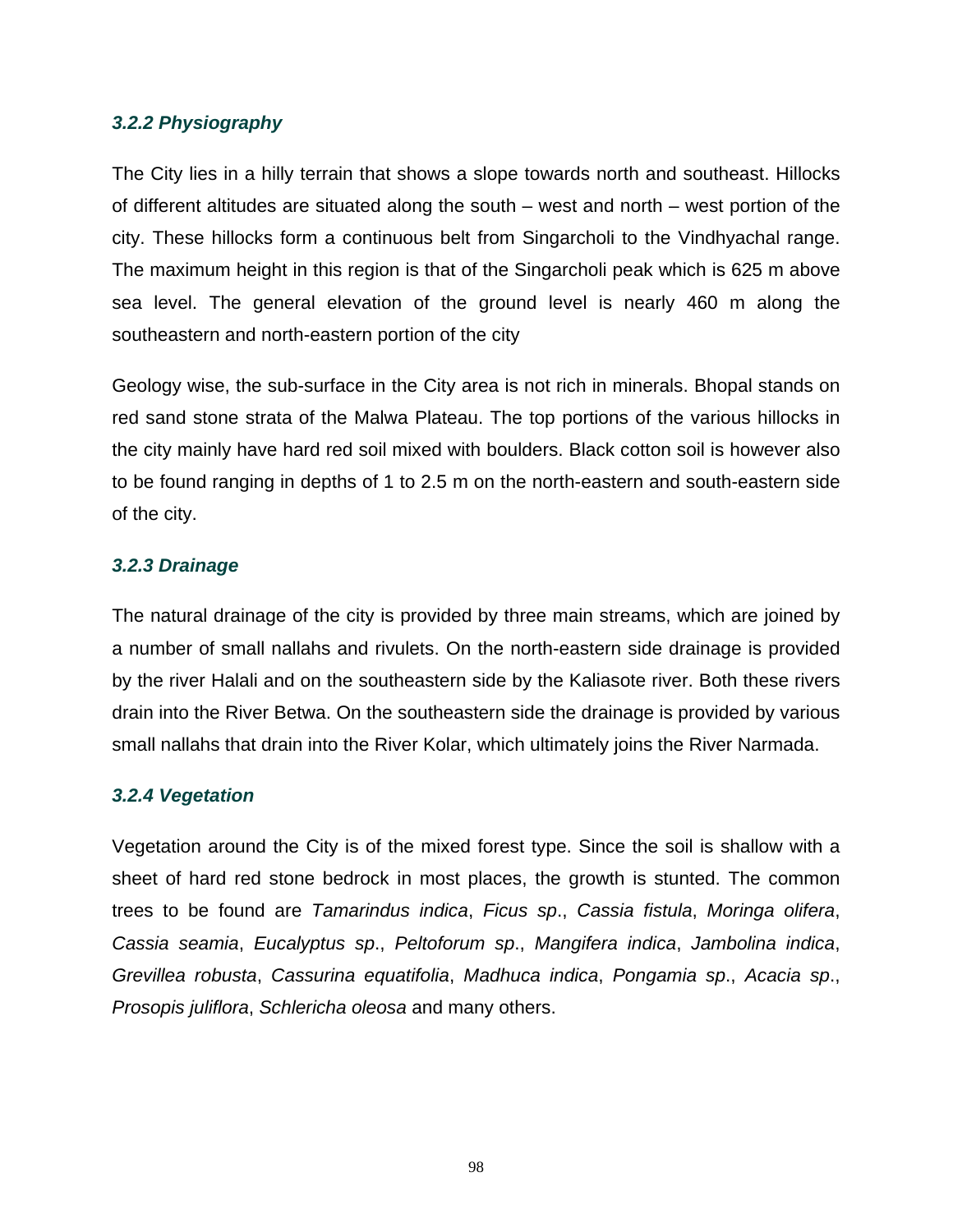#### *3.2.5 Climate*

The city enjoys a moderate climate. Normally temperature ranges between  $9^0$  C and 42 $^0$ C. In the hottest month of May mean daily maximum and minimum temperatures of  $41^{\circ}$ C and 27<sup>0</sup> C can be experienced along with hot and scorching atmosphere and dust  $$ laden winds. In the months of December and January the mean daily maximum and minimum temperatures fall to 25<sup>0</sup> C and 10<sup>0</sup> C respectively. The relative humidity in Bhopal varies from about 20 per cent to 90 per cent. The average annual rainfall in the city amounts to nearly 1150 mm. There is a seasonal variation in wind direction. In Bhopal, during summer and monsoon seasons the winds are generally from west and northwest whereas during the winter months the winds blow from north and north east directions. Wind speeds are in the order of 4 to 6 km/hour during the winter months but increase to about 7 to 13 km/hour during the remaining months. Wind wise, the mornings are usually calm but afternoons become gusty. Variations in direction and speed of wind are also produced because of the numerous hills and valleys situated in and around the city.

## **3.3 History of the Bhoj Wetland**

The Bhoj Wetland comprises two lakes the Upper and Lower Lakes. Out of these the Upper Lake is older and has a very rich history. Raja Bhoj, the famous Parmar king is credited with the creation of this lake and

The Bhopal lakes are very famous and a number of verses have immortalised these. One of the most quoted ones is as follows: "Tal to Bhopal tal aur sab talaiya Rani to Kamlapati aur sab ranaiya Garh to Chittaurgarh aur sab garhaiya Raja to Ramachandra aur sab rajaiya." ("If there is a lake, it is the Bhopal tal, and all others are but small ponds / If there is a queen she is Kamalapati and all others are minor queens / If there is a fort it is Chittaurgarh, all the rest are fortresses / If there is a king, he is Ramachandra, all others are petty chiefs.")

thus the Wetland too and in fact the city of Bhopal too is named after him. The present lake is only a small part of a vast lake that was created by Raja Bhoj in the  $11<sup>th</sup>$  century (1000 ~ 1055 A.D.). Archaeological and historical evidences support the existence of a huge lake in the area at that time. According to a legend, also quoted by the historian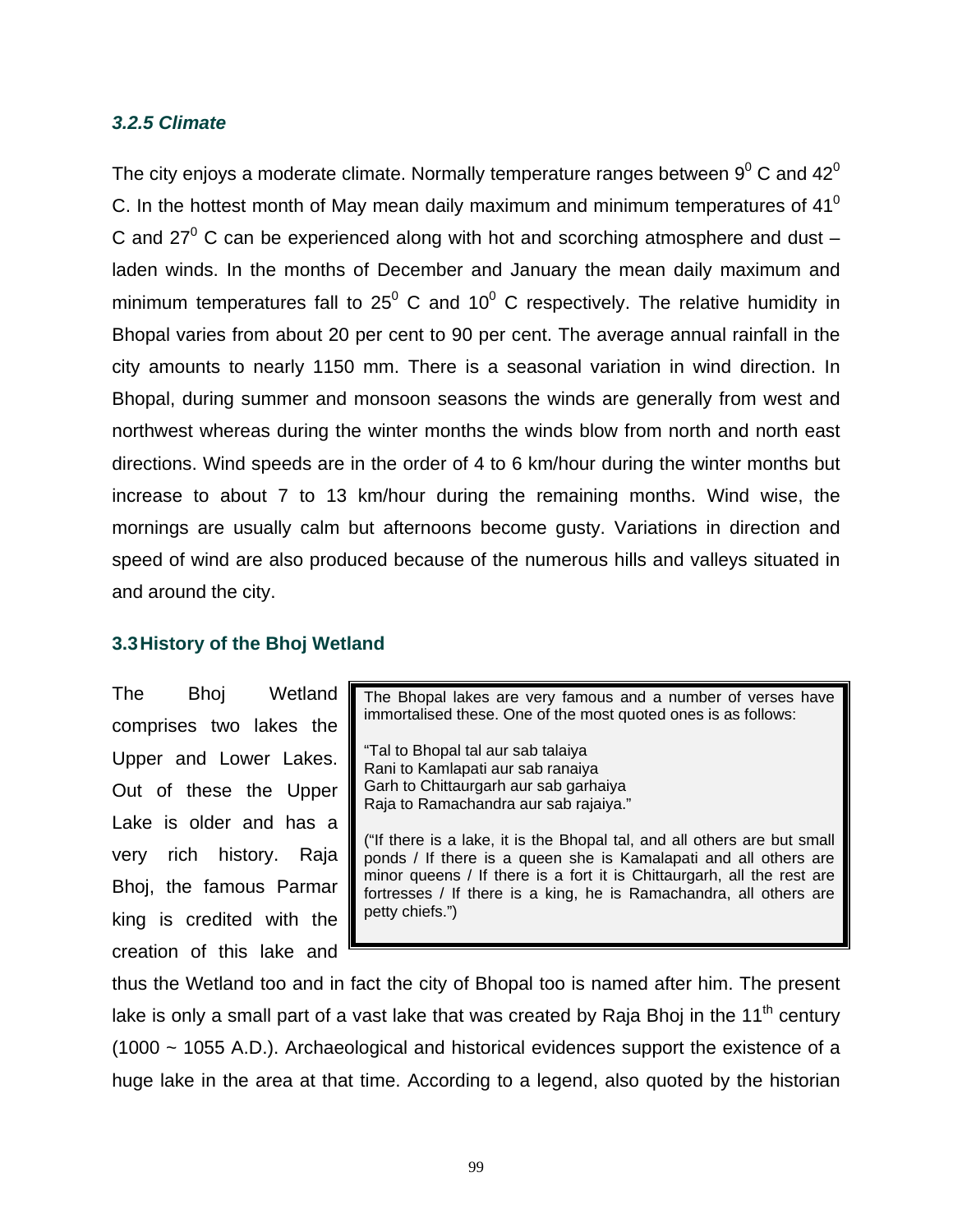and archaeologist W Kincaid, Raja Bhoj was stricken with a severe skin disease akin to leprosy, which his court physicians failed to cure. A holy recluse prophesied that the king would die of the disease, unless he was able to construct a lake that would be the largest in India, and fed by 365 streams.

Skilled engineers were then sent along the valleys of the Vindhyan range to explore the region and report upon the feasibility of such a lake being constructed. A valley was ultimately discovered and subsequently enclosed, which included the headwaters of the river Betwa. But the engineers found, much to their disappointment, that only 356 springs and streams fed the valley. The difficulty was eventually overcome by Kalia, a Gond chief, who pointed out a missing river which, with its tributaries, made up the requisite number and was accordingly named Kaliasot or Kalia's river, a name that it carries to this day.

A study of the local topography and the remains of the civil works, in Kincaid's analysis, clearly proves that the engineers of those days skilfully turned the waters of another river, which rises 32 km to the west, into the Betwa valley. This was accomplished by creating a magnificent, cyclopean dam in Bhopal. From the storage lake thus obtained, a river flowed at a right angle to its former course; it became a valuable feeder. The Kaliasot River carried its surplus waters into the larger lake for three full months after the rainy season had ended. This ancient lake covered an area of 65,000 ha. It must have at that time formed the largest artificial lake in the Indian peninsula – one unbroken sheet of water with islands adding to its beauty. It was in places, more than 30 metres deep, and was surrounded by high hills on all sides.

The waste weir cuts through the solid rock of one of the lower hills. It is situated at the apex of a triangular valley, and is probably 3 km from the great dam in a direct line. Its position, so far from the dam, according to Kincaid provides further proof of the practical ability of the engineers of the time. Any error in levels would have quickly destroyed the dam which, though stone-faced on both sides, was filled in by earth and could not have withstood heavy overflows for long. The second *bund* was thrown across the only other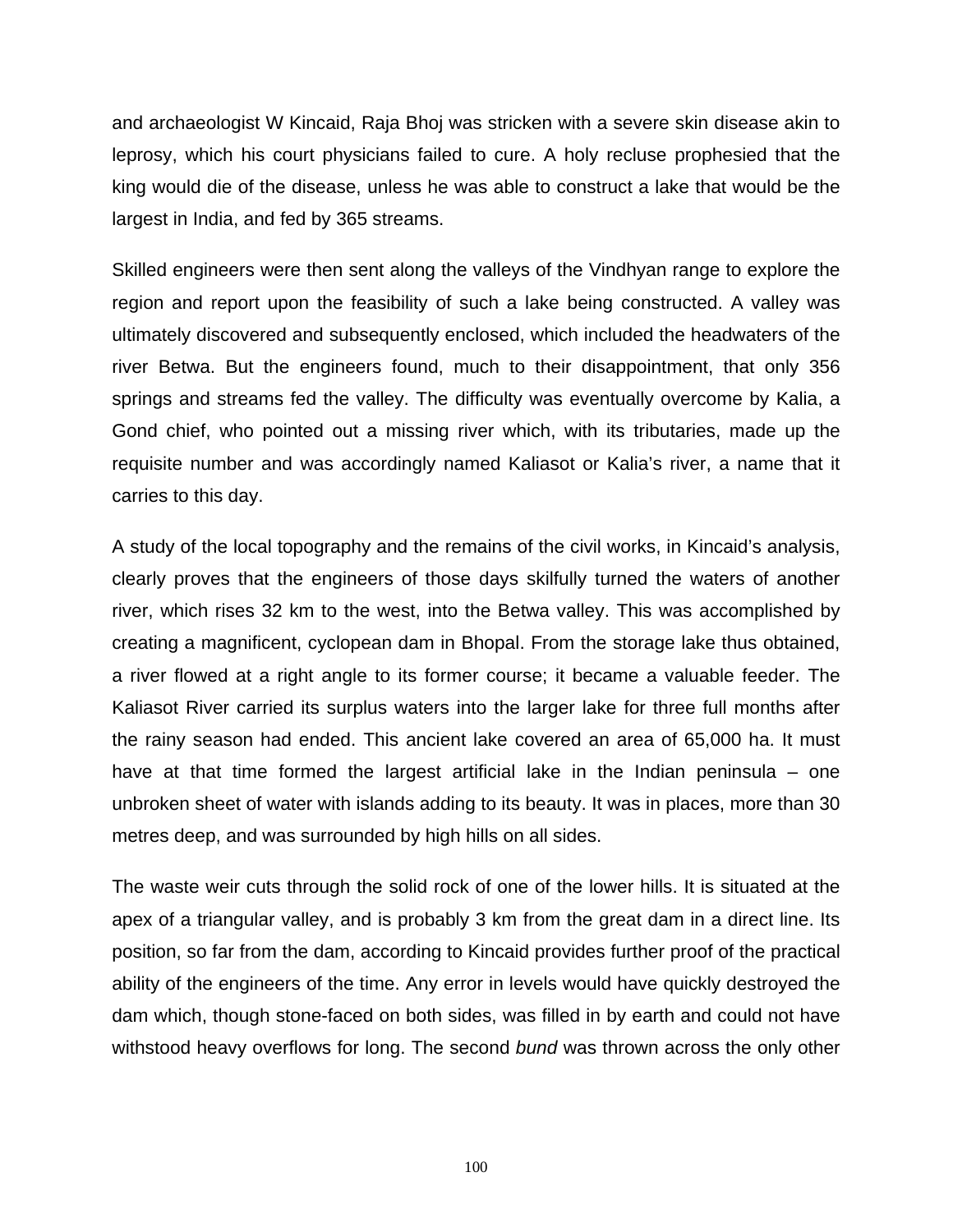opening of the valley, which turned the Kaliasote off its course at right angles into the Betwa.

This vast expanse of water was later destroyed by Hoshangshah of Malwa (1405 – 1435 A.D.) whose army cut across the lesser dam and thus emptied the lake. The evidence of destruction of the embankment can still be seen at a place called Mendua, not very far from the Shiva Temple at Bhojpur. According to the Gond folklore, it is said that it took the army three months to cut through the dam and the lake took three months to empty and the thick fertile black sediments left behind were not habitable for the next thirty years. The dam across the Betwa was also destroyed by the armies of Hoshang Shah. The embankment at Bhopal is till preserved at Kamla Park and so is the lake known now as Upper Lake but in a much constricted size (Dying Wisdom, 1997).

After the decline of the Parmar power the town remained ruined for almost 600 years. The area, however, was under the control of rulers of Malwa and later on under the Emperor of Delhi. After Akbar's rule, the area passed to the control of local tribal chieftains and Gond kings who incessantly fought until Dost Mohammad, one of the army chiefs of the Mughal army established his firm rule by the first decade of the  $18<sup>th</sup>$ century. In 1794, Nawab Chhoten Khan, the Minister of Nawab Hiyat Mohammad built a 300 yards long and 23 yards wide solid masonry dam across Banganga forming the Lower Lake. (Dying Wisdom,CSE,1997)

Bhopal as a city has been growing rapidly especially in the last few decades. There has been a lot of migration into the city from the other parts of the country to provide the work force for the Bharat Heavy Electricals Limited, a large public sector unit situated here. To provide for the needs of this work force other people moved in to begin several businesses and all and since then the city has been constantly swelling in size. The population change in the city in the last hundred years are as given below: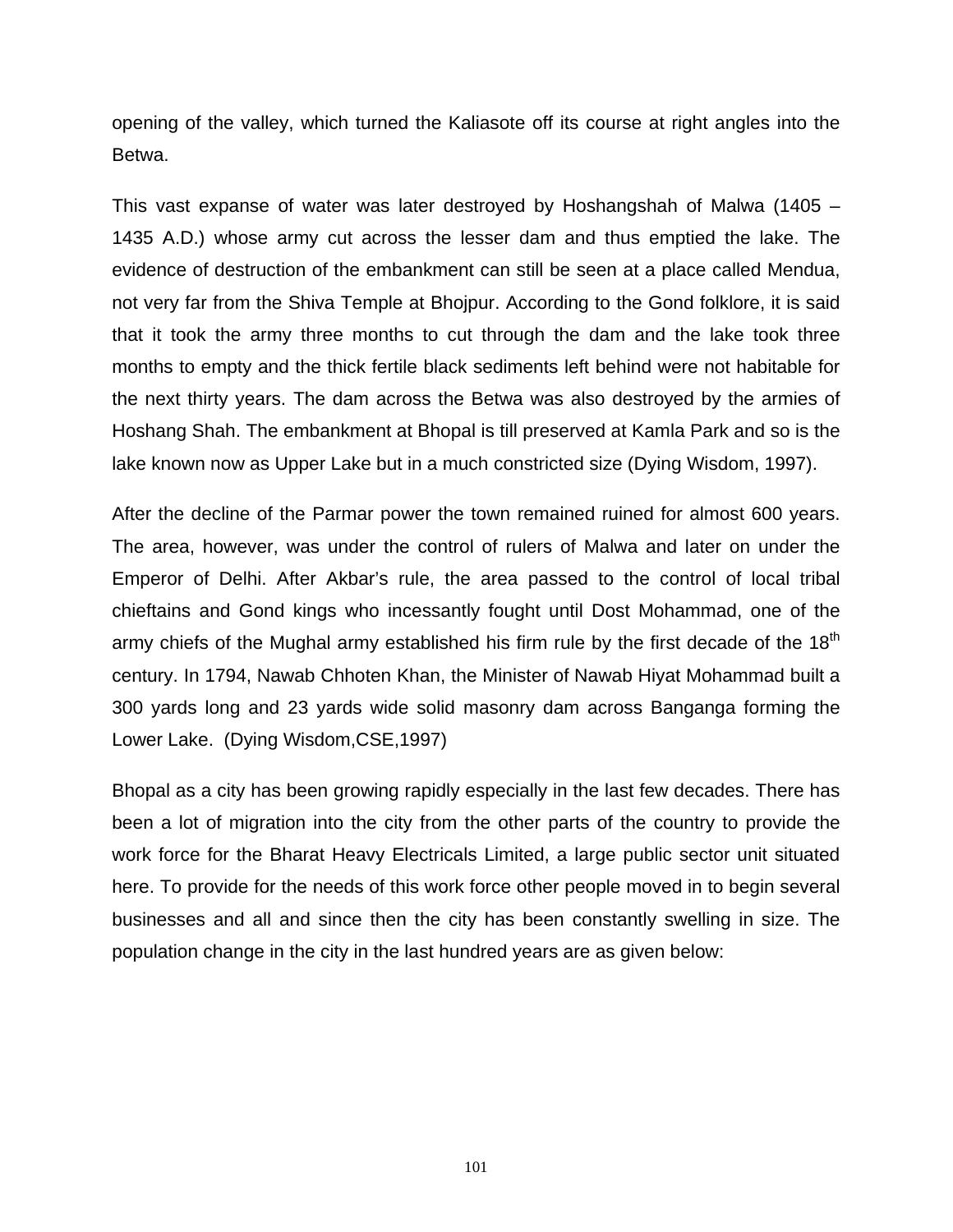| Year  | Population | Change in population | % age growth |  |
|-------|------------|----------------------|--------------|--|
| 1901  | 77023      |                      |              |  |
| 1911  | 56204      | $-22819$             | $-27.04$     |  |
| 1921  | 45094      | $-11110$             | $-10.77$     |  |
| 1931  | 61037      | +15943               | $+35.35$     |  |
| 1941  | 75228      | +14191               | $+23.25$     |  |
| 1951  | 102333     | $+27105$             | $+36.04$     |  |
| 1961  | 185374     | +83041               | $+81.17$     |  |
| 1971  | 298022     | +112648              | $+60.77$     |  |
| 1981  | 672329     | +374307              | $+125.60$    |  |
| 1991  | 1063662    | +391333              | $+58.21$     |  |
| 2001* | 1500000    | +436338              | $+41.02$     |  |

**Table.3.1 Changes in Population of Bhopal** 

As projected

Source: Census, 1991

As per the increasing population demands, there have also been significant changes in the land use patterns of the city.

The city has been growing as represented by the following maps in the years as specified.

## **3.4 Status of The Bhoj Wetland**

The Ministry of Environment & Forests (MoEF) of the Government of India has declared the Upper and the Lower Lake to be a Wetland of National Importance in the year 1988. Bhoj Wetland is one of the sixteen wetlands in the country that have been so far identified for conservation and management.

## *3.4.1 Upper Lake*

The Upper Lake as mentioned above is the highly diminished remains of the large lake constructed by Raja Bhoj, in the  $11<sup>th</sup>$  century. The seasonal river Kolans, originating from Sehore, some forty eight kilometres from Bhopal, and several small feeder streams at the western side of the lake, form the source. The lake is dammed at two places: 1) On its eastern end near Kamla Park where there is a permanent underflow outlet into Lower Lake, 2) In the southern part at Bhadbhada, where there are eleven sluice gates to let out the excess water from the lake into a channel, which then carries the excess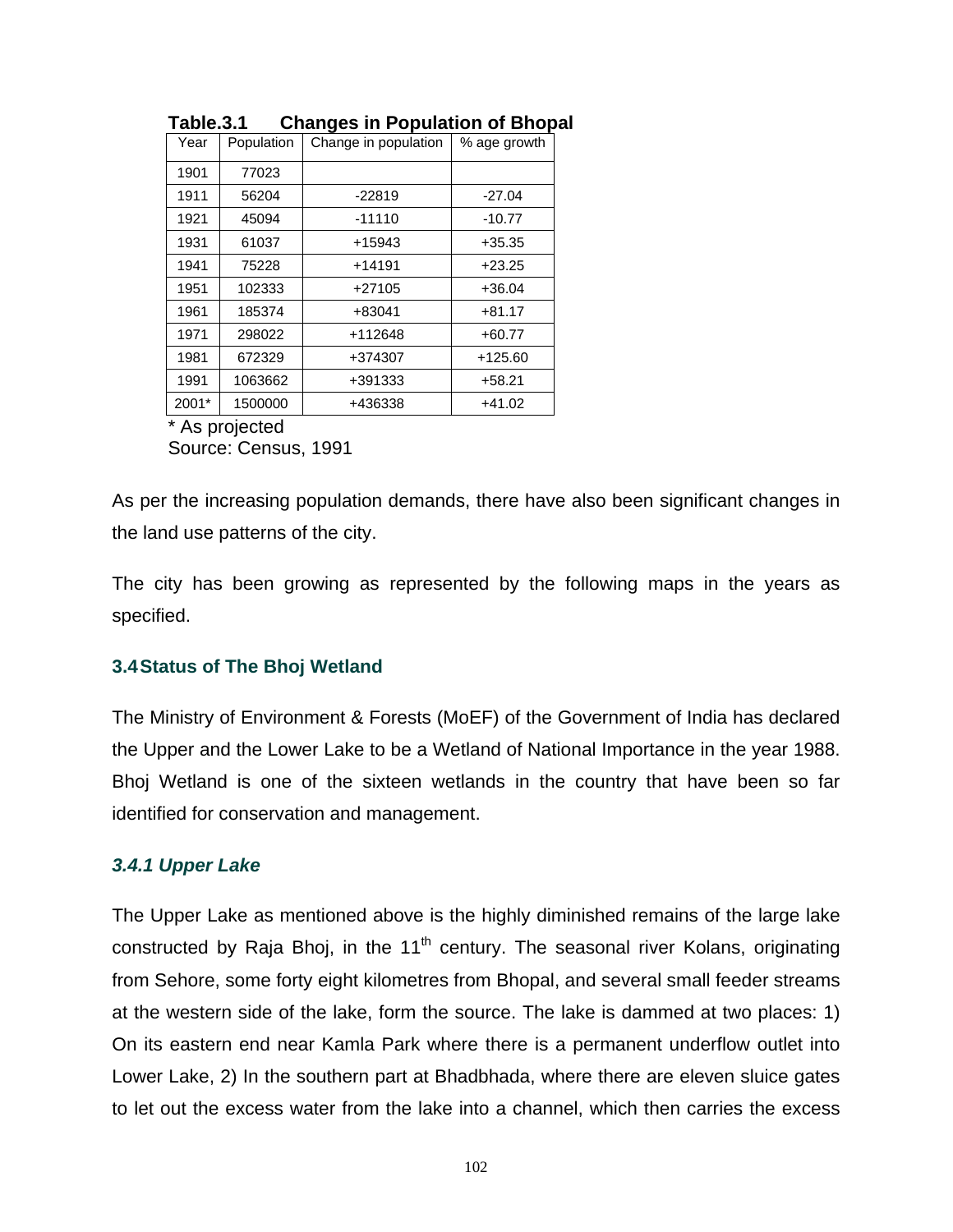water into the Kaliasot river. The Upper Lake has a catchment area of 361 km  $^2$  and a waterspread area of 31 km<sup>2</sup>.

**Fig.3.2 Maps of the Bhopal City (habitation area in blue, partial boundary of lake shown in black in the west of the city) since the formation of the Upper Lake one thousand years back** 

1010 - 1200 AD 1201-1800 AD 1801-1850 AD 1891-1930 AD



1931-1950 AD











Source: Downloaded from Bhopalinfo.com

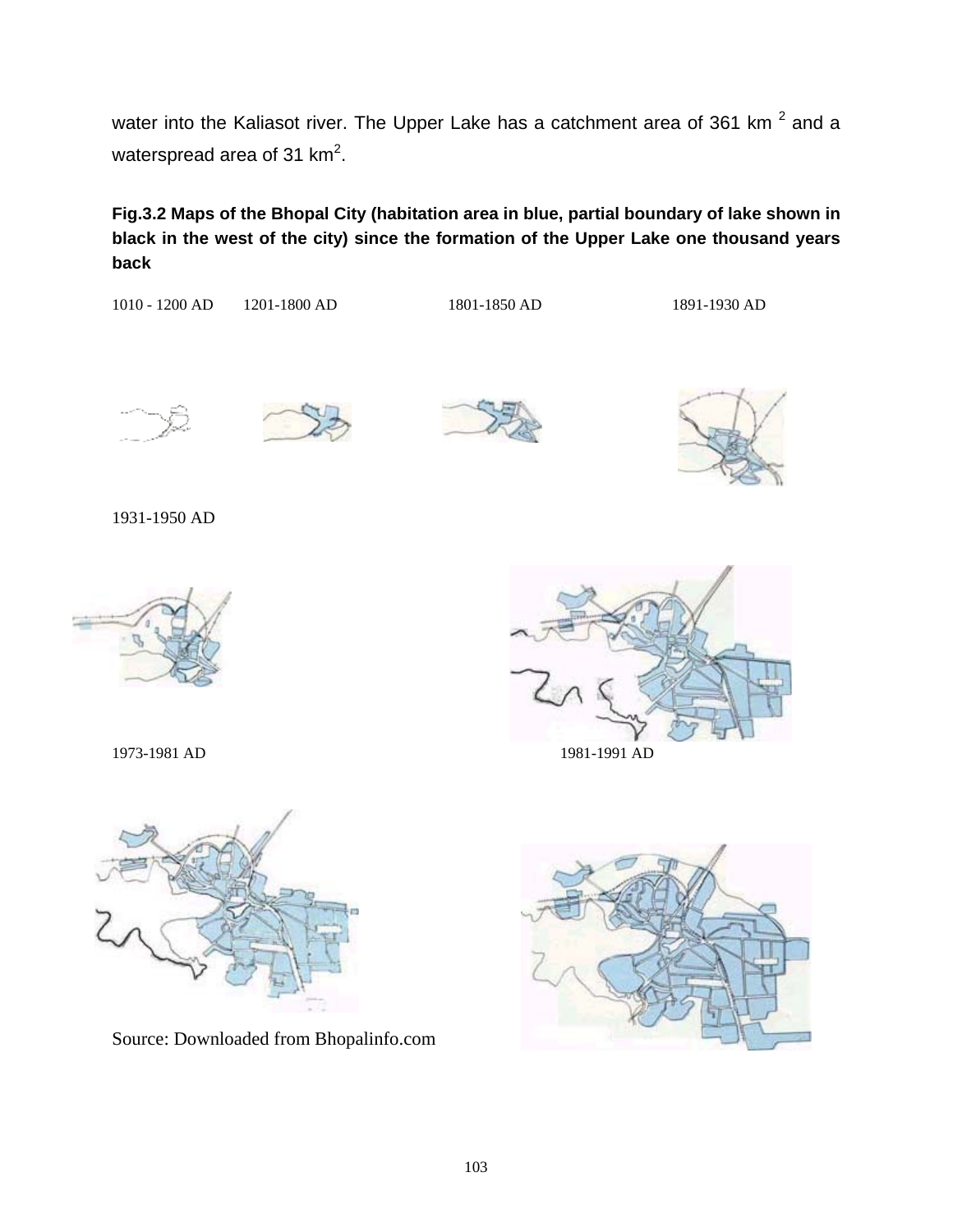# *3.4.2 Lower Lake*

The Lower Lake also known as the Chotta Talab or Small Lake, is situated towards the east end of the Upper Lake and is almost fully surrounded by built-up areas. It has a small catchment area of 9.60 km<sup>2</sup> and a water spread area of 1.29 km<sup>2</sup>. Lower Lake receives its inflow in the form of seepage from the Upper Lake in addition to the drainage coming from 8 nallahs or drains. Water level is maintained constant by regular outflow through a waste weir at Pul-Pukhta into Patra Nallah.

The salient features of the Upper and the Lower Lake of Bhopal are presented in Table 3.2

| SI.<br>No.   | Item                                                              | <b>Upper Lake</b>                                 | Lower Lake                                                 |
|--------------|-------------------------------------------------------------------|---------------------------------------------------|------------------------------------------------------------|
| $\mathbf{1}$ | Constructed in                                                    | 11 <sup>th</sup> century                          | Late 18 <sup>th</sup> century                              |
| 2.           | Type of Dam                                                       | Earthen dam                                       | Earthen dam                                                |
| 3.           | Location: Longitude<br>Latitude                                   | $77^018' \sim 77^024'$<br>$23^0$ 13'~ 23 $^0$ 16' | $77^0$ 24' ~ 77 $^0$ 26'<br>$23^0$ 14'30" ~ 23 $^0$ 15'30" |
| 4.           | $km^2$ (sq. miles)<br>Catchment area                              | 361 (141)                                         | 9.6                                                        |
| 5.           | Submergence area at FTL / water spread<br>area $km^2$ (sq. miles) | 30.72 (13.9)                                      | 0.90                                                       |
| 6.           | Maximum water level RL m (ft)                                     | 508.65 (1666.80)                                  |                                                            |
| 7.           | Dead storage level<br>RLm(ft)                                     | 503.53 (1652.00)                                  | 499.88                                                     |
| 8.           | $10^6$ m <sup>3</sup> (mft <sup>3</sup> )<br>Storage capacity     | 101.6 (3588)                                      | 8(282.5)                                                   |
| 9.           | Deepest bed level<br>RLm(ft)                                      | 499.26 (1638.00)                                  |                                                            |
| 10.          | Maximum depth<br>m(f <sub>t</sub> )                               | $11.7$ (38.4)                                     | 9.4                                                        |
| 11.          | Mean depth m (ft)                                                 | $6.0$ (19.7)                                      |                                                            |
| 12.          | Total length of weir m (ft)                                       | 102.1 (335)                                       |                                                            |
| 13.          | Crest level of spillway RL m (ft)                                 | 504.38 (1654.80)                                  |                                                            |
| 14.          | Designed flood discharge m3/sec                                   | 2208                                              |                                                            |
| 15.          | Moderate flood discharge m3/sec                                   | 538.02                                            |                                                            |
| 16.          | Sewage water inflow m3/day (MGD)                                  | 33080 (7.3)                                       | --                                                         |

**Table 3.2: Salient features of the Upper and Lower Lakes of Bhopal**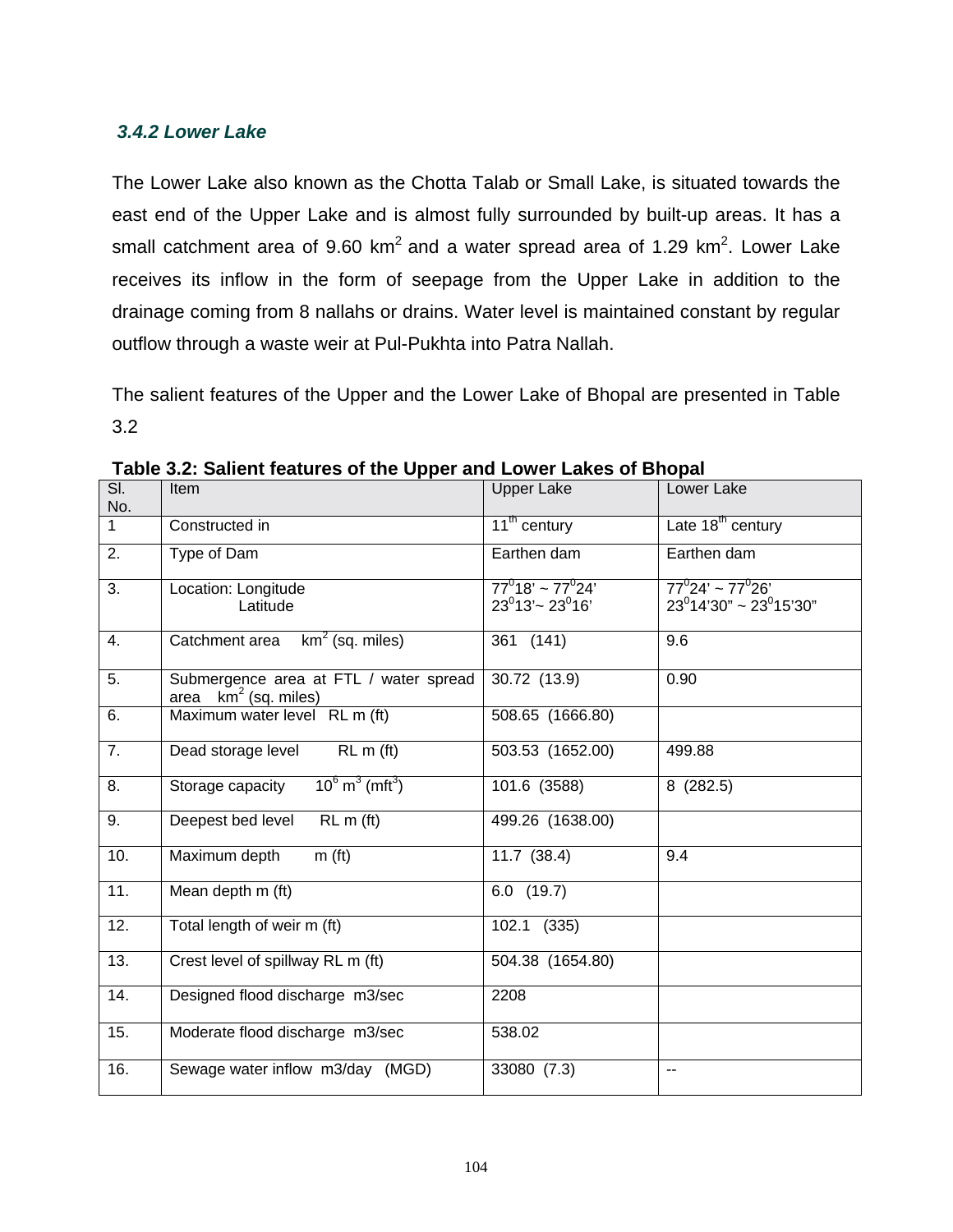| SI.<br>No. | Item              | Upper Lake    | Lower Lake                                                     |
|------------|-------------------|---------------|----------------------------------------------------------------|
| 17.        | Sources of water  | Rain water    | Rain water, Seepage from<br>Upper Lake, and domestic<br>sewage |
| 18.        | Main use of water | Potable water | Washing<br>clothes,<br>recreation                              |

Source: SAPROF Report, 1994

 $FTL$  – Full Tank Level., MGD – Million Gallon per Day., ft – Feet.,  $m^3$  – cubic meter., Km² –Square Kilo meter

## *3.4.3 Socio-economic Details of the Catchment Area*

It has been found that there are some 8259 huts and houses in the catchment area of the Upper Lake. The total population in the area amounts to nearly 44,166. Sixty seven per cent of this population in the area use open land as lavatory. Everyday some 2000 persons use the lake waters for bathing, washing clothes and cleaning vehicles. All these people use soap and detergent that directly enters the lake waters. Some 15,000 domestic animals such as buffaloes, cows, oxen, pigs, goats, etc. are to be found in the catchment area. 2485 hectares of land is used for agriculture and 692 as pastureland for grazing animals. The farmers usually grow two crops in a year of wheat, rice, jowar, makka, pulses, gram, vegetables, etc. For all these crops fertilisers like Urea, Growmore, Compost, etc. are used. Few farmers also use herbicides and pesticides. Most of the agriculture residues find their way into the Upper Lake as run-off. (Environmental Status Report of Upper Lake, Bhoj Wetland, Bhopal)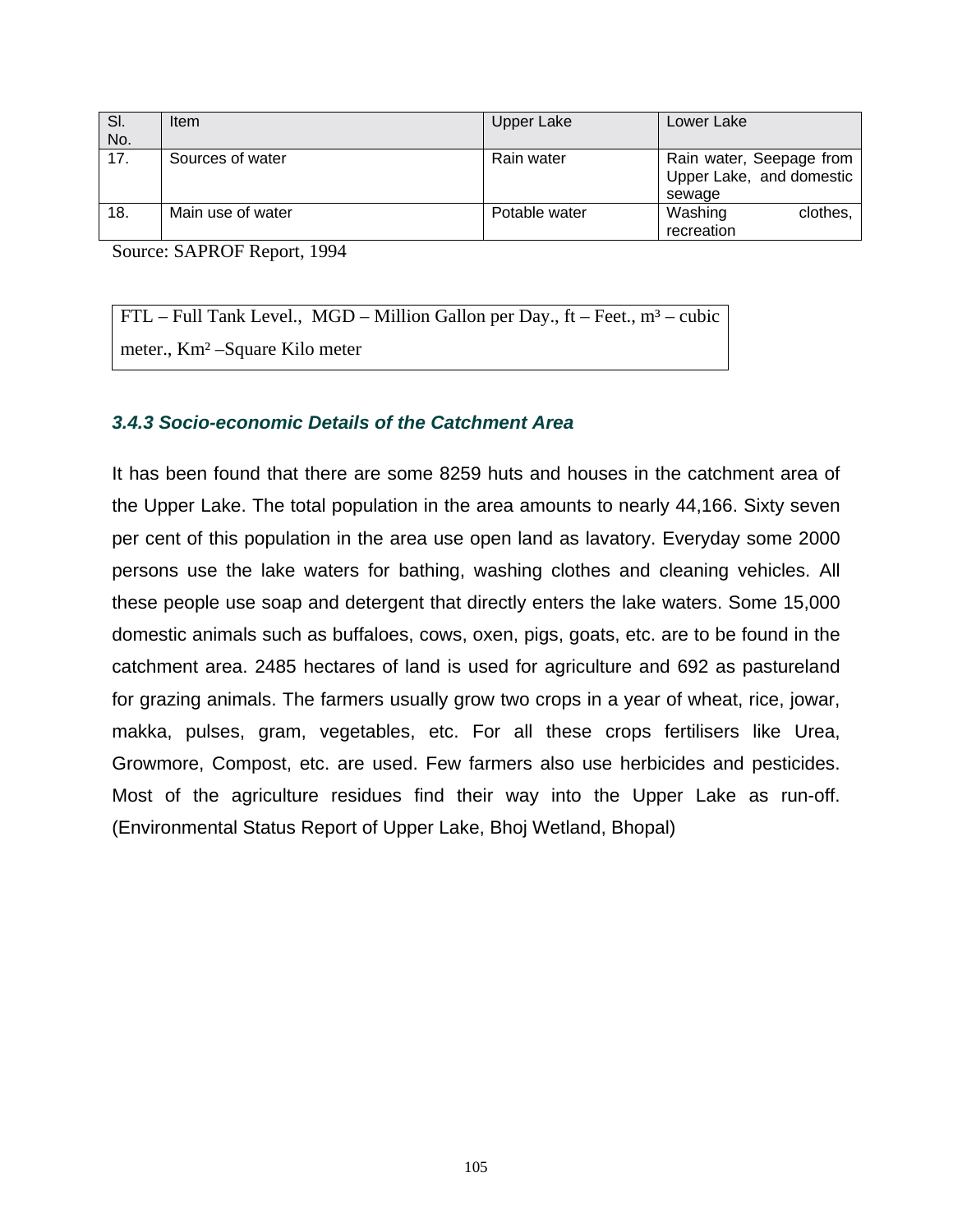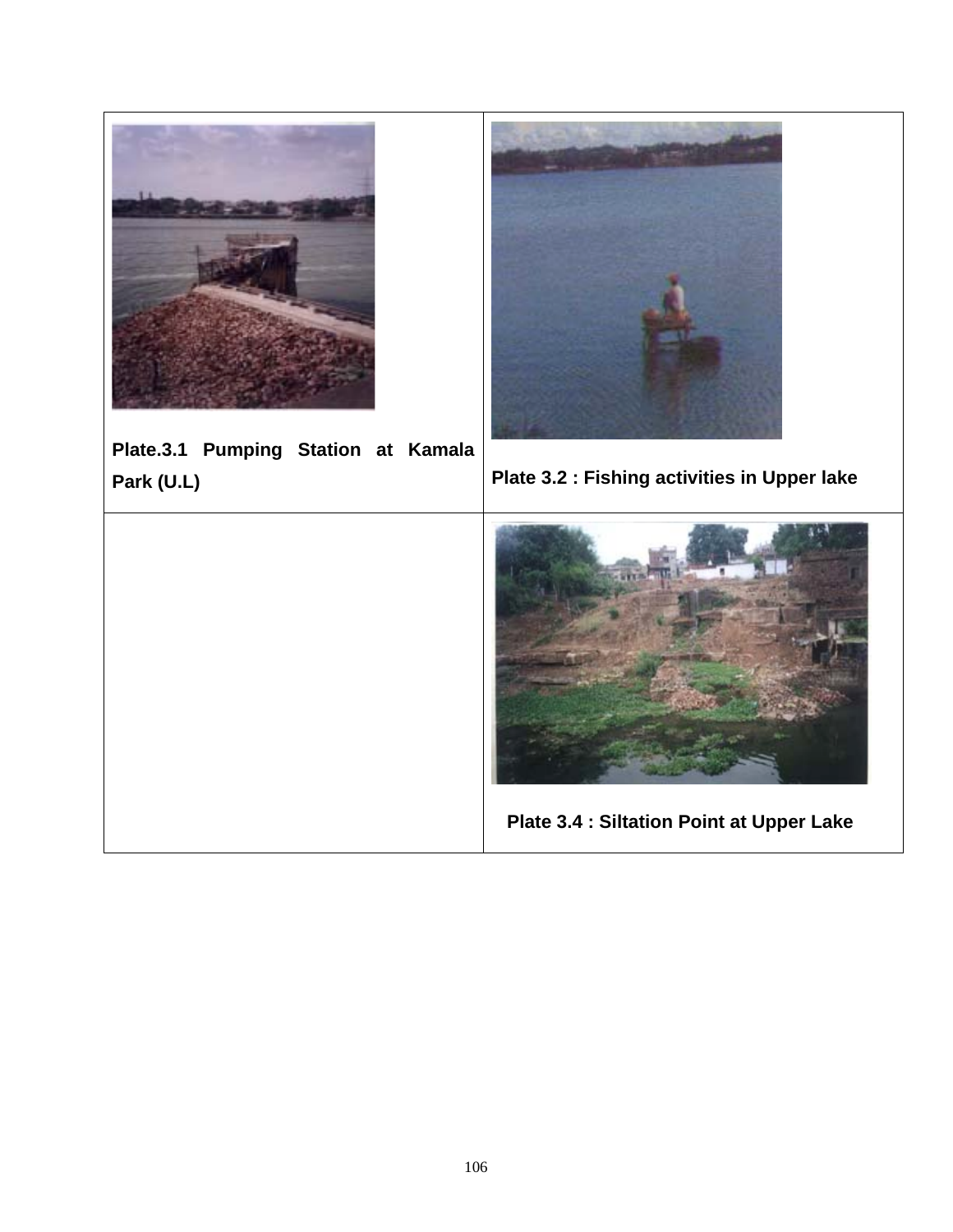

**Plate : 3.5 Trapa cultivation at Upper Lake Plate 3.8 Weed infestation in the Upper lake**



# **3.5 Uses of the Bhoj Wetland**

- i) **Drinking Water –** Nearly half of the city's drinking water supply comes from the Upper Lake and this is the most important use of the wetland as far as the welfare of the citizens is concerned. Till 1947, the water was used without any means of filtration, which means that the water quality was very good. But in the recent years, the quality of water has greatly deteriorated. Altogether some 28 MGD of water is provided to the city of Bhopal from the Upper Lake.
- **ii) Employment** The Bhoj Wetland provides employment to various communities like the fishermen, washermen, boatmen, vendors and so on. Approximately, 300 families arengaged in fishing and *trapa* cultivation while some 100 washermen also make their living from the Wetland. There are some 50 boatmen whose livelihood is dependent upon the Bhoj Wetland. Because of the many visitors to the lake, a number of roadside vendors selling maize cobs, and other food items and snacks, have their stalls next to the lakes and earn quite significant amounts.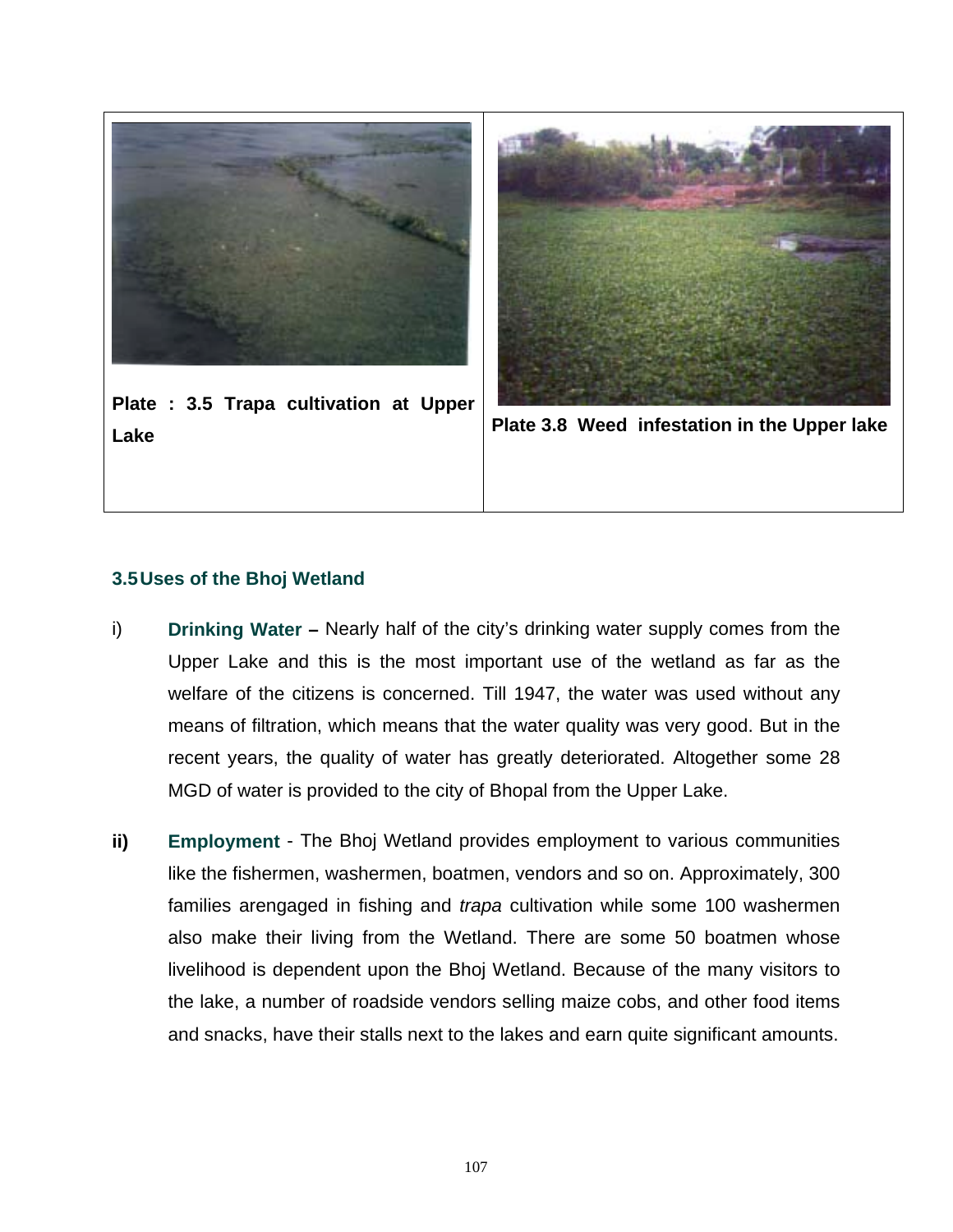- iii) **Microclimate stability** The microclimate of Bhopal is quite moderate as compared to the surrounding areas. The city according to its geographical location should actually have an extreme type of climate, but owing to the proximity of the Wetland, moderating effects on temperature and again cool land breeze during the evenings can be experienced which makes the evenings even during the peak of summer very enjoyable. Off course the moderating effects are also influenced by other factors such as the vegetative cover and all but the effect can be largely attributed to the Wetland.
- iv) **Recreation:** The Bhoj Wetland provides ample recreational opportunities to the people of Bhopal. There are parks and fountains as well as boating consisting of paddle and rowing boats. Some time back motor boats were also being run but were stopped since they were adding to the pollution and disturbing the migratory birds that arrive National Park, which is situated at the southwestern border of the Upper Lake. This too houses many species of animals and is a major attraction for families and children mainly.

The above are the major direct and indirect use values of the Bhoj Wetland. Other usual wetland benefits like irrigation, ground water recharge and maintenance of biodiversity are not all that important mainly because of the following – direct irrigation from the lake is not allowed; there is no proof of ground water recharge as direct connections between the aquifers has not been established; being a man made reservoir to be used mainly as a drinking water source there are no endangered or unique species as such to be found in the Wetland.

#### **3.6 Threats to the Wetland**

Being an urban wetland, the Bhoj Wetland is in fact more fragile as the level of human interference is very high. The threats to the Wetland have mainly been identified as:

**Siltation -** This is a major threat to the wetland. The silting rate is estimated to be about 1 cm to 2.58 cm per year on an average. The estimated sedimentation rate from the catchment area is in the tune of 3.67 ha.m/100 km<sup>2</sup>/ year (SAPROF Report, 1994).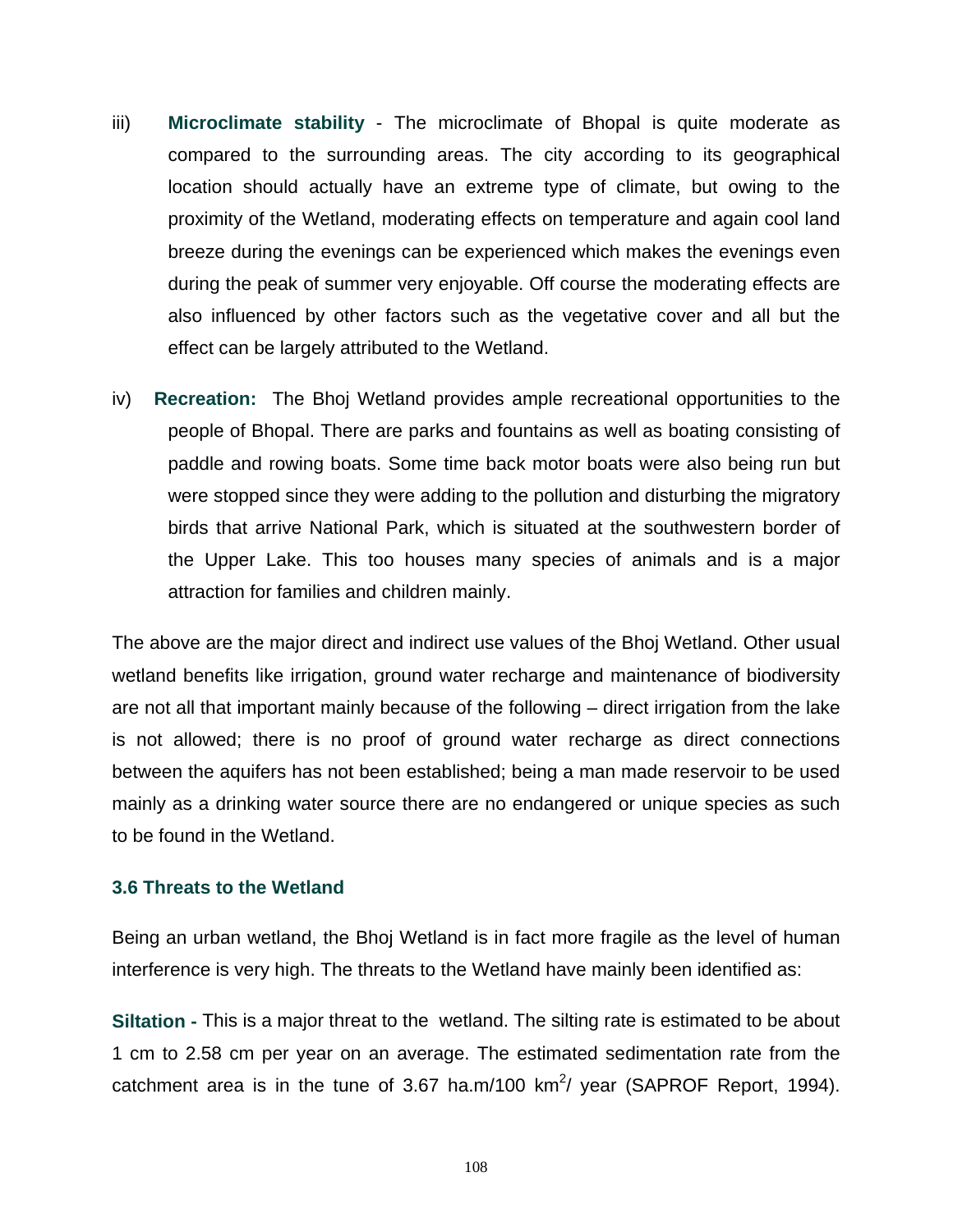Because of this the storage capacity of the lake is greatly reduced and besides shrinking of the shorelines and creation of silt islands takes place.

**Solid waste pollutants -** The Wetland is slowly being choked by this menace, especially polythene carry bags, since quite a lot of the city's waste finds its way into the Lakes in spite of there being a waste collection and disposal system being managed by the Bhopal Municipal Commission. This has lead to wide spread contamination of the Wetland.

**Sewerage -** It has been estimated that nearly 7,500 m<sup>3</sup>/ day of sewage water and 360  $m<sup>3</sup>/day$  of animal liquid discharge join the Upper Lake which is a source of drinking water. Altogether 11 inlets enter the Bhoj Wetland carrying with them sewage and silt. As yet the city of Bhopal does not have a proper sewage system.

**Washermen -** The Lower Lake has been traditionally used by the washermen community for washing of clothes. This leads to input of high quantity of detergents, chemicals and furnace ashes into the Lake on a daily basis. As a result the water quality of the Lower Lake has deteriorated greatly.

**Trapa cultivators -** *Trapa* is quite popular among the people of Bhopal but since the cultivation is carried out in the major drinking source it leads to contamination and also addition of biomass to the Wetland. It also leads to gradual conversion of the Wetland into landmass.

 **Encroachment -** Encroachment by urban slum dwellers and also in the form of agricultural invasions is very rampant along the fringe areas of the Wetland. This is creating pressures of many sorts on the Wetland in the form of pollution through human excreta and agricultural residues and wastes, besides decreasing the area of the Wetland.

**Increasing population -** The City is growing at a rate that is quite alarming. Because of this the Wetland is under a lot of stress since it has to provide for the city's population needs of drinking water, fish requirements and also space. Besides, it serves as a sink for all the sewage and some of the solid waste.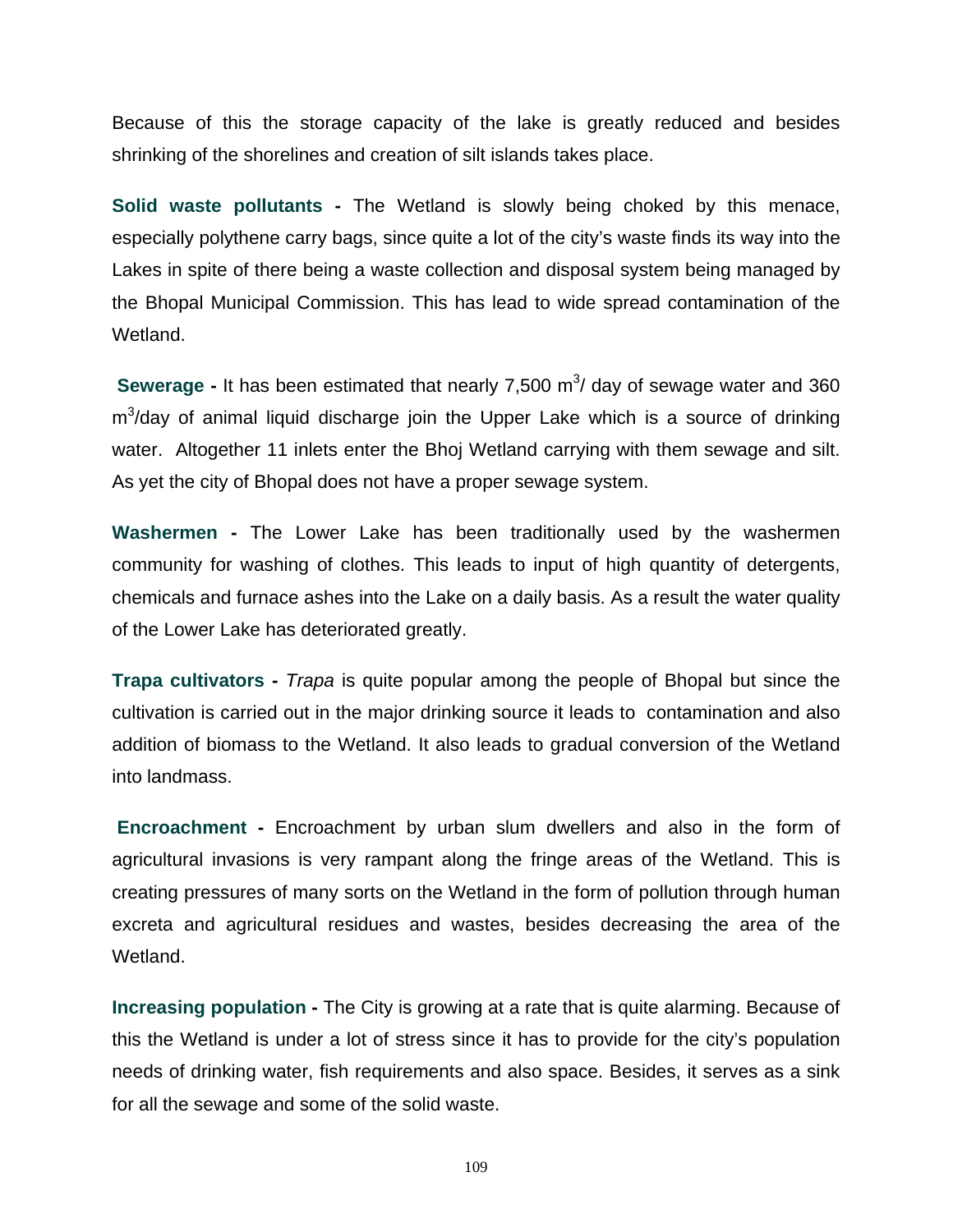**Weeds and eutrophication -** The Upper and the Lower Lakes are largely weed infested and the spread of weeds is over a large area of infested fringe area) nearly. The weeds to be found are mainly of three types: Shoreline (Rooted) – *Trapa bispinosa, Nelumbium sp*.; Emergent *– Ipomoea aquatica, Polygonum glabrum*; Floating – *Eichhornia crassipes, Lemna minor*; and Submerged – *Potamogeton sp., Chara sp. Hydrilla verticillata*, etc. The weeds have been quantified as follows:

#### **Table 3.3 Area of Wetland under weeds**

|                        | Shoreline (Rooted) | Emergent | Floating | Submerged |
|------------------------|--------------------|----------|----------|-----------|
| Infested Area (sq. km) | 5.219              | 4.728    | 0.35     | 23.483    |

SAPROF Report, 1994

**Boating -** Motor boats plying in the Lakes leads to pollution of several kinds like oil, grease and smoke. Besides, they also disturb birds, which visit the Wetland during the winter months. As a result motor boating has been stopped in the area. Paddle and row boats of Tourist Department and private agents are functioning in the lake

**Agricultural waste -** A lot of agricultural land surrounds the Bhoj Wetland as the city of Bhopal lies on the eastern side of the Wetland mainly. Also most of the catchment area consists of agricultural land as well. Because of this all the fertilisers and pesticides and agricultural residues used in the fields find their way as run off into the Lake waters leading to major and dangerous contamination, both to flora, fauna and human life.

**Idol and tadjia immersion -** During the Hindu and Muslim religious festivals, lots of idols and *tadjias* are immersed in water. This leads to siltation on quite a large scale besides releasing heavy metals like cadmium, chromium, lead zinc and other extremely harmful chemicals, and also harbouring bacteria in the biodegradable matter.

**Hospital Waste -** Some of the major hospitals of the city were disposing their waste directly into the Lakes. This waste mainly consisted of infected and soiled bandages, used medicines, syringes and injection bottles, This kind of contamination could easily lead to the outbreak of epidemics in the city. Incinerators have now been established in the medical college but other smaller hospitals and private nursing homes are still carrying on with this system.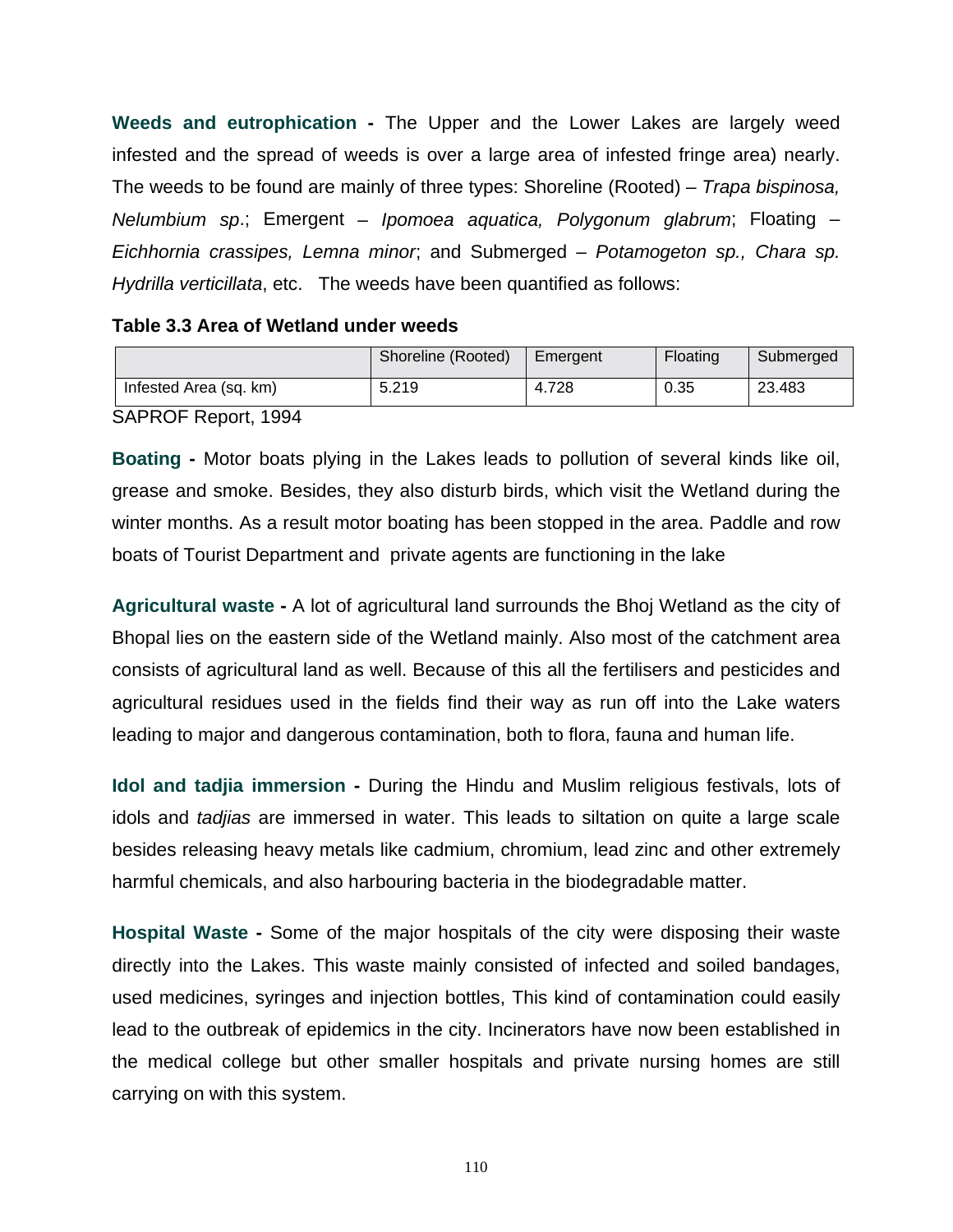#### **3.6 Concluding Remarks : What the Future Holds for Bhoj Wetland?**

 Despite multiple direct and indirect benefits from the Bhoj Wetland, the very existence of the wetland is threatened due to excessive pressure in the form of threats from various anthropogenic activities in and around the lake. To control such pressures a two way strategy following both the defensive and preventive techniques needs to be implemented on a war footing manner. People also need to be made aware of such threats and need to be involved in the management and restoration activities. If such things do not happen in near future it would be difficult to save this pristine wetland and it shall have the same fate as many other urban lakes in India.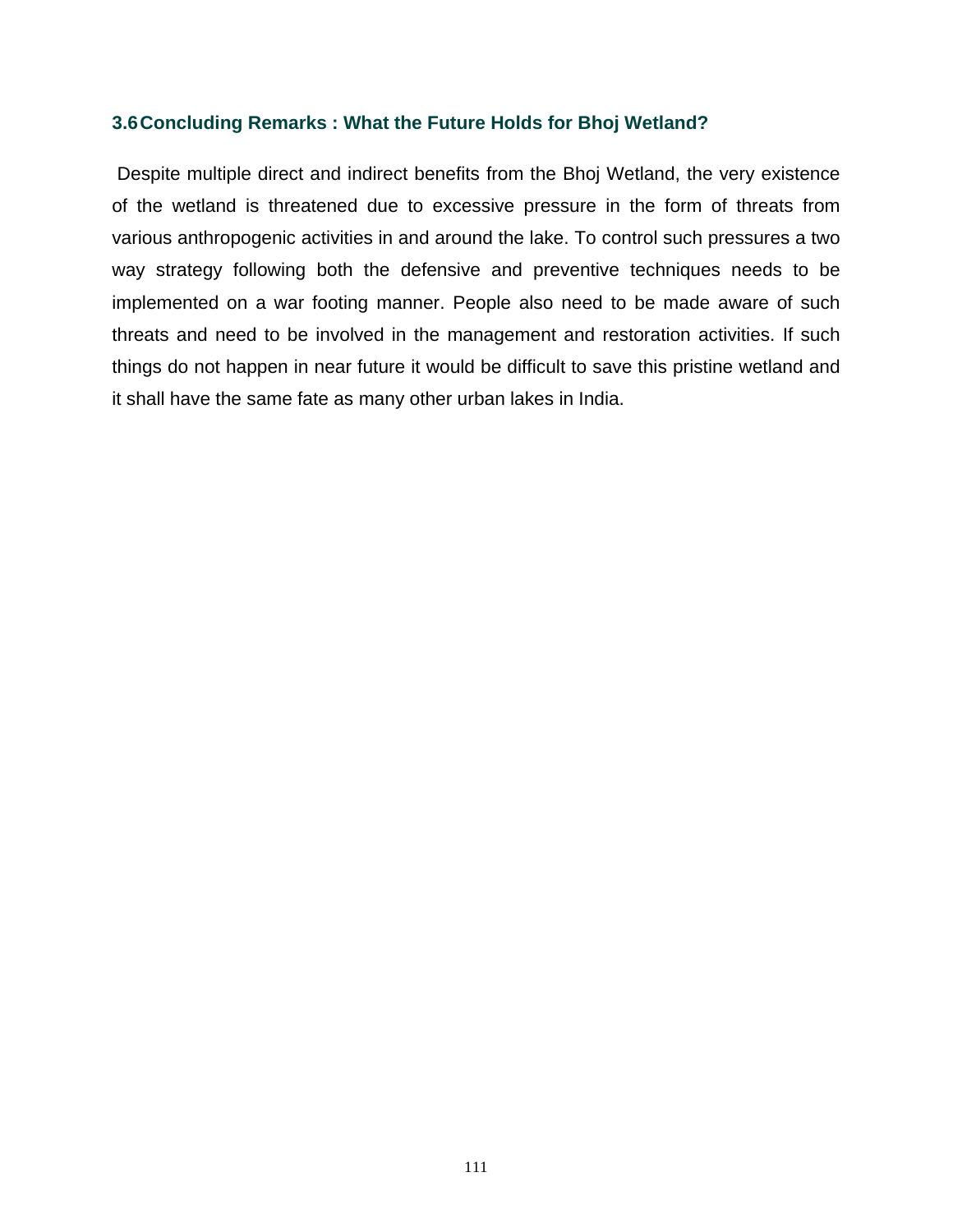# **CHAPTER IV : METHODOLOGY FOR ECONOMIC VALUATION OF BENEFITS FROM THE BHOJ WETLAND AND THEIR SUSTAINABLE MANAGEMENT**

#### **4.1 Introduction**

This chapter provides an overall assessment framework for the economic valuation of Bhoj Wetland, which is later on used to illustrate the role of economic valuation in the Bhoj Wetland management decisions. It contains the various efforts that were put in to carrying out the exercise with the detailed methodology of valuation techniques beginning with more straight forward use of market price data, together with information about existing productivity stemming from the wetland. Health impacts due to falling water quality are studied through cost of illness and preventive cost approach. Contingent valuation, which involves the direct measurement of willingness to pay values is also well represented. Hedonic pricing is adopted to see the impact of the existence of Upper Lake on property prices. Then for suggesting future management strategies sophisticated techniques, such as the integrated Modelling of hydrological and economic system are presented through ecosystem Modelling for the assessment of complex ecological functions and changes in the land use due to anthropogenic pressures.

#### **4.2 Project Methodology**

The aim of the project as mentioned before is mainly to calculate the economic values of the Bhoj Wetland, which is being treated as a natural resource here. For this purpose, a number of activities had been undertaken during the course of the project period. The project methodology that had been adopted is as follows:

1. **Literature Review:** This provides the backbone for any project and accordingly it was given the required importance in this study too. Nearly six months were spent on extensive literature review, which provided clarity not just with regard to implementation of the valuation techniques but also in the problems particular to the Bhoj Wetland, due to its urban status.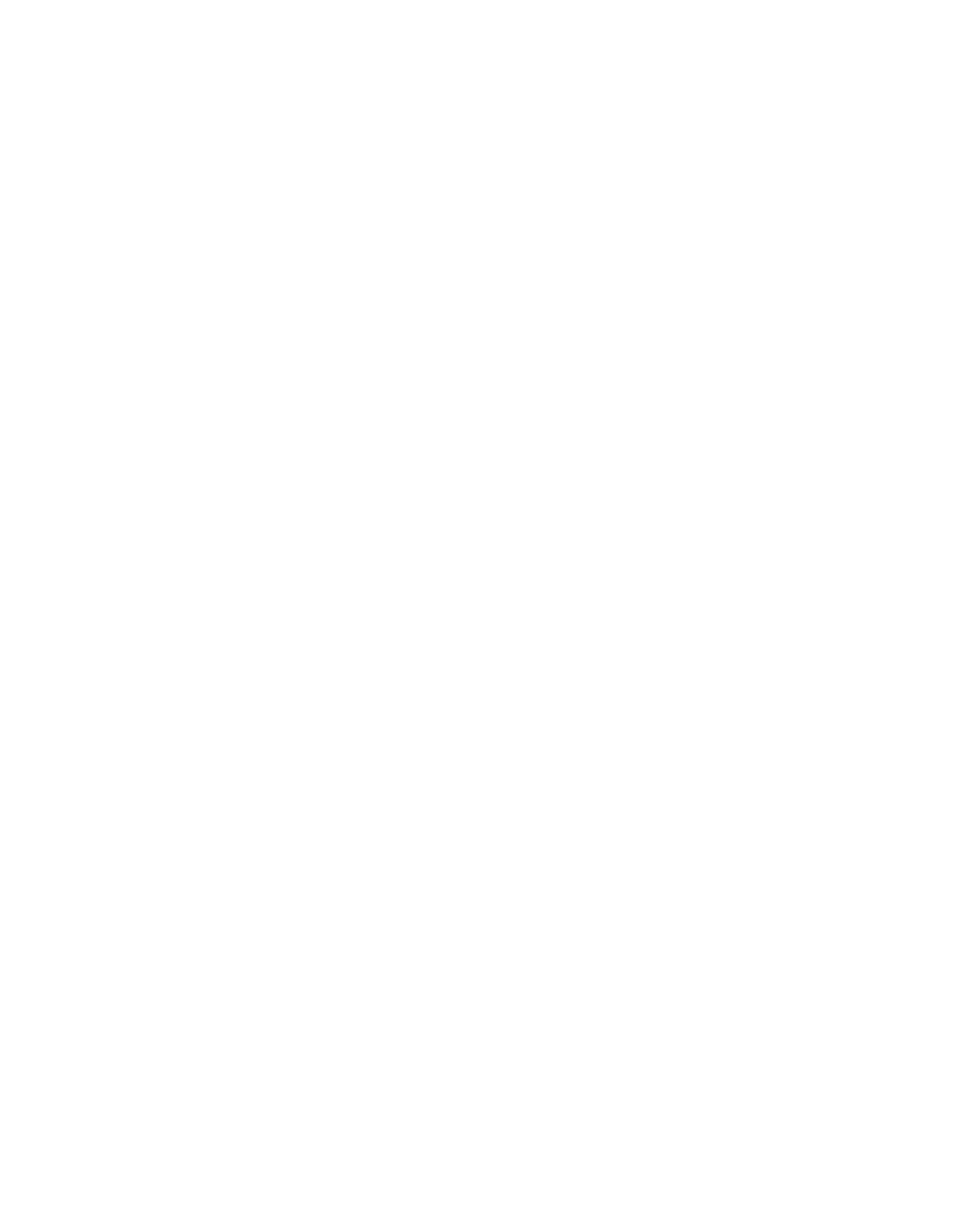sphere of human activity. It was only in the fifteenth and sixteenth centuries, that through circumnavigation and geographical explorations, the fact that the earth was a sphere became widely known and accepted. Economists though have found it difficult to come to grips with the ultimate consequences of the transition from the open to the closed earth. "The closed earth of the future requires economic principles which are somewhat different from those of the open earth of the past. For the sake of picturesqueness, I am tempted to call the open economy the "cowboy economy," the cowboy being symbolic of the illimitable plains and also associated with recklessness, exploitative, romantic, and violent behaviour, which is characteristics of open societies. The closed economy of the future might similarly be called the "spaceman" economy, in which the earth has become a single spaceship, without unlimited reservoirs of anything, either for extraction or for pollution, and in which, therefore, man must find his place in a cyclical ecological system which is capable of continuous reproduction of material form even though it cannot escape having inputs of energy. The difference between the two types of economy becomes most apparent in the attitude towards consumption. In the cowboy economy, consumption is regarded as a good thing and production likewise; and the of the economy is measured by the amount of the throughput from the "factors of production," a part of which, at any rate, is extracted from the reservoirs of raw materials and noneconomic objects, and another part of which is output into the reservoirs of pollution. If there are infinite reservoirs from which material can be obtained and into which effluvia can be deposited, then the throughout is at least a plausible measure of the success of the economy. By contrast, in the spaceman economy, throughout is by no means a desideratum, and is indeed to be regarded as something to be minimised rather than maximised. The essential measure of the success of the economy is not production and consumption at all, but the nature, extent, quality, and complexity of the total capital stock, including in this the state of the human bodies and minds included in the system. In the spaceman economy, what we are primarily concerned with is stock maintenance, and any technological change which results in the maintenance of a given total stock with a lessened throughput (that is, less production and consumption) is clearly a gain (Earthscan Reader: The Coming Spaceship Earth).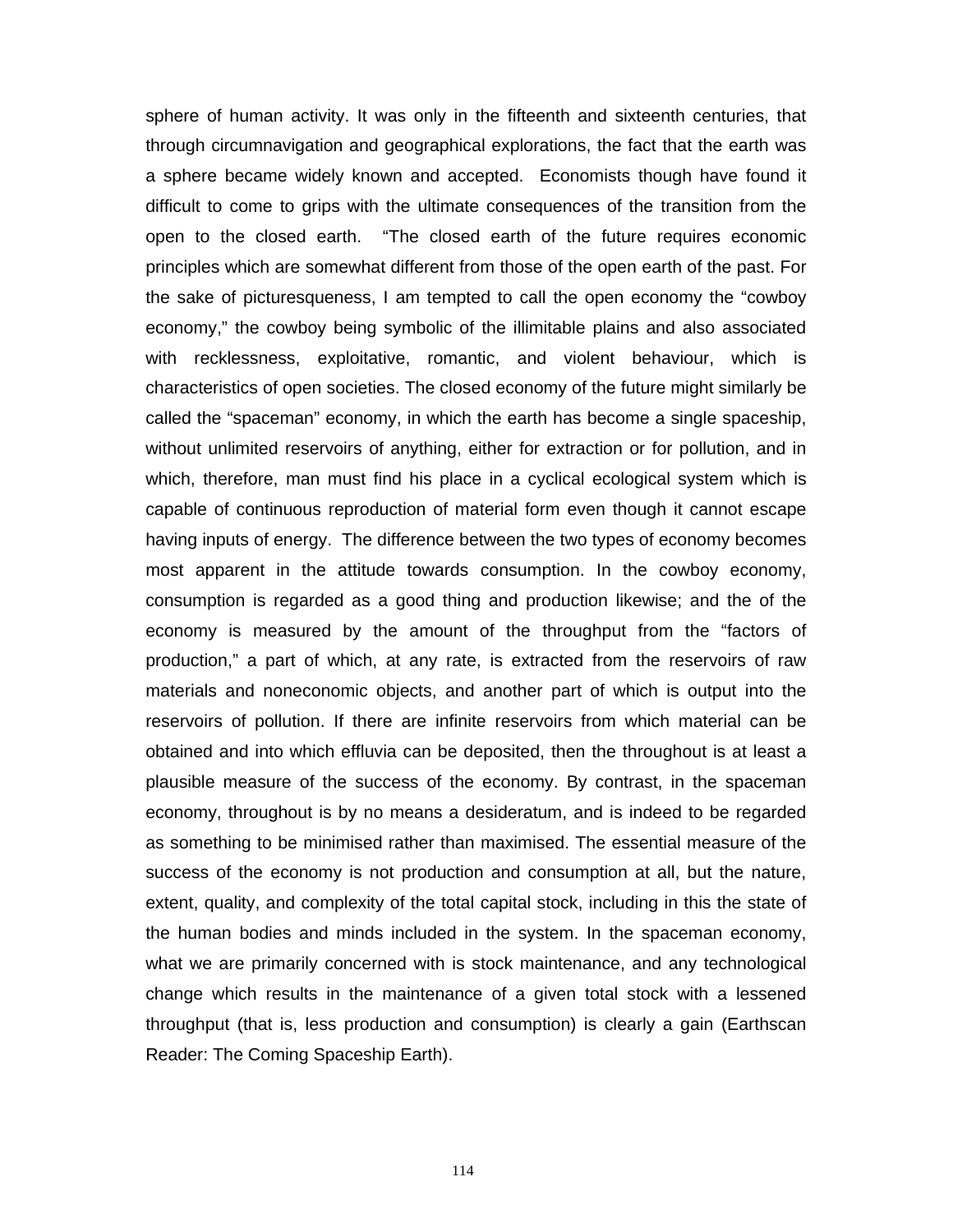Following this consideration of the earth as "Spaceship Earth", natural resources are thus classified into exhaustible and renewable resources. Exhaustible resources such as petroleum, coal and metals are those, the stock for which is fixed. Use of exhaustible resources depletes the current stock of the resource, reducing its future availability. On the other hand renewable resources like soil, water, crops, fish, wildlife, forests and solar energy are regenerated through natural growth though the time and space of regeneration may greatly vary. Renewable resources typically have multiple uses. Because of their dependence on complex physical, biological and chemical processes, and the multiplicity of uses, renewable resources are generally more difficult to manage than exhaustible resources (Prato, T., 1998). Thus it becomes necessary to make a suitable action plan for the sustainable management of these resources for future use keeping in mind the changing use and demand patterns.

Sustainable development too, involves maximising the net benefits of economic development, subject to maintaining the services and quality of economic development, subject to maintaining the services and quality of natural resources over time. Sustainable development is possible only when the following factors are taken care of:

- a) Utilise renewable resources at rates less than or equal to the natural rate at which they can regenerate.
- b) Optimise the efficiency with which non-renewable resources are used, subject to substitutability between resources and technological progress. (Pearce and Turner, 1990)

Natural resources such as forests and commercially exploitable fisheries and environmental attributes such as air quality are valuable assets in that they yield flows of services to people. Public policies and the actions of individuals and firms can lead to changes in the flows of these services; thereby creating benefits and costs. Because of externalities and the common property and public good status of at least some of these services, market forces can be relied on neither to guide them to their most highly valued uses nor to reveal prices that reflect their true social values. It is the failure of the market system to allocate and price resource and

115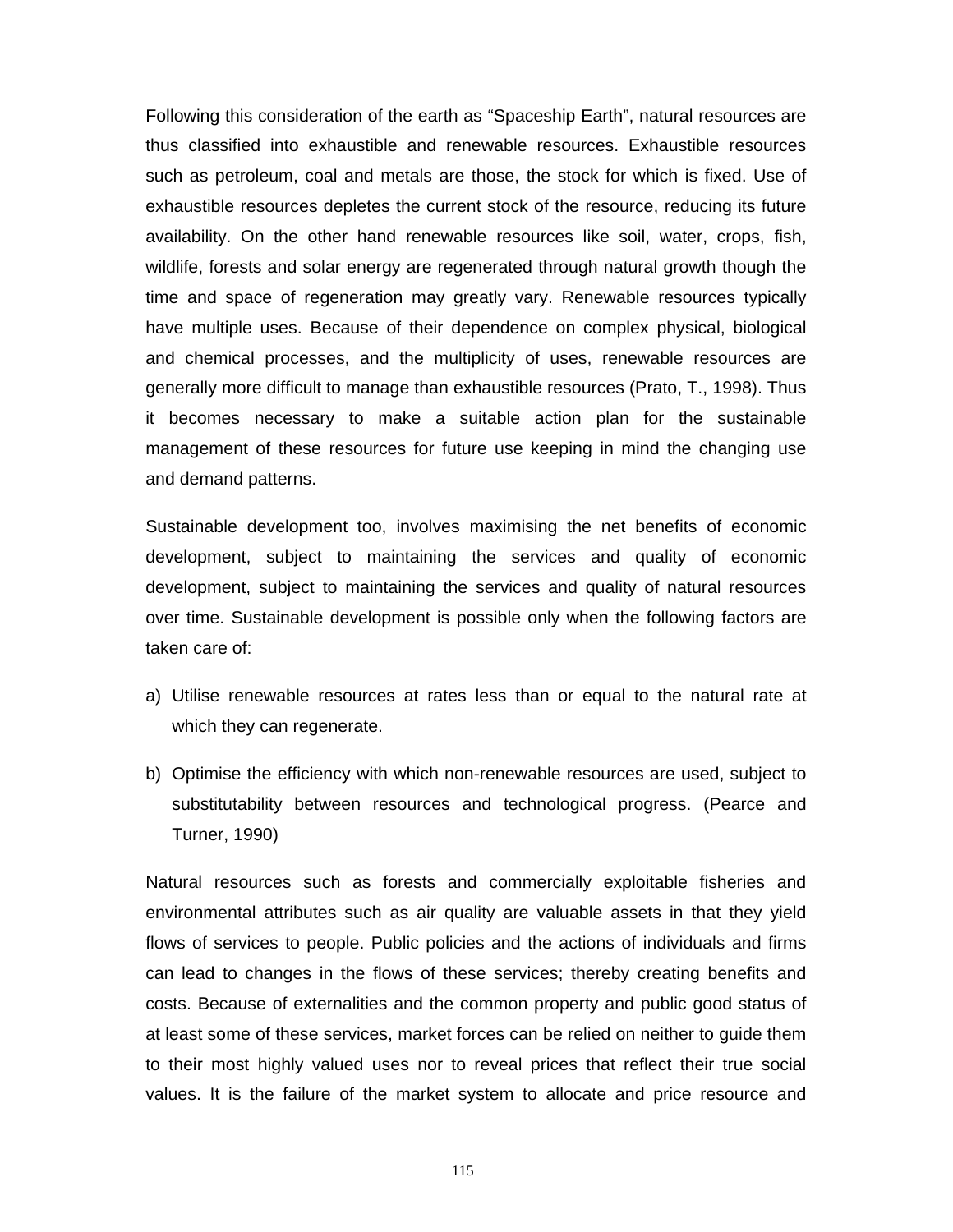environmental services correctly that creates the need for economic measures of values to guide policymaking.

The economic value of a resource –environmental system as an asset can be defined as the sum of the discounted present values of the flows of all of the services (Freeman, 1993). In other words, it means putting a money value on the benefits and flows of services that are obtained from any system. This idea of monetising benefits or damages to the environment is not easily acceptable to people. But the justification for monetary valuation lies in the way in which money is used as a *measuring rod* to indicate gains and losses in utility or welfare. The reason why money is used as the measuring rod is that all of us express our preferences every day in terms of these units – when buying goods we indicate our 'willingness to pay' (WTP) by exchanging money for the goods, and, in turn, our WTP must reflect our preferences. Economic values have many uses: they help us to identify, or at least approximate, the optimum. Another use is to demonstrate the *importance* of environmental policy. The gains or benefits from environmental benefits tend to be found more in the quality of life than in any increment to a nation's economic output. Thus since they are less 'concrete', more 'soft' than market-place benefits. As a result they are downgraded in comparison (Pearce and Turner, 1990).

Total Economic Valuation is actually composed of a number of values that are broken up mainly into use and non-use values. The use values are mainly direct and indirect use values. Other than this option values and existence values also form part of the total economic value studies. But this total economic value can still not be considered to have captured all the values that are actually present in the system, since only economic values are captured. Some *intrinsic* values still remain. Secondly, many ecologists say that total economic value does not give the entire economic picture either. There are a number of underlying functions of ecological systems called as primary values upon which all the ecological functions are contingent. Some of these functions are not covered by the concept of total economic valuation (Pearce, 1995). Thus at times, a valuation exercise may not reflect all the values of the system under consideration, but in the Indian context, it is more important to stress on the concept of total economic valuation rather than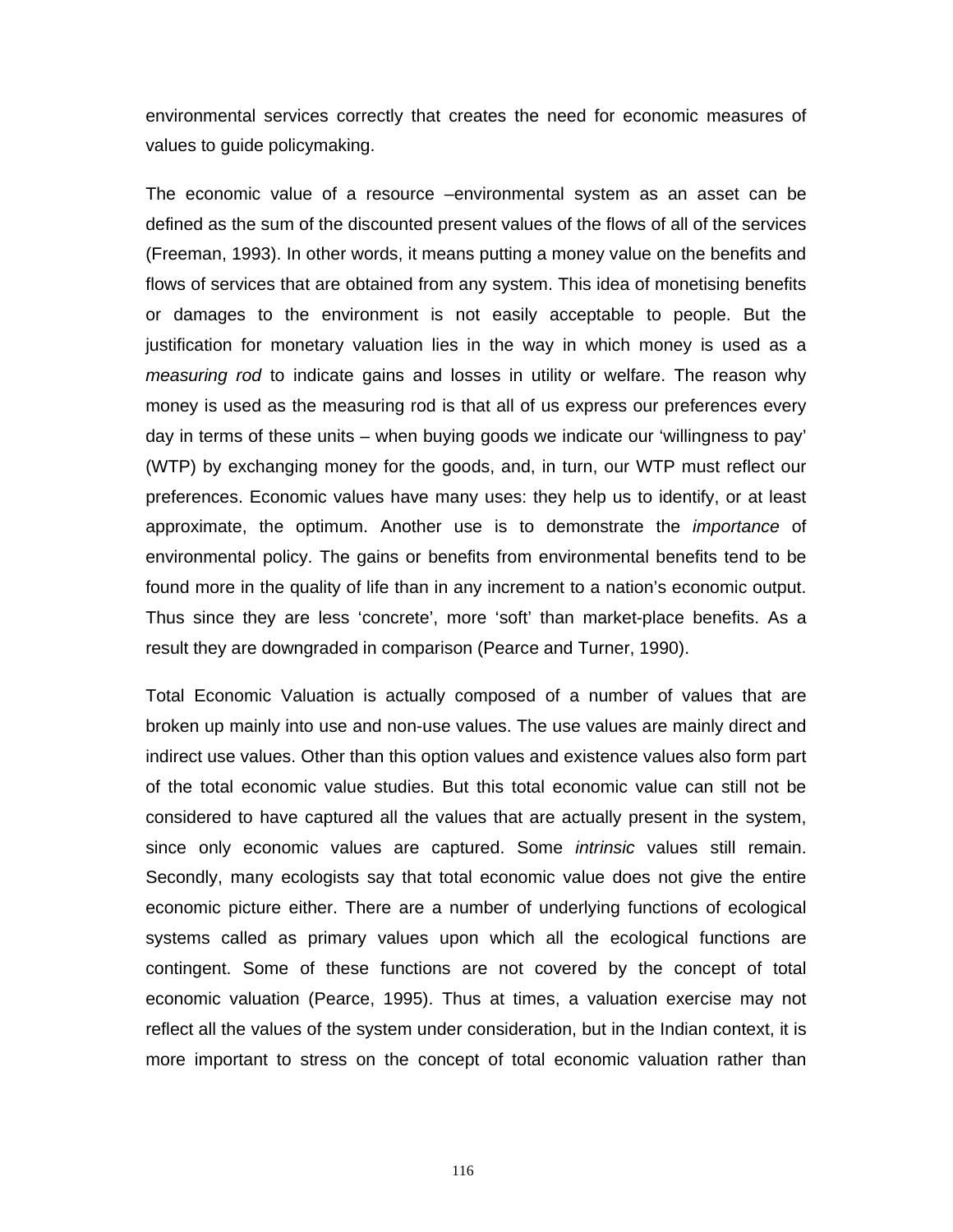whether the value thus calculated is complete or not. The methodological issues can be considered once there are some valuation exercises to serve as a basis.

#### **4.4 Methodology**

The major valuation techniques dealt with in this exercise are direct valuation including production function and indirect valuation approaches like cost of illness approach, cost of avoidance, contingent valuation and hedonic pricing. It is tried to capture the major use values of the wetland ecosystem and it is believed that a number of indirect uses are embedded in the system and thus have also been captured simultaneously.

The methodology for valuation of the uses, that has been followed is as:

- 1. **Direct Valuation** The lake produces many direct benefits like drinking water, fish, trapa, recreational activities like boating. The monetary value of the major benefits and the income generation these activities has been calculated by taking into account the number of people who make their living therein as well as the amount that they earn on an average in a year taking seasonality into account. The various people thus covered are fishermen, private boatmen, washermen or *dhobis*, *Trapa* or *singhara* cultivators, vendors on the lake sides and so on. Besides these, value of supplying water to the people and the water tax that is being charged from them is also taken into account. Also the revenue generated by the Madhya Pradesh Tourism Department through its boating activities and the cafeteria run by it are considered. All this data was collected through secondary sources, focussed group discussions with the various stakeholders as well as through primary survey.
- 2. **Cost of Illness Approach and Defensive or Preventive Costs** The water quality in the Upper and the Lower Lakes has deteriorated largely and that too mainly over the last couple of decades. The reasons for this can be attributed to the growing sewage discharge into the lakes and other forms of anthropogenic pressures that exist in the vicinity. As a result there are numerous incidences of the outbreak of water borne diseases in the city. In this exercise the figures of such cases in the last four years of a few water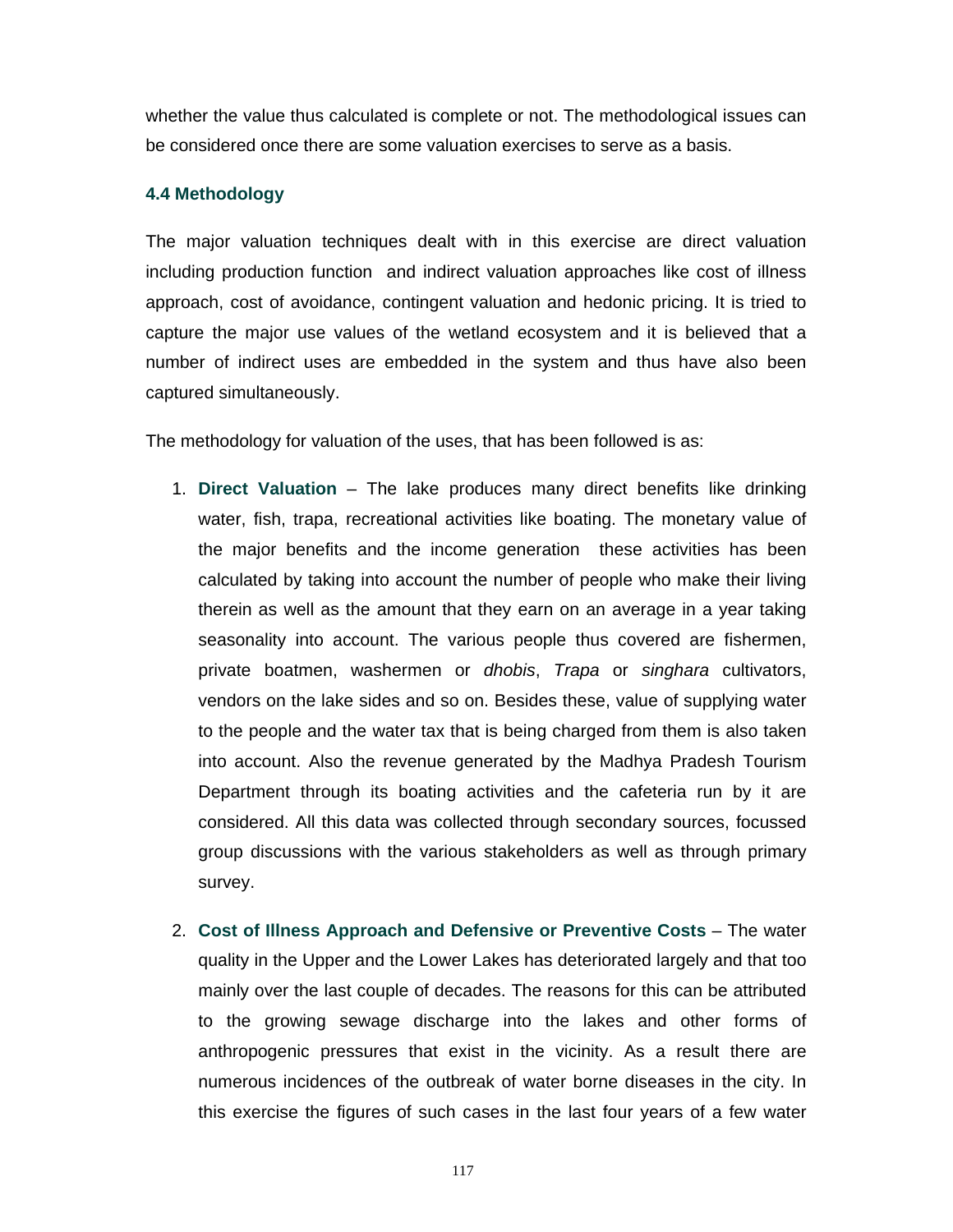borne diseases have been collected from the government hospitals. The average expenditure that occurs in these cases have then been calculated and thus the total costs spent on an average on these has been obtained. The cost of man-days lost on account of these illnesses is also taken into account. Moreover, people also resort to a number of preventive measures to protect themselves against these diseases like installation of water purification devices and vaccination against Hepatitis B. The expenditure that is made on such measures has also been used to obtain the willingness of people to pay for clean water and the kind of importance given by them to water quality.

3. **Contingent Valuation Method (CVM)** – When relevant market behaviour is not observable, the contingent valuation method puts direct questions to individuals to determine how much they might be willing to pay for an environmental resource, or how much compensation they would be willing to accept if they were deprived of the same resource. The contingent valuation method is more effective when the respondents are familiar with the environmental good or service (for example water quality) and have adequate information on which to base their preferences (Munasinghe and McNeely, 1994). {Details about the CVM have been given in the Part I, of the report}

*Sampling plan*: Altogether 1500 households over the entire city were sampled under this study. The sampling methodology adopted was as follows: The city of Bhopal – the Universe for this study, comprises of 66 municipal wards. A population wise representative sample from each ward was taken. To decide the sample size from each ward the population of the ward divided by the 1991 population of the entire city gave the fraction of people to be interviewed from the ward. This fraction formed the percentage of interviews in a particular ward of the total sample. Eventually 1504 households were interviewed in this study. (details in Annexure I) From each ward once more the various colonies or habitation areas were identified and the number of samples to be interviewed from each of these areas was calculated on basis of the number of houses there. Finally at the time of survey, the samples were identified on a random basis keeping the households interviewed at appropriate distances so as to cover the entire locality. Thus the sampling pattern that is used is a three stage purposive sampling method. The first stage is the selection of all the wards. Next is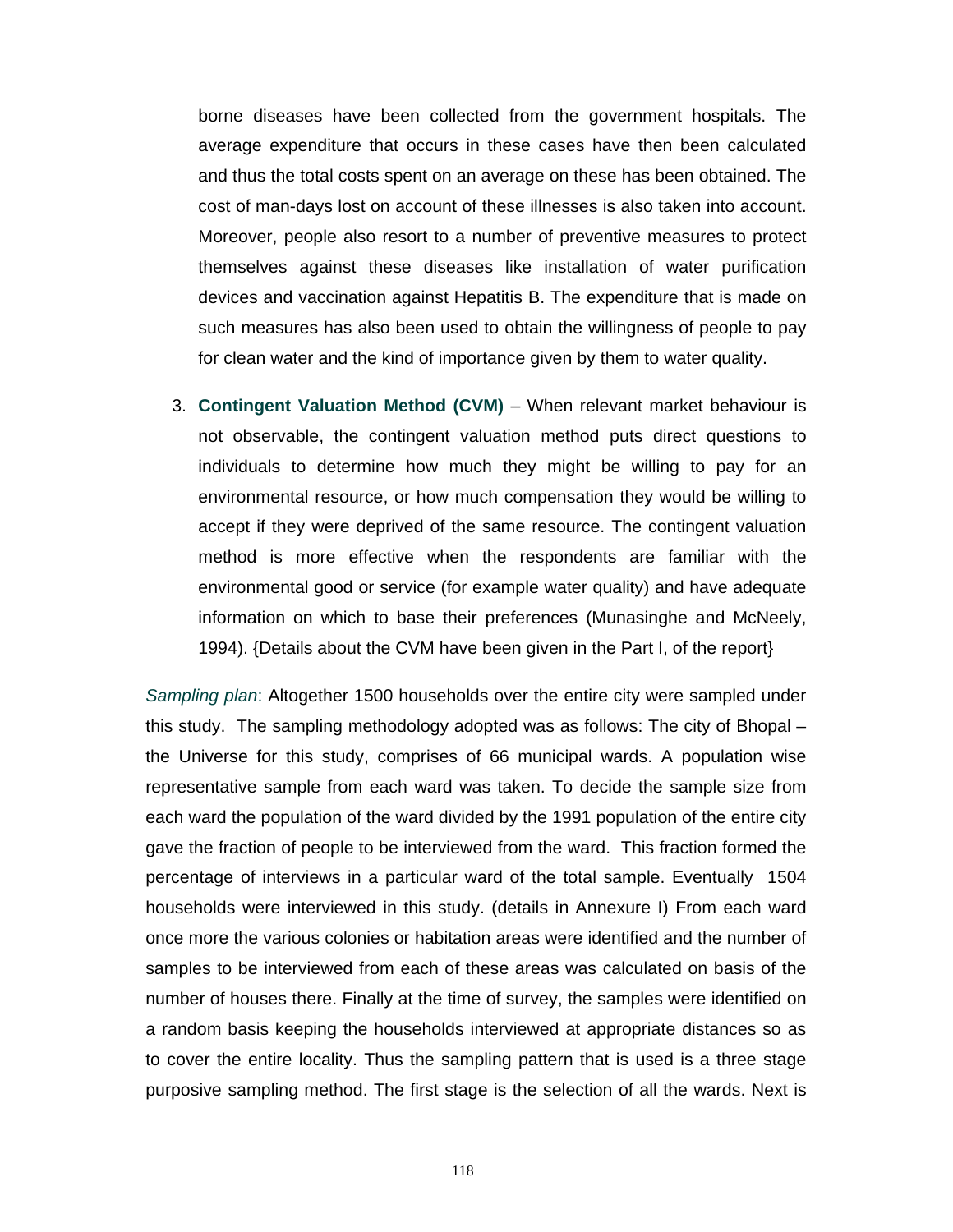the selection of major population habitats in the area. The third is the random selection of households from these colonies. Since the third stage is actually an example of quota sampling, the whole sampling design can be called as a three stage purposive sampling plan.

*Questionnaire and Scenario build-up*: CVM in this study has been used to capture mainly the recreational benefits that the citizens of the city derive from the Upper and the Lower Lake. After detailed discussions with experts and others, it was found that capturing the recreational and aesthetic values would also have embedded within it the existence and the bequest values. The CVM is used only for recreational and aesthetic benefits since the other benefits do not extend to the entire city. Moreover, there are no rare species to be found in the Wetland because of which biodiversity conservation in this case no longer remains important. A detailed questionnaire was used to elicit the Willingness to pay of the people for increased recreational and aesthetic benefits from the lakes (attached in Annexure – II). A scenario explaining the benefits of the lakes and the kind of possible recreational improvements that can be made was presented before each householder through photographs, and information shared with the people. The householders were then asked to state how much they would be willing to pay in order to enjoy the increased benefits from the lakes and also how much they would contribute as tax whereby the entire collections made thereof would go towards the maintenance and provision of recreational benefits. The median figures for these were then taken into account and extrapolated for the entire city. For the scenario build-up to be presented before the people, a detailed ecological modelling exercise was carried out to provide a basis for scenario buildup. The details of these are given in Chapter – V.

**Hedonic Pricing -** Often, relevant market data to value environmental resources are not available in a directly usable form. In such cases, analysis of indirect market data using, for instance, statistical and econometric methods permits the valuation to be carried out implicitly (Munasinghe and McNeely, 1994). In areas where relatively competitive markets exist for land, it is possible to decompose real estate prices into components attributable to different characteristics such as proximity to schools, shops and parks, and so forth (Cropper and Oates, 1992). To value an environmental amenity like proximity to the Lakes in this case, the method seeks to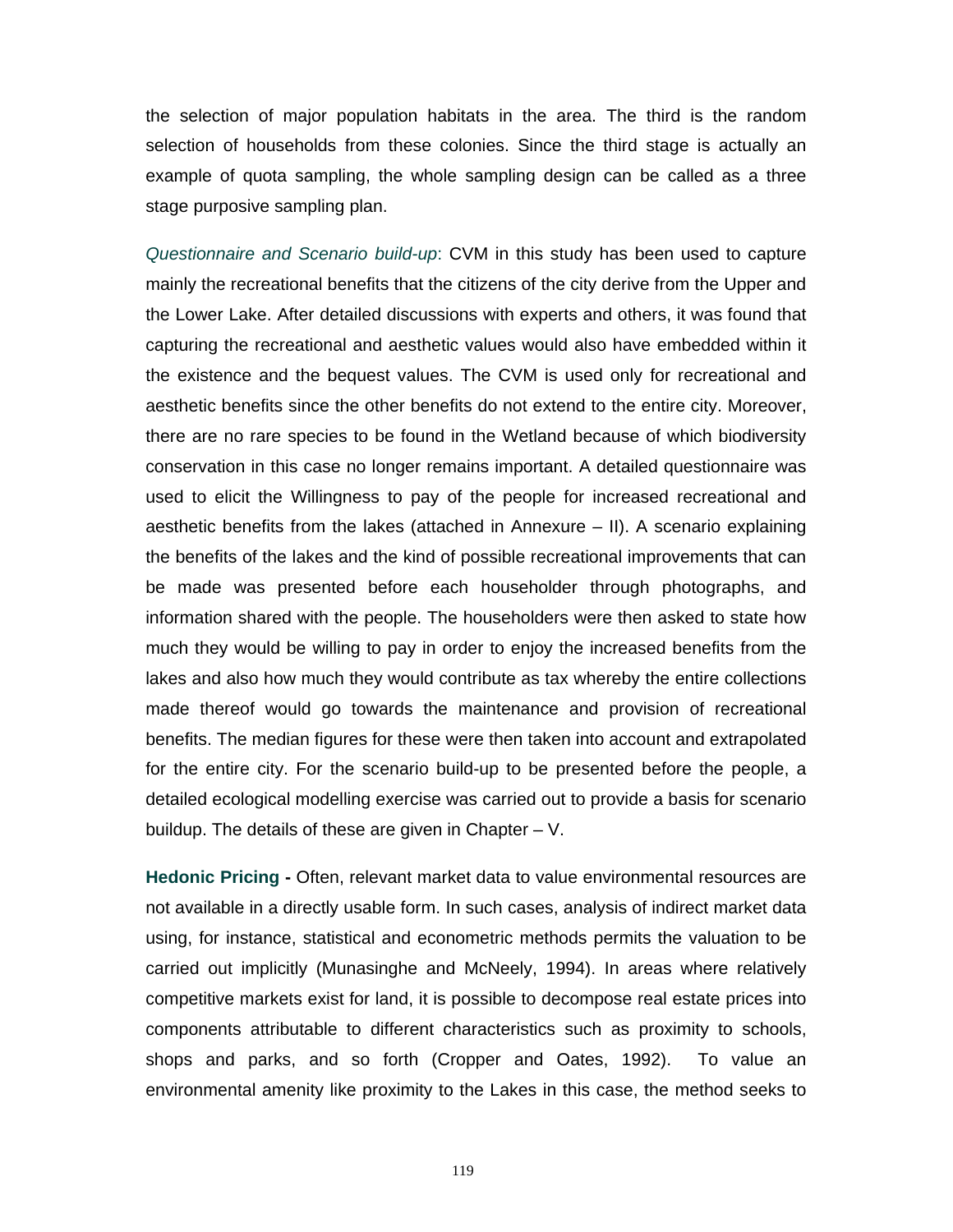determine that component of the property value attributable to the relevant environmental variable. Thus the marginal willingness to pay for improved local environmental quality is reflected in the increased price of housing in cleaner neighbourhoods (Munasinghe and McNeely, 1994).

The method followed in this study considered the rates of property in various parts of the city. These properties were then analysed on the basis of their locational and neighbourhood advantages, proximity to markets, accessibility on basis of distances from downtown and environmental factors like pollution levels and also whether the lake was present in the vicinity or not. Regression equations were then run on these to obtain the marginal willingness to pay of the people for housing in locations close to the Lakes.

#### **4.4.1 Ecosystem Modelling of Bhoj Wetland Using Water Quality Parameters**

Economic value of any water body, whether used for potable water supply or aquaculture depends upon its water quality. Better the quality better will be the economic value. People pay more for better quality. Through this WTP survey the aesthetic value of Bhoj wetland is estimated. The present situation of the lakes is very complicated due to the various ongoing restoration activities. More over in the survey it was necessary to present the overall picture of the water body with changes occurred through years due to various anthropogenic activities. These changes on the water quality and its impact were the main concern in the pre test of the WTP questionnaire. People in the pre-test were unaware about the ongoing restoration activities and doubtful on its end results because the changes in the water quality due to the restoration activities are less observable in the limited period of time. And the same time people were asked to pay for the restored and well-managed lake for its recreational aspect. So it came necessary to project the scenario after the restoration. The model can show the scenario of the wetland for the next 25 years . The policy makers can utilise these results to adopt suitable management activities in the restoration process.

The first pre- restoration model clearly shows the importance of restoration of the wetland. in the second model , i.e. model for ongoing restoration finds changes in water quality. This was very useful to explain the situation after the restoration to the

120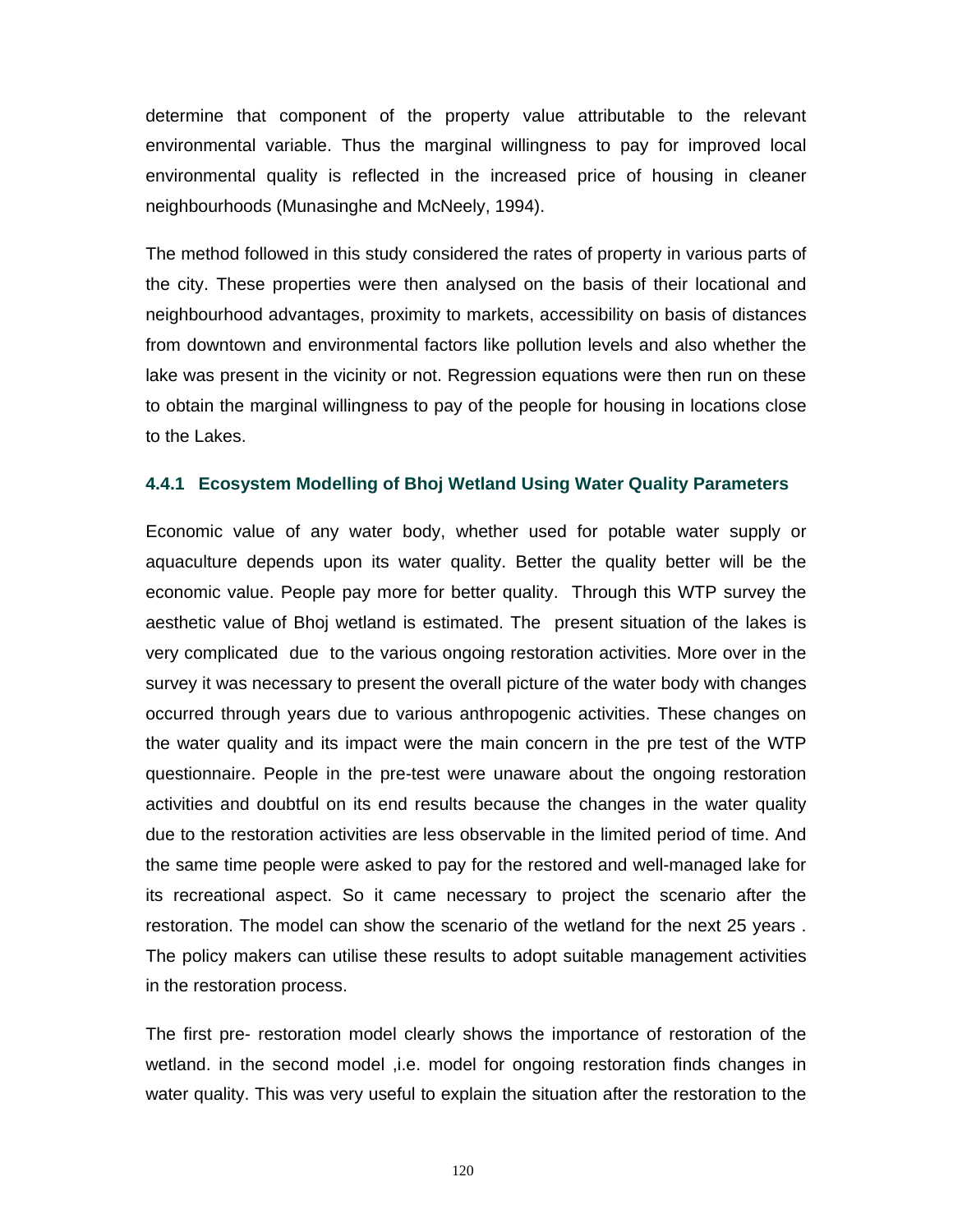people. People were always ready to pay more if the goal has achieved i.e, for better aesthetic conditions of the wetland.

The model results are useful to explain the problem of pollution and management strategies. The proposed lake management society can make pollution mitigation policies according to this model results. People expressed their willingness to pay for such society.

 As mentioned earlier that the major function of the Bhoj Wetland specially the upper lake is to provide drinking water to nearly 40% of cities population. There are other competing uses like fishing, recreation (which can be permitted on limited basis) but uses like washing, bathing and immersion of ideals; agricultural run off, sewage disposal are severely deteriorating Bhoj Wetland's water quality. The water quality of the upper lake was in 'A' class till 1947 (the water quality standards are mentioned in Chapter V on Ecosystem Modelling). Since then there has been considerable deterioration in the water quality and now it is in category, 'C' class for designated use and that of lower lake is in category 'E' for designated use. As there are interventions now in the form of restoration activities by the State Government, in the planning of the project the target level of water quality in the two lakes have been established as per the tolerance limits and are set as class 'A' in the case of upper lake and class 'D' in the case of lower lake.

Basic ecological parameters relating to water quality like Dissolved Oxygen, Biochemical Oxygen Demand, pH, Total Hardness, Total Alkalinity, Phosphate, Turbidity, Total Dissolved Solids and Bacterial count are taken into consideration and their linkages and changing values due to increasing anthropogenic pressures have been studied. Taking these parameters, a system's model using STELLA software has been developed to understand the dynamics of Bhoj Wetland Ecosystem. Over time data pertaining to various parameters mentioned above is used to determine the trend in the lakes ecology. Various scenario runs are performed to see the future of the lake before and after the restoration activities. Through simulation runs the policy interventions are suggested such that the actions can be prioritised and lake could be maintained in a sustainable manner. Else it would have the same plight as the other lakes in different cities of India.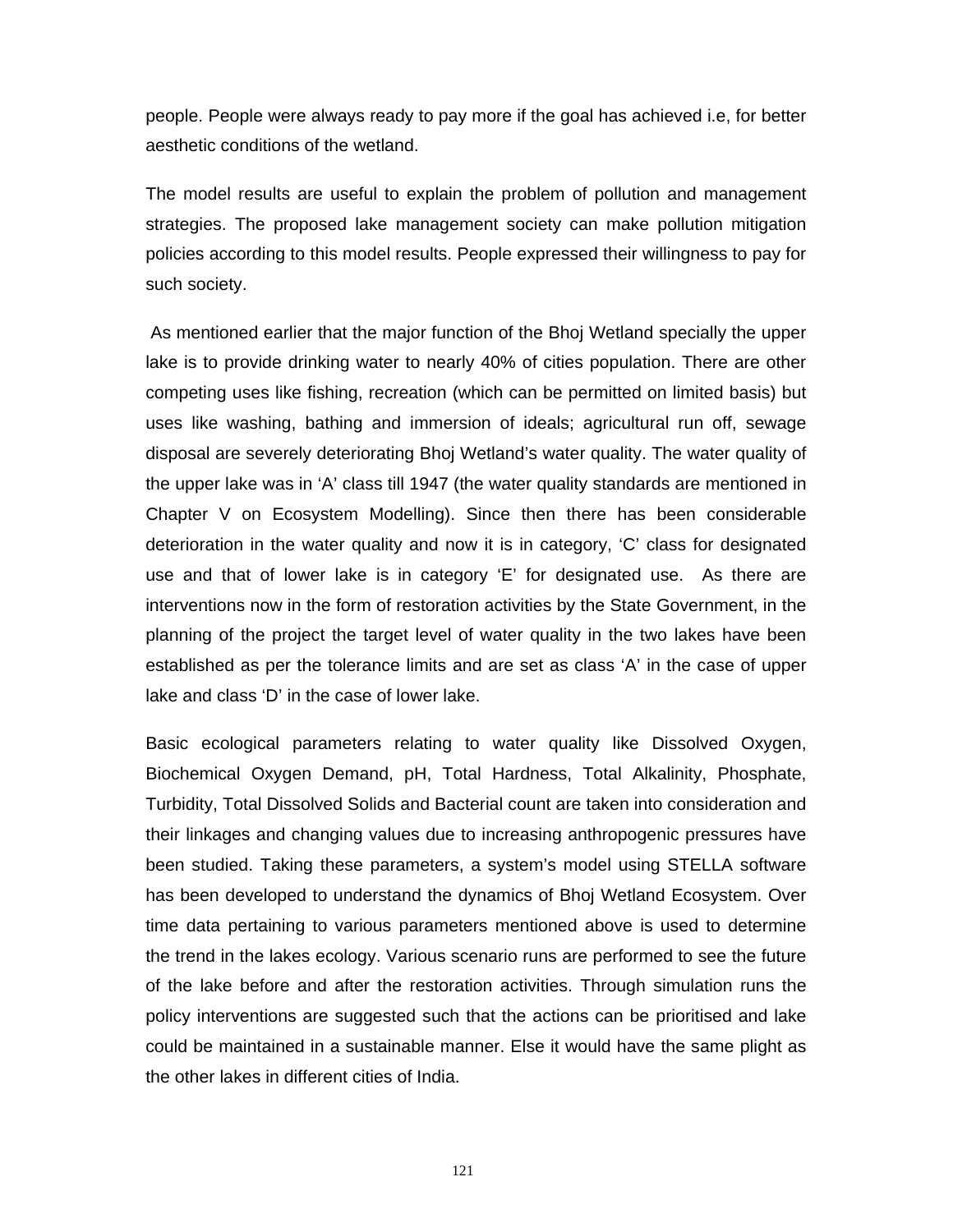# **CHAPTER V : ECOSYSTEM MODELLING OF BHOJ WETLAND USING WATER QUALITY PARAMETERS**

#### **5.1 Introduction**

As mentioned in the methodology section, the main objective of Ecosystem Modelling of Bhoj Wetland using water quality parameters is to first study the current status of the lake, changes in the water quality parameters over the past years and then based on the past data and the ongoing restoration activities to project the status of two lakes in future. This shall help to provide an insight for sustainable management techniques through prioritisation of various interventions and undertaking restoration activity. The threats to BWL have been dealt in details in chapter III. This chapter begins with the general introduction to Ecosystem Modelling and then discusses model for the Bhoj Wetland using water quality parameters. Further it gives an account of ongoing restoration activities taken up by the Bhoj Wetland restoration project executed by the Environmental Planning and Co-ordination Organisation (EPCO). It then gives values of the parameters at different points of time and their current status at seven Quality Monitoring Stations at upper and Lower Lakes. Using the data pertaining to these parameters an advanced ecological model is developed using software called as STELLA. Based on 1985, 1991-92 and 1999 data pertaining to these parameters compound growth rates are determined and elasticity between various variables are worked out so as to establish the linkages between them. Having established significant linkages, the model has been developed and simulation runs are performed first by using 1985 and 1991-92 data to find out what could be the status of the lake if such trends continued (without restoration and prevention activities, i.e. pre restoration and management activities) and then they are compared with another set of simulation runs using 1991-92 and 1991data (after the commencement of restoration activities). The scenarios so obtained actually represent the health of the lakes ecosystem and stress the needs to value the impact of changing health of the lake on economic system. They further through light on prioritisation of future policy interventions which shall be required if the lake is to be managed sustainably.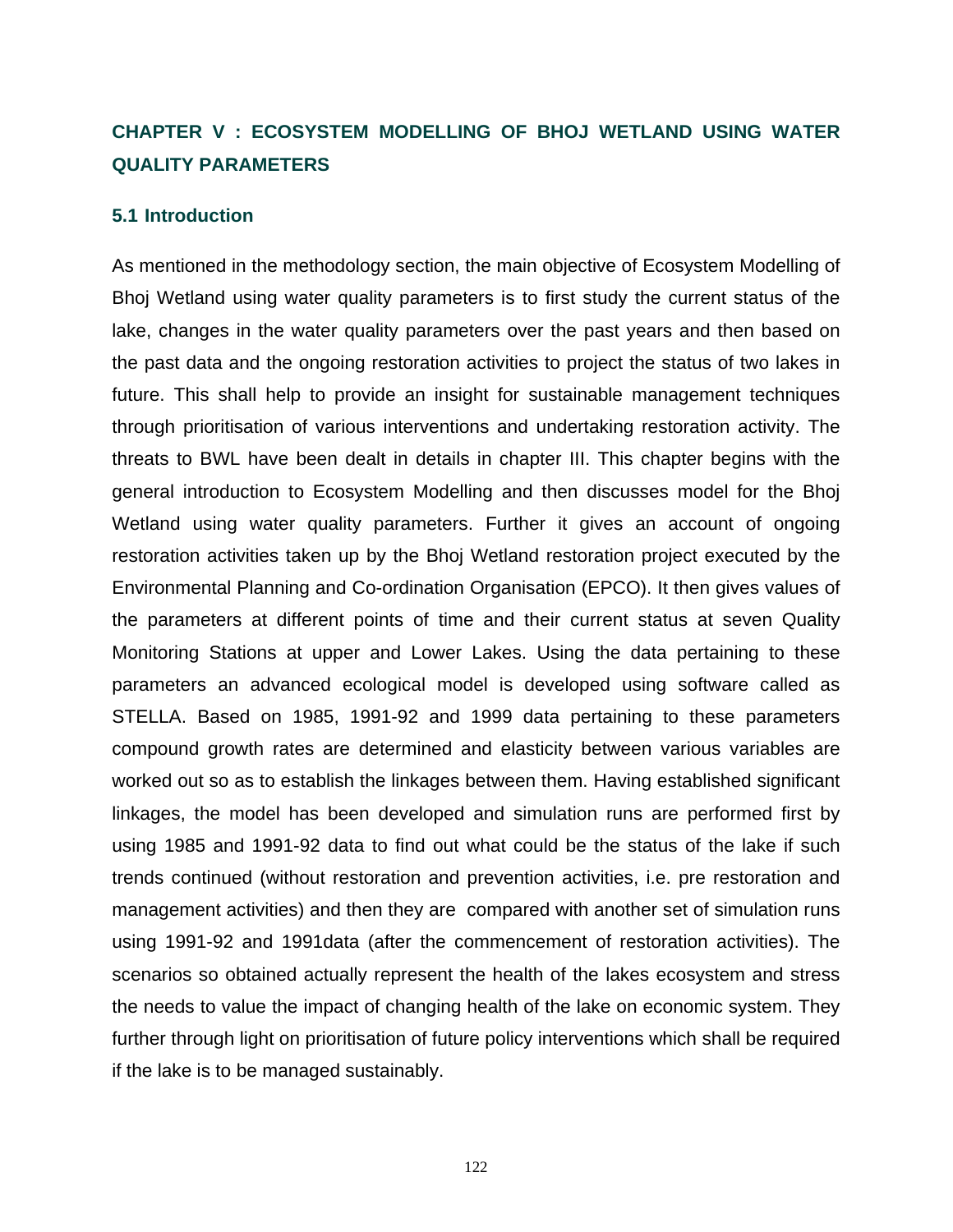#### **5.2 Ecosystem Modelling**

Ecology literally means "the study of homes". Haeckel coined the term in 1869 to mean the study of organisms in their organic and inorganic environment. More recently, Krebs (Krebs, 1978) has defined ecology as "the scientific study of the interactions that determine the distribution and abundance of organisms".

Ecological systems are definitely not 'stand alone' systems. Each component in these systems cannot be treated as an individual component because of the many interlinkages present. None of the components can in fact be dealt with in isolation since the entire network of linkages has to be taken into account whenever the system is being considered. For example, if one has to study the population dynamics of a particular species, then an understanding of how this system interacts with other species, the dynamics of all these species and so on are required.

Physical systems are definitely easier to model since initial conditions can be specified and external influences largely eliminated here. But with ecological systems this is a drawback since these may be influenced greatly by external factors such as climate, which may introduce large variations in the system. Thus replicated designs may be impossible to study in ecological systems (Robertson et al., 1991).

Ecosystem modelling involves the depiction of ecosystem functions by changes over time or space (or both) in measurable quantities, thereby allowing some test of the set of process hypotheses at the ecosystem level. Modelling becomes important because it can construct a symbolic representation of the functioning of ecosystems. It can also predict and simulate conditions that might be existent if present trends to continue or new factors introduced into the system. It helps to identify the stress areas in a system and help to develop management strategies to help deal with them. Generally, modelling is used to make predictions about the responses of ecosystems, or components of ecosystems to specify stresses or disturbances.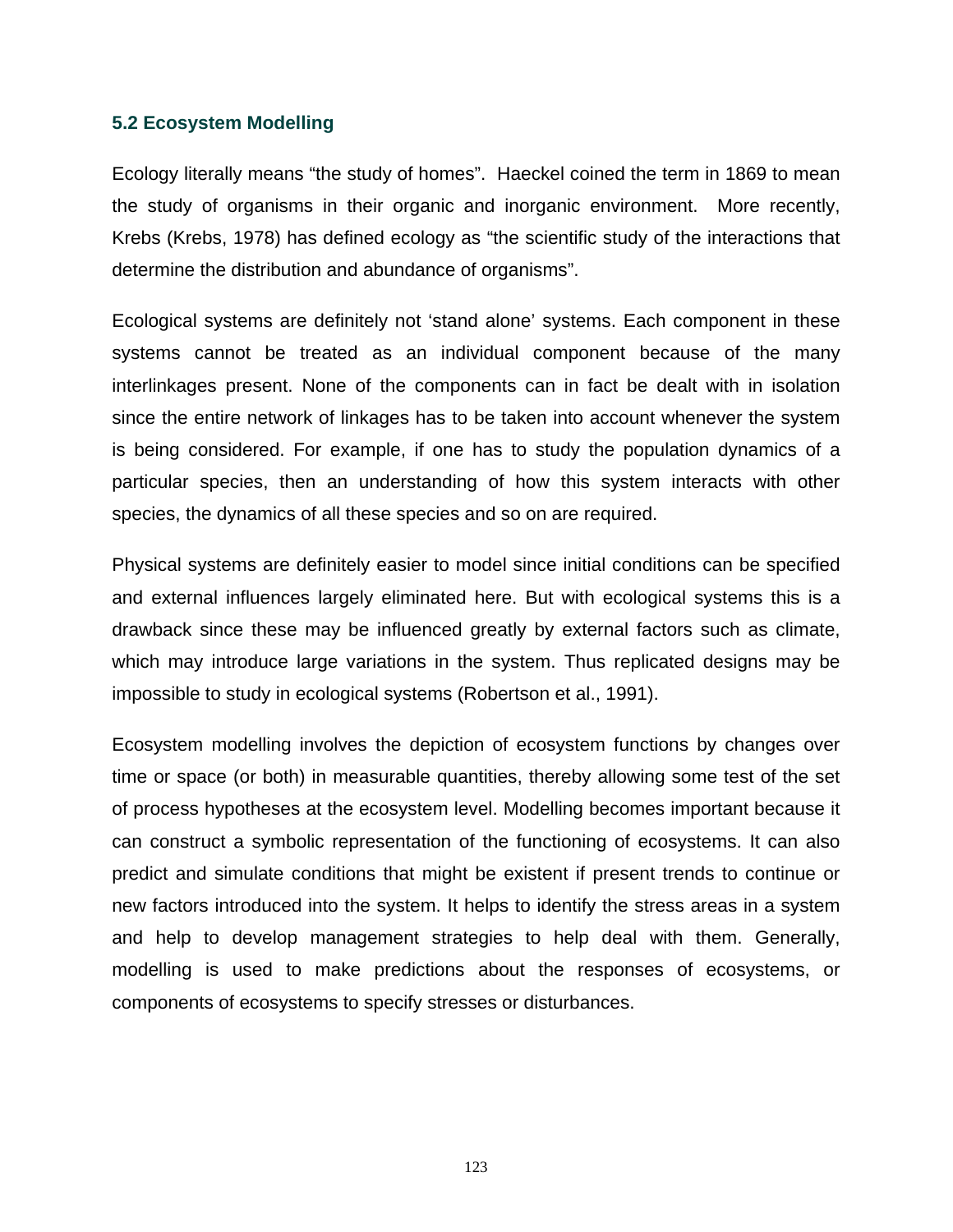The first simulation models for ecosystems were developed in the mid-1940s by Gordon Riley, for marine ecosystem primary and secondary production. These models were developed before the advent of the digital computer and required laborious calculations. Present day ecosystem simulation requires use of a digital computer and simulation is now inseparable from the digital computer. (Gordon &Stephen, 1987).

# **5.2.1 Major Model Types**

Models can be classified in many different ways, and it is frequently true that the classification applies more appropriately to parts of models rather than to the model itself and that some models can be put into more than one class.

# *5.2.1.1 Statistical Models:*

These models are simply used to summarise large amounts of data in a mathematical form. The choice of the mathematical form itself has little or no theoretical justification, and the resulting parameter values, obtained by the statistical procedure, have little biological meaning. A common example is the fitting of polynomial equations to growth data, as in agricultural crops or forest stands.

# *5.2.1.2 Theoretical / Analytical Models:*

These are developed from simple theoretical considerations, frequently with little or no basis in observed sets of data. These models are used to explore abstract ecological concepts, such as the coexistence of two competing species, or the relation between complexity and stability in ecological systems. The models are frequently handled analytically, and mathematical tractability is more important than ecological sense. Such models therefore tend to make highly simplistic ecological assumptions (for example, that there is a linear relationship between the amount of food eaten by a predator and the amount of food available), and this makes many of the conclusions of very doubtful value.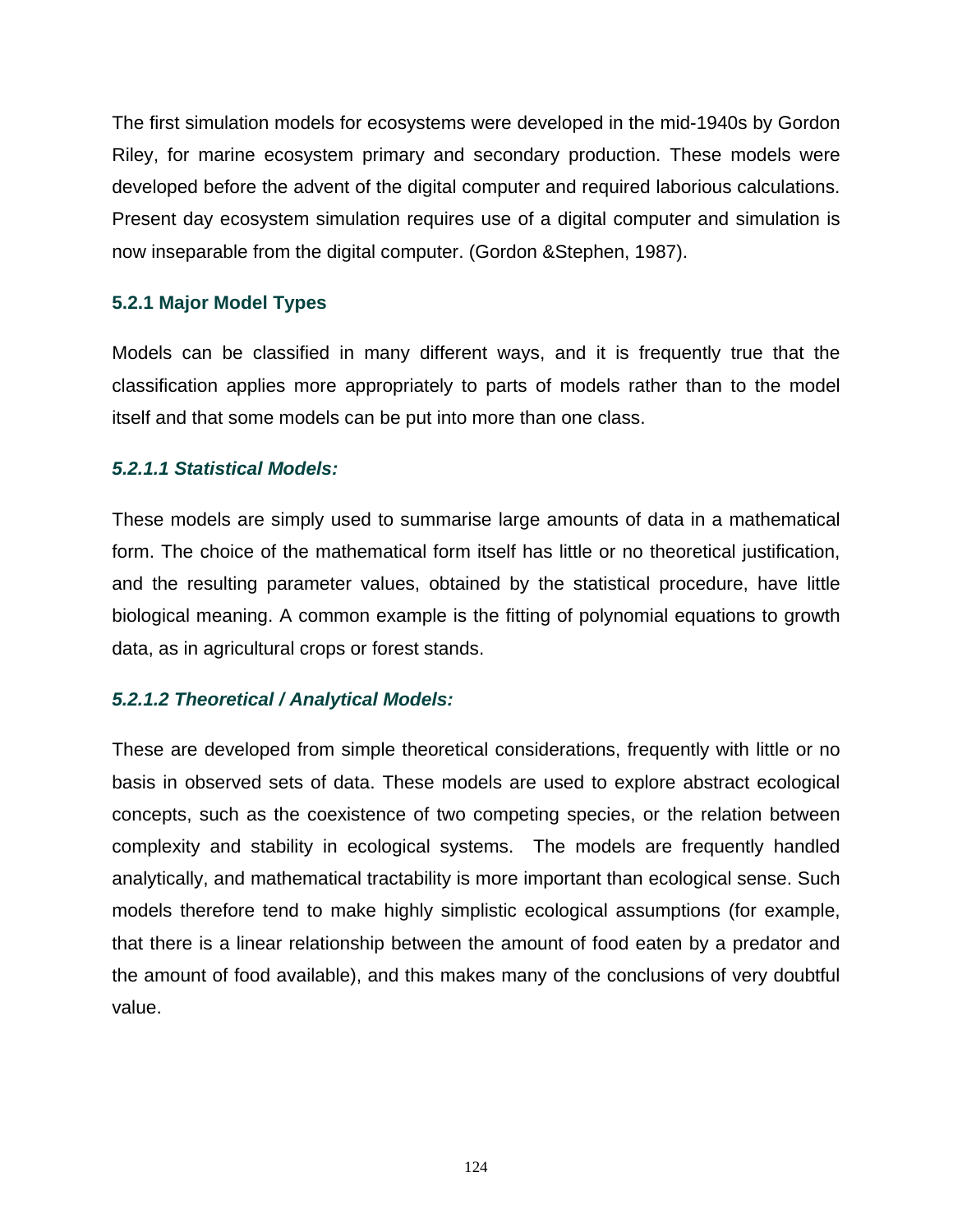#### *5.2.1.3 Numerical Simulation Models*

Numerical simulation models involve the literative solution of a mathematically specified model. In a relatively few cases, such as the statistical simulation of sampling problems, the iteration is over the set of individuals in a population. In the vast majority of cases, the primary iterative loop is forward through a set of points in time. In these cases, the model specifies the changes that take place over one time step, and the model is solved by repeatedly working out changes in the system, then updating the state of the system. (Robertson et al.,1991).

In more simple terms, models are likely to be either conceptual or numerical. Stochastic models use mathematical representations of ecosystems, which take account of probability, so that a given input may yield a number of possible results. Deterministic models, on the other hand, rest on mathematical descriptions of ecosystems in which relationships are fixed, so that any given input invariably yields the same result (Allaby,1994).

Simulation models consist of a collection of hypotheses, in equation form, for how the major elements of the model (state variables) change over time. These hypotheses are usually categorised into several processes controlling the rates of change of the state variables. The choice of processes to consider depends on the major variables in the model and on the degree of detail desired to represent the changes in these variables. These depend in turn on model objectives and on the ecosystem under study. The process rates are combined into a system of *different equations*. These equations give the rate of change of the state variables as a function of their own condition and of other state variables and environmental conditions. (Gordon & Stephen, 1987).

Thus conceptual models assist in the understanding of complex, multivariable problems. Management models should offer reliable predictions of the outcome of alternative approaches to problems that assist the manager to decide the optimal course of action. It is rare for one model to fulfil both purposes. The ability to make a mathematical model which simulates a natural system or process is a measure of the modeller's understanding of that system.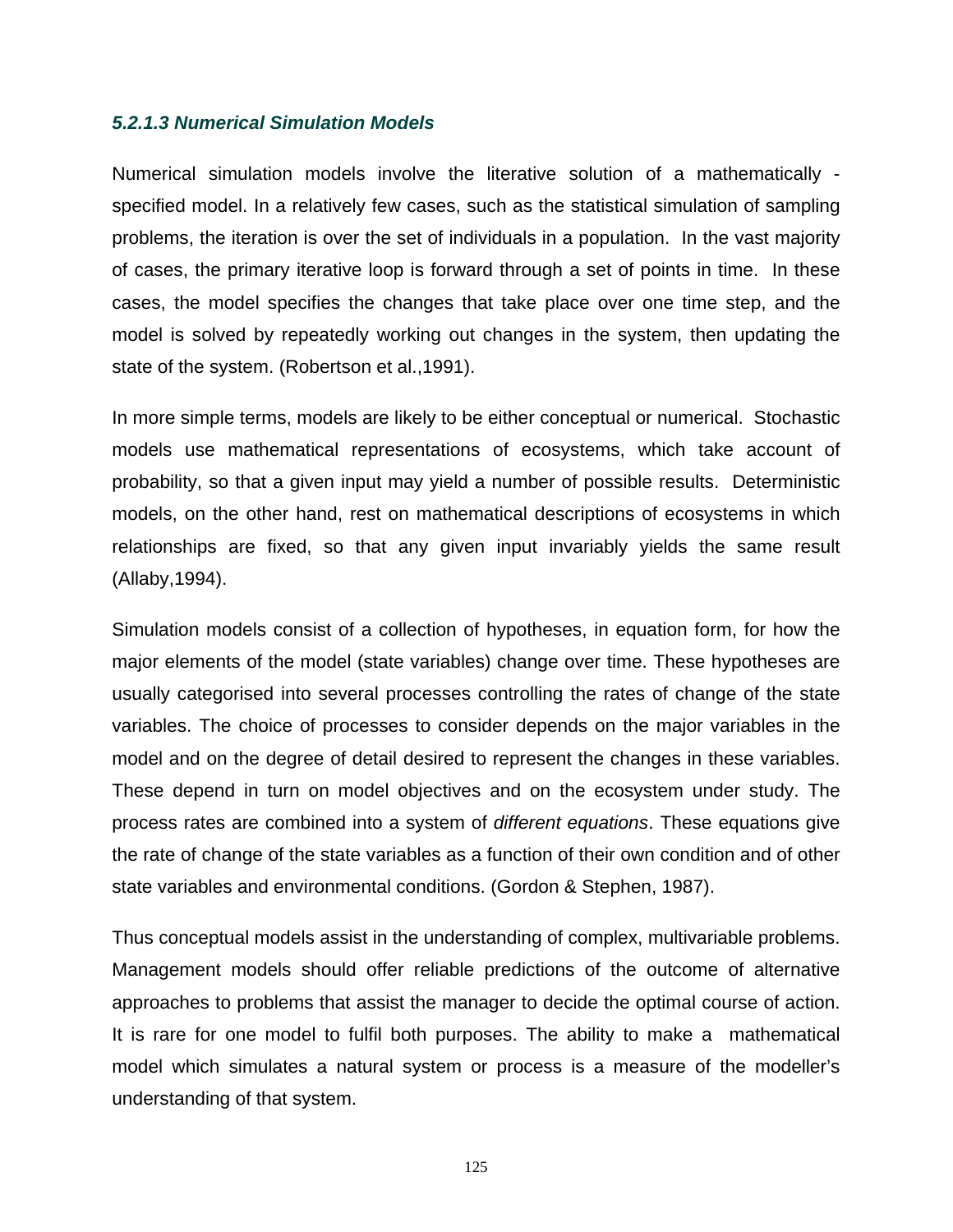## **5.3 Bhoj Wetland Restoration Project Executed through EPCO**

The Environmental Planning and Co-ordination Organisation (EPCO) was established by the Housing and Environment Department of Government of Madhya Pradesh in 1981. It prepared an action plan on behalf of the Government of Madhya Pradesh for the conservation and management of both the lakes of Bhopal City. The Government of Madhya Pradesh requested the Government of India for financial assistance to implement this plan. The GOI in turn posed this project for bilateral assistance to Government of Japan. The then Overseas Economic Co-operation Fund (OECF) of Japan now called as the Japan Bank for International Co-operation (JBIC) has provided Rs 209.97 crores as loan funds for the implementation of this project. The total project cost is 247.02 crores in which the State Government Contribution is Rs 37.05 crores. The objectives of the Bhoj Wetland Restoration Project are:

- To conserve and manage the Bhoj Wetland that consists of the Upper & Lower Lakes of Bhopal which are now being subject to severe environmental degradation due to pollution.
- To ensure availability of water from the Upper Lake which is one of the major sources of water supply to the city of Bhopal in an increased quantity and satisfactory quality.

Water quantity available for specific uses declines with the extent of pollution flowing into the water body. When quality deteriorates, the economic value of water also gets reduced. With increasing quality deterioration, water uses may successively shift from drinking water to bathing water, water for livestock, agriculture and industrial uses etc. same has been the case of Upper and Lower Lakes where the water quality levels have reduced to Class 'C' and 'E' respectively. The ultimate goal of the restoration project is to bring the water quality of Upper Lake to the designated Class 'A' and that of Lower Lake to designated Class 'D' as per the following primary water quality criteria.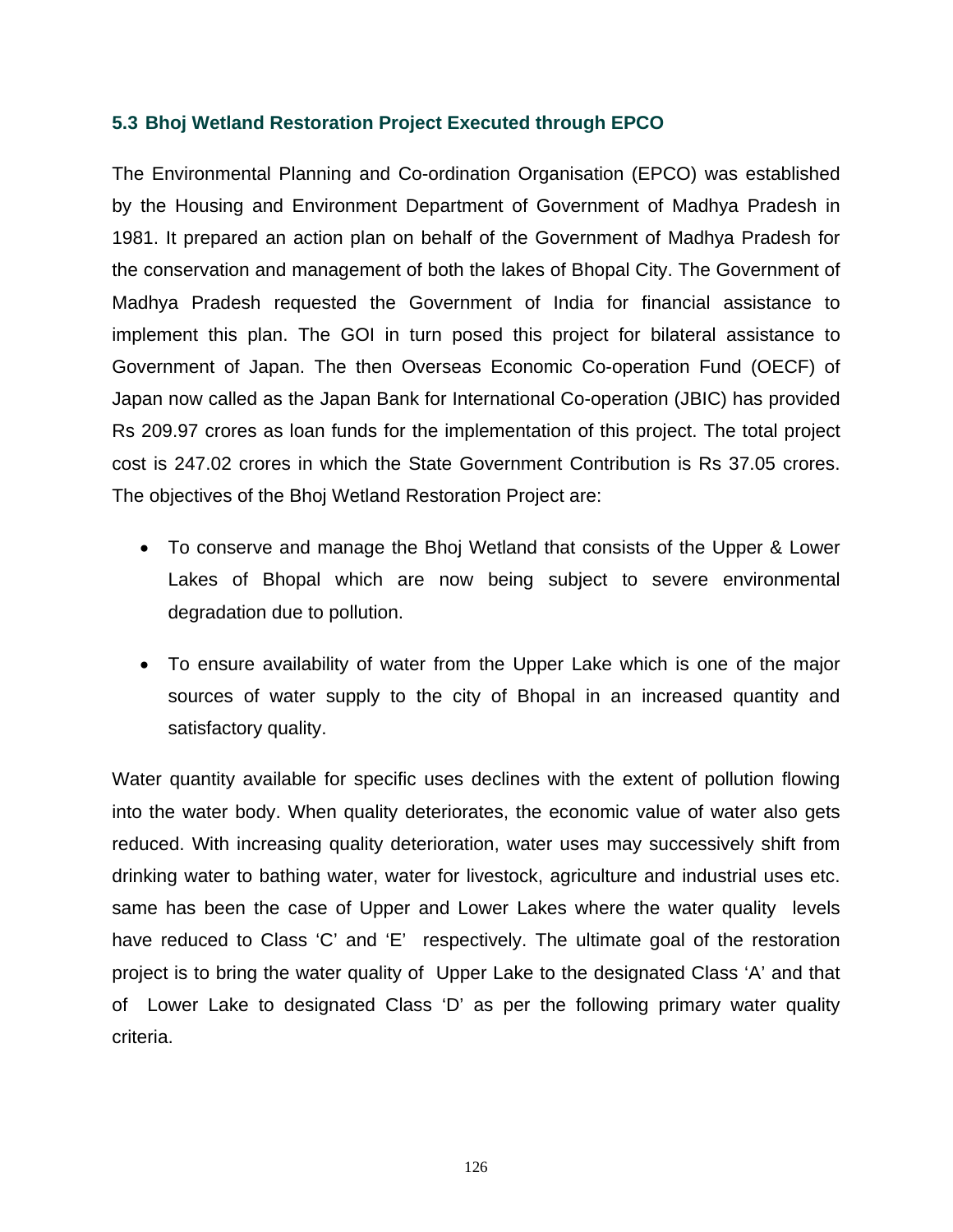# **Table 5.1 Primary Water Quality Criteria**

| <b>Primary Water Quality Criteria</b>                                                                                                                                                                   |                |             |                |                |                |
|---------------------------------------------------------------------------------------------------------------------------------------------------------------------------------------------------------|----------------|-------------|----------------|----------------|----------------|
| <b>Criterion</b>                                                                                                                                                                                        | Class A        | Class B     | Class C        | Class D        | Class E        |
| Dissolved oxygen (mg/l)                                                                                                                                                                                 | 6              | 5           | $\overline{4}$ | $\overline{4}$ |                |
| minimum                                                                                                                                                                                                 |                |             |                |                |                |
| BOD (mg/l) maximum                                                                                                                                                                                      | $\overline{2}$ | 3           | 3              |                |                |
| <b>Total Coliform count</b>                                                                                                                                                                             | 50             | 500         | 5,000          |                |                |
| (MPN/100 ml.) maximum                                                                                                                                                                                   |                |             |                |                |                |
| <b>PH</b>                                                                                                                                                                                               | $6.5 - 8.5$    | $6.5 - 8.5$ | $6-9$          | $6.5 - 8.5$    | $6.5 - 8.5$    |
| Free ammonia (mg/l)                                                                                                                                                                                     |                |             |                | 1.2            |                |
| maximum                                                                                                                                                                                                 |                |             |                |                |                |
| Conductivity (micro                                                                                                                                                                                     |                |             |                |                | 2,250          |
| mho/cm) maximum                                                                                                                                                                                         |                |             |                |                |                |
| Sodium absorption ratio                                                                                                                                                                                 |                |             |                |                | 26             |
| maximum                                                                                                                                                                                                 |                |             |                |                |                |
| <b>Boron</b> (mg/I) maximum                                                                                                                                                                             |                |             |                |                | $\overline{2}$ |
| BOD: Biochemical oxygen demand; pH : measure of the acidity of alkalinity of water,                                                                                                                     |                |             |                |                |                |
| <b>MPN</b> : Most probable number, Mho : unit of conductivity.                                                                                                                                          |                |             |                |                |                |
|                                                                                                                                                                                                         |                |             |                |                |                |
| Class A: Drinking water source without conventional treatment. Class B: Water for outdoor bathing,<br>Class C : Drinking water with conventional treatment, Class D : Water for wildlife and fisheries, |                |             |                |                |                |
| Class E : Water for recreation and aesthetics, irrigation and industrial cooling                                                                                                                        |                |             |                |                |                |

Source: Dying Wisdom, CSE Report 1997

This project involves several pollution control and environmental conservation measures. Altogether there are 15 sub projects under this project. These are mainly:

**1. Desilting and Dredging of Lakes** – Silt deposition in the lakes over the many years has led to numerous problems such as reduction in the storage capacity of the lake, accumulation of nutrients that promote pollution of lake water and luxurious growth of aquatic weeds, algae and other organisms. Because of this deposition, land formation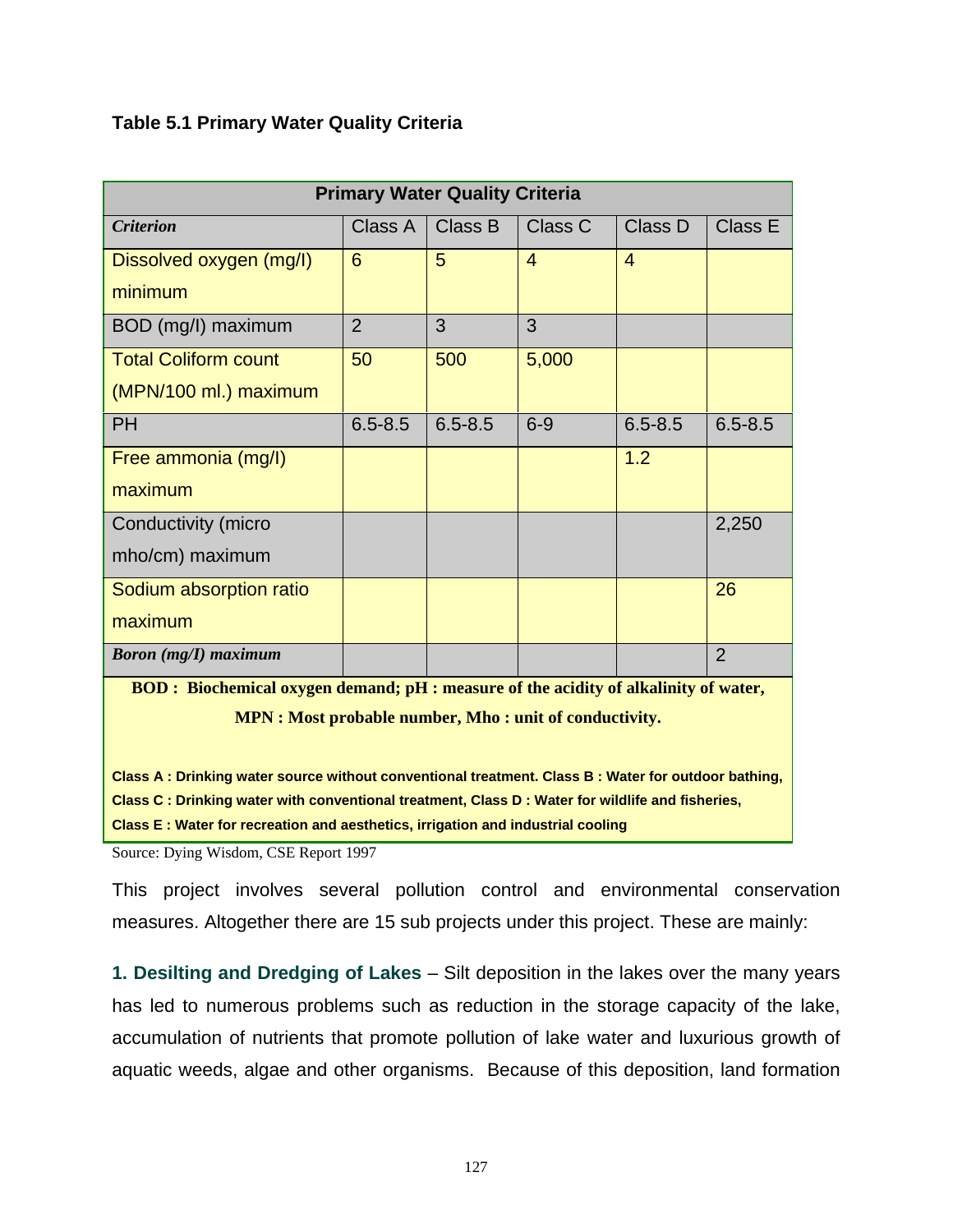has also started. Thus the aim of this project is to remove the huge amounts of silt present in the lake beds.

**2. Deepening and Widening of the Bhadbhada Spill Channel** – This subproject aims to widen and deepen the spillway from the Upper Lake in order to accommodate a

discharge of 566 m3/sec so that in case of flood threats water can be released easily from the spillway, thus reducing stress on the earthen dam at Kamla Park. The deposition of silt in the spillway obstructs the smooth flow of water in the approach channel



to the spillway. Further the deposi Plate. 5.1 Deepening and widening of spill channel **Fig.** 

**3. Restoration of Takia Island** – The Takia Island on the Upper Lake has a mazhar of the Shah Ali Shah Rahmatullah Allaih which has a religious significance. The objective of the sub project is to restore the island's shape and form by preventing further erosion and prevent the accumulation of silt around it leading to the proliferation of weeds and subsequent land formation and shifting of the land mass.

**4. Afforestation & Creation of Buffer Zones** – In order to prevent encroachments,



**Plate5.2. Plantation site under Afforestation Programme** 

human settlements, movement of cattle and cultivation etc., buffer zones have been created particularly in the Western, Southern and Northern fringe area of the lake. This plantation is also being carried out in the catchment area of the Upper Lake to control and check soil erosion. Under this sub-project, more than 15 lakhs plants are being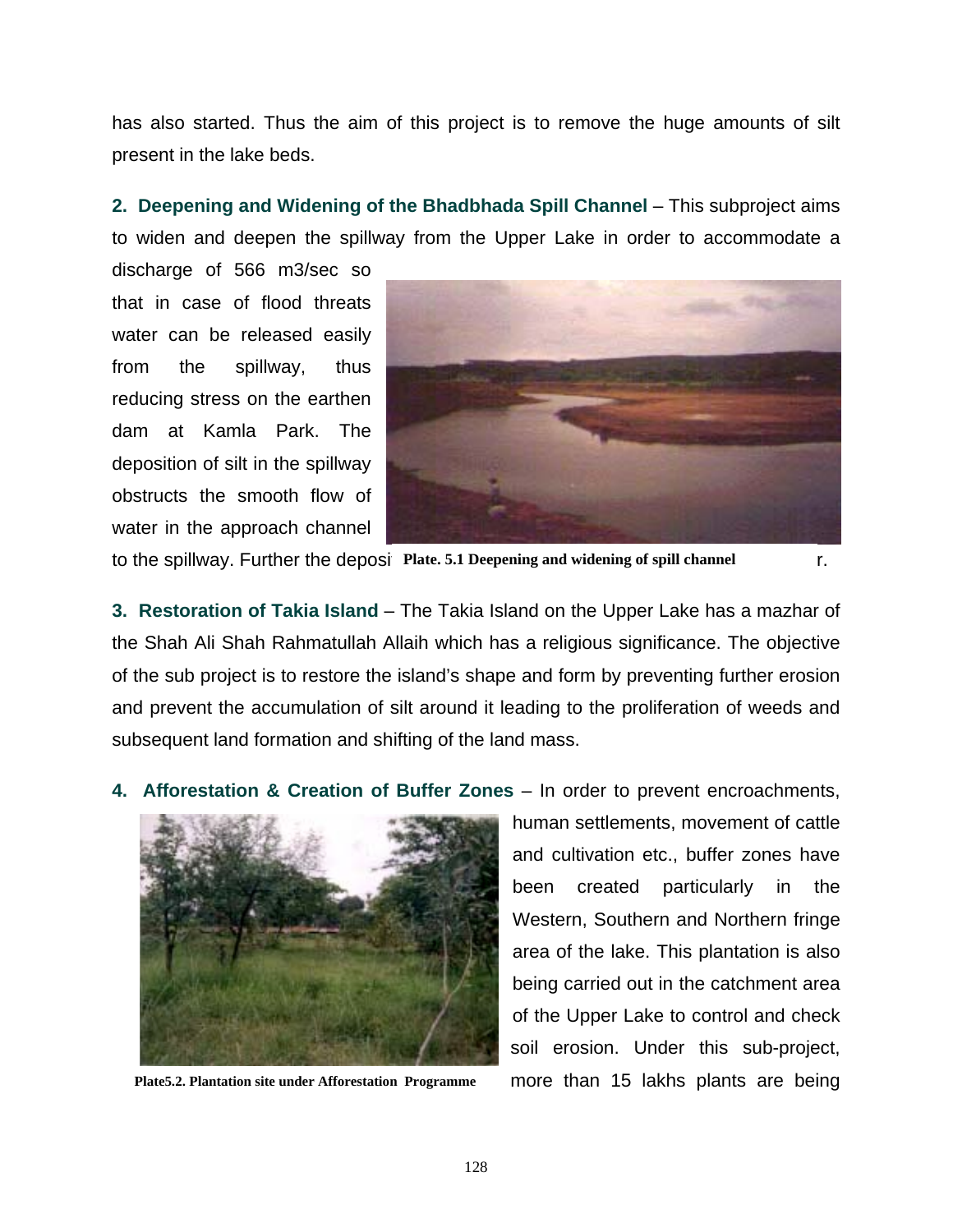planted in 872 hectares of land. The species planted are mostly biomass producing and medicinal plants. The co-operation of the people is being solicited for this programme.

#### **5. Construction Of Check Dams, Silt traps, Toe Walls and Cascading for**

**Controlling Silt Entry** – This catchment area treatment is being carried out to mitigate inflow of silt, agricultural residues and other wastes etc., into the lakes through mechanical obstructions created on the nallahs discharging these into the lakes. 78 structures on the nallahs of the Upper Lake and 5 on those of the Upper Lake are planned.



**Plate 5.3. Gabien structure near Lower Lake** 

**6. Construction of Garland Drains** - This sub project is an ambitious one that envisages the construction of a garland drain around the Lower Lake for catching all the non point sources of pollution. The Lower Lake receives its inflow from 28 nallahs and drains. It is being tried to control the inflow of sewage and sullage into the Lower Lake by provision of surface drains/pipe drains connected to the sewerage system which shall divert this water away from the lake and to prevent entry of silt into the lake coming through different streams joining the lake.

**7. Prevention of Sewage Pollution** – The aim of this sub project is to provide an improved sewage system in the areas which drain into the upper and Lower Lakes so that sewage and waste water from these areas can be collected and diverted away for treatment.

**8. Retghat – Lalghati Link Road** – The objective of the construction of the link road between Retghat in the old city and Lalghati in the northern side of the Upper Lake is to prevent human intervention in the fringe area of the lake by creating a physical barrier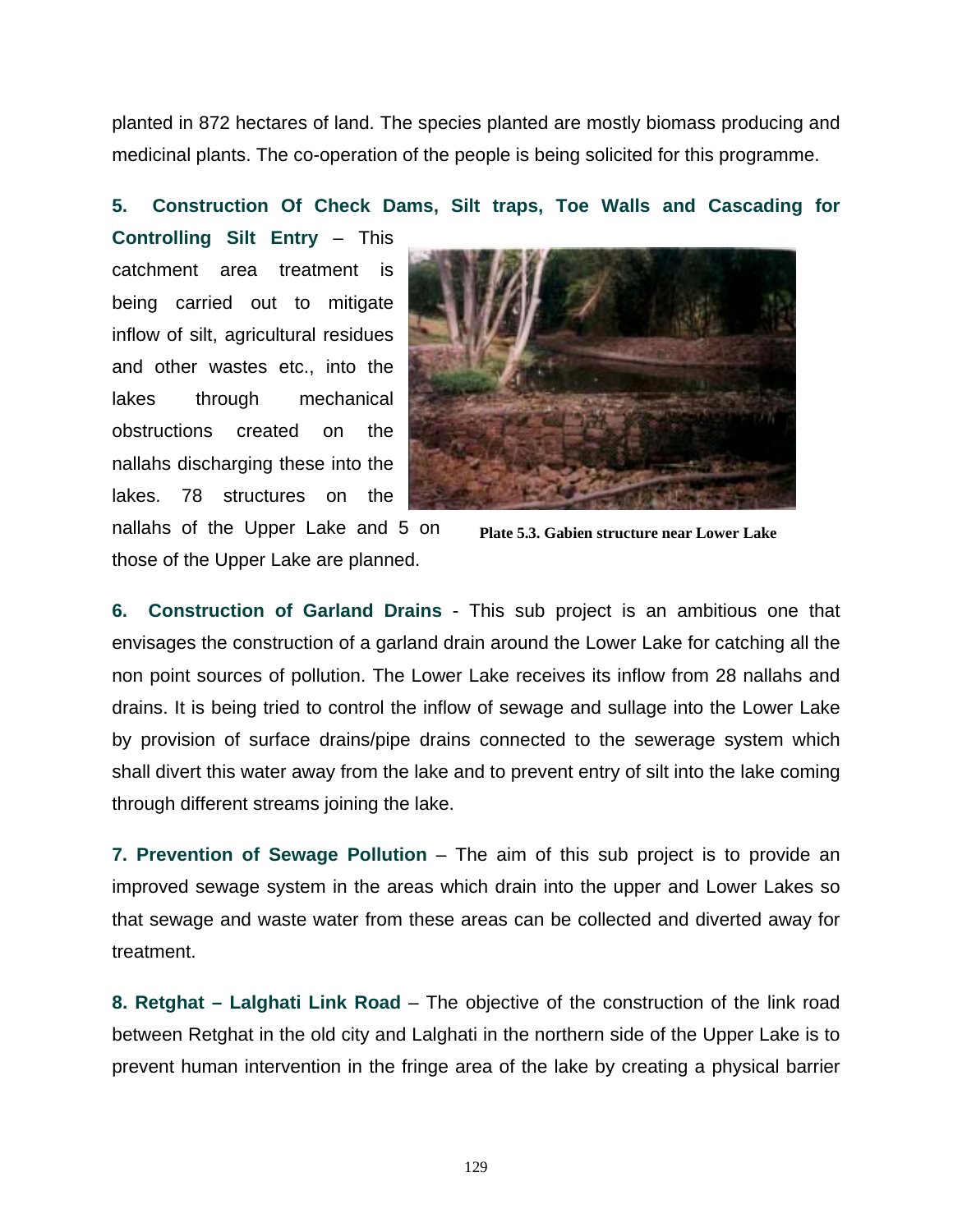between the human settlement and the lake. The secondary objective of the road construction is to off load the traffic through old city and divert it through this new road.

**9. Solid Waste Management** – The main aim of this sub project is to improve the solid waste management and facilities within the catchment area of Upper and Lower Lake in

order to prevent pollution of the lakes by the direct or indirect entry of solid wastes into the lakes. The municipal Corporation is able to collect only 96 tonnes per day as against the 131 tonnes of garbage produced in the city everyday. This project aims to create an effective system of waste disposal and recycling of lakes.



**Plate 5.4 Solid waste collection bins at Gandhi Medical College** 

**10. Prevention of Pollution from Dhobi Ghat** – This sub project at the Lower Lake comprises shifting of the Dhobighat and the slums therein from their present location on the Lower Lake and develop the land thus vacated. Large quantities of detergents, chemicals and furnace ashes enter the Lower Lake on a daily basis due to all these washing activities. Attempts are being made to motivate the Dhobi community for voluntary shifting.

**11.Deweeding** – This sub project looks after the cutting, uprooting, and harvesting of shoreline, emergent, submerged, floating weeds and algal blooms from the shoreline and shallow sections of the lakes. It is hoped to improve the quality of water and prevent the accelerated evapotranspiration of lake water, through this measure. Controlled deweeding operation would be helpful to reduce nutrient level as well as maintain the ecological balance of the lakes.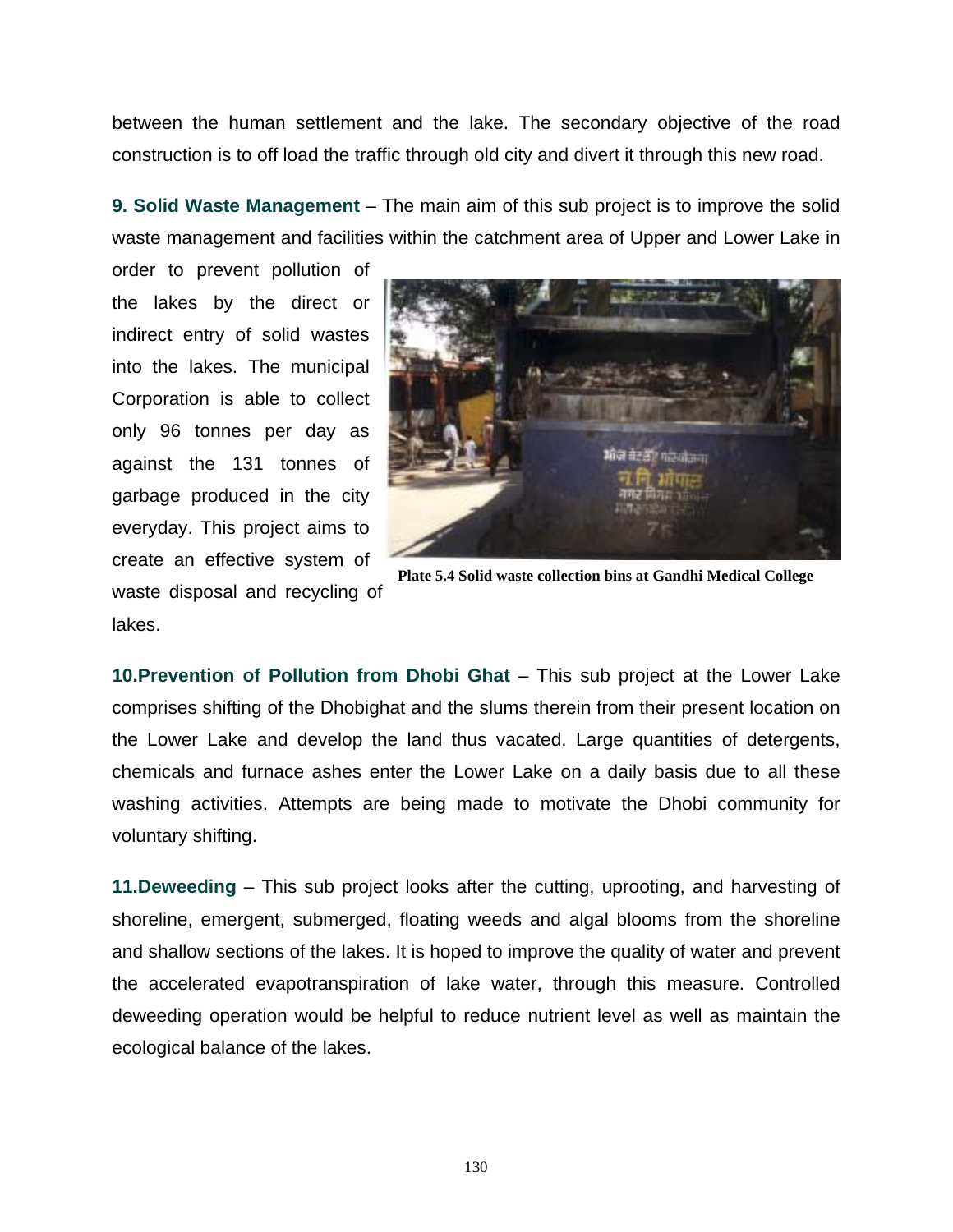**12. Monitoring of Water Quality** – Through regular monitoring by means of setting up a highly sophisticated laboratory, physico-chemical and biological parameters and heavy metals in the lake waters can be assessed. The effect of pollution from different sources and their intensity and quantum can thus be calculated.

**13. Installation of Floating Fountains** – The objective of installing floating fountains in the Lower Lake is to oxygenate the lake through aeration. The oxygenation is helpful to the biotic component of the lake.

**14. Biological Control through Aquaculture** – It is also proposed to biologically control aquatic weeds and plants with a view to improve the quality of lake Water using aquaculture. For this programme co-operation of the local fishermen becomes very important and it is hoped that this programme shall have a direct and positive impact on the economy with the increase in supply of fish as a food and upliftment of the living standards of fishermen.

**15. Public Participation & Environmental Awareness** – The participation of the local people in this Project is essential for its success. To achieve this co-operation, it is necessary to educate and train the public through a planned environmental awareness programme with the help of NGOs and other educational institutes. The objectives of this programme are to associate the residents of Bhopal with the various activities regarding environmental conservation of the lakes of Bhopal; to mobilise different segments of the society to ensure participation in various environmental protection and conservation programmes; manpower development to ensure implementation of development programmes without environmental degradation.

### **5.4 Ecosystem Model for Bhoj Wetland**

Wetland models have been very much in focus during the last five to eight years due to an increasing interest for these ecosystems as habitats for birds and amphibians. Restoration of previous wetlands or erections of new wetlands seem furthermore to be the most effective method of abatement of nutrient pollution from non-point sources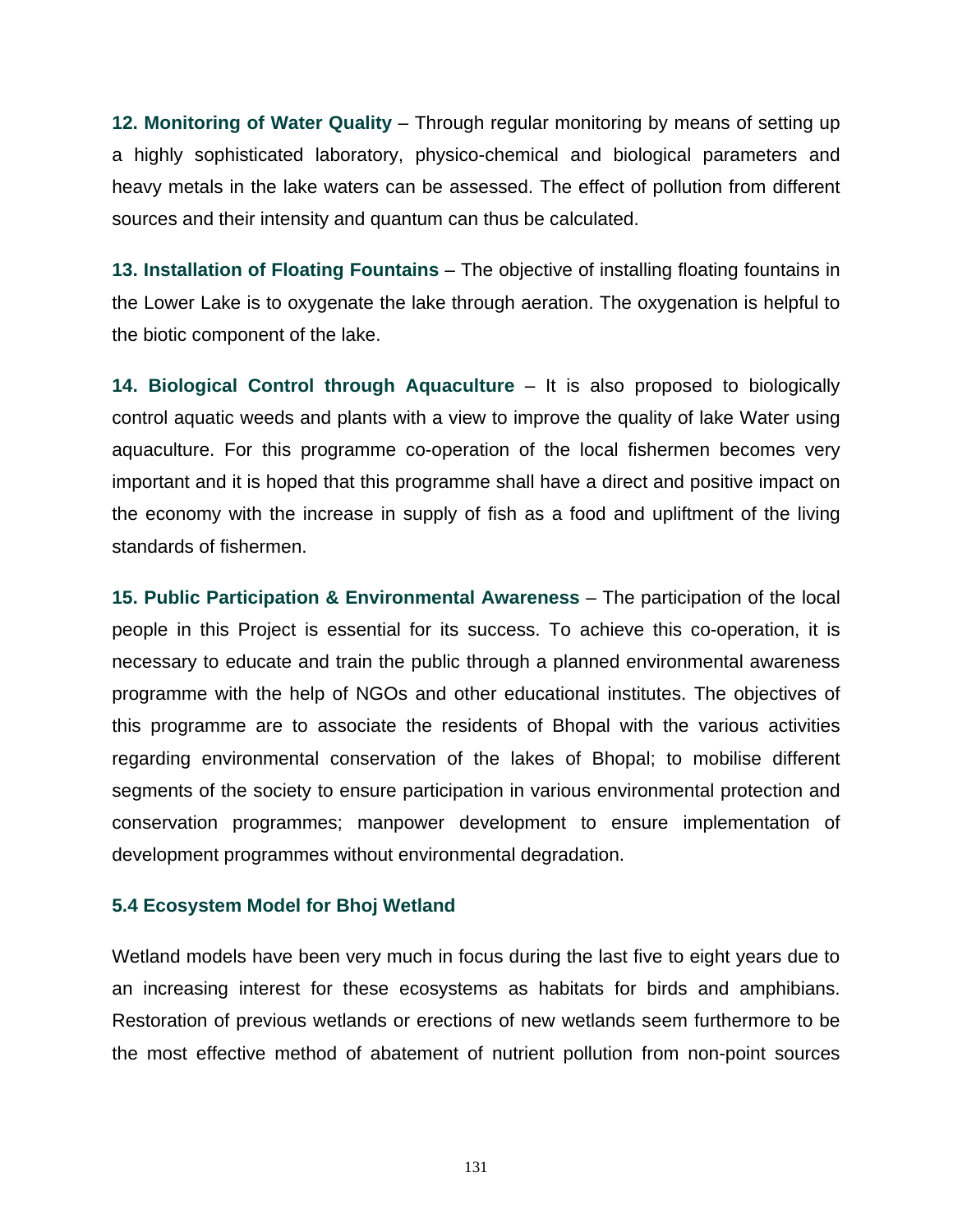(agricultural pollution). This has obviously increased the demand for good management models in the area.

Bhoj Wetland, the lifeline of Bhopal, being a man made reservoir within the city is facing threats due to various anthropogenic activities inside and outside the lake area. The primary use of the lake, as mentioned, is providing drinking water to nearly half the city's population. The drinking water quality has been deteriorating steadily over the years owing to increased human activities in the region.

A detailed conceptual model with causes, impact and feed back control strategy (restoration and pollution prevention activities) has been developed using Oakerson's Basic Interaction Model for Common property Resources Management (Fig.5.1). It attempts to assess the impact of economic, ecological, social and technological factors on the lake' ecosystem and suggests the control strategies through the feedback mechanism and thus follows a holistic approach for the sustainable management of Bhoj Wetland. But due to lack of availability of data the model presented here has considers only the basic water quality parameters. Though indirectly the pressure of economic, social and technological factors does gets expressed in terms of changing values of these parameters but not so explicitly.

Thus a detailed ecological model linking basic parameters and their impact on water quality has been developed. Though it is clear that the linkages are very complex, to the extent data and information are available, and to the extent the parametric specifications stand the test of stable relationships, the model is put to explain the ecosystem dynamics. Therefore, one may not take this model to be a complete description of the ecology of Bhoj Wetland. Here the model variables are selected drinking water quality parameters.

### *5.4.1 Model variables*

The goal of management is to balance the uses of lake with conservation measures to sustain ecosystem services over time. Lake degradation is a syndrome with multiple causes. Because lake degradation has multiple causes, lake restoration usually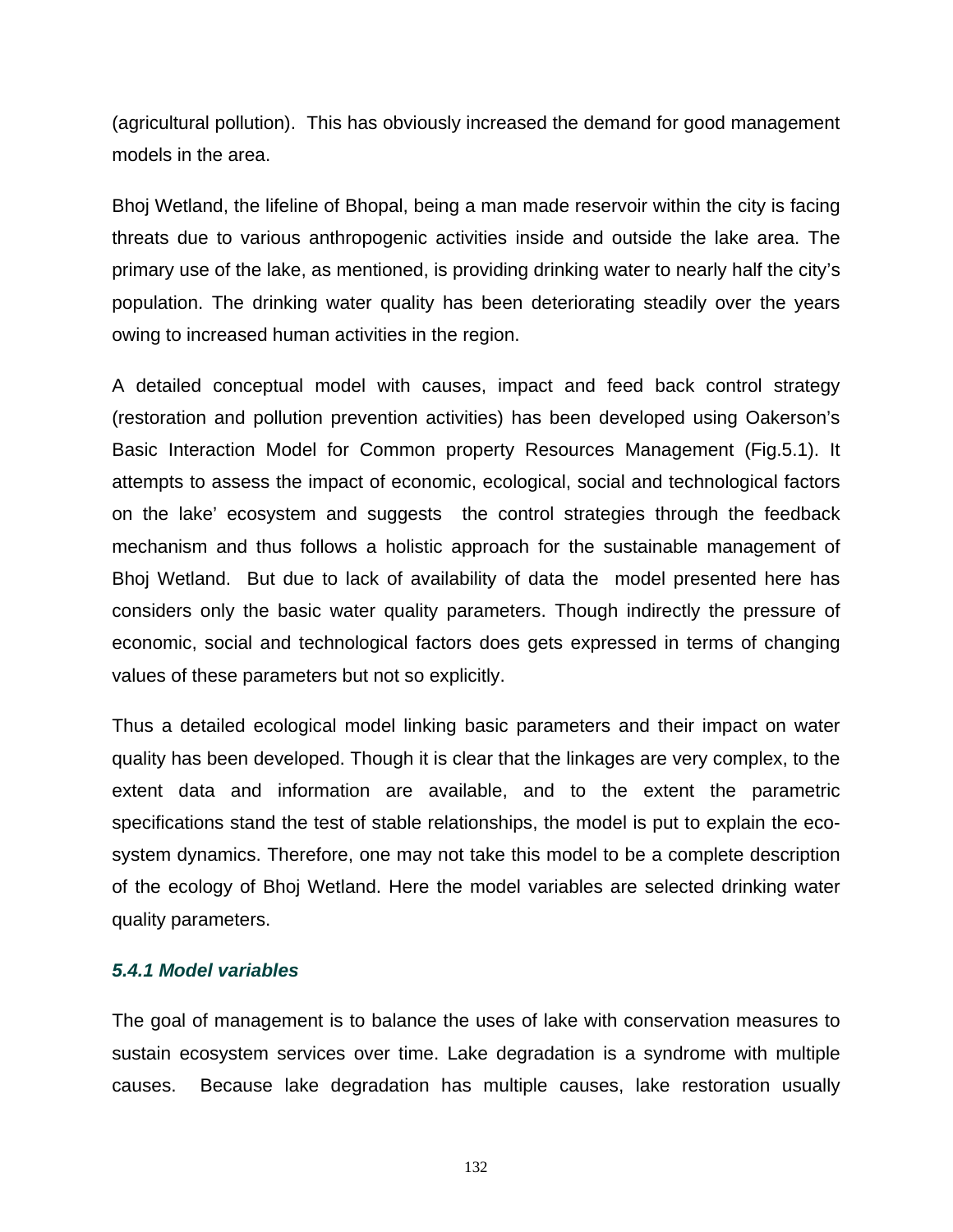requires multiple interventions. The basic ecological parameters brought under the purview of the conceptual model for Bhoj Wetland are weeds and sewage. All are linked with each other in one way or another. The water quality parameters like Dissolved Oxygen (DO), Biochemical Oxygen Demand (BOD), pH, Total Hardness, Total Alkalinity, phosphate, Turbidity, Total Dissolved Solids (TDS) and Bacterial Count are linked with these variables and with each other (all these parameters and their permissible range are described in Glossary) and their dynamics in the lake's ecosystem is explained below.

#### *5.4.1.1 Bio Chemical Oxygen Demand (BOD),*

BOD, an important water quality parameter, shows the level of biodegradable waste pollution. The BOD value of the system is affected by sewage which releases nutrients and biodegradable domestic waste (food wastes) in the lake waters. BOD is also affected by total solids which itself is dependent upon household wastes coming through the sewage. BOD shows a positive link with bacterial count and total dissolved solids. Dissolved Oxygen (DO) content of the water body affects the BOD greatly. A high DO value indicates good primary production and life supporting potential of the system.

#### *5.4.1.2 Bacterial Count*

Bacterial Count can provide a better picture of drinking water quality. Total bacterial count through Maximum Probable Number (MPN) technique shows the number of bacterial pathogen(*E.Coli*) present in the sample of water. They are the causative agents of many water borne human diseases. The bacterial count has increased in an alarming way in the Bhoj Wetland over the last few years. In this model the bacterial count is connected to sewage, pH, turbidity and BOD. The change in pH value affects bacteria the most. Similarly, high BOD means more biodegradable material in water which also provide nutrients to bacteria. Total solids are also linked with the increase of bacterial count. But the main source of the bacteria is the waste (solid and sewage) from the hospitals and houses.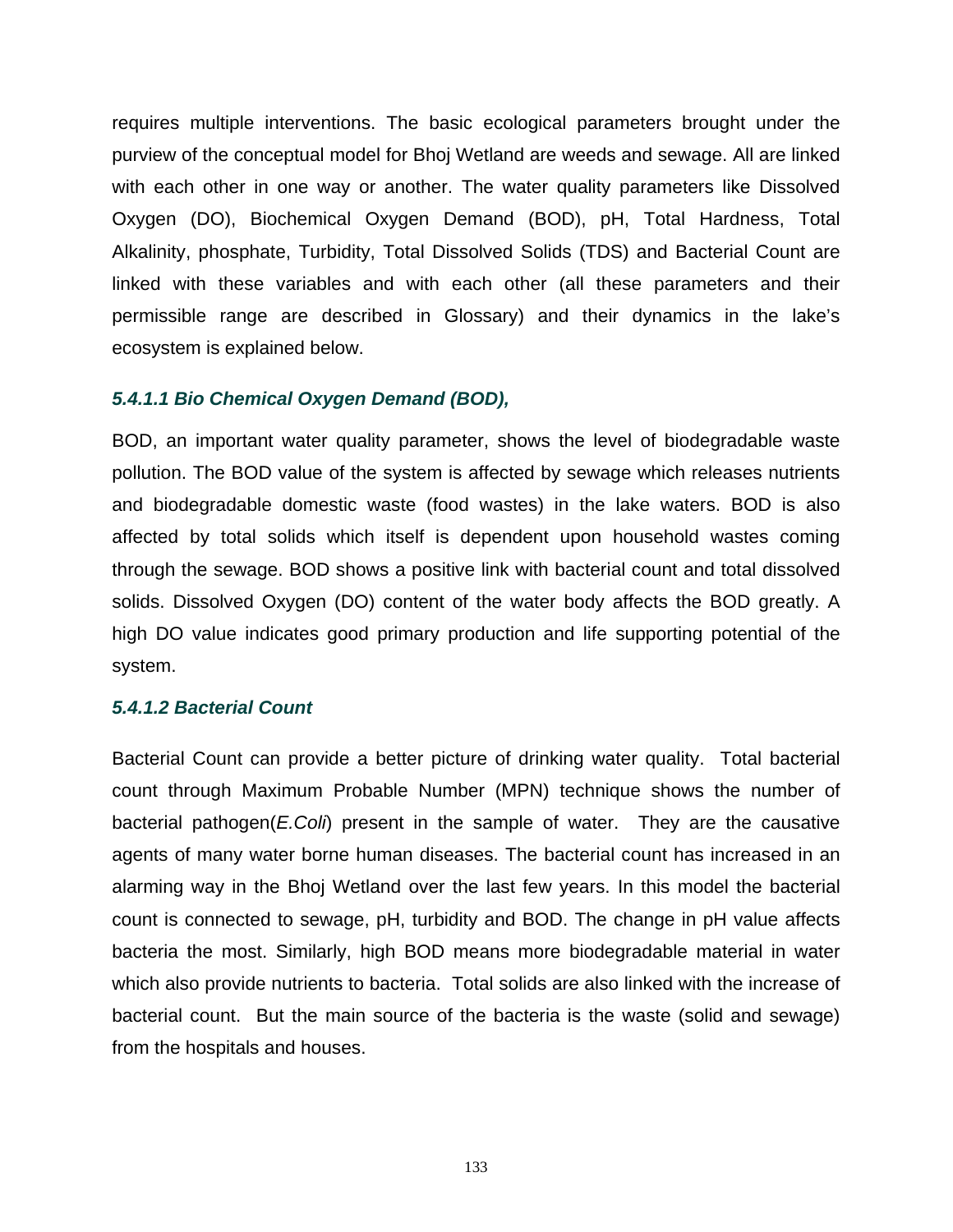

**Developed for Bhoj wetland using Oakerson's Basic Interaction Model for Common Property Resources Management**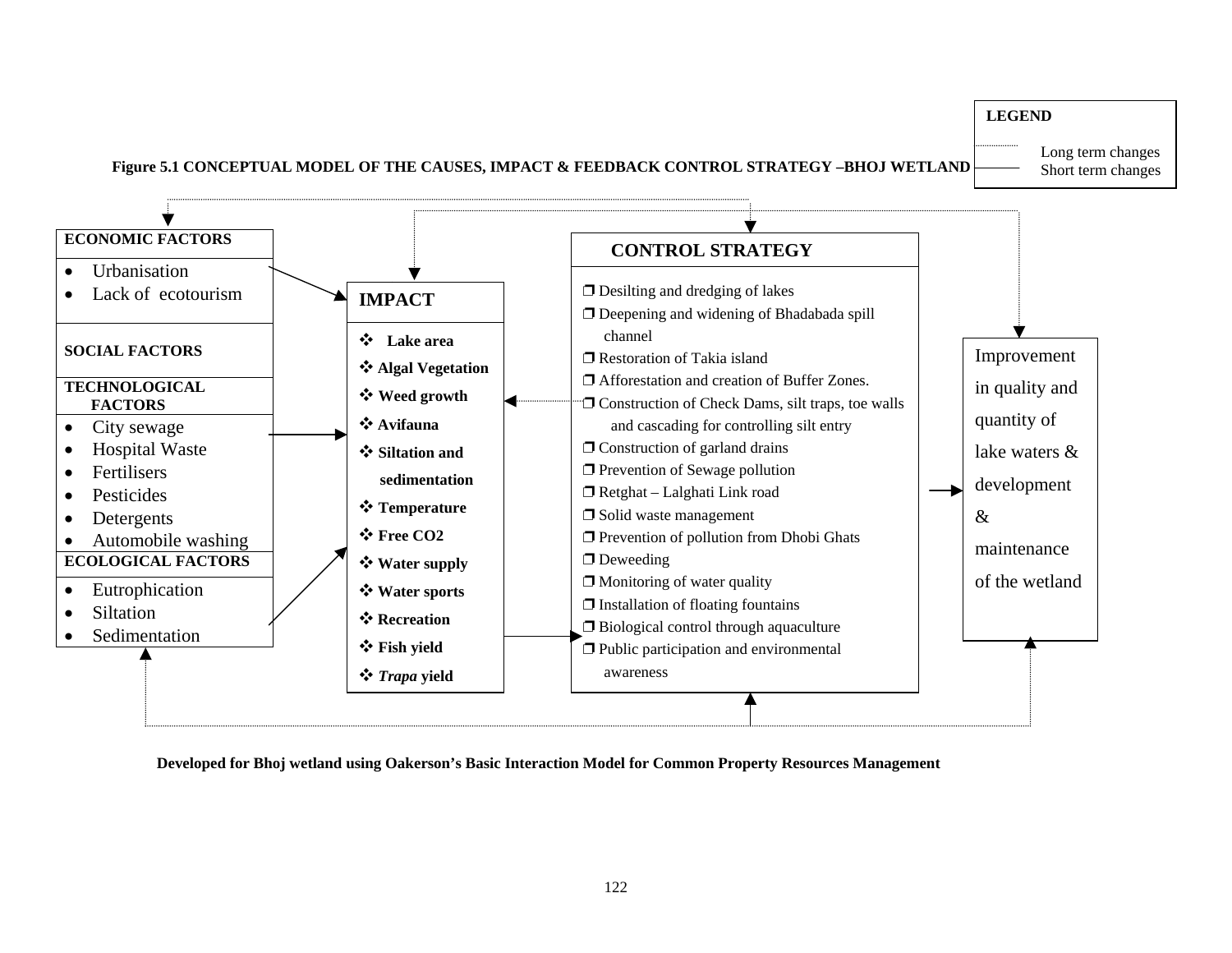#### *5.4.1.3 Total Hardness*

Total Hardness is the sum of hardness due to calcium and magnesium ions present in the water. This is linked with the geological conditions of the catchment area. Soil structure and land use practices of catchment area affects its value. In this system it is linked with sewage and total dissolved solids. The high hardness makes white precipitates in the boilers and consumes more soaps and detergents while washing in such waters.

#### *5.4.1.4 Dissolved Oxygen*

Dissolved Oxygen is an important parameter of all ecosystems because it controls life inside the water. Very low oxygen indicates high polluting levels of oxygen demanding wastes and lack of primary production. Temperature, turbidity, phytoplankton count and high BOD are the controlling factors of Dissolved Oxygen.

#### *5.4.1.5 Total Phosphate*

Total Phosphate content in the lake water indicates the pollution from sewage and agricultural run off. This is the limiting nutrients for primary production and helps excessive growth of weeds and lower aquatic plants. Fertilisers and detergents are the main sources of inorganic phosphate which plants can absorb directly. Organic phosphates of living cells and dead cells also contribute phosphate to the system. High value of phosphate is considered nutrient rich condition of the water body, leading to eutrophication.

### *5.4.1.6 Turbidity*

Turbidity of the lake is related the suspended and colloidal particles of the water. It reflects or hinder the light penetration, thus impact on primary production and dissolved oxygen value of water body. Turbidity can measured in Naphalo Turbidity Units (NTU) and here mentioned Formazin Attenuation Unit (FAU) which is equal to NTU.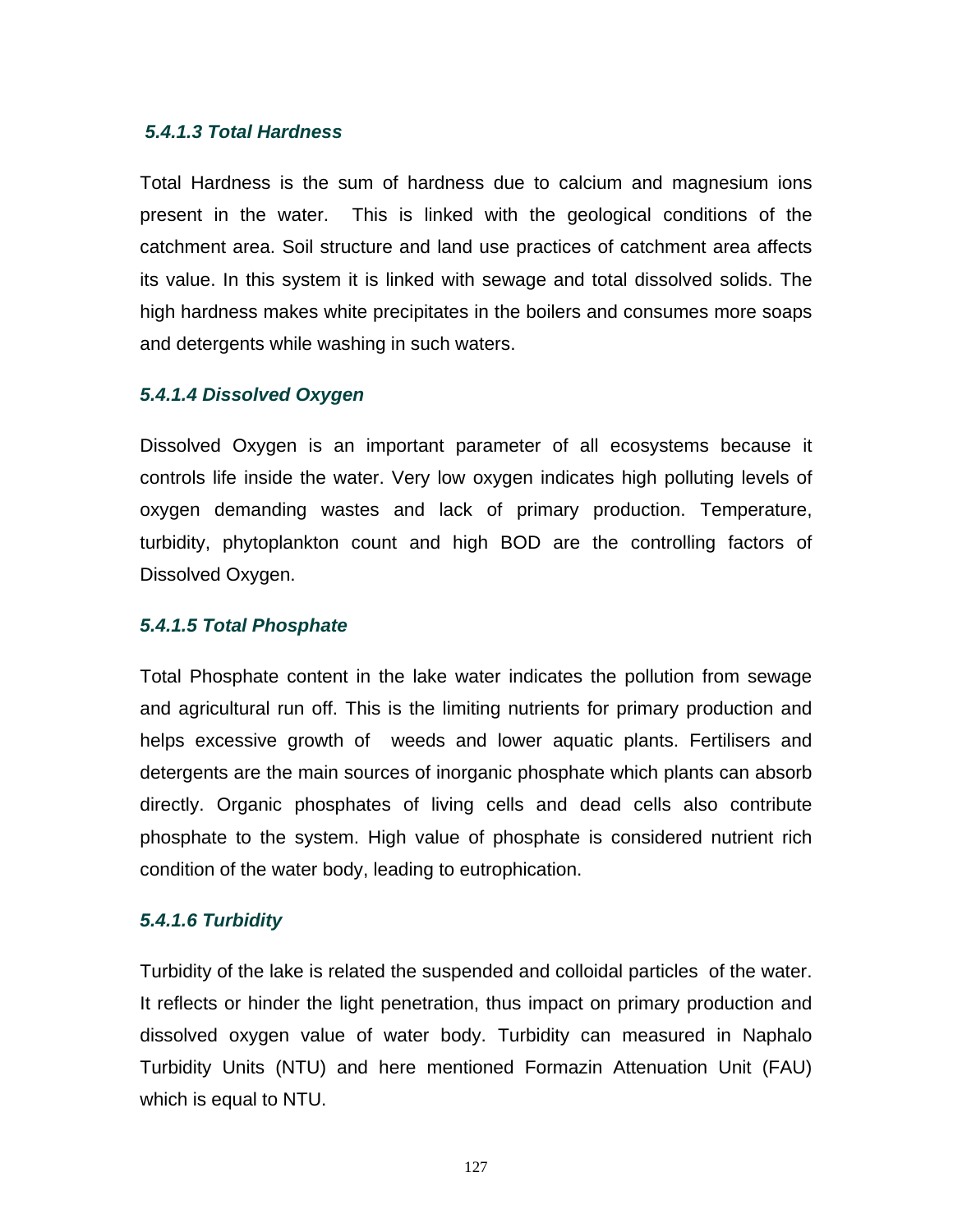#### *5.4.1.7 Inter-linkages of Various Parameters*

The inter linkages in the model may be illustrated by one parameter, say sewage coming to the lake. Sewage from the city household waste contains mainly water, food wastes and detergents with silt. It increases silt content of the lake water and reduce the lake area. It leads to eutrophication by bringing more nutrients that cause excess weed growth. This causes lake area reduction and affects the BOD of the ambient water of the lake.

Weed growth has its ecological benefits and is a cause of problems to the system too. It helps in biodiversity conservation by providing a nesting and breeding ground to fish and provides food for a number aquatic and avian fauna. It is also responsible for the bio treatment of sewage, i.e., nutrient retention, as filter to the silt and as primary producer giving dissolved oxygen to the water. But excessive growth of weeds reduces the water spread area, increases evapotranspiration (increases water loss), creates problems in fishing and navigation. The decayed parts of the weeds add more nutrients to the sediments and increase BOD in the lake waters. It also produces bad odour and breeding grounds for mosquitoes and other vectors. The drinking water quality gets affected by this, and a high cost for treatment of such water has to be incurred. Weed growth is affected mainly by sewage because it provides more nutrients which encourages such growth. It itself then affects bacteria, BOD and Turbidity. Thus weeds can adversely affect lake area and BOD but has positive link with dissolved oxygen of the lake.

#### **5.4.2 Linkages of Model Variables with Population**

All these parameters are directly linked with the population change. Increase in the population over the years has obviously led to an increase in the amount of sewage inflow into the water body. Population increase has also led to increase in development activities and encroachment in the catchment area resulting in more siltation and solid waste entry into the lake.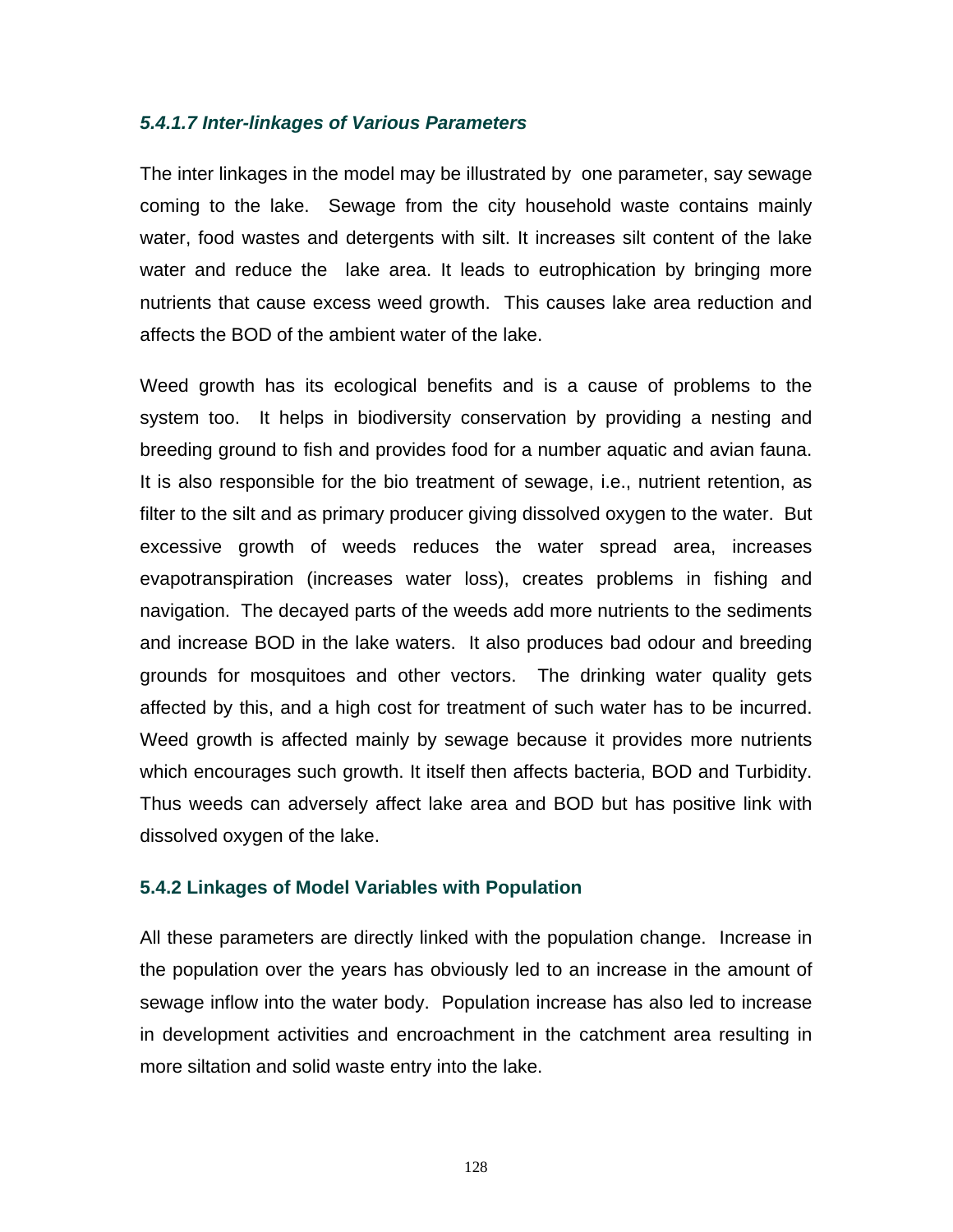Population growth in the adjacent areas of the lake is the most important factor of pollution. Encroachment in this area is considered in the restoration activities and useful measures like physical barriers (Link road) have been taken to check further encroachment. Increase in population increases water consumption and generate more waste water. Increase in sewage quantity affects the system adversely. In this model population of the wards nearing the fringe area of lake are taken for each lakes separately.

The Ecosystem Model for BWL using above parameters is depicted in Figure 5.2

# **5.4.3 Assessment of Impact of Ongoing Restoration Activities**

The present scenario of the lake, undergoing restoration activities, is quite different from the situation of a few years back. The major changes have been in the quantity and quality of the sewage and weed infested area of the lake. After desiltation and dredging the lake area and volume will also change. The total impact of the restoration activities are yet to be quantified. The restoration of Bhoj Wetland which include Upper Lake and Lower Lake gives priority to its drinking water use in Upper Lake. The water quality in the Lower Lake is not in this criteria so can be used for other purposes like fresh water aquaculture and tourism activities.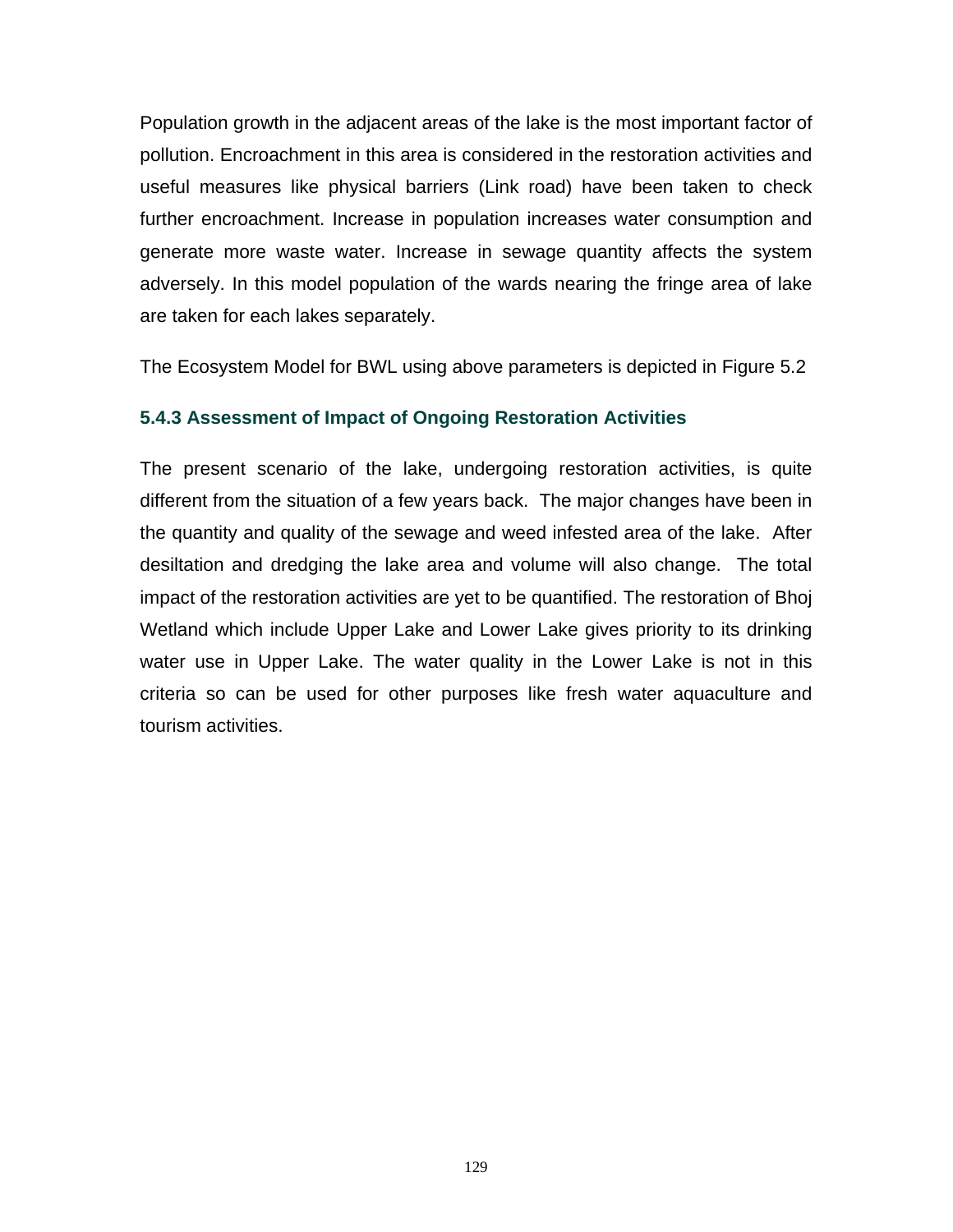

Figure 5.2 Ecosystem Model for Bhoj Wetland Using Water Quality Parameters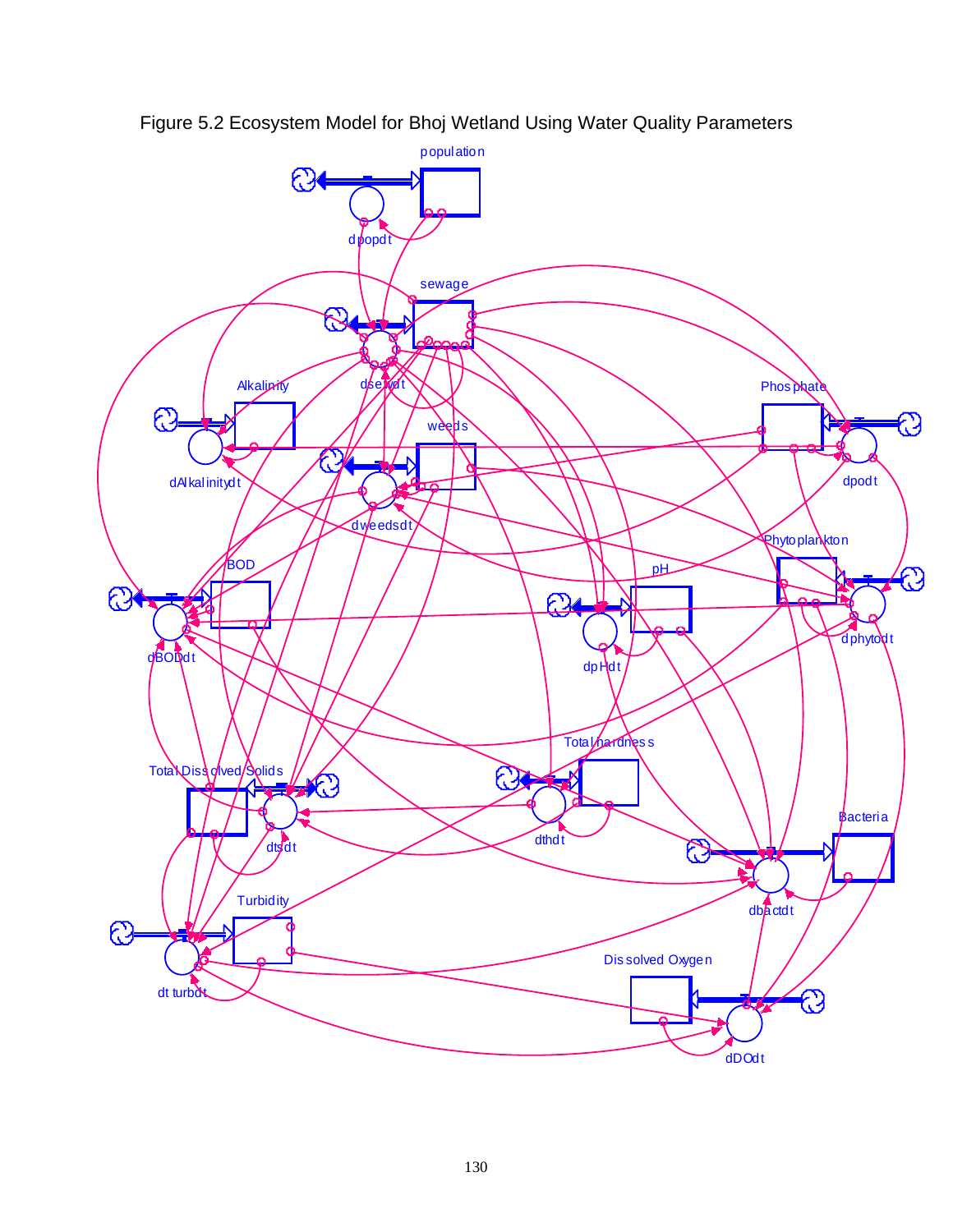To find out the impact of ongoing restoration activities, the basic model has been simulated in two ways and the data of pre restoration stage and ongoing project activities is used separately. The two models show the variance in their stimulation out puts. Using the available data first model has been developed for the pre restoration state for Upper Lake. In this model base year data of year1985 is compared with the water quality data of year 1992.The post project implementation model has been made separately for each lake. The basic structure of the model for both the lakes is same with some variation in the variables. The 1993 base year value of water quality data has taken here in the case of Upper Lake and data of year 1991 is used for Lower Lake and both are compared with 1999 data population data of the wards adjacent to each lake is used taking 1991 census data and compared to the estimated population of year 2001. The ecology of lake may change after the completion of restoration projects which are targeted to be completed by the year 2001.

The year 1999 data of ambient water for both lakes is calculated from the station wise data collected from the monitoring sub project of Bhoj Wetland project. The seasonal surface samples data of five sampling stations of Upper Lake and two sampling stations of Lower Lake for four seasons is considered for calculating the average value of water quality of year1999. As the Upper Lake is a large water body having different catchment area land use shows variation in the water quality in various stations. So it is necessary to take the maximum diversified and distant stations to cover the total area of the lake. The stations selected can give maximum variation of the water quality.

Lower Lake is small water body compared to the Upper Lake. Even though the limnological conditions in the sampling stations selected are different. Two sampling stations of distant locality and where maximum management activities have been done are selected to calculate the average value for 1999.

131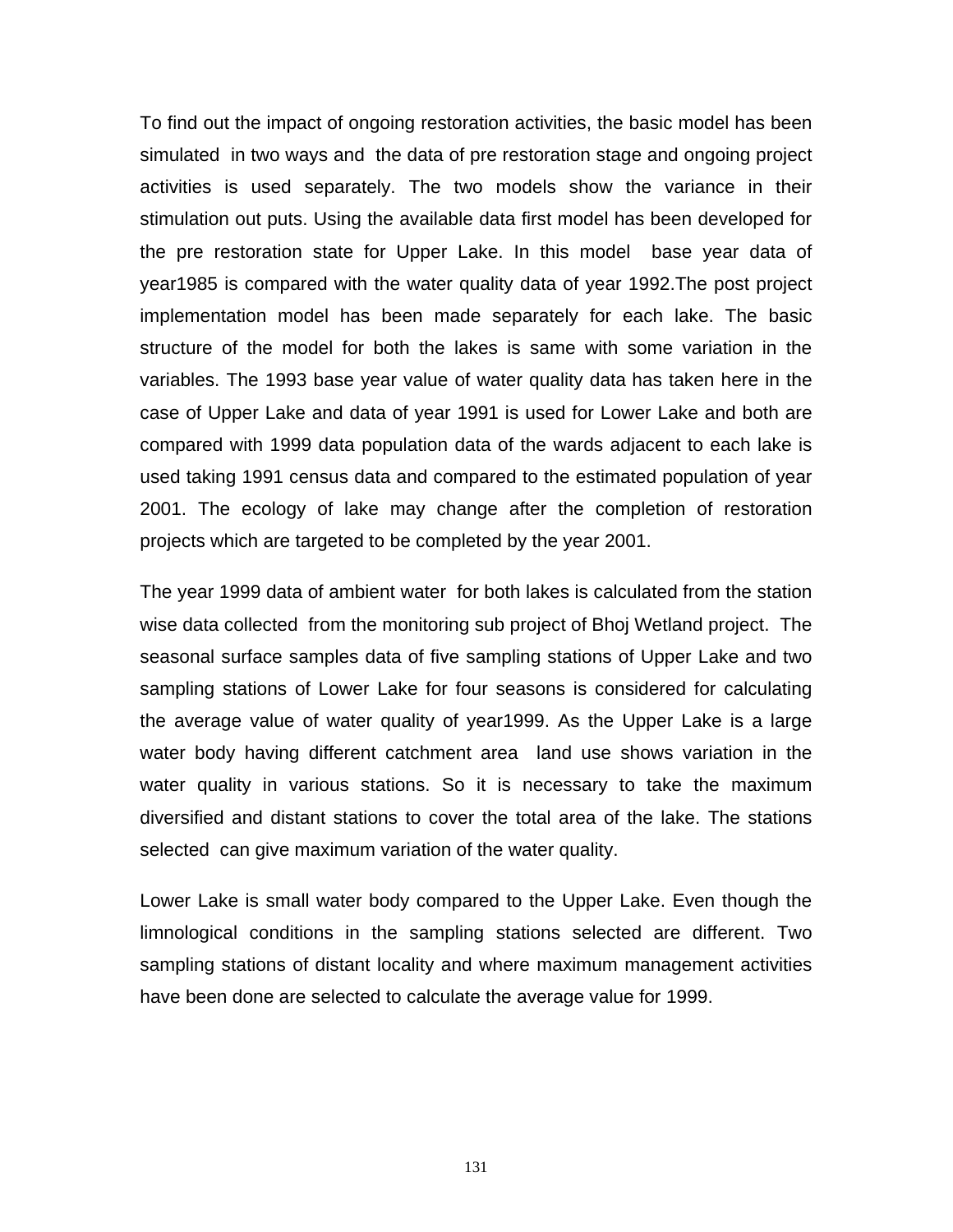# **CHAPTER VI : USE VALUES OF BHOJ WETLAND: PRODUCTION FUNCTION, CVM AND HEDONIC PRICING APPROACH**

The Economic Valuation of the Bhoj Wetland encompasses all values that have been currently extracted and have been calculated as part of this study. The values are supposed to capture intrinsic values as well as the extrinsic ones. The various values that have been calculated as per their methodology specified in the previous chapter, are dealt herewith in details in this chapter. It is restated that the attempt has been only to capture various actual / current use values through direct and indirect valuation techniques and not to capture options and existence values. All actual use values so calculated are not totalled to arrive at annual Total Economic Value (TEV) estimate as there could be possibility of overlapping of such values specially in the case of the stakeholder extracting multiple values from the wetland. Instead various use values as well as the impacts are estimated stakeholder wise to reflect the economic importance of the Bhoj Wetland.

There are several general principles involved in assessing the economic value of water and the costs associated with its provision. First, an understanding of the costs involved with the provision of water, both direct and indirect, is key. Second, from the use of water, one can derive a value, which can be affected by the reliability of supply, and by the quality of water. These costs and values may be determined either individually, or by analysis of the whole system. Regardless, of the method of estimation, the ideal for the sustainable use of water requires that the values and the costs should balance each other; full cost must equal the sustainable value in use.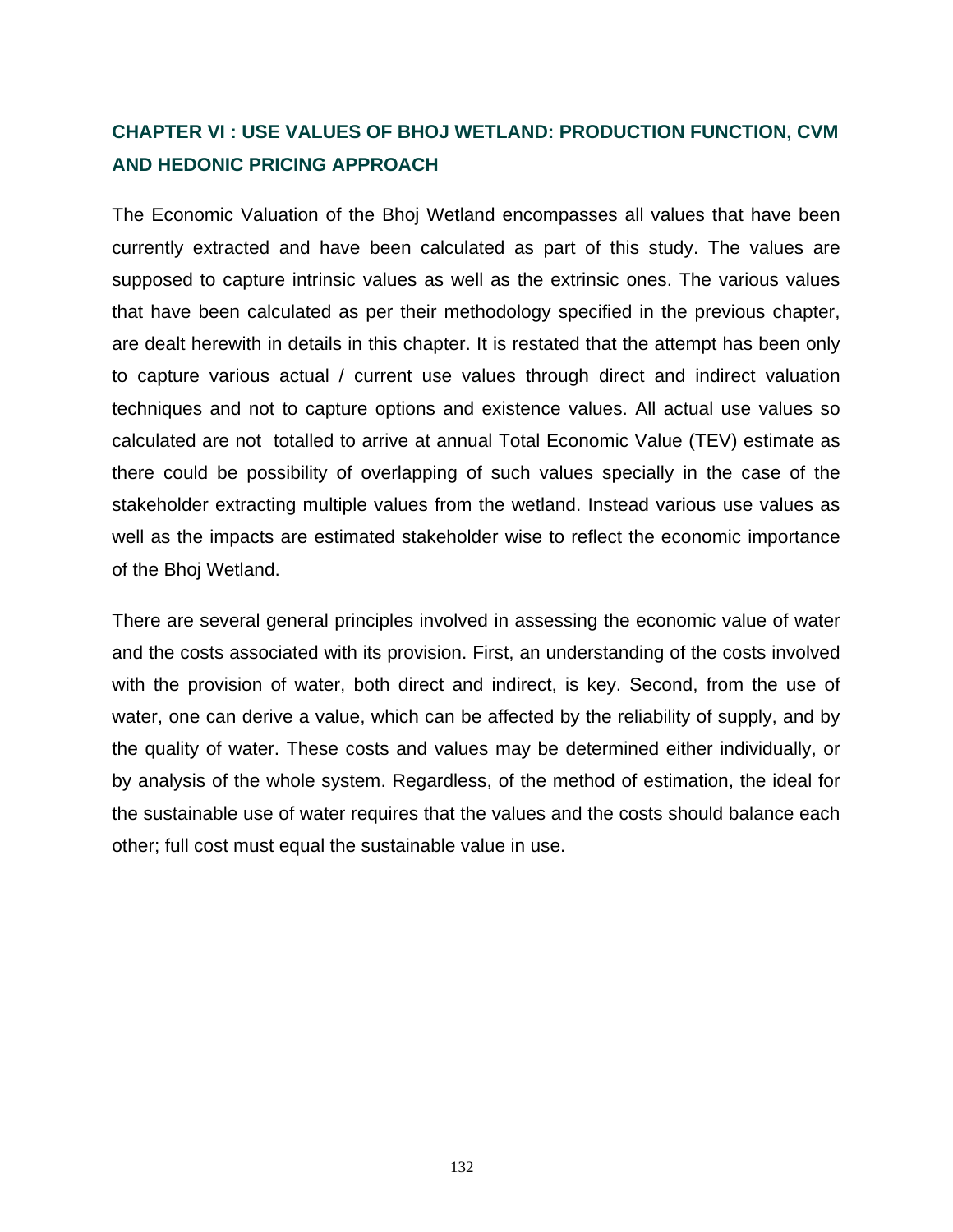## **Fig 6. 1: General Principles for Cost of Water**



**Source: Peter Rogers et al. (1997)** 

# **6.1 Valuing Direct Uses**

Under this method it has been tried to value all the direct economic benefits of the lake generated either by direct costing or market pricing or existing productivity stemming out of the wetland. The various uses values and the techniques of valuation followed are as under:

# *6.1.1. Valuation of drinking water supply*

Full Supply Cost includes the costs associated with the supply of water to a consumer and is composed of two separate items: Operation and Maintenance (O&M) Cost, and Capital Charges, both of which should be evaluated at the full economic cost of inputs. Since in this particular exercise only the cost of distribution of water in one particular year is actually taken into consideration, the capital charges can be safely ignored.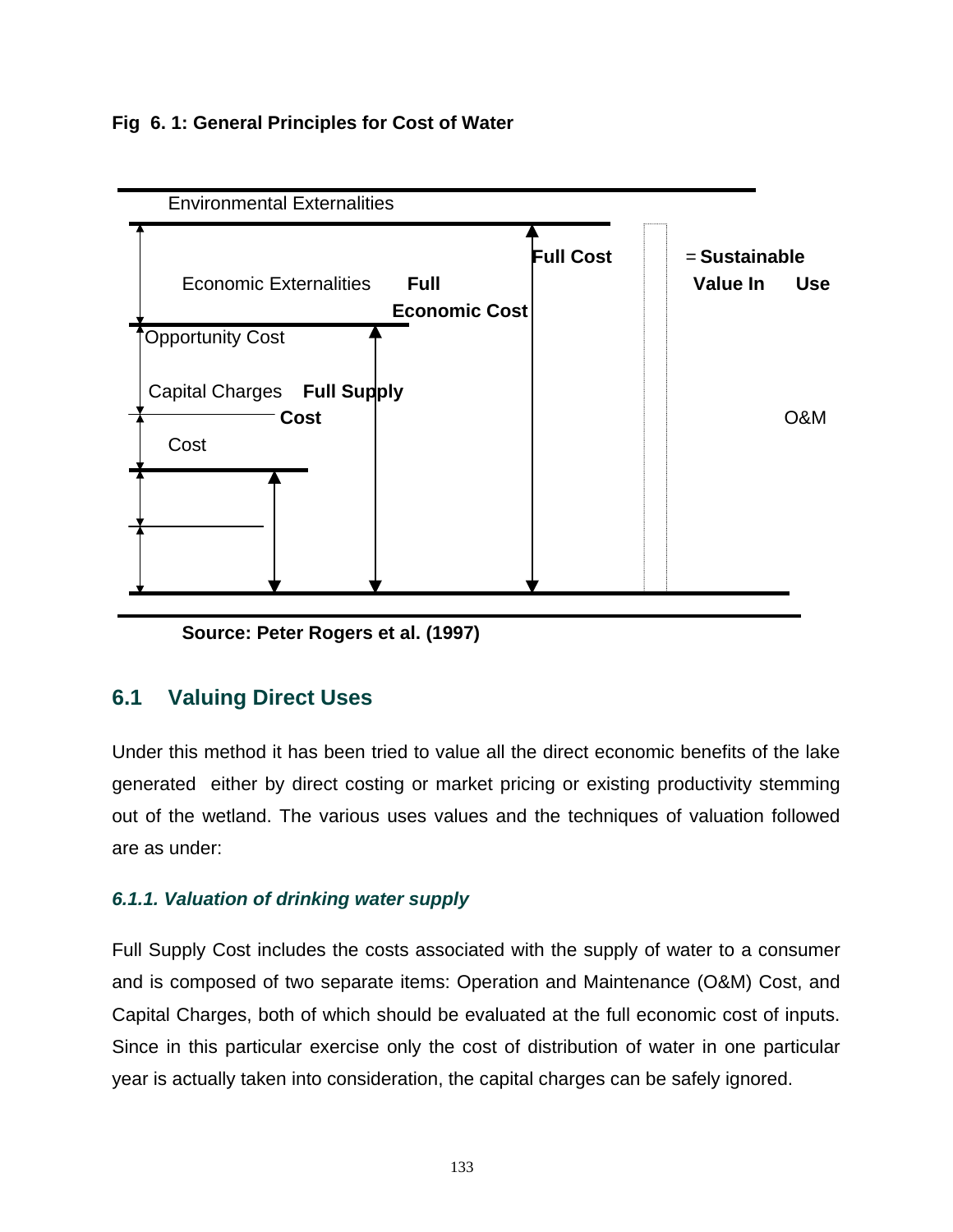There are altogether four agencies that obtain water from the Upper Lake for drinking water. These are the Public Health and Engineering Department that provides water to the people in the city, the Bharat Heavy Electricals Ltd. a large public sector concern, the Military Engineering Services stationed at Bairagarh and Sultania Infantry Lines and the Indian Railways. The latter three agencies pay annual charges to the Bhopal Municipal Corporation for use of water from the Bhoj Wetland.

The annual rental and other recurring expenses of these agencies over water supply for the year 1999-2000 are as follows:

| I.  | <b>Public Health &amp; Engineering Department</b> |                          |
|-----|---------------------------------------------------|--------------------------|
|     | Quantity of water drawn from the Lake             | 14.5 MGD                 |
|     | Expenditure                                       |                          |
|     | i) Operation & Maintenance Costs                  | 27,00,000/-<br><b>Rs</b> |
|     | ii) Electricity charges                           | Rs 3,31,00,000/-         |
|     | iii) Chemicals                                    | Rs 20,00,000/-           |
|     | <b>Total Expenditure</b>                          | Rs 5,89,00,000/-         |
|     | (Source: PHED Office)                             |                          |
| ΙΙ. | <b>Central Railways</b>                           |                          |
|     | Quantity of water drawn from the Lake             | 1.24 MGD                 |
|     | Expenditure                                       |                          |
|     | i) Chemicals                                      | Rs 7,07,940              |
|     | ii) Water rate paid to BMC                        | Rs 11,14,008             |
|     | iii) Electricity charge                           | Rs 25,31,064             |
|     | iv) Operation & Maintenance Costs                 | Rs 3,48,240              |
|     | <b>Total Expenditure</b>                          | Rs 43,53,012             |
|     | (Source: AEN Office, Bhopal Division)             |                          |
| Ш.  | <b>Bharat Heavy Electricals Ltd.</b>              |                          |
|     | Quantity of water being used by BHEL              | 6.5 MGD                  |
|     | Expenditure*                                      |                          |
|     | i) Chemicals for purification                     | <b>Rs</b><br>5,49,950    |
|     | ii) Water rate paid to BMC                        | Rs 1,00,00,000           |
|     | iii) Electricity charges                          | Rs 1,00,00,000           |
|     | iv) Operation & Maintenance Costs                 | Rs 16,75,000             |
|     | <b>Total Expenditure</b>                          | Rs 2,22,24,950           |
|     | * Approximate figures                             |                          |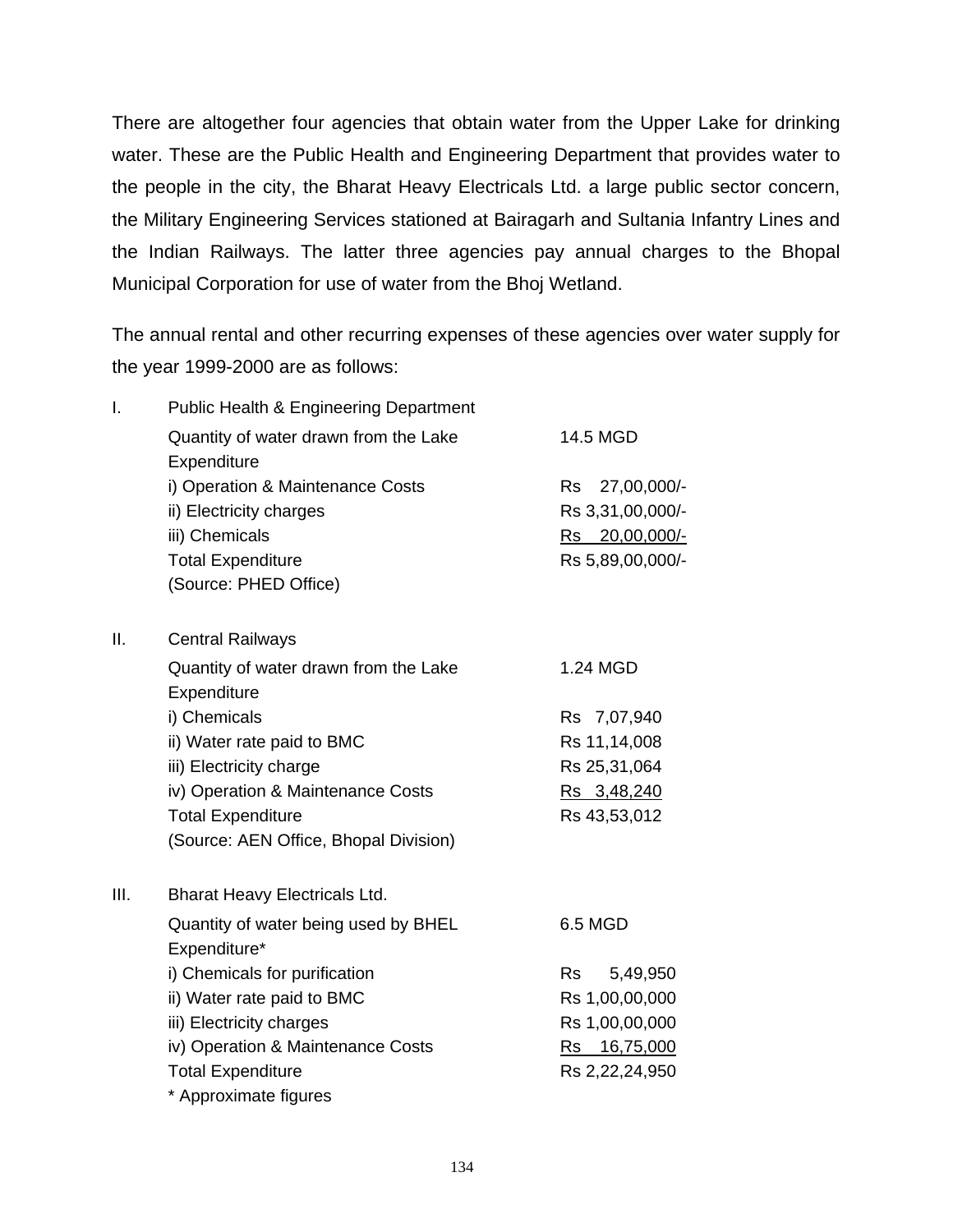(Source: BHEL)

IV. Military Cantonment Area Quantity of water being used by the Cantonment 1.5 MGD i) Chemicals for purification **RS** 20,00,000 ii) Water rate paid to BMC Rs 48,00,000 iii) Electricity charges **Rs** 24,00,000 iv) Operation & Maintenance Costs Rs 7,36,000 Total Expenditure **RS** 99,36,000 (Source: CWE, MES, Bhopal)

Thus taking all these various agencies into account the total expenditure on drinking water taken from the Upper Lake comes out to be Rs 9,54,13,962/- or US\$ 2,120,310.

On the other hand the entire revenue that is collected from the city of Bhopal as water tax charges are Rs 2,14,64,600/- or US\$ 477,000 per annum. This tax includes the amounts paid by all the commercial organisations and people of the city who might be obtaining water from other sources. Thus, a large subsidy is being provided to the people as far as drinking water is concerned. Now, as per the welfare measures that every government fulfils as part of its administrative responsibilities, this is important to a major extent. But when such a large gap exists between the actual expenditure and the revenue generated, it makes sense to re-examine the priorities. The argument over subsidies is never ending but when a subsidy leads to misuse, overuse and then misuse of a system, it does become necessary to provide checks by the way of raising tariffs if required. But the raising of tariffs should again be in lieu of the use systems prevalent in the society. The tariffs for commercial organisations and establishments and higher income groups can be raised substantially while that for the lower income groups could be taxed at a comparatively lower rate. Introducing compulsory meter connections might also raise the revenue being generated and also control use since people would regulate the same if they were in fact paying for every drop that they use as in the case of electricity.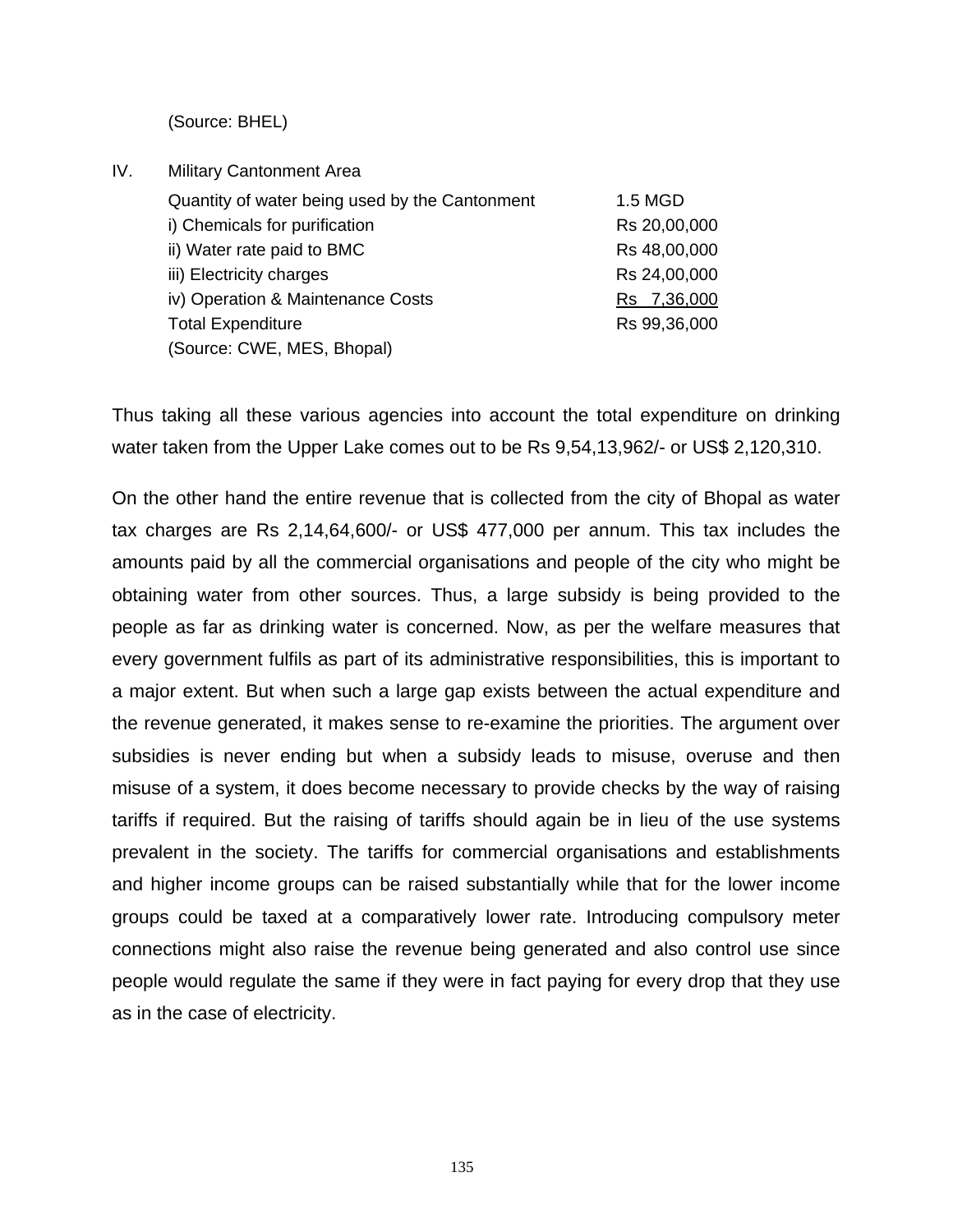# *6.1.2 Revenue generated by the MP Tourism Development Corporation (MPTDC) from recreational activities in the Upper and Lower lakes*

# *A. Boating*

As per the figures obtained for April 1999 to March 2000, 64,471 tourists came to the lake and opted to boat using the boats of the MPTDC. A large number of tourists take private boats and many more do not go boating but just enjoy themselves by the lakeside. The figures for the various months are shown in Table No 6.1:

**Table 6.1: Tourist Inflow to the Upper Lake and Revenue Generated by the MPTDC for the year April 1999 to May 2000.** 

| Month           | <b>Number of Tourists</b> | Revenue generated in<br>Rs |
|-----------------|---------------------------|----------------------------|
| April, 1999     | <b>NA</b>                 | 1,10,545                   |
| May, 1999       | 18,565 <sup>1</sup>       | 1,98,480                   |
| September, 1999 | 2640                      | 19,800                     |
| October, 1999   | 4224                      | 31,680                     |
| January, 2000   | 5004                      | 37,530                     |
| April, 2000     | 5528                      | 41,460                     |
| May, 2000       | 8596#                     | 64,470 <sup>#</sup>        |

 \* Figures and revenue high because motor boats were running at that time.

 # Figures high because of peak season again. Source: Boat club, MPTDC

The total revenue collected for the year April 1999 – March 2000, is thus Rs 6,74,635/-.

In comparison the expenditures are as follow:

| i) Salaries              |     | Rs 3,84,000/- |
|--------------------------|-----|---------------|
| ii) Maintenance          |     | Rs 10,000/-   |
| iii) Electricity charges | Rs. | $6,000/-$     |
| <b>Total Expenditure</b> |     | Rs 4,00,000/- |

Thus the total profits are reduced to Rs. 3,10,635/- for the last year. The MPTDC owns 15 paddle boats which run in the upper lake.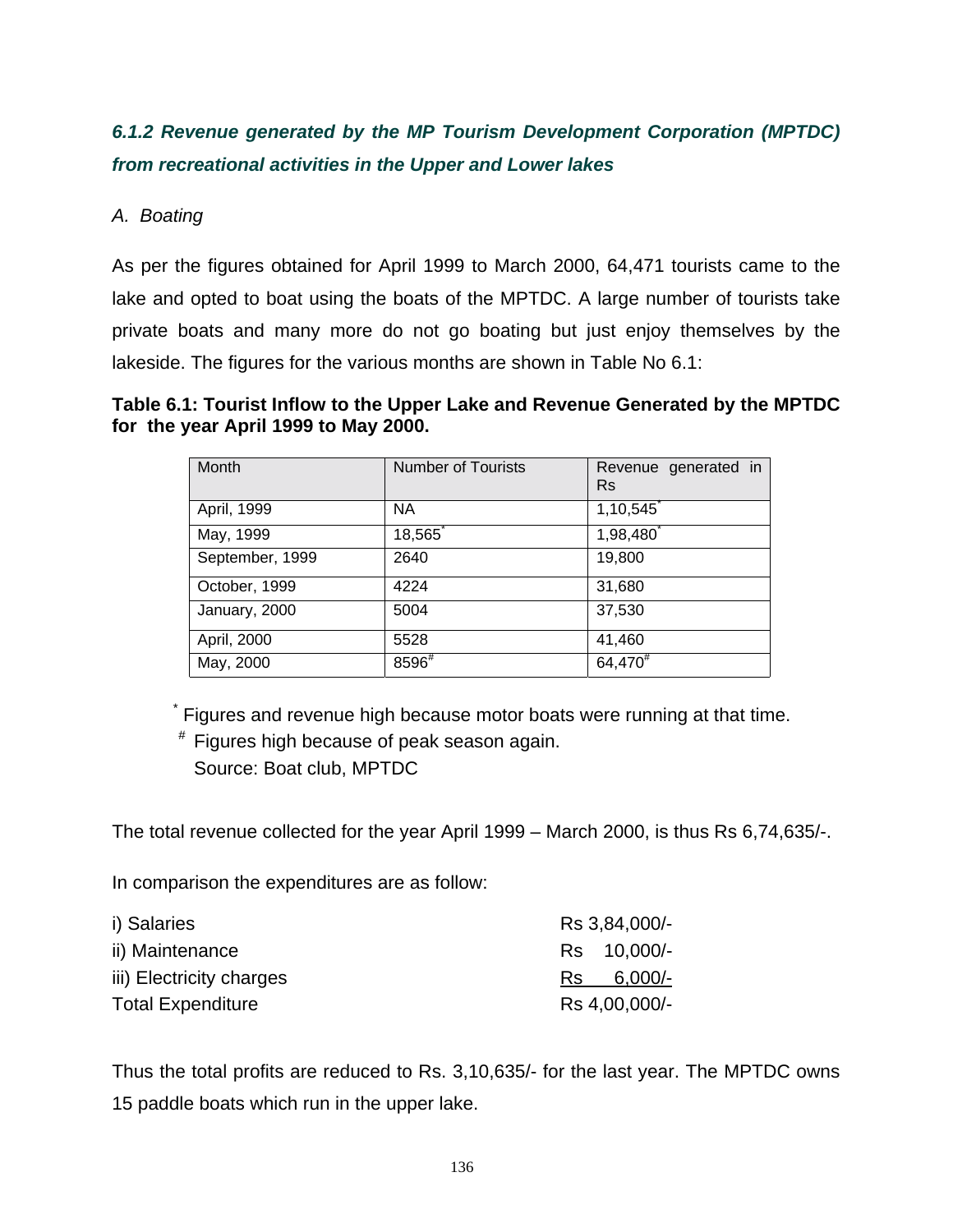On the other hand the Revenue collected from the Lower Lake is very nominal in comparison. This is mainly because the lake is so dirty that people choose not to visit there. Another major problem that is responsible for visitors not showing up is lack of parking space at the park where boating activities are carried out. There are 4 paddle boats and one motor boat operating under MPTDC there. The boating activities in this Lake have begun only a few months back around April, 2000. The average revenue being earned by them is around Rs 800/- in a week or approximately Rs 3,500/- in a month. And this was only in the peak season. The collections can be expected to be much lower during the off season. This revenue does not even meet the expenses of the boat club but since it is being operated by the MPTDC, the losses are cheerfully borne without much being done to improve things.

#### *B. Cafetaria*

The MPTDC also operates a cafeteria called the *Winds & Waves* on the Upper Lake that has significant locational and aesthetic advantages. It also has an extension counter right on the lake front near the boatclub. The annual expenditure and the income for this enterprise of the MPTDC is as follows:

| i) Annual income                                    | Rs 18,00,000/- |
|-----------------------------------------------------|----------------|
| ii) Salary                                          | Rs 4,20,000/-  |
| iii) Operational, Maintenance and Electricity Costs | Rs 14,40,000/- |
| iv) Bar License                                     | Rs 2,00,000/-  |
| <b>Total Loss</b>                                   | Rs 2,60,000/-  |
| (Source: Manager, Winds & Waves, MPTDC)             |                |

In spite of enjoying several benefits besides the locational and aesthetic advantages as mentioned before like the presence of proper parking space, seating arrangements, sunset view points, the establishment still runs in loss is a surprising fact and one that needs to be taken with a pinch of salt. The place definitely has potential and with the competition that it is facing from a new hotel that has come up - Hotel Ranjit Lake View, it is in need of a thorough face-lift.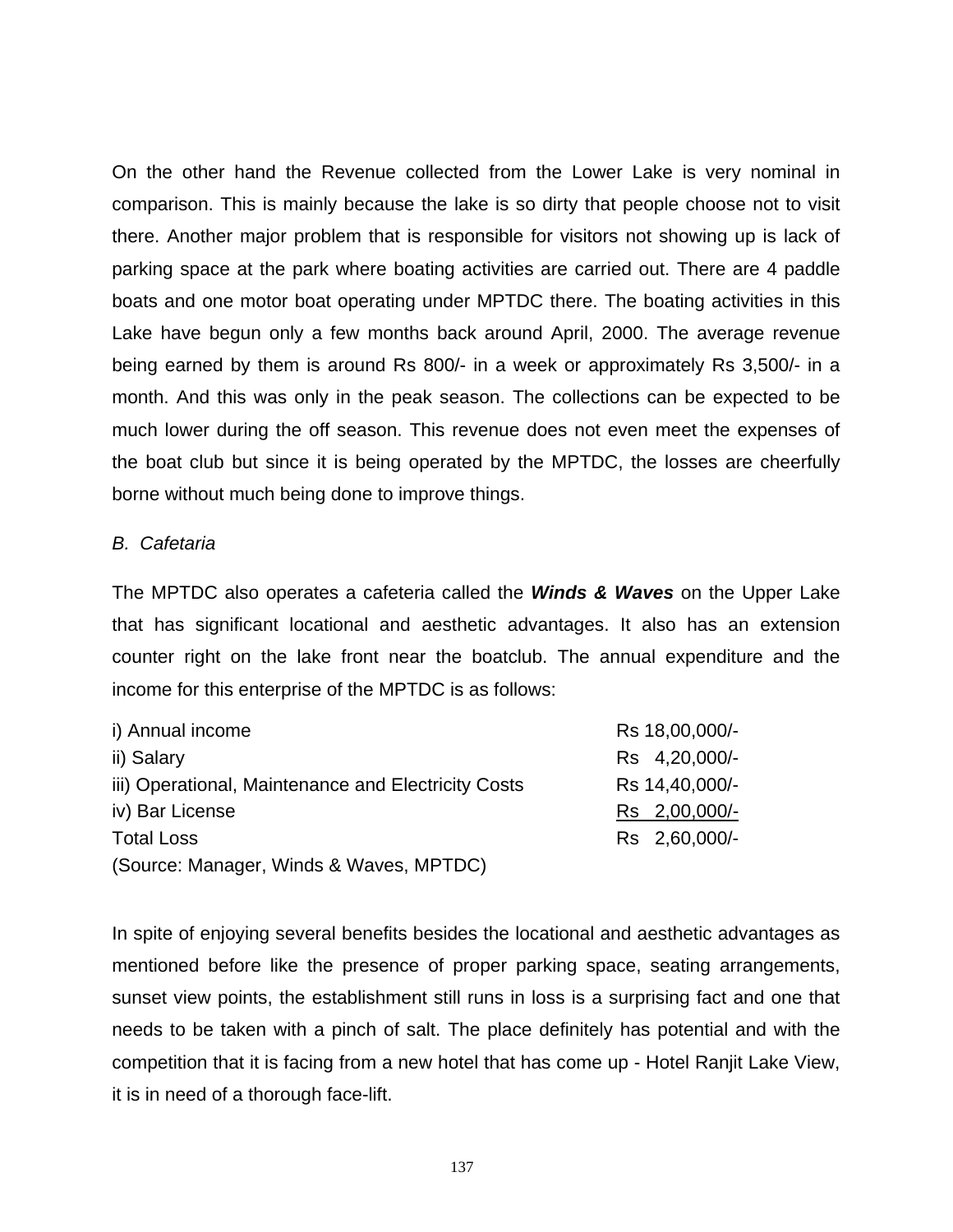Thus the total revenue generated by the MPTDC from the Bhoj Wetland taking into account the losses and non-performance of other sites, stands at Rs 76,695/-, a very dismal sum indeed. A very high income generating source for the MPTDC especially since it is the major attraction in the city is being simply wasted since proper utilisation of its potential is not taking place. The MPTDC needs to either privatise its cafeteria and introduce other attractions (see recommendations) in order to attract more customers and thus get more profits.

# *6.1.3 Income Generation for Private Individuals*

A number of people are existent upon the Bhoj Wetland for their daily livelihood. The economic activities and cash transactions of these people have mainly been gathered through talks with them. These can be listed as below:

# A. *Fishermen*

There are some 450 odd fishermen families who earn their living through fishing in the Upper Lake waters. These people usually employ gill nets to catch their fish and the major fish species that are available are the major Indian carps like *Catla catla*, *Labeo rohita*, *Clarius sp, Cirrhimus mrigala, Ctenopharyngodon idella and Hypophthalmichthys molitrix and so on*. The catch though is extremely uncertain and on the average a fisherman may get at least Rs 1500/- per month as his earnings from this activity.

Thus the annual total earnings of the entire fishermen community can be generalised as Rs 81,00,000/-. The fishermen also pay an amount of Rs 1,00,000/- as annual lease amount to the Bhopal Municipal Corporation. Thus the total earnings to the fishermen can be put down as Rs 80,00,000/-.

### *B. Boatmen*

There are a number of private boatmen who ply their boats in the Upper and the Lower Lakes. Altogether there are 20 paddle and rowboats in the Upper Lake and 7 in the Lower Lake. The average earnings from boating are as follow: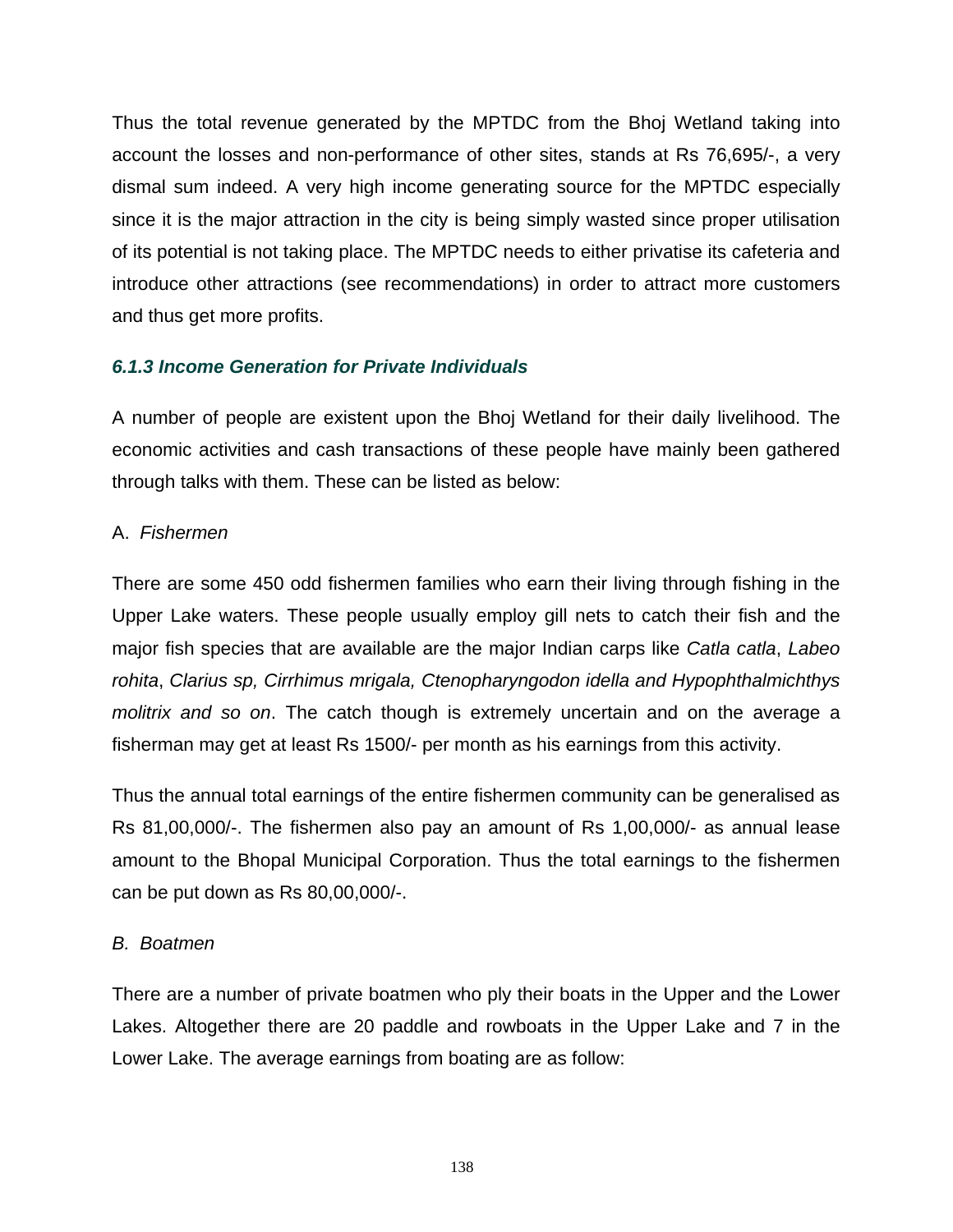| During season for Upper Lake                           |                |
|--------------------------------------------------------|----------------|
| Average income per boat during the week days           | Rs 500/-       |
| Average income per boat on Sunday                      | Rs 1500/-      |
|                                                        |                |
| Assuming the season to last from March to June,        |                |
| average income during the season for all the 20 boats  | Rs 14,40,000/- |
| Off season for the Upper Lake                          |                |
| Average income per boat on a week day                  | Rs 150/-       |
| Average income per boat on Sunday                      | Rs 500/-       |
| Assuming the off season to last from July to February, |                |
| Average income during the season for all the 20 boats  | Rs 8,96,000/-  |
|                                                        |                |
| During season for Lower Lake                           |                |
| Average income for all 7 boats on a week day           | Rs 500/-       |
| Average income for all 7 boats on Sunday               | Rs 1500/-      |
| Assuming the season to last from March to June,        |                |
| average income during season                           | Rs 72,000/-    |
| During Off season for the Lower Lake                   |                |
| Average income for all boats on a week day             | Rs 200/-       |
| Average income for all boats on Sunday                 | Rs 600/-       |
| Assuming off season to last from July to February,     |                |
| Average income for all the boats                       | Rs 57,600/-    |

After paying of the boating license fee, we can assume that annual profits of Rs 1,01,880/- are being earned through boating activities in the Lower Lake.

Therefore adding the figures for the Upper Lake as well as the Lower Lake, boating yields an annual income of Rs 24,37,880/- for private boatmen.

## *C. Trapa Cultivation*

There are some 500 families involved in Trapa cultivation and according to the cultivators each family gets around Rs 10,000/- on average per annum which comes as a lump sum on the sale of the harvest usually in the month of September – October.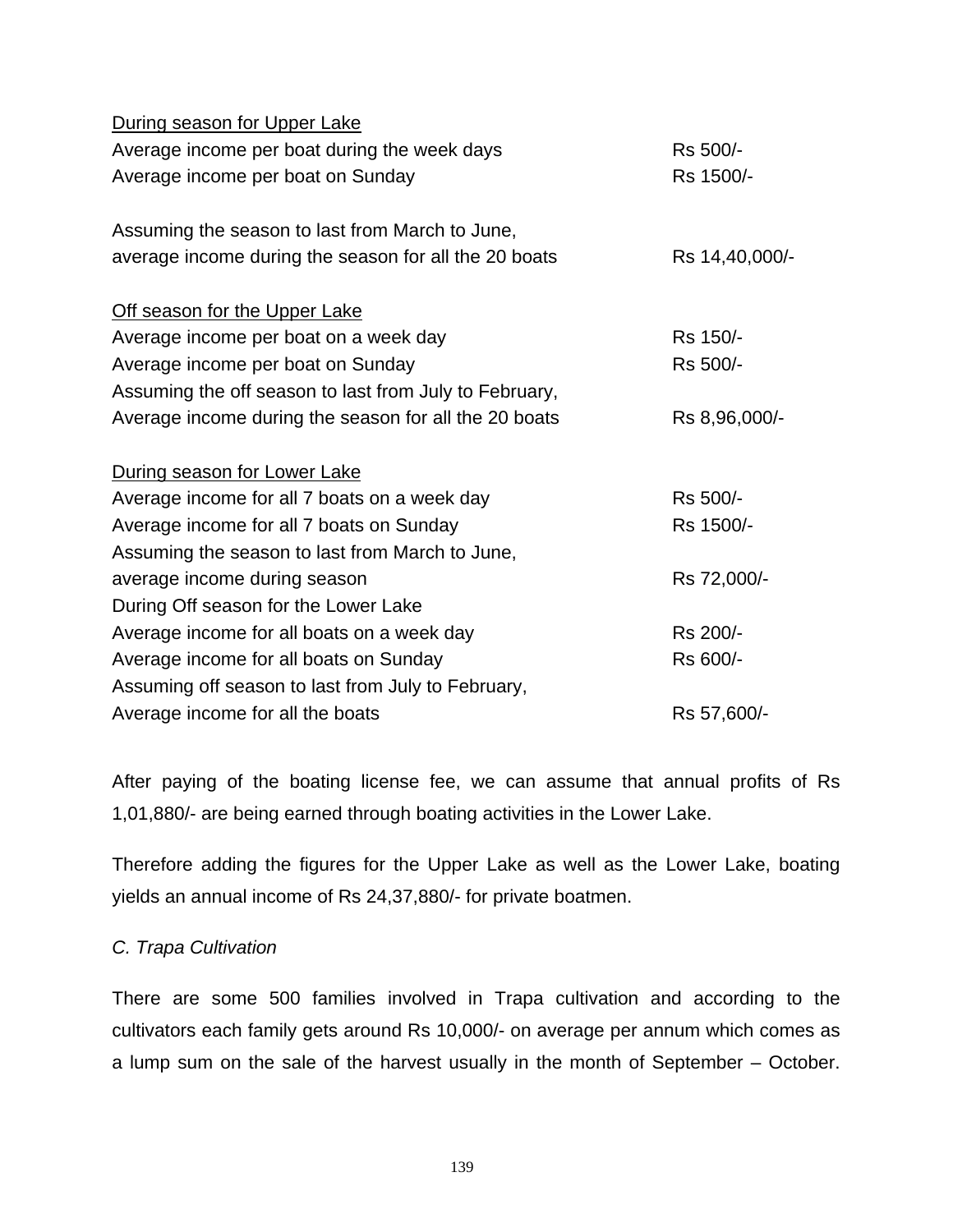Therefore the total income generated through the cultivation and sale of *trapa* amounts to Rs 50,00,000/-.

# *D. Washing of Clothes*

According to a survey, there are estimated to be 314 D*hobi* families settled along the banks of the Lower Lake. Out of these 113 families are engaged in the profession (SAPROF, 1994). As per the talks with various representatives of the *Dhobi* community, it has been found that there are some 100 families at present, which carry out washing of clothes in the Lower Lake. On an average these people earn some Rs 3000/- a month. At this rate, the annual income generated from all washing activities in the Lower Lake amounts to Rs 36,00,000/-.

# *E. Road side vendors*

The average annual income of the various kinds of vendors is as follow:

# a) Maize cob sellers

There are usually 10 vendors on weekdays and 20 on Sundays. The average income on a weekday is around Rs 100/- per vendor and on Sunday it rises to around Rs300/-. Taking these figures the total transactions on selling of maize cob for three months in a year amounts to Rs 1,44,000/-.

# b) Sugarcane juice

There are usually 8 vendors on weekdays and 15 on Sundays. The average income on a weekday is around Rs 200/- per vendor and it rises Rs 500/- on Sunday. Assuming these figures and that the sale of sugarcane juice occurs for four months in summer, the total income generation amounts to Rs 2,73,600/-.

# c) Snacks and cold drink stalls

There is usually 1 vendor during the off season time and 3 during the season on normal weekdays and 3 during off-season on Sundays and 5 during the season. The average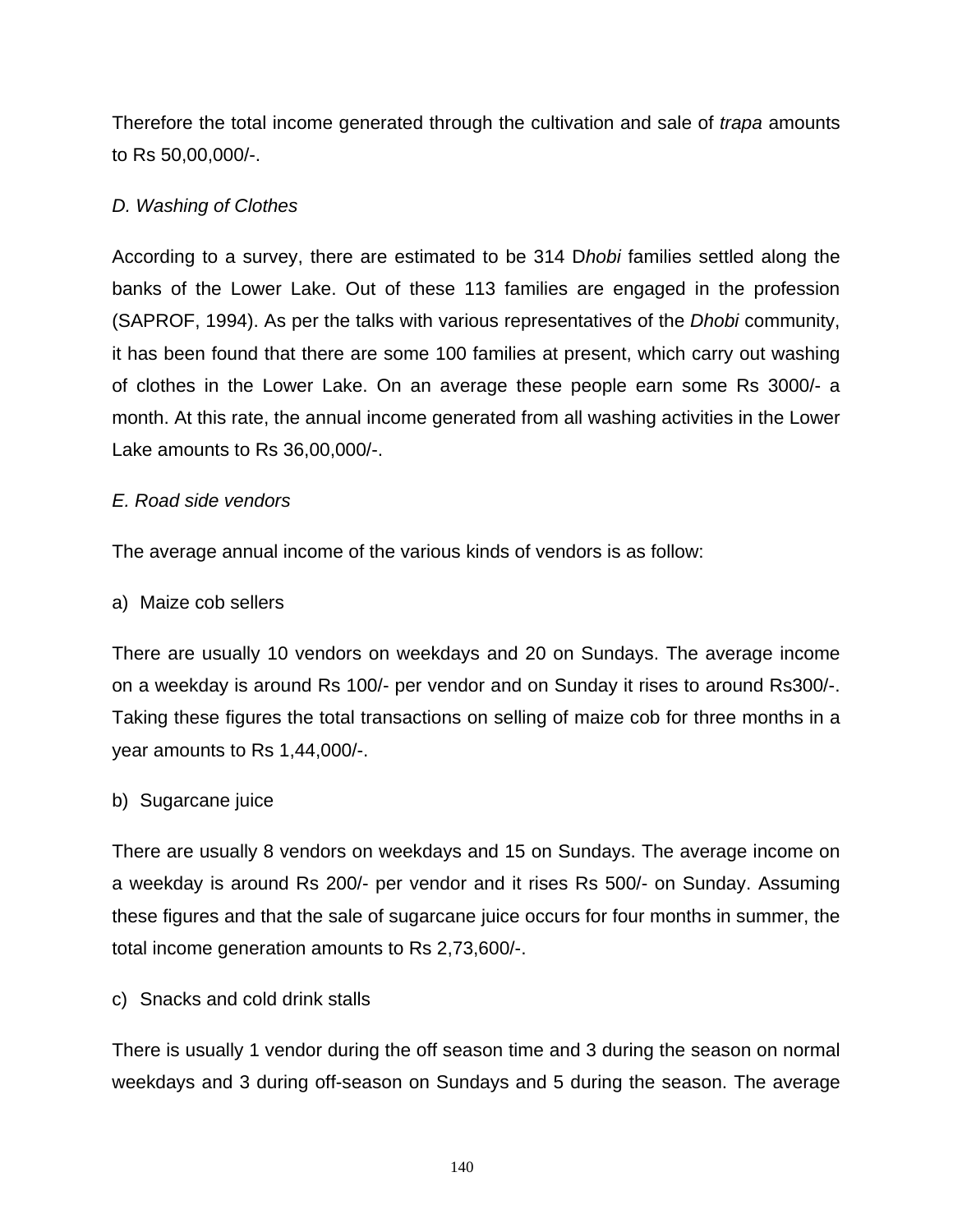income of these people is around Rs 100/- per weekday during the off season and Rs 250/- on Sundays and Rs 400/- per day during the season, and Rs 600/- on Sundays. Since they are more or less permanent their annual income amounts to Rs 2,06,400/-.

#### d) Horse rides

There are altogether 10 horsemen who give horse and pony rides on the lake front. Their incomes during the season range from Rs 300/- on a weekday to Rs 1000/- on Sunday per horse and during the off season Rs 125/- on an average per weekday and Rs 325/- on Sundays again on an average. With these figures, the horsemen earn an amount of Rs 7,92,000/- per annum.

Thus the total income generation by private individuals through their economic activities in the Upper and the Lower Lake amount to a total of Rs 2,04,53,880/-.

# **6.2 Cost of Illness Approach and Defensive Costs**

With the increasingly deteriorating water quality, and the outbreak of various water borne diseases in the city every year, the people are resorting to various defensive measures such as use of purification devices such as Aquaguard and Zero B. On the other hand if a person does fall ill on account of such a water borne disease, the expense borne by him or her turns out to be a major cost. The number of days lost as productive work days also adds to this cost of illness.

The number of cases of water borne diseases has been obtained from the Directorate of Health Services, from the year 1995 to 1999. It can be observed from Table No. 6.2 that the cases of all the water borne diseases show a marked decline in recent times. The reasons for this can be that this data is obtained only from government hospitals and people all over are showing a trend of moving towards private practitioners in spite of the fact that they might have to pay more, in order to get better services.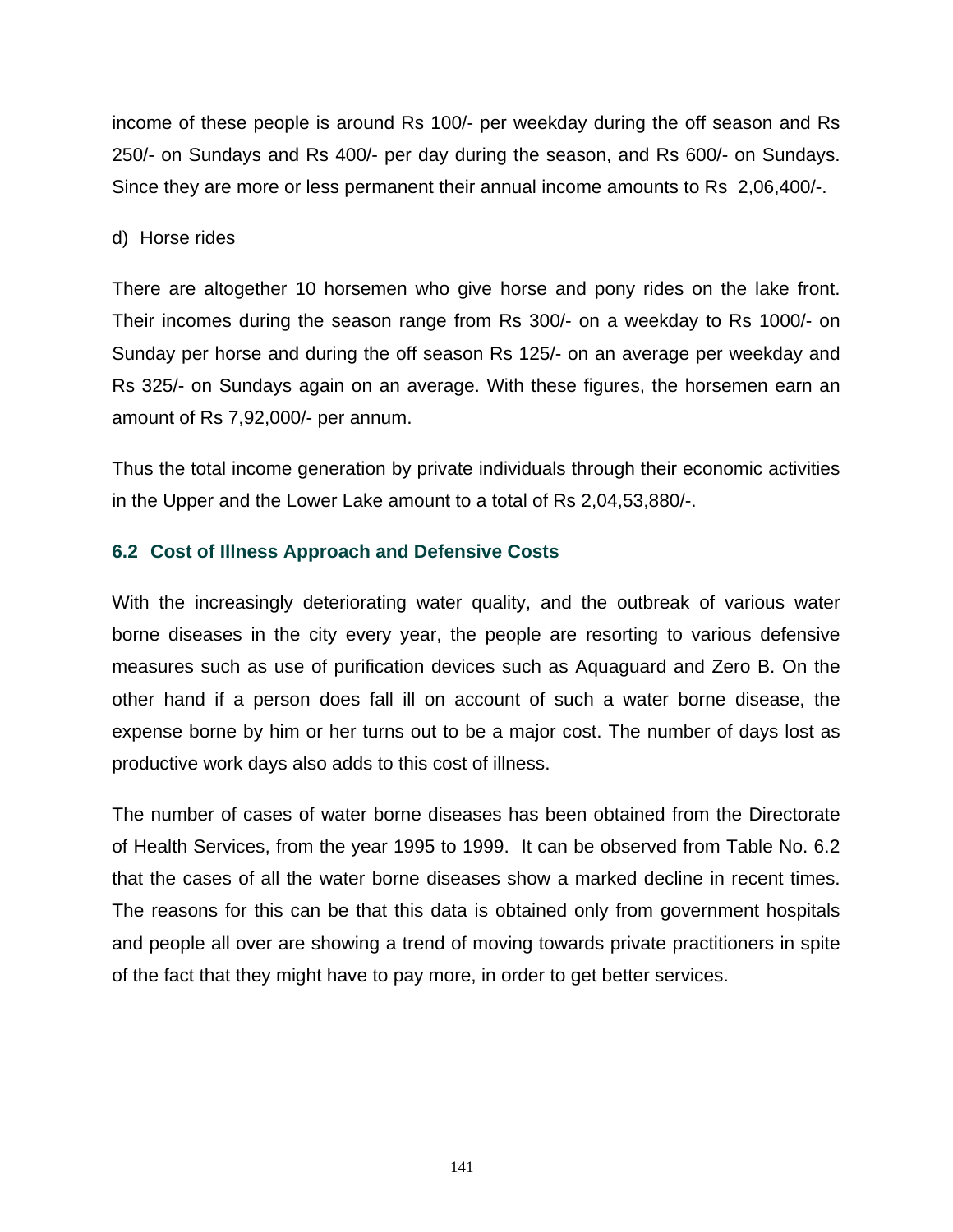| YEAR | GASTRO<br><b>ENTERITIS</b> | <b>DIARRHOEA</b> | <b>CHOLERA</b> | <b>JAUNDICE</b> | TOTAL |
|------|----------------------------|------------------|----------------|-----------------|-------|
| 1995 | N.A .                      | N.A.             | N.A.           | 770             | 7391  |
| 1996 | 1068                       | 9280             |                | 136             | 10493 |
| 1997 | 921                        | 9461             | b              | 168             | 10555 |
| 1998 | 986                        | 7740             |                | 58              | 8788  |
| 1999 | 193                        | 170.             | 3              | 58              | 7424  |

#### **Table 6.2: Reported Cases of Water Borne Diseases in the Bhopal City**

\* Not Available

Source: Directorate of Health Services

It can be assumed based on a survey of local doctors that the estimated expenditure on each of these diseases for a common person turns out to be something like:

- 1. Gastro-enteritis Rs 250/- for a period of five days on average for a case of mild intensity.
- 2. Rs 1500/- on average if the patient needs to be hospitalised.
- 3. Diarrhoea Rs 250/- again and Rs 1500/- for hospitalisation
- 4. Cholera Rs 3000/- for 3 to 4 days since it requires hospitalisation
- 5. Jaundice For mild cases it requires medication for nearly 30 days. Causes expenditure of nearly Rs 3000/-. If hospitalised for  $6 - 8$  days, the total expenditure may go up to at least Rs 8000/-.

These figures only give a partial view since most people do not visit government hospitals but private practitioners. Even the if we take the figures that have been obtained and examine the cases reported only in 1999, it can be concluded that the amount that people have spent only on medical care would amount to Rs 20,23,750/- (Verma, Bakshi & Nair, 2000). Most of these patients would off course be kids but along with them one of the parents would have to take time off from work. Assuming daily wage rates of Bhopal city for one adult for each of the patients and multiplying with the days off from work as 2 for gastro-enteritis and diarrhoea and 5 for cholera and 10 for jaundice, the cost of man days lost in 1999 would amount to Rs 6,89,310/-. Now this figure is only for the cases that are reported in government hospitals. The actual amount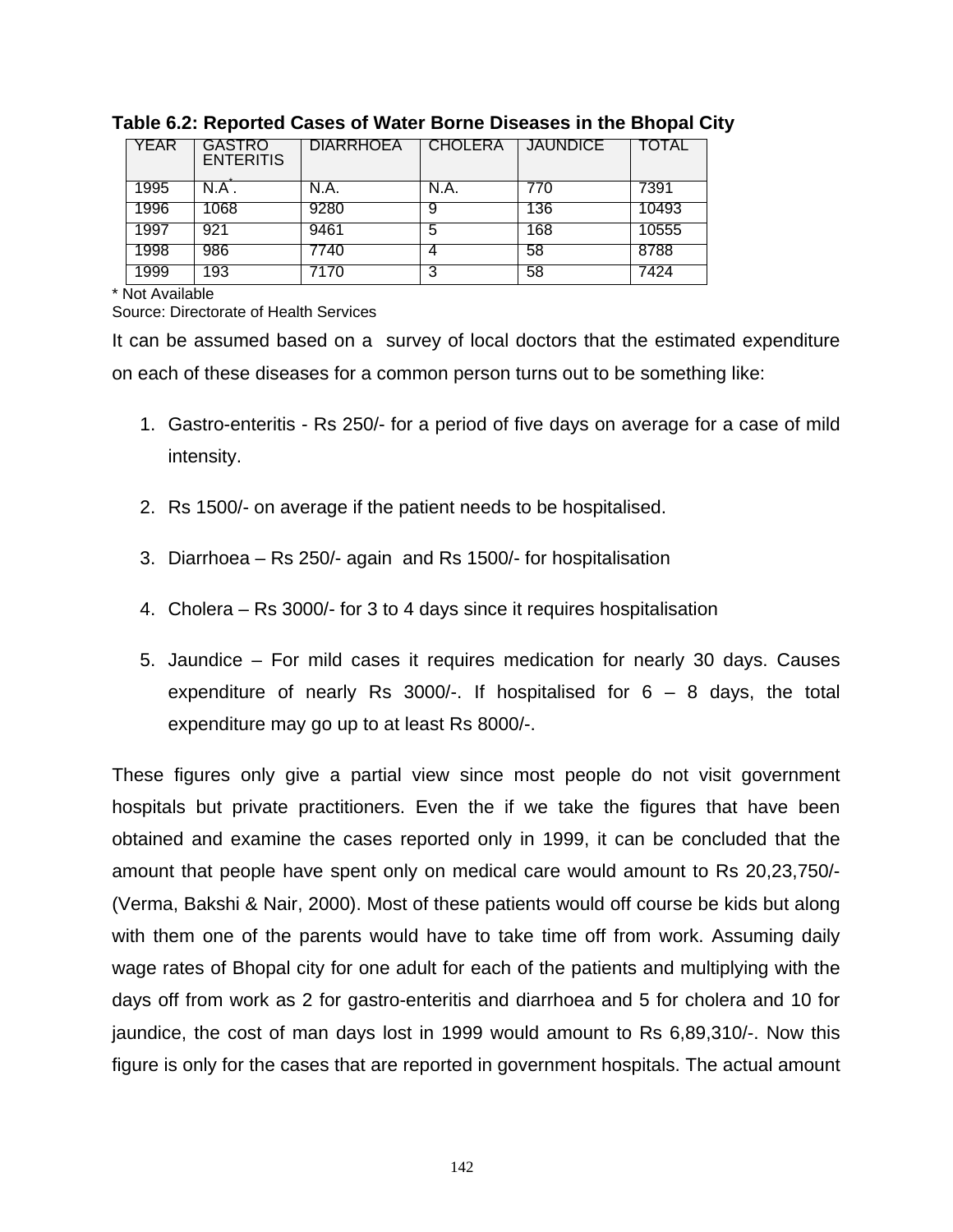would be much higher but this at least provides a starting figure. Thus the total losses on account of water borne illness would amount to Rs 26,67,232/-.

This figure pertains to the entire city of Bhopal but if we make an approximate estimate for such cases reported from 45% people dependent on water supply from upper lake, the cost needs to be reduced to 45% of the total (though it is highly underestimated figure) it would come to Rs. 12,00,254/- only as cost of treatment for water borne diseases for people using lakes water.

As a result of the high risk of such diseases and the large number of cases of water borne diseases every year (reported cases are definitely lesser than the actual number of cases), many people use preventive measures such as home water filtration devices, Hepatitis B vaccinations and so on. The total number of water purifiers purchased in the last few years and the costs incurred in their installation are as given in Table No. 6.3:

| Year               | $1995 - 96$ | 1996 - 97 | 1997-98  | 1998 - 99 | $1999 - 2000$ |
|--------------------|-------------|-----------|----------|-----------|---------------|
| <b>Units</b><br>οf | 807         | 1495      | 1511     | 2050      | 2592          |
| 'Aquaguard'        |             |           |          |           |               |
| Units of Zero      | 10000       | 13000     | 12000    | 20000     | 30000         |
| В                  |             |           |          |           |               |
| Total Cost in      | 4591830     | 8506550   | 9201990  | 12484500  | 15785280      |
| Rs                 |             |           |          |           |               |
|                    | 2800000     | 4355000   | 4740000  | 7900000   | 11850000      |
| Adjusted           | 6428562     | 18714410  | 11042388 | 13732950  | 15785280      |
| costs              |             |           |          |           |               |
|                    | 4099480     | 5796505   | 5735400  | 8690000   | 11850000      |
| <b>Total costs</b> | 10528042    | 24510915  | 16777788 | 22422950  | 27635280      |

**Table 6.3: Costs incurred in household water purification techniques** 

Source: Eureka Forbes Ltd., Bhopal Office and Ion Exchange Office, Bhopal

The total purification costs incurred by the people from the year 1995 (April) to 2000 (April), therefore amount to a total of Rs 10,18,74,975 (US\$ 2,263,888). Taking the total number of households in Bhopal as 2,87,183, the cost of water purification per household comes out to be Rs 355 (US\$ 8) in the last five years.

Now, both the water borne diseases as well as the water purification measures costs cannot be attributed to only the water coming from the Bhoj Wetland. Many of these households may be getting water from other sources and not from the Bhoj Wetland. Unfortunately, separate data is not available for this. This cost incurred by the people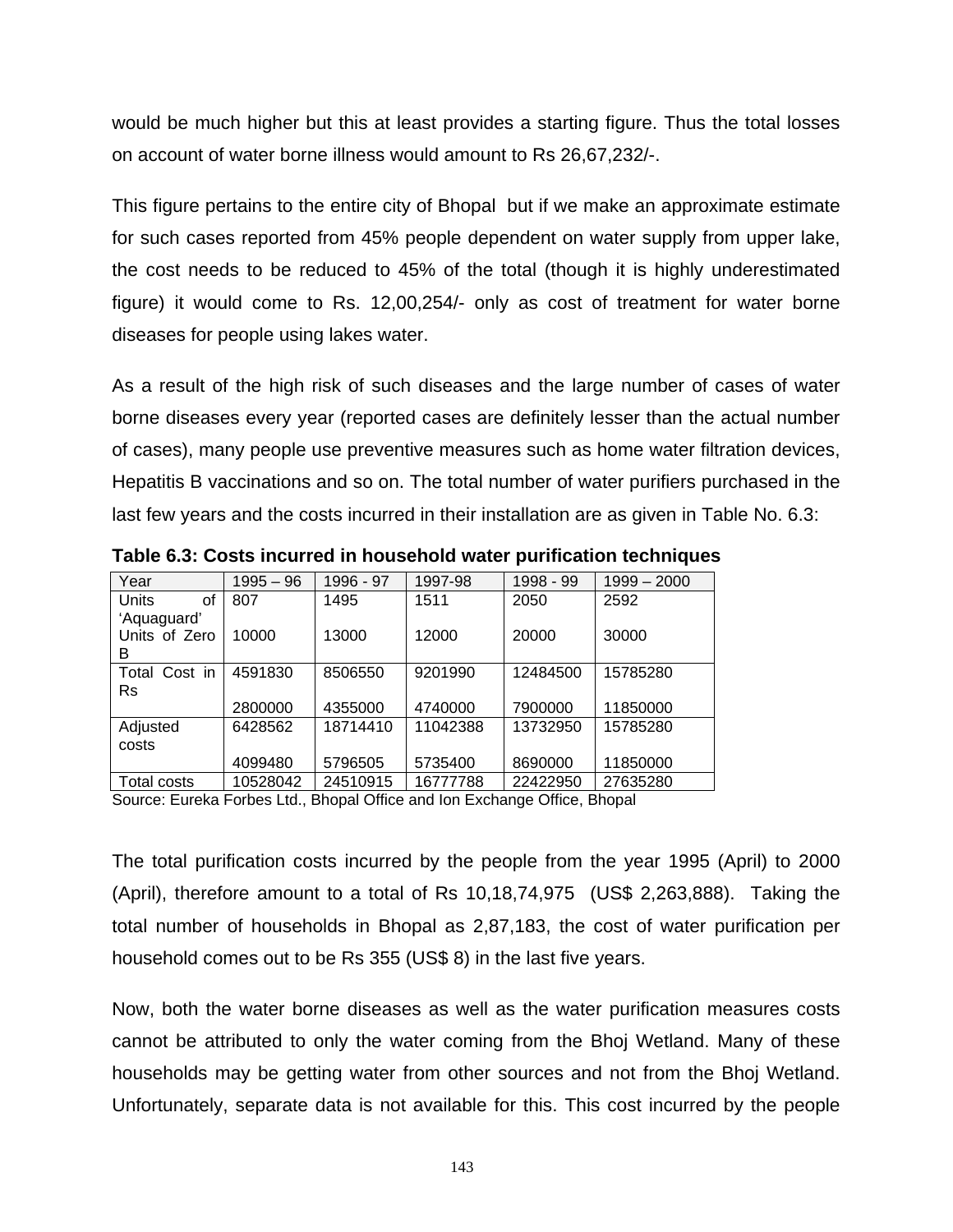actually reflects the social cost or what people would actually be willing to spend on clean and pure drinking water. If the Bhoj Wetland or the other sources of water provided water that was pure and fully safe for drinking this cost could have been avoided. But since the people are dissatisfied with the water quality they spend so much on improving the kind of water they get or on their health. Like the previous case if we again take the 45% of the total purification cost incurred by the individuals to reflect for the population dependent upon water supply from the upper lake, it would come to Rs. 1,24,35876/- which is the economic value of the Bhoj Wetland as a reflection of what people would be willing to pay in order to obtain pure drinking water.

# **6.3 Contingent Valuation Method**

The CVM has been discussed in great detail in the Status paper preceding this report and the sampling design and all have been discussed in the methodology section. In this section, the questionnaire and analysis of the CVM results obtained has been presented.

### **6.3.1. The Questionnaire**

The project team developed the questionnaire after exhaustive literature review. It was then sent to various experts at different Universities in the United States and United Kingdom, to obtain their comments, criticisms and review. Changes were made accordingly in the questionnaire and then an Experts' Meeting was called at Delhi where persons who had previously worked in the field of contingent valuation were called and their comments on the questionnaire contents were invited. Finally, the draft questionnaire was finalised and a pre test for the same was carried out. On the basis of the results of the pre test the draft was modified to obtain the final version of the questionnaire. The format of the questionnaire was as follows:

Attitudinal Questions: The first section aimed at making the interviewee comfortable by asking some questions regarding their view and opinion on various problems plaguing the country. Then these questions were followed by a few, which were aimed at obtaining information regarding the water supply to their homes. Next came questions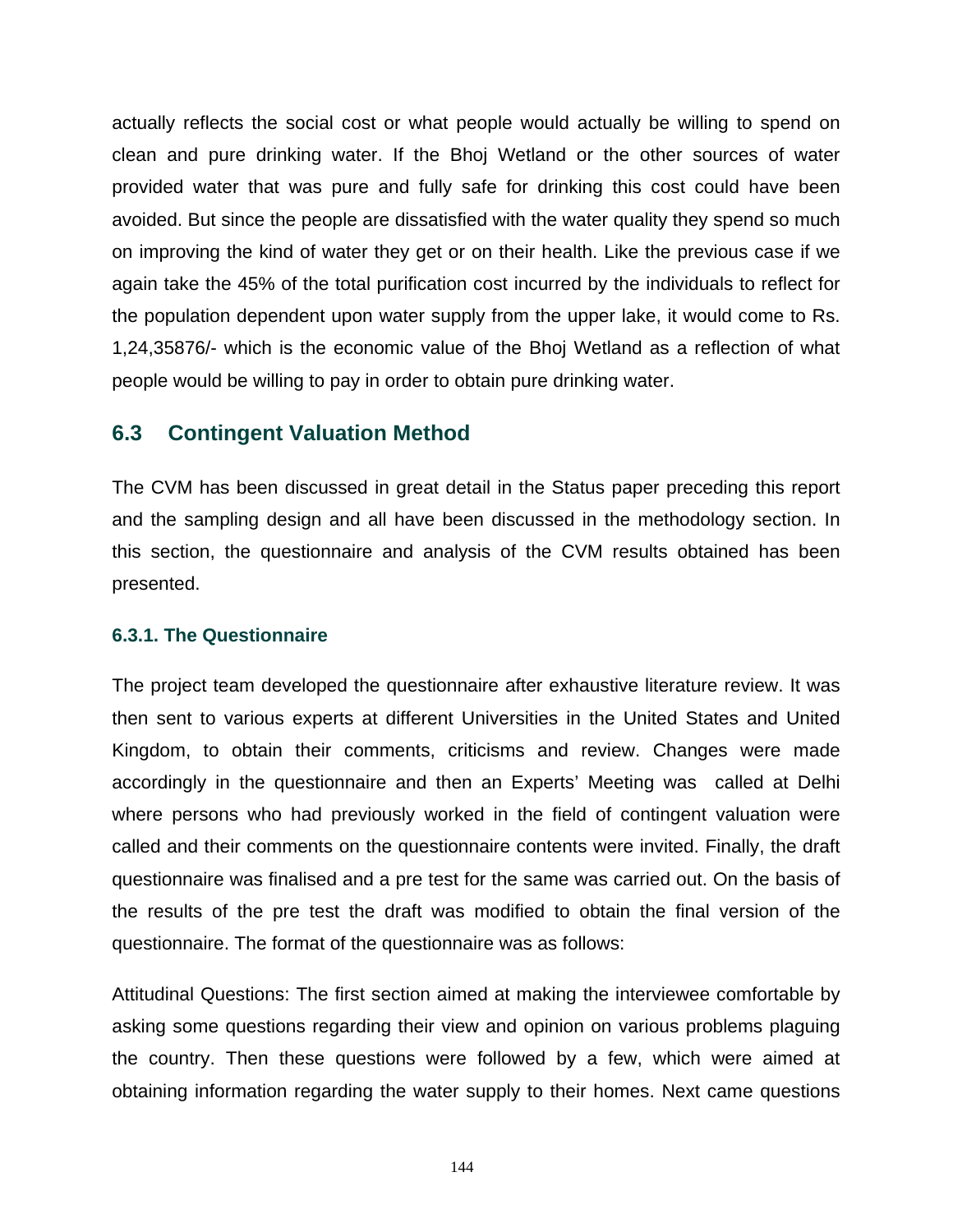aimed at finding out whether the people were aware of the various problems that pose a threat to the Lake.

Scenario Building: In the second section information was given to the people about the proposed Bhoj Wetland Management Society, and their action plans and created the scenario before the people, by telling them about the benefits that they would be getting from the activities of this Society. They were told about the increased recreational benefits and aesthetic beauty and this was to be the basis of their valuation of these benefits. They were shown photographs of the lakes from different angles showing the dirt in the lakes and the view from a distance where the Lakes seemed very beautiful and clean. Besides, they were shown charts showing the structure of the Society and its role (attached in Annexures V a &V b).

Valuation: After the pre-test, two types of payment vehicles were considered. One of these was a voluntary payment to the body which would take up the management of the Bhoj Wetland in the future and which has been called the Bhoj Wetland Maintenance Society and the people making voluntary contributions would get privilege membership of the society to enjoy various benefits from Bhoj wetland on nominal tickets. The second payment vehicle was a compulsory tax imposed upon the people of the city and the collections of which would go to this maintenance Society and people will not get any privilege membership to the society. An open-ended bidding game was used and the respondents were asked a follow-up question to their initial non-zero bid, which was a close-ended question. This was followed by a question that mentioned the finite income that they had and if they wanted to change the initial figure given by them. The above question sequence was based on a study carried out by the Institute of Economic Growth, on "Measuring Non-User Benefits from Cleaning Ganges. The logic that the authors (James and Murthy, 1997) provide that although there is a debate currently in the literature about the use of open-ended bidding or close-ended bidding process, there seems to be insufficient cause for rejecting the former in favour of the latter. This questionnaire format tried to avoid the range biases by adding two follow up questions to the initial open-ended question, the first of which was a close-ended question based on the answer to the initial open-ended question asked.

145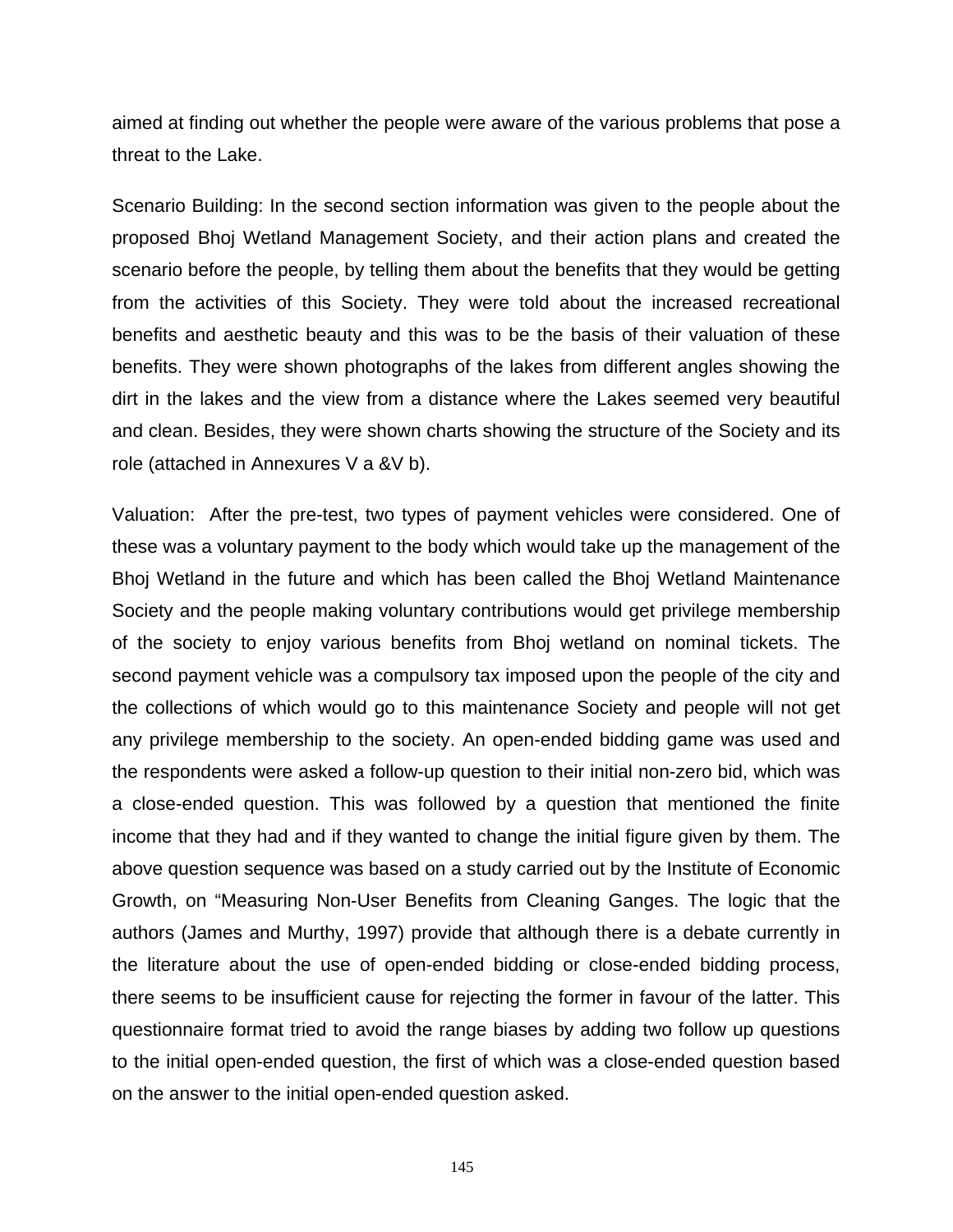| <b>Initial Question</b><br>(Open-ended with<br>a variant of the<br>payment card)                                                                                         | <b>Initial</b><br>(Non-Zero)<br><b>Response Range</b>                                                  | Question 1<br>(Close-ended but<br>based on the initial response)                                                                                                                                                                                        | <b>Follow-up Questions</b><br><b>Question 2</b><br>(Open-ended)                                                                                                                                        |
|--------------------------------------------------------------------------------------------------------------------------------------------------------------------------|--------------------------------------------------------------------------------------------------------|---------------------------------------------------------------------------------------------------------------------------------------------------------------------------------------------------------------------------------------------------------|--------------------------------------------------------------------------------------------------------------------------------------------------------------------------------------------------------|
| "How much money<br>would you and your<br>family pay voluntarily,<br>every year, to enjoy the<br>improved recreational<br>and aesthetic benefits<br>of the Bhoj Wetland?" | $Rs 0 - Rs 250$<br>$Rs$ 251 $-$ Rs 500<br>$Rs 501 - Rs 1000$<br>Rs 1001 - Rs 2000<br>More than Rs 2000 | Since you are probably<br>doing such a valuation<br>exercise for the first time,<br>.<br>would you pay Rs<br>300<br>750<br>1500<br>3000<br>5000<br>per year on behalf of yourself<br>and your family, in order to<br>enjoy an improved Bhoj<br>Wetland? | "You<br>have a limited<br>income and in that case<br>do you think that it will<br>be possible for you to<br>pay the amount that you<br>have stated. If you want<br>you can still adjust the<br>amount" |

#### **Table 6.4: Bidding Format of the CVM Questionnaire**

Source: Adapted from James and Murthy, 1997

In the questionnaire a table detailing the amount to be asked in the first follow-up question, based on the amount offered as the initial bid, was included as was done in the James and Murthy study mentioned above. This was followed by a question that gave the people a chance to adjust the figures quoted by them considering that their income was finite and not unlimited. The bidding format used was as given in Table No. 6.4 above.

The fourth section dealt with the socio- economic details of the persons interviewed. These variables were used in the regression estimation of the valuation function. Information was collected on education level, occupation, number of adult members and children in the house and gross annual income from all sources.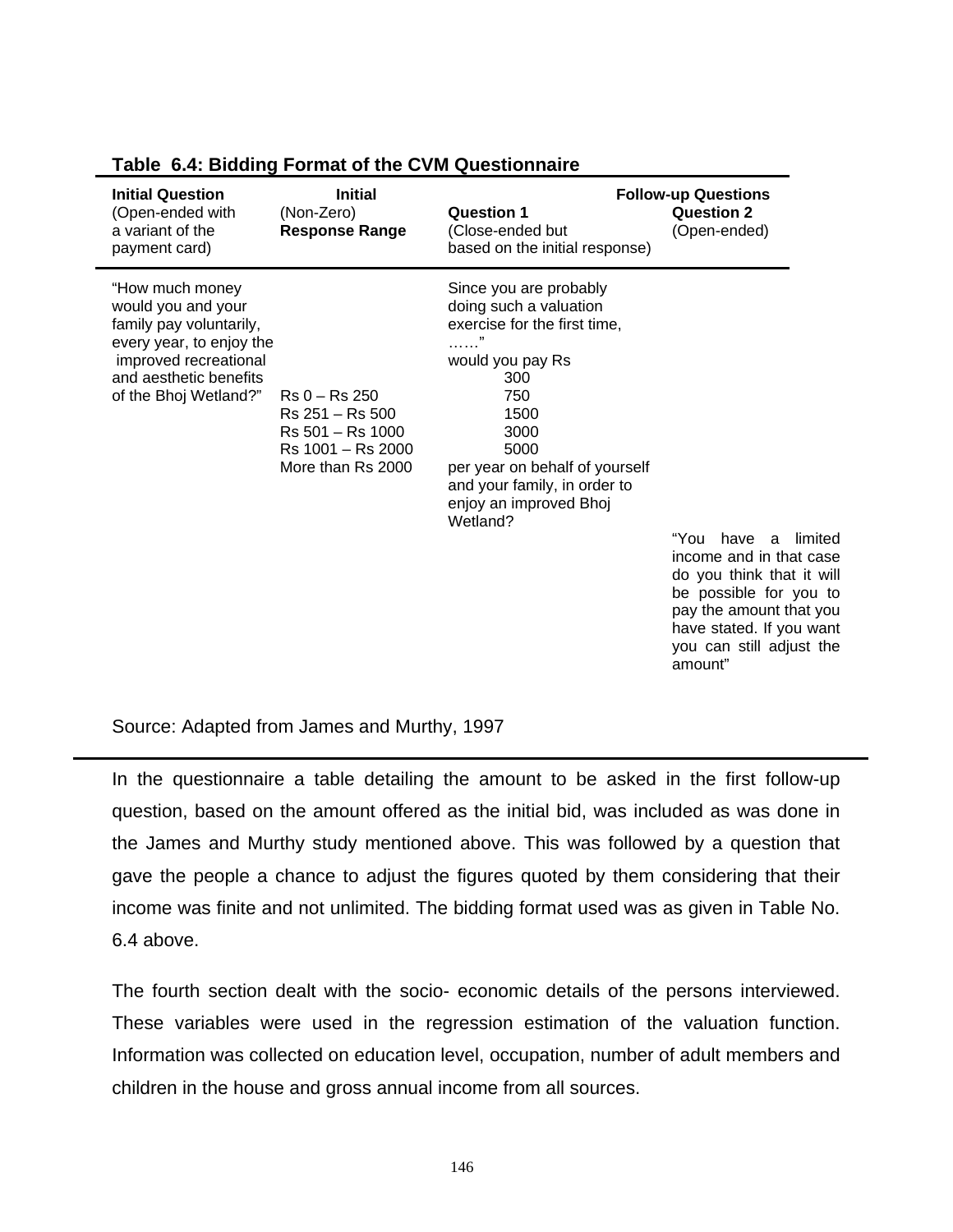The next section was the respondent's evaluation whereby a few questions were asked to them regarding the evaluation of the respondent's way of asking the questions and the clarity and their conviction in the valuation technique. Questionnaires that reflected low level of answering were screened out.

The last section was the enumerator's evaluation and declaration. In this section, the enumerator was supposed to answer two questions dealing with their opinion about the respondent's understanding and attitude while answering the questions. Questionnaires where the enumerators mentioned lack of understanding or a non-serious attitude were eliminated from the analysis. The declaration was included to instil responsibility in the enumerators about carrying out the survey honestly and elicit accurate responses from the respondents.

### *6.3.2 Estimation results*

 The total number of filled questionnaires obtained at the end of the survey numbered 1497. Then the questionnaires were screened to eliminate incompletely filled ones and also the respondents evaluation of the enumerators was not good or where they showed a lack of conviction in improvements that were mentioned as part of the scenario and also where the enumerators mentioned lack of understanding or seriousness on part of the respondents. Ultimately, the number of questionnaires was reduced to 804. Nearly 46 per cent of the samples were dropped during the screening process. This was done mainly to maintain the accuracy of the sample.

### *Econometric Model*

Two regression equations were estimated for the model one for each of the two payment vehicles used in the survey. In the first equation the dependent variable is thus the Willingness-to-pay voluntarily FINVOL, for improved recreational and aesthetic benefits from the Bhoj Wetland. In the second equation, the dependent variable is the Willingness-to-pay in the form of a tax, FINTAX, for the same benefits. Both of these are then regressed on a vector of socio-economic variables such as income and education level, as well as a number of dummy variables.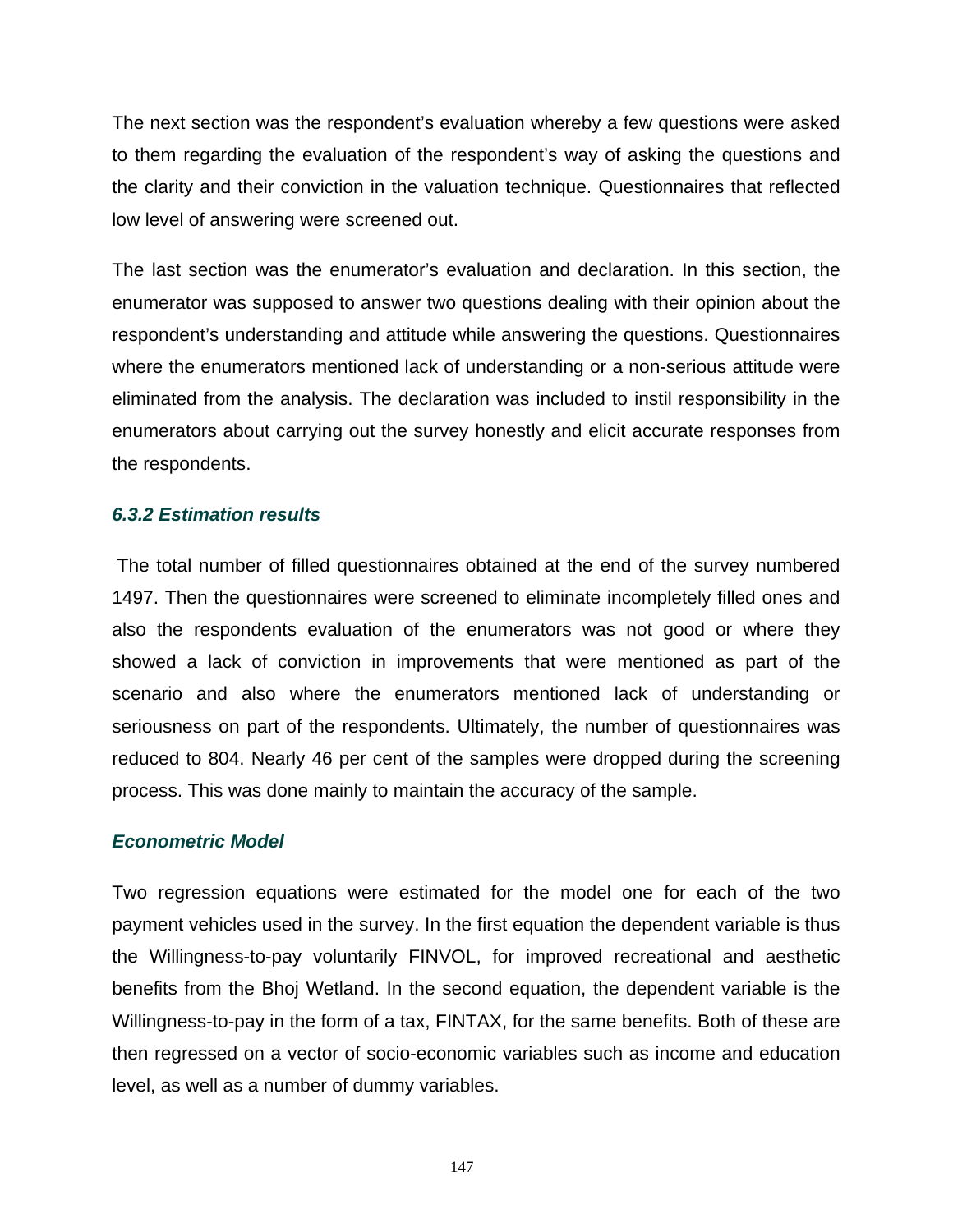General form of the equations:

- 1. FINVOL = *f* (CONSTANT, INCOME, EDULEVEL, DISTANCE, MINMEM, ADMEM, LNTRES, FREQVISIT, POLL) *where*, FINVOL = the voluntary WTP INCOME = the annual income of the entire family EDULEVEL = the education level of the person interviewed DISTANCE = the distance at which the house of the person interviewed is situated from the lakes. MINMEM = number of minor members in the family ADMEM = number of adult members in the family LNTRES = Length of residence  $FREGVISIT = frequency of visit to the lakes$  $POL =$  ranking of pollution as a threat to the country
- 2. TAXWTP = *f* (CONSTANT, INCOME, EDULEVEL, DISTANCE, MINMEM, ADMEM, LNTRES, FREQVISIT, POLL,)

The logarithm linear form of the equation

LOGFINVOL =  $\alpha + \alpha_1$  LOGINCOME +  $\beta_1$ DISTANCE +  $\beta_2$ LNTRES +  $\beta_3$ EDULEVEL +  $\beta_4$ MINMEM +  $\beta_5$ ADMEM +  $\beta_6$ FREQVISIT +  $\beta_7$ POLL

The estimated results of these equations are as follows:

| Dependent Variable = LOGFINVOL<br>R Squared = $0.116$<br>$F = 11.357$ | Number of Observations = 803<br>Adjusted R squared = $0.106$<br>Statistical package used = SPSS 10.0 |             |  |
|-----------------------------------------------------------------------|------------------------------------------------------------------------------------------------------|-------------|--|
| Variable                                                              | <b>Coefficient</b>                                                                                   | t-statistic |  |
| <b>CONSTANT</b>                                                       | 0.116                                                                                                | 0.403       |  |
| <b>LOGINCOME</b>                                                      | 0.483                                                                                                | 9.104       |  |
| <b>DISTANCE</b>                                                       | $-0.01392$                                                                                           | $-1.003$    |  |
| <b>LNTRES</b>                                                         | $-0.009542$                                                                                          | 0.447       |  |
| <b>EDULEVEL</b>                                                       | $-0.009542$                                                                                          | $-0.705$    |  |
| <b>MINMEM</b>                                                         | 0.04461                                                                                              | 1.497       |  |
| <b>ADMEM</b>                                                          | $-0.02197$                                                                                           | $-0.774$    |  |
| <b>FREQVISIT</b>                                                      | $-0.02197$                                                                                           | $-0.1658$   |  |
| <b>POLL</b>                                                           | 0.00825                                                                                              | 0.376       |  |

### **Table 6.5 Value of variables in the Equations**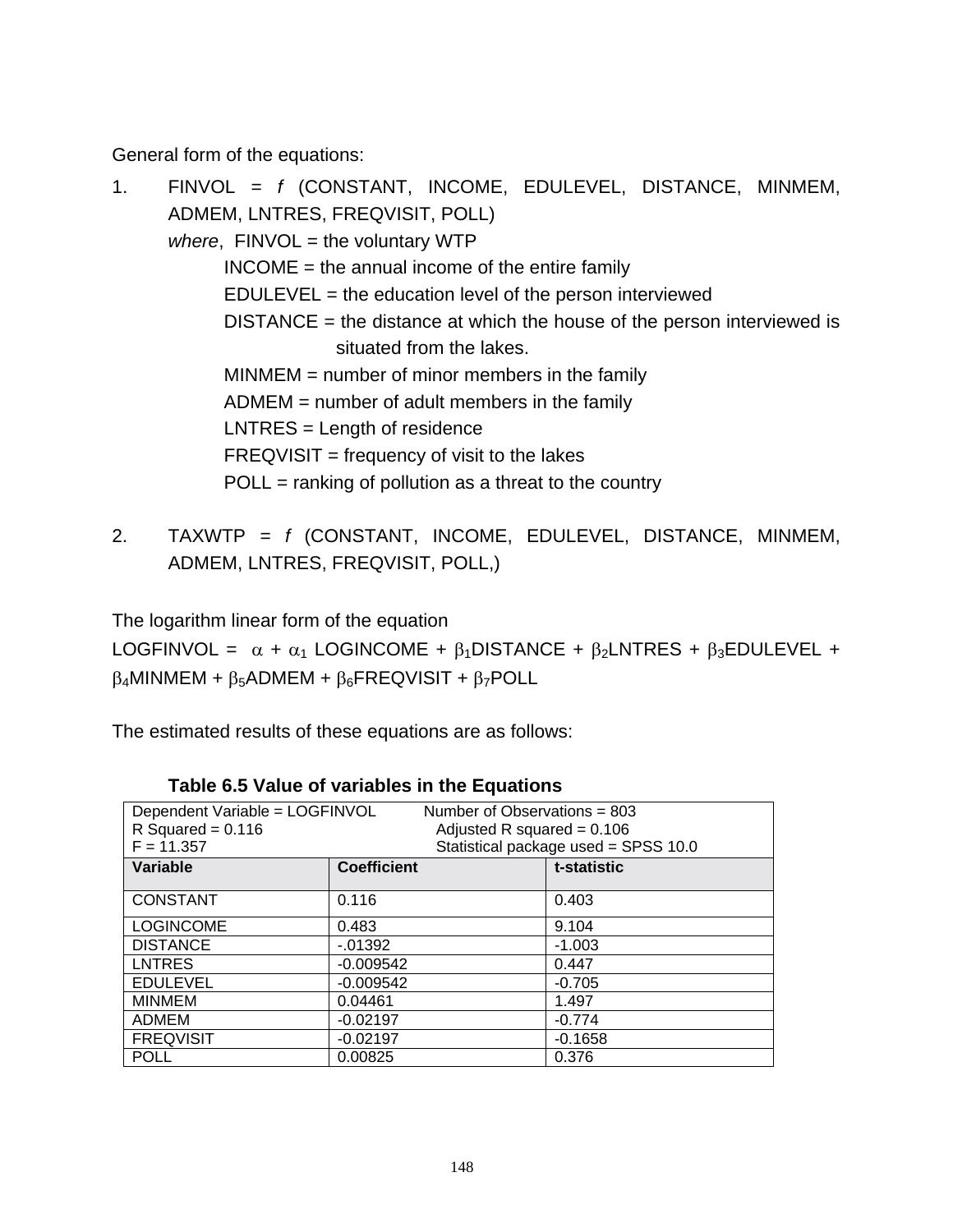| Dependent Variable = LOGFINTAX<br>$R$ Squared = .112<br>$F = 4.213$ | Number of Observations = $803$<br>Adjusted R squared = $.085$ | Statistical package used = SPSS 10.0 |
|---------------------------------------------------------------------|---------------------------------------------------------------|--------------------------------------|
| <b>Variable</b>                                                     | <b>Coefficient</b>                                            | t-statistic                          |
| <b>CONSTANT</b>                                                     | $-0.01357$                                                    | $-0.031$                             |
| <b>LOGINCOME</b>                                                    | 0.454                                                         | 5.285                                |
| <b>DISTANCE</b>                                                     | $-.01049$                                                     | $-0.188$                             |
| <b>LNTRES</b>                                                       | $-0.03942$                                                    | $-0.483$                             |
| <b>EDULEVEL</b>                                                     | $-0.08224$                                                    | $-1.199$                             |
| <b>MINMEM</b>                                                       | 0.08108                                                       | 0.966                                |
| <b>ADMEM</b>                                                        | 0.162                                                         | 2.904                                |
| <b>FREQVISIT</b>                                                    | 0.09281                                                       | 1.706                                |
| <b>POLL</b>                                                         | 0.04773                                                       | $-0.031$                             |

### *Estimates of the Mean Willingness to Pay*

As mentioned before the sample size for which the analysis was carried out is 804. The sample median and mean are given in Table 6.6

# **Table 6.6 Mean Willingness to Pay Voluntarily and In the Form of Tax**

|        | <b>FINVOL</b> | <b>FINTAX</b> |
|--------|---------------|---------------|
| Mean   | 537.85        | 219.17        |
| Median | 241.00        | 29.50         |

A large difference in the mean and median values is observed. The sample median is usually used to provide a measure of central tendency in cases like these where the sample is highly skewed to the left owing to extraordinarily high outliers.

The influence of various factors on the mean willingness to pay has been studied as per the following heads:

### **Income:**

Income has a significant correlation with both the voluntary WTP as well as the Taxation WTP. It is found on observation that with rising incomes the average means also go on increasing as is evident from Table 6.7 below: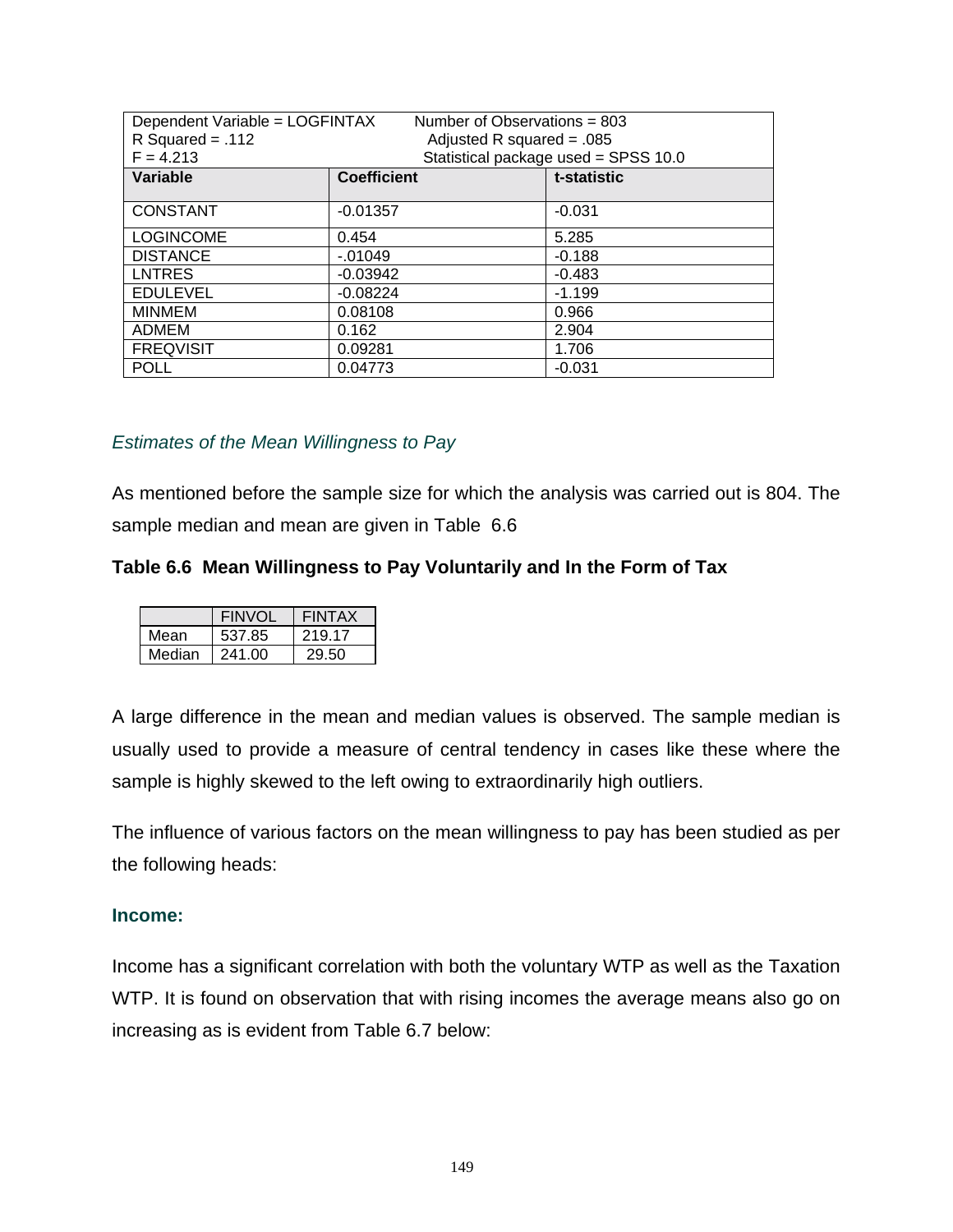| <b>INCOME</b> |        | <b>FINVOL</b> | <b>FINTAX</b> |
|---------------|--------|---------------|---------------|
| 25000         | Mean   | 202.01        | 75.00         |
|               | N      | 128           | 128           |
|               | Median | 100.00        | .00           |
| 50000         | Mean   | 370.91        | 143.11        |
|               | N      | 217           | 217           |
|               | Median | 200.00        | 20.00         |
| 100000        | Mean   | 529.15        | 229.66        |
|               | N      | 215           | 215           |
|               | Median | 250.00        | 50.00         |
| 200000        | Mean   | 792.55        | 325.76        |
|               | N      | 165           | 165           |
|               | Median | 300.00        | 60.00         |
| 300000        | Mean   | 941.54        | 351.35        |
|               | N      | 52            | 52            |
|               | Median | 300.00        | 110.00        |
| 500000        | Mean   | 1232.69       | 536.15        |
|               | N      | 26            | 26            |
|               | Median | 675.00        | 150.00        |
| Total         | Mean   | 537.85        | 219.17        |
|               | N      | 803           | 803           |
|               | Median | 240           | 30            |

# **Table 6.7 WTP As Per Income**



**Graph 6.1 WTP As Per Income** 

# **Length of Residence:**

Length of residence has been divided into the following categories –

| Less than 1 year     |   |
|----------------------|---|
| 1-5 years            | 2 |
| $5 - 10$ years       | 3 |
| $10 - 20$ years      | 4 |
| more than 20 years - | 5 |
|                      |   |

The correlation for this factor with the voluntary WTP and the WTP as tax is not significant. On the other hand the means are as in Table No. 6.7: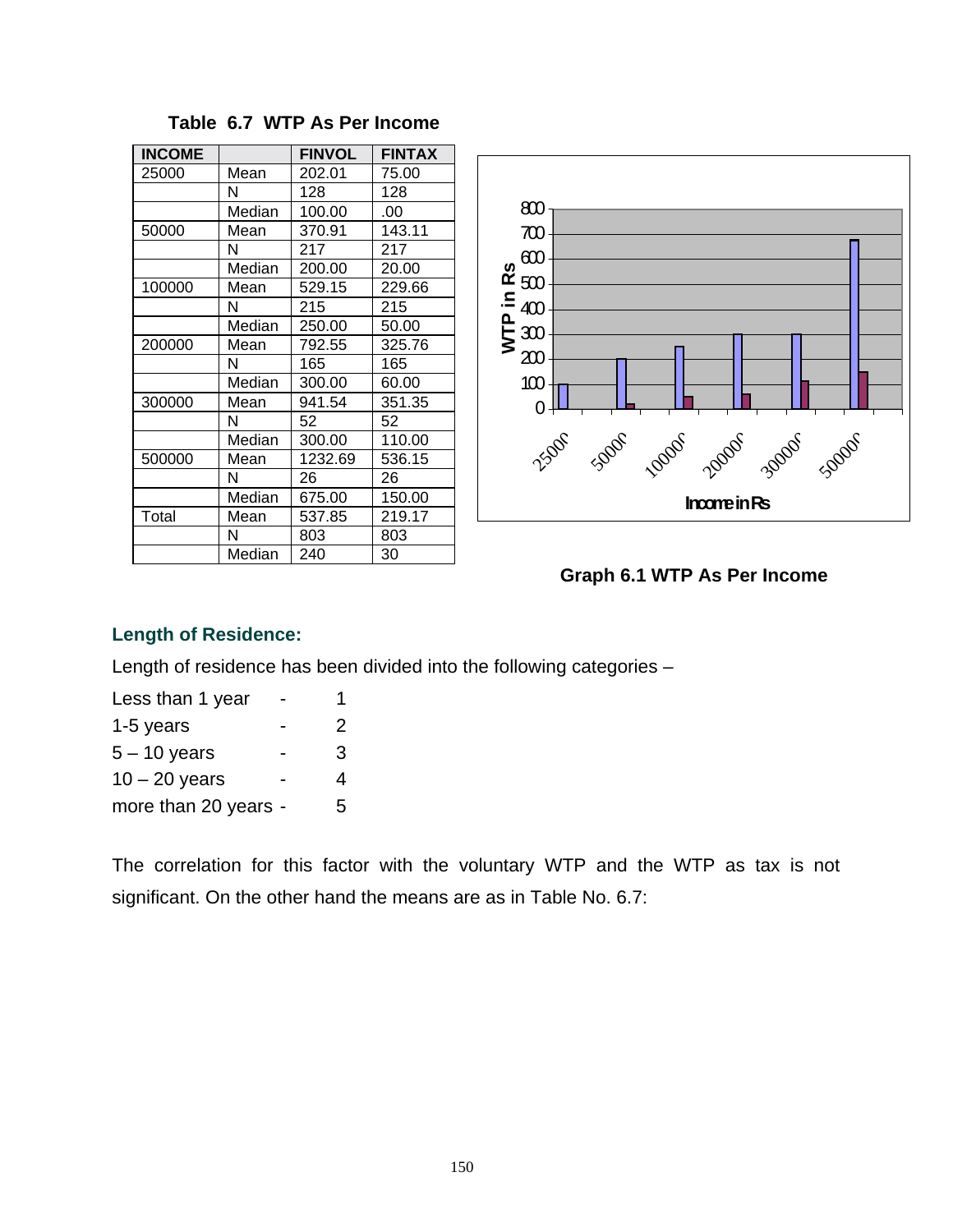| <b>LNTR</b><br>ES |        | <b>FIN</b><br><b>VOL</b> | <b>FINTA</b><br>X |
|-------------------|--------|--------------------------|-------------------|
| 1                 | Mean   | 454.17                   | 236.67            |
|                   | N      | 12                       | 12                |
|                   | Median | 195.00                   | 145.00            |
| 2                 | Mean   | 433.94                   | 175.53            |
|                   | N      | 47                       | 47                |
|                   | Median | 150.00                   | 50.00             |
| 3                 | Mean   | 426.10                   | 218.54            |
|                   | N      | 41                       | 41                |
|                   | Median | 250.00                   | 50.00             |
| 4                 | Mean   | 708.52                   | 277.10            |
|                   | N      | 105                      | 105               |
|                   | Median | 250.00                   | 100.00            |
| 5                 | Mean   | 525.39                   | 212.39            |
|                   | N      | 597                      | 597               |
|                   | Median | 240.00                   | 20.00             |
| Total             | Mean   | 537.85                   | 219.17            |
|                   | N      | 803                      | 803               |
|                   | Median | 240.00                   | 30.00             |



 **Graph 6.2 WTP As per the Length of Residence** 

From the above table it can be seen that the average mean shows a decrease in the voluntary WTP with increase in the stay of residence in the city initially. The maximum WTP is for people who have stayed in the city for  $10 - 20$  years. Then the mean begins to fall again. It is least for people who have lived in the city for around 5 to 10 years. For the WTP as tax, it is least for people who have lived in the city for between 1 year to 5 years. On the other it is maximum for people who have stayed in the city for  $10 - 20$ years.

# **Frequency of visits:**

This factor has also been divided into categories such as given here –

| Every week                    |   |
|-------------------------------|---|
| Once in a fortnight           | 2 |
| Once in a month               | 3 |
| Once in two - six months      |   |
| Once in seven - twelve months | 5 |
| Not at all                    |   |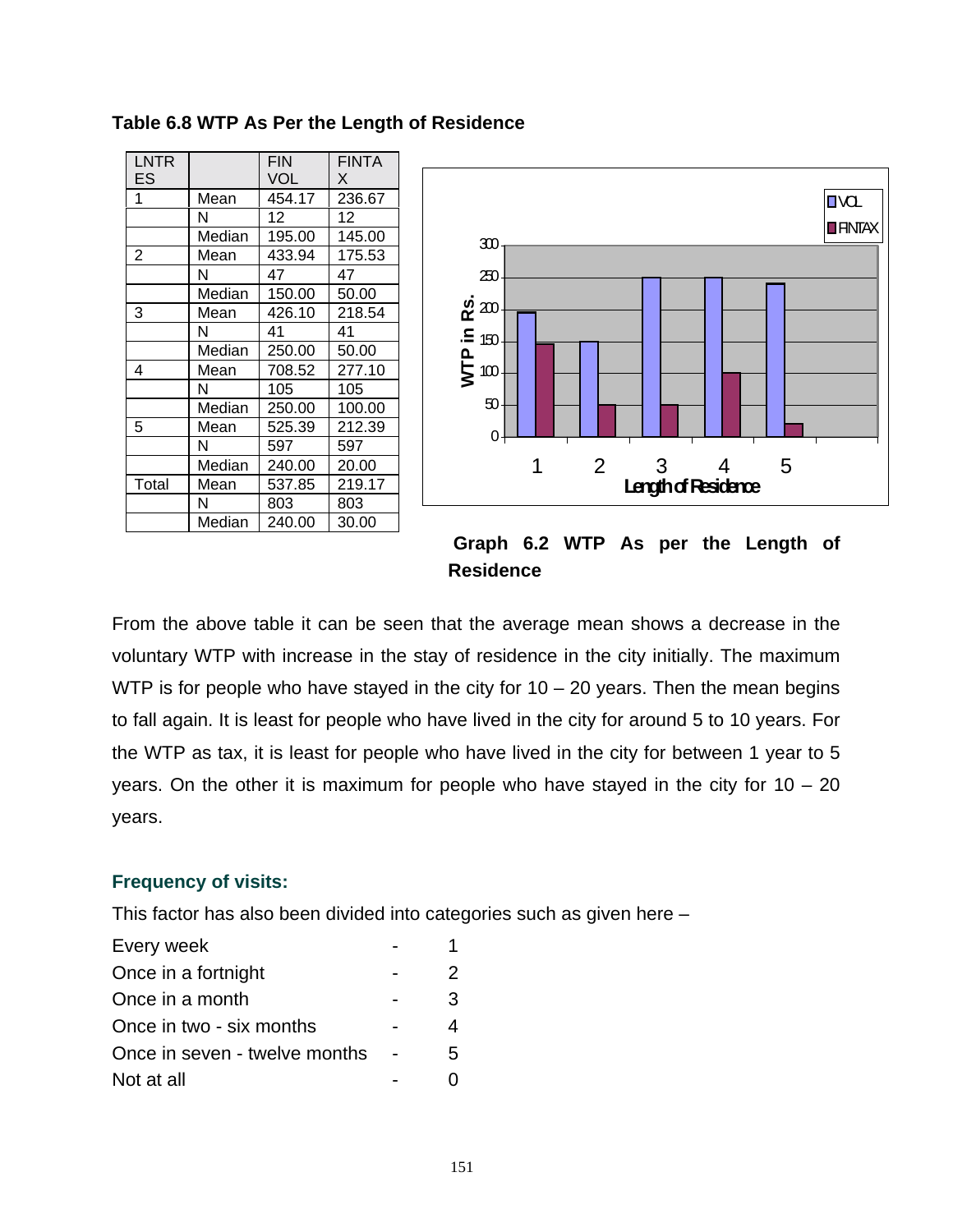The correlation for this factor with the mean WTPs is once again not significant. The mean figures for the various time intervals of visits are given in Table No. 6.9:

| <b>FREQUE</b><br>NCY OF<br><b>VISIT</b> |        | <b>FINVOL</b>  | <b>FINTAX</b>  |
|-----------------------------------------|--------|----------------|----------------|
| 0                                       | Mean   | 430.28         | 179.31         |
|                                         | N      | 36             | 36             |
|                                         | Median | 100.00         | 10.00          |
| 1                                       | Mean   | 731.76         | 295.40         |
|                                         | N      | 176            | 176            |
|                                         | Median | 300.00         | 50.00          |
| $\overline{2}$                          | Mean   | 438.13         | 174.98         |
|                                         | N      | 87             | 87             |
|                                         | Median | 250.00         | 10.00          |
| 3                                       | Mean   | 487.70         | 178.30         |
|                                         | N      | 171            | 171            |
|                                         | Median | 240.00         | 20.00          |
| 4                                       | Mean   | 457.28         | 206.57         |
|                                         | N      | 187            | 187            |
|                                         | Median | 200.00         | 50.00          |
| 5                                       | Mean   | 561.31         | 231.36         |
|                                         | N      | 143            | 143            |
|                                         | Median | 150.00         | 50.00          |
| 6                                       | Mean   | 110.00         | 60.00          |
|                                         | N      | $\overline{2}$ | $\overline{2}$ |
|                                         | Median | 110.00         | 60.00          |
| Total                                   | Mean   | 538.39         | 219.44         |
|                                         | N      | 802            | 802            |
|                                         | Median | 240.00         | 30             |

**Table No. 6.9: WTP As Per the Frequency of Visits** 



**Graph 6.3 WTP as per Frequency of Visit**

From the above table it is obvious that the maximum willingness to pay is shown for people who visit the lakes most frequently. On the other hand the WTP for people who have never visited the lakes for recreational purposes is till quite high. But it is the lowest for people who rarely visit the lakes.

# **Concern of the people about pollution:**

The aim of this analysis is to find out whether people who show high concern for pollution as a major problem faced by India today are willing to pay significantly higher amounts or not. The results are very typical of the way people quote things and actually behave. The categories for this particular were divided on a scale of 5 where 1 showed the maximum concern for environment as a major problem for the country and 5 the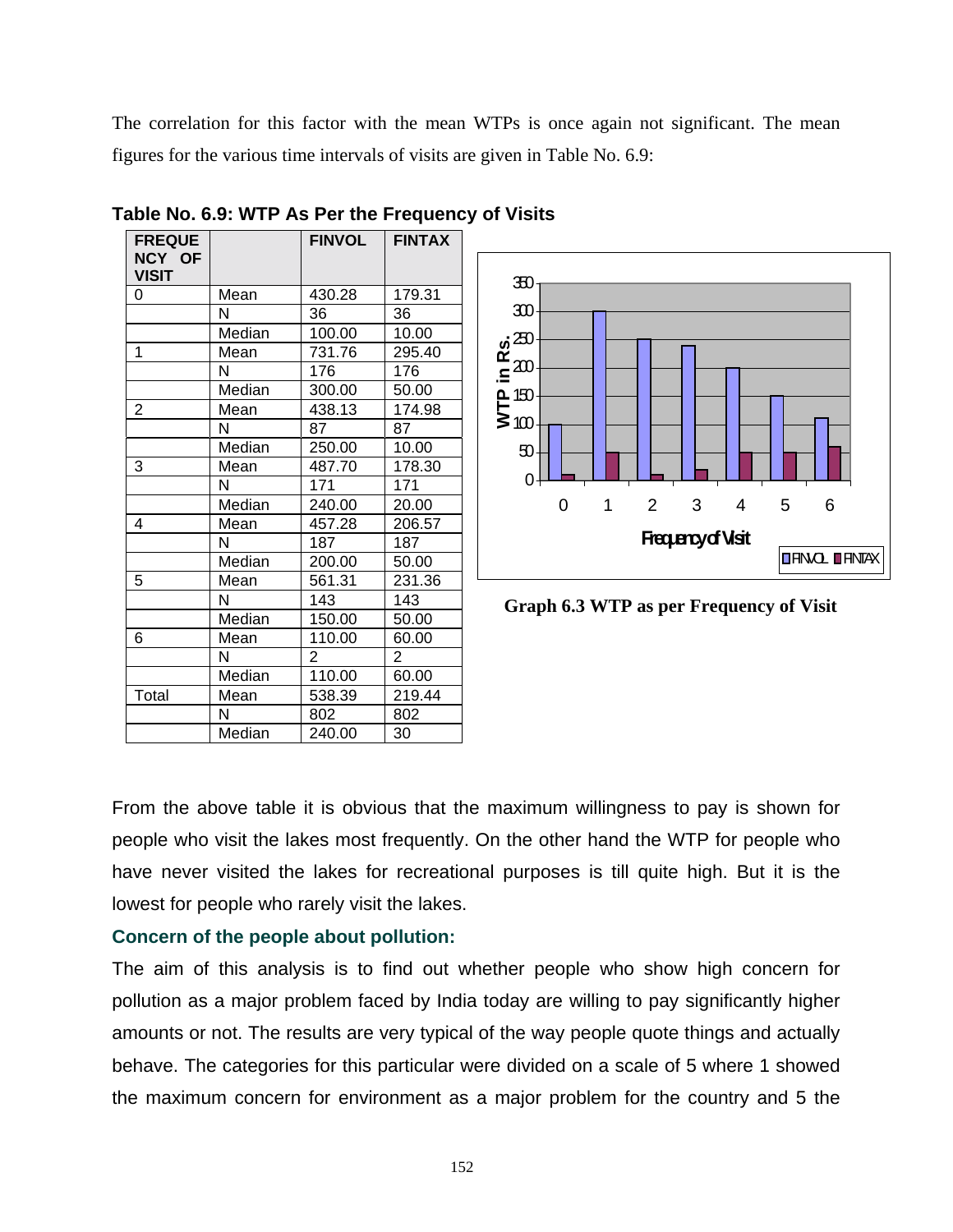least concern. The values of the mean WTPs for these concern levels are as in Table No. 6.10:

| Poll  |        | <b>FINVOL</b> | <b>FINTAX</b> |
|-------|--------|---------------|---------------|
| 1     | Mean   | 599.35        | 222.87        |
|       | N      | 412           | 412           |
|       | Median | 250.00        | 20.00         |
| 2     | Mean   | 411.05        | 164.31        |
|       | N      | 245           | 245           |
|       | Median | 200.00        | 50.00         |
| 3     | Mean   | 553.14        | 315.86        |
|       | N      | 105           | 105           |
|       | Median | 300.00        | 20.00         |
| 4     | Mean   | 785.81        | 310.97        |
|       | N      | 31            | 31            |
|       | Median | 300.00        | 120.00        |
| 5     | Mean   | 181.00        | 111.00        |
|       | N      | 10            | 10            |
|       | Median | 100.00        | .00           |
| Total | Mean   | 537.85        | 219.17        |
|       | N      | 803           | 803           |
|       | Median | 240.00        | 30.00         |

**Table No 6.10: WTP As Per Concern of the People about Pollution as a Problem** 

Strangely enough, people who rank environmental pollution as only somewhat important for the country, are WTP the largest amount as voluntary payment. On the other hand as expected, the mean WTP both as voluntary payments and tax is least for people who do not consider environmental pollution of any importance for the country today.

### **Education level:**

Education level of the people shows a significant enough correlation with both the WTP amounts. In other words with increase in education standards people are willing to spend more money on intangible benefits from the Lakes. The education level has been clubbed into the following categories:

| <b>Illiterate</b>      |  |
|------------------------|--|
| <b>Below Class XII</b> |  |
| Upto Class XII         |  |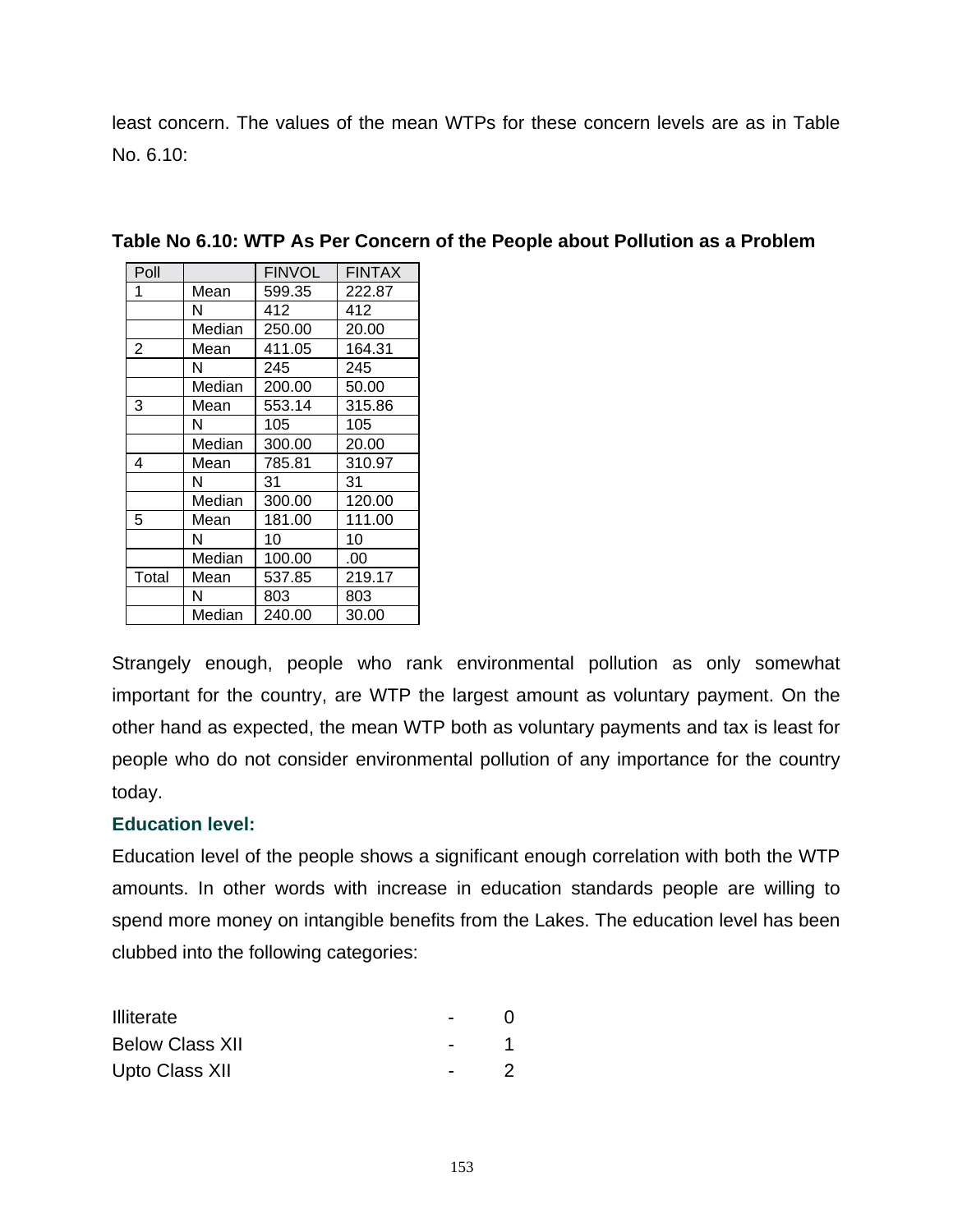Undergraduate (B.A./ B.Com/B.Sc) - 3 Postgraduate (M.A. / M. Com / M.Sc.) - 4 Professional Qualifications (B.E. / B. Tech. / M.B.A. / M.B.B.S.) - 5 Other 6

The mean WTPs for the various education levels are as in Table No. 6.11:

| <b>EDUCAT</b><br><b>ION</b><br><b>LEVEL</b> |        | <b>FINVOL</b> | <b>FINTAX</b> |
|---------------------------------------------|--------|---------------|---------------|
| 0                                           | Mean   | 262.60        | 77.40         |
|                                             | N      | 25            | 25            |
|                                             | Median | 200.00        | .00           |
| 1                                           | Mean   | 347.54        | 143.50        |
|                                             | N      | 259           | 259           |
|                                             | Median | 120           | .00           |
| $\overline{2}$                              | Mean   | 463.29        | 253.36        |
|                                             | N      | 70            | 70            |
|                                             | Median | 240.00        | 100.00        |
| 3                                           | Mean   | 560.67        | 187.74        |
|                                             | N      | 198           | 198           |
|                                             | Median | 250           | 39.00         |
| 4                                           | Mean   | 730.57        | 329.29        |
|                                             | N      | 143           | 143           |
|                                             | Median | 300.00        | 60            |
| 5                                           | Mean   | 912.56        | 356.52        |
|                                             | N      | 82            | 82            |
|                                             | Median | 300.00        | 100.00        |
| 6                                           | Mean   | 483.46        | 217.69        |
|                                             | Ν      | 26            | 26            |
|                                             | Median | 250.00        | 100.00        |
| Total                                       | Mean   | 537.85        | 219.17        |
|                                             | N      | 803           | 803           |
|                                             | Median | 240.00        | 30            |

# **Table No. 6.11: WTP As Per The Education Level Of The People**



**Graph 6.4 WTP as per the Education Level**

As can be seen from the Table the mean voluntary WTP increases with increase in education levels and is maximum for people who have a post graduate degree. The same is the case for the WTP as tax. This is to be expected as a higher education level can be assumed to lead to better understanding and concern for the system and then again a strong correlation between income and education also exists meaning that the better educated a person the more will be his income as is to be expected.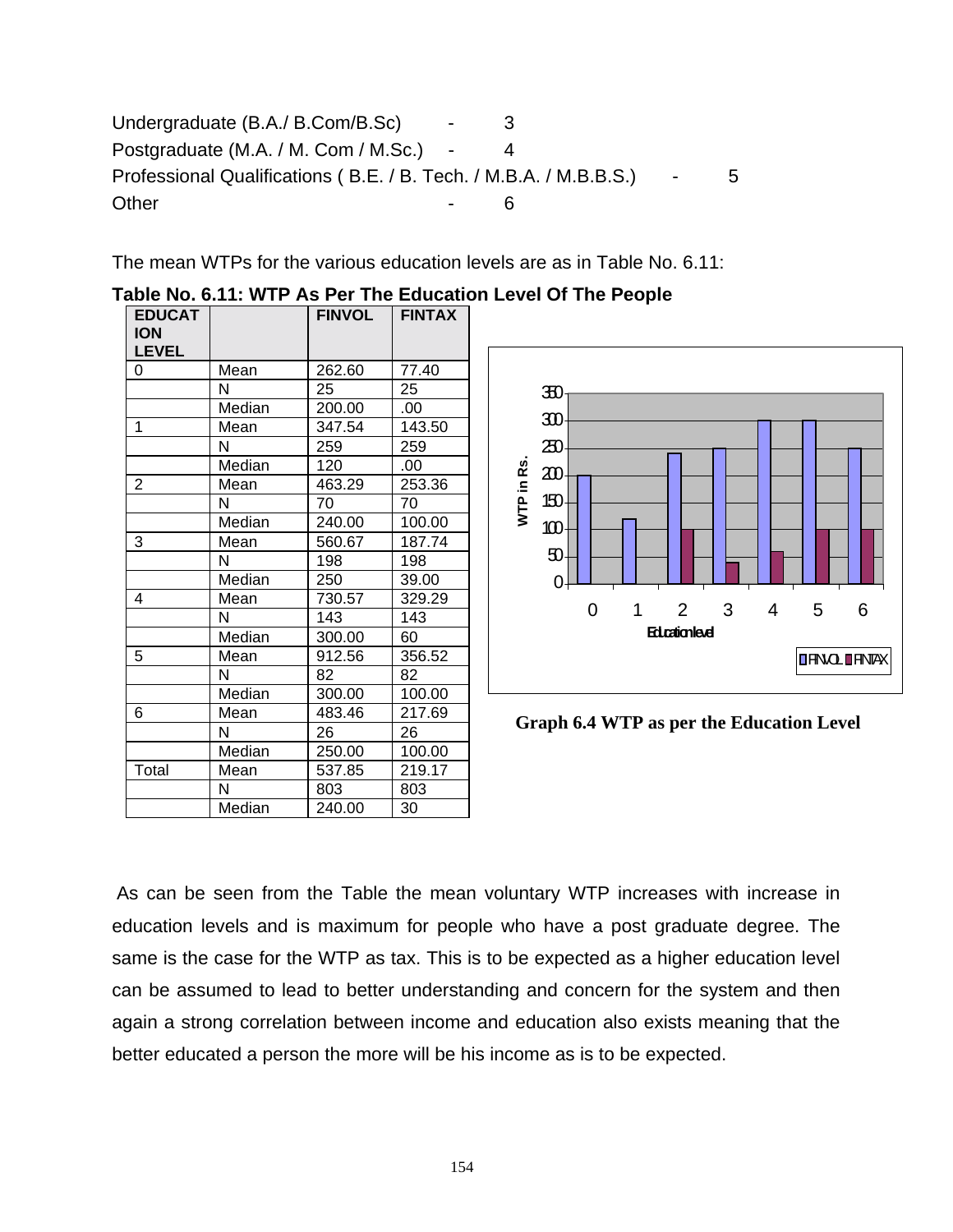# **Occupation:**

The various occupation categories have been divided as per the following:

| <b>Private Sector Employee</b> |               |
|--------------------------------|---------------|
| <b>Government Employee</b>     | $\mathcal{P}$ |
| Self Employed                  | 3             |
| Other                          | Δ             |

The various mean WTPs for these categories of occupation are as shown in Table No.

6.12:

| <b>OCCUP</b><br><b>ATION</b> |        | <b>FINVOL</b> | <b>FINTAX</b> |
|------------------------------|--------|---------------|---------------|
| 1                            | Mean   | 492.46        | 255.86        |
|                              | N      | 124           | 124           |
|                              | Median | 300.00        | 50.00         |
| 2                            | Mean   | 470.09        | 170.72        |
|                              | N      | 292           | 292           |
|                              | Median | 125.00        | 10.00         |
| 3                            | Mean   | 596.06        | 232.91        |
|                              | N      | 339           | 339           |
|                              | Median | 250.00        | 50.00         |
| 4                            | Mean   | 656.15        | 322.08        |
|                              | N      | 48            | 48            |
|                              | Median | 150.00        | 60.00         |
| Total                        | Mean   | 537.85        | 219.17        |
|                              | N      | 803           | 803           |
|                              | Median | 240.00        | 30.00         |

# **Table No 6.12: WTP As Per the Occupation of the People**



**Graph 6.5 WTP as per Occupation**

The highest WTP as both voluntary and tax are for category 4 where we have people who are working as contractors or are still students and not employed. This means that with high income as in the case of contractors, the WTP is high and students who are still not independent are again WTP higher amounts than people with responsibilities are. The people who are WTP least both voluntarily and as tax are not surprisingly government employees! This says quite a lot for the attitude of these people who already feel loaded with the tax structure existing in the state and their reluctance to contribute because of these reasons.

### **Distance:**

The distance at which people stay from the lake has also been expressed in the following manner: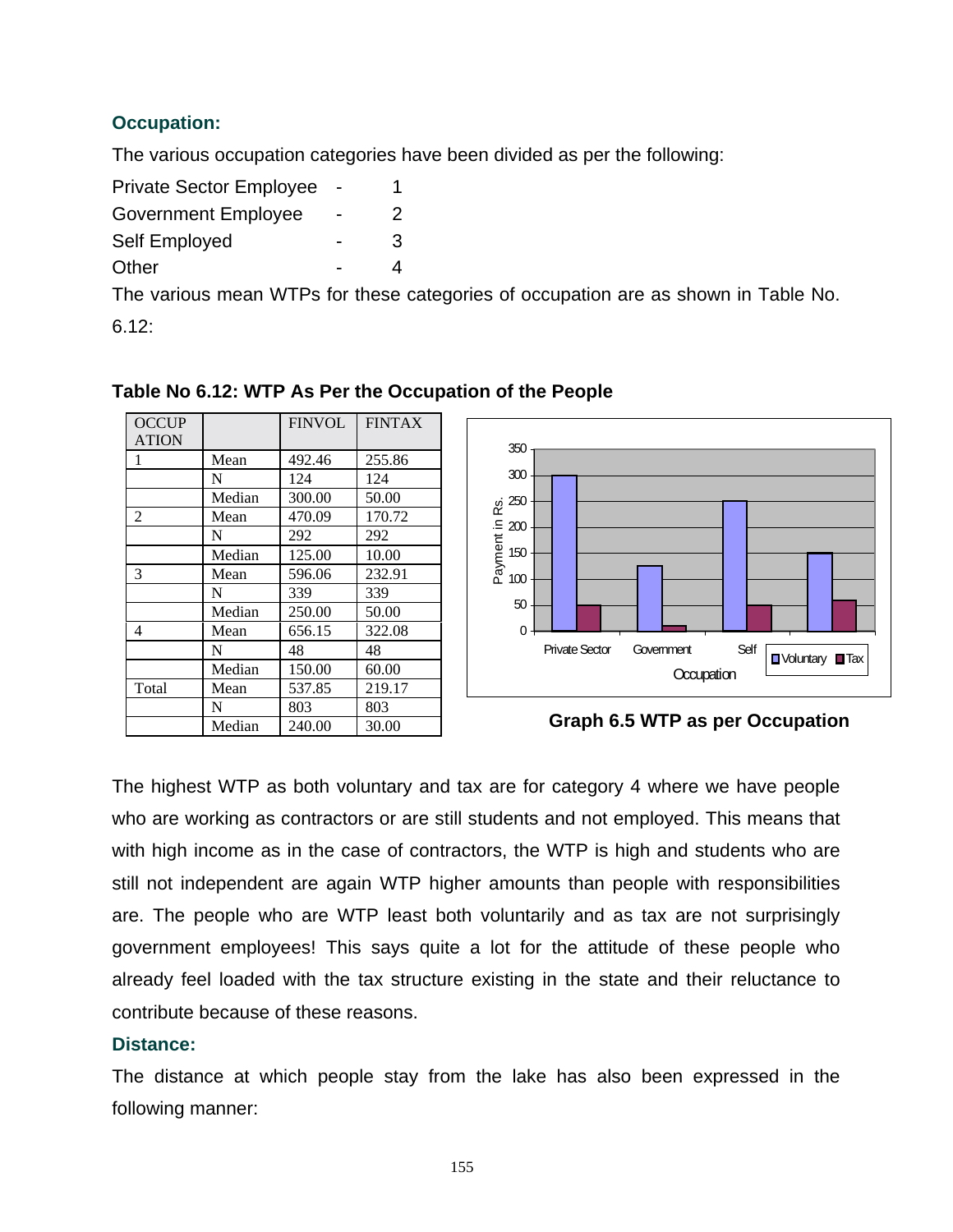| Within a half mile radius |   |
|---------------------------|---|
| Between $0.5 - 1$ mile    | 2 |
| Between $1 - 1.5$ mile    | 3 |
| Between $1.5 - 2$ mile    | 4 |
| More than 2 miles         | ҕ |

The mean values of WTPs for these distance ranges are as shown in Table No. 6.13:

**Table No. 6.13: WTP According To Distance from the Lakes** 

| <b>DISTANCE</b> |        | <b>FINVOL</b> | <b>FINTAX</b> |
|-----------------|--------|---------------|---------------|
| 1               | Mean   | 633.39        | 277.17        |
|                 | N      | 166           | 166           |
|                 | Median | 250.00        | 15.00         |
| 2               | Mean   | 467.35        | 190.51        |
|                 | N      | 164           | 164           |
|                 | Median | 200.00        | 50.00         |
| 3               | Mean   | 523.66        | 272.39        |
|                 | N      | 134           | 134           |
|                 | Median | 300.00        | 80.00         |
| 4               | Mean   | 655.98        | 261.11        |
|                 | N      | 119           | 119           |
|                 | Median | 300.00        | 50.00         |
| 5               | Mean   | 463.06        | 141.66        |
|                 | N      | 220           | 220           |
|                 | Median | 140.00        | 10.00         |
| Total           | Mean   | 537.85        | 219.17        |
|                 | N      | 803           | 803           |
|                 | Median | 240.00        | 30.00         |



# **Graph 6.6 WTP according to Distance**

The mean WTP as voluntary payment is strangely highest for people who stay within a 1.5 to 2 mile radius of the Upper and the Lower Lakes but then again it is also significantly high for the people who stay very near the Lakes giving credence to the hypothesis that people staying near the lakes should have a higher regard for their value as compared to people who stay some distance away.

These then were the various sub analyses done for the entire city based on the most important socio-economic, attitudinal and geographical parameters.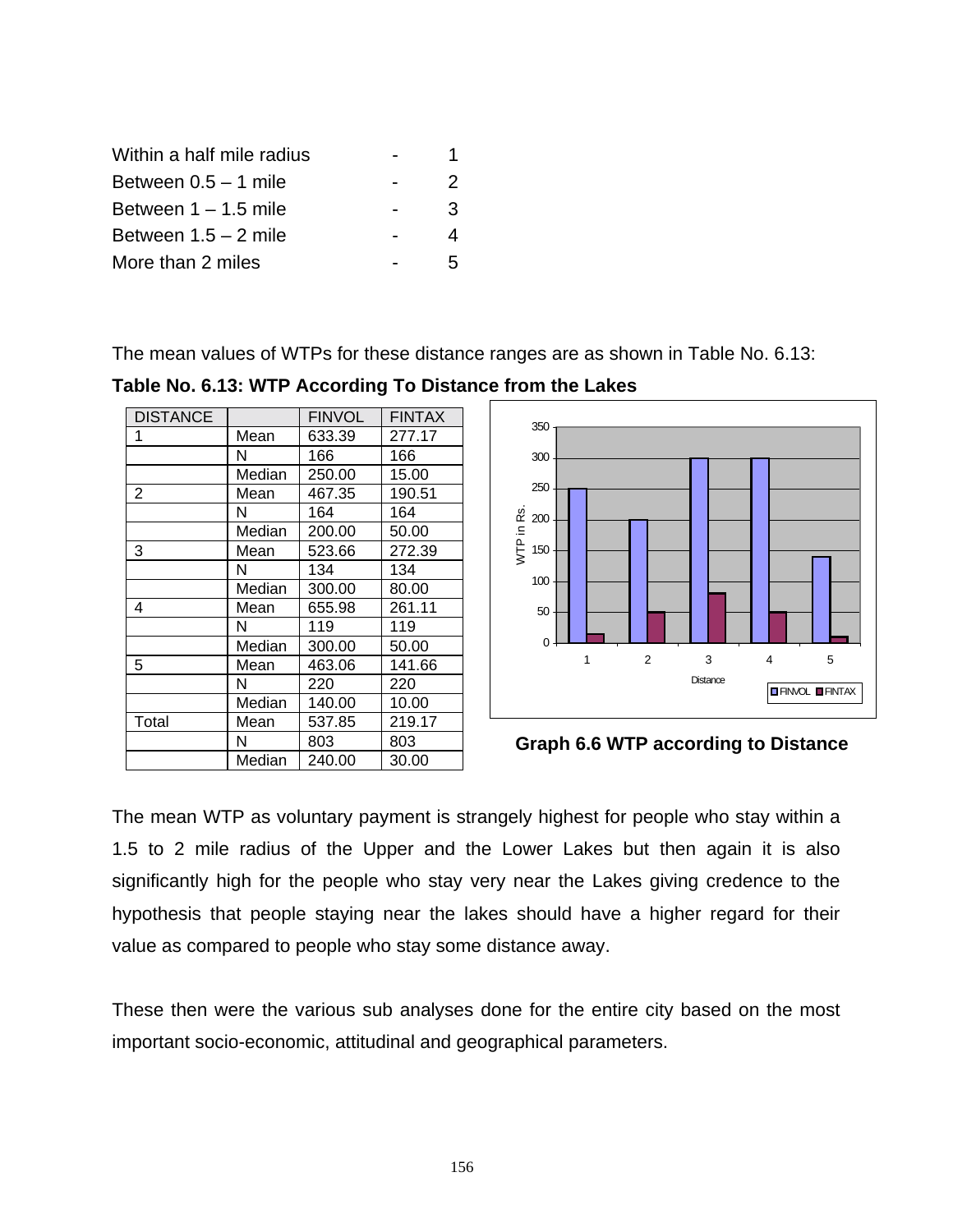# **Extrapolating the mean WTP for the entire city:**

Since there is a large difference in the mean and median difference owing to the skewness shown by the sample, for a better representation of the estimated WTP, the median value for both voluntary WTP and the WTP as tax, is taken. Altogether there are 2,01,116 households in the city. Considering that the median voluntary WTP to be taken is Rs 241/- and the median WTP to

be paid as tax is Rs 29.50/-, the estimated WTP for the city is calculated and presented in Table No. 6.14:

| Median        | Total          | Total         |
|---------------|----------------|---------------|
| FINVOL per    | Number of      | Voluntary     |
| household     | households     | WTP<br>per    |
| per annum $=$ | in City<br>$=$ | $annum = Rs$  |
| Rs 241.00/-   | 2,01,116       | 4,84,68,956/- |
|               |                |               |
| Median        |                | Total WTP as  |
| FINTAX per    |                | tax per annum |
| household     |                | Rs            |
| per annum =   |                | 59,32,922/-   |
| Rs 29.50/-    |                |               |

**Table No. 6.14: Estimated WTP for Entire City** 

There were a number of other very important observations that were made during the course of the survey. These are as follow:

People were asked to rank various problems facing the country as perceived by them.

Table No. 6.14 contains the results obtained for the same: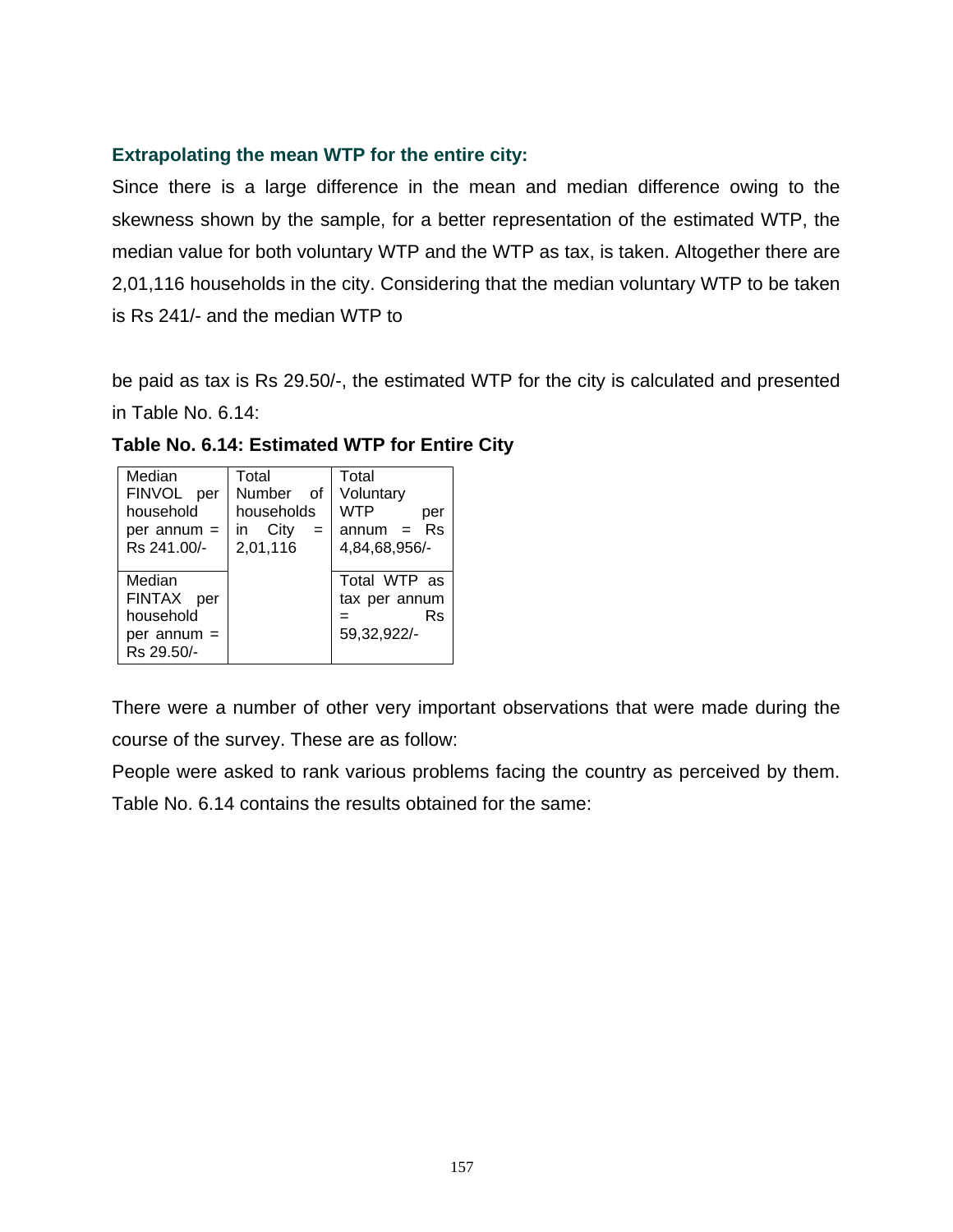| Problems                  | Rank 1 |       | Rank 2 |               | Rank 3 |       | Rank 4 |      | Rank 5 |      | Total |
|---------------------------|--------|-------|--------|---------------|--------|-------|--------|------|--------|------|-------|
|                           | No.    | $\%$  | No.    | $\frac{0}{0}$ | No.    | %     | No.    | %    | No.    | %    |       |
| Corruption                | 592    | 74    | 121    | 15.13         | 61     | 7.63  | 15     | 1.88 | 11     | 1.38 | 800   |
| Foreign infiltration      | 375    | 46.76 | 220    | 27.43         | 13     | 16.58 | 54     | 6.73 | 20     | 2.40 | 802   |
|                           |        |       |        |               | 3      |       |        |      |        |      |       |
| Pollution                 | 412    | 51.31 | 245    | 30.51         | 10     | 13.08 | 31     | 3.86 | 10     | 1.25 | 803   |
| Environmental             |        |       |        |               | 5      |       |        |      |        |      |       |
| degradation               |        |       |        |               |        |       |        |      |        |      |       |
| stable<br>Lack<br>of<br>a | 342    | 42.59 | 204    | 25.41         | 15     | 19.43 | 62     | 7.69 | 39     | 4.86 | 803   |
| government                |        |       |        |               | 6      |       |        |      |        |      |       |
| <b>Economic Issues</b>    | 400    | 49.14 | 213    | 26.53         | 13     | 16.94 | 34     | 4.23 | 20     | 2.49 | 803   |
|                           |        |       |        |               | 6      |       |        |      |        |      |       |

**Table No. 6.15: Ranking of Problems Facing the Country** 

Thus it can be seen that most of the people give maximum weightage to corruption as a national problem followed by environmental pollution and economic issues and so on. On the other hand a very small percentage of the people interviewed claimed pollution or environmental degradation as the least important problem.

Among all these environmental problems the various problems were ranked as given in Table No. 6.16:

|                                | Rank 1    |               | Rank 2    |      | Rank 3    |      | Rank 4    |      | Rank 5    |     | Total |
|--------------------------------|-----------|---------------|-----------|------|-----------|------|-----------|------|-----------|-----|-------|
|                                | <b>No</b> | $\frac{0}{0}$ | <b>No</b> | %    | <b>No</b> | %    | <b>No</b> | %    | <b>No</b> | %   |       |
| Deforestatio<br>n              | 501       | 62.4          | 186       | 23.2 | 80        | 10.0 | 28        | 3.5  | 8         | 1.0 | 803   |
| Urban<br>waste                 | 421       | 52.4          | 231       | 28.8 | 118       | 14.7 | 23        | 2.9  | 9         | 1.1 | 802   |
| Noise<br>Pollution             | 167       | 20.8          | 220       | 27.4 | 298       | 37.1 | 87        | 10.8 | 31        | 3.9 | 803   |
| Vehicular<br>Pollution         | 289       | 36.0          | 246       | 30.6 | 196       | 24.4 | 54        | 6.7  | 18        | 2.2 | 803   |
| Industrial<br><b>Pollution</b> | 244       | 30.4          | 238       | 29.6 | 174       | 21.7 | 115       | 14.3 | 32        | 4.0 | 803   |

**Table No. 6.16: Ranking Of Various Environmental Problems**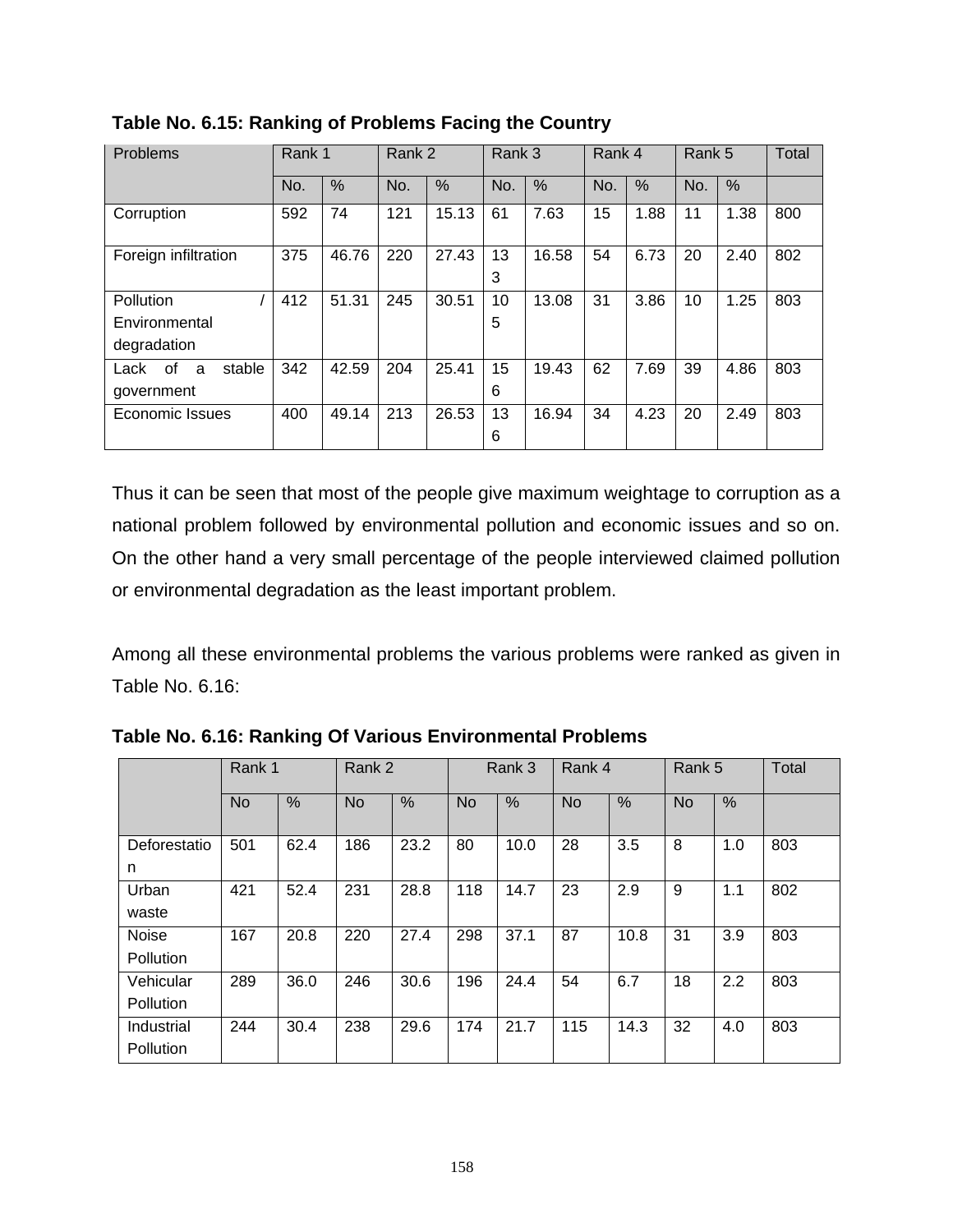As per the people of the city who were interviewed, the biggest environmental threat in the country is deforestation followed by urban waste and vehicular pollution. Noise pollution is not considered to be as important a problem by the major portion of the population.

Most of the city's population obtains its drinking water from the Municipal Supply. The percentage of the sample obtaining its drinking water supply from various sources are as shown in the graph here.



# **Graph 6.7 Drinking Water Sources in Bhopal City**

The legends stand for the following:

- 1 Municipal Supply
- 2 Tube Wells
- 3 Tankers
- 4 Dug wells

Thus 80 per cent of the sample interviewed obtained their drinking water from the municipal supply, 18 per cent from tube wells, and one per cent each from tankers and dug wells.

The water purification techniques used by the people were also studied. The results of this are presented in the Graph 8. The legends shown therein stand for the following:



 **Graph 6.8 Water purification Techniques followed in Bhopal City**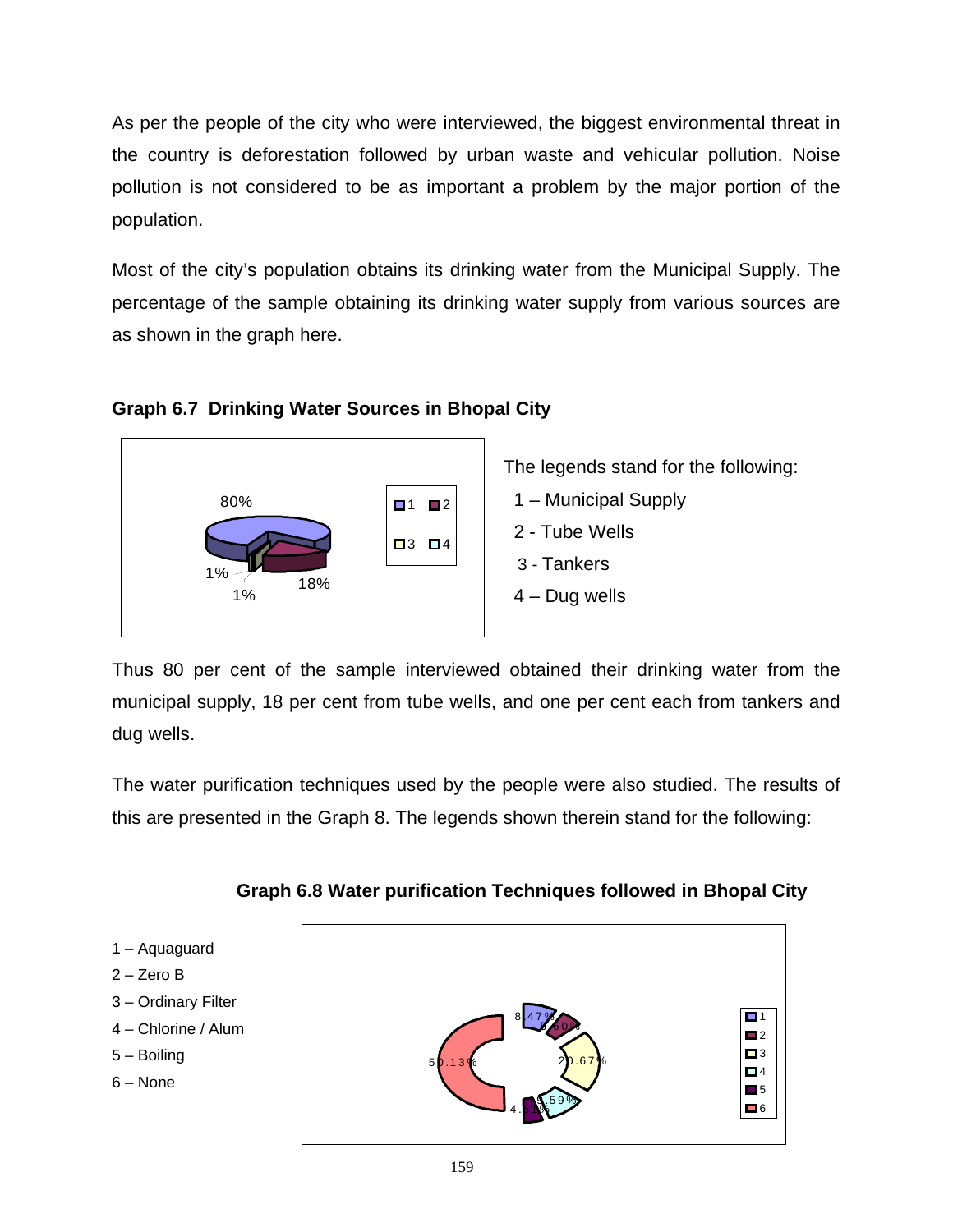Thus nearly 51 percent of the population does not use any water purification measures, while nearly 21 percent use ordinary filters and only 8.5 per cent use Aquaguards and 5.6 per cent use Zero B.

The people were also asked to rank a few services that are obtained from the Bhoj wetland as per their attitude. The results obtained were as given in Table No. 6.17:

| <b>Services</b>                 | Rank 1 (%) | Rank 2 (%) | Rank 3 (%) | Rank 4 (%) | Rank 5 (%) |
|---------------------------------|------------|------------|------------|------------|------------|
| <b>Drinking</b><br>Water        | 82.0       | 8.6        | 5.3        | 2.5        | 1.6        |
| Stability<br>οf<br>Microclimate | 30.8       | 35.0       | 23.5       | 6.8        | 3.9        |
| Employment                      | 25.7       | 21.8       | 28.4       | 16.8       | 7.3        |
| Recreation                      | 37.6       | 26.7       | 23.3       | 8.6        | 3.9        |

**Table No. 6.17: Ranking Of Various Services Obtained From The Bhoj Wetland** 

From the Table it is evident that the maximum number of people consider drinking water to be the most important service obtained from the Bhoj Wetland. The next highly rated service was recreation, followed by stability of microclimate and employment was rated last, showing that fewer people found it important as compared to the other services.



The percentage of people and the frequency with which they visit the lakes was also calculated. The observations are

4 – Once in a month

5 – Once in six months

6 – Once in a year **Y-Axis: Percentage of people visiting the lakes**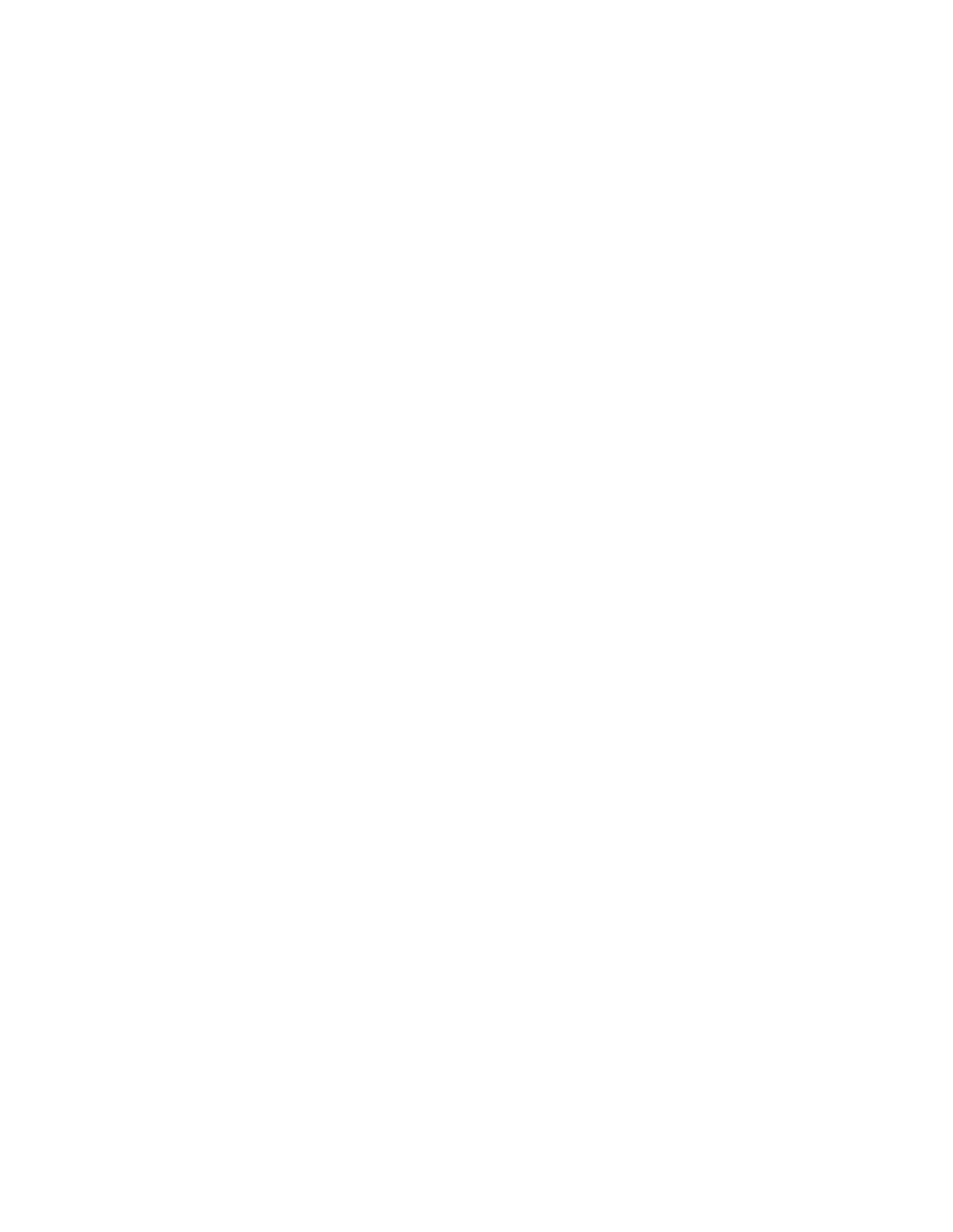| <b>Threats</b>               | Rank<br>$\mathbf 1$<br>(%) | 2 <sup>1</sup><br>Rank<br>$(\%)$ | 3<br>Rank<br>(%) | Rank<br>$\overline{\mathbf{4}}$<br>$(\%)$ | 5 <sup>5</sup><br>Rank<br>$(\%)$ |
|------------------------------|----------------------------|----------------------------------|------------------|-------------------------------------------|----------------------------------|
| Siltation                    | 40.8                       | 24.6                             | 20.4             | 7.8                                       | 6.3                              |
| Solid Waste                  | 63.9                       | 24.4                             | 9.0              | 1.6                                       | 1.1                              |
| Sewage                       | 77.9                       | 14.4                             | $\overline{5.2}$ | $\overline{1.9}$                          | $6 \cdot$                        |
| Washermen                    | 35.6                       | 29.4                             | 20.5             | 8.8                                       | 5.7                              |
| Trapa cultivation            | 15.2                       | 19.9                             | 23.8             | 16.9                                      | 24.1                             |
| Encroachment                 | 43.7                       | 23.1                             | 19.0             | 8.2                                       | 6.0                              |
| Increasing population        | 47.4                       | 19.8                             | 13.4             | 9.8                                       | 9.6                              |
| &<br>Weeds<br>Eutrophication | 44.2                       | 25.9                             | 17.7             | 6.5                                       | 5.8                              |
| <b>Boating</b>               | 6.0                        | 9.0                              | 14.8             | 13.3                                      | 57.0                             |
| <b>Agricultural Waste</b>    | 13.8                       | 17.4                             | 22.5             | 17.3                                      | 28.9                             |
| <b>Idol Immersion</b>        | 44.7                       | 22.9                             | 13.1             | 8.0                                       | 11.4                             |
| <b>Hospital Waste</b>        | 82.6                       | 9.2                              | 4.2              | 1.9                                       | 2.1                              |

**Table No. 6.18: Ranking Of Various Threats To The Bhoj Wetland** 

From Table No. 6.18, it can be seen that according to the people, the most important threats to the Lakes are from hospital waste, sewage and solid waste, while the least threat perceptions are for boating activities, cultivation of *trapa* and agricultural wastes that flow into the Wetland.

Most people in the valuation exercise quoted sums that can be considered to be underpayments and as much has been admitted by the people themselves. This is mainly because imagining such a scenario as created, for the people is tough. On the other hand, most people were sceptical about the role of government when involved in the management body. They were willing to pay more but only once the body came into being and had proved itself capable of working efficiently and smoothly.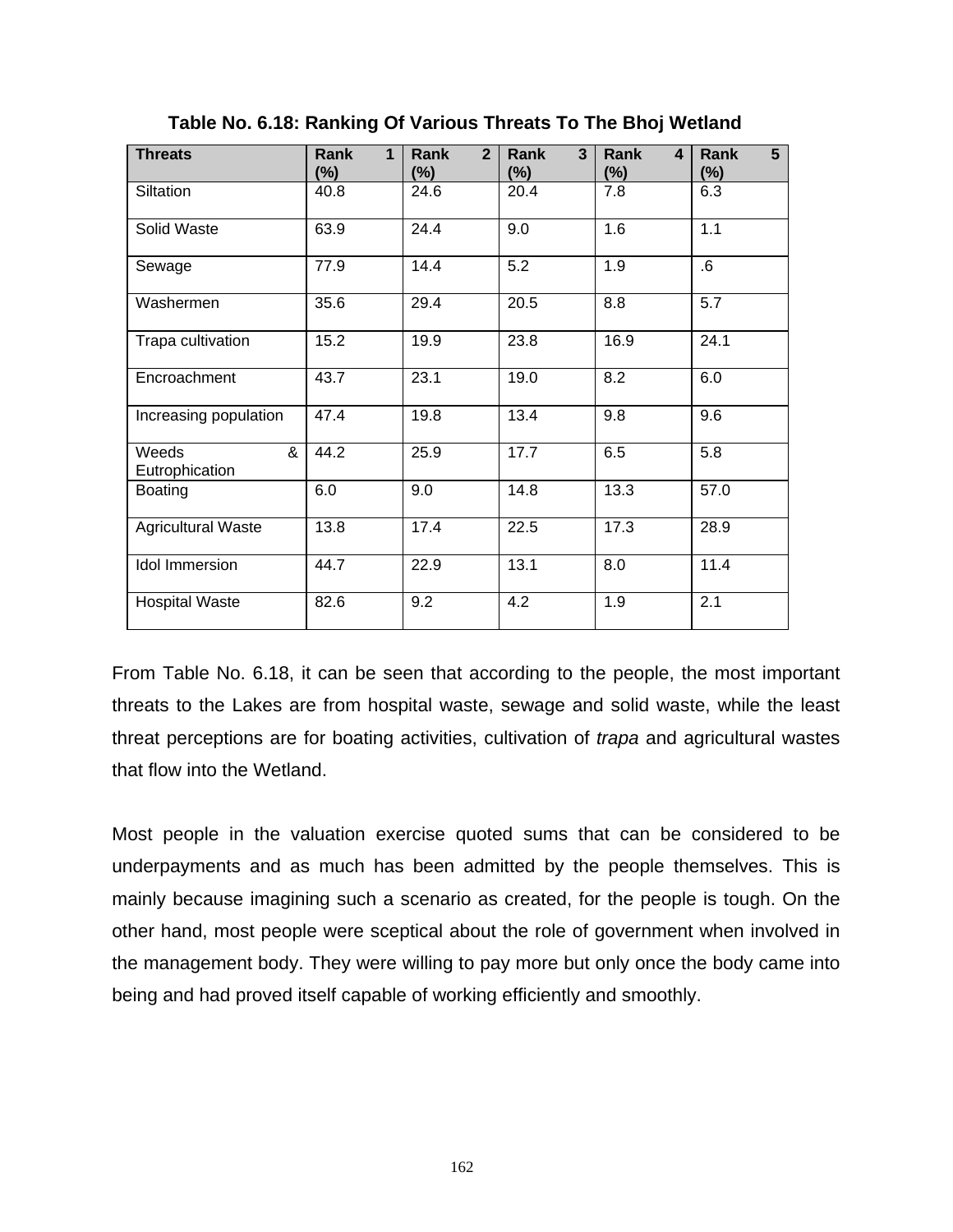# **6.4. Hedonic Pricing**

This is the last valuation exercise that has been carried out in this study through which it has been attempted to calculate by what proportion closeness to the Upper Lake affects property prices. This was studied in two steps. In the first step attitudes of the people were studied as to what importance they give to particular factors while buying a piece of property. In the second step some property prices in particular areas in the city were obtained and then these areas were ranked against parameters of neighbourhood, proximity to markets, ease of access, environment, housing density and presence and absence of lake. A regression model was created for this equation and from that the effect of presence of lake on property prices was gauged.

For the first step, the opinion of the people regarding the following 15 parameters was calculated using Multi Criteria Analysis and the DEFINITE software. As mentioned earlier that the Multi Criteria Analysis is a non-monetary evaluation method which tries to capture value of goods and services or factors through ordinal ranking method in the absence of market. Values attached to different factors of property by the buyers are analysed using MCA to arrive at appraisal scores attributed to different aspects of value. The various appraisal scores obtained thus are expressed in the Table No. 6.19:

The table shows that in the preference of various factors considered by the prospective buyers while buying a new property, existence of lake receive low preference whereas availability of drinking water, safety, existence of school for children, nature of property itself are the major determining factors. The reason for low preference for location near or in front of lake is due to the fact that not many new properties are under construction as such due to lack of availability of vacant land. But the property prices of existing houses fetch high premium when they are resold. This factor is duly explained in the next step.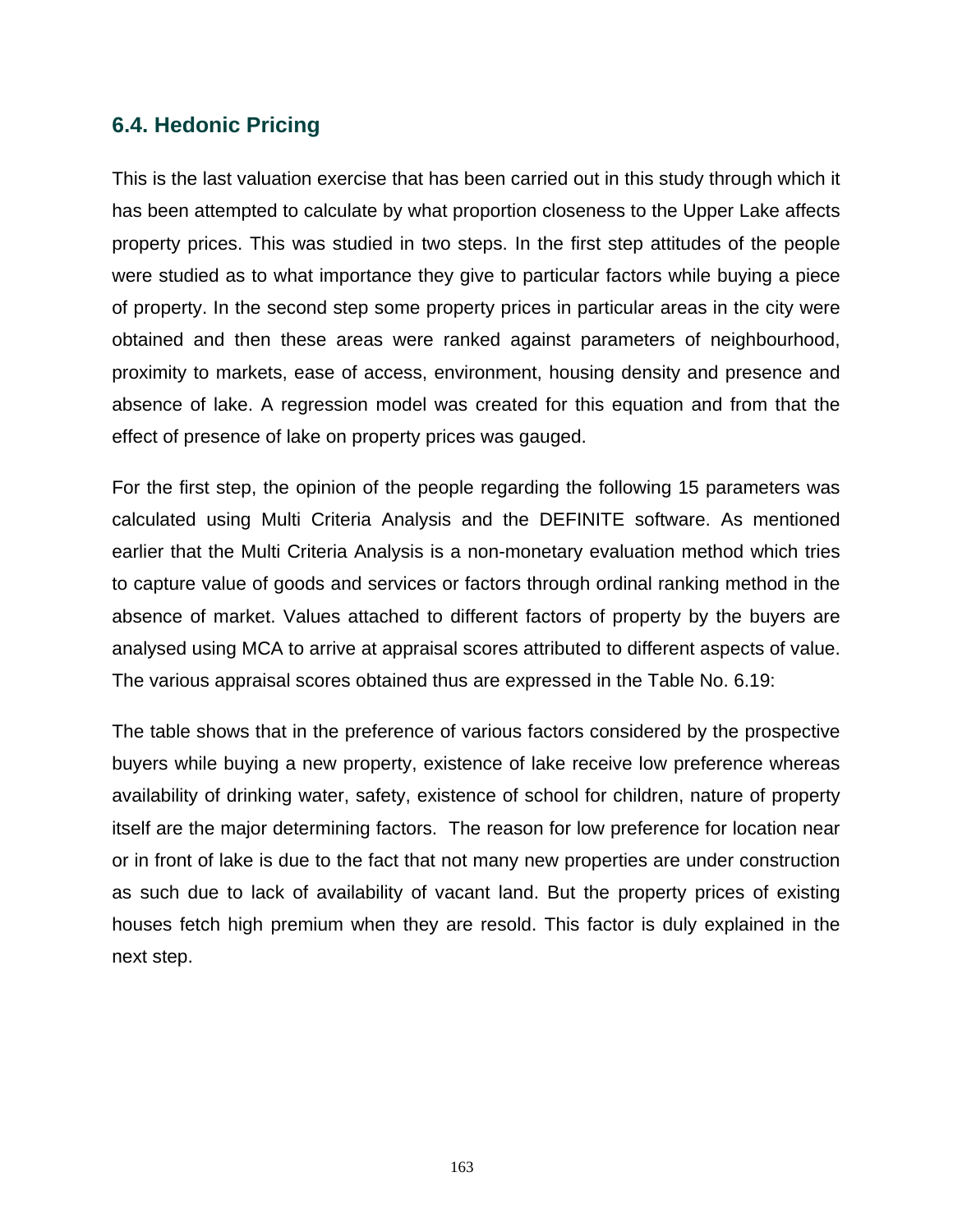# **Table No. 6.19: Ranking Of Various Factors Considered while Buying Property**

| <b>S. No:</b>    | <b>Factor</b>          | <b>Score</b> |
|------------------|------------------------|--------------|
|                  |                        | S            |
| 1.               | <b>Drinking Water</b>  | 0.99         |
| 2.               | Safety                 | 0.94         |
| 3.               | School                 | 0.88         |
|                  | Quality<br>of          | 0.87         |
|                  | Construction           | 0.87         |
|                  | Hospital               |              |
| 6.               | Age of House           | 0.85         |
| $\overline{7}$ . | Park                   | 0.80         |
|                  | Market                 | 0.79         |
|                  | Air Pollution          | 0.79         |
| 10.              | Work Place             | 0.77         |
| 11.              | Density                | 0.70         |
|                  | <b>Noise Pollution</b> | 0.70         |
| 13.              | Lake                   | 0.67         |
| 14.              | Household Help         | 0.56         |
| 15.              | Road                   | 0.31         |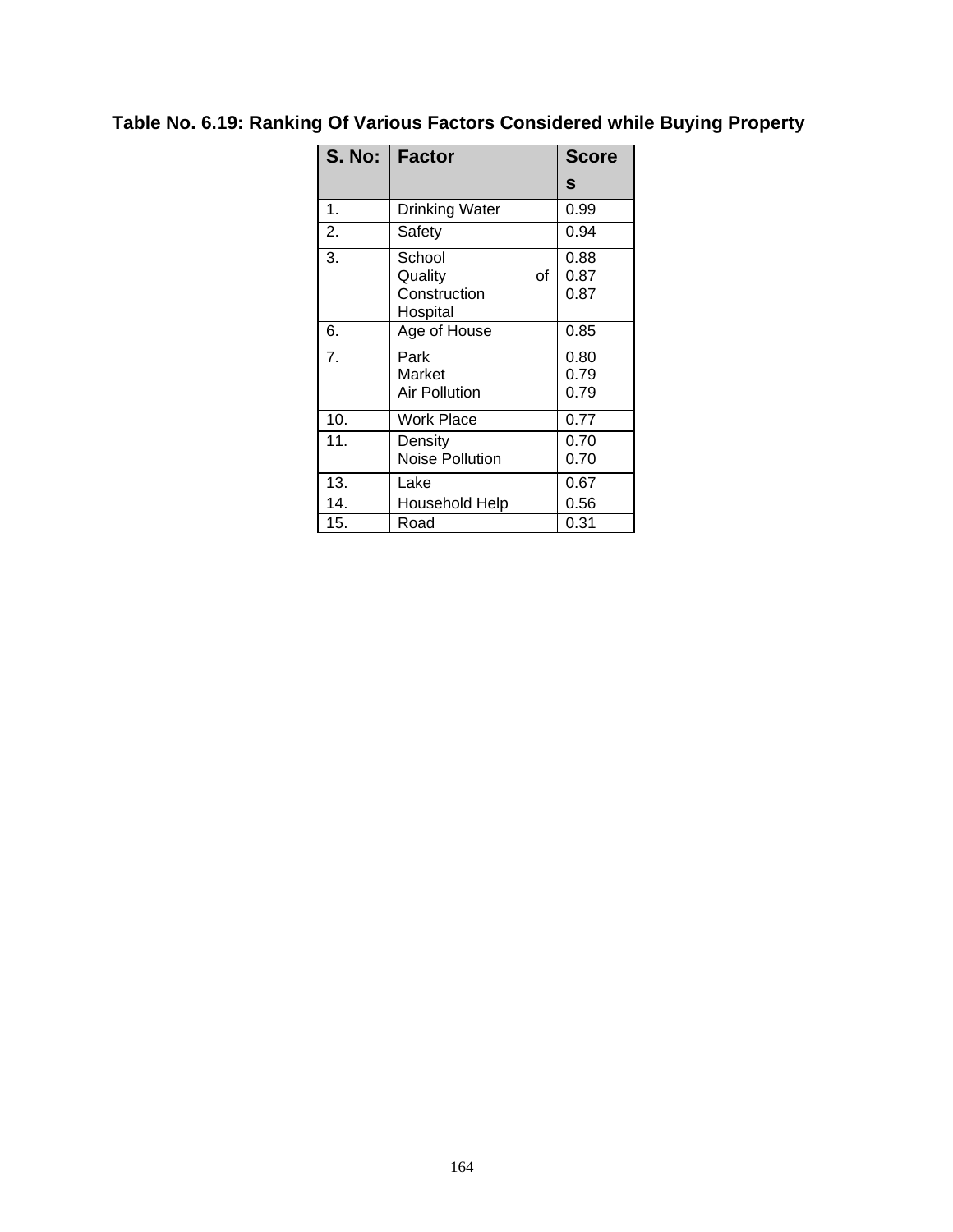The second step involved the formation of a regression equation to express the various factors affecting the price of property in the city. The various factors taken into consideration for this purpose are:

- 1. **Neighbourhood** All the sites taken into consideration in the study were ranked on a scale of 1 to 5 for this parameter where 1 stood for the best neighbourhood and 5 for the worst. A good neighbourhood meant a higher-class posh locality with all civic amenities while a bad neighbourhood signified an unsafe, area with poor facilities available.
- 2. **Market** This parameter was again ranked on a scale of 1 to 5 where rank 1 was given when a site was very close to a good market and rank 5 was given when the place was far away from a good market.
- 3. **Access**  This signified the ease of accessibility for each site. When the area was close to the centre of the city it was given a rank 1 but when it was far away from the heart of the city it was given a lower rank.
- 4. **Lake** The Lakes were treated as a dummy variable. When a site had the lake in close vicinity, it was given a rank of 1 and when the lake was no where near the lake it was given a rank of 2.
- 5. **Environment** This factor meant a congenial, pleasant atmosphere in the locality where the site was situated taking into account the presence of sanitary conditions, cleanliness, parks and ample open spaces. Sites where all of these were present were ranked at 1 and the others were given lower rank as per the conditions present there.
- 6. **Housing Density** This factor referred to the number of houses in a particular location and how crowded a particular area was. Very dense areas and similarly extremely isolated areas were equally given low ranks while optimally populated areas were ranked at 1.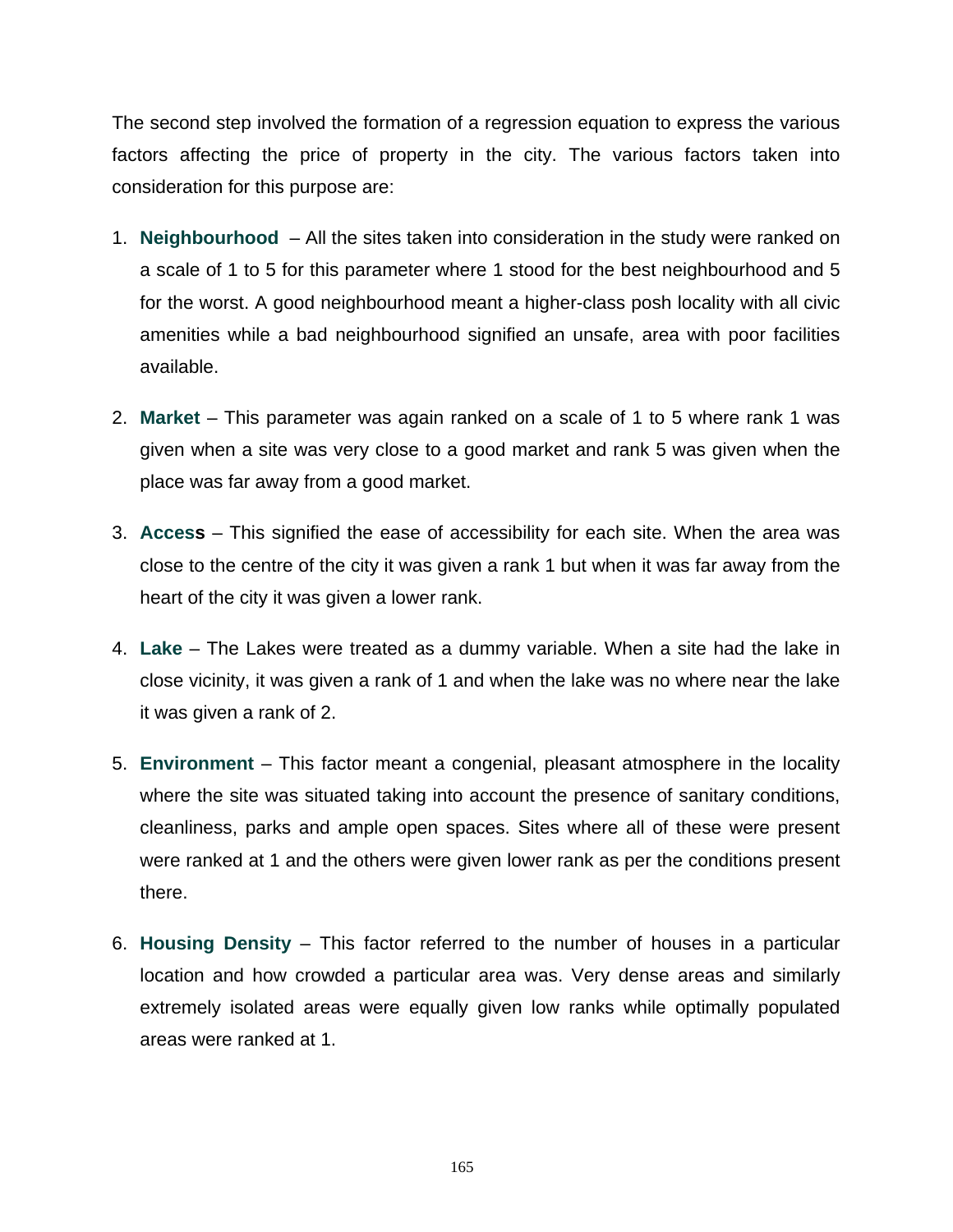The regression equation was formed taking all these factors into consideration. Thus the equation formed for this was expressed as:

P = *f* (constant, neighbourhood, market, access, lake, environment, housing density)

where  $P =$  property price in Rs/sq ft and the other factors as described above.

The equation was thus of the form:

P =  $\alpha$  +  $\beta_1$ NEIGHBOURHOOD +  $\beta_2$ MARKET +  $\beta_3$ ACCESS +  $\beta_4$ LAKE +  $β<sub>5</sub>ENVIRONMENT + β<sub>6</sub>HOUSING DENSITY.$ 

The estimation results came out as in Table 6.20:

| Dependent Variable = Price in $Rs/sq.ft$<br>Observations $= 27$<br>R squared = $0.781$<br>10.0 | Number of<br>Package Used = SPSS |               |
|------------------------------------------------------------------------------------------------|----------------------------------|---------------|
| Variable                                                                                       | <b>Coefficient</b>               | t - statistic |
| <b>CONSTANT</b>                                                                                | $-607.596$                       | -3.883        |
| <b>NEIGHBOURHOOD</b>                                                                           | 282.739                          | 4.591         |
| <b>MARKET</b>                                                                                  | $-112.570$                       | $-1.661$      |
| <b>ACCESS</b>                                                                                  | 101.902                          | 1.575         |
| LAKE                                                                                           | 185.896                          | 2.518         |
| <b>ENVIRONMENT</b>                                                                             | 111.047                          | 2.097         |
| <b>HOUSING DENSITY</b>                                                                         | $-67.203$                        | $-1.379$      |

**Table No. 6.20: Estimation Results of Hedonic Pricing** 

From the above table, it is found that all of the coefficients taken in the equation are significant as per the tests run on them. For establishing the relationship between price in Rs/sq.ft and presence of the lake a partial correlation test was run and the value of this came out to be 0.495, adjusting for all the other parameters. Thus it can be said that for a property site near the lakes the difference in property price would nearly be 50%.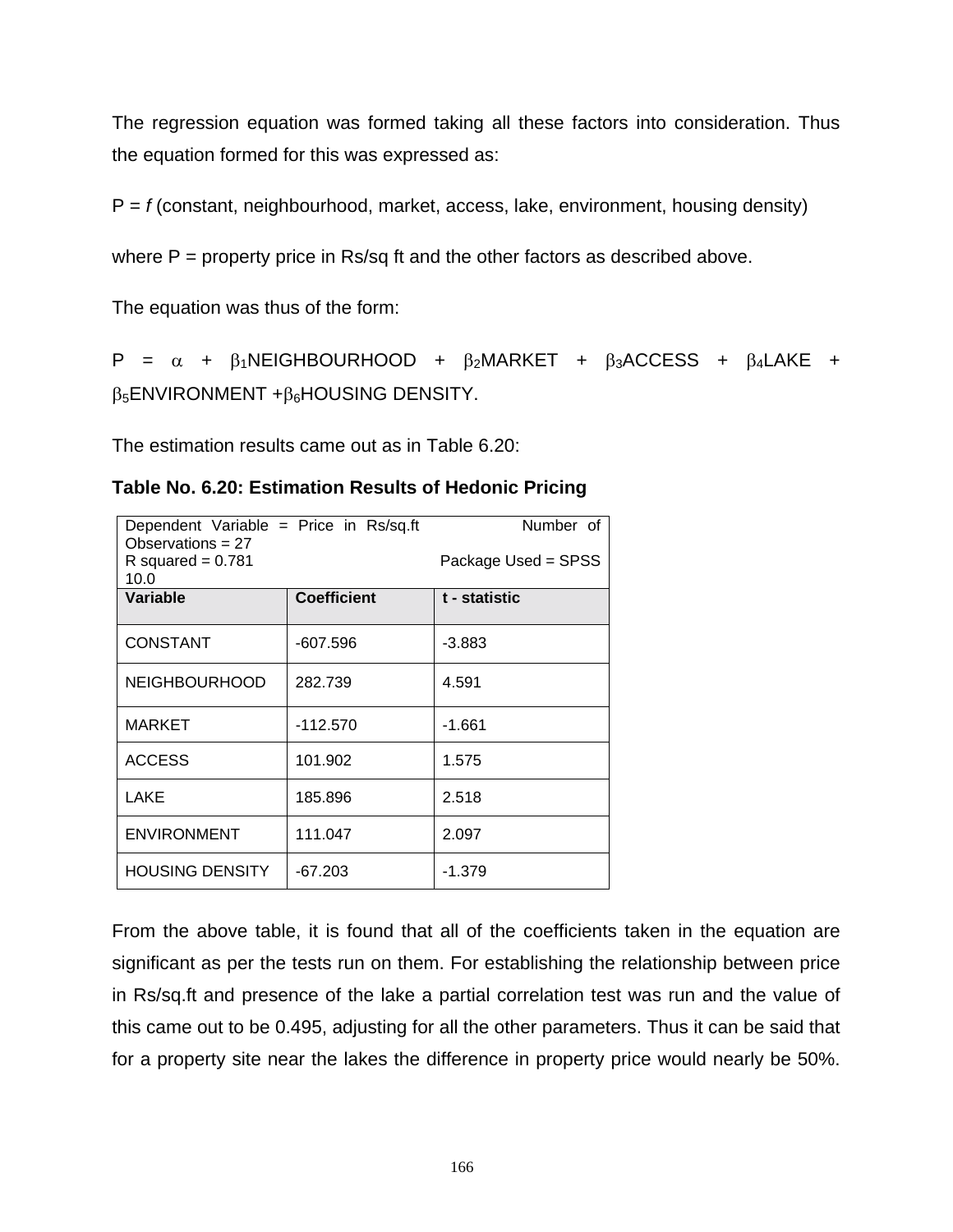That is a site similar in all other respects to a site away from the lakes would be exceeding the latter property by nearly 50 per cent in price.

## **Concluding Remarks: Multiple Values from Bhoj Wetland to Multiple Stakeholders**

Different kinds of values accrue from the Bhoj Wetland to different stakeholders living around as well as away from the lake. The values so estimated using various valuation techniques are summarised in Table 6.21.

It could be seen that supply cost which is mainly incurred by the authorities to provide water to nearly half of the city's population is considerably high. Whereas the charge collected against it is low. Considerable income is also earned by individuals engaged in various economic activities like harvest of fish, *trapa*, boating and others. The environmental health of the Bhoj Wetland gets duly reflected in prevalence of water borne diseases. Water purification cost incurred by individuals is a reflection of people's willingness to pay for obtaining pure water. Lake front property owners do get a benefit of prevalent premium on their properties for this location. 50% of the price differential exist due to this factor. So far as preference of people for buying new property is concerned the factor of existence of lake ranks low as there is less scope for new properties to come up in front of lake due to lack of availability of land in the area. Since the entire lake is used for recreational purposes by the entire population, people seemed to be willing to make voluntary payment for its conservation as the people think that if the money so contributed to a society comprising of multiple stakeholders, the funds shall be used for the rightful purpose. Less willingness was shown in terms of tax payment because of uncertainty of use of that money when it goes in the hands of the government. But the thing is that there is lot of concern of the people for proper management of the Bhoj Wetland.

Thus the exercise presented above demonstrates substantial generation of values in term of actual use values and shows high dependence of people for various uses of Bhoj Wetland. The stakeholders show high awareness towards threats to the wetland as well as need to eliminate these threats for sustainable management of the wetland.

167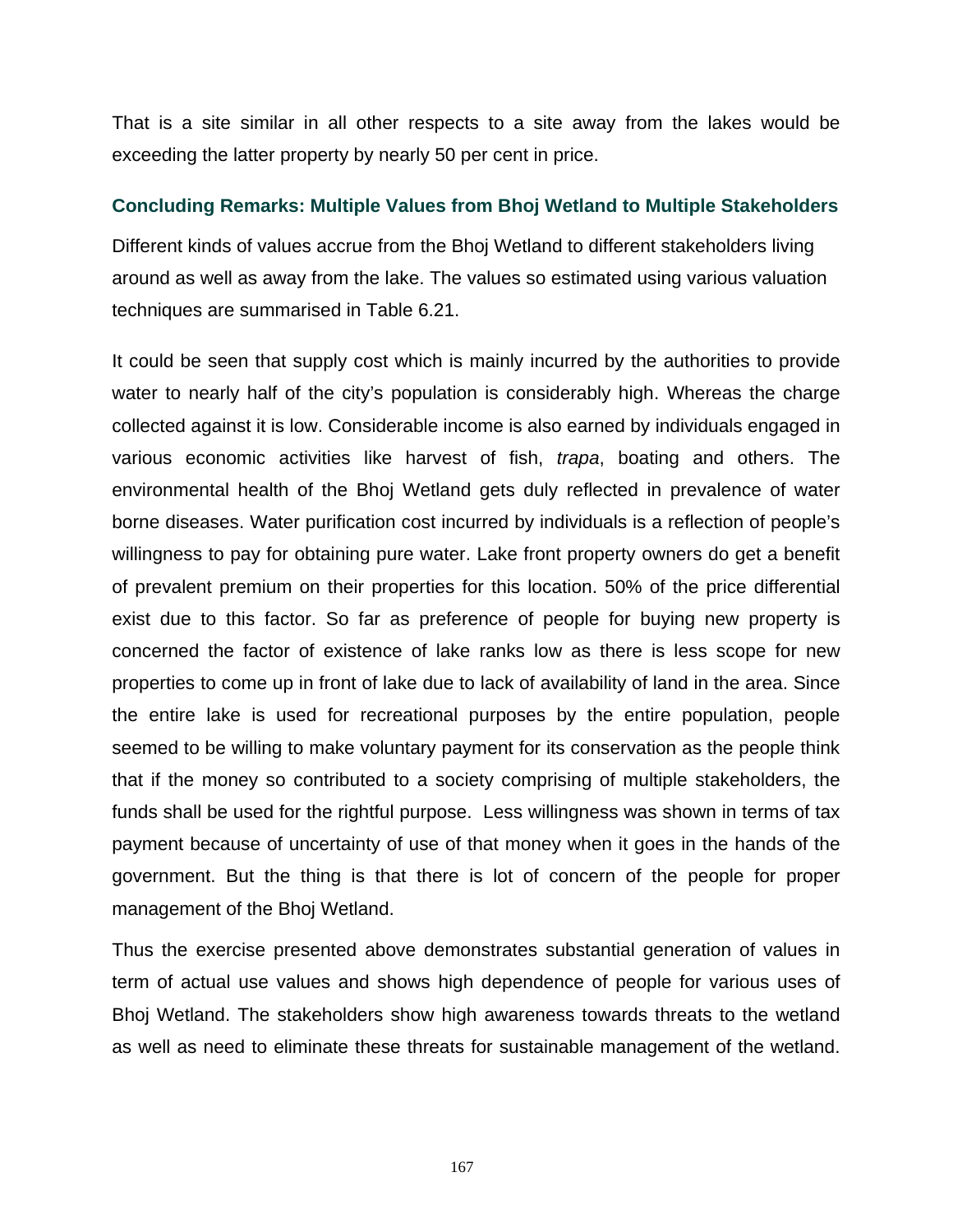The understanding for their high stake in the wetland could rightfully be used if various sustainable management activities carried out in participatory manner.

| <b>Uses / Impacts</b>              | <b>Stakeholders</b>               | <b>Valuation Techniques</b>                    | Value (in Rs)                     |
|------------------------------------|-----------------------------------|------------------------------------------------|-----------------------------------|
| A. Drinking Water                  | Water<br>supplying                | <b>Supply Cost</b>                             | 9,54,13,962                       |
|                                    | agencies                          |                                                |                                   |
| <b>B. Fish Production</b>          | Fishermen                         | Market<br>Price<br>of                          | 49,20,000                         |
|                                    |                                   | <b>Existing Production</b>                     |                                   |
| C. Boating                         | <b>Boatmen</b>                    | <b>Income Estimation</b>                       | 24,37,880                         |
| D. Trapa cultivation               | Trapa (water chest                | Market<br>Price<br>of                          | 50,00,000                         |
|                                    | nut) Cultivators                  | <b>Existing Production</b>                     |                                   |
| E Washing of clothes               | Washer men                        | <b>Income Estimation</b>                       | 36,00,000                         |
| F. Secondary Activities            |                                   |                                                |                                   |
| i.<br>Maize cob selling            | i.<br>Maize Cobb                  | Income<br>i.<br>Estimation                     | 1,44,000<br>i.                    |
|                                    | sellers                           | ii. Income Estimation                          | 2,73,600<br>ii.                   |
| ii.<br>Sugar cane juice<br>selling | ii.<br>Sugarcane<br>juice sellers |                                                |                                   |
| iii.<br>Snacks &cold drink         | iii.<br>Individual                | iii. Income Estimation                         | iii. 2,06,400                     |
| stalls<br>Horse rides<br>iv.       | owners<br>iv.<br>Individual       | iv. Income Estimation                          | iv. 7,92,000                      |
| <b>MPTDC</b><br>٧.                 | owners<br><b>MPTDC</b><br>v.      | v.                                             | v.                                |
| a. Cafeteria                       |                                   | a. Revenue Generation<br>b. Revenue Generation | 18,00,000<br>a.<br>6,74,635<br>b. |
| b. Boating                         |                                   |                                                |                                   |
| G. Water borne Diseases            | Population<br>using               | Cost of Illness                                | 12,00,254                         |
|                                    | lake's water                      |                                                |                                   |
| H. Quality water                   | Population<br>using               | <b>Purification costs</b>                      | 1,24,35,876                       |
|                                    | lake's water                      |                                                |                                   |
| I. Recreation                      | Entire population of              | <b>CVM</b><br>(voluntary                       | 4,84,68,956                       |
|                                    | the city                          | Payment)                                       |                                   |
| Increase in property<br>J.         | Lake front property               | Hedonic pricing                                | 50% difference in                 |
|                                    |                                   |                                                |                                   |
| prices                             | owners                            |                                                | property prices                   |

**Table 6.21 Estimation of Economic Values of Bhoj Wetland (Annual for 1999-2000)**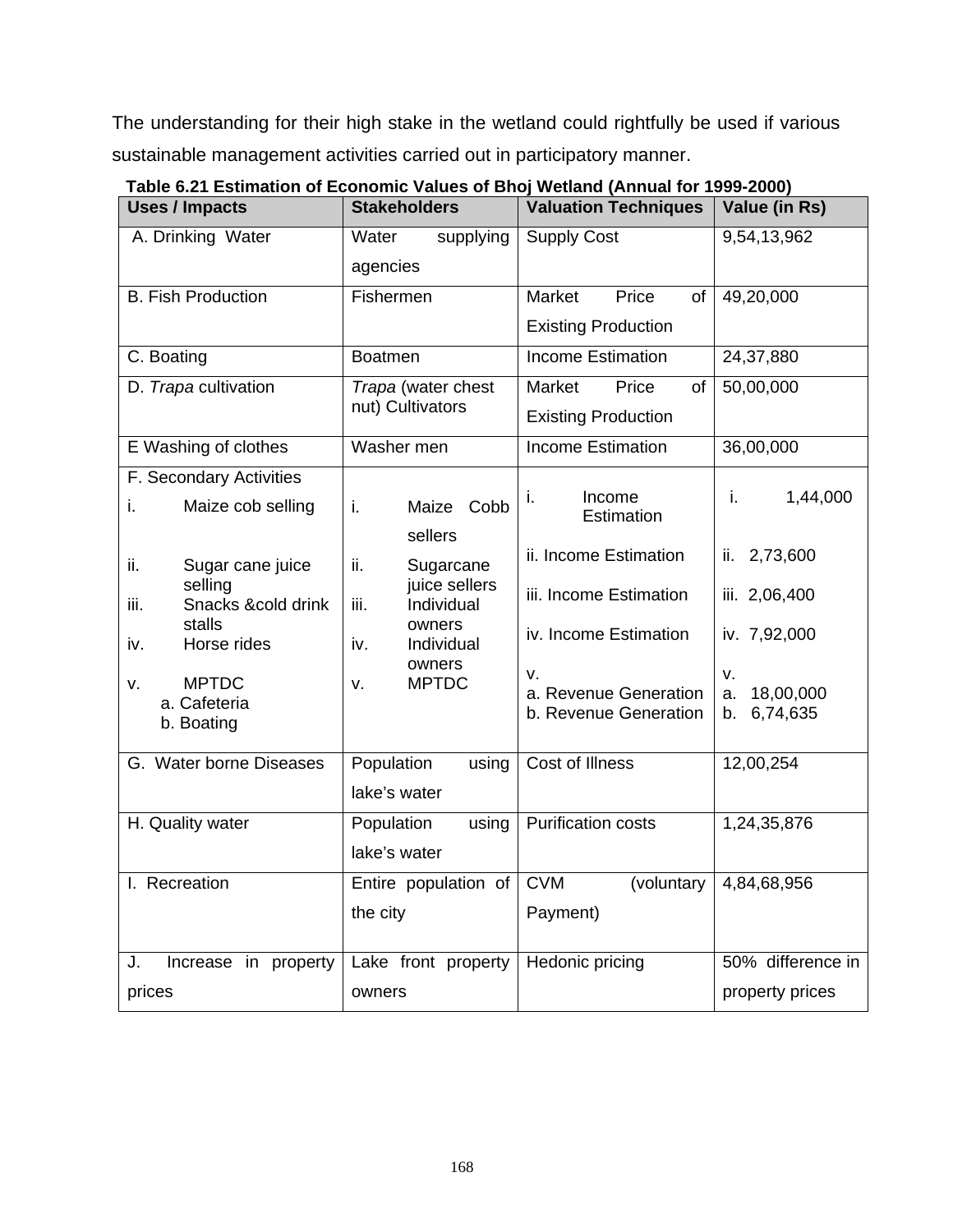# **CHAPTER VII : CONCLUSIONS AND RECOMMENDATIONS FOR FUTURE MANAGEMENT STRATEGIES**

# **7. 1 Conclusions from the Bhoj Wetland Valuation Exercise.**

## **7.1.1. Values and Stakeholders in Bhoj Wetland**

Sustainable use of wetland resources that too located in urban areas with high population densities poses a number of challenges. The challenge becomes even more difficult where there are multiple values and multiple stakeholders. Bhoj Wetland (BWL) located in the heart of Bhopal city is a unique example of an urban wetland. It is rightly considered as 'the lifeline of the Bhopal city'. Constructed as a major source of drinking water, now it also provides recreational and productivity benefits and at the same time used as a 'sink' for the purpose of throwing wastes of various types. It has now become a glaring example of misuse of 'a common property resource'. The Bhopal Municipal Corporation(BMC) is a major stakeholder in terms of the maintenance agency whereas the ongoing water quality restoration activities and prevention of pollution are undertaken by the Environmental Planning and Co-ordination Organisation (EPCO) of the Housing and Environment Department of Govt. of M.P. In this sense the government agencies are major stakeholder responsible for maintaining the ecological health of the Bhoj Wetland such that economic and ecological benefits continue to accrue. The stakeholders deriving the benefits are the general population of Bhopal city for recreational benefits, lake front property owners on account of aesthetic value and micro climatic effects of lake, various communities dependent for their livelihood like fishermen, trapa cultivators, boatmen, washer men and sellers around the lake.

### *7.1.2 Threats to Bhoj Wetland*

Being an urban wetland and having prolific colonisation around it, the environmental health of Bhoj Wetland has been degrading over the years. The failing ecological integrity is also impacting the economic activities. The threats are due to anthropogenic activities and are identified as siltation, solid waste pollutants, sewage, washing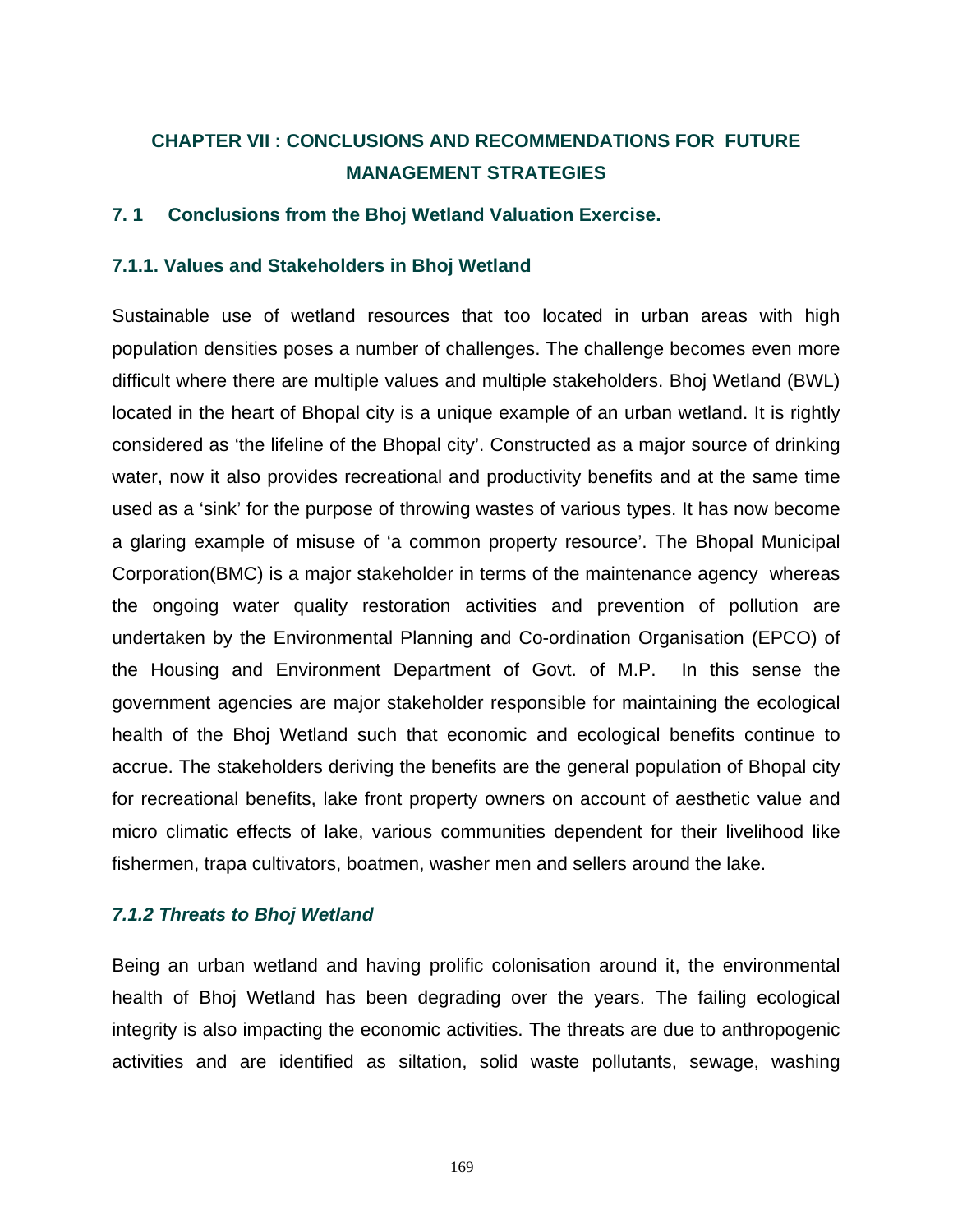activities, trapa cultivation, encroachment, weeds and eutrophication, boating (excessive) agricultural waste idol and tadjia immersion, hospital waste etc.

### *7.1.3 Estimation of Values Accruing from BWL*

BWL provides many uses which lead to many economic benefits to meet the spectrum of wants and needs of multiple stakeholders ranging from very tangible subsistence uses like drinking water, fish production, trapa etc. to intangible psychological needs like aesthetic beauty and recreation. It could be seen that some of these uses are direct uses with significant extraction like water supply, fish production, trapa cultivation. There are some direct uses but are non extractive like ecotourism, recreation and these could also have vicarious uses for media such as magazines & films. The indirect uses also exist for the entire population living around or close to lake as it benefits from the complex ecological functions of the lake which supports economic activity and human welfare. As mentioned above that besides providing drinking water & livelihood to many people through provision of various resources, the BWL also acts as 'sink' to the waste which is put by the adjoining population in the form of sewage, detergents, solid waste, hospital waste, silt flow, agricultural run off to name a few. It processes these wastes through nutrient cycle, filtration etc.

Other indirect uses are carbon fixing, micro-climatic effects, habitat for migratory birds. Though the BWL is a provider of many such values but more so it is used as a CPR and has been facing increasing pressure due to increasing anthropogenic activities. Many uses are directly extracted and do not enter into market. People do have use values but are not aware of market values of such uses. Even though in some cases market price could be traced (which mainly accrues to individual stakeholder) but there are no supply costs attached to it. To capture all such values, the valuation exercise has been attempted and Ramsar's Guide for Policy Makers & Planners on "Economic Valuation of Wetlands" (Barbier et.al. 1997) has been used as main tool to attempt this valuation exercise besides drawing from many other sources.

In the valuation exercise attempted here the actual use values accruing to various stakeholders are estimated using alternative methodologies like :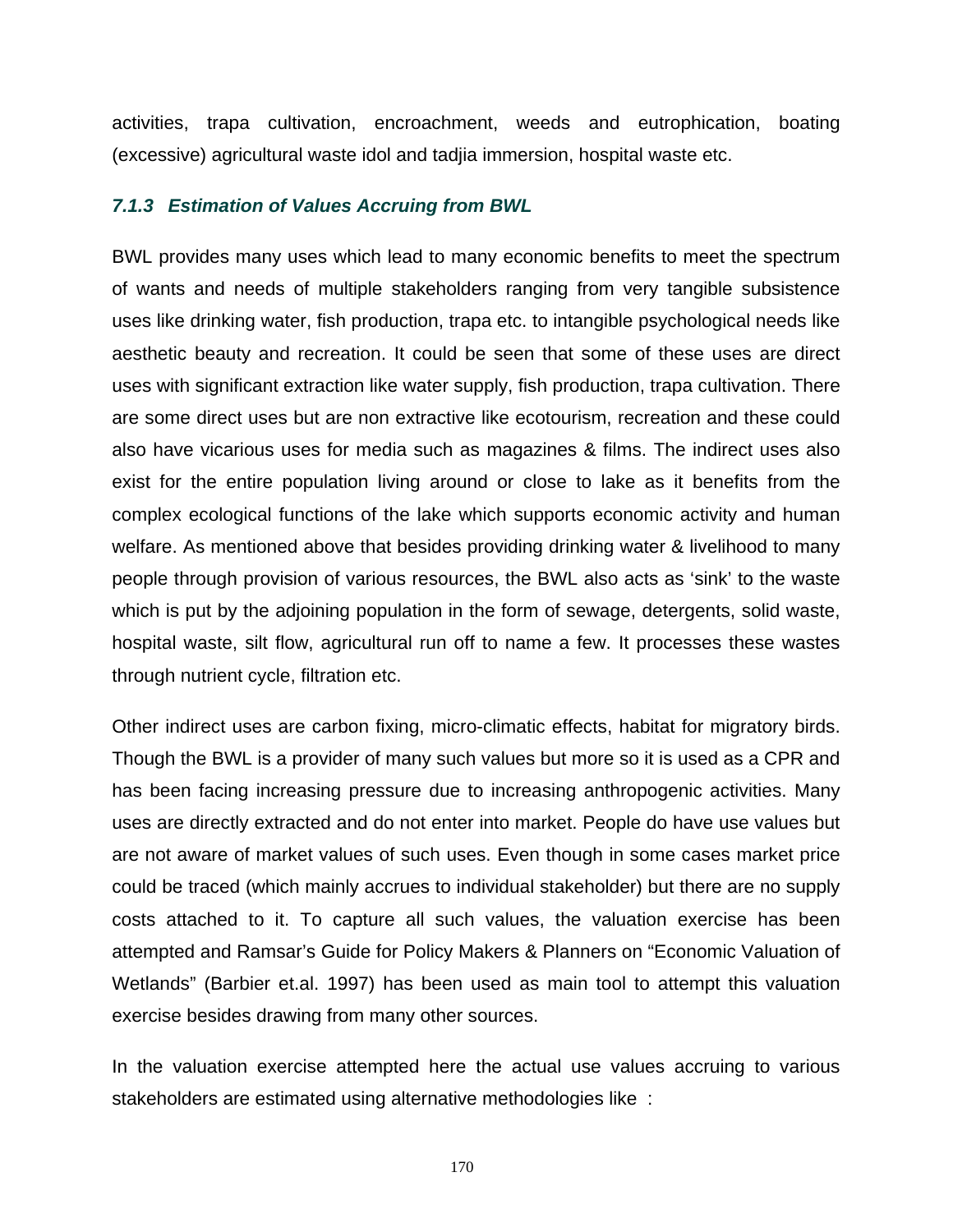- ii. Supply cost technique is used to estimate actual value of water supply, which is otherwise highly undervalued commodity as the water tax is very low.
- iii. Market price of existing production of fish and trapa was used to express the value for fishermen and trapa cultivators. Due to lack of information on changes in productivity stemming from modification in BWL value of the existing production is considered.
- iv. Income estimation approach is used to capture the value accruing to boatmen, washermen, and sellers of various edible items and joyrides undertaking activities in and around the lake.
- v. Revenue generation has been administered to arrive at values accruing to MPTDC for running the Cafetaria and boats.
- vi. Cost of illness technique has been used to measure the extent of damage to the health of wetland ecosystem in terms of its linked impact on human health.
- vii. The abatement cost method captured the cost of purification of water so as to reflect the willingness to people to pay to obtain pure water.
- viii. All the above techniques tried to capture the values for individual users but the entire population for the purpose of recreation uses the lake. CVM has been used to capture the willingness of people in terms of voluntary payment on tax to conserve the lake for recreational purposes.
- ix. Hedonic pricing was used to capture indirectly the premium prevalent in property prices due to their location over the lake.
- x. Multicriteria techniques tried to capture the preferences of buyers while considering property purchases.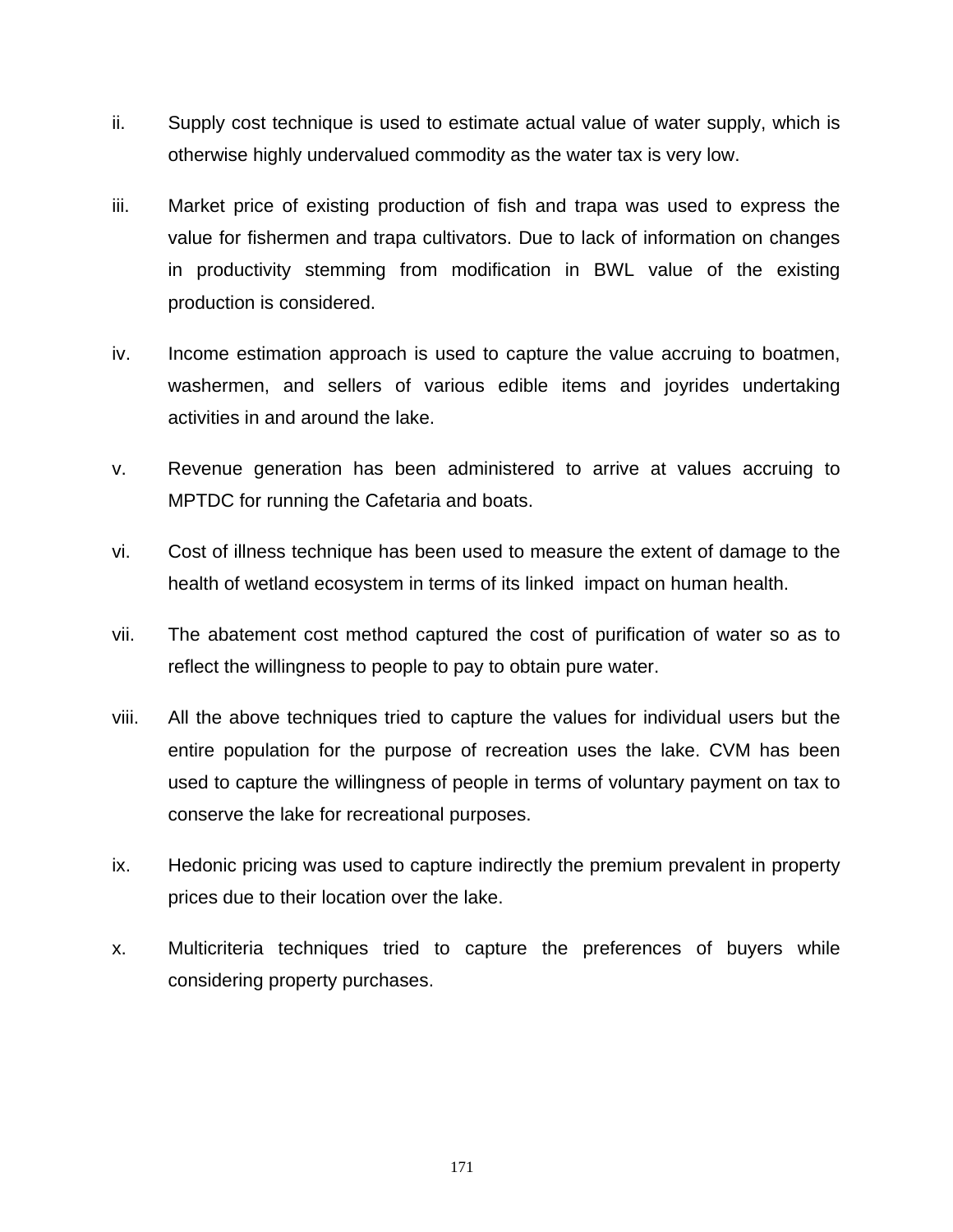The valuation exercise revealed that high supply cost is borne by the authorities whereas the revenue earned in exchange is very normal. Income earned by individuals showed high economic dependence of certain class of people on the lake. The value of lake's deteriorating quality was reflected through willingness of people to pay for water purification and the cost that they are bearing on account of water borne disease. People showed high WTP for conserving the lake for recreational purpose. The population of Bhopal city is WTP Rs. 4,84,68,956/- anually (Rs. 241/- per household) as voluntary payment forwards Bhoj Wetland Management Society and only Rs. 59,32,922 annually (Rs. 29.50 per household) if it is taken as tax. Nearly 95% of the sampled population visit lakes mainly for the purpose of recreation. They at the same time showed high awareness for various threats. In property price approach also it was found that aesthetic value of lake commands a high premium in case of existing properties but in the purchase of new property by people other factors like availability of drinking water, safety, various neighbourhood and accessibility factors gain more importance.

## *7.1.4 Restoration Activities for BWL*

There are a number of restoration activities being carried out by the State Government in the Upper and the Lower Lake which are aimed at restoring and maintaining the water quality and the quantity in the Lakes. This project is not only expensive but quite ambitious and the only one of its kind to be introduced in a freshwater wetland in India. As a result it has brought widespread recognition and appreciation to the agencies implementing it (dealt in Chapter II).

# *7.1.5 Ecosystem Modelling of BWL*

Ecosystem Modelling has been attempted to study the past, present & future scenarios of the lake. Various water quality parameters have been used here which are important from the point of view of various economic values that are derived from the lake base on ecological integrity of the BWL's ecosystem. The valuation exercise attempted was used to indicate the overall economic efficiency of the various competing uses of this wetland resource. Further through modelling exercise the linkage between the ecosystem's health and the health of the economic system and also vice-versa has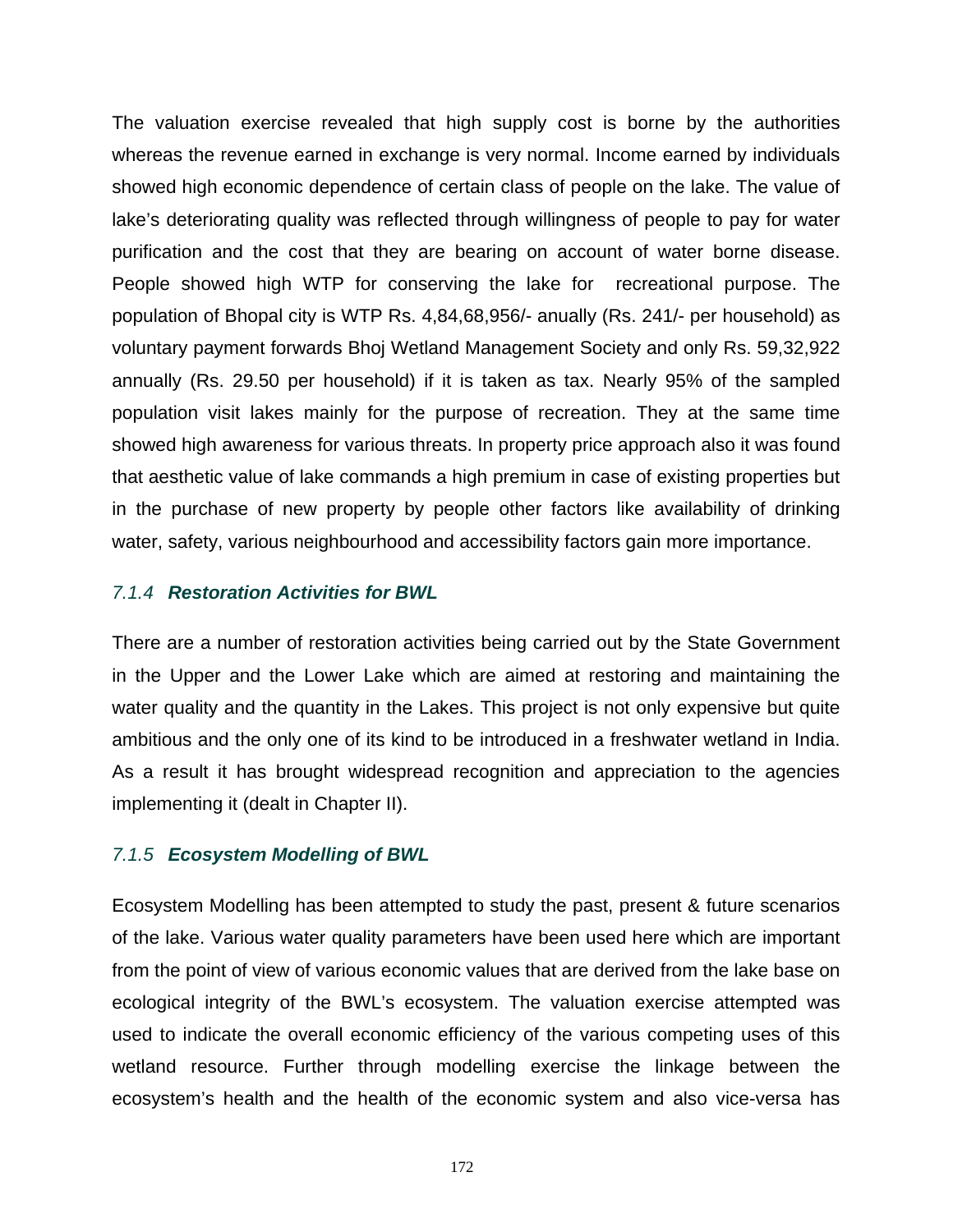been established. A major difficulty that the wetland valuation exercises face is on account of complexity of such environmental systems due to insufficient information on important ecological and hydrological processes that underpin the various values generated by the wetlands( Barbier et.al. 1997). Through ecosystem modelling exercise an attempt has been made to understand such ecological and hydrological processes using only water quality parameters which greatly determine the potential of economic values from the BWL ecosystem. It also contributes towards prioritization of wetland uses as there are inherent conflicts or tradeoffs amongst them. For instance, it may not be possible to manage BWL for drinking water or recreation or fishing while at the same time using it as a sink for wastes of various kinds for their treatment. Further this exercise compares PDL and ongoing restoration activities and projects. The status of two lakes expressed through the modelling exercises could be used as an input by the policy makers to prioritise various interventions for the wise use of Bhoj Wetland.

## *7.1.6 Policy Implications from Valuation & Ecosystem Modelling*

After the restoration project is over, the maintenance of this Wetland is supposed to pass into the hands of the Bhopal Municipal Corporation who have looked after these lakes till now. But this project and the results that are expected to be achieved from it would fail miserably if the lakes were not maintained in the future in the same way. Such expensive restoration activities cannot be carried out every now and then but can be said to be a one time effort actually. The sustainability of this kind of an effort is obviously under considerable strain if the factors that were responsible for causing its degradation in the first place, are not checked. For this purpose involvement of the community becomes very necessary. Unfortunately, the people have not had anything to do with this project till now. The awareness levels among the general population about the details of this project are astonishingly low, considering the detailed publicity and campaigns carried out in the city via popular media.

Secondly, sustainability is an issue that has been much debated in the past. Sustainability as defined in general terms means use of a resource in a manner that provides not just for the needs of the current generation but also leaving enough to

173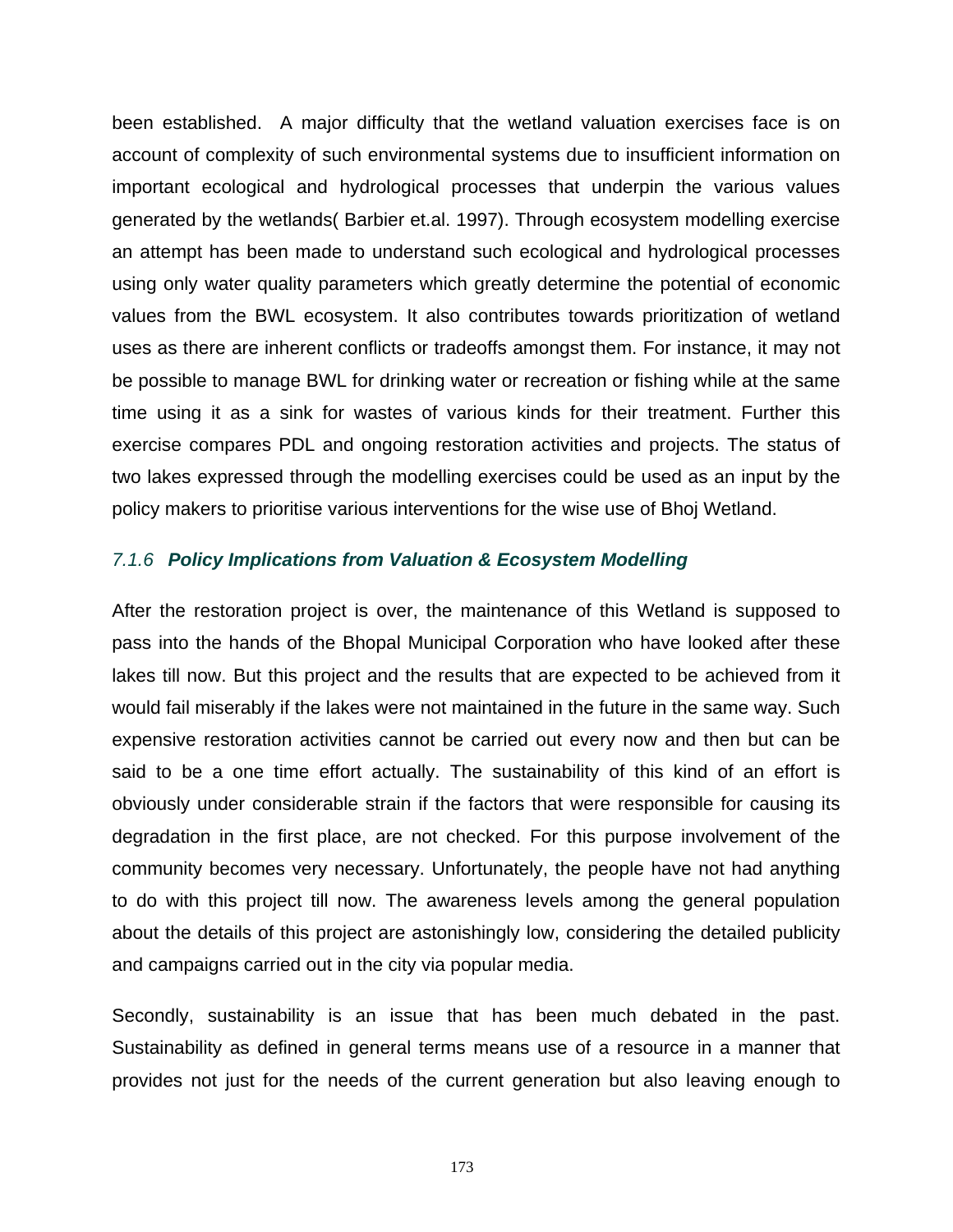meet the needs of the future generations. Thus it talks not only about intra generational but inter generational equity. Sustainability implies a balancing of economic benefits with resource availability/replenishment and environmental costs of growth. But there are problems with this sort of balancing. How much of use is good and when does it become unsustainable? Again, how much should be left for our future generations and how much should be consumed by this generation? All these questions are difficult to answer and estimates are tough to arrive at.

The above problems of the Upper and Lower Lake have arisen due to unsustainable use of this scarce resource - drinking water. Drinking water is the primary need of a growing city and pollution of its source produces a grave threat not just to the ecosystem but also to the health of the citizens in the city. Therefore care has to be taken to look after this resource and maintain its sustainable use in the future.

But is this enough for sustainable development? How can development without participation from the people be envisioned? Thus for development to fulfil its long term objectives, it becomes necessary to ensure that it is of the people, for the people and by the people. Unless people themselves come to realise the need for improvement and maintenance of the resources, their misuse cannot be curtailed be it for the Bhoj Wetland or some other natural resource like forests, pasturelands, etc. Thus it becomes necessary to plan development in a manner that it does not alienate people but makes them part of the system. And this is what is exactly required for the continued flow of benefits from the Bhoj Wetland. Awareness about the problems and empathy for the system have to be created not by holding sporadic and ineffectual awareness campaigns but through building local participation and support by making them part of the decision making process. This is possible only when a certain responsibility towards the ecosystem is felt by the people, which in turn is possible only when the actual value of this resource is known to them. The value worked out in this study should be of use to the policy makers and city planners in working out future management strategies for this important wetland resource (Verma and Bakshi, 2000).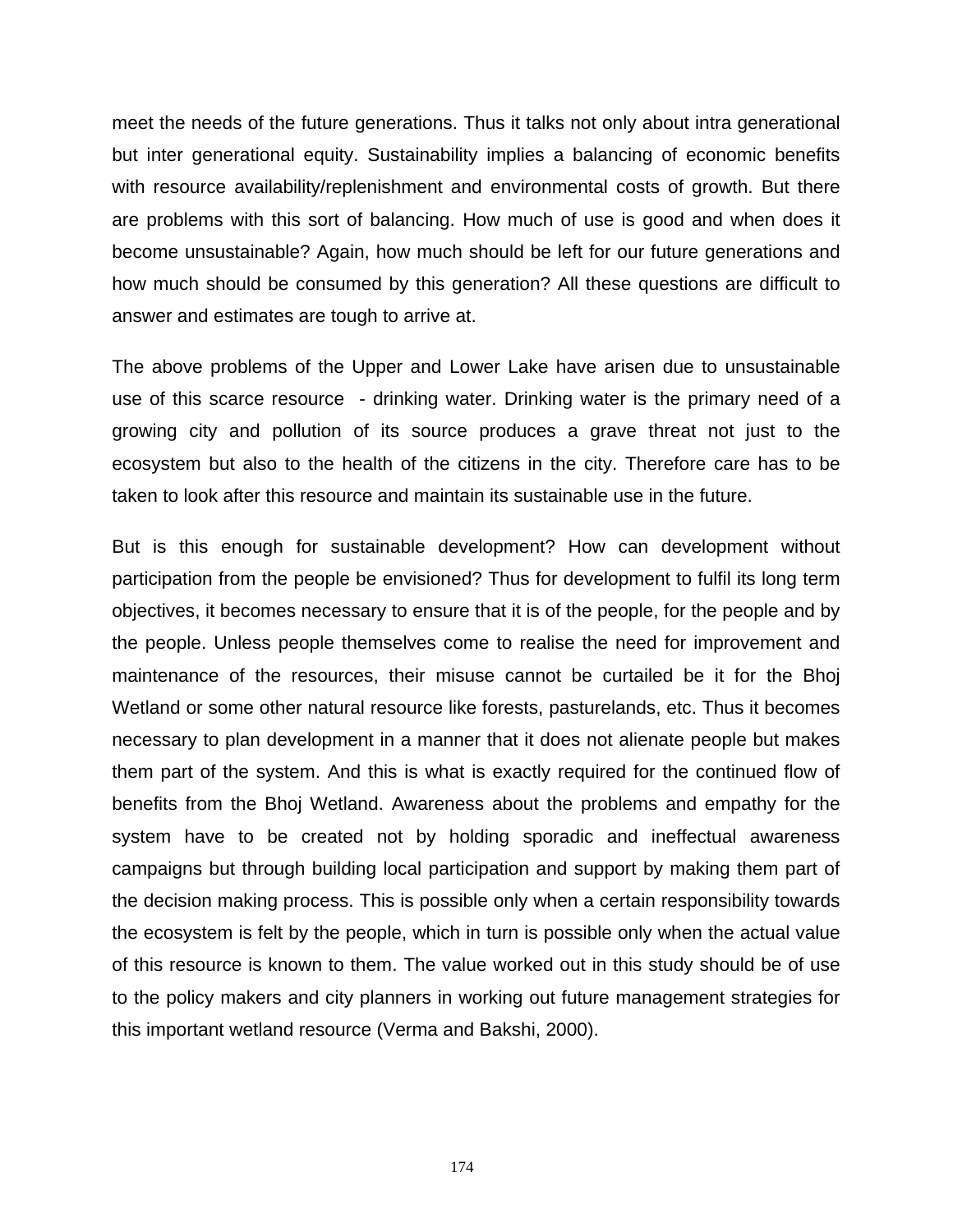# **7.2 Recommendations for Future Management Strategies: Lessons from Valuation & Ecosystem Modelling Exercise.**

There are many ways of managing a resource. Two of the extreme ways by way of example are total conservation and open use. Now, both of these are impractical and impossible to allow, the first because the Wetland is a way of life for many people and their entry just cannot be banned without reason; the second because it would lead to the Wetland becoming a common property resource with common access and share the fate that has happened to many others. Examples are abounding of water bodies which have dried up due to human activities in their catchment area or they have been filled up to create more land to be sold as plots. According to Garrett Hardin, freedom in a commons leads to the 'Tragedy of the Commons', where each individual in his partial rationality tries to maximise his gains and thereby rushes towards ruin. He also adds that the air and water around us cannot be fenced, and so the tragedy of the commons as a cesspool must be prevented by different means, by coercive laws or taxing devices that make it cheaper for the polluter to treat his waste than to discharge them untreated. Working along this line of thought, it makes sense to charge people for not just the sewage that people put into the water but also the drinking water that they use. The current tax rates are not even enough to look after the maintenance of the pipelines used in water distribution. The water tax should be altered at differential rates for people according to their ability to pay. Otherwise, water metres can be introduced and the people should be charged according to what they actually use. This ought to lead to some sort of social responsibility among the people whereby they would control their use of the resource, drinking water in this case**.** 

In light of the above mentioned valuation & ecosystem modelling exercises which were brought about through extensive personal discussion, focal group meetings, secondary data through various departments and stakeholders workshops (Annexure III), a set of technical and policy recommendations are proposed to operationalize the objectives of the study leading to analysing the factors causing Bhoj Wetland degradation; nature and extent of injury to the wetland; How does this degradation impact on the uses that citizens of Bhopal extract out of it ? What cost is borne by the users on account of

175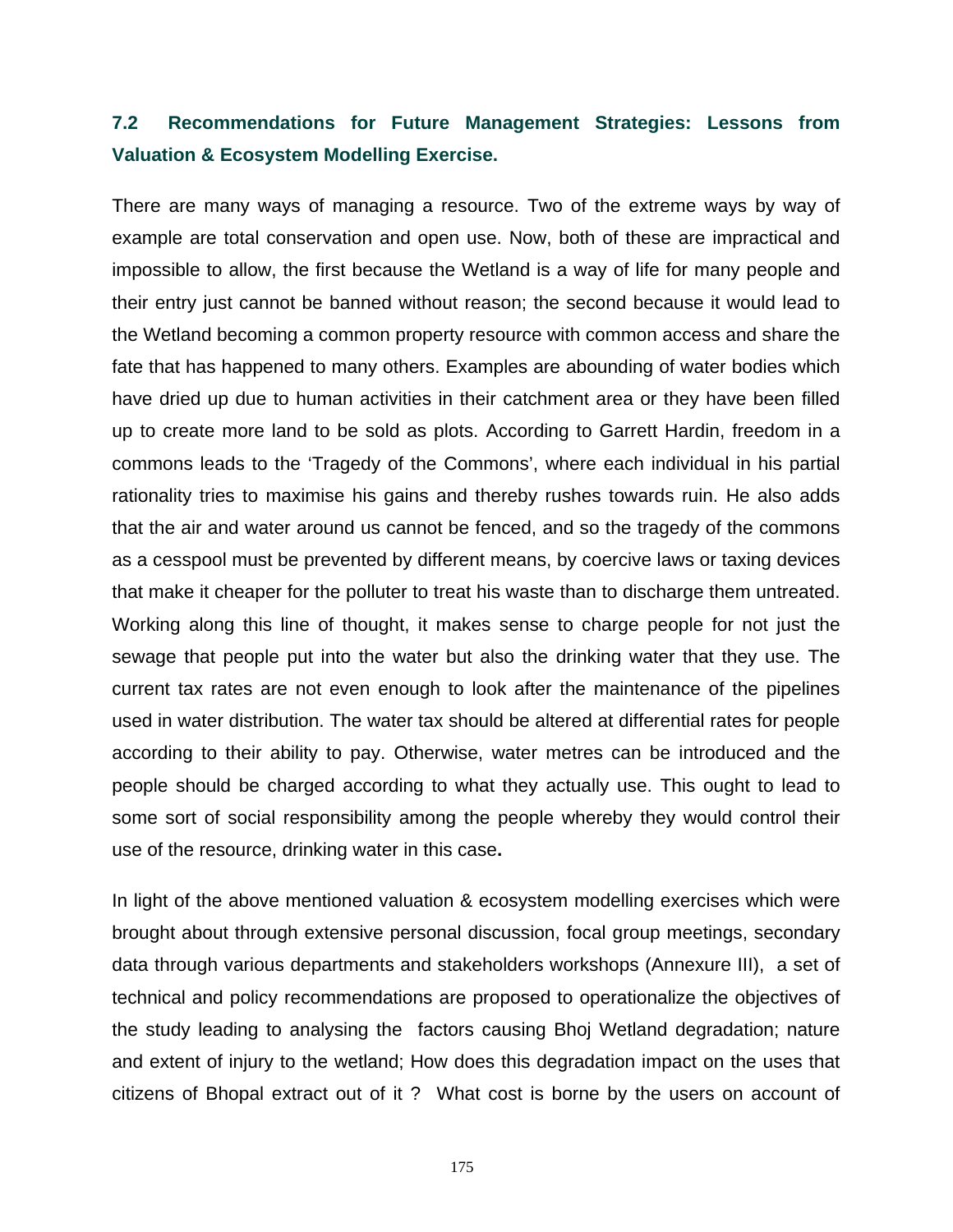degradation in terms of productivity losses and health impacts? How feedback can be taken from these impacts to revise or develop management policies and to seek participation of stakeholders to check wetland degradation or losses? What is the willingness of the people to pay to conserve this wetland? The following set of Technical and Policy recommendations are proposed:

# **I Technical Recommendations**

 As the restoration activities are going on & shall take another year or so to complete and their impacts could be rightly assessed only after their complete execution. At the same time has been observed that the restoration and prevention activities have not been taken up in sequential manner. Thus it is necessary to follow stepwise physical interventions to restore the status of both the lakes of the Bhoj Wetland. The following are suggested to effectively implement the restoration subprojects:

- i. It becomes necessary to first bring the preventive measures into working order before implementing what are known as the corrective measures. If the former are not implemented at the right time, the effect of the latter cannot be of any consequence. For example, floating fountains have been put up in the Lower Lake at huge costs without first of all completing the garland drain project which would stop the sewage from entering the Lower Lake. As a result sewage continues to flow unabated into the Lower Lake and at the same time, the floating fountains are supposed to aerate the Lakes. Naturally, the effect of the latter cannot be observed unless the flow of sewage is stopped.
- ii. Retghat –Lalghati road has been constructed on the left bank of the Upper Lake , which is supposed to act as barrier to prevent encroachment but sewage through neighbouring colonies still continue to flow underneath.

176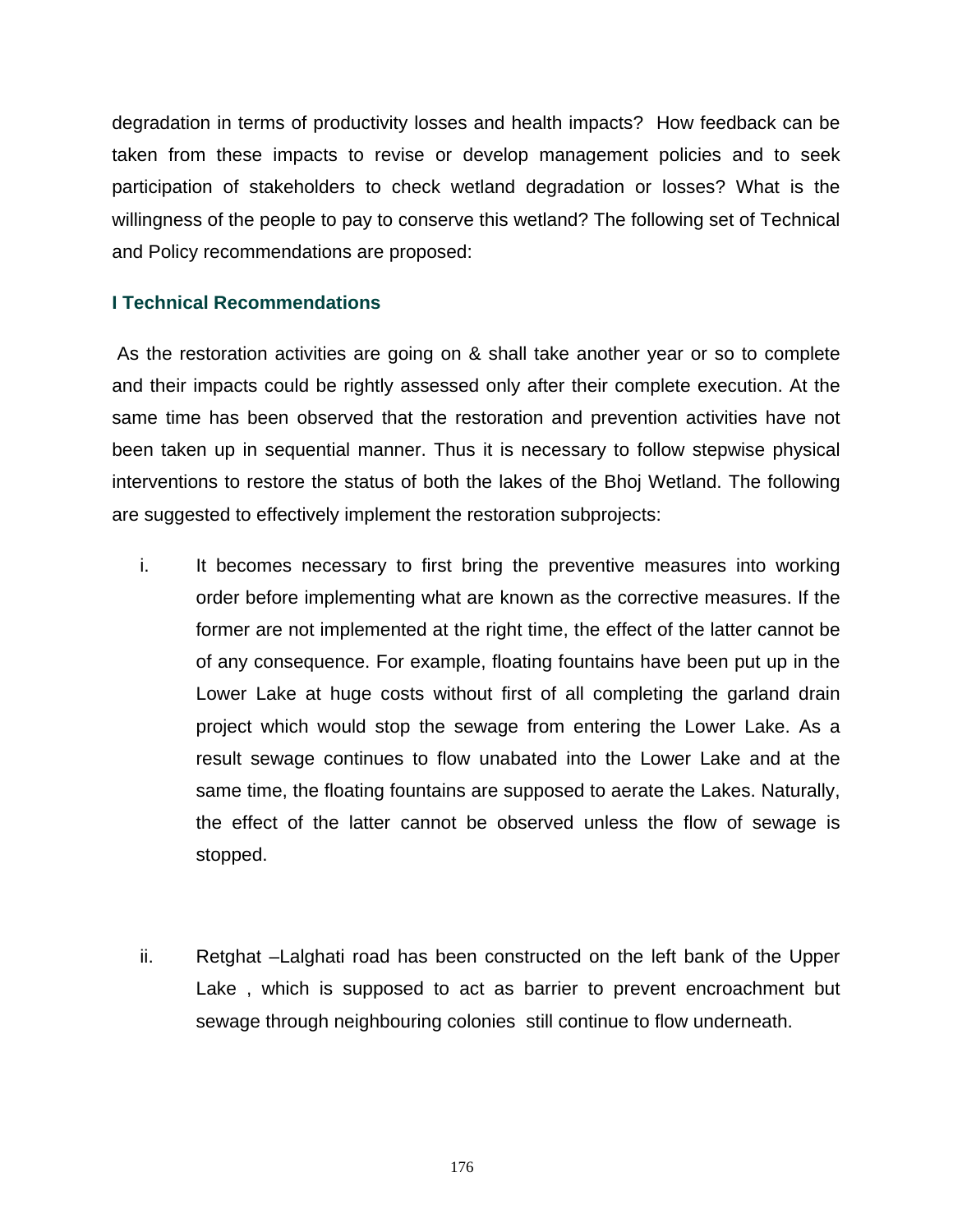### **II. Policy Related recommendations:**

The critical need today is to recognize the inter-linkages and benefits that could be obtained if the wetland is managed in 'integrated manner' and is 'sustainably used'. It is a very challenging task and requires actions at many levels and delicate integrity of diversity of issues and management institutions. Such an approach must begin with involving all stakeholders in the wetland in the form of a local area institution, which shall be helpful in eliciting their views for use and future management of the Bhoj Wetland. The Institution so formed could frame the action plan to cover all ecological, economic, social and institutional issues. To cover the above issues the following set of policy recommendation is proposed :

- a. It is imperative to take into account the perceptions of the people before carrying out any management exercise and especially one of this scale and to also involve the people at every stage of the planning process.
- b. The management of the Lakes looks at the restoration and maintenance from each and every side. For this effective co-ordination between all the line departments that are connected with the use or maintenance of the lakes becomes necessary.
- c. There needs to be more transparency in the system. When huge amounts of public money/funds are used for development activities, it becomes the responsibility of the concerned authorities to reveal to the people how the funds have been used.
- d. There is need of setting up of a **Bhoj Wetland Management Committee** which should comprise of all the concerned line departments, such as the Public Health and Engineering Department, the Municipal Corporation, the MP State Tourism Department, research institutes like the Regional Research Laboratory, Indian Institute of Forest Management, Limnology Department of Barkatullah University, journalists, NGOs, representatives of the people through members of various residential or commercial societies, the fishermen society and the *dhobi*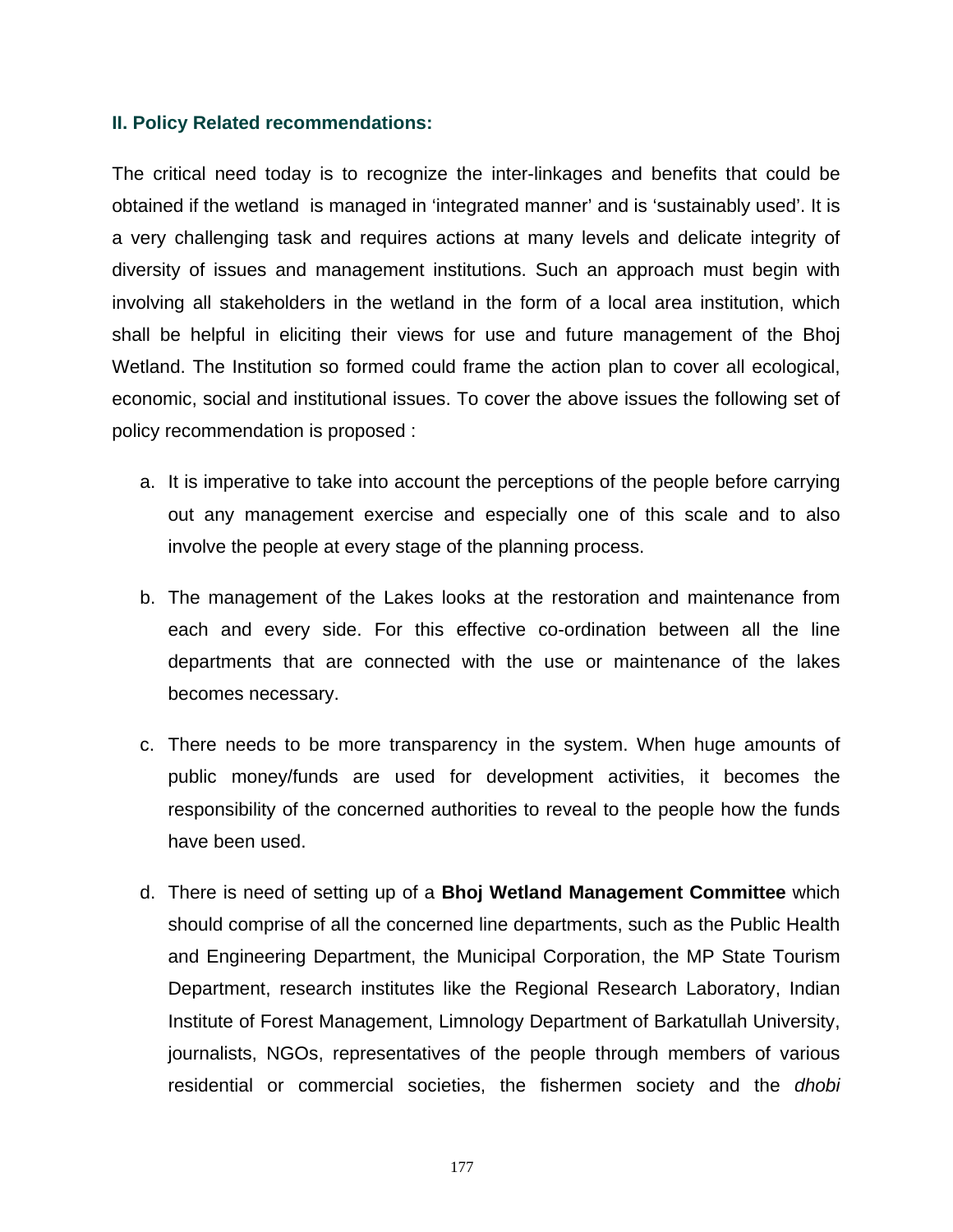community and maybe even people from religious groups. This body should be vested with all the decision making powers as far as the management of the Lakes in the future goes. The functions of the society would be to ensure maintenance and management of the Bhoj Wetland for Sustainable Use. The structure of Bhoj Wetland Society is given in Annexure V.

- e. The valuation of the Lakes should serve as an important basis for designing of future strategies. It would also give an idea of the kind of money required for maintenance activities in the future.
- f. The people are willing to pay substantial amounts for enjoying recreational benefits from the lake. This exercise should be followed by an actual collection exercise and that money would serve as the corpus of the Bhoj Wetland Management Committee. The figures so estimated by the Bhoj Wetland Department for the purpose of maintenance of sub projects after their completion roughly stands Rs. 80,70,000 (details in Annexure VI )If a 'management fund' is generated through the collection in terms of voluntary payment, the maintenance activities could be carried out smoothly.
- g. A cost benefit exercise needs to be carried out once all the values have been calculated. This exercise taking all social costs and benefits into account would provide a picture of how effective the restoration programmes have actually been.
- h. It is necessary to promote eco-tourism in the city. The city has two picturesque lakes which can provide an excellent site for adventure tourism as well. This would provide employment to a large number of people and would also bring the much required revenue into the coffers of the government. For this purpose, the Lower Lake and the Spill channel of the Upper Lake are wonderful sites. Sports like sport fishing, para sailing and para gliding, water scooters, yatching and many more can be introduced at these sites. Bhopal could soon figure on the international map for water sports provided the sports and the tourism ministry take up this challenge seriously.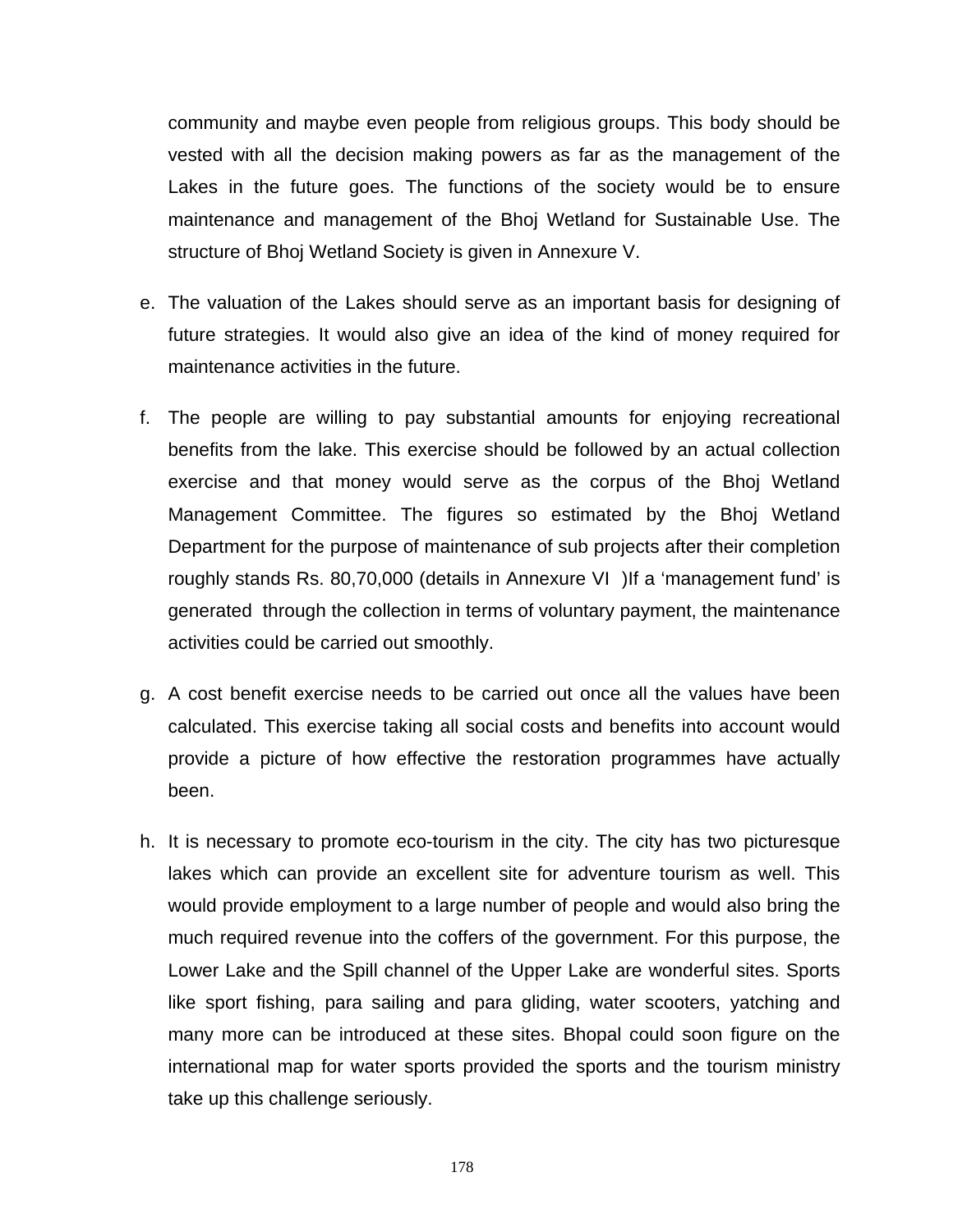- i. There are a number of sites in the city area on the Idgah Hills and Shyamala Hills that provide a beautiful view of the Lake. If these sites can be developed as view points, they can become wonderful picnic sites. It is necessary to take up the development of these sites on a priority basis since land at these prime locations is the target of encroachments.
- j. It is also important for all the concerned departments to prioritise their activities according to the simulation runs of the model for both the lakes. These models depict the scenario as in the past, present and as expected in the future at the following trends. Thus the effect of any management decision can be studied by using this model and this becomes extremely necessary for the effective implementation of the project.

It is believed that the recommendations listed above, if taken care off by management authorities shall help in economically wise, environmentally sound and socially acceptable process for sustainable management of such an important 'Urban Wetland'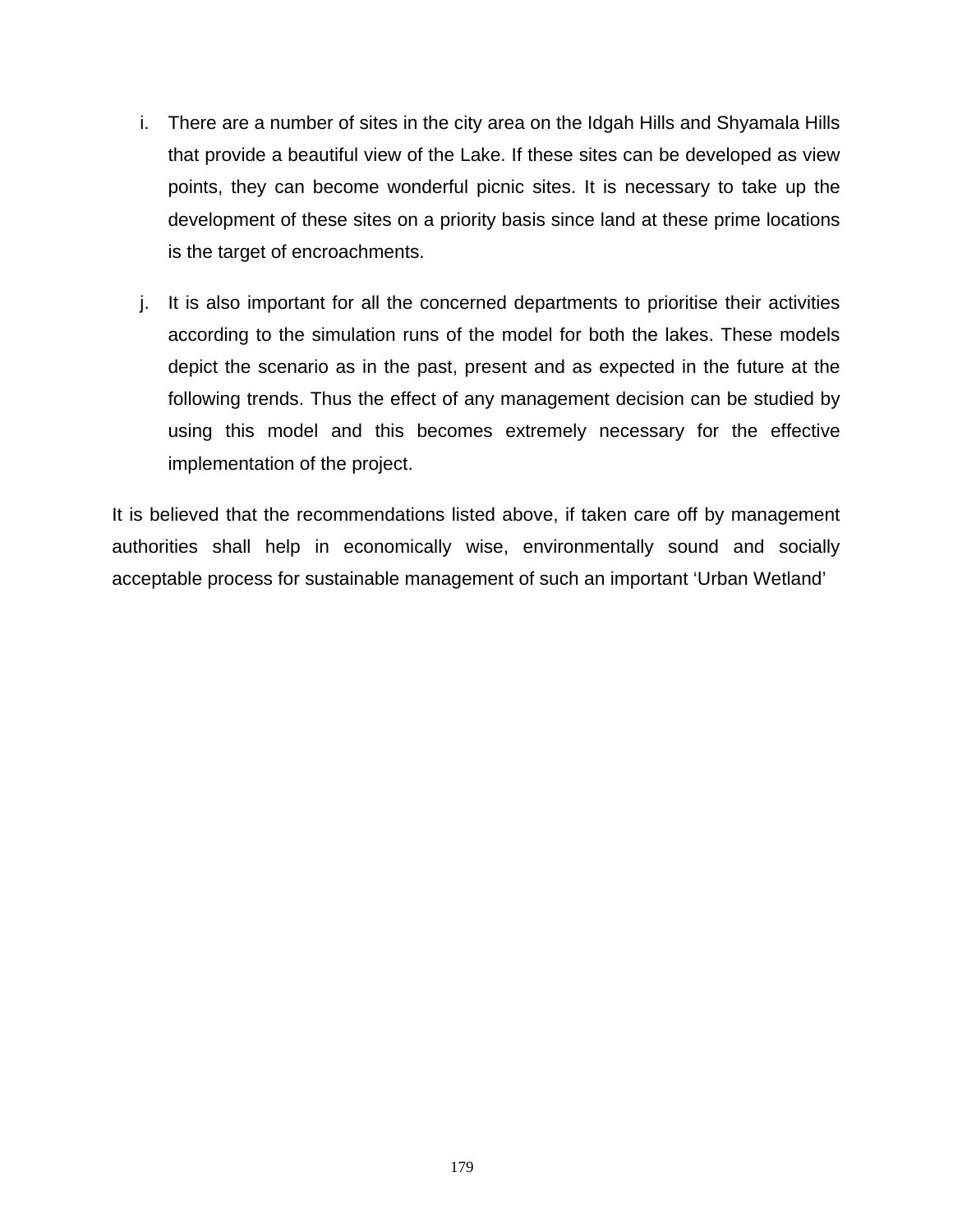#### **GLOSSARY**

**Alkalinity:** It is inverse of acidity. A quantitative measure of water's capacity to neutralize acids. Alkalinity results from the presence of bicarbonates, carbonates, hydroxides, salts and occasionally of borates, silicates and phosphates. Numerically, it is expressed as the concentration of calcium carbonate that has an equivalent capacity to neutralize strong acids. Alkalinity higher than 200 mg/l make the taste of water unpleasant.

**Bacterial Count:** Maximum probable number (MPN) count of bacterial colony in a given water sample shows the total bacterial count. Measured the number of colonies per 100 ml of sample. Drinking water standards of World Health Organization (WHO) insists total absence of colonies in drinking water.

**Bio-chemical Oxygen Demand:** Biological uptake of molecular oxygen for the degradation of organic and inorganic compounds in the water. A maximum permissible limits of 25 mg/l BOD is given in WHO standards

**Contingent Valuation:** A valuation from a survey technique using direct questioning of individuals to estimate individuals' willingness to pay.

**Direct Use Value:** The value derived from direct use or interaction with a wetland's resources and services, such as the value of fish catches.

**Dissolved Oxygen:** Molecular oxygen dissolved in water from atmosphere and photosynthetic activities of primary producers. Temperature, turbidity and photosynthetic activities controls Dissolved oxygen value. Low value shows less primary production and high metabolic consumption. Unit is milligrams per liter of sample(mg/l). No. limits to drinking water standards but a minimum 4 mg/l is necessary for aquacultural activities.

**Eutrophic:** From Greek for "well-nourished", describes a lake of high photosynthetic activity and low transparency.

180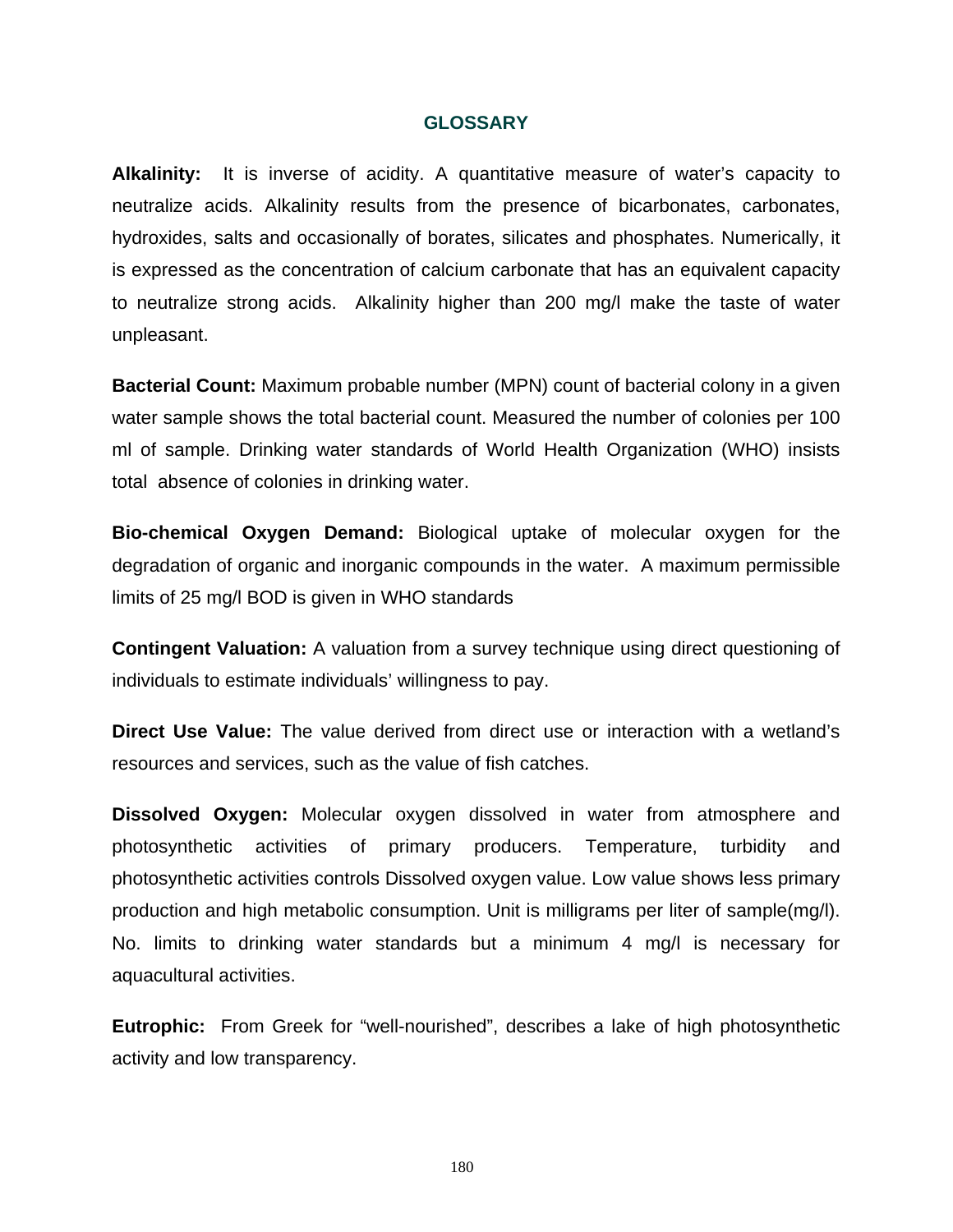**Eutrophication :** The process of physical , chemical ,and biological changes associated with nutrient , organic matter, and silt enrichment and sedimentation of a water body. If the process is accelerated by man- made influences, it is termed cultural eutrophication.

**Indirect Use Value:** Indirect support and protection provided to economic activity and property by the tropical wetlands' natural functions, or regulatory 'environmental' services, such as flood alleviation.

**Intrinsic Value:** The worth of something in itself regardless of whether it serves as an instrument for satisfying individuals' needs and preferences.

**Market:** A collection of transactions whereby potential sellers of a good or service are brought into contact with potential buyers and the means of exchange is available.

**pH:** A measure of the concentration of hydrogen ions of a substance, which ranges from very acid (pH=1) to very alkaline (pH=14) . pH 7 is neutral and most lake waters range between 6 and 9. pH values less than 6 are considered acidic and most life forms can not survive at pH of 4.0 or lower.

**Phosphates:** Total organic and inorganic phosphate present in water sample. Organic phosphate is the chemically bound phosphate with living cells and inorganic or orthophosphate is absorbable form of nutrient. High phosphate value leads high organic production because it is the limiting factor of primary production in inland water bodies. Measured in milligrams of phosphate per litre of water sample.

**Shadow Price:** Price 'adjusted' to eliminate any distortions caused by policies or market imperfections so as to reflect true willingness to pay.

**Social Cost:** The total cost to society of an economic activity.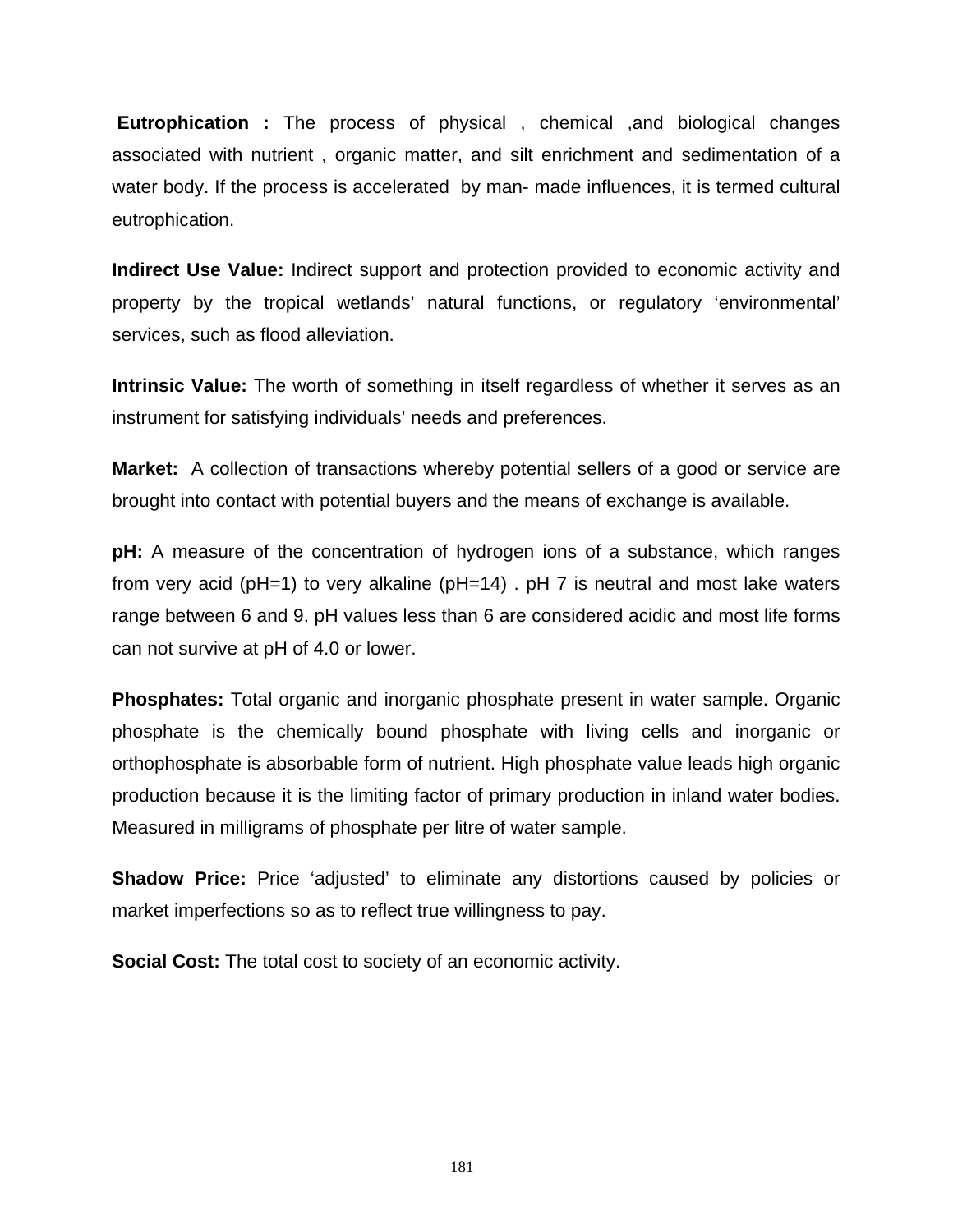**Total Dissolved Solids:** TDS is the amount of solids present in the water sample in dissolved form. This is the absorbable form of compounds to all living forms. Measured in milligrams per litre of sample. Drinking water limits of TDS is 1000 mg/

**Total Economic Valuation:** Assessment of the total economic contributions, or net benefits, to society of the wetland system (e.g., for national income accounting or to determine its worth as a protected area).

**Total Hardness:** It is the measure of salts like calcium bi-carbonate, carbonate and magnesium sulphate dissolved in water hardness has adverse effect on domestic use of water.. High hardness brings scales in the boilers. Unit of total hardness is mg/l. Maximum permissible limit of hardness for drinking water is 500mg/l

**Turbidity:** It is the measure of colloidal suspended matter in the water which hinder/ reflect the light. Turbidity higher than 5 units affect the clarity of water & make it unacceptable for drinking.

**Valuation:** Quantification of the values of a good or service.

**Value:** The worth of good or service, generally measured in terms of what we are willing to pay for it, less what it costs to supply it.

**Weeds:** They are the unwanted plants growing in a water body. They prevent light penetration and makes breeding ground for vectors like mosquitoes. Decayed plant parts gives more BOD to the water. They are the indicators of high nutrient content of the water.

**Wetland Function:** Processes among and within the various biological, chemical and physical components of a wetland, such as nutrient cycling biological productivity and groundwater recharge.

**Willingness to Pay:** The amount that someone is prepared to pay to purchase a good or use of a service regardless of whether there is a prevailing market price or the good or service is available free of charge.

182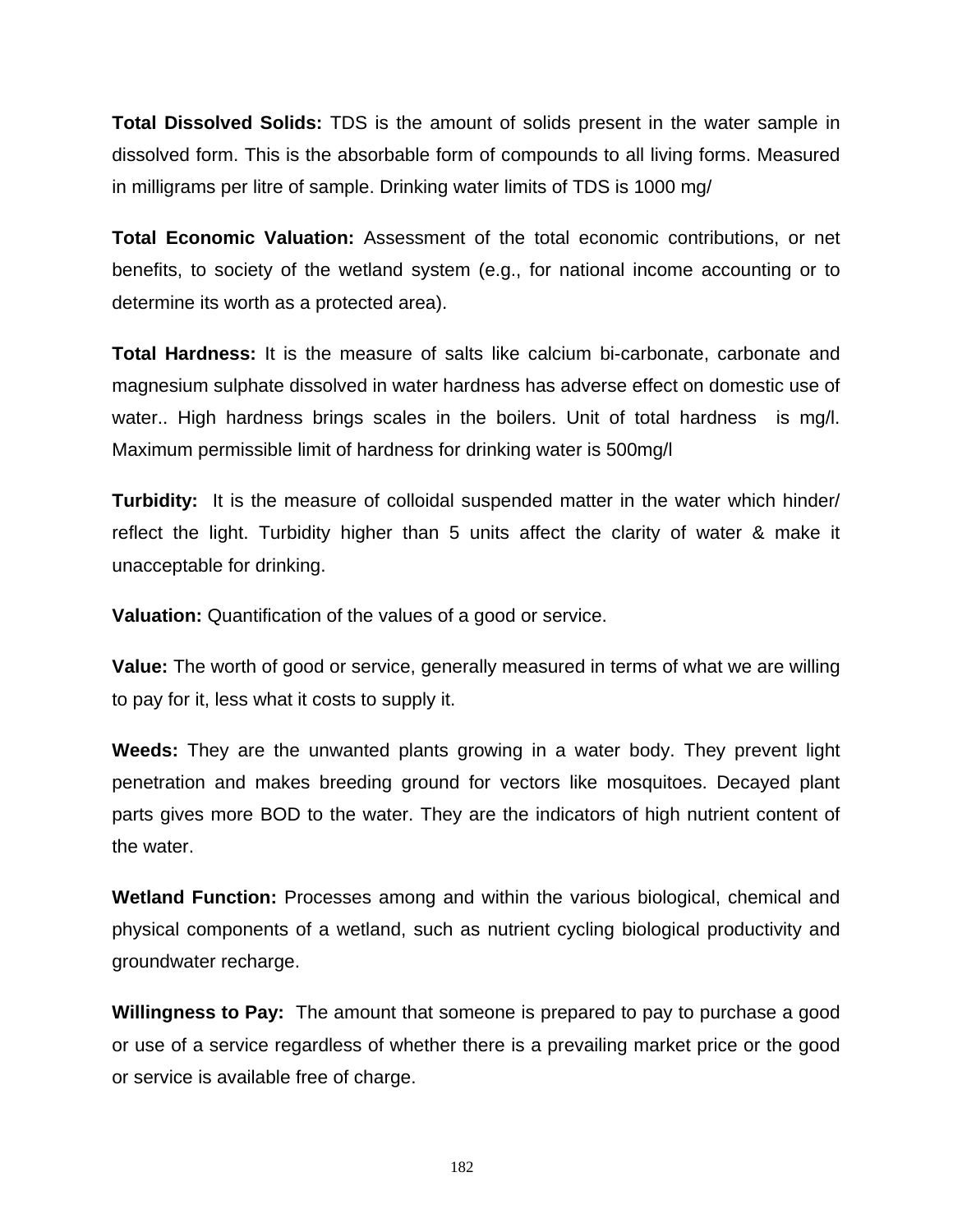# **BIBLIOGRAPHY**

- 1. Allaby.M (1994) " The Concise Oxford Dictionary of Ecology", Oxford University Press, Oxford
- 2. Barlow, S.M., Bridges, J.W.,Calow,P., Conning,D.M., Curnow,R.N., Dayan,A.D., and Purchase, I.F.H. (1992) Toxicity, toxicology and nutrition in risk analysis, perption, management. Report of Royal Society Study Group. The Royal Society , London. Pp. 35-65
- 3. David Pearce and Kerry Turner, 1990, Economics of Natural Resources and the **Environment**
- 4. Environmental Status Report of Upper Lake, Bhoj Wetland, Bhopal
- 5. Gopal K.Kadekodi ., S.C,Gulati., (1999) " Root causes of Biodiversity losses in Chilika Lake: Reflections on Socio-Economic Magnitudes" Study report of Institute of Economic Growth and Centre for Multi- Disciplinary Development Research, supported by WWF-India, New Delhi.
- 6. Gordon.L.Swartzman and Stephen.P.Kaluzny.,(1987), "Ecological simulation primer" Mac Millan Publication Company, New York.Pp. 01-03
- 7. Holling, C.S.(ed) (1978) Adaptive environmental Assessment and Management. Johnwiley and sons, London.
- 8. Krebs,C.J., (1978) "Ecology: the experimental analysis of distribution and abandance"
- 9. Measurement of Environmental and Resource Values, A. Myrick Freeman III. Dying Wisdom
- 10. Robertson David, Alan Bundy, Robert Muetzelfeldt, Mundy Huggith and Michael Uschold.,(1991) "Eco-Logic". The MIT Press, Cambridge . Pp. 09-13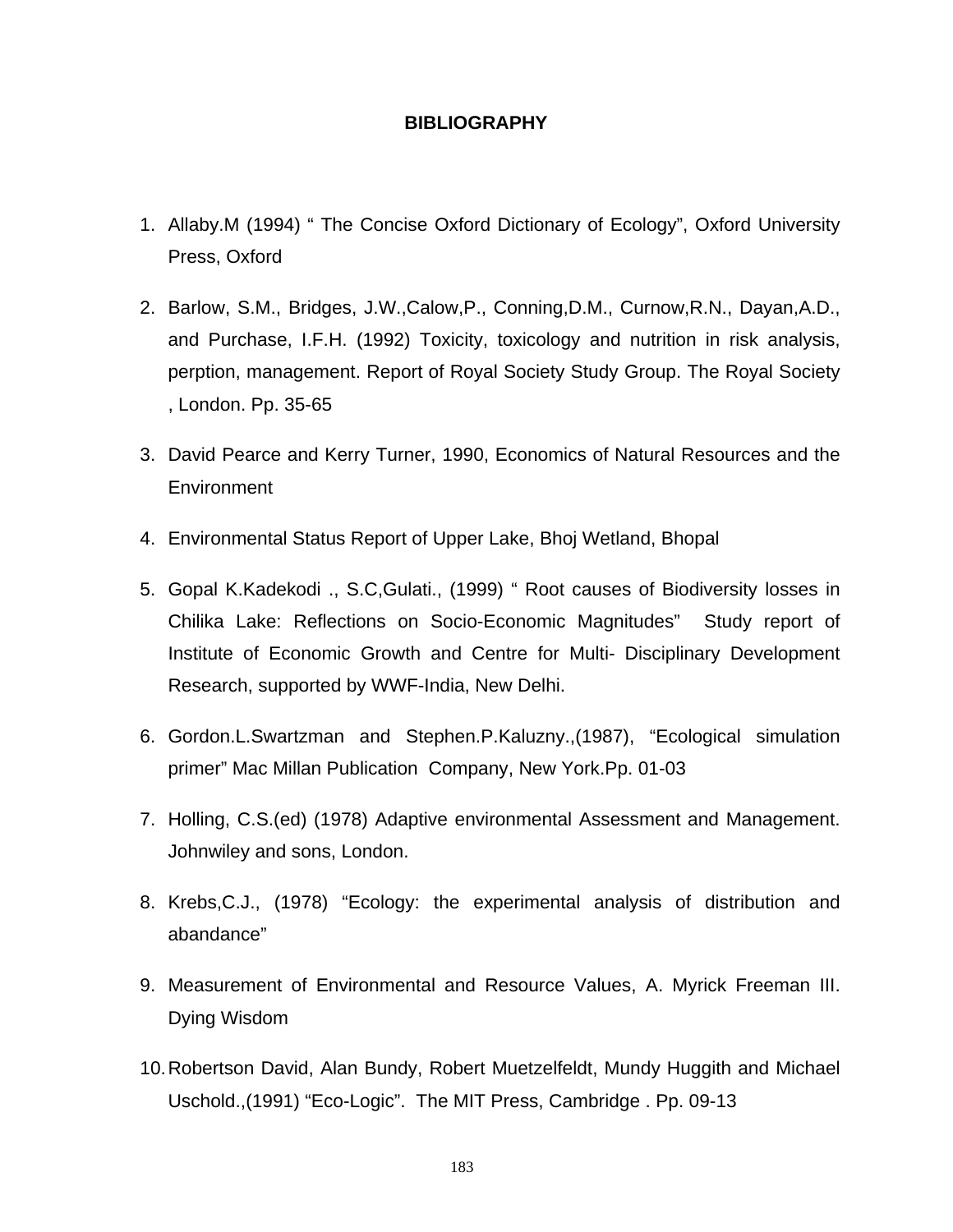- 11. Swartzman,G.L.,Stephen ,P.K.,(1987) "Ecological simulation primer" Macmillan Publication Company., NewYork. Pp. 01-05
- 12. Tony Prato, Natural Resource and Environmental Economics
- 13. Treeweek Jo (1999) " Ecological Impact Assessment" ,Blackwell Science Ltd, Oxford , London, Pp. 159-163
- 14. Verma, Madhu, Nishita Bakshi (2000) ' Sustainable Management of Natural Resources – A Case of Bhoj Wetland', IIFM Newsletter, July, 2000 Issue.
- 15. Verma, Madhu, Nishita Bakshi and Ramesh P.K.Nair (2000) ' Total Economic Valuation of Bhoj Wetland for Sustainable Use' Paper prepared for presentation in the beijer Research Seminar on Environmental Economics, 18-20 September, 2000, Dhulikhel, Nepal, organised by the Beijer Institute, Stockholm, Sweden.
- 16. Walters,C.J.(1993) Dynamic Models and Large scale field experiments in environmental impact assessment and management. Australian journal of Ecology-18.Pp. 53-61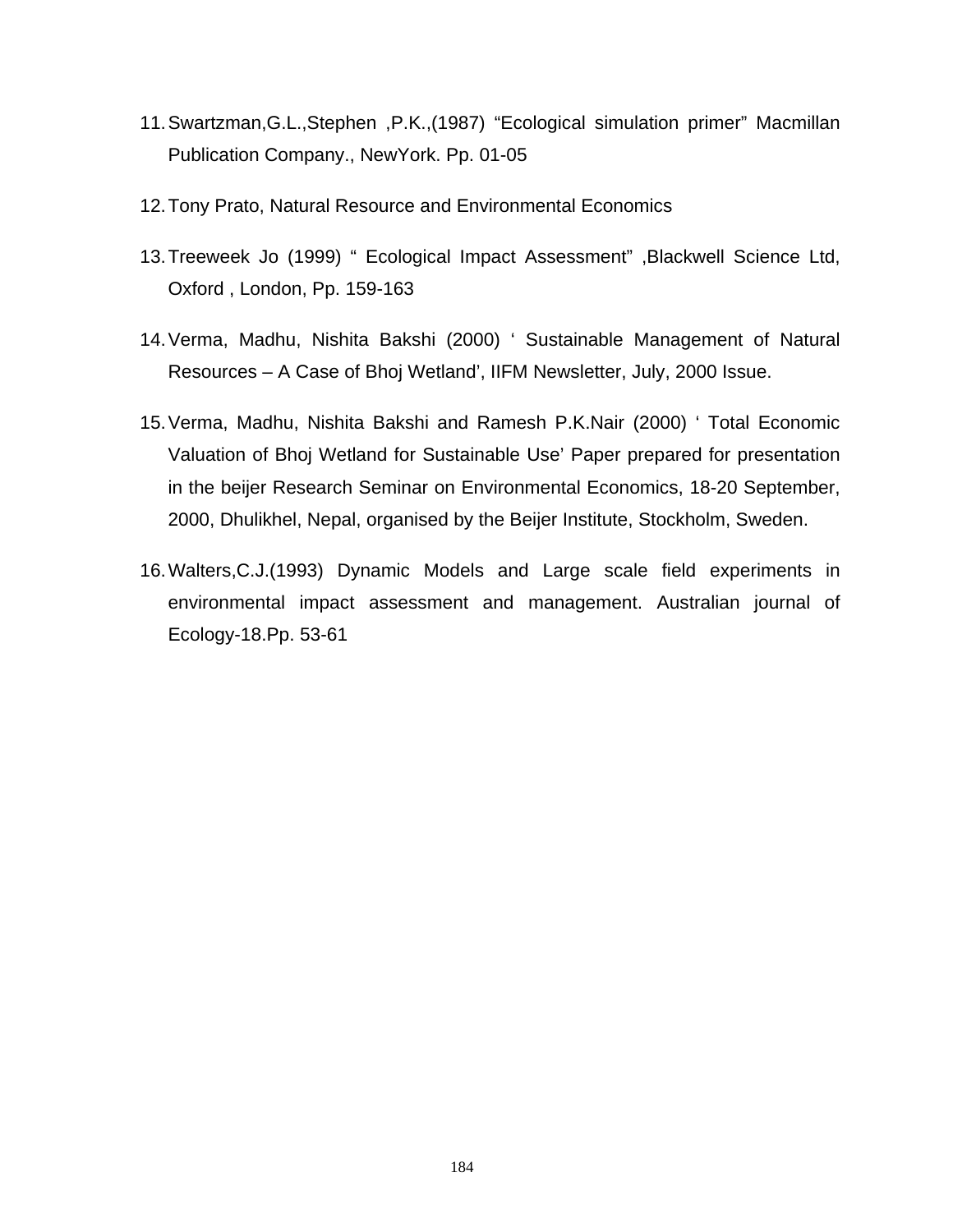# **ANNEXURE I**

# **Ward-wise Population of Bhopal City**

| Ward             | Name of Ward            | Population | % of Total | No. of |
|------------------|-------------------------|------------|------------|--------|
| No.              |                         | (1991)     | Population | Sampl  |
|                  |                         |            |            | es     |
| $\overline{1^*}$ | Mahatma Gandhi          | 16009      | 1.506      | 23     |
| $2^*$            | CTO ward                | 4856       | 0.456      | 6      |
| $3^*$            | Hemukalani              | 15470      | 1.455      | 22     |
| $4*$             | Sadhu Waswani           | 15866      | 1.492      | 22     |
| $5^*$            | Koh-e-Fiza              | 15267      | 1.436      | 22     |
| $6*$             | Noor Mahal              | 16304      | 1.534      | 23     |
| $7^*$            | Malipur                 | 16210      | 1.525      | 23     |
| 8                | Bag Munshi Hussain Khan | 16290      | 1.532      | 23     |
| $9*$             | <b>Idgah Hills</b>      | 16087      | 1.513      | 23     |
| 10               | Babu Jag Jeeyan         | 16322      | 1.535      | 24     |
| $11*$            | <b>Gufa Mandir</b>      | 16958      | 1.595      | 25     |
| 12               | Geetanjali              | 16710      | 1.572      | 25     |
| 13               | Shahjahanabad           | 16547      | 1.556      | 23     |
| 14               | <b>Congress Nagar</b>   | 16497      | 1.552      | 23     |
| 15               | Motilal nehru           | 14087      | 1.325      | 21     |
| 16               | J.P.Nagar               | 15500      | 1.458      | 24     |
| 17               | Ibrahim Ganj            | 15545      | 1.462      | 24     |
| 18               | Ram Mandir              | 14520      | 1.366      | 22     |
| 19               | Mangalwara              | 14357      | 1.350      | 22     |
| 20               | Lal Bahabur Shastri     | 14975      | 1.409      | 23     |
| 21               | Mahaveer ward           | 15163      | 1.426      | 23     |
| 22               | Jain Mandir             | 14401      | 1.355      | 22     |
| $23*$            | Moti masjid             | 15616      | 1.469      | 24     |
| 24               | Islampura               | 14825      | 1.394      | 22     |
| $25^*$           | Bhoipura                | 13879      | 1.305      | 22     |
| $26*$            | Ram Kamalapati          | 14701      | 1.383      | 22     |
| $27*$            | Vivekanand              | 14499      | 1.364      | 22     |
| $28*$            | Ambedkar                | 17625      | 1.658      | 25     |
| 29               | Tulsi ward              | 16471      | 1.549      | 24     |
| 30               | Panchsheel Nagar        | 16486      | 1.551      | 24     |
| 31               | Maulana Azad            | 17675      | 1.663      | 26     |
| 32               | Shivaji Nagar           | 16212      | 1.525      | 24     |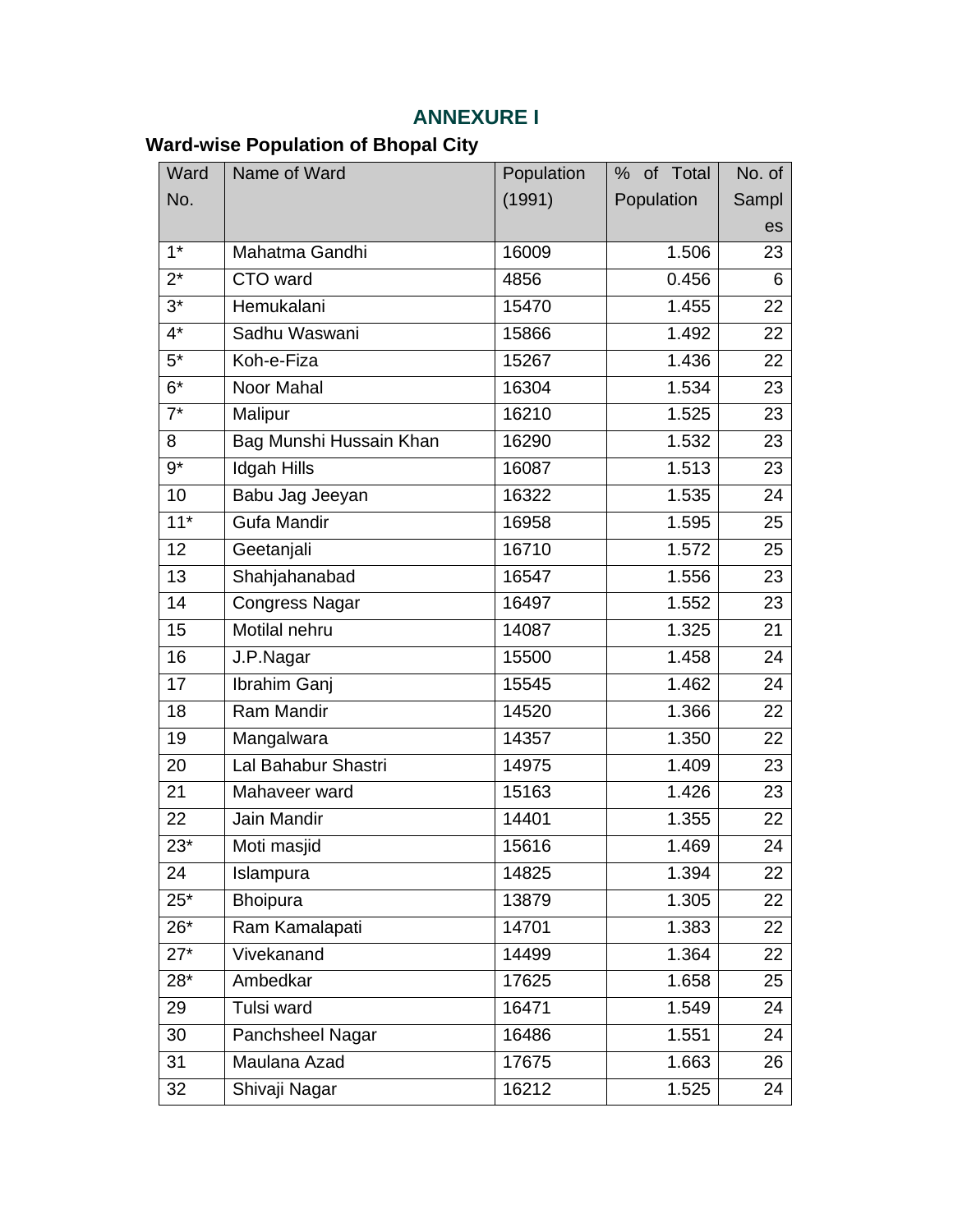| 33           | T.T.Nagar              | 16267     | 1.530    | 24   |
|--------------|------------------------|-----------|----------|------|
| $34*$        | Jawahar Lal Nehru      | 16728     | 1.573    | 24   |
| 35           | P Madan Mohan Malviya  | 16874     | 1.587    | 24   |
| $36*$        | Ravindra nath Tagore   | 17735     | 1.668    | 26   |
| $37*$        | Jehangirabad           | 17152     | 1.613    | 25   |
| $38*$        | <b>Barkheri</b>        | 15960     | 1.501    | 22   |
| 39           | <b>Chand Barh</b>      | 15,568    | 1.464    | 21   |
| 40           | Kapda Mill             | 14706     | 1.383    | 18   |
| 41           | Bag Umrao Dulha        | 15159     | 1.426    | 22   |
| 42           | Aish Bagh              | 15200     | 1.430    | 22   |
| 43           | Maharani Laxhmi Bai    | 16028     | 1.508    | 23   |
| 44           | Jinsi Ward             | 14172     | 1.333    | 18   |
| 45           | Maida Mill             | 17186     | 1.617    | 25   |
| 46           | Netaji Subhash Chandra | 15617     | 1.469    | 21   |
| 47           | Maharana Pratap        | 17234     | 1.621    | 25   |
| 48           | Ravi Shankar           | 17257     | 1.623    | 25   |
| 49           | Dr. Rajendra Prasad    | 17721     | 1.667    | 26   |
| 50           | Indira Gandhi          | 16202     | 1.524    | 24   |
| 51           | Shahpura               | 16479     | 1.550    | 21   |
| 52           | Asha Niketan           | 17721     | 1.667    | 25   |
| 53           | Barkatullah            | 17486     | 1.645    | 25   |
| 54           | Barkhera Pathani       | 16687     | 1.570    | 23   |
| 55           | Saket-Shakti           | 15394     | 1.448    | 22   |
| 56           | Kasturba               | 15000     | 1.411    | 20   |
| 57           | Anna Nagar             | 16381     | 1.541    | 22   |
| 58           | Barkhera, BHEL         | 17025     | 1.601    | 24   |
| 59           | Govindpura             | 15409     | 1.449    | 21   |
| 60           | Piplani                | 17551     | 1.651    | 25   |
| 61           | Gautam Buddha          | 16801     | 1.580    | 23   |
| 62           | Sonagiri               | 17489     | 1.645    | 25   |
| 63           | Indrapuri              | 16758     | 1.576    | 23   |
| 64           | <b>Guru Nanak</b>      | 15593     | 1.467    | 21   |
| 65           | Rajeev Ward            | 17692     | 1.664705 | 25   |
| 66           | Nabi bagh              | 15036     | 1.414792 | 21   |
| <b>Total</b> |                        | 1,062,771 |          | 1504 |

 **\* Wards draining into the lakes** 

 **Source : Bhopal Municipal Corporation**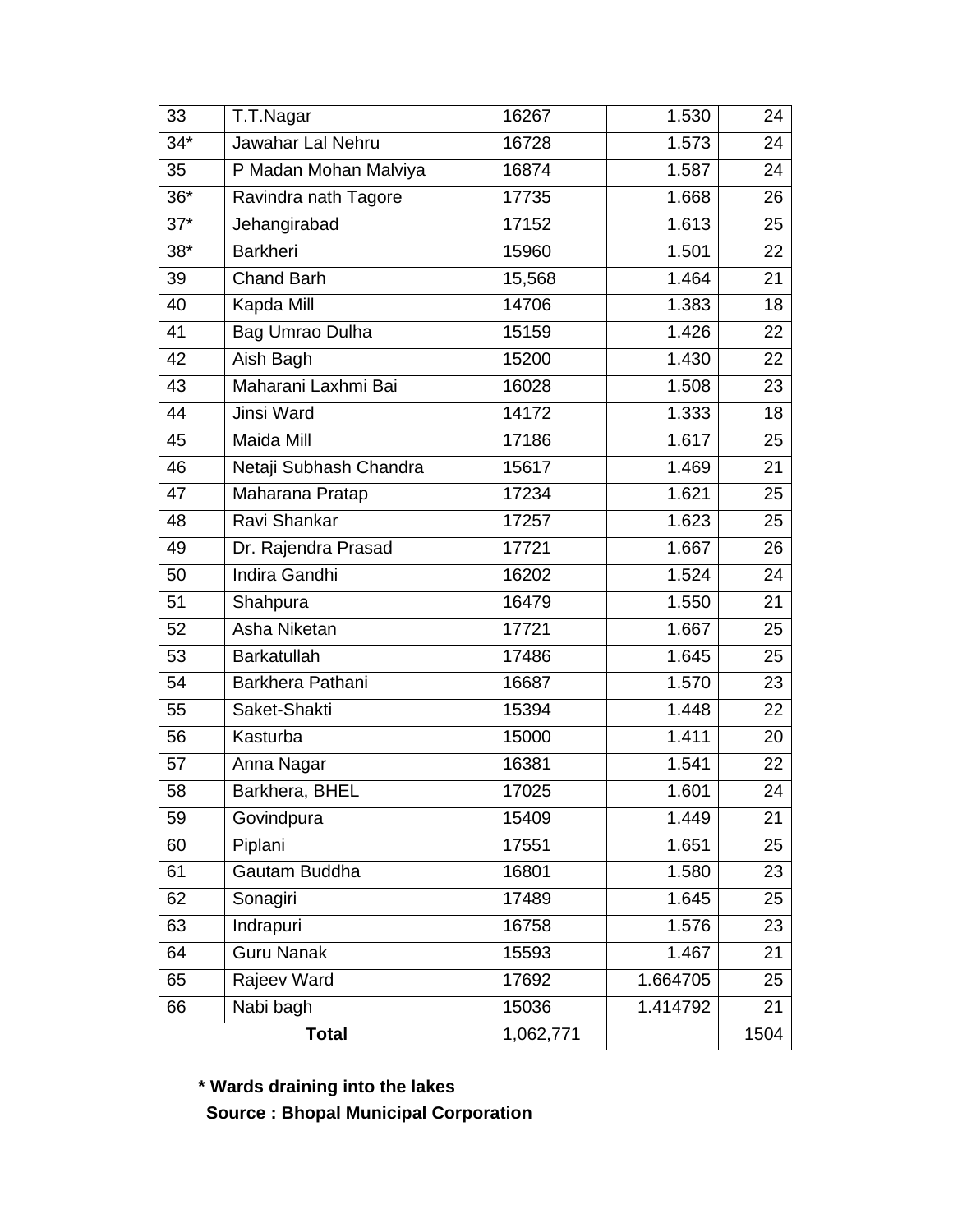# **ANNEXURE II**

| <b>CONTINGENT VALUATION QUESTIONNAIRE FOR BHOJ WETLAND</b><br>Indian Institute of Forest Management,<br>Nehru Nagar,<br><b>Bhopal 462 003</b>                                                                                                                                                                                                                                                                      |
|--------------------------------------------------------------------------------------------------------------------------------------------------------------------------------------------------------------------------------------------------------------------------------------------------------------------------------------------------------------------------------------------------------------------|
| TO BE FILLED OUT BY THE INTERVIEWER<br>FILL IN BEFORE INTERVIEW<br>Respondent's name:<br>Mr. / Mrs. / Ms / $\qquad \qquad$<br>Address:                                                                                                                                                                                                                                                                             |
| Telephone:                                                                                                                                                                                                                                                                                                                                                                                                         |
| 3. Date of Interview:                                                                                                                                                                                                                                                                                                                                                                                              |
| 4. Start time of the Interview:<br>FILL IN AFTER INTERVIEW<br>5. End Time of the Interview:                                                                                                                                                                                                                                                                                                                        |
| 6. Length of Interview:                                                                                                                                                                                                                                                                                                                                                                                            |
| 7. Name of the Interviewer:<br>the control of the control of the control of the control of the control of the control of                                                                                                                                                                                                                                                                                           |
| <b>INTRODUCTION</b>                                                                                                                                                                                                                                                                                                                                                                                                |
| Interviewer:<br>(first name<br>and surname), and I am working on behalf of the Indian Institute of Forest<br>Management. We are carrying out a survey for which we need to ask you a few<br>questions. It will take around half an hour. Or, if you prefer, I could come back later.<br>IF ASKED TO COME BACK LATER, ASK FOR A SPECIFIC TIME (AND DATE)<br>IF AGREES TO BE INTERVIEWED IMMEDIATELY, PROCEED TO (2) |

Credentials:

SHOW 1. Letter from Director, IIFM

AND 2. The Official Enumerator Badge

Let me begin by telling you a few things about this survey. As you may know the Upper Lake and the Lower Lake together constitute what is known as the Bhoj Wetland. These lakes are an important part of the city of Bhopal. Steps are being taken to maintain the wetland but these are costing the government a lot of money. The results of this survey will go towards helping the state government to make better decisions about whether these steps to maintain the lake are worthwhile to citizens like you.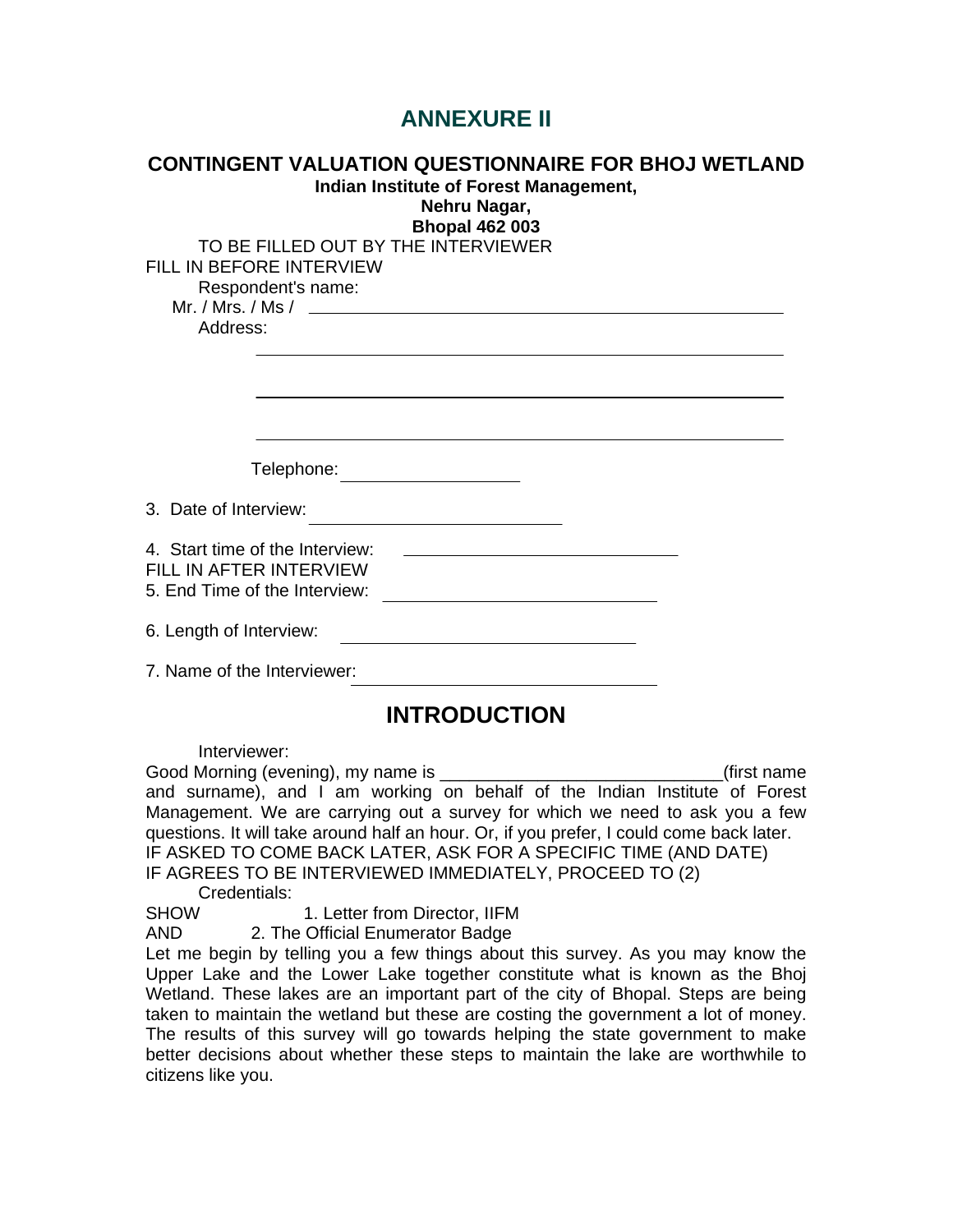Firstly, let me tell you that this interview is to do with your attitudes and opinions. There are no right or wrong answers. The answers that you provide may be used by policy makers in their decisions.

 How would you rank the following problems that the country is facing right now according to their order of importance to you as a person:

- 1 most important
- 2 very important
- 3 important
- 4 somewhat important
- 5 Least important

| Problem                             | Ranking |
|-------------------------------------|---------|
| Corruption                          |         |
| Foreign infiltration                |         |
| Pollution/Environmental Degradation |         |
| Lack of a stable government         |         |
| Economic Issues<br>e                |         |

How would you rank the following environmental problems:

- 1 most important
- 2 very important
- 3 important
- 4 somewhat important
- 5 Least important

| Problem                      | Ranking |
|------------------------------|---------|
| Deforestation                |         |
| Urban Waste / Solid<br>waste |         |
| pollution                    |         |
| Noise pollution              |         |
| Vehicular pollution          |         |
| Industrial pollution         |         |
| <br>-                        |         |

3. What are your sources of drinking water?

 Municipal supply (taps) Tube well **Tankers** other source:

4. Do you use any of the following appliances / techniques for water purification

purposes?

 Aquaguard Zero B Ordinary Filter Chlorine/Alum Boil Water None

5. Please rank the following statement:

"Important wetlands like the Bhoj Wetland require special conservation measures" Strongly agree

Agree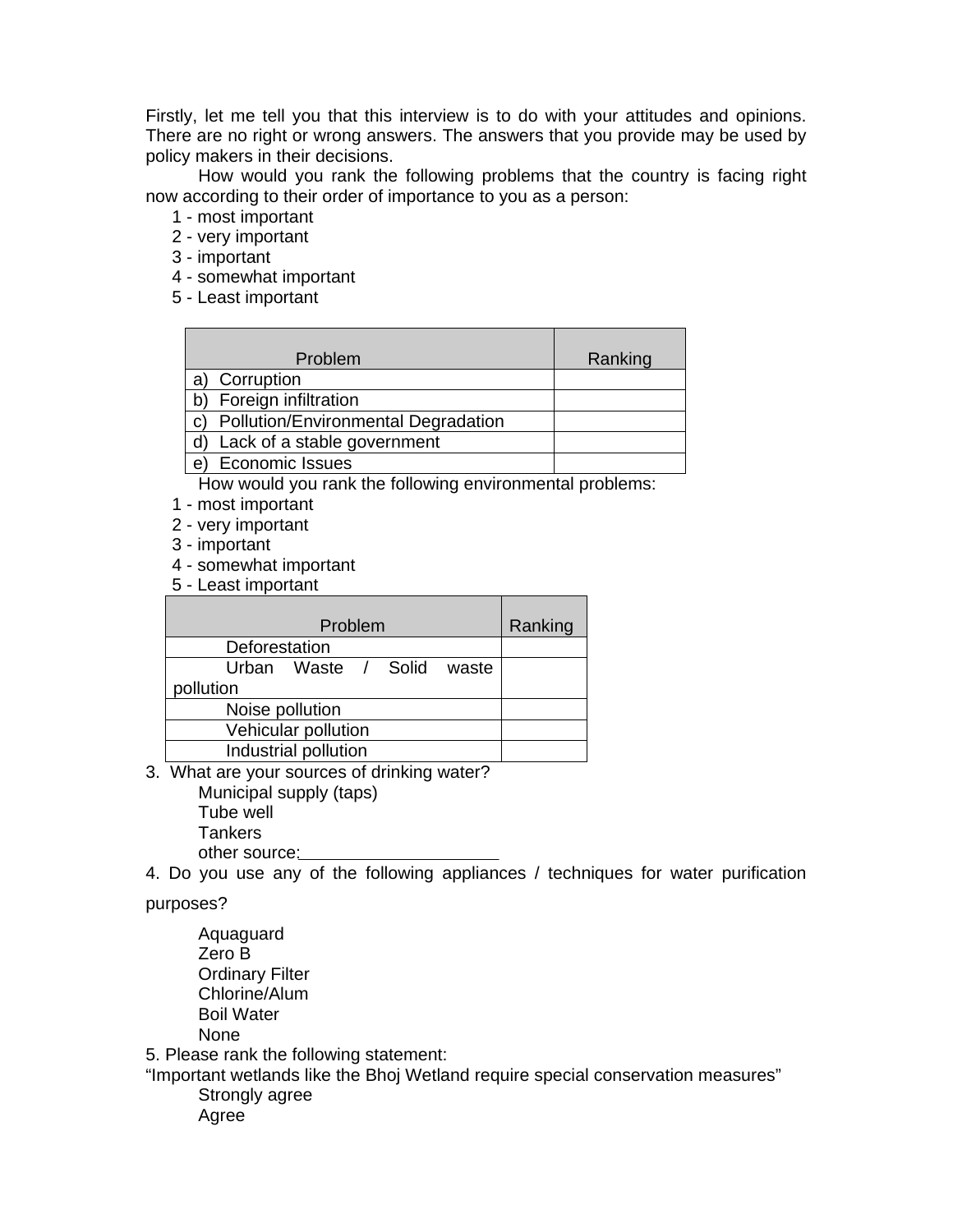# **Neutral**  Disagree Strongly disagree

6. You may be aware that the Bhoj Wetland provides a number of services to the citizens of this city. A few of them are listed below. Kindly rank them according to their importance in your opinion.

1 - most important

- 2 very important
- 3 important
- 4 somewhat important
- 5 Least important

| <b>Services</b>                               | Ranking |
|-----------------------------------------------|---------|
| <b>Drinking Water</b>                         |         |
| Stability of microclimate                     |         |
| Employment to fishermen, boatmen, singhara    |         |
| cultivators and dhobis                        |         |
| Recreation and tourism because of boating and |         |
| Van Vihar                                     |         |

7. Do you ever visit the Upper Lake for recreational purposes like boating etc.? Yes

No

8. Do you ever visit the Lower Lake for recreational purposes like boating etc.? Yes

No

- IF NO SKIP TO QUESTION 10.
- 9. How often do you go to the Lakes / Van Vihar?
	- Every week
	- Once in a fortnight
	- Once in a month
	- Once in two six months
	- Once in seven twelve months
- 10. To what extent is the Upper Lake polluted in your opinion?
- a) Marginally
- b) Moderately
- c) Highly
- d) Not at all
- 11. To what extent is the Lower Lake polluted in your opinion?
- a) Marginally
- b) Moderately
- c) Highly
- d) Not at all
- 12. How would you rank the various threats to the lakes in order of importance?
- 1 most important
- 2 very important
- 3 important
- 4 somewhat important
- 5 Least important

|    | Problem                                      | Ranking |
|----|----------------------------------------------|---------|
| a. | Siltation                                    |         |
|    | Solid waste pollutants like polythenes, etc. |         |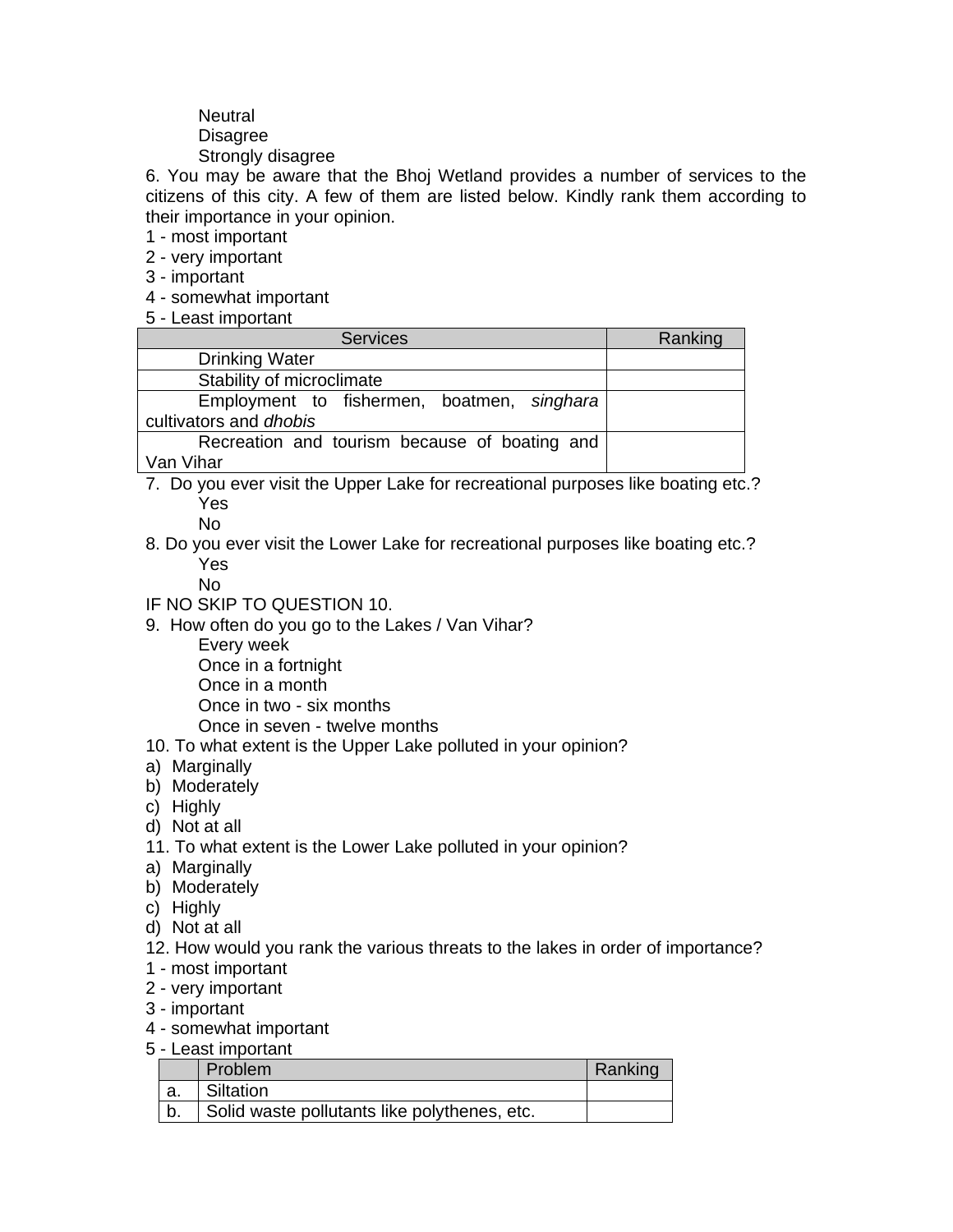| C.        | Sewage                                         |  |
|-----------|------------------------------------------------|--|
| d.        | Washermen                                      |  |
| е.        | Trapa cultivators                              |  |
| f.        | Encroachment                                   |  |
| <u>g.</u> | Increasing population                          |  |
| h.        | Weeds and eutrophication                       |  |
|           | <b>Boating</b>                                 |  |
|           | Agricultural waste                             |  |
| k.        | <b>Idol</b> immersion                          |  |
|           | Hospital waste like bandages, waste medicines, |  |
|           | etc.                                           |  |
| m.        | Others, please specify                         |  |

# **VALUATION**

#### B. SHOW THE PHOTOGRAPHS OF THE POLLUTED AND RESTORED WETLAND AND THE STRUCTURE AND FUNCTIONS OF THE PROPOSED BODY

It is being tried to place a money value on services that you derive from the Lakes. You derive a number of benefits from this Wetland like recreational opportunities and microclimatic stabilisation. Suppose, an independent body was formulated by the government to maintain the lakes in the future for recreational activities and it would look after the Upper and Lower Lakes, maintaining and developing the recreational opportunities that would be made available to the people of Bhopal. This body would develop and maintain parks by the wetland, promote adventure boating, and other forms of ecotourism, fishing sports and other such activities. It would help to maintain the aesthetic beauty of the wetland as well. This kind of a body would require funds for operating. Suppose that this body would operate only on the funds collected through voluntary contributions and not through any government aid, we would like to know about your contribution to such a body? The persons contributing to this fund would get a privilege membership to the society whereby they could enjoy the various activities promoted by the society on nominal payment of ticket charges.

 13. Assuming that such a body was formed and would work perfectly as specified, how much money would you (and your family) pay voluntarily, every year, to enjoy the improved recreational and aesthetic benefits of the Bhoj Wetland?

 None - GO TO QUESTION 14 Initial Amount: Rs \_\_\_\_\_\_\_\_\_\_\_\_\_\_

ACCORDING TO THE BAND WITHIN WHICH THIS AMOUNT FALLS, SELECT THE NEXT AMOUNT AND ASK THE FOLLOW - UP QUESTION

| А. | 1 - 250 | Ask for Rs 300 |
|----|---------|----------------|
|    |         |                |

| В. | $251 - 500$ | Ask for Rs 750 |
|----|-------------|----------------|
|    |             |                |

- C. 501 1000 Ask for Rs 1500
- D. 1001 2000 Ask for Rs 3000
- E. More than 2000 Ask for Rs 5000

*FOLLOW UP QUESTION:* Since you are probably doing such a valuation exercise for the first time, let me try and ask you if this is definitely the value that you would place on the improved services that you would receive from the Bhoj Wetland For instance, would you pay Rs \_\_\_\_\_\_\_\_\_\_\_, (value from the list given above corresponding to the band containing the initial bid) per year, on behalf of yourself and your family, in order to enjoy an improved Bhoj Wetland?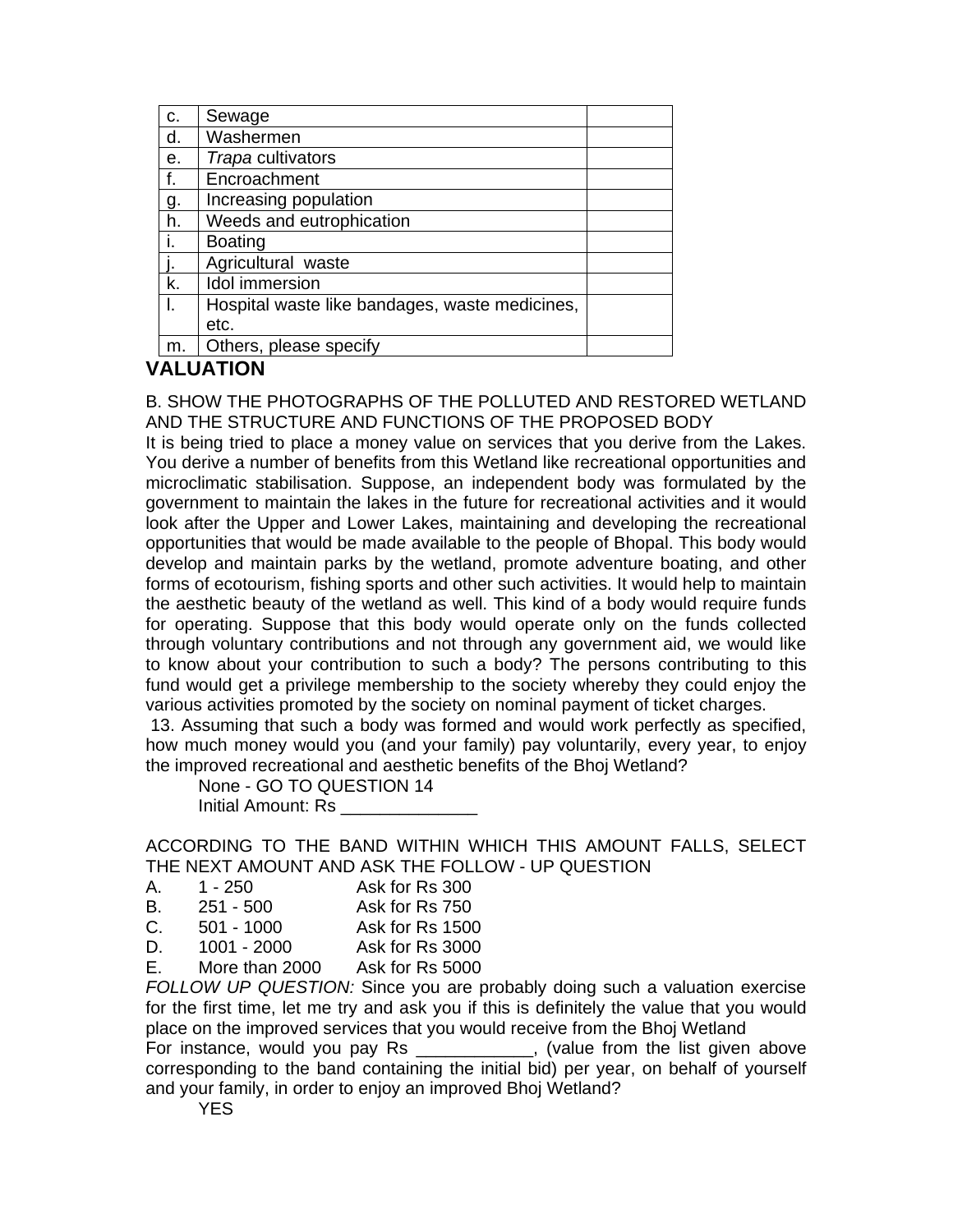#### NO

 $\overline{a}$ 

# ENTER THIS AMOUNT AS **NEXT VALUE STATED**

#### NEXT VALUE STATED: Rs

You have a limited income and in that case do you think that it will be possible for you to pay the amount that you have stated. If you want you can still adjust the amount

Suppose the government imposes a compulsory tax upon all the citizens of the city, whereby, the collections from this tax would entirely go towards maintaining the Wetland and providing the activities listed above with no special membership benefits, through the formation of a similar body. In this case how much would Should there be a gate fee at the entrance of the parks that are created?

 YES NO

IF NO SKIP TO QUESTION 20

If so what should the amount per adult be fixed at?

 $Re 1 - Rs 5$  $Rs 6 - Rs 10$ 

Rs 10 – Rs 20

Rs 21 – Rs 50

Above Rs 50

 People who say no usually have a reason for it. Could you please specify why you are not willing to pay for the benefits of the wetland?

| a) The government should pay          | <b>YES/NO</b> |
|---------------------------------------|---------------|
| b) The user should pay                | YES/NO        |
| c) I cannot afford to pay             | YES/NO        |
| d) The Wetland is not important to me | YES/NO        |

e) Other reasons:

 Suppose that you were to buy a plot / piece of property within the city. What importance would you give to the following factors?

1 - most important

2 - very important

3 - important

4 - somewhat important

5 - Least important

| Variable                                         | Rank |
|--------------------------------------------------|------|
| Proximity to a market place                      |      |
| Proximity to place of work                       |      |
| Proximity to major highways                      |      |
| Proximity to children's school                   |      |
| Proximity to the lake                            |      |
| Proximity to a hospital / nursing home           |      |
| Safe neighbourhood as concerned to crime<br>rate |      |
| Quality of construction                          |      |
| Age of house                                     |      |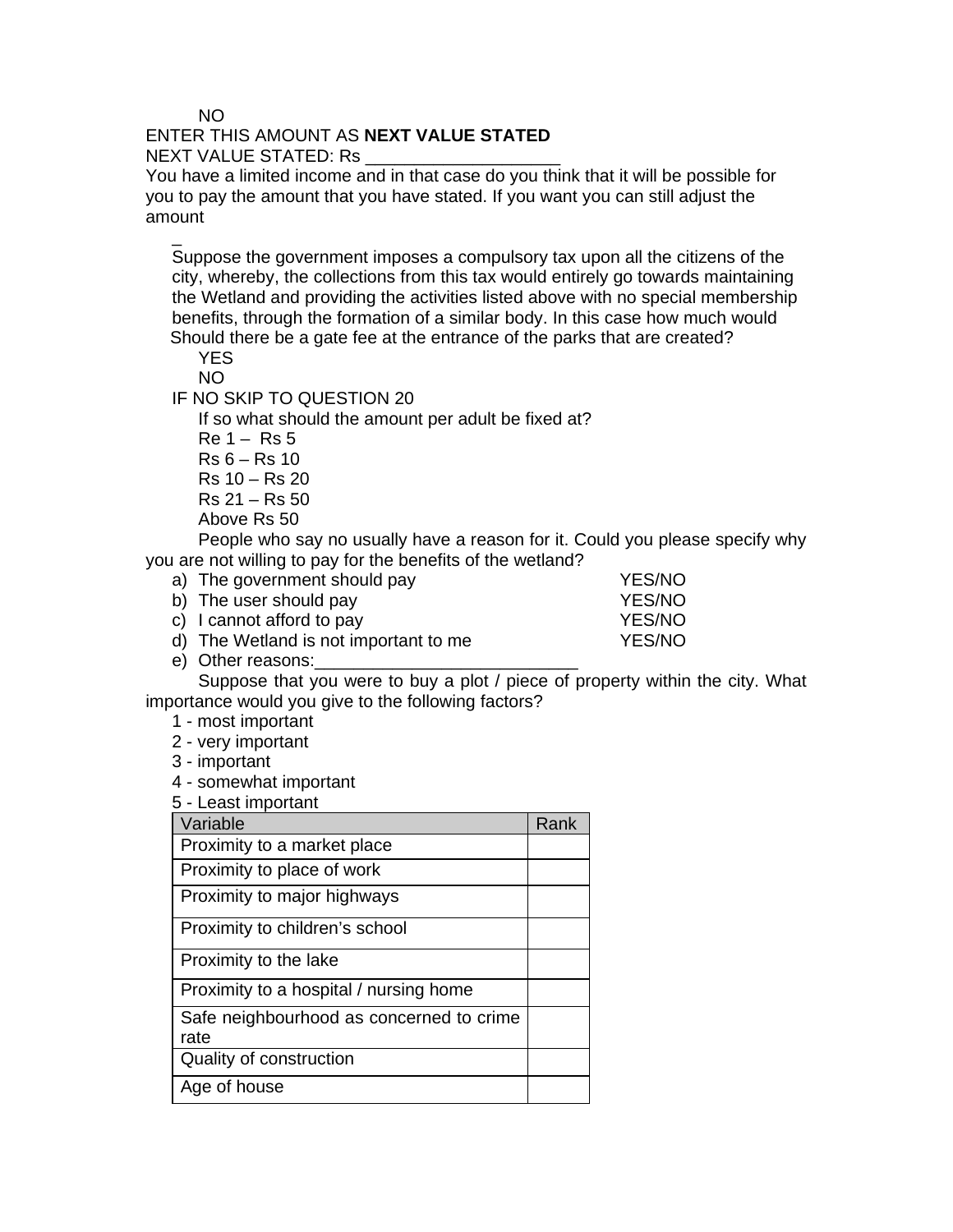| <b>Housing Density</b>                 |  |
|----------------------------------------|--|
| <b>General Air Pollution Levels</b>    |  |
| Level of Noise Pollution               |  |
| Proximity to a park                    |  |
| Availability of household help         |  |
| Availability of regular drinking water |  |

#### SOCIO - ECONOMIC CHARACTERISTICS

21. Occupation:

1. Private Sector Employee \_\_\_\_\_\_\_\_\_\_\_\_\_\_\_\_\_\_\_\_\_\_\_\_\_\_\_\_\_\_\_\_\_\_\_\_\_\_\_\_\_\_\_\_

2. Government Employee \_\_\_\_\_\_\_\_\_\_\_\_\_\_\_\_\_\_\_\_\_\_\_\_\_\_\_\_\_\_\_\_\_\_\_\_\_\_\_\_\_\_\_\_\_

3. Self Employed **Employed** 

4. Other

22. Number of Household Members above the age of 18:

23. Number of Household Members below the age of 18:

- 24. Formal education level of the head of the household / respondent
- A. Below Class XII

B. Upto Class XII

C. Undergraduate (B.A./ B.Com/B.Sc)

- D. Postgraduate (M.A. / M. Com / M.Sc.)
- E. Professional Qualifications ( B.E. / B. Tech. / M.B.A. / M.B.B.S.)

F. Other \_\_\_\_\_\_\_\_\_\_\_\_\_\_\_\_\_\_

25. Please tell me the category which includes your (and your household's) total annual gross income from all sources for the last year (i.e. 1998 - 99):

- A. < Rs 25,000
- B. Rs 25,000 Rs 50, 000
- C. Rs 50,000 Rs 1 lakh
- D. Rs 1 lakh to Rs 2 lakhs
- E. Rs 2 lakhs to Rs 3 lakhs
- F. Rs 3 lakhs to Rs 5 lakhs
- G. Rs 5 lakhs and above.

26. Since when have you been staying in Bhopal?

- Less than 1 year
- $1 5$  years

 $5 - 10$  years

 $10 - 20$  years

20 and more

Concluding the interview: Thank you very much for your time. But before leaving I would like you to please answer the following questions as well.

GIVE THE RESPONDENT THE NEXT PART OF THE QUESTIONNAIRE

#### RESPONDENT EVALUATION

27. How well did the interviewer explain the context of the questions and the questions themselves?

- a) Very well
- b) Well

c) Not very well

d) Badly

Please tick the relevant option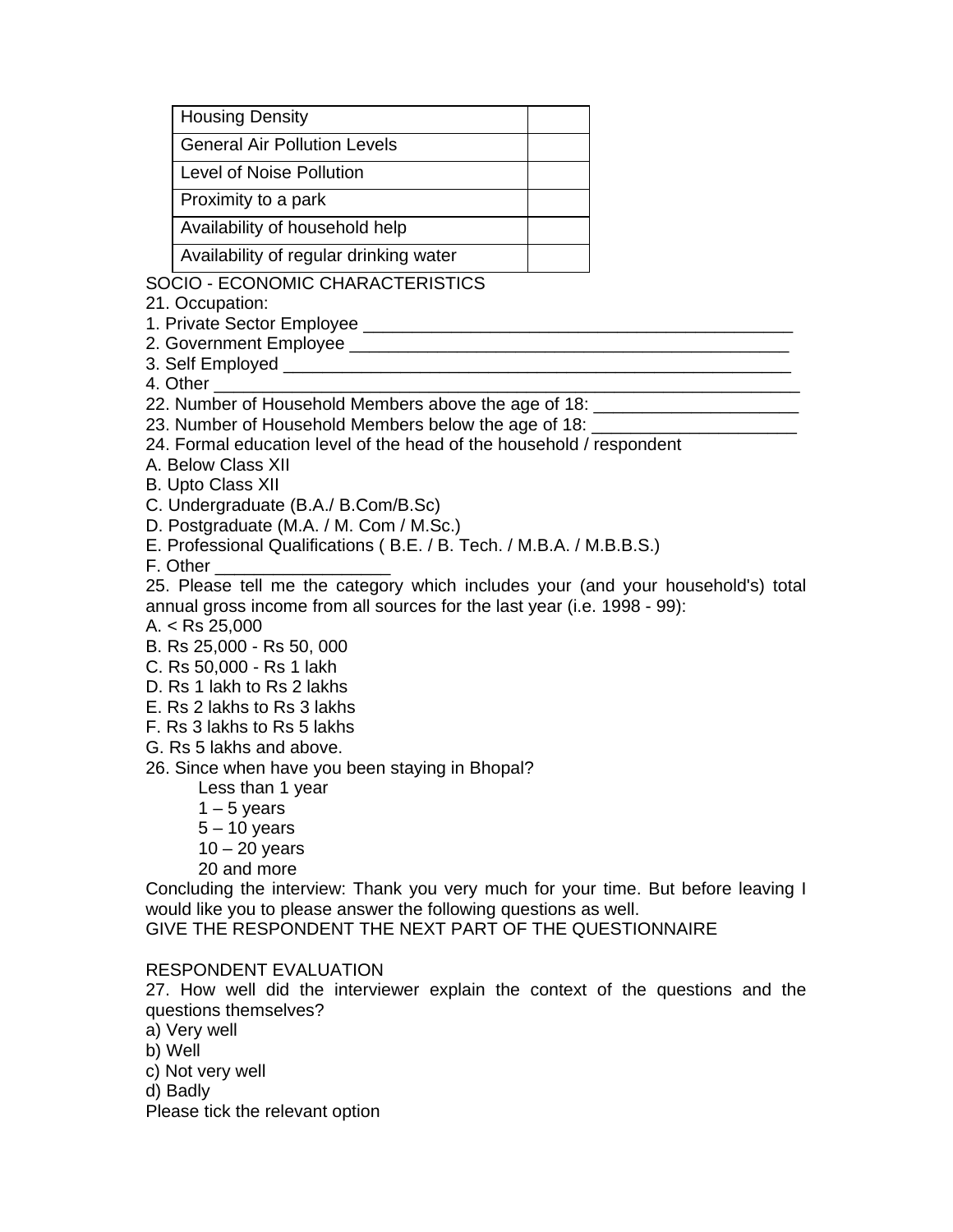28. Do you believe that your answers will influence the decision by the government to create a body for improving the recreational facilities of the Upper and Lower Lakes?

a) YES

b) NO

c) PERHAPS

29. Do you believe that you may be asked to pay for improvements in the Bhoj Wetland?

a) YES

b) NO

c) PERHAPS

#### **ENUMERATOR EVALUATION AND DECLARATION**

COMPLETE THESE QUESTIONS AS SOON AS POSSIBLE AFTER THE INTERVIEW

These questions are only concerned with how the respondent answered the questions on valuations.

30. Irrespective of whether or not the respondent answered the questions on valuation, in your judgement, how well did the respondent understand what he or she was asked to do in these questions?

- 1. Understood completely
- 2. Understood most of them
- 3. Understood somewhat
- 4. Did not understand at all
- 5. Other (specify)

\_\_\_\_\_\_\_\_\_\_\_\_\_\_

31. Which of the following descriptions best describes the degree of effort the respondent made to arrive at a value for the stated uses

\_\_\_\_\_\_\_\_\_\_\_\_\_\_\_\_\_\_\_\_\_\_\_\_\_\_\_\_\_\_\_\_\_\_\_\_\_\_\_\_\_\_\_\_\_\_\_\_\_\_\_\_\_\_\_\_\_\_\_\_\_\_\_\_\_\_\_

\_\_\_\_\_\_\_\_\_\_\_\_\_\_\_\_\_\_\_\_\_\_\_\_\_\_\_\_\_\_\_\_\_\_\_\_\_\_\_\_\_\_\_\_\_\_\_\_\_\_\_\_\_\_\_\_\_\_\_\_\_\_\_\_\_\_\_

- 1. Gave the questions prolonged consideration
- 2. Gave the questions careful consideration, but the effort was not prolonged
- 3. Gave the questions very little consideration
- 4. Other (specify)

\_\_\_\_\_\_\_\_\_\_\_\_\_\_\_ FILL IN THE DETAILS ON THE TOP SHEET REGARDING TIME AND LENGTH OF THE INTERVIEW

\_\_\_\_\_\_\_\_\_\_\_\_\_\_\_\_\_\_\_\_\_\_\_\_\_\_\_\_\_\_\_\_\_\_\_\_\_\_\_\_\_\_\_\_\_\_\_\_\_\_\_\_\_\_\_\_\_\_\_\_\_\_\_\_\_\_\_ \_\_\_\_\_\_\_\_\_\_\_\_\_\_\_\_\_\_\_\_\_\_\_\_\_\_\_\_\_\_\_\_\_\_\_\_\_\_\_\_\_\_\_\_\_\_\_\_\_\_\_\_\_\_\_\_\_\_\_\_\_\_\_\_\_\_\_ \_\_\_\_\_\_\_\_\_\_\_\_\_\_\_\_\_\_\_\_\_\_\_\_\_\_\_\_\_\_\_\_\_\_\_\_\_\_\_\_\_\_\_\_\_\_\_\_\_\_\_\_\_\_\_\_\_\_\_\_\_\_\_\_\_\_\_

### **DECLARATION BY THE ENUMERATOR**

\_\_\_\_\_\_\_\_\_\_\_\_\_\_\_\_\_\_\_\_\_\_ \_\_\_\_\_\_\_\_\_\_\_\_\_\_\_\_\_\_\_\_\_\_

I hereby certify that this is an honest interview taken in accordance with my instructions.

Name of the Enumerator Signature of the Enumerator Date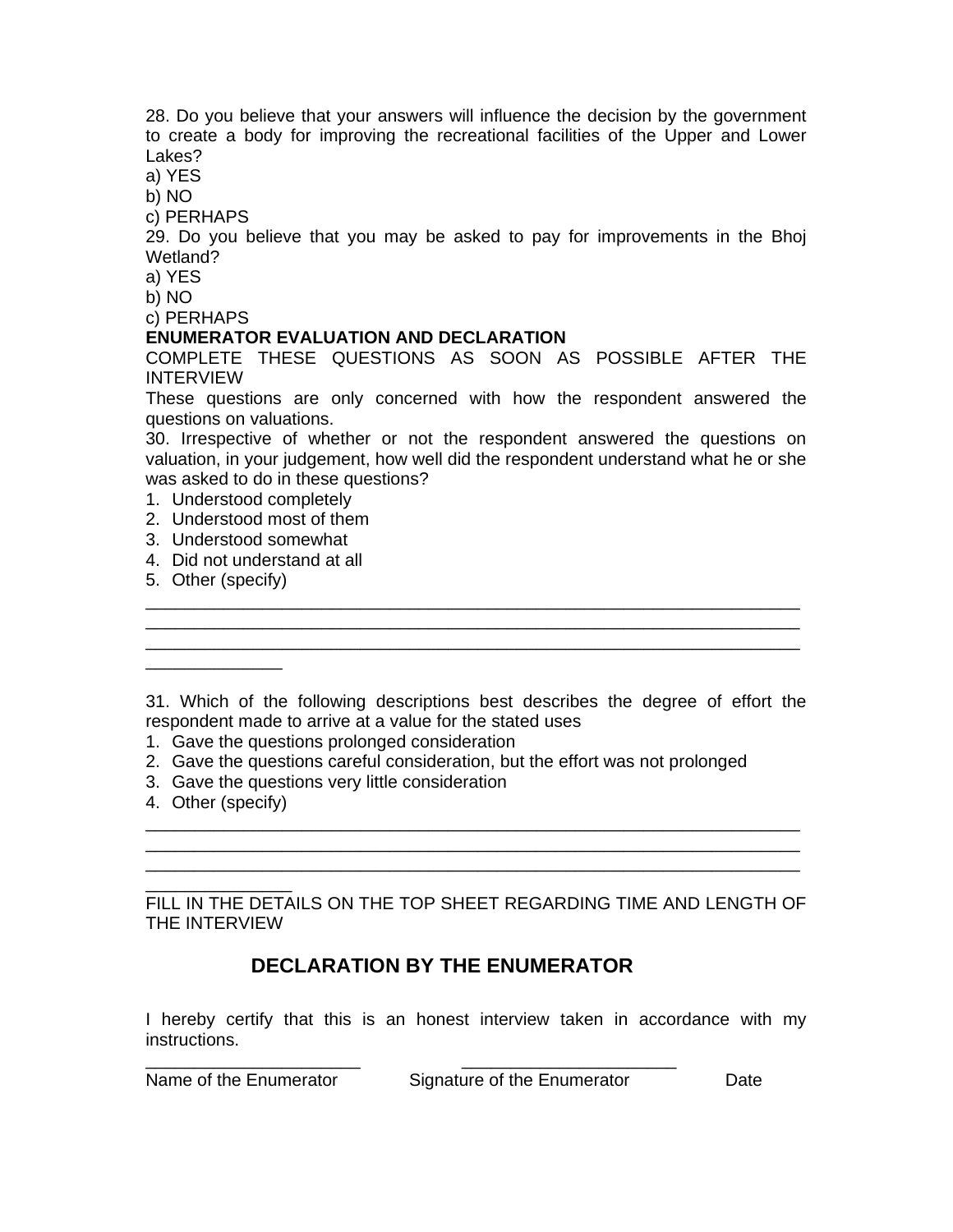### **ANNEXURE III**

### **One day Workshop on Sustainable Use of The Bhoj Wetland: Stakeholders' Perspective, 13th March, 2000**

#### **List of Participants of the workshop**:

Mrs Vibha Patel, Mayor, Bhopal

 Dr. Satyanand Mishra, Principal Secretary, Housing and Environment Department, Govt of M.P.

Dr. Ram Prasad, Director, IIFM

Dr. A. J. James, Environmental Consultant, New Delhi

Dr. Sanjeev Sachdeva, Senior Research Officer, Bhoj Wetland Project

Dr. Balmukund Bharati, Sahyog

Dr. R.P. Upadhayay, Kshetriya Vikas Evam Jan Kalyan Samiti

Dr. J.S. Vashir, Swasthya Sampada

Dr. Vipin Vyas, Department of Limnology, Barkatullah University, Bhopal

Mr. Abdul Jabbar, Gas Peedit Mahila Morcha

Mr. Satinath Sarangi, Sadbhavna Trust

Ms Nishi Nariyani , M.P. Council Of Science and Technology

Corporators of various Municipal Wards

Representatives from Fishermen, Washermen, Boatmen communities

Project Team Members of IIFM

#### **Workshop Proceedings:**

The participants were introduced with the objectives and methodology of the project and how different valuation techniques like the Contingent Valuation Method Hedonic Pricing, market analysis shall be used to arrive at the economic value of the wetland. It was also mentioned that the co-operation of all the stakeholders in the Wetland will be required for effective completion of the project .

This was followed by division of the participants into three groups and taking up of one issue by each. The **sticky cloth and paper** technique was used to facilitate the discussions. The groups dealt with three important topics like sewage and waste disposal, fishing and washing activities and recreational activities. The outcome of the group discussions and the response of the concerned departments who replied to the queries, problems and alternatives suggested are listed in the table given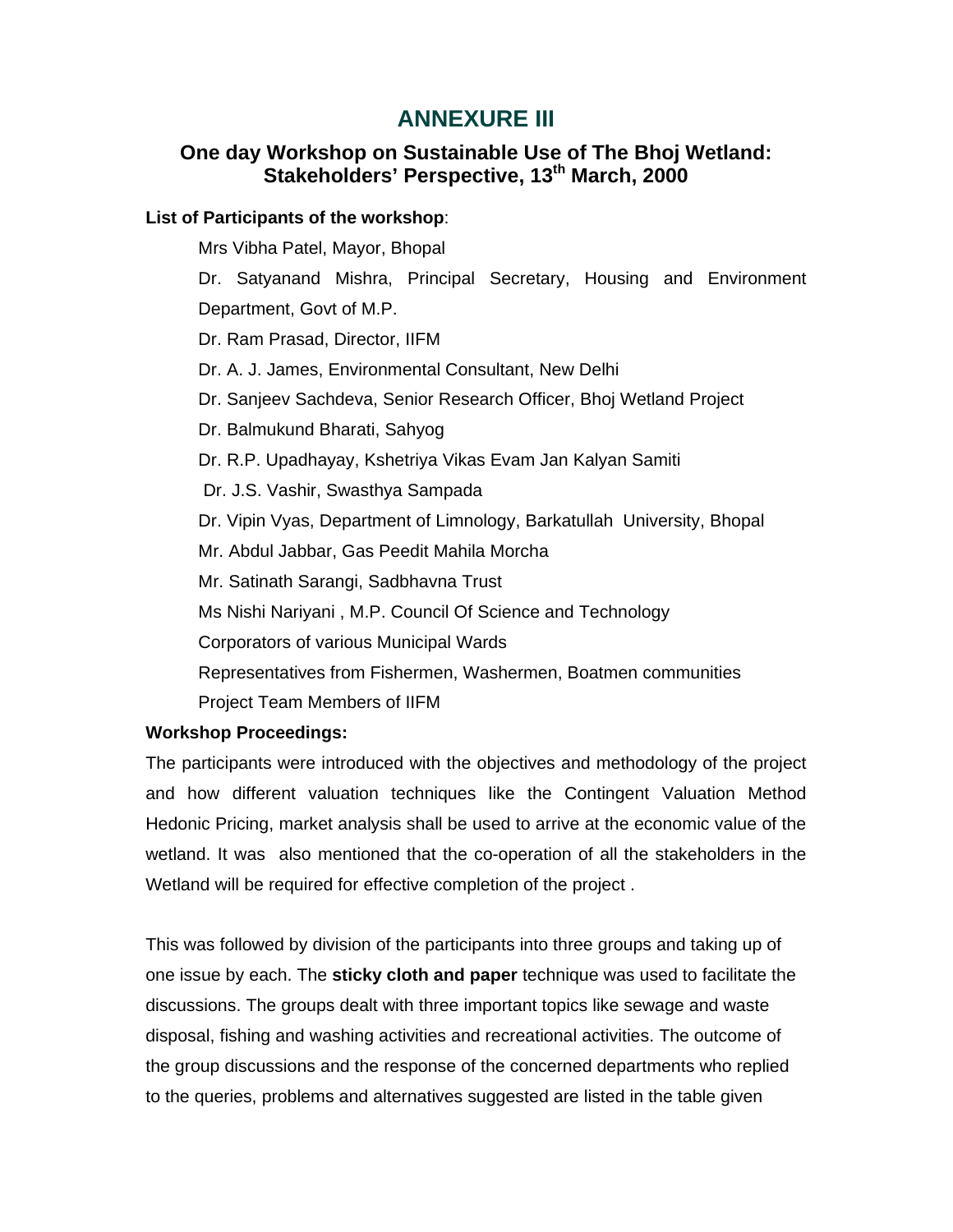### **GROUP 1 – SEWAGE AND WASTE DISPOSAL**

| <b>EPCO</b><br><b>ACTION</b>                                                                                                                               | <b>PROBLEMS</b><br><b>FACED OR</b><br><b>REMAINING</b>                                                                                                                      | <b>ALTERNATIVES &amp;</b><br><b>ADDITIONAL ACTION</b><br><b>NEEDED</b>                                                                                                                                                                                                     | <b>INFO</b><br><b>RMA</b><br><b>TION</b><br>GAP | <b>RESPONSE</b><br>OF THE<br><b>CONCERNE</b><br>D DEPTT.                                                                                                                        |
|------------------------------------------------------------------------------------------------------------------------------------------------------------|-----------------------------------------------------------------------------------------------------------------------------------------------------------------------------|----------------------------------------------------------------------------------------------------------------------------------------------------------------------------------------------------------------------------------------------------------------------------|-------------------------------------------------|---------------------------------------------------------------------------------------------------------------------------------------------------------------------------------|
| Deweeding                                                                                                                                                  | Unhealthy<br>Environment                                                                                                                                                    | Removed weeds to be<br>converted into compost /<br>manure                                                                                                                                                                                                                  |                                                 |                                                                                                                                                                                 |
| Relocating<br>sites of Idol<br>immersions                                                                                                                  | Not practical                                                                                                                                                               | Small, metallic idols can<br>be encouraged                                                                                                                                                                                                                                 |                                                 |                                                                                                                                                                                 |
| Sewerage<br>system in all<br>lake<br>peripheral<br>wards and<br>its treatment                                                                              | Waste<br>disposal from<br>slum areas<br>where no<br>sewage line<br>exists                                                                                                   | Treatment of sewage<br>water and putting the<br>water back into the lake<br>to maintain water level<br>Use of sewage water in<br>irrigation                                                                                                                                |                                                 | Non-<br>traditional<br>sewage<br>plants,<br>based upon<br>the famous<br>Calcutta<br>system are<br>being set up<br>No response<br>to problem of<br>waste<br>disposal in<br>slums |
| Solid Waste<br>Management<br>, Waste<br>Collection<br><b>Bins and</b><br>Municipal<br>System for<br>collection<br>and disposal<br>of waste in<br>open land | Vegetable<br>waste<br>disposal from<br>weekly<br>market areas<br>Cost & time<br>required for<br>collection of<br>waste vis a<br>vis creation of<br>unhygienic<br>conditions | Ask for advice from<br>MJS, Lucknow, an NGO,<br>which is successfully<br>managing solid waste<br>collection and treatment<br>(organic compost<br>through vermiculture)<br>Dumping of solid waste<br>to alternate site vis a vis<br>alternate use of waste<br>by processing |                                                 | Such action<br>is welcome/<br>will be<br>encouraged                                                                                                                             |
| Removal of<br>slums from<br>the fringe<br>area and link<br>road<br>construction                                                                            |                                                                                                                                                                             | No alternative                                                                                                                                                                                                                                                             |                                                 | Policing<br>systems are<br>not enough<br>to ensure<br>total removal                                                                                                             |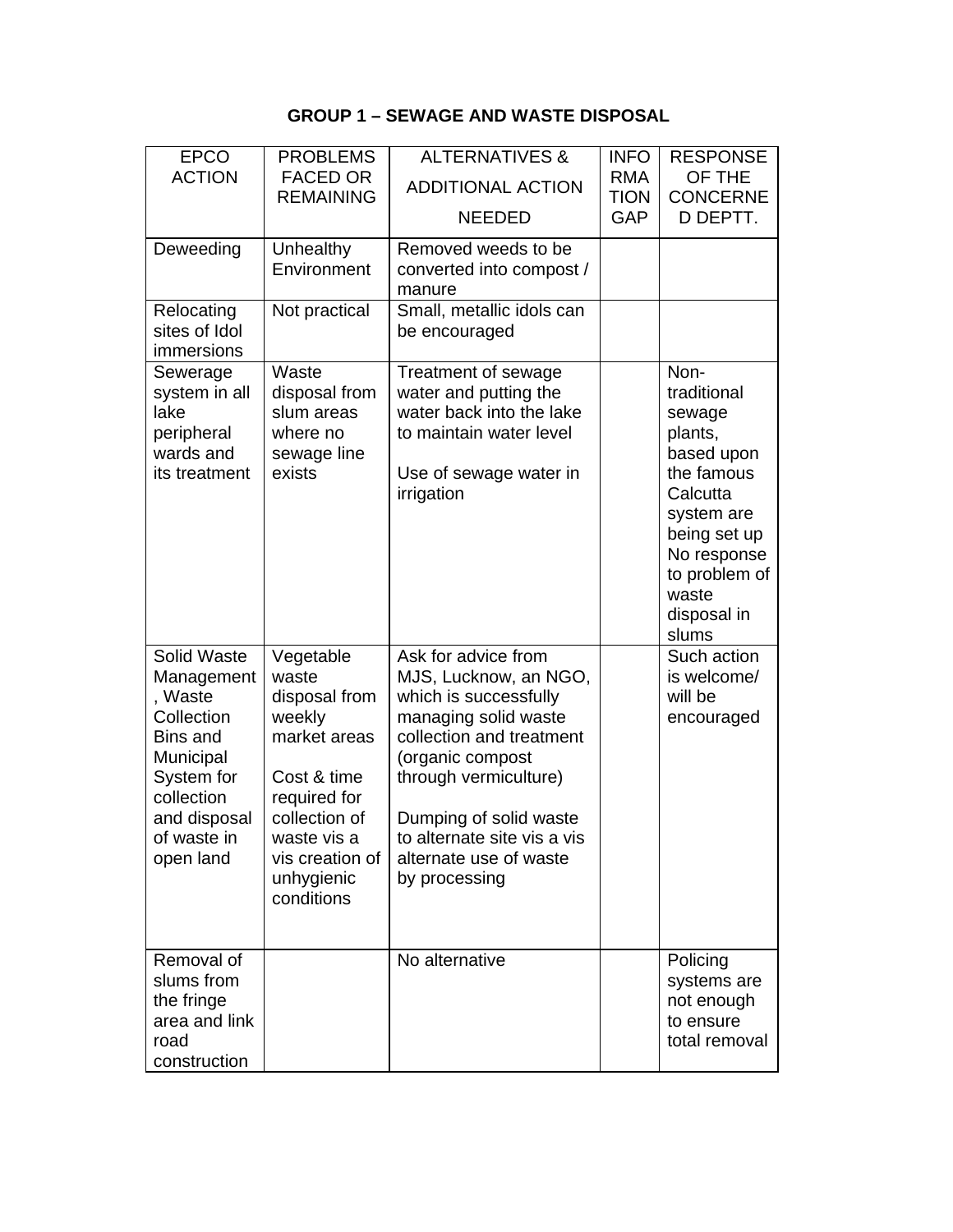## **GROUP 2 – FISHING AND WASHING ACTIVITIES**

| <b>EPCO</b><br><b>ACTIO</b><br>N        | <b>PROBLEMS</b>                                                                                                                                                                  | <b>ALTERNATIVES</b>                                                                                                                                                              | <b>INFO</b><br><b>RMAT</b><br><b>ION</b> | <b>RESPONSE OF</b><br><b>THE</b><br><b>CONCERENED</b>                                                                                     |
|-----------------------------------------|----------------------------------------------------------------------------------------------------------------------------------------------------------------------------------|----------------------------------------------------------------------------------------------------------------------------------------------------------------------------------|------------------------------------------|-------------------------------------------------------------------------------------------------------------------------------------------|
| Plantati<br>on                          | <b>Litter fall</b><br>Organic Matter /<br><b>Bird Droppings</b><br><b>More Pollution</b><br><b>Skin Problems</b>                                                                 | <b>Plantations</b><br>should be carried<br>out away from the<br>shore line                                                                                                       | <b>GAPS</b>                              | DEPTT.<br><b>Plantation near</b><br>the shore line is<br>no longer being<br>carried out but in<br>the buffer zone                         |
| Dewee<br>ding                           | Nets are damaged<br>Other weeds come<br>up                                                                                                                                       | Navigation routes<br>of motor boats<br>used in<br>deweeding<br>operations should<br>be demarcated                                                                                |                                          | To be pointed<br>out to the BWL<br>Project<br>authorities                                                                                 |
| Fencin<br>g &<br>Road                   | No place for fishing<br>boats to land<br>No access to lake<br>for fishermen<br>Water hyacinth                                                                                    | Gaps in the<br>fencing should be<br>provided to give<br>space to the<br>boats for landing                                                                                        |                                          | Van Vihar<br><b>National Park is</b><br>a notified area<br>and so nothing<br>can be done<br>about it                                      |
| Grass<br>Carp                           | No information given<br>to the fishermen<br>about the stocking<br>rate<br>Fingerlings are<br>flushed out from the<br>spill way when the<br>Bhadbhada gates<br>are opened         | Land should be<br>provided in the<br>vicinity of the lake<br>to stock seed<br>during rains<br>Make Bhadbhada<br>sluice gates an<br>overflow system<br>(as existed<br>previously) |                                          | Project is already<br>done with and<br>check with PWD<br>about the<br>previous type of<br>dam at<br><b>Bhadbhada</b>                      |
| <b>Desiltin</b><br>g                    | No information<br>No idea about its<br>impacts                                                                                                                                   | Fishermen should<br>be informed<br>before the<br>operation                                                                                                                       |                                          | Pamphlets to be<br>distributed about<br>this. Desilting to<br>be done only in<br>areas where<br>there are no<br>fishing activities        |
| Remov<br>al of<br><b>Dhobi</b><br>Ghats | Two ghats<br>belonging to dhobis,<br>the one with the<br>larger communtiy is<br>consulted and not<br>theirs<br>Alternative space is<br>insufficient for drying<br>washed clothes | Adequate water<br>for washing and<br>drinking and<br>sufficient space<br>for drying clothes<br>should be<br>provided                                                             |                                          | Area has been<br>chosen by BMC<br>and has been<br>found to be the<br>least unsuitable.<br>Community<br>involvement is to<br>be encouraged |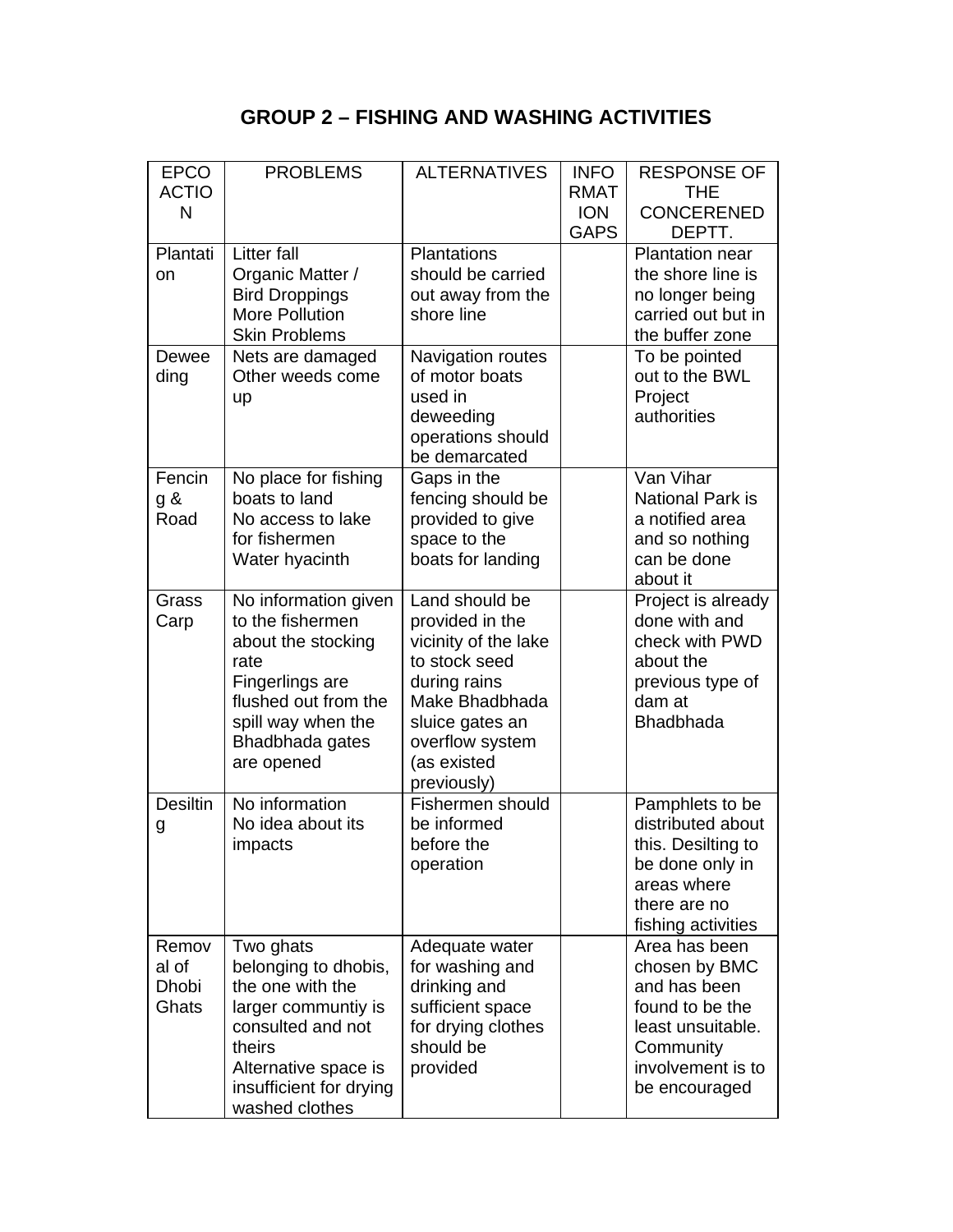## **GROUP 3 – RECREATIONAL ACTIVITIES**

| <b>EPCO</b><br><b>ACTION</b>                           | <b>PROBLEMS</b>                                                                                                                                                                                                                                                                           | <b>ALTERNATIVES</b>                                                                                                                                                 | <b>INFO</b><br><b>RMAT</b><br><b>ION</b><br><b>GAPS</b>                                                                                 | <b>RESPONSE</b><br>OF THE<br><b>CONCERNE</b><br>D<br><b>DEPARTME</b><br><b>NT</b>         |
|--------------------------------------------------------|-------------------------------------------------------------------------------------------------------------------------------------------------------------------------------------------------------------------------------------------------------------------------------------------|---------------------------------------------------------------------------------------------------------------------------------------------------------------------|-----------------------------------------------------------------------------------------------------------------------------------------|-------------------------------------------------------------------------------------------|
| Retghat<br>Lalghati<br>Road                            | <b>Additional Lead</b><br>& SPM going<br>into the Lake<br>Not acting as the<br>proposed buffer<br>between<br>population and<br>lake<br>Solid waste likely<br>to be thrown into<br>lake from road<br>side<br><b>Building activities</b><br>continue south of<br>the road near<br>Khanugaon | Chain Link fence<br>to stop waste?<br>Environmental<br>Information<br>Awareness<br>Campaigns?<br><b>Effective Policing?</b><br>Close Road?                          | <b>Scient</b><br>ific<br>testin<br>g of<br>impac<br>t<br>neede<br>d                                                                     | People look<br>for aesthetic<br>utility from<br>the lake and<br>not just its<br>existence |
| <b>Chain Link</b><br>Fencing and<br>Social<br>Forestry | People in jhuggi<br>jhopris breaking<br>fence for access<br>to lake for water,<br>sanitation and<br>livelihood needs                                                                                                                                                                      | Rehabilitate(reloca<br>te) those jhuggi<br>jhopris which<br>haven't been<br>shifted elsewhere<br>Reforest the area<br>with community<br>participation               | <b>EPCO</b><br>provis<br>ions<br>for<br>rehabi<br>litatio<br>n<br>Who<br>will<br>look<br>after<br>the<br>newly<br>plante<br>d<br>trees? | Policing not<br>efficient and<br>enough<br>anyway                                         |
| Deweeding-<br>Water<br>hyacinth                        | Complete<br>removal upsets<br>ecosystem<br>How to harvest<br>optimal amounts<br>in future? Who?<br>Problem with<br>carp<br>introduction?                                                                                                                                                  | Limnology<br>Department and<br>local fishermen to<br>estimate optimal<br>harvest<br><b>High Powered</b><br>multi disciplinary<br>expert group<br>(including ITK) to | How<br>much<br>of<br>water<br>hyaci<br>nth is<br>useful<br>?<br>Has                                                                     |                                                                                           |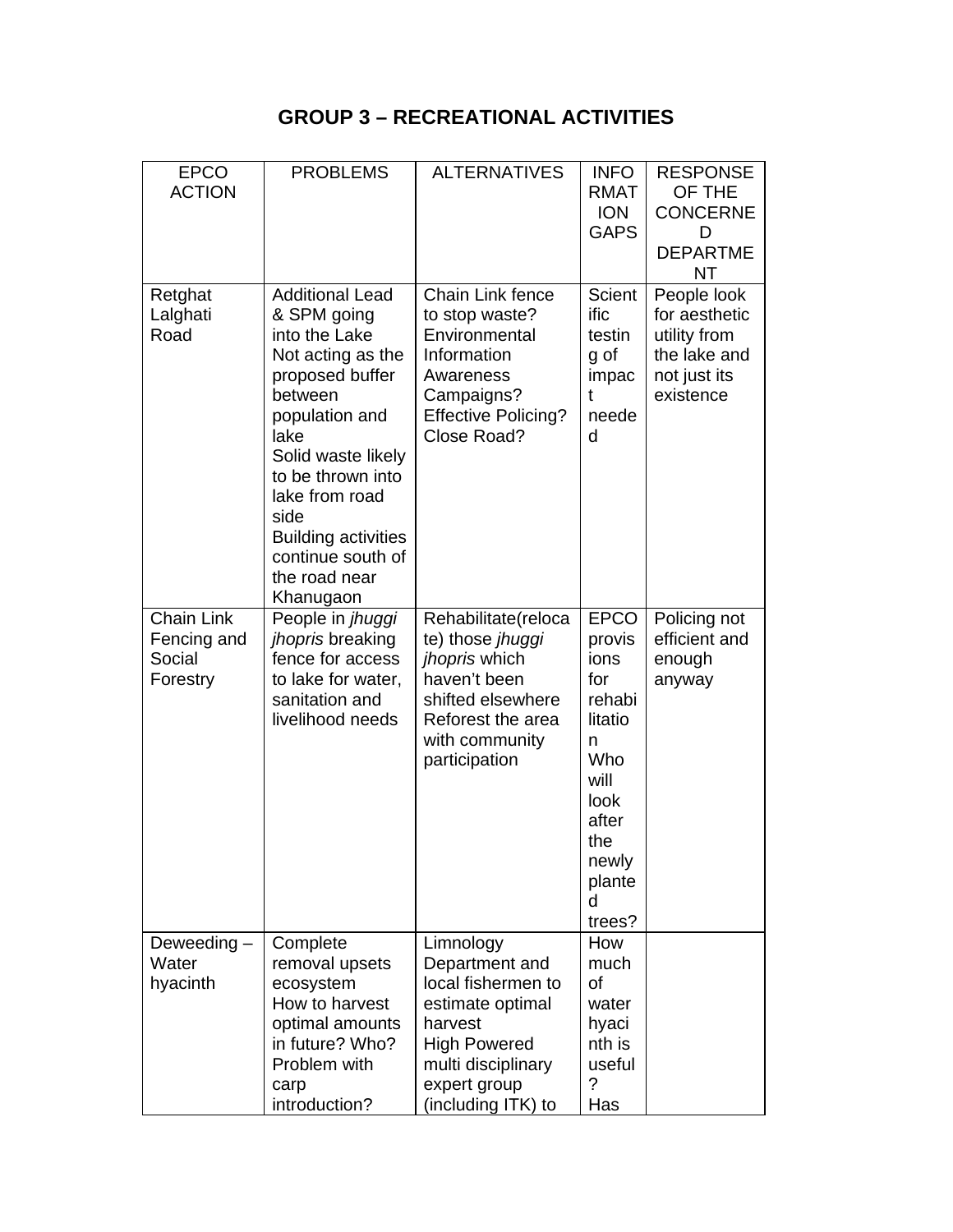|                                                                                                                                                                                |                                                                                                                                                                                                                                        | look into issues<br>Same for Ipomoea<br>and other aquatic<br>grasses<br>Collaborate with<br>other Ramsar<br>Lake actors and<br>conventions                                                                                                                                                                      | <b>EPCO</b><br>done<br>any<br>studie<br>S                                                                         |                                                                                                                                                     |
|--------------------------------------------------------------------------------------------------------------------------------------------------------------------------------|----------------------------------------------------------------------------------------------------------------------------------------------------------------------------------------------------------------------------------------|-----------------------------------------------------------------------------------------------------------------------------------------------------------------------------------------------------------------------------------------------------------------------------------------------------------------|-------------------------------------------------------------------------------------------------------------------|-----------------------------------------------------------------------------------------------------------------------------------------------------|
| Inaction<br>against<br><b>Ranjit Hotel</b><br>Inaction<br>against<br>construction<br>of residential<br>complexes<br>Jehanuma<br>proposal - all<br>3 within 50 m<br>buffer zone | Precedent for<br>others<br>Possible<br>contamination<br>despite cleaning<br>systems                                                                                                                                                    | <b>Since</b><br>these<br>are<br>illegal<br>constructions, the<br>State Government<br>demolish<br>can<br>these structures. A<br>legal precedent is<br>the demolition<br>of<br>Kamal Nath's hotel<br>in H.P. for violating<br>environmental<br><b>This</b><br>will<br>norms.<br>enforce<br>help<br>existing laws. | Has<br><b>EPCO</b><br>made<br>a<br>formal<br>repres<br>entati<br><b>on</b><br>again<br>st<br>Hotel<br>Ranjit<br>? | Pressure<br>from the<br>public needs<br>to be put so<br>that more<br>such hotels<br>cannot come<br>up                                               |
| Discouraging<br>Boating and<br>moved to<br>spill channel                                                                                                                       | Loss of revenue<br>to M.P. Tourism                                                                                                                                                                                                     | No alternative; but<br>apply ban<br>uniformly                                                                                                                                                                                                                                                                   |                                                                                                                   | Yes, plans to<br>shift the<br>boating are<br>on. Sports<br>cannot be<br>banned<br>since they<br>do not<br>contribute to<br>the pollution<br>as such |
| Floating<br>fountains                                                                                                                                                          | Not effective with<br>regard to<br>sewage control<br>and<br>uneconomical<br>Who will bear the<br>operation and<br>management<br>costs after the<br><b>BWL</b> project is<br>over?<br>Dirty water being<br>sprayed on<br>people on road | Discontinue if not<br>possible to<br>maintain.<br>Concentrate<br>instead on sewage<br>flowing into lake.                                                                                                                                                                                                        |                                                                                                                   |                                                                                                                                                     |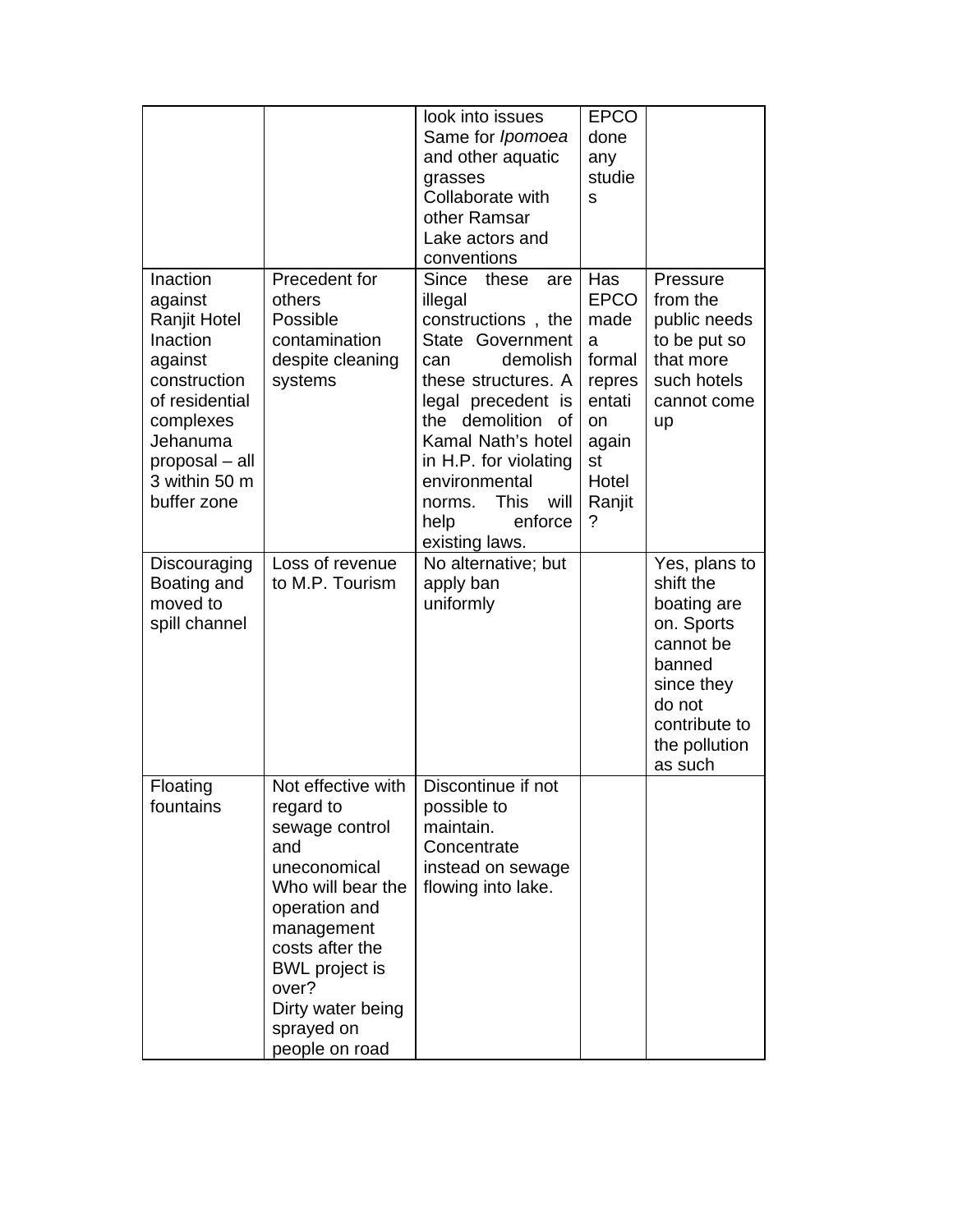## **ANNEXURE IV**

## **Maintenance of Works (Annual Cost)**

| (i) Deweeding $@$ 2.5% of the work cost (Rs 1264 lacs)                     | $=$ Rs 31,60,000 |
|----------------------------------------------------------------------------|------------------|
| (ii) Desilting $@$ 0.05% of the works cost (4200 lacs)                     | $=$ Rs 2,10,000  |
| (iii) Check dams, silt traps, cascades                                     |                  |
| @ 2% of costs (Rs 100 lacs)                                                | $=$ Rs 2,00,000  |
| (iv) Afforestation $@$ 2.5% of the works cost (Rs 800 lacs)                | $=$ Rs 20,00,000 |
| (v) Floating fountain $@$ 5% of the work cost (Rs 500 lacs) = Rs 25,00,000 |                  |

**Total = Rs 80,70,000** 

**Source: Bhoj Wetland Project Office**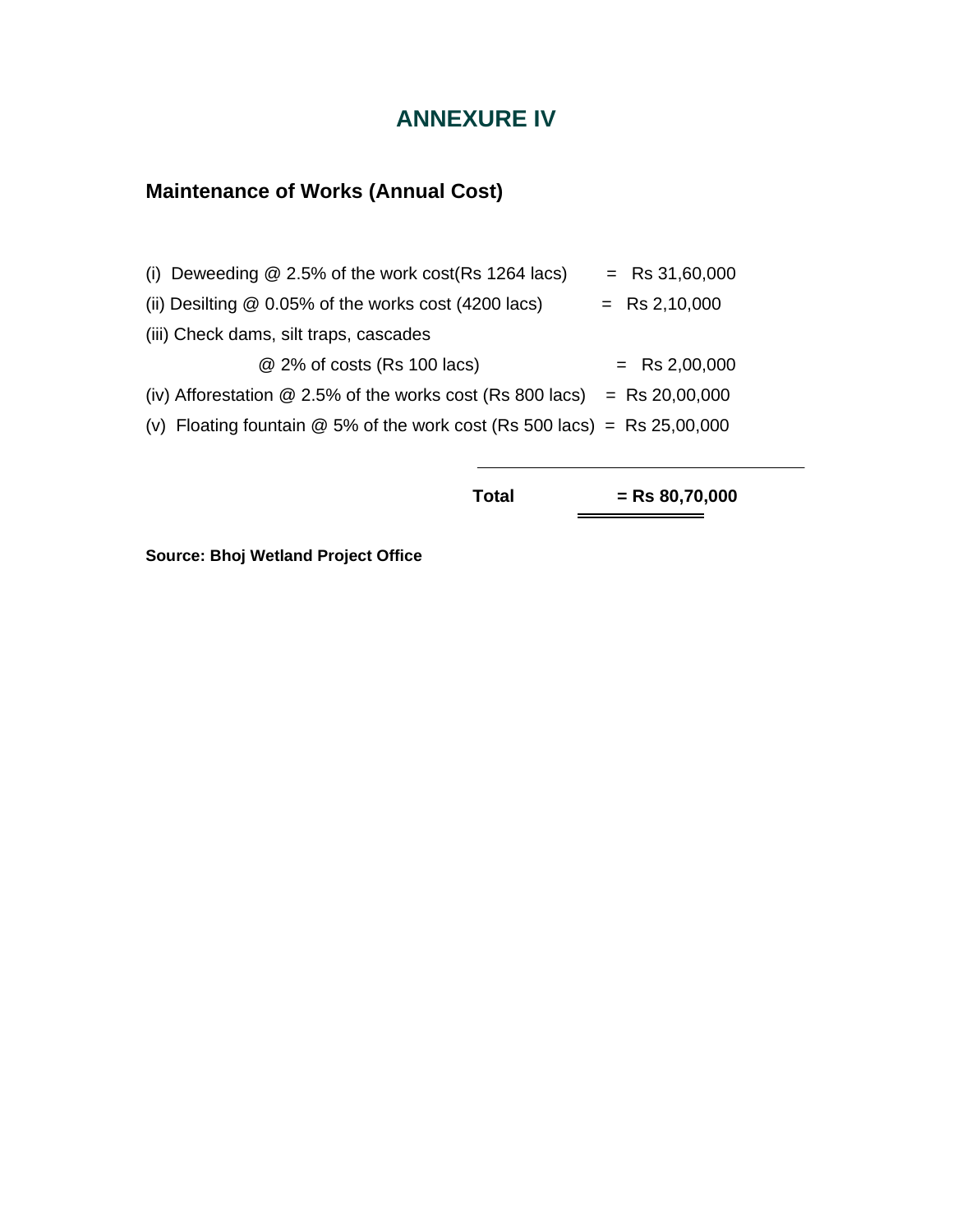# **ANNEXURE V**

# **FUNCTIONS AND ACTIVITIES OF THE BHOJ WETLAND MAINTENANCE SOCIETY**

- ! **Maintain Water Quality And Improve Lake Management**
- ! **Build Parks And Maintain Them**
- ! **Better Boating Facilities With Introduction Of Water And Adventure Sports**
- ! **Encourage Sport Fishing Using Rods**
- ! **Hold Summer Camps For Children And Youth For Water Related Recreational Activities**
- ! **Promote Ecotourism By Encouraging Visitors To Learn About Lake Ecosystem And Biodiversity and How To Decrease Water Pollution By Regulating Use Of Polythenes, Etc. And Water Consumption**
- ! **Develop View Points With Sitting And Refreshment Arrangements**
- ! **Introduction Of Dal Lake Type** *Shikaras*
- ! **Generate Awareness For Clean Lakes By Holding Annual Lake Festival, Distributing Souveniers, Declare Lakes As City's Heritage, Etc.**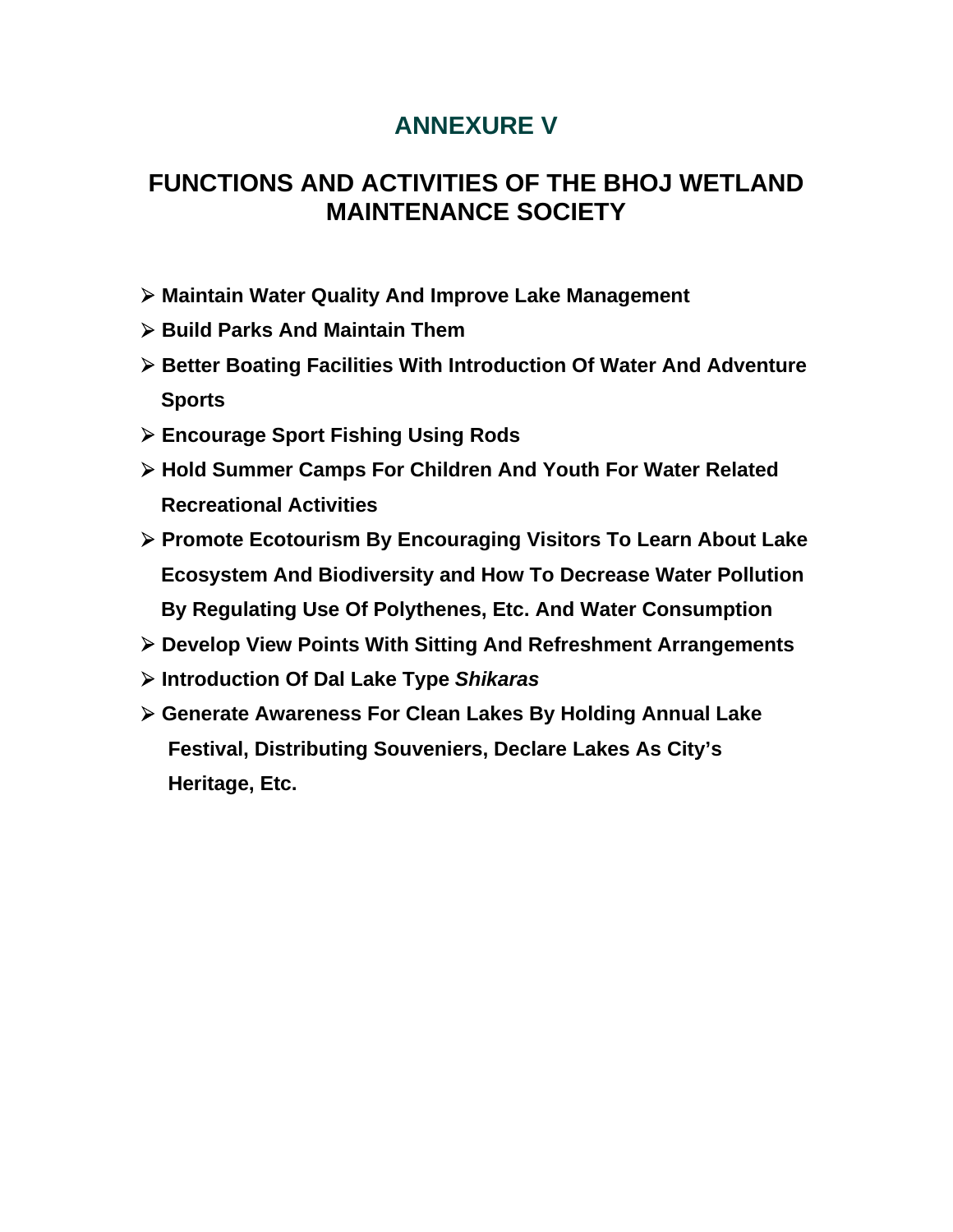## **LIST OF POTENTIAL BENEFITS FROM THE BHOJ WETLAND FROM THE STAKE HOLDER'S PERSPECTIVE**

### **Direct Benefits:**

- 1. Water supply to the city Half the city's water is supplied from the upper lake.
- 2. Commercial fishery Major source of supply of fresh water fish for the city's fish loving population
- 3. Recreation Boating facilities include speed/motor boats, row boats and paddle boats. Favourite haunt of the city's fun loving population.
- 4. *Trapa* and lotus cultivation Source of the city's supply of the same but also a major menace to the lake waters.
- 5. Sewage Disposal The lower lake especially serves as a dump not only for the sewage wastes but also for the solid wastes. Many households open directly onto the lake and the garbage is dumped directly into the lake water.
- 6. Van Vihar National Park This encloses a portion of the lake and these waters support the Van Vihar by providing not only water but also aesthetic beauty and more important a home to many species of migratory birds that arrive in the winters.

### **Indirect Benefits:**

- 1. Ground Water Recharge This is a very important function of the Bhoj Wetland for which it had initially been constructed in the eleventh century.
- 2. Nutrient Retention The lakes have a very large catchment area and along with the water that is recharged a large amount of silt also comes into the lakes. The nutrient content in the lake waters thus increases and this serves as a good medium for the phyto-planktons and zoo-planktons and other macrophytic life forms in the lake waters.
- 3. Micro-climatic stabilisation The lakes provide a very congenial environmental cooling effect in summers and a warming one during winters due to the large expanse of water surface. This is a very important function of the lakes.
- 4. Bio-diversity maintenance This is another major function of the lake whereby the fresh water bio-diversity is maintained and also that in the Van Vihar.